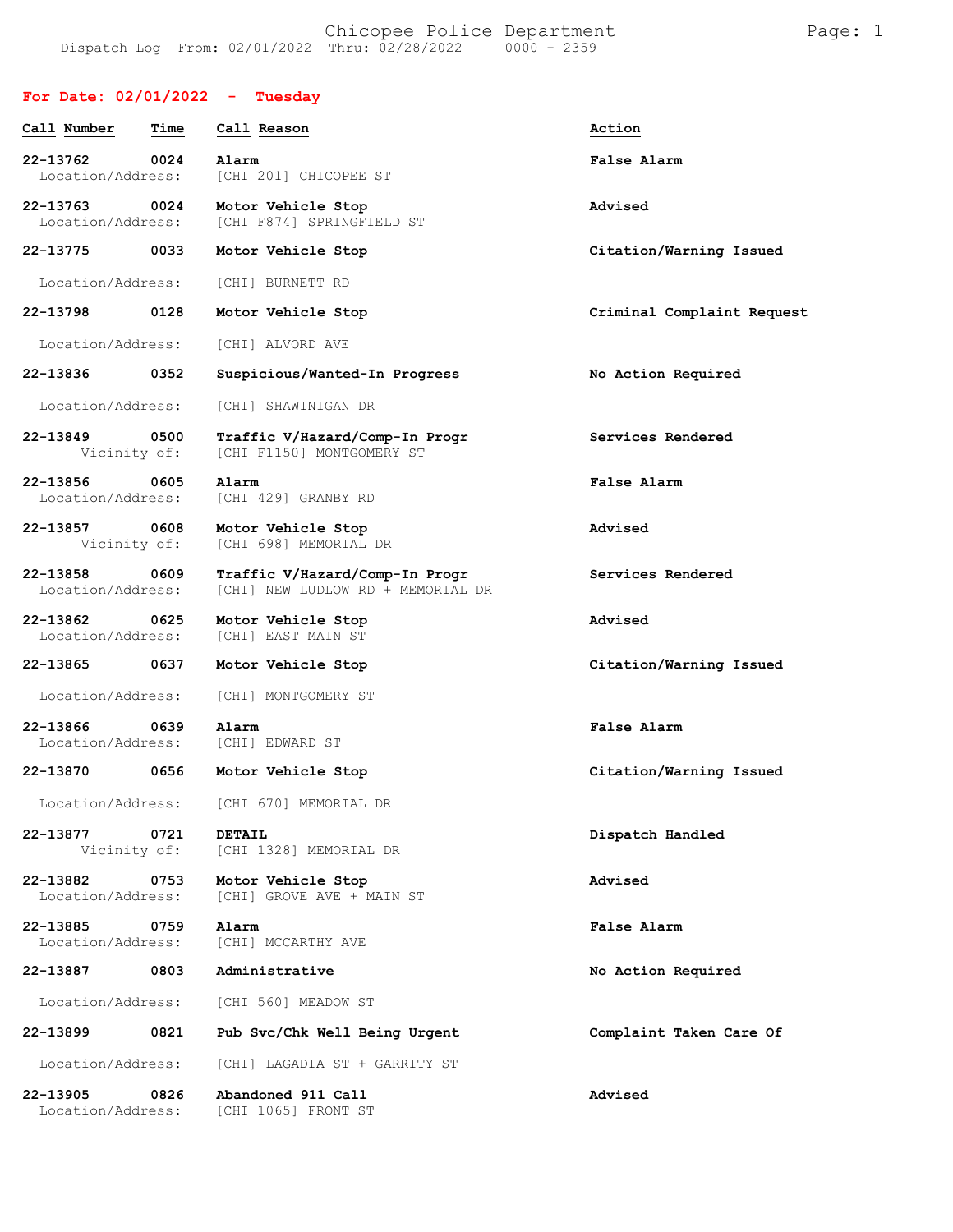| Chicopee Police Department<br>Dispatch Log From: 02/01/2022 Thru: 02/28/2022<br>$0000 - 2359$ |                   |                                                        |                          | Page: 2 |
|-----------------------------------------------------------------------------------------------|-------------------|--------------------------------------------------------|--------------------------|---------|
| 22-13910                                                                                      | 0834<br>Location: | Traffic Incident/Crash<br>[CHI] MASS PIKE WB MM 51     | Dispatch Handled         |         |
| 22-13912<br>Location/Address:                                                                 | 0835              | Abandoned 911 Call<br>[CHI 227] CHAMPION DR            | False Alarm              |         |
| 22-13915                                                                                      | 0844              | Traffic V/Hazard/Comp-In Progr                         | City Ordinance Violation |         |
| Location/Address:                                                                             |                   | [CHI] CHARBONNEAU TER + CHICOPEE ST                    |                          |         |
| 22-13922                                                                                      | 0902              | Motor Vehicle Stop                                     | Citation/Warning Issued  |         |
| Location/Address:                                                                             |                   | [CHI] FAIRVIEW AVE + VAN HORN ST                       |                          |         |
| 22-13923                                                                                      | 0904              | Motor Vehicle Stop                                     | Citation/Warning Issued  |         |
| Location/Address:                                                                             |                   | [CHI 865] PROSPECT ST                                  |                          |         |
| 22-13928<br>Location/Address:                                                                 | 0912              | Motor Vehicle Stop<br>[CHI] FAIRVIEW AVE + VAN HORN ST | Advised                  |         |
| 22-13929                                                                                      | 0915              | Motor Vehicle Stop                                     | Citation/Warning Issued  |         |
| Location/Address:                                                                             |                   | [CHI 1396] BUCKLEY BLVD                                |                          |         |
| 22-13931                                                                                      | 0917              | Motor Vehicle Stop                                     | Citation/Warning Issued  |         |
| Location/Address:                                                                             |                   | [CHI] FAIRVIEW AVE + VAN HORN ST                       |                          |         |
| 22-13938                                                                                      | 0935              | Motor Vehicle Stop                                     | Citation/Warning Issued  |         |
| Location/Address:                                                                             |                   | [CHI F845] JAMES ST                                    |                          |         |
| 22-13939<br>Location/Address:                                                                 | 0936              | Motor Vehicle Stop<br>[CHI] MEADOW ST + MCKINSTRY AVE  | Advised                  |         |
| 22-13942                                                                                      | 0944              | Motor Vehicle Stop                                     | Citation/Warning Issued  |         |
| Location/Address:                                                                             |                   | [CHI] COLLEGE ST                                       |                          |         |
| 22-13947<br>Location/Address:                                                                 | 0950              | Traffic Incident/Crash-Past<br>[CHI 301] CHICOPEE ST   | Advised                  |         |
| 22-13948<br>Location/Address:                                                                 | 0954              | Alarm<br>[CHI 3170] MEMORIAL DR                        | False Alarm              |         |
| 22-13951                                                                                      | 1000              | Motor Vehicle Stop                                     | Citation/Warning Issued  |         |
| Location/Address:                                                                             |                   | [CHI] JAMES ST + GRIFFITH RD                           |                          |         |
| 22-13955<br>Location/Address:                                                                 | 1010              | Misc-Non Urgent<br>[CHI] LUCRETIA AVE                  | Dispatch Handled         |         |
| 22-13958                                                                                      | 1022              | Motor Vehicle Stop                                     | Citation/Warning Issued  |         |
| Location/Address:                                                                             |                   | [CHI F845] JAMES ST                                    |                          |         |
| 22-13963                                                                                      | 1034              | Motor Vehicle Stop                                     | Citation/Warning Issued  |         |
| Location/Address:                                                                             |                   | [CHI] SOUTH ST + SCHOOL ST                             |                          |         |
| 22-13964                                                                                      | 1034              | Motor Vehicle Stop                                     | Citation/Warning Issued  |         |
| Location/Address:                                                                             |                   | [CHI F845] JAMES ST                                    |                          |         |
| 22-13970                                                                                      | 1043              | Motor Vehicle Stop                                     | Citation/Warning Issued  |         |
| Location/Address:                                                                             |                   | [CHI] FAIRVIEW AVE + VAN HORN ST                       |                          |         |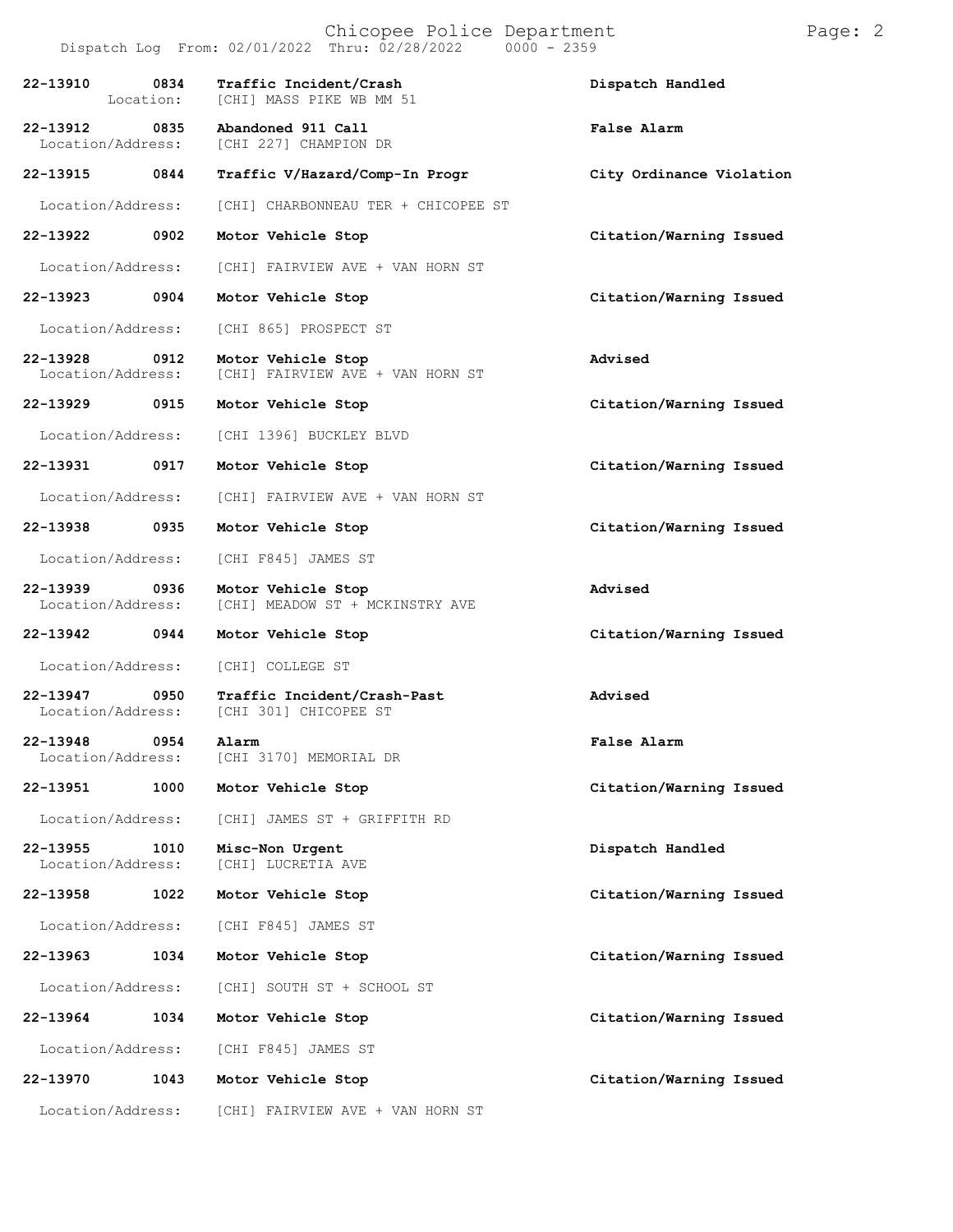# Chicopee Police Department Page: 3

Dispatch Log From:  $02/01/2022$  Thru:  $02/28/2022$ **22-13971 1043 Motor Vehicle Stop Advised** [CHI F845] JAMES ST **22-13976 1048 Disturbance/Nuisance In Progre Advised** [CHI F162] CENTER ST **22-13977 1051 Motor Vehicle Stop Citation/Warning Issued** Location/Address: [CHI] FRONT ST + ACADEMY ST **22-13979 1057 Motor Vehicle Stop Citation/Warning Issued** Location/Address: [CHI F845] JAMES ST **22-13980 1058 Motor Vehicle Stop Citation/Warning Issued** Location/Address: [CHI] FAIRVIEW AVE + VAN HORN ST **22-13985 1116 Traffic Incident/Crash-Past Report Made** [CHI 907] MEMORIAL DR **22-13989 1122 Warrant Service 13989 Not Served Not Served I** Location/Address: **22-13991 1129 Pub Svc/Chk Well Being Urgent Unfounded** [CHI] EAST MAIN ST **22-13992 1131 Fraud/Deception Advised** [CHI 1376] EAST ST **22-13993 1132 Motor Vehicle Stop Advised** Location/Address: [CHI] FAIRVIEW AVE + MOORE ST **22-13994 1137 Motor Vehicle Stop Advised** [CHI] FAIRVIEW AVE + MOORE ST **22-13995 1137 Theft/Larceny-In Progress Advised** Location/Address: [CHI F1342] CENTER ST **22-13999 1142 Motor Vehicle Stop Advised** [CHI] ACADEMY ST + FAIRVIEW AVE **22-14004 1153 Abandoned 911 Call Unfounded** [CHI 842] FRONT ST **22-14005 1156 BY LAW VIOLATION Advised** [CHI] KENDALL ST **22-14012 1225 Traffic Incident/Crash-Past No Action Required** Location/Address: [CHI 561] MEADOW ST **22-14016 1233 Pub Svc/Chk Well Being Urgent Unfounded** [CHI F1340] CHAPMAN ST **22-14017 1234 Fraud/Deception Report Made** [CHI 1562] VETERANS DR **22-14019 1240 Misc-Non Urgent Services Rendered** [CHI 252] MEADOW ST **22-14020 1242 Motor Vehicle Stop Citation/Warning Issued**

Location/Address: [CHI 952] GRATTAN ST

**22-14023 1251 Abandoned 911 Call Could not Locate** [CHI 992] BASKIN DR

**22-14024 1255 Administrative Assist Given** Location: [CHI] CHICOPEE DISTRICT COURT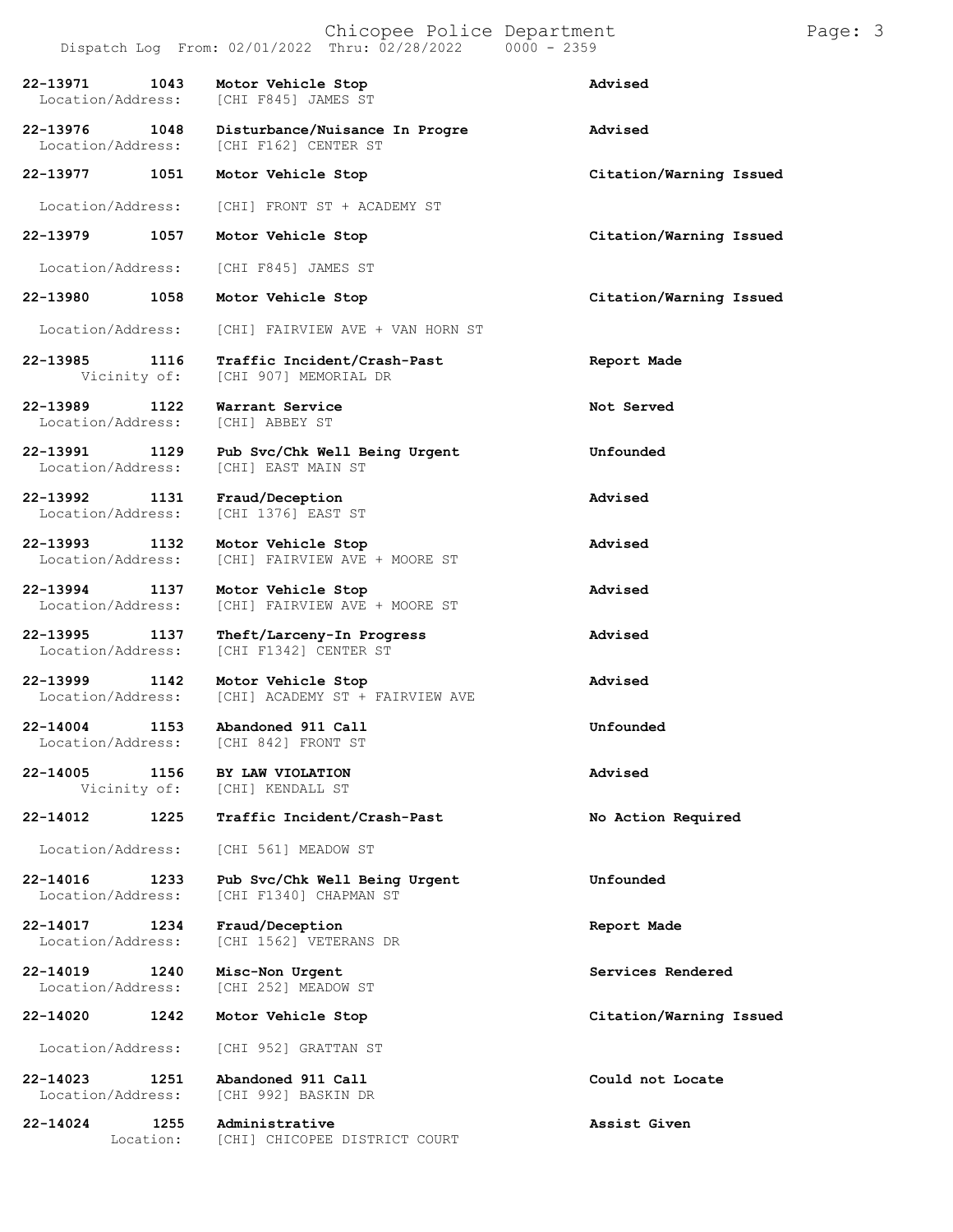| 22-14037<br>1323<br>Location/Address:     | Investigation/Follow Up<br>[CHI F1340] CHAPMAN ST                  | Advised                      |
|-------------------------------------------|--------------------------------------------------------------------|------------------------------|
| 22-14039<br>1335<br>Location/Address:     | Fire Alarm<br>[CHI] ASINOF AVE                                     | Services Rendered            |
| 22-14042<br>1345<br>Location/Address:     | Abandoned 911 Call<br>[CHI 1191] MEMORIAL DR                       | Unfounded                    |
| 22-14050<br>1407                          | Traffic V/Hazard/Comp-In Progr                                     | No Action Required           |
| Vicinity of:                              | [CHI] WHEATLAND AVE                                                |                              |
| 22-14052<br>1419<br>Location/Address:     | Motor Vehicle Stop<br>[CHI 832] PENDLETON AVE                      | Advised                      |
| 22-14054<br>1422<br>Vicinity of:          | Traffic Incident/Crash-Past<br>[CHI 11] MONTGOMERY ST              | Report Made                  |
| 22-14055<br>1422                          | Police Response                                                    | No Action Required           |
| Vicinity of:                              | [CHI] LAUREL ST + HAWTHORN ST                                      |                              |
| 22-14058<br>1440<br>Location/Address:     | Disturbance/Nuisance In Progre<br>[CHI 1564] JOHNSON RD            | Report Made                  |
| 22-14061<br>1448<br>Location/Address:     | Motor Vehicle Stop<br>[CHI] UNION ST                               | Advised                      |
| 22-14062 1451<br>Location/Address:        | Assist Other Agency/Urgent<br>[CHI] GRAPE ST                       | Could not Locate             |
| 22-14063<br>1452<br>Location/Address:     | PS/Check Well Being Nonurgent<br>[CHI] MEETINGHOUSE RD + MEADOW ST | Report Made                  |
| 22-14067<br>1504<br>Location/Address:     | Disturbance/Nuisance In Progre<br>[CHI 1191] MEMORIAL DR           | Advised                      |
| 22-14071<br>1517                          | Motor Vehicle Stop                                                 | Citation/Warning Issued      |
| Location/Address:                         | [CHI] CAREW ST                                                     |                              |
| 22-14074<br>1525<br>Location/Address:     | Traffic Incident/Crash-Past<br>[CHI 292] EXCHANGE ST               | Report Made                  |
| 22-14085<br>1549<br>Location/Address:     | Police Response<br>[CHI 73] BURNETT RD                             | Dispatch Handled             |
| $22 - 14099$<br>1618                      | Animal In Progress/Dangerous                                       | Complaint Taken Care Of      |
| Location/Address:                         | [CHI] DUBLIN ST                                                    |                              |
| 1636<br>22-14104<br>Location/Address:     | Motor Vehicle Stop<br>[CHI] MEMORIAL DR + WESTOVER RD              | Advised                      |
| 22-14109<br>1639<br>Location/Address:     | Abandoned 911 Call<br>[CHI 887] MEMORIAL DR                        | Dispatch Handled             |
| 22-14117<br>1654                          | Police Response                                                    | Taken/Referred /Other/Agency |
| Location/Address:                         | [CHI] SCHOOL ST                                                    |                              |
| $22 - 14119$<br>1659<br>Location/Address: | Traffic V/Hazard/Comp-In Progr<br>[CHI 188] CHICOPEE ST            | Assist Given                 |
| 22-14128<br>1716                          | Traffic V/Hazard/Comp-Past                                         | Parking Ticket Issued        |
| Location/Address:                         | [CHI] THEODORE ST                                                  |                              |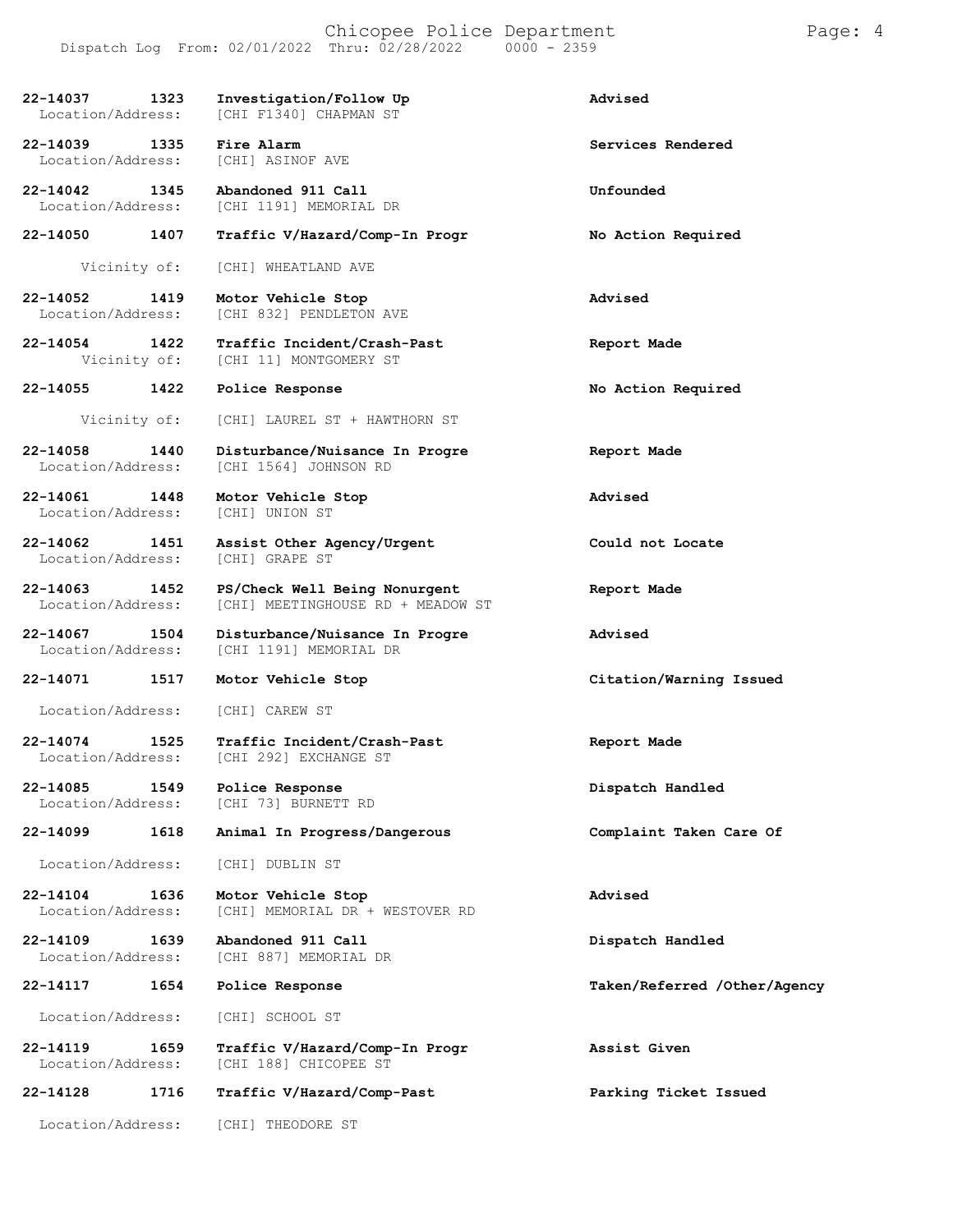**22-14132 1728 Abandoned 911 Call Dispatch Handled** Location/Address: **22-14136 1732 Alarm False Alarm** Location/Address: **22-14137 1733 Theft/Larceny-In Progress Advised** Location/Address: [CHI] LEONARD ST **22-14138 1736 Alarm False Alarm** [CHI 2202] MEMORIAL DR **22-14141 1752 Assist Other Agency/Urgent Assist Given** [CHI 2107] CHICOPEE ST **22-14142 1754 Suspicious/Wanted-In Progress No Action Required** Location/Address: [CHI] MONTGOMERY ST **22-14154 1754 Service of a Summons Served in Hand** Location/Address: **22-14146 1814 Theft/Larceny-Past Report Made** Location/Address: **22-14148 1818 Traffic Incident/Crash Report Made** [CHI] CHICOPEE ST + PROSPECT ST **22-14149 1820 Traffic V/Hazard/Comp-Past Assist Given** [CHI F1355] MEMORIAL DR **22-14155 1838 Traffic Incident/Crash-Past Advised** [CHI] SHAWINIGAN DR **22-14159 1844 Police Response Assist Given** Location/Address: **22-14167 1908 Abandoned 911 Call Dispatch Handled** [CHI 1042] GROVE ST **22-14170 1925 Police Response Advised** [CHI 1191] MEMORIAL DR **22-14174 1934 Pub Svc/Chk Well Being Urgent Assist Given** [CHI 444] GRANBY RD **22-14176 1950 Motor Vehicle Stop Citation/Warning Issued** Vicinity of: [CHI] GRATTAN ST **22-14187 2022** Location: **Abandoned 911 Call** [CHI] 391 EXIT RAMP ONTO CENTER ST **Taken/Referred /Other/Agency 22-14188 2025 Abandoned 911 Call No Action Required** Location/Address: [CHI] REED AVE **22-14190 2026 Police Response Taken/Referred /Other/Agency** Location/Address: [CHI F1342] CENTER ST **22-14192 2033 Motor Vehicle Stop Advised** [CHI F641] MEMORIAL DR **22-14193 2033 Suspicious/Wanted-In Progress Report Made** Location/Address: **22-14200 2049 Disturbance/Nuisance In Progre Unfounded** [CHI] SPRINGFIELD ST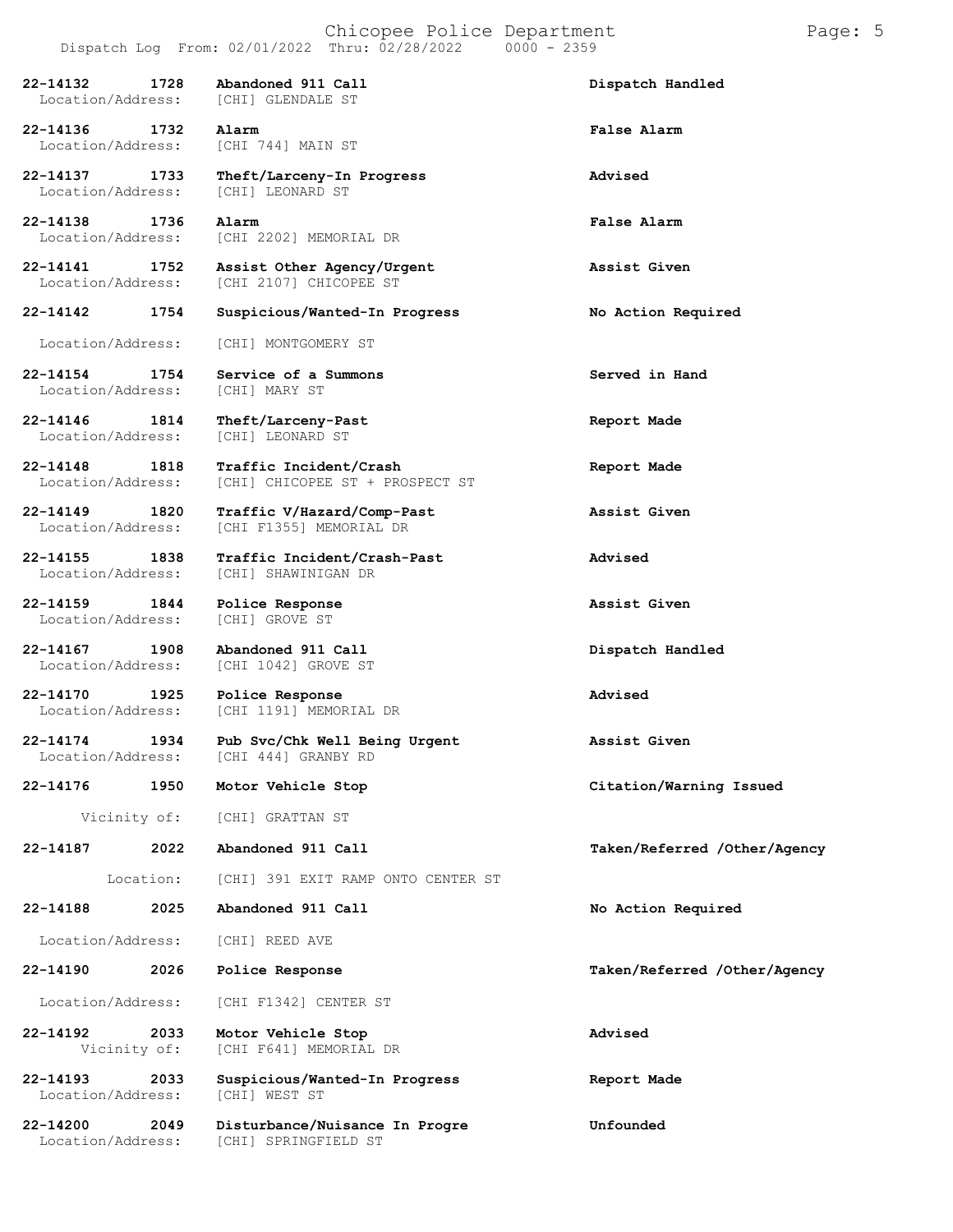| 2114<br>22-14204<br>Location/Address: | Warrant Service<br>[CHI] ARTISAN ST                           | Could not Locate            |
|---------------------------------------|---------------------------------------------------------------|-----------------------------|
| 22-14205<br>2118<br>Location/Address: | Abandoned 911 Call<br>[CHI] MCKINSTRY AVE                     | Dispatch Handled            |
| 22-14211<br>2129<br>Location/Address: | Warrant Service<br>[CHI] EMERALD ST                           | Could not Locate            |
| 22-14209<br>2133                      | Home Invasion                                                 | No Action Required          |
| Location/Address:                     | [CHI] BOULAY CIR                                              |                             |
| 22-14214<br>2142<br>Location/Address: | Disturbance/Nuisance/Past<br>[CHI 2653] DEBRA DR              | Investigated                |
| 22-14215<br>2144<br>Location/Address: | Suspicious/Wanted-In Progress<br>[CHI] SLATE RD + SHERIDAN ST | Could not Locate            |
| 22-14216<br>2147<br>Location/Address: | Disturbance/Nuisance In Progre<br>[CHI] EAST MAIN ST          | Advised                     |
| 22-14217<br>2148<br>Location/Address: | Warrant Service<br>[CHI] ELM ST                               | Could not Locate            |
| 22-14221<br>2151<br>Location/Address: | Abandoned 911 Call<br>[CHI] REED AVE                          | Investigated                |
| 22-14223<br>2203                      | Motor Vehicle Stop                                            | Verbal Warning Issued       |
| Vicinity of:                          | [CHI] CHICOPEE ST + CORA AVE                                  |                             |
| 22-14227<br>2224<br>Location/Address: | Motor Vehicle Stop<br>[CHI 670] MEMORIAL DR                   | Advised                     |
| 22-14242<br>2346                      | Disturbance/Nuisance/Past                                     | Cancelled/Cancelled enroute |
| Location/Address:                     | [CHI 2653] DEBRA DR                                           |                             |
| For Date: $02/02/2022 -$ Wednesday    |                                                               |                             |
| 22-14257<br>0011                      | Motor Vehicle Stop                                            | Citation/Warning Issued     |
| Location/Address:                     | [CHI] EAST MAIN ST                                            |                             |
| 22-14260<br>0013                      | Motor Vehicle Stop                                            | Verbal Warning Issued       |
| Vicinity of:                          | [CHI] SHERIDAN DR                                             |                             |
| 22-14262<br>0018<br>Location/Address: | Motor Vehicle Stop<br>[CHI] CHICOPEE ST                       | Advised                     |
| 22-14267<br>0020<br>Location/Address: | Suspicious/Wanted-In Progress<br>[CHI 847] ARCADE ST          | Advised                     |
| 22-14271<br>0024<br>Location/Address: | Motor Vehicle Stop<br>[CHI 2221] CHICOPEE ST                  | Vehicle Towed               |
| 22-14276<br>0036                      | Motor Vehicle Stop                                            | Citation/Warning Issued     |
| Location/Address:                     | [CHI F1323] GRANBY RD                                         |                             |
| 22-14300<br>0137                      | Disturbance/Nuisance In Progre                                | Complaint Taken Care Of     |

Location/Address: [CHI 508] GRATTAN ST

**22-14304 0155 Disturbance/Nuisance In Progre Advised**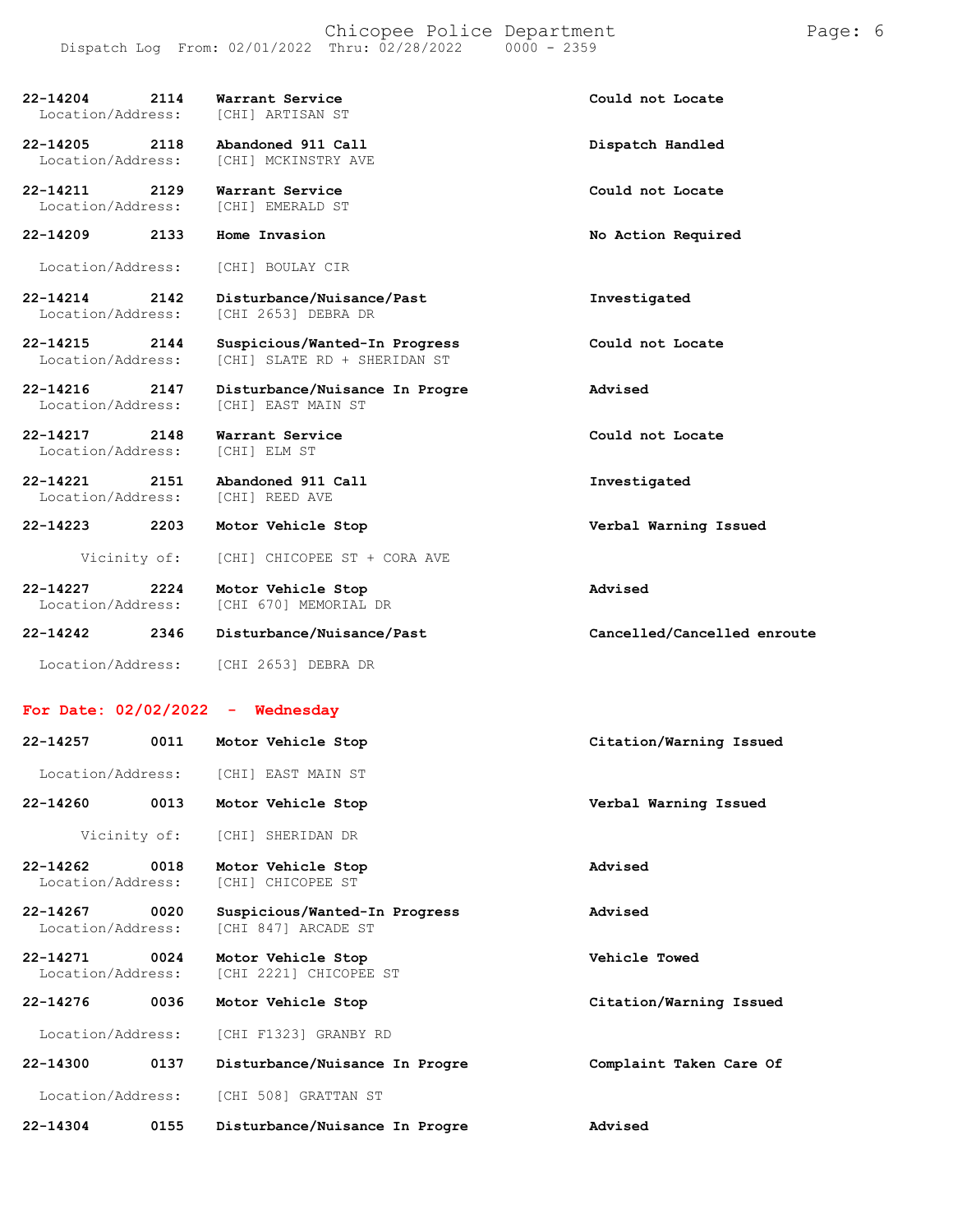|                               |      |                                        | Chicopee Police Department<br>Dispatch Log From: 02/01/2022 Thru: 02/28/2022 | $0000 - 2359$ |                         | Page: 7 |  |
|-------------------------------|------|----------------------------------------|------------------------------------------------------------------------------|---------------|-------------------------|---------|--|
| Location/Address:             |      | [CHI F162] CENTER ST                   |                                                                              |               |                         |         |  |
| 22-14308                      | 0221 | Motor Vehicle Stop                     |                                                                              |               | Citation/Warning Issued |         |  |
| Location/Address:             |      | [CHI] JAMES ST                         |                                                                              |               |                         |         |  |
| 22-14311<br>Vicinity of:      | 0222 | SAFETY HAZARD/PRIORITY 3               | [CHI] PERKINS ST + FRONT ST                                                  |               | Assist Given            |         |  |
| 22-14312<br>Location/Address: | 0224 | [CHI] LUCRETIA AVE                     | Disturbance/Nuisance/Past                                                    |               | Advised                 |         |  |
| 22-14321<br>Location/Address: | 0254 | Abandoned 911 Call<br>[CHI] KENDALL ST |                                                                              |               | Advised                 |         |  |
| 22-14331                      | 0325 | Motor Vehicle Stop                     |                                                                              |               | Verbal Warning Issued   |         |  |
| Location/Address:             |      |                                        | [CHI] SHERIDAN ST + CHAMPION DR                                              |               |                         |         |  |
| 22-14332<br>Location/Address: | 0330 | Alarm<br>[CHI 652] EAST ST             |                                                                              |               | Report Made             |         |  |
| 22-14337                      | 0424 | Abandoned 911 Call                     |                                                                              |               | No Action Required      |         |  |
| Vicinity of:                  |      | [CHI] CENTER ST                        |                                                                              |               |                         |         |  |
| 22-14357                      | 0711 | Motor Vehicle Stop                     |                                                                              |               | Citation/Warning Issued |         |  |
| Location/Address:             |      | [CHI F734] MONTGOMERY ST               |                                                                              |               |                         |         |  |
| 22-14362                      | 0737 | Motor Vehicle Stop                     |                                                                              |               | Citation/Warning Issued |         |  |
| Location/Address:             |      | [CHI] PENDLETON AVE                    |                                                                              |               |                         |         |  |
| 22-14364                      | 0746 | Motor Vehicle Stop                     |                                                                              |               | Citation/Warning Issued |         |  |
| Location/Address:             |      | [CHI] PENDLETON AVE                    |                                                                              |               |                         |         |  |
| 22-14371<br>Location/Address: | 0759 | Abandoned 911 Call<br>[CHI] CANARY DR  |                                                                              |               | Dispatch Handled        |         |  |
| 22-14372<br>Location/Address: | 0805 | Alarm<br>[CHI] SERGEANT AVE            |                                                                              |               | <b>False Alarm</b>      |         |  |
| 22-14373                      | 0806 | Motor Vehicle Stop                     |                                                                              |               | Citation/Warning Issued |         |  |
| Location/Address:             |      | [CHI] FRONT ST                         |                                                                              |               |                         |         |  |
| 22-14393<br>Location/Address: | 0844 | [CHI 1024] DULONG CIR                  | PS/Check Well Being Nonurgent                                                |               | Services Rendered       |         |  |
| 22-14396                      | 0848 | Motor Vehicle Stop                     |                                                                              |               | Citation/Warning Issued |         |  |
| Location/Address:             |      | [CHI] MCKINSTRY AVE                    |                                                                              |               |                         |         |  |
| 22-14406                      | 0910 | Motor Vehicle Stop                     |                                                                              |               | Citation/Warning Issued |         |  |
| Location/Address:             |      | [CHI] GRATTAN ST                       |                                                                              |               |                         |         |  |
| 22-14412<br>Location/Address: | 0924 | Motor Vehicle Stop<br>[CHI] GRATTAN ST |                                                                              |               | Section 12/Crisis       |         |  |
| 22-14417<br>Location/Address: | 0930 | Assault Past<br>[CHI 1972] MEMORIAL DR |                                                                              |               | Report Made             |         |  |
| 22-14419<br>Location/Address: | 0934 | [CHI] BEMIS ST                         | Suspicious/Wanted-In Progress                                                |               | Advised                 |         |  |
| 22-14422                      | 0942 | Motor Vehicle Stop                     |                                                                              |               | Citation/Warning Issued |         |  |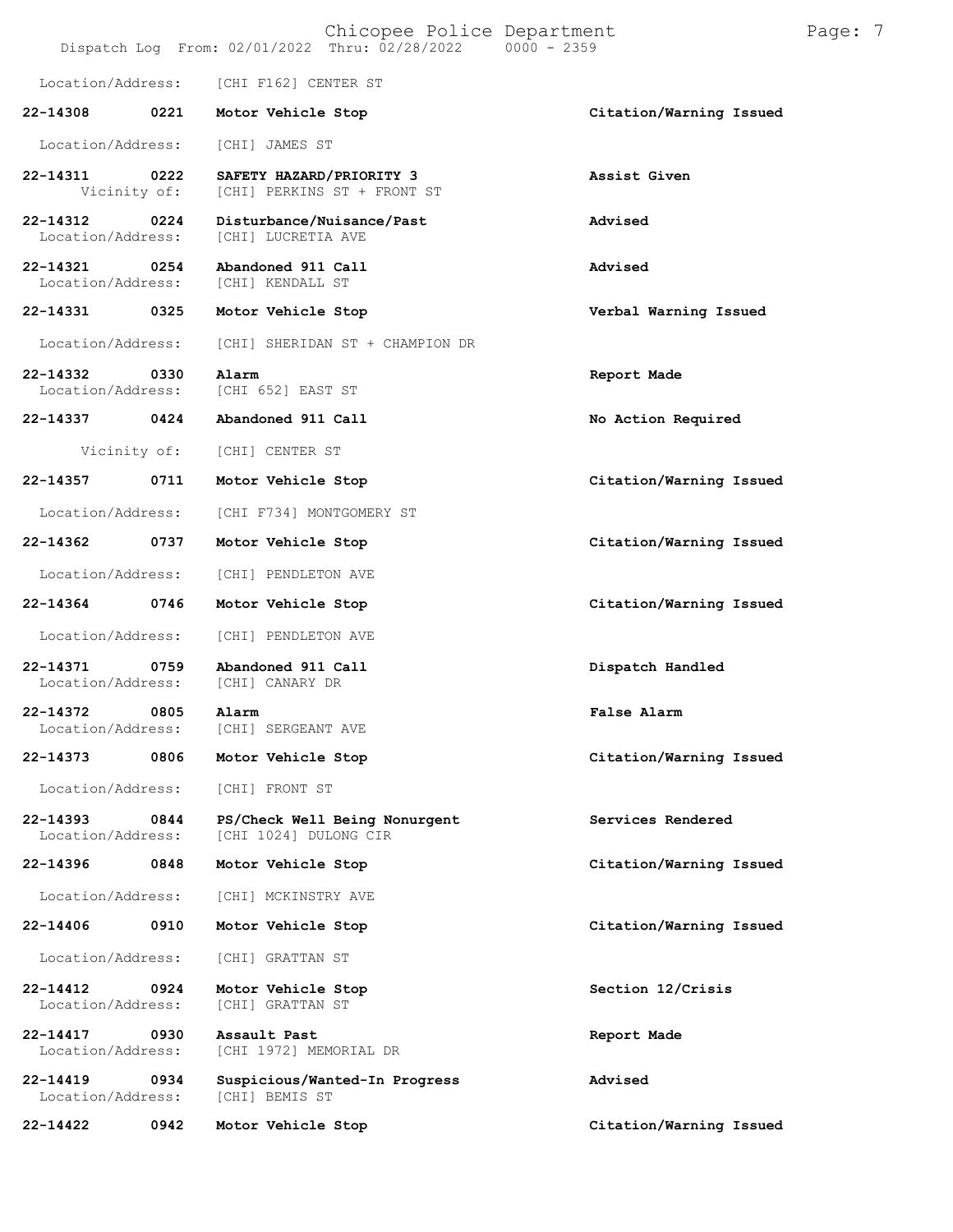Location/Address: [CHI] JAMES ST **22-14424 0944 Motor Vehicle Stop Citation/Warning Issued** Location/Address: [CHI] MCKINSTRY AVE + ARCADE ST **22-14425 0944 Service of a Summons Served in Hand** Location/Address: **22-14430 0953 Administrative Services Rendered** [CHI] CENTER ST **22-14428 0954 Motor Vehicle Stop Citation/Warning Issued** Location/Address: [CHI 263] MONTCALM ST **22-14432 0956 Motor Vehicle Stop Citation/Warning Issued** Location/Address: [CHI] MONTGOMERY ST **22-14433 0957 Theft/Larceny-In Progress Investigated** [CHI 938] MEMORIAL DR **22-14437 1010 Motor Vehicle Stop Citation/Warning Issued** Location/Address: [CHI 269] CHICOPEE ST **22-14442 1020 Motor Vehicle Stop Citation/Warning Issued** Location/Address: [CHI] MEADOW ST **22-14443 1021 Motor Vehicle Stop Citation/Warning Issued** Location/Address: [CHI] CENTER ST **22-14450 1038 Traffic V/Hazard/Comp-Past Advised** [CHI] EDWARD ST + GRATTAN ST **22-14455 1043 Motor Vehicle Stop Citation/Warning Issued** Location/Address: [CHI F786] FRONT ST **22-14457 1044 Alarm False Alarm** Location/Address: [CHI 246] CHICOPEE ST **22-14458 1046 Transport Service Transport Complete** Location/Address: [CHI F825] CHURCH ST **22-14460 1049 Motor Vehicle Stop Citation/Warning Issued** Location/Address: [CHI] GRANBY RD **22-14462 1054 Abandoned 911 Call Dispatch Handled** [CHI 1650] CENTER ST **22-14463 1056 Motor Vehicle Stop Verbal Warning Issued** Location/Address: [CHI] FRONT ST **22-14468 1104 Motor Vehicle Stop Citation/Warning Issued** Location/Address: [CHI] FRONT ST **22-14470 1110 Motor Vehicle Stop Verbal Warning Issued** Location/Address: [CHI] FRONT ST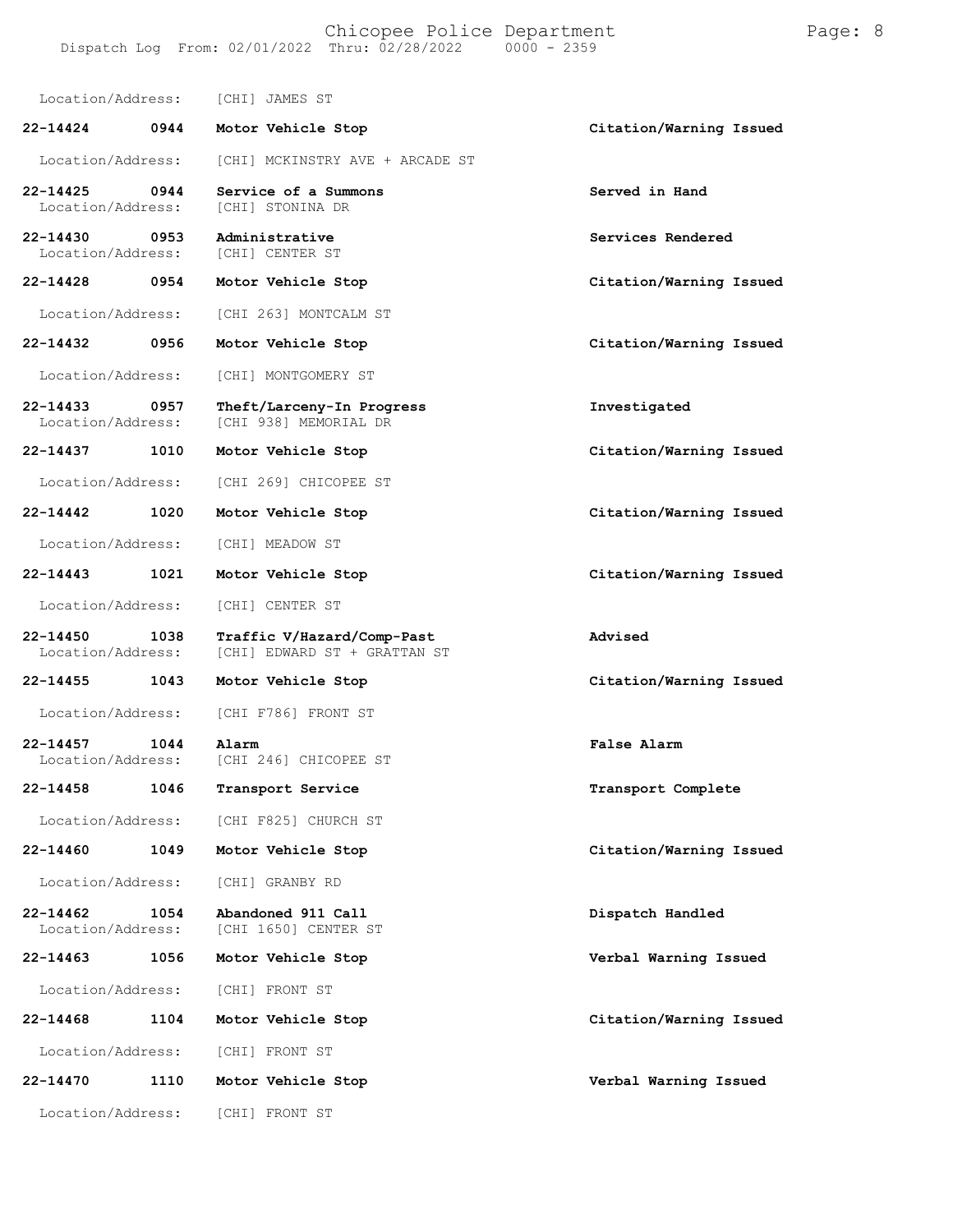| Location/Address: | [CHI 513] BROADWAY |  |
|-------------------|--------------------|--|
|                   |                    |  |

**22-14478 1136 Motor Vehicle Stop Citation/Warning Issued**

Location/Address: [CHI 959] LONCZAK DR

**22-14479 1137 Motor Vehicle Stop Citation/Warning Issued**

Location/Address: [CHI 62] BROADWAY

**22-14480 1140 Transport Service Transport Complete**

Location/Address: [CHI F1556] EAST MAIN ST

**22-14483 1201 SAFETY HAZARD/PRIORITY 1 Unfounded** Location/Address:

**22-14482 1202 Traffic V/Hazard/Comp-In Progr Assist Given** [CHI] FULLER RD + SHAWINIGAN DR

**22-14485 1217 Traffic Incident/Crash Taken/Referred /Other/Agency**

Location/Address: [CHI 1287] BROADCAST CTR

**22-14489 1222 Fraud/Deception Report Made** Location/Address: [CHI] BROADWAY

**22-14493 1237 Traffic Incident/Crash-Past Arrest Made** [CHI 670] PENDLETON AVE + MEMORIAL DR

**22-14512 1308 Theft/Larceny-Past Investigated** [CHI 938] MEMORIAL DR

**22-14509 1309 Motor Vehicle Stop Citation/Warning Issued**

Location/Address: [CHI 82] BURNETT RD

**22-14517 1312 Traffic V/Hazard/Comp-In Progr No Action Required**

Location/Address: [CHI] MEMORIAL DR

**22-14514 1313 Alarm False Alarm** Location/Address: [CHI 654] SPRINGFIELD ST

**22-14520 1316 Traffic Incident/Crash-Past Taken/Referred /Other/Agency**

Location/Address: [CHI F1342] CENTER ST

[CHI 82] BURNETT RD

**22-14519 1317 Motor Vehicle Stop Advised**

**22-14521 1321 Alarm False Alarm** Location/Address: [CHI 167] GRATTAN ST

**22-14524 1327 Motor Vehicle Stop Citation/Warning Issued**

Location/Address: [CHI] BURNETT RD

**22-14528 1330 Abandoned 911 Call Unfounded** [CHI 1191] MEMORIAL DR

**22-14526 1331 Disturbance/Nuisance In Progre Complaint Taken Care Of** Location/Address: [CHI 1191] MEMORIAL DR

**22-14529 1332 Administrative Complaint Taken Care Of**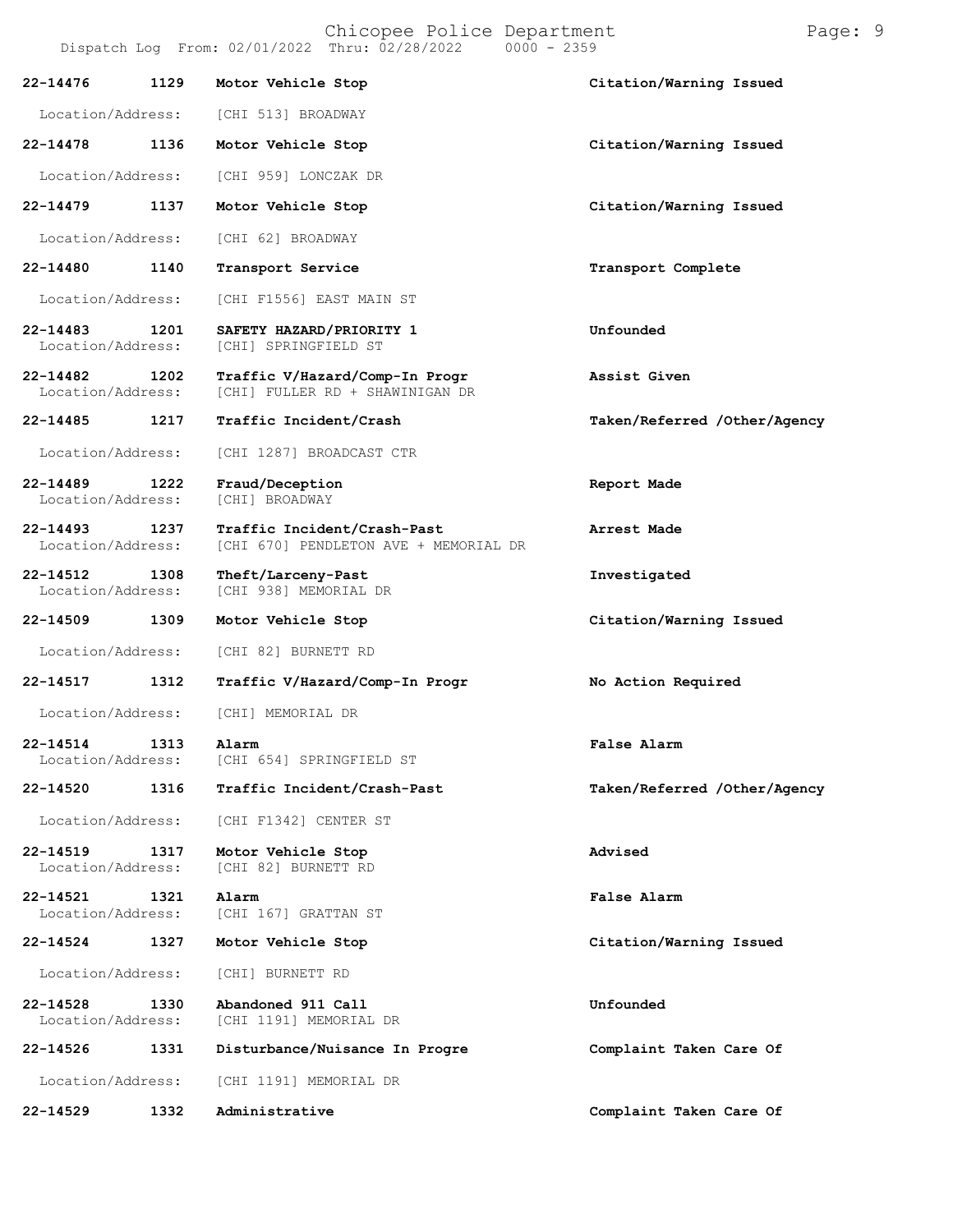| Chicopee Police Department<br>Dispatch Log From: 02/01/2022 Thru: 02/28/2022 0000 - 2359 |      |                                                         |                          | Page: 10 |  |
|------------------------------------------------------------------------------------------|------|---------------------------------------------------------|--------------------------|----------|--|
| Location/Address:                                                                        |      | [CHI 605] MEETINGHOUSE RD                               |                          |          |  |
| 22-14538                                                                                 | 1358 | Traffic V/Hazard/Comp-In Progr                          | City Ordinance Violation |          |  |
| Location/Address:                                                                        |      | [CHI] LECLAIR TER                                       |                          |          |  |
| 22-14543<br>Location/Address:                                                            | 1405 | Suspicious/Wanted-In Progress<br>[CHI] ACREBROOK DR     | Investigated             |          |  |
| $22 - 14548$<br>Location/Address:                                                        | 1411 | Traffic V/Hazard/Comp-Past<br>[CHI] THOMAS ST           | Advised                  |          |  |
| 22-14547                                                                                 | 1412 | Disturbance/Nuisance In Progre                          | Complaint Taken Care Of  |          |  |
| Location/Address:                                                                        |      | [CHI 1191] MEMORIAL DR                                  |                          |          |  |
| 22-14551<br>Location/Address:                                                            | 1414 | Harassment/Stalk/Threat-Past<br>[CHI 39] BROADWAY       | Advised                  |          |  |
| 22-14552<br>Location/Address:                                                            | 1418 | Traffic Incident/Crash-Past<br>[CHI] WELLS AVE          | Advised                  |          |  |
| $22 - 14555$<br>Location/Address:                                                        | 1420 | Harassment/Stalk/Threat-Past<br>[CHI 39] BROADWAY       | Advised                  |          |  |
| 22-14557<br>Location/Address:                                                            | 1424 | Alarm<br>[CHI] PHILLIPA AVE                             | False Alarm              |          |  |
| 22-14564<br>Location/Address:                                                            | 1444 | Pub Svc/Chk Well Being Urgent<br>[CHI] CHICOPEE ST      | Advised                  |          |  |
| 22-14576                                                                                 | 1513 | Pub Svc/Chk Well Being Urgent                           | Complaint Taken Care Of  |          |  |
| Location/Address:                                                                        |      | [CHI] SHERBROOKE ST                                     |                          |          |  |
| 22-14578<br>Vicinity of:                                                                 | 1518 | Police Response<br>[CHI 511] GRATTAN ST + MCKINSTRY AVE | Could not Locate         |          |  |
| 22-14581<br>Location/Address:                                                            | 1523 | Theft/Larceny-Past<br>[CHI] EAST MAIN ST                | Report Made              |          |  |
| 22-14588<br>Location/Address:                                                            | 1543 | Pub Svc/Chk Well Being Urgent<br>[CHI] PENDEXTER AVE    | Advised                  |          |  |
| 22-14592<br>Location/Address:                                                            | 1549 | Theft/Larceny-Past<br>[CHI] DALLAIRE AVE                | Report Made              |          |  |
| 22-14593<br>Location/Address:                                                            | 1550 | Administrative<br>[CHI 2498] CHURCH ST                  | Dispatch Handled         |          |  |
| $22 - 14603$<br>Location/Address:                                                        | 1602 | Assault Past<br>[CHI] RAVINE ST                         | Report Made              |          |  |
| 22-14615                                                                                 | 1616 | PS/Check Well Being Nonurgent                           | Complaint Taken Care Of  |          |  |
| Location/Address:                                                                        |      | [CHI] KENNEDY ST                                        |                          |          |  |
| 22-14622<br>Location/Address:                                                            | 1629 | PS/Check Well Being Nonurgent<br>[CHI] DANIEL DR        | Could not Locate         |          |  |
| 22-14626<br>Location/Address:                                                            | 1638 | Abandoned 911 Call<br>[CHI] MARION ST                   | Dispatch Handled         |          |  |
| 22-14627<br>Location/Address:                                                            | 1641 | PS/Check Well Being Nonurgent<br>[CHI F1263] ZOAR AVE   | Advised                  |          |  |
| $22 - 14628$<br>Location/Address:                                                        | 1642 | Service of a Summons<br>[CHI] SCOTT AVE                 | Not Served               |          |  |
| 22-14634                                                                                 | 1652 | Traffic Incident/Crash                                  | Could not Locate         |          |  |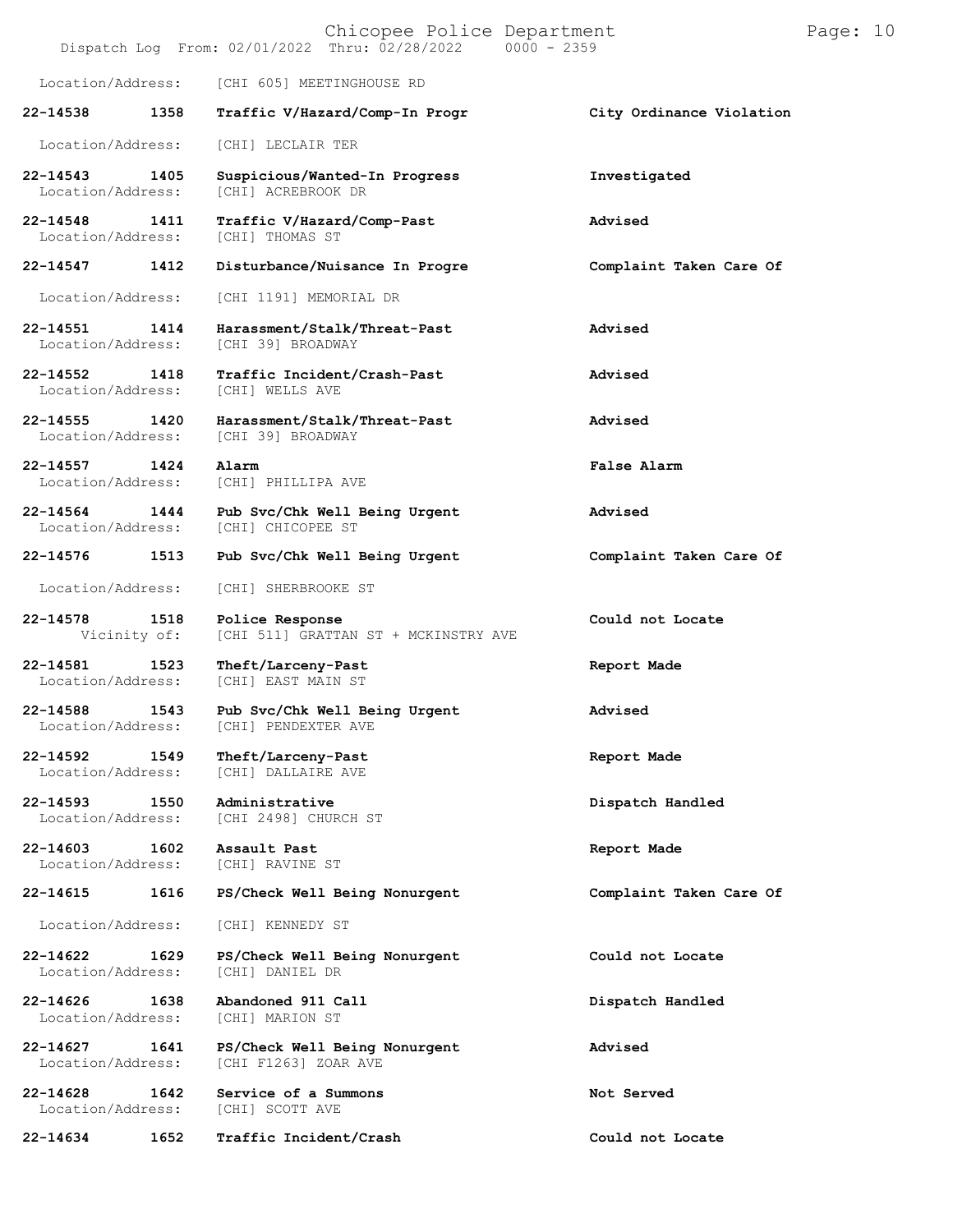| Chicopee Police Department<br>Dispatch Log From: 02/01/2022 Thru: 02/28/2022 0000 - 2359 |                   |                                                          |                             | Page: 11 |  |
|------------------------------------------------------------------------------------------|-------------------|----------------------------------------------------------|-----------------------------|----------|--|
|                                                                                          | Location:         | [CHI] EXIT 3 NEAR THE OFFRAMP BRIDGE                     |                             |          |  |
| 22-14635                                                                                 | 1654              | Traffic V/Hazard/Comp-In Progr                           | Parking Ticket Issued       |          |  |
| Location/Address:                                                                        |                   | [CHI] BENOIT CIR                                         |                             |          |  |
| 22-14636<br>Vicinity of:                                                                 | 1657              | PS/Check Well Being Nonurgent<br>[CHI 2498] CHURCH ST    | Dispatch Handled            |          |  |
| 22-14637<br>Location/Address:                                                            | 1657              | PS/Check Well Being Nonurgent<br>[CHI F1497] WESTOVER RD | Advised                     |          |  |
| 22-14639                                                                                 | 1702              | Service of a Summons                                     | Complaint Taken Care Of     |          |  |
| Location/Address:                                                                        |                   | [CHI] PENDLETON AVE                                      |                             |          |  |
| 22-14640<br>Location/Address:                                                            | 1704              | Motor Vehicle Stop<br>[CHI] FRONT ST + GRAPE ST          | Advised                     |          |  |
| 22-14643<br>Location/Address:                                                            | 1709              | PS/Check Well Being Nonurgent<br>[CHI] CIRCLE DR         | Advised                     |          |  |
| $22 - 14644$                                                                             | 1709<br>Location: | Motor Vehicle Stop<br>[CHI] ST. PATRICK'S CEMETERY       | Advised                     |          |  |
| 22-14645<br>Vicinity of:                                                                 | 1711              | Abandoned 911 Call<br>[CHI] VALIER AVE                   | Dispatch Handled            |          |  |
| $22 - 14647$<br>Location/Address:                                                        | 1714              | Service of a Summons<br>[CHI] HONEYSUCKLE DR             | Served in Hand              |          |  |
| 22-14648<br>Location/Address:                                                            | 1714              | Disturbance/Nuisance In Progre<br>[CHI] MAYFLOWER AVE    | Could not Locate            |          |  |
| 22-14650<br>Location/Address:                                                            | 1716              | Abandoned 911 Call<br>[CHI] MONTGOMERY ST                | Dispatch Handled            |          |  |
| 22-14651<br>Location/Address:                                                            | 1717              | Police Response<br>[CHI F1104] FAIRVIEW AVE              | Services Rendered           |          |  |
| 22-14657<br>Location/Address:                                                            | 1735              | Alarm<br>[CHI] SKEELE ST                                 | False Alarm                 |          |  |
| 22-14659<br>Location/Address:                                                            | 1737              | Motor Vehicle Stop<br>[CHI] SHERIDAN ST                  | Advised                     |          |  |
| 22-14660<br>Location/Address:                                                            | 1737              | Abandoned 911 Call<br>[CHI] MONTGOMERY ST                | Dispatch Handled            |          |  |
| 22-14666                                                                                 | 1745              | Motor Vehicle Stop                                       | Verbal Warning Issued       |          |  |
| Location/Address:                                                                        |                   | [CHI] MEMORIAL DR + PENDLETON AVE                        |                             |          |  |
| $22 - 14672$<br>Location/Address:                                                        | 1752              | Abandoned 911 Call<br>[CHI] GRATTAN ST                   | Dispatch Handled            |          |  |
| 22-14679<br>Location/Address:                                                            | 1814              | Motor Vehicle Stop<br>[CHI 958] MEMORIAL DR              | Advised                     |          |  |
| 22-14680<br>Location/Address:                                                            | 1814              | Harassment/Stalk/Threat-Past<br>[CHI F1402] GRATTAN ST   | Advised                     |          |  |
| 22-14681<br>Location/Address:                                                            | 1826              | Motor Vehicle Stop<br>[CHI 718] MEMORIAL DR              | Advised                     |          |  |
| 22-14685                                                                                 | 1835              | Disturbance/Nuisance/Past                                | Cancelled/Cancelled enroute |          |  |
| Location/Address:                                                                        |                   | [CHI] MURPHY LN                                          |                             |          |  |
| 22-14687                                                                                 | 1844              | Police Response                                          | Report Made                 |          |  |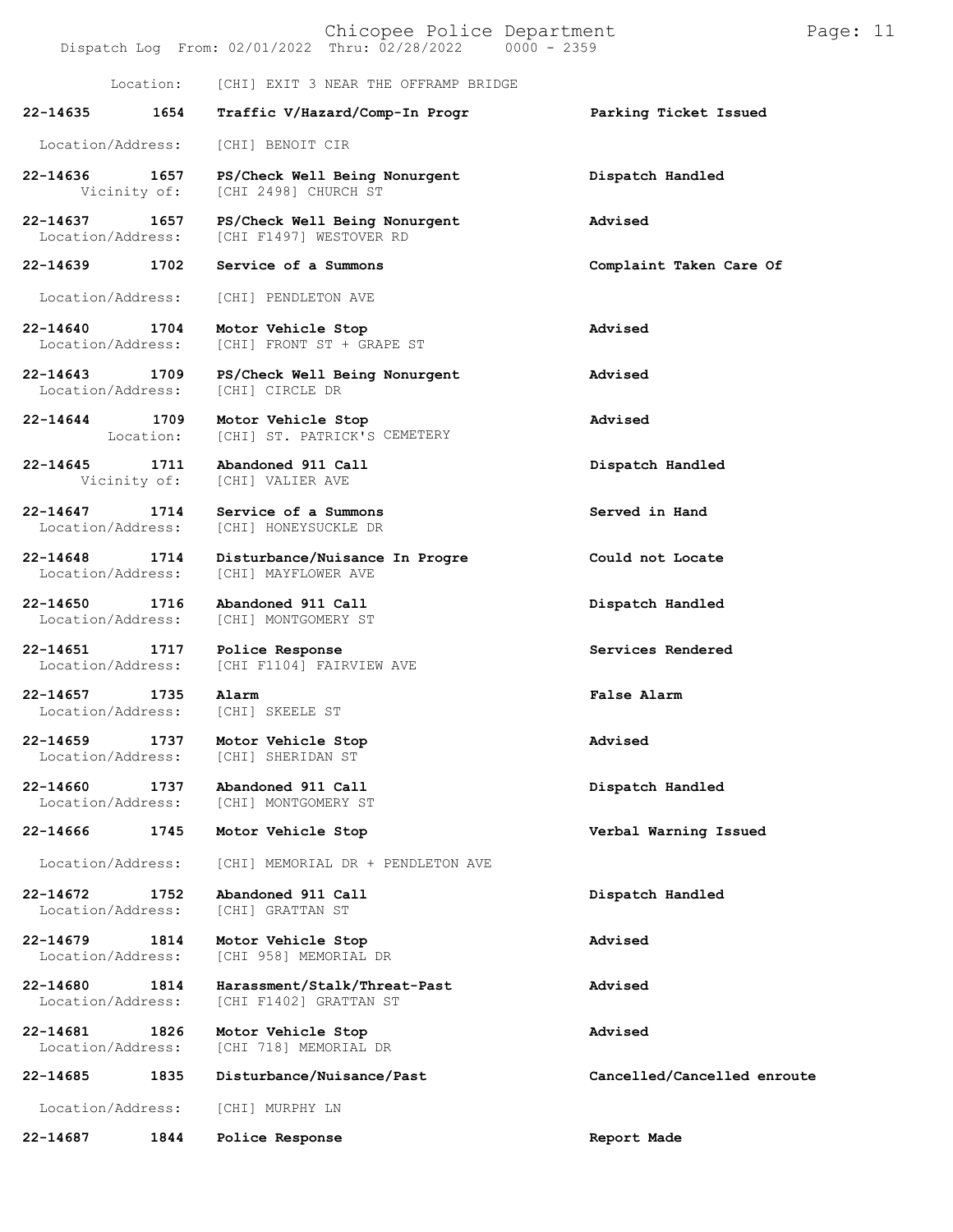| Chicopee Police Department<br>Dispatch Log From: 02/01/2022 Thru: 02/28/2022 0000 - 2359 |      |                                                         |                         | Page: $12$ |  |
|------------------------------------------------------------------------------------------|------|---------------------------------------------------------|-------------------------|------------|--|
| Location/Address:                                                                        |      | [CHI F1440] MEMORIAL DR                                 |                         |            |  |
| 22-14690<br>Location/Address:                                                            | 1858 | Disturbance/Nuisance In Progre<br>[CHI] PROSPECT ST     | Advised                 |            |  |
| 22-14693<br>Location/Address:                                                            | 1900 | Traffic Incident/Crash-Past<br>[CHI] TRURO ST           | Report Made             |            |  |
| 22-14695                                                                                 | 1903 | Abandoned 911 Call                                      | No Action Required      |            |  |
| Location/Address:                                                                        |      | [CHI 2613] SPRINGFIELD ST                               |                         |            |  |
| 22-14697<br>Vicinity of:                                                                 | 1907 | Suspicious/Wanted-In Progress<br>[CHI 1722] MEMORIAL DR | Unfounded               |            |  |
| 22-14702                                                                                 | 1915 | Traffic V/Hazard/Comp-Past                              | No Action Required      |            |  |
| Vicinity of:                                                                             |      | [CHI F464] PARK ST                                      |                         |            |  |
| 22-14705<br>Location/Address:                                                            | 1934 | Pub Svc/Chk Well Being Urgent<br>[CHI] MEMORIAL DR      | Advised                 |            |  |
| 22-14709<br>Location/Address:                                                            | 1948 | Administrative<br>[WED] WASHINGTON ST                   | Services Rendered       |            |  |
| 22-14715<br>Vicinity of:                                                                 | 2009 | Disturbance/Nuisance/Past<br>[CHI] JAMES ST             | Advised                 |            |  |
| 22-14721                                                                                 | 2028 | Abandoned 911 Call                                      | No Action Required      |            |  |
| Location/Address:                                                                        |      | [CHI] ORIOLE DR                                         |                         |            |  |
| 22-14726<br>Location/Address:                                                            | 2101 | Warrant Service<br>[CHI 1233] MEMORIAL DR               | Arrest Made             |            |  |
| 22-14728                                                                                 | 2104 | Abandoned 911 Call                                      | No Action Required      |            |  |
| Vicinity of:                                                                             |      | [CHI F84] BURNETT RD                                    |                         |            |  |
| 22-14733                                                                                 | 2113 | Pub Svc/Chk Well Being Urgent                           | No Action Required      |            |  |
| Location/Address:                                                                        |      | [CHI] MCKINSTRY AVE                                     |                         |            |  |
| 22-14737<br>Location/Address:                                                            | 2120 | Motor Vehicle Stop<br>[CHI] BURNETT RD                  | Advised                 |            |  |
| 22-14746                                                                                 | 2137 | Transport Service                                       | Transport Complete      |            |  |
| Location/Address:                                                                        |      | [LUD 1] RANDALL RD                                      |                         |            |  |
| $22 - 14747$<br>Location/Address:                                                        | 2141 | Abandoned 911 Call<br>[CHI] ORIOLE DR                   | Dispatch Handled        |            |  |
| 22-14751<br>Location/Address:                                                            | 2150 | Warrant Service<br>[CHI F1278] MEMORIAL DR              | Could not Locate        |            |  |
| 22-14759<br>Vicinity of:                                                                 | 2211 | Weapons/Firearms-In Progress<br>[CHI] CHICOPEE ST       | Could not Locate        |            |  |
| $22 - 14769$<br>Location/Address:                                                        | 2247 | Abandoned 911 Call<br>[CHI 664] CENTER ST               | Dispatch Handled        |            |  |
| 22-14771                                                                                 | 2304 | Motor Vehicle Stop                                      | Citation/Warning Issued |            |  |
| Location/Address:                                                                        |      | [CHI 735] GRANBY RD                                     |                         |            |  |
| 22-14777<br>Location/Address:                                                            | 2331 | Theft/Larceny-Past<br>[CHI 1191] MEMORIAL DR            | Services Rendered       |            |  |
| 22-14780                                                                                 | 2358 | Abandoned 911 Call                                      | Could not Locate        |            |  |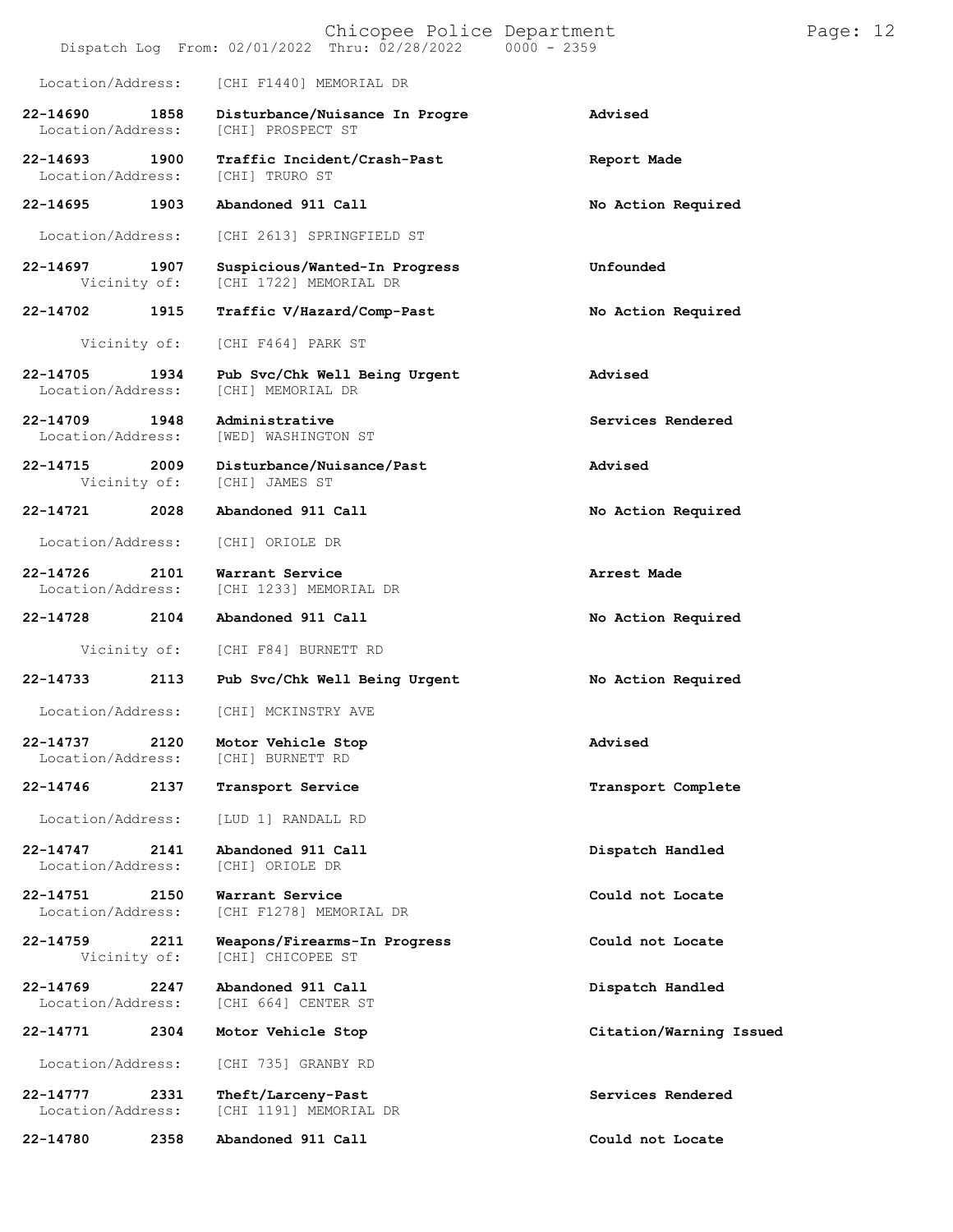Location/Address: [CHI] GRANBY RD

## **For Date: 02/03/2022 - Thursday**

| 22-14788<br>0009<br>Location/Address:              | Motor Vehicle Stop<br><b>[CHI] GRATTAN ST</b>                 | Arrest Made                |
|----------------------------------------------------|---------------------------------------------------------------|----------------------------|
| 22-14805<br>0044<br>Location/Address:              | Motor Vehicle Stop<br>[CHI] MEMORIAL DR + LABRIE AVE          | Advised                    |
| 22-14809 0054                                      | Motor Vehicle Stop                                            | Citation/Warning Issued    |
| Location/Address:                                  | [CHI] FRONT ST                                                |                            |
| 22-14814<br>0104<br>Location/Address:              | Abandoned 911 Call<br>[CHI] HUNTINGTON AVE                    | Could not Locate           |
| 22-14841 0156                                      | Transport Service                                             | Transport Complete         |
| Location/Address:                                  | [CHI F182] CENTER ST                                          |                            |
| 22-14842 0157<br>Location/Address:                 | Warrant Service<br>[CHI] LUCRETIA AVE                         | Not Served                 |
| 22-14870<br>0236                                   | Motor Vehicle Stop                                            | Citation/Warning Issued    |
| Location/Address:                                  | [CHI] CHICOPEE ST + WARREGAN ST                               |                            |
| 22-14887<br>0319                                   | Motor Vehicle Stop                                            | Criminal Complaint Request |
| Location/Address:                                  | [CHI] GRATTAN ST + MCKINSTRY AVE                              |                            |
| 22-14895 0433                                      | Motor Vehicle Stop                                            | Criminal Complaint Request |
| Location/Address:                                  | [CHI] MCKINSTRY AVE                                           |                            |
| 22-14899<br>0514                                   | Motor Vehicle Stop                                            | Criminal Complaint Request |
| Location/Address:                                  | [CHI] PROSPECT ST + MONTGOMERY ST                             |                            |
| 22-14902 0529<br>Location/Address:                 | Alarm<br>[CHI XF1632] OUTER DR                                | False Alarm                |
| 22-14904 0532<br>Location/Address:                 | Suspicious/Wanted-In Progress<br>[CHI] BENOIT CIR             | Report Made                |
| 22-14906 0623<br>Location/Address: [CHI] ELLIOT ST | Electrical Hazard                                             | Assist Given               |
| Location/Address:                                  | 22-14909 0636 Suspicious/Wanted-In Progress<br>[CHI] PAJAK ST | Services Rendered          |
| 22-14917<br>0711<br>Location/Address:              | Abandoned 911 Call<br>[CHI] MCKINSTRY AVE                     | Advised                    |
| 22-14919<br>0715<br>Location/Address:              | Traffic V/Hazard/Comp-Past<br>[CHI] GROVE ST                  | Advised                    |
| $22 - 14927$<br>0739<br>Location/Address:          | Police Response<br>[CHI] SERGEANT AVE                         | Advised                    |
| $22 - 14929$<br>0755<br>Location/Address:          | Theft/Larceny-Past<br>[CHI] NEWELL ST                         | Report Made                |
| 22-14930<br>0757                                   | Suspicious/Wanted-In Progress                                 | No Action Required         |
| Location/Address:                                  | [CHI] SHIRLEY ST + BERNICE ST                                 |                            |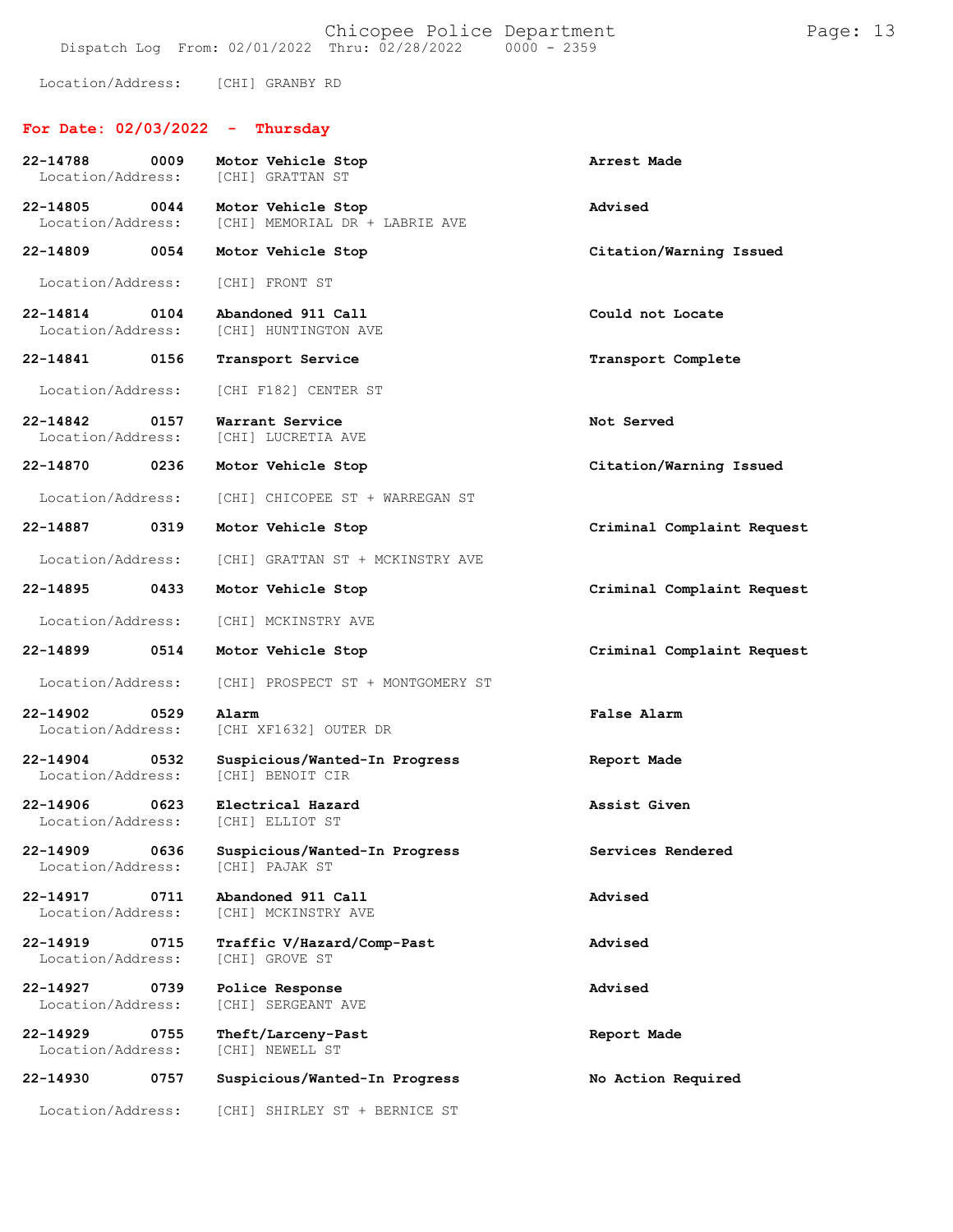| Chicopee Police Department<br>Dispatch Log From: 02/01/2022 Thru: 02/28/2022<br>$0000 - 2359$ |      |                                                                    |                         |  | Page: 14 |
|-----------------------------------------------------------------------------------------------|------|--------------------------------------------------------------------|-------------------------|--|----------|
| 22-14937<br>Location/Address:                                                                 | 0811 | Motor Vehicle Stop<br>[CHI] FAIRVIEW AVE + MOORE ST                | Advised                 |  |          |
| 22-14938<br>Location/Address:                                                                 | 0812 | Traffic Incident/Crash-Past<br>[CHI] SPRINGFIELD ST + SOUTH ST     | Could not Locate        |  |          |
| $22 - 14940$<br>Location/Address:                                                             | 0818 | Motor Vehicle Stop<br>[CHI] FAIRVIEW AVE + LOUISE AVE              | Advised                 |  |          |
| 22-14945<br>Location/Address:                                                                 | 0825 | <b>DETAIL</b><br>[CHI 892] EAST ST                                 | Assist Given            |  |          |
| 22-14950                                                                                      | 0835 | Motor Vehicle Stop                                                 | Citation/Warning Issued |  |          |
| Location/Address:                                                                             |      | [CHI] FAIRVIEW AVE + BONNEVILLE AVE                                |                         |  |          |
| 22-14953<br>Location/Address:                                                                 | 0836 | Assist Other Agency/Urgent<br>[CHI] MELLINGER LN                   | Assist Given            |  |          |
| 22-14960<br>Location/Address:                                                                 | 0843 | Harassment/Stalk/Threat-Past<br>[CHI] PLANTE CIR                   | Report Made             |  |          |
| 22-14954<br>Location/Address:                                                                 | 0844 | Warrant Service<br>[CHI] LUCRETIA AVE                              | Not Served              |  |          |
| 22-14962                                                                                      | 0854 | Motor Vehicle Stop                                                 | Verbal Warning Issued   |  |          |
| Location/Address:                                                                             |      | [CHI] MAIN ST                                                      |                         |  |          |
| $22 - 14964$<br>Location/Address:                                                             | 0857 | Harassment/Stalk/Threat-Past<br>[CHI] SKEELE ST                    | Advised                 |  |          |
| 22-14966                                                                                      | 0905 | Motor Vehicle Stop                                                 | Citation/Warning Issued |  |          |
| Location/Address:                                                                             |      | [CHI] MAIN ST + GROVE ST                                           |                         |  |          |
| $22 - 14969$<br>Location/Address:                                                             | 0907 | Motor Vehicle Stop<br>[CHI] FRONT ST + BONNEVILLE AVE              | Advised                 |  |          |
| 22-14970<br>Location/Address:                                                                 | 0914 | Motor Vehicle Stop<br>[CHI] FRONT ST + ACADEMY ST                  | Advised                 |  |          |
| 22-14971                                                                                      | 0916 | Motor Vehicle Stop                                                 | Citation/Warning Issued |  |          |
| Location/Address:                                                                             |      | [CHI] MAIN ST + GROVE ST                                           |                         |  |          |
| 22-14975<br>Location/Address:                                                                 | 0917 | Theft/Larceny-In Progress<br>[CHI 497] JOHNNY CAKE HOLLOW RD       | <b>Advised</b>          |  |          |
| $22 - 14974$                                                                                  | 0918 | Motor Vehicle Stop                                                 | Citation/Warning Issued |  |          |
| Location/Address:                                                                             |      | [CHI] FRONT ST + ACADEMY ST                                        |                         |  |          |
| 22-14976                                                                                      | 0922 | Motor Vehicle Stop                                                 | Citation/Warning Issued |  |          |
| Location/Address:                                                                             |      | [CHI] MAIN ST + GROVE ST                                           |                         |  |          |
| 22-14978<br>Vicinity of:                                                                      | 0924 | Pub Svc/Chk Well Being Urgent<br>[CHI 958] MEMORIAL DR + FULLER RD | Could not Locate        |  |          |
| 22-14979<br>Location/Address:                                                                 | 0928 | Abandoned 911 Call<br>[CHI] MCCARTHY AVE                           | Could not Locate        |  |          |
| 22-14982<br>Location/Address:                                                                 | 0928 | Pub Svc/Chk Well Being Urgent<br>[CHI] MEADOW ST                   | Advised                 |  |          |
| 22-14983<br>Location/Address:                                                                 | 0930 | Abandoned 911 Call<br>[CHI 1604] MONTGOMERY ST                     | Dispatch Handled        |  |          |
| 22-14984                                                                                      | 0933 | Motor Vehicle Stop                                                 | Citation/Warning Issued |  |          |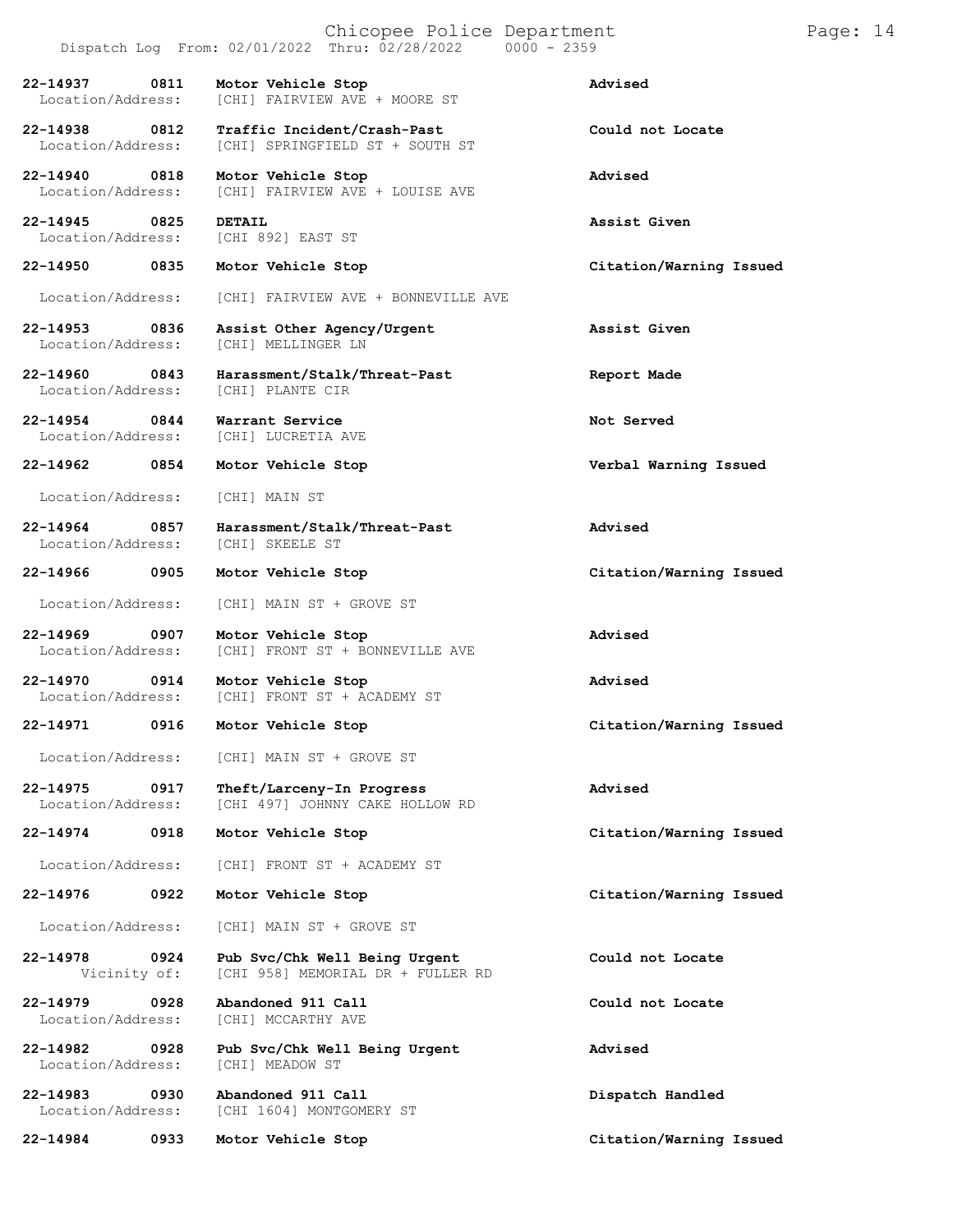# Chicopee Police Department Page: 15

Dispatch Log From: 02/01/2022 Thru: 02/28/2022

Location/Address: [CHI] MAIN ST + GROVE ST **22-14986 0943 Motor Vehicle Stop Citation/Warning Issued** Location/Address: [CHI] MAIN ST **22-14992 0950 PS/Check Well Being Nonurgent Assist Given** [CHI] PONDVIEW DR **22-14993 0954 Motor Vehicle Stop Citation/Warning Issued** Location/Address: [CHI] MAIN ST **22-14995 0955 Motor Vehicle Stop Citation/Warning Issued** Location/Address: [CHI] MEADOW ST + SHAW PARK AVE **22-14999 1004 Motor Vehicle Stop Citation/Warning Issued** Location/Address: [CHI] MAIN ST **22-15001 1004 Theft/Larceny-Past Report Made** [CHI 497] JOHNNY CAKE HOLLOW RD **22-15002 1014 Suspicious/Wanted-In Progress Could not Locate** [CHI F368] FRONT ST **22-15005 1018 Motor Vehicle Stop Citation/Warning Issued** Location/Address: [CHI] MAIN ST + GROVE ST **22-15008 1024 Fire Alarm Testing Dispatch Handled** [CHI F621] EXCHANGE ST **22-15009 1026 Motor Vehicle Stop Citation/Warning Issued** Location/Address: [CHI] FRONT ST **22-15010 1027 Abandoned 911 Call Advised** [CHI 1916] BETTER WAY **22-15013 1030 DETAIL Assist Given** Location/Address: [CHI] BURNETT RD **22-15012 1034 Motor Vehicle Stop Advised** [CHI 857] FRONT ST **22-15015 1038 Motor Vehicle Stop Citation/Warning Issued** Location/Address: [CHI] GROVE ST **22-15016 1038 Theft/Larceny-In Progress Report Made** [CHI F1342] CENTER ST **22-15019 1053** Location/Address: **22-15021 1053** Location/Address: **22-15023 1058** Location/Address: **22-15025 1103** Location/Address: **Motor Vehicle Stop Advised** [CHI] FRONT ST + SZOT PARK DR **Motor Vehicle Stop Verbal Warning Issued** [CHI] COLLEGE ST **Motor Vehicle Stop Citation/Warning Issued** [CHI 907] MEMORIAL DR **Motor Vehicle Stop Citation/Warning Issued** [CHI 1709] FRONT ST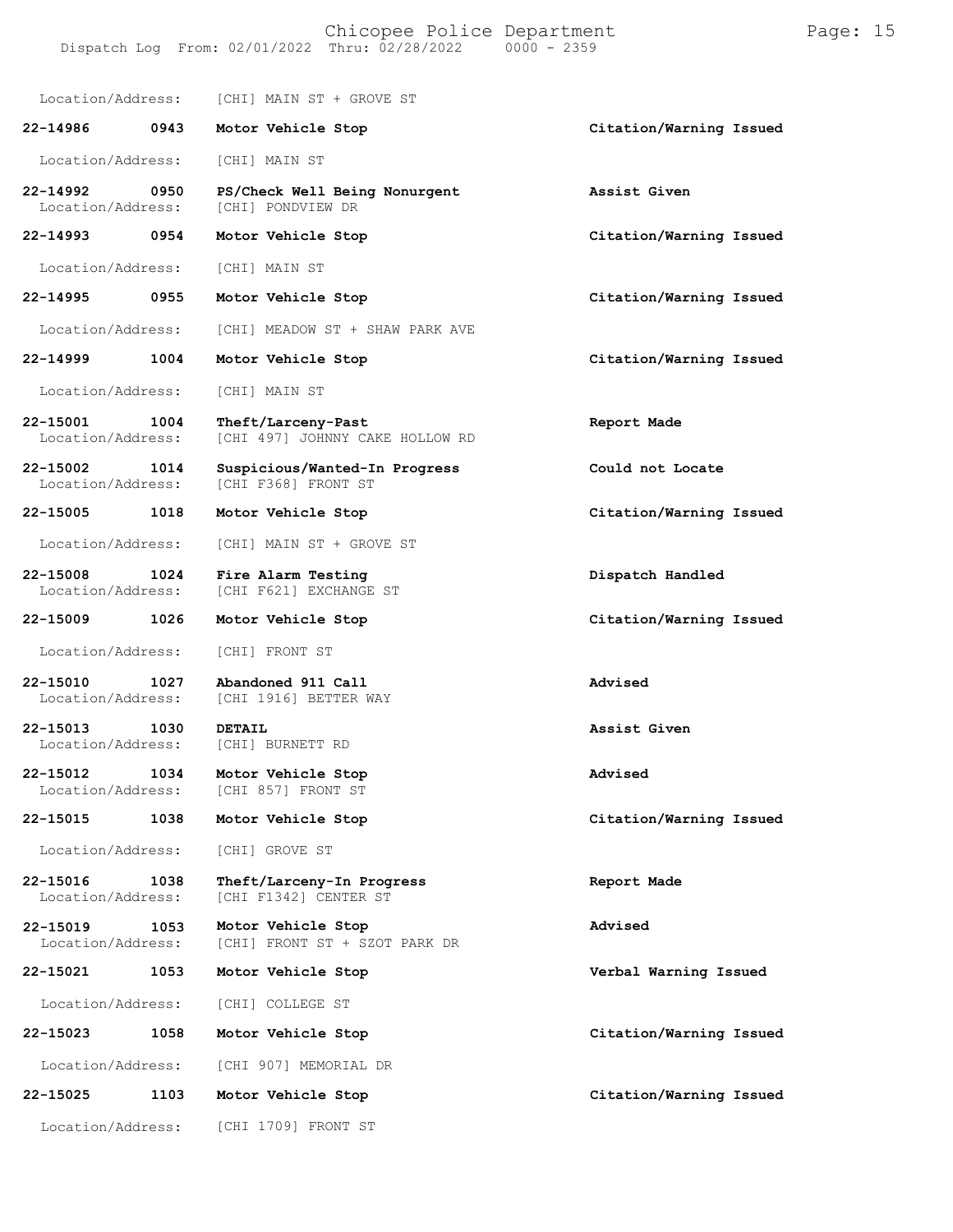| 22-15026                                  | 1110 | Motor Vehicle Stop                                          | Citation/Warning Issued |
|-------------------------------------------|------|-------------------------------------------------------------|-------------------------|
| Location/Address:                         |      | [CHI F1440] MEMORIAL DR                                     |                         |
| 22-15029<br>1111<br>Location/Address:     |      | Traffic Incident/Crash-Past<br>[CHI 2613] SPRINGFIELD ST    | Advised                 |
| 22-15028<br>1112                          |      | Motor Vehicle Stop                                          | Citation/Warning Issued |
| Location/Address:                         |      | [CHI] FAIRVIEW AVE + MOORE ST                               |                         |
| 22-15030                                  | 1121 | Motor Vehicle Stop                                          | Citation/Warning Issued |
| Location/Address:                         |      | [CHI 413] MAIN ST                                           |                         |
| 22-15033<br>Location/Address:             | 1124 | Harassment/Stalk/Threat-Past<br>[CHI F1204] BROADWAY        | Advised                 |
| 22-15032                                  | 1127 | Motor Vehicle Stop                                          | Citation/Warning Issued |
| Location/Address:                         |      | [CHI 48] BROADWAY                                           |                         |
| 22-15034 1130<br>Location:                |      | Misc-Non Urgent<br>[CHI] HAYWOOD AVE - WEST SPRINGFIELD     | Assist Given            |
| 22-15037<br>Location/Address:             | 1135 | Disturbance/Nuisance/Past<br>[CHI 1065] FRONT ST            | Report Made             |
| 22-15038 1135<br>Location/Address:        |      | Theft/Larceny-In Progress<br>[CHI] CHICOPEE ST              | Report Made             |
| $22 - 15040$<br>1140<br>Location/Address: |      | Disturbance/Nuisance In Progre<br>[CHI] CHURCH ST           | Report Made             |
| 22-15042<br>1143<br>Location/Address:     |      | Theft/Larceny-In Progress<br>[CHI 938] MEMORIAL DR          | Arrest Made             |
| 22-15053                                  | 1206 | Traffic V/Hazard/Comp-Past                                  | Citation/Warning Issued |
| Location/Address:                         |      | [CHI] MEMORIAL DR                                           |                         |
| 22-15054                                  | 1209 | Police Response                                             | Complaint Taken Care Of |
| Location/Address:                         |      | [CHI] VAN HORN ST + FAIRVIEW AVE                            |                         |
| 22-15060<br>Location/Address:             | 1240 | Alarm<br>[CHI] BOULAY CIR                                   | Advised                 |
| 22-15062<br>Location/Address:             | 1259 | Motor Vehicle Stop<br>[CHI] GROVE ST                        | Advised                 |
| 22-15066<br>Location/Address:             | 1312 | Abandoned 911 Call<br>[CHI] PONDVIEW DR                     | Dispatch Handled        |
| 22-15070<br>Vicinity of:                  | 1317 | Suspicious/Wanted-Past<br>[CHI] QUARTUS ST                  | Advised                 |
| 22-15071<br>Location/Address:             | 1324 | Assist Other Agency/Urgent<br>[CHI 1196] WEST ST            | Real Alarm              |
| 22-15073<br>Location/Address:             | 1327 | Abandoned 911 Call<br>[CHI 638] MEMORIAL DR                 | <b>False Alarm</b>      |
| 22-15075<br>Location/Address:             | 1333 | Harassment/Stalk/Threat-In Pro<br>[CHI 1658] SPRINGFIELD ST | Advised                 |
| 22-15080                                  | 1343 | Transport Service                                           | Transport Complete      |
| Location/Address:                         |      | [CHI 2498] CHURCH ST                                        |                         |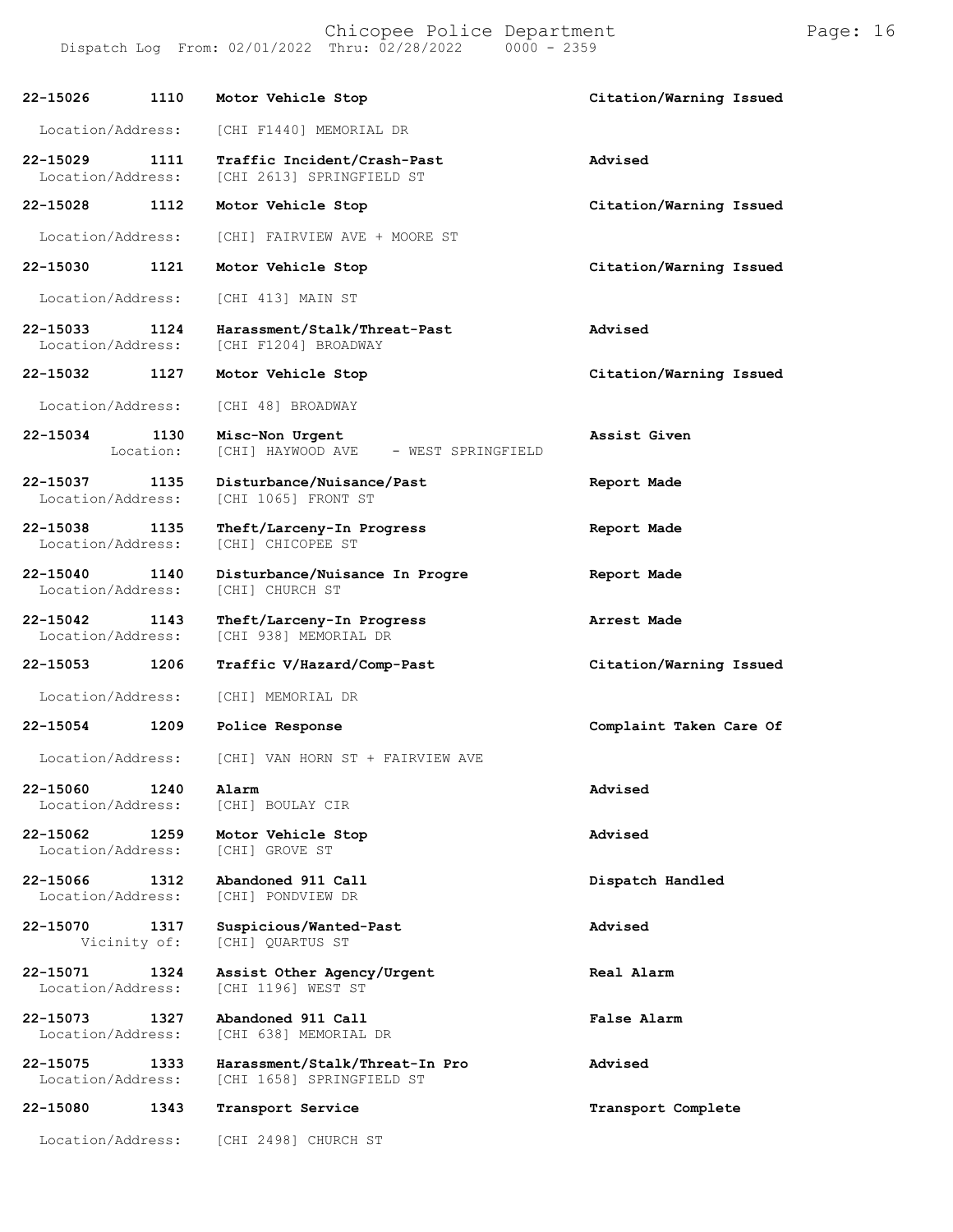**22-15082 1347 Abandoned 911 Call Could not Locate** Location/Address: **22-15085 1358 Assault In Progress Advised** Location/Address: **22-15087 1404 Abandoned 911 Call Dispatch Handled** Location/Address: [CHI 842] FRONT ST **22-15089 1406 Alarm Advised** Location/Address: **22-15091 1408 Fraud/Deception Advised** Location/Address: **22-15090 1409 Disturbance/Nuisance In Progre Advised** [CHI F1516] PROSPECT ST **22-15096 1420 Fraud/Deception Report Made** [CHI] ST JACQUES AVE **22-15099 1428 Traffic Incident/Crash-Past Report Made** Location/Address: [CHI 2221] CHICOPEE ST **22-15105 1434 Police Response Advised** [CHI] BOULAY CIR **22-15109 1446 Police Response Advised** [CHI 328] CIRCLE DR **22-15108 1450 Motor Vehicle Stop Verbal Warning Issued** Location/Address: [CHI] FRONT ST **22-15114 1454 Abandoned 911 Call Advised** [CHI] CHICOPEE ST **22-15122 1508 Harassment/Stalk/Threat-Past Report Made** [CHI 1972] MEMORIAL DR **22-15124 1510 Alarm Dispatch Handled** Location/Address: [CHI] BOULAY CIR **22-15126 1510 Traffic V/Hazard/Comp-Past Dispatch Handled** [CHI] BROADWAY **22-15135 1526 Pub Svc/Chk Well Being Urgent Report Made** Location/Address: **22-15136 1526 Alarm Dispatch Handled** Location/Address: [CHI] BOULAY CIR **22-15144 1543 Fraud/Deception Could not Locate** [CHI F684] MEMORIAL DR **22-15158 1602 Police Response Report Made** [CHI] RIVERS AVE **22-15165 1609 Abandoned 911 Call No Action Required** Location/Address: [CHI] RZASA DR **22-15166 1612 Theft/Larceny-Past Report Made** [CHI 919] MEMORIAL DR **22-15167 1614 Alarm False Alarm**

Location/Address:

**22-15173 1621 Motor Vehicle Stop Citation/Warning Issued**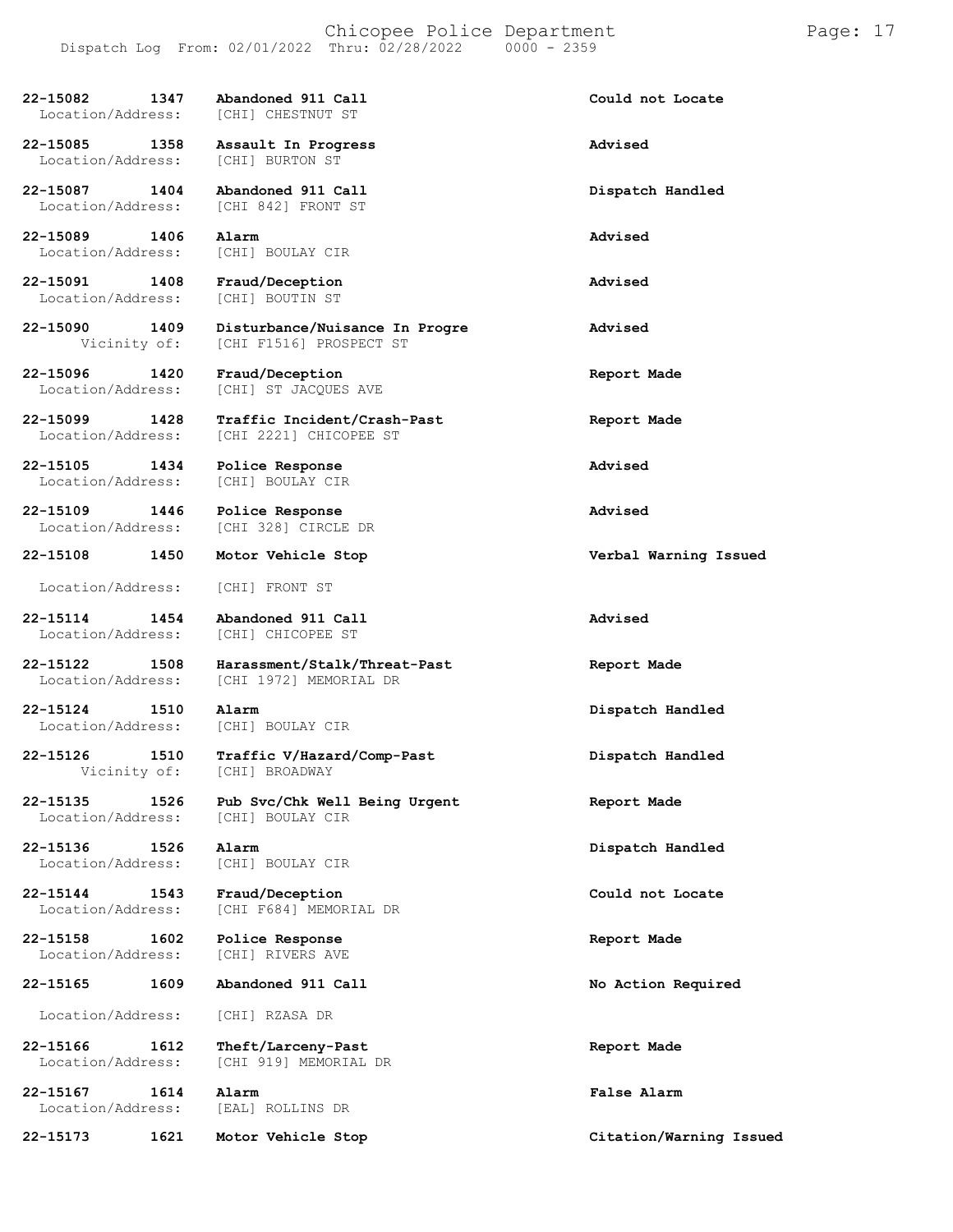|                                    |              | Location/Address: [CHI 636] MEMORIAL DR               |                            |
|------------------------------------|--------------|-------------------------------------------------------|----------------------------|
| 22-15179 1632                      |              | Abandoned 911 Call<br>Vicinity of: [CHI] GRATTAN ST   | Unfounded                  |
| 22-15182                           | 1644         | Motor Vehicle Stop                                    | Criminal Complaint Request |
| Location/Address:                  |              | [CHI] PENDLETON AVE                                   |                            |
| 22-15183<br>Location/Address:      | 1645         | Warrant Service<br>[CHI] THEROUX DR                   | Not Served                 |
| 22-15186 1649<br>Location/Address: |              | SAFETY HAZARD/PRIORITY 2<br>[CHI XF1665] EAST MAIN ST | Could not Locate           |
| 22-15196 1707<br>Location/Address: |              | Fraud/Deception<br>[CHI] SIMONICH ST                  | Advised                    |
| 22-15199<br>Location/Address:      | 1719         | Warrant Service<br>[CHI] ROYALTON ST                  | Not Served                 |
| 22-15208<br>Location/Address:      | 1729         | Warrant Service<br>[CHI] VICTORIA PARK                | Not Served                 |
| 22-15209 1730                      |              | Motor Vehicle Stop                                    | Verbal Warning Issued      |
|                                    |              | Vicinity of: [CHI] MEMORIAL DR + PENDLETON AVE        |                            |
| 22-15211                           | 1733         | Traffic Incident/Crash-Past                           | Criminal Complaint Request |
|                                    | Vicinity of: | [CHI] BROADWAY                                        |                            |
| 22-15214                           | 1737         | Suspicious/Wanted-In Progress                         | No Action Required         |
| Location/Address:                  |              | [CHI 857] SGT TRACY DR                                |                            |
| 22-15217 1740                      |              | Disturbance/Nuisance In Progre                        | No Action Required         |
| Location/Address:                  |              | [CHI F1120] EAST MAIN ST                              |                            |
| 22-15219<br>Location/Address:      | 1743         | Alarm<br>[CHI 3170] MEMORIAL DR                       | False Alarm                |
| 22-15221<br>Location/Address:      | 1744         | Warrant Service<br>[CHI] FRONT ST                     | Not Served                 |
| 22-15226                           | 1806         | Motor Vehicle Stop                                    | Citation/Warning Issued    |
| Location/Address:                  |              | [CHI 1889] MEMORIAL DR                                |                            |
| 22-15227                           | 1810         | Indecency/Lewdness-In Progress                        | No Action Required         |
| Vicinity of:                       |              | [CHI 1252] MEMORIAL DR                                |                            |
| 22-15230                           | 1823         | Motor Vehicle Stop                                    | Verbal Warning Issued      |
| Location/Address:                  |              | [CHI 1020] MEMORIAL DR                                |                            |
| 22-15231<br>Location/Address:      | 1823         | Police Response<br>[CHI 1998] LAWRENCE RD             | Advised                    |
| 22-15237                           | 1840         | Fire Alarm Testing                                    | Restore Fire Alarm System  |
| Location/Address:                  |              | [CHI 844] MEMORIAL AVE                                |                            |
| 22-15238                           | 1843         | Suspicious/Wanted-In Progress                         | No Action Required         |
| Location/Address:                  |              | [CHI] NEW YORK AVE                                    |                            |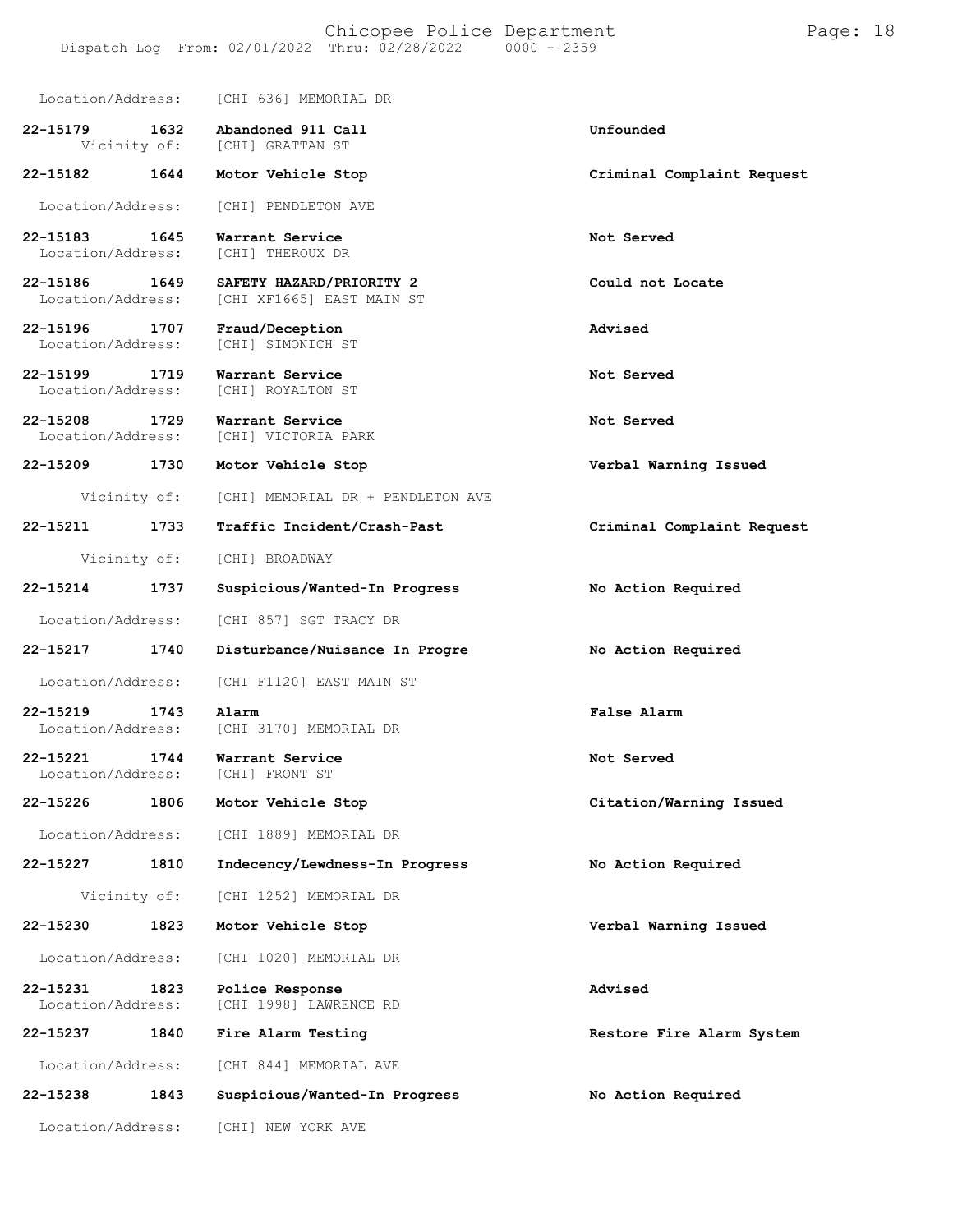**22-15249 1910 Police Response Report Made** Location/Address: **22-15247 1911 Motor Vehicle Stop Verbal Warning Issued** Location/Address: [CHI 565] MEADOW ST **22-15251 1916 Traffic V/Hazard/Comp-In Progr Could not Locate** [CHI] FULLER RD **22-15256 1929 Suspicious/Wanted-In Progress Report Made** Location/Address: [CHI 2498] CHURCH ST **22-15259 1952 SAFETY HAZARD/PRIORITY 3 Dispatch Handled** [CHI] YVETTE ST **22-15265 2013 Investigation/Follow Up Investigated** Location/Address: **22-15274 2052 Pub Svc/Chk Well Being Urgent Advised** Location/Address: **22-15276 2100 Motor Vehicle Stop Citation/Warning Issued** Location/Address: [CHI] MEMORIAL DR **22-15285 2126 SAFETY HAZARD/PRIORITY 3 Complaint Taken Care Of** Location/Address: [CHI F337] FULLER RD **22-15292 2147 Assist Other Agency/Non Urgent Could not Locate** Location/Address: **22-15294 2154 Damage/Vand/Mischief/In Prog Report Made** Location/Address: **22-15304 2226 Abandoned 911 Call Unfounded** Location/Address: **22-15306 2232 Traffic V/Hazard/Comp-Past Complaint Taken Care Of** Location/Address: [CHI] CHESTNUT ST **22-15308 2249 Abandoned 911 Call No Action Required** Vicinity of: [CHI] FRONT ST **22-15316 2322 Pub Svc/Chk Well Being Urgent Could not Locate** [CHI] CHAPIN ST **22-15318 2335 Abandoned 911 Call Could not Locate** Location/Address: [CHI] SPRINGFIELD ST

### **For Date: 02/04/2022 - Friday**

| 22-15326          | 0000         | Disturbance/Nuisance In Progre  | Complaint Taken Care Of |
|-------------------|--------------|---------------------------------|-------------------------|
| Location/Address: |              | [CHI] GILBERT AVE               |                         |
| 22-15333          | 0016         | Motor Vehicle Stop              | Citation/Warning Issued |
|                   | Vicinity of: | [CHI F1570] GRATTAN ST          |                         |
| $22 - 15353$      | 0049         | Motor Vehicle Stop              | Citation/Warning Issued |
|                   | Vicinity of: | [CHI] GRANBY RD + WOODCREST CIR |                         |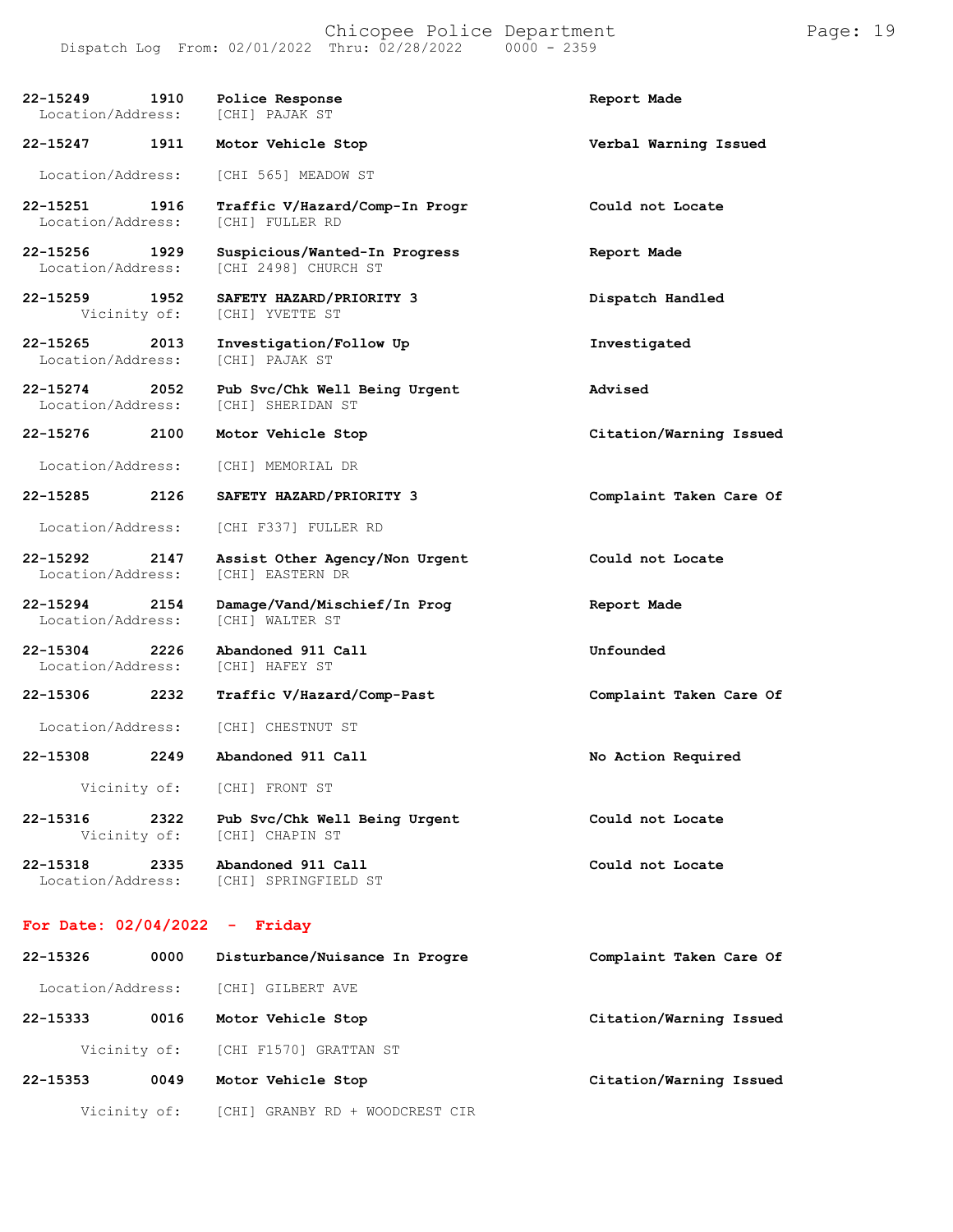|                                    |      | Chicopee Police Department<br>Dispatch Log From: 02/01/2022 Thru: 02/28/2022 | $0000 - 2359$              | Page: 20 |
|------------------------------------|------|------------------------------------------------------------------------------|----------------------------|----------|
| 22-15355                           | 0052 | Motor Vehicle Stop                                                           | Citation/Warning Issued    |          |
| Location/Address:                  |      | [CHI] MEMORIAL DR + IRENE ST                                                 |                            |          |
| 22-15358<br>Location/Address:      | 0052 | Suspicious/Wanted-In Progress<br>[CHI] CHARLES ST                            | Unfounded                  |          |
| 22-15362<br>Vicinity of:           | 0057 | Motor Vehicle Stop<br>[CHI] WESTOVER RD + CHAMPION DR                        | Advised                    |          |
| 22-15365                           | 0103 | Motor Vehicle Stop                                                           | Citation/Warning Issued    |          |
| Vicinity of:                       |      | [CHI] CHAMPION DR + WESTOVER RD                                              |                            |          |
| 22-15389<br>Vicinity of:           | 0136 | Investigation/Follow Up<br>[CHI 1767] NORA ST                                | Assist Given               |          |
| 22-15413                           | 0217 | PS/Check Well Being Nonurgent                                                | Appears Secure After Check |          |
| Vicinity of:                       |      | [CHI F1393] MEMORIAL DR                                                      |                            |          |
| 22-15425                           | 0311 | Motor Vehicle Stop                                                           | Criminal Complaint Request |          |
| Vicinity of:                       |      | [CHI] GRANBY RD                                                              |                            |          |
| $22 - 15440$<br>Location/Address:  | 0355 | Abandoned 911 Call<br>[CHI 0] CHESTNUT ST                                    | Could not Locate           |          |
| 22-15446 0429<br>Location/Address: |      | Traffic Incident/Crash<br>[CHI] HAMPDEN ST                                   | Arrest Made                |          |
| 22-15450<br>Location/Address:      | 0511 | Disturbance/Nuisance/Past<br>[CHI] CHICOPEE ST                               | Advised                    |          |
| 22-15460                           | 0640 | Abandoned 911 Call                                                           | No Action Required         |          |
| Location/Address:                  |      | [CHI] SHAWINIGAN DR                                                          |                            |          |
| 22-15466                           | 0702 | Motor Vehicle Stop                                                           | Citation/Warning Issued    |          |
| Location/Address:                  |      | [CHI] GRANBY RD + STANLEY DR                                                 |                            |          |
| $22 - 15469$<br>Location/Address:  | 0710 | Investigation/Follow Up<br>[CHI F894] WESTOVER RD                            | Services Rendered          |          |
| 22-15475<br>Vicinity of:           | 0740 | Traffic V/Hazard/Comp-In Progr<br>[CHI 1243] FULLER RD                       | Services Rendered          |          |
| 22-15477<br>Vicinity of:           | 0753 | Abandoned 911 Call<br>[CHI] CENTER ST                                        | Dispatch Handled           |          |
| 22-15494<br>Location/Address:      | 0825 | Abandoned 911 Call<br>[CHI F1120] EAST MAIN ST                               | Dispatch Handled           |          |
| 22-15495<br>Location/Address:      | 0828 | Warrant Service<br>[CHI] MEADOW ST                                           | Advised                    |          |
| 22-15510                           | 0855 | Motor Vehicle Stop                                                           | Citation/Warning Issued    |          |
| Location/Address:                  |      | [CHI] FAIRVIEW AVE                                                           |                            |          |
| 22-15513<br>Location/Address:      | 0902 | Animal/Injured/Hunted<br>[CHI 2198] DALE ST                                  | Services Rendered          |          |
| 22-15514                           | 0904 | Motor Vehicle Stop                                                           | Citation/Warning Issued    |          |
| Location/Address:                  |      | [CHI] ARMORY DR                                                              |                            |          |
| 22-15519                           | 0913 | Motor Vehicle Stop                                                           | Citation/Warning Issued    |          |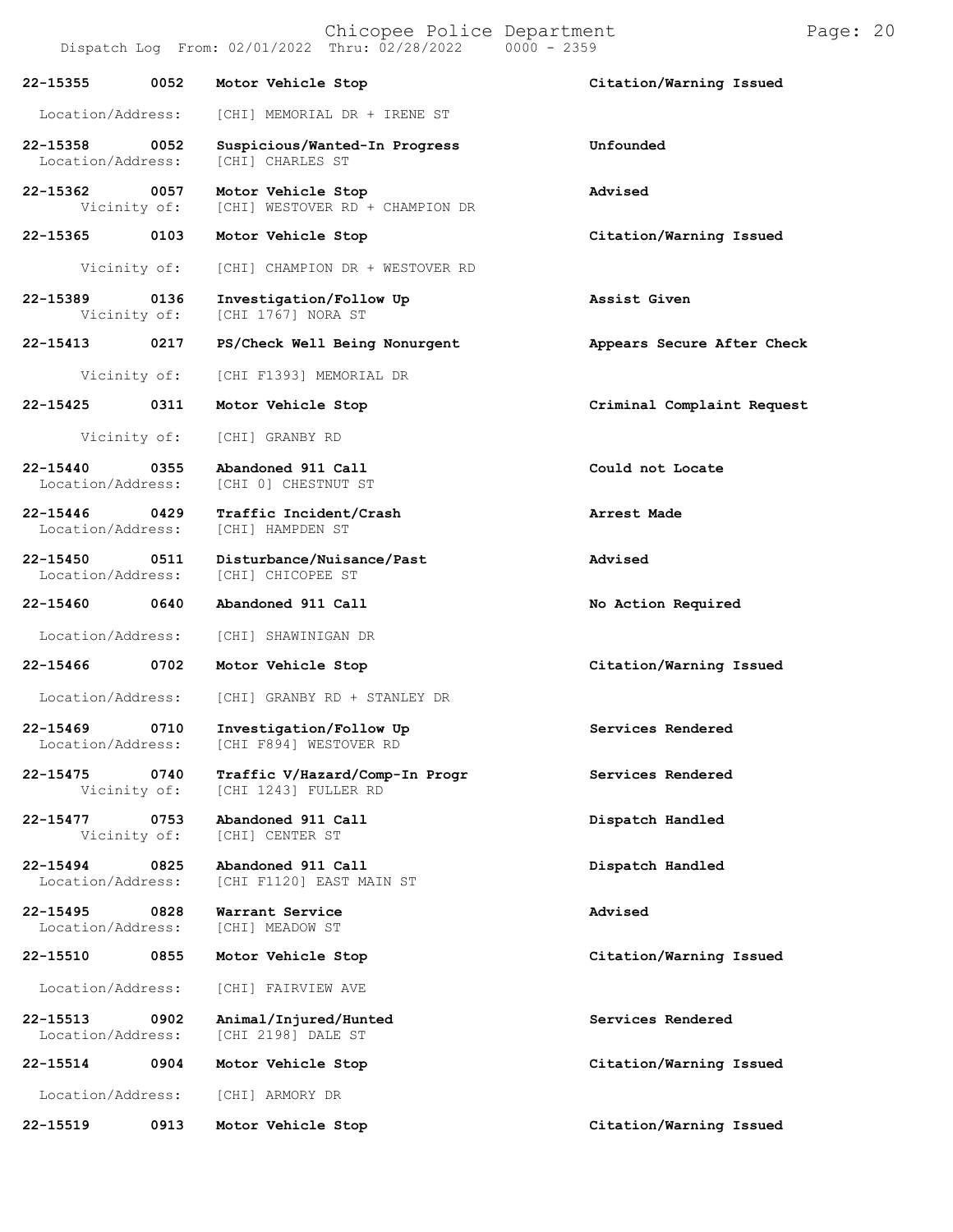| Location/Address:                 |      | [CHI] FAIRVIEW AVE                                      |                         |
|-----------------------------------|------|---------------------------------------------------------|-------------------------|
| 22-15527                          | 0932 | Motor Vehicle Stop                                      | Citation/Warning Issued |
| Location/Address:                 |      | [CHI] MAIN ST                                           |                         |
| 22-15533                          | 0943 | Suspicious/Wanted-In Progress                           | No Action Required      |
| Location/Address:                 |      | [CHI F825] CHURCH ST                                    |                         |
| 22-15532<br>Location/Address:     | 0945 | Abandoned 911 Call<br>[CHI 744] MAIN ST                 | Dispatch Handled        |
| 22-15534                          | 0947 | Traffic V/Hazard/Comp-Past                              | No Action Required      |
| Location/Address:                 |      | [CHI] LEEDS ST                                          |                         |
| 22-15554                          | 1000 | Motor Vehicle Stop                                      | Verbal Warning Issued   |
| Location/Address:                 |      | [CHI 465] GROVE ST                                      |                         |
| 22-15540                          | 1004 | Motor Vehicle Stop                                      | Citation/Warning Issued |
| Location/Address:                 |      | [CHI] MAIN ST                                           |                         |
| 22-15542                          | 1006 | Transport Service                                       | Transport Complete      |
| Location/Address:                 |      | [LUD 1] RANDALL RD                                      |                         |
| $22 - 15545$<br>Location/Address: | 1008 | Traffic V/Hazard/Comp-In Progr<br>[CHI] TREMONT ST      | Advised                 |
| 22-15552<br>Location/Address:     | 1010 | Abandoned 911 Call<br>[CHI] VOLPE DR                    | Dispatch Handled        |
| 22-15547                          | 1012 | Motor Vehicle Stop                                      | Citation/Warning Issued |
| Location/Address:                 |      | [CHI] MAIN ST                                           |                         |
| 22-15555<br>Location/Address:     | 1019 | Suspicious/Wanted-In Progress<br>[CHI F1155] EASTERN DR | Advised                 |
| 22-15557                          | 1024 | Motor Vehicle Stop                                      | Citation/Warning Issued |
| Location/Address:                 |      | [CHI 413] MAIN ST                                       |                         |
| 22-15563                          | 1034 | Motor Vehicle Stop                                      | Citation/Warning Issued |
| Location/Address:                 |      | [CHI 744] MAIN ST                                       |                         |
| 22-15571                          | 1100 | Motor Vehicle Stop                                      | Citation/Warning Issued |
| Location/Address:                 |      | [CHI] MAIN ST                                           |                         |
| $22 - 15572$<br>Location/Address: | 1102 | Abandoned 911 Call<br>[CHI 153] CENTER ST               | Dispatch Handled        |
| 22-15820                          | 1108 | Motor Vehicle Stop                                      | Citation/Warning Issued |
| Location/Address:                 |      | [CHI] MAIN ST + GROVE ST                                |                         |
| 22-15822                          | 1115 | Motor Vehicle Stop                                      | Citation/Warning Issued |
| Location/Address:                 |      | [CHI 1456] MAIN ST                                      |                         |
| 22-15577<br>Location/Address:     | 1121 | Warrant Service<br>[CHI] CROSBY ST                      | Arrest Made             |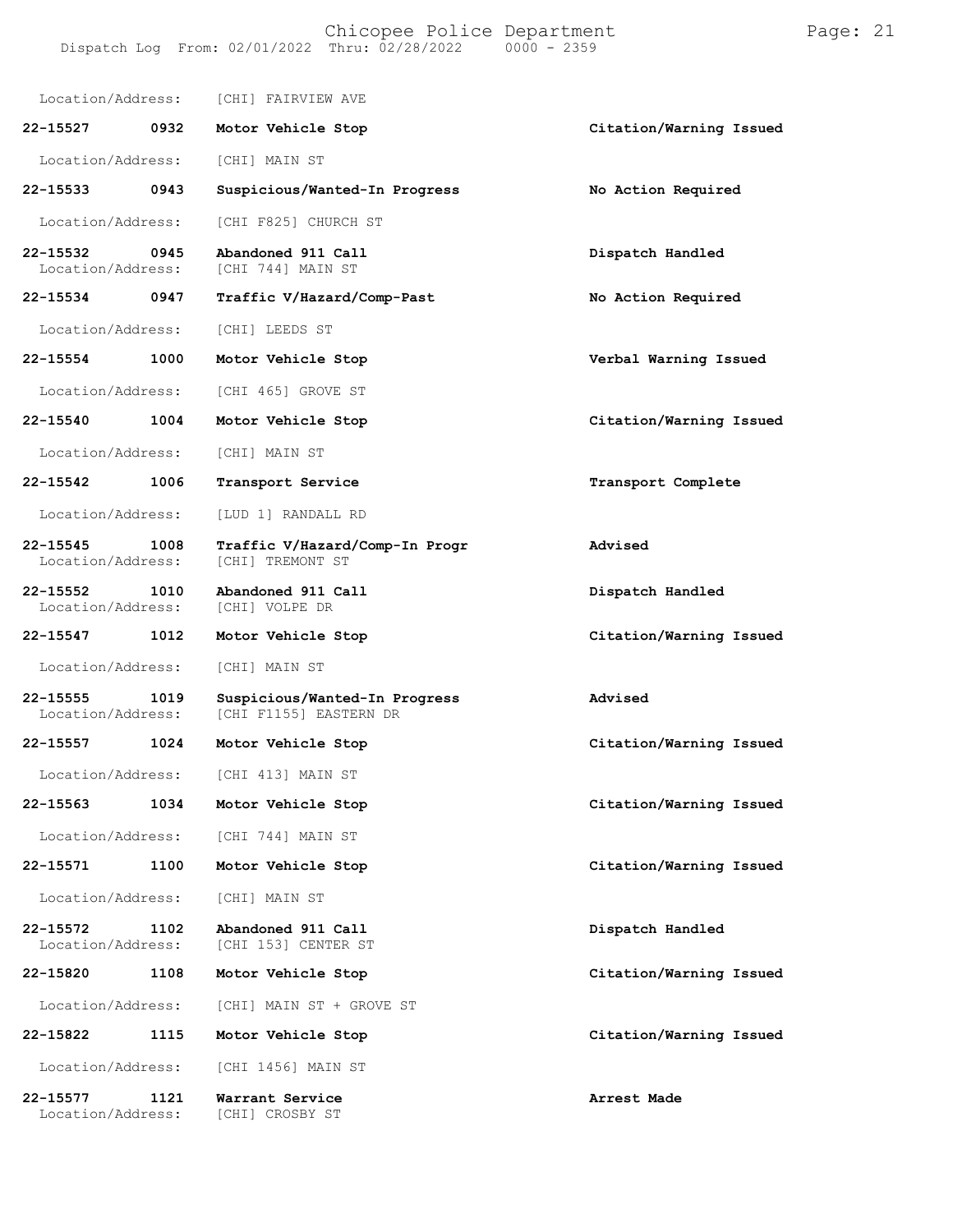| 22-15586<br>Location/Address:     | 1148 | B&E/Burglary/Past<br>[CHI] BEMIS AVE                         | Report Made                  |
|-----------------------------------|------|--------------------------------------------------------------|------------------------------|
| 22-15590<br>Location/Address:     | 1157 | Abandoned 911 Call<br>[CHI 1965] CHICOPEE ST                 | Unfounded                    |
| 22-15592                          | 1201 | Police Response                                              | No Action Required           |
| Vicinity of:                      |      | [CHI] BASIL RD                                               |                              |
| 22-15593<br>Location/Address:     | 1203 | SAFETY HAZARD/PRIORITY 2<br>[CHI] BURNETT RD                 | Dispatch Handled             |
| 22-15594                          | 1204 | SAFETY HAZARD/PRIORITY 3                                     | Taken/Referred /Other/Agency |
| Location/Address:                 |      | [CHI] GREENLEAF ST                                           |                              |
| 22-15601<br>Location/Address:     | 1212 | Disturbance/Nuisance/Past<br>[CHI] EAST MAIN ST + HILLMAN ST | Dispatch Handled             |
| 22-15600<br>Location/Address:     | 1213 | Disturbance/Nuisance In Progre<br>[CHI] EAST MAIN ST         | Advised                      |
| 22-15602<br>Location/Address:     | 1215 | Disturbance/Nuisance In Progre<br>[CHI] EAST MAIN ST         | Dispatch Handled             |
| 22-15604                          | 1221 | Motor Vehicle Stop                                           | Citation/Warning Issued      |
| Location/Address:                 |      | [CHI] FAIRVIEW AVE + BONNEVILLE AVE                          |                              |
| 22-15605<br>Location/Address:     | 1221 | Fraud/Deception<br>[CHI] ROYAL ST                            | Report Made                  |
| 22-15610                          | 1243 | Motor Vehicle Stop                                           | Citation/Warning Issued      |
| Location/Address:                 |      | [CHI] ACADEMY ST                                             |                              |
| 22-15614<br>Location/Address:     | 1253 | B&E/Burglary/In Prog<br>[CHI] RIMMON AVE                     | Services Rendered            |
| 22-15616<br>Location/Address:     | 1257 | Animal In Progress/Dangerous<br>[CHI] HAMPDEN ST             | Services Rendered            |
| 22-15620                          | 1313 | Motor Vehicle Stop                                           | Citation/Warning Issued      |
| Location/Address:                 |      | [CHI 904] FAIRVIEW AVE                                       |                              |
| $22 - 15623$<br>Location/Address: | 1322 | Alarm<br>[CHI 1208] ST JAMES AVE                             | False Alarm                  |
| $22 - 15624$                      | 1332 | Motor Vehicle Stop                                           | Citation/Warning Issued      |
| Location/Address:                 |      | [CHI] FAIRVIEW AVE + SITNIK AVE                              |                              |
| 22-15631<br>Location/Address:     | 1347 | Motor Vehicle Stop<br>[CHI] FAIRVIEW AVE                     | Advised                      |
| 22-15632                          | 1348 | Motor Vehicle Stop                                           | Verbal Warning Issued        |
| Location/Address:                 |      | [CHI] EXCHANGE ST                                            |                              |
| 22-15635                          | 1359 | Motor Vehicle Stop                                           | Citation/Warning Issued      |
| Location/Address:                 |      | [CHI] FAIRVIEW AVE + SITNIK AVE                              |                              |
| 22-15636<br>Location/Address:     | 1401 | Abandoned 911 Call<br>[CHI] SHERIDAN ST                      | Dispatch Handled             |
| 22-15644                          | 1426 | Motor Vehicle Stop                                           | Citation/Warning Issued      |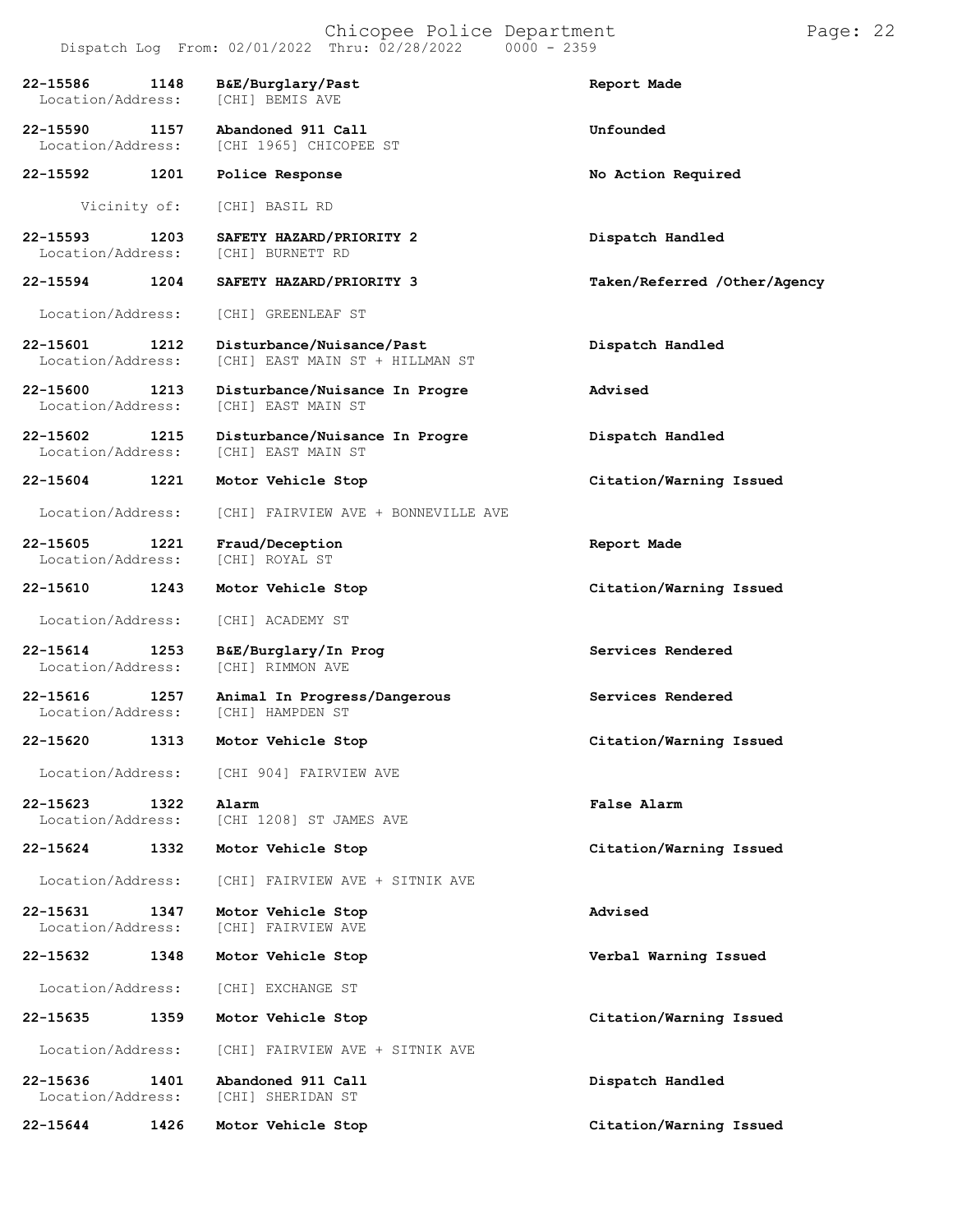Location/Address: [CHI] FAIRVIEW AVE + SITNIK AVE **22-15650 1435 Investigation/Follow Up Complaint Taken Care Of** Location/Address: [CHI] EAST MAIN ST **22-15648 1436 Motor Vehicle Stop Citation/Warning Issued** Location/Address: [CHI] FAIRVIEW AVE **22-15649 1447 Motor Vehicle Stop Citation/Warning Issued** Location/Address: [CHI 904] FAIRVIEW AVE **22-15654 1502 Motor Vehicle Stop Citation/Warning Issued** Location/Address: [CHI] BONNEVILLE AVE **22-15657 1519 Motor Vehicle Stop Citation/Warning Issued** Location/Address: [CHI F1104] FAIRVIEW AVE **22-18509 1521 Indecency/Lewdness-In Progress Report Made** [CHI F1150] MONTGOMERY ST **22-15660 1535 Motor Vehicle Stop Citation/Warning Issued** Location/Address: [CHI] FAIRVIEW AVE + SITNIK AVE **22-15665 1548 Alarm Appears Secure After Check** Location/Address: [CHI 1166] MEADOW ST **22-15668 1554 Abandoned 911 Call False Alarm** Location/Address: **22-15671 1559 Fraud/Deception Report Made** Location/Address: **22-15679 1600 Abandoned 911 Call Dispatch Handled** [CHI] RIDGEWOOD RD **22-15672 1601 Disturbance/Nuisance In Progre Advised** [CHI 1440] MEMORIAL DR **22-15675 1601 Harassment/Stalk/Threat-In Pro No Action Required** Location/Address: [CHI 1440] MEMORIAL DR **22-15693 1625 Abandoned 911 Call Unfounded** [CHI] SPRINGFIELD ST **22-15701 1644 Traffic V/Hazard/Comp-In Progr Services Rendered** [CHI] NEW LOMBARD RD **22-15705 1656 Alarm No Action Required** Location/Address: [CHI 2441] CHICOPEE ST **22-15710 1708 Motor Vehicle Stop Citation/Warning Issued** Location/Address: [CHI 614] MEMORIAL DR **22-15713 1716 Abandoned 911 Call Investigated** [CHI] PARENTEAU DR **22-15717 1724 Traffic Incident/Crash-Past Report Made** Location/Address: [CHI] ABBEY MEMORIAL DR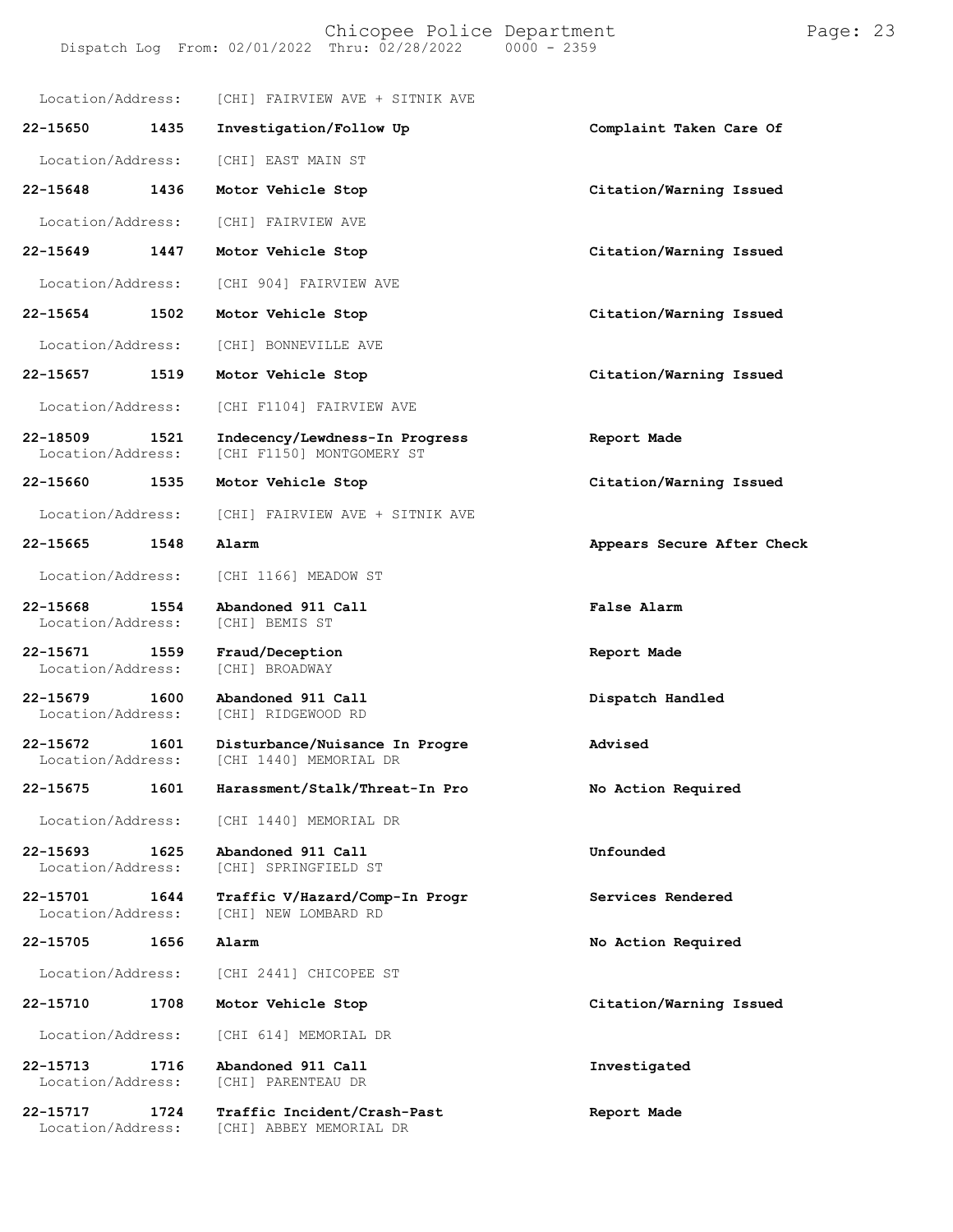**22-15725 1756 Traffic Incident/Crash-Past Report Made** [CHI] MONTCALM ST + PROSPECT ST **22-15728 1758 Alarm False Alarm** [CHI 3170] MEMORIAL DR **22-15730 1804 Alarm Cancelled/Cancelled enroute** Location/Address: [CHI F1150] MONTGOMERY ST **22-15731 1807 Traffic Incident/Crash-Past Report Made** [CHI F53] MONTGOMERY ST **22-15732 1813 Motor Vehicle Stop Verbal Warning Issued** Location/Address: [CHI] MONTGOMERY ST **22-15735 1840 Administrative Advised** [CHI 2498] CHURCH ST **22-15738 1857 Motor Vehicle Stop Advised** [CHI 958] MEMORIAL DR **22-15742 1910 Traffic V/Hazard/Comp-In Progr Citation/Warning Issued** Location/Address: [CHI 1191] MEMORIAL DR **22-15745 1927 Trespass/Unwanted-In Progress Advised** [CHI 931] MEADOW ST **22-15747 1943 Police Response Cancelled/Cancelled enroute** Location/Address: [CHI] CASINO AVE **22-15749 1950 Abandoned 911 Call Investigated** Location/Address: **22-15750 1957 Abandoned 911 Call Could not Locate** [CHI 660] MEMORIAL DR **22-15752 2005 Traffic V/Hazard/Comp-In Progr Report Made** Location/Address: **22-15753 2011 Theft/Larceny-In Progress Arrest Made** Location/Address: [CHI 938] MEMORIAL DR **22-15756 2017 Investigation/Follow Up Investigated** Location/Address: **22-15759 2024 Abandoned 911 Call Dispatch Handled** Location/Address: **22-15761 2039 Motor Vehicle Stop Investigated** [CHI 1328] MEMORIAL DR **22-15764 2048 Administrative Report Made** [CHI 2498] CHURCH ST **22-15766 2102 Suspicious/Wanted-In Progress Advised** Location/Address: **22-15769 2119 Alarm False Alarm** [CHI 3170] MEMORIAL DR **22-15770 2121 Pub Svc/Chk Well Being Urgent Advised** Location/Address: [CHI] GENDREAU ST **22-15775 2136 Transport Service Transport Complete**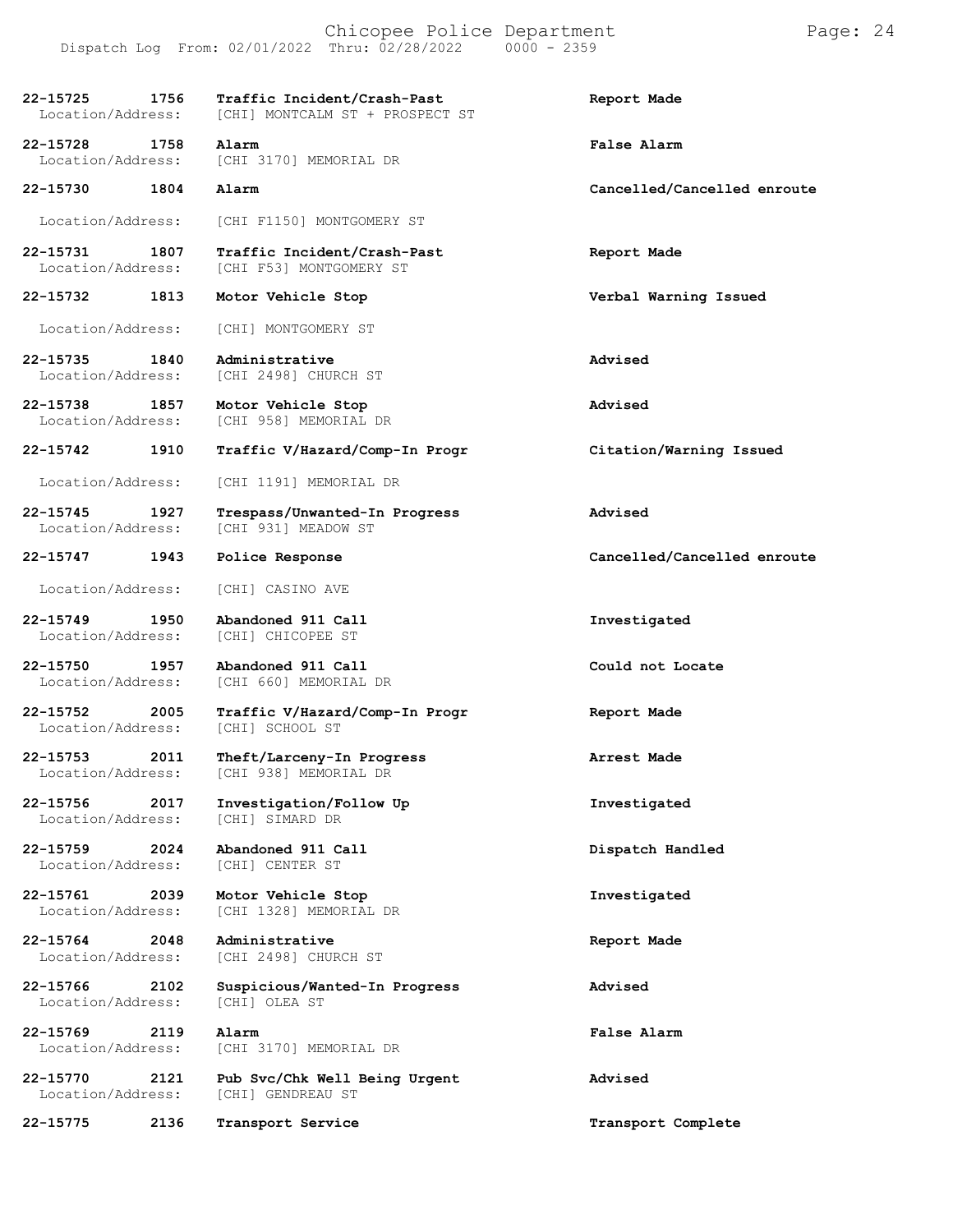|                                   |      | Dispatch Log From: 02/01/2022 Thru: 02/28/2022             | Chicopee Police Department | $0000 - 2359$ |                              | Page: 25 |  |
|-----------------------------------|------|------------------------------------------------------------|----------------------------|---------------|------------------------------|----------|--|
| Location/Address:                 |      | [LUD 1] RANDALL RD                                         |                            |               |                              |          |  |
| 22-15788                          | 2238 | Motor Vehicle Stop                                         |                            |               | Criminal Complaint Request   |          |  |
| Location/Address:                 |      | [CHI] CENTER ST                                            |                            |               |                              |          |  |
| 22-15791<br>Location/Address:     | 2245 | Police Response<br>[CHI 1424] COLLEGE ST                   |                            |               | Dispatch Handled             |          |  |
| 22-15792<br>Vicinity of:          | 2247 | Traffic Incident/Crash<br>[CHI] MASSACHUSETTS AVE          |                            |               | Report Made                  |          |  |
| 22-15798                          | 2255 | SAFETY HAZARD/PRIORITY 2                                   |                            |               | Taken/Referred /Other/Agency |          |  |
| Location/Address:                 |      | [CHI] PENDLETON AVE                                        |                            |               |                              |          |  |
| 22-15799                          | 2258 | Pub Svc/Chk Well Being Urgent                              |                            |               | Complaint Taken Care Of      |          |  |
| Location/Address:                 |      | [CHI] CASEY DR                                             |                            |               |                              |          |  |
| 22-15797<br>Location/Address:     | 2259 | Disturbance/Nuisance/Past<br>[CHI] SOUTHWICK ST            |                            |               | Advised                      |          |  |
| 22-15800<br>Vicinity of:          | 2304 | Disturbance/Nuisance/Past<br>[CHI] CHICOPEE ST + POPLAR ST |                            |               | Could not Locate             |          |  |
| 22-15801                          | 2317 | Abandoned 911 Call                                         |                            |               | No Action Required           |          |  |
| Vicinity of:                      |      | [CHI F542] MEADOW ST                                       |                            |               |                              |          |  |
| 22-15804                          | 2334 | Motor Vehicle Stop                                         |                            |               | Criminal Complaint Request   |          |  |
| Vicinity of:                      |      | [CHI] MASSACHUSETTS AVE                                    |                            |               |                              |          |  |
| For Date: $02/05/2022 -$ Saturday |      |                                                            |                            |               |                              |          |  |
| 22-15821                          | 0016 | Motor Vehicle Stop                                         |                            |               | Citation/Warning Issued      |          |  |
| Location/Address:                 |      | [CHI] CHICOPEE ST                                          |                            |               |                              |          |  |
| 22-15849<br>Location/Address:     | 0053 | Assault In Progress<br>[CHI] DOUGLAS CIR                   |                            |               | Report Made                  |          |  |
| 22-15857<br>Vicinity of:          | 0108 | Motor Vehicle Stop<br>[CHI] MEMORIAL DR + SANDRA ST        |                            |               | Advised                      |          |  |
| 22-15867                          | 0122 | Motor Vehicle Stop                                         |                            |               | Criminal Complaint Request   |          |  |
| Vicinity of:                      |      | [CHI F1150] MONTGOMERY ST                                  |                            |               |                              |          |  |
| 22-15891<br>Vicinity of:          | 0207 | Investigation/Follow Up<br>[CHI] MYRTLE ST                 |                            |               | Investigated                 |          |  |
| 22-15898<br>Location/Address:     | 0220 | Police Response<br>[CHI] RIVERS AVE                        |                            |               | Unfounded                    |          |  |
| 22-15910<br>Location/Address:     | 0246 | Pub Svc/Chk Well Being Urgent<br>[CHI] OLD FIELD RD        |                            |               | Advised                      |          |  |
| 22-15923<br>Location/Address:     | 0410 | Alarm<br>[CHI 832] PENDLETON AVE                           |                            |               | False Alarm                  |          |  |
| 22-15926                          | 0508 | Motor Vehicle Stop                                         |                            |               | Verbal Warning Issued        |          |  |
| Vicinity of:                      |      | [CHI] FAIRVIEW AVE + ACADEMY ST                            |                            |               |                              |          |  |
| 22-15927<br>Location/Address:     | 0519 | Investigation/Follow Up<br>[CHI] MYRTLE ST                 |                            |               | Assist Given                 |          |  |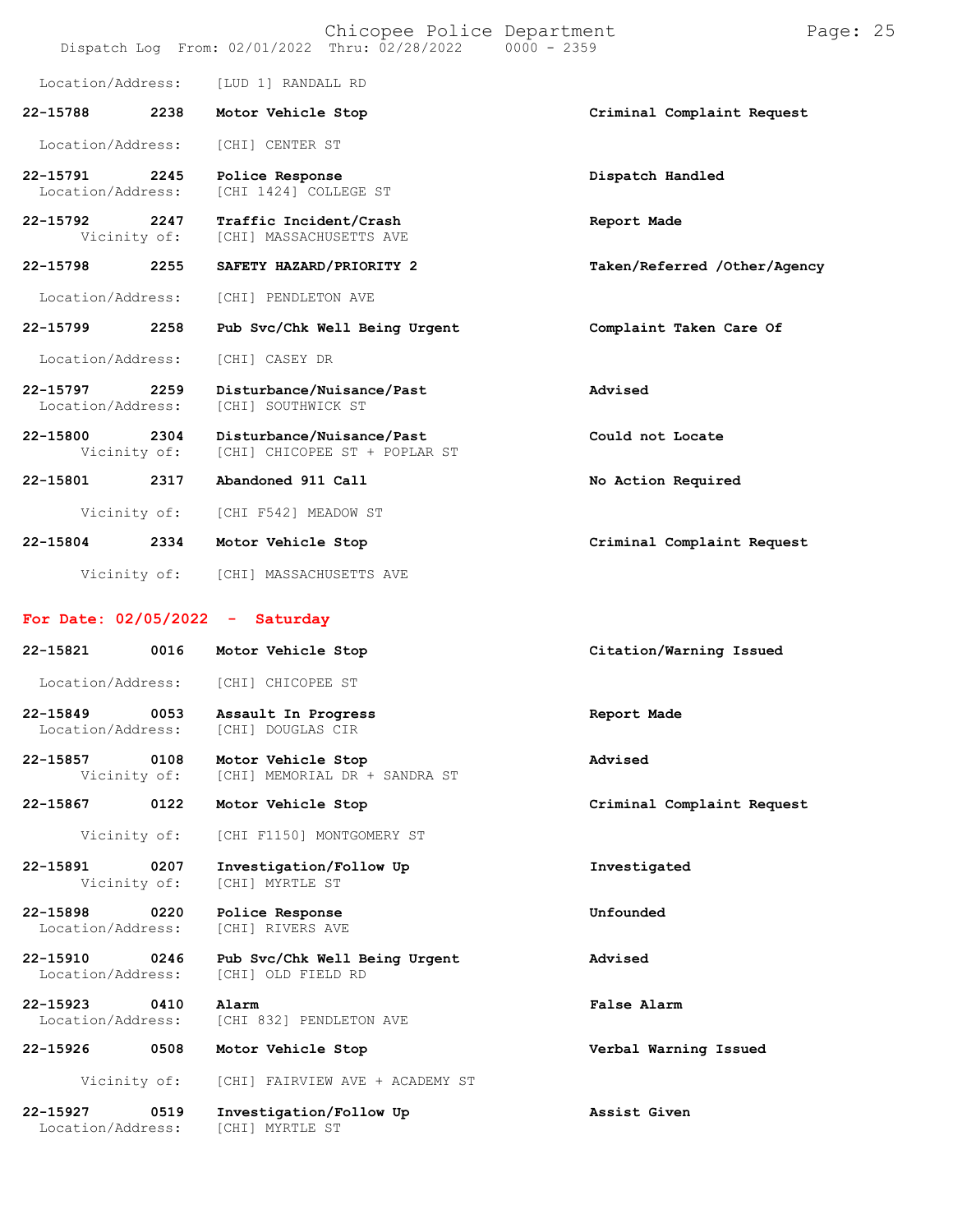| 22-15930 0549<br>Location/Address:    | Traffic V/Hazard/Comp-In Progr<br>[CHI 979] YELLE ST                    | Assist Given                |
|---------------------------------------|-------------------------------------------------------------------------|-----------------------------|
| 22-15932 0612                         | Abandoned 911 Call<br>Location/Address: [CHI 497] JOHNNY CAKE HOLLOW RD | Unfounded                   |
| 22-15942 0659                         | Misc-Non Urgent                                                         | No Action Required          |
| Location/Address:                     | [CHI XP2074] ANN ST                                                     |                             |
| 22-15943 0705<br>Location/Address:    | Motor Vehicle Stop<br>[CHI F122] SHAWINIGAN DR                          | Advised                     |
| 22-15959 0804<br>Location/Address:    | Alarm<br>[CHI F135] CENTER ST                                           | False Alarm                 |
| 22-15961 0804                         | Traffic Incident/Crash-Past<br>Location/Address: [CHI] NORMAN ST        | Report Made                 |
| 22-15967 0818<br>Location/Address:    | SAFETY HAZARD/PRIORITY 2<br>[CHI] FRONT ST + ELLERTON ST                | Services Rendered           |
| 22-15970 0823<br>Location/Address:    | Traffic Incident/Crash<br>[CHI F846] MT CARMEL AVE                      | Report Made                 |
| 22-15973 0829<br>Location/Address:    | SAFETY HAZARD/PRIORITY 2<br>[CHI] CHICOPEE ST                           | Dispatch Handled            |
| 22-15976 0836                         | Abandoned 911 Call<br>Vicinity of: [CHI] MEADOWLARK LN                  | Unfounded                   |
| 22-15988 0908                         | Motor Vehicle Stop                                                      | Citation/Warning Issued     |
|                                       | Location/Address: [CHI] MONTCALM ST                                     |                             |
| 22-15994                              | 0934<br>Motor Vehicle Stop                                              | Citation/Warning Issued     |
| Location/Address:                     | [CHI 263] MONTCALM ST                                                   |                             |
| 22-15998                              | 0950<br>Motor Vehicle Stop                                              | Citation/Warning Issued     |
|                                       | Location/Address: [CHI F620] YELLE ST                                   |                             |
| 0956<br>22-16000                      | Traffic Incident/Crash<br>Location/Address: [CHI] HASTINGS ST           | Report Made                 |
| 22-16004<br>0959<br>Location/Address: | Harassment/Stalk/Threat-Past<br>[CHI 1972] MEMORIAL DR                  | Advised                     |
| 22-16010<br>1026<br>Location/Address: | Traffic V/Hazard/Comp-In Progr<br>[CHI] BONNER ST                       | Report Made                 |
| 22-16012<br>1027<br>Location/Address: | Traffic Incident/Crash-Past<br>[CHI 39] BROADWAY                        | Services Rendered           |
| 22-16013<br>1032<br>Location/Address: | Traffic V/Hazard/Comp-In Progr<br>[CHI] WESTOVER RD                     | Assist Given                |
| 22-16014<br>1033<br>Location/Address: | Disturbance/Nuisance/Past<br>[CHI] GRANBY RD                            | Advised                     |
| 22-16021<br>1048                      | Motor Vehicle Stop                                                      | Citation/Warning Issued     |
| Location/Address:                     | [CHI 269] CHICOPEE ST                                                   |                             |
| 22-16034<br>1120                      | Alarm                                                                   | Cancelled/Cancelled enroute |
| Location/Address:                     | [CHI] N CHICOPEE ST                                                     |                             |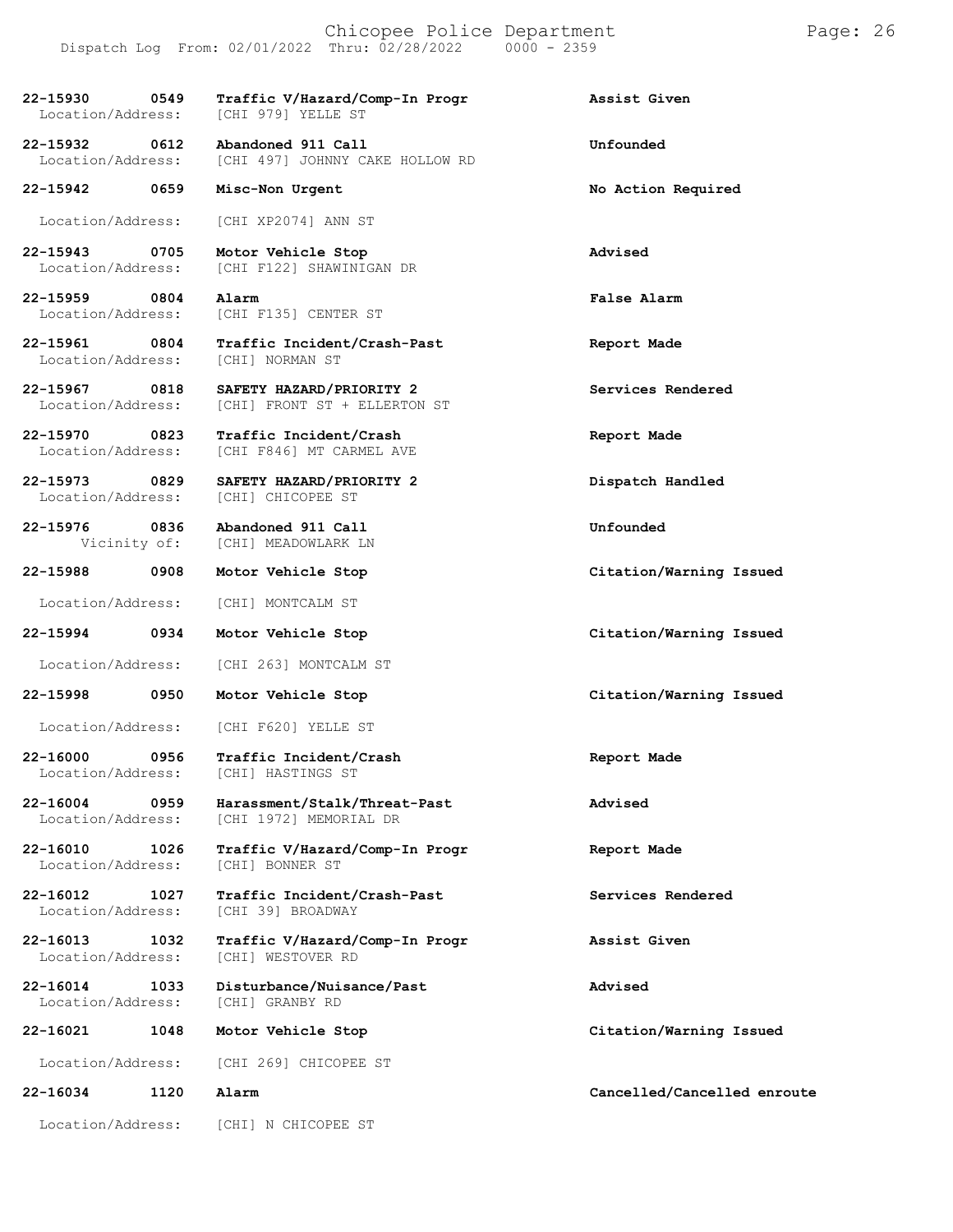|                                       | Dispatch Log From: 02/01/2022 Thru: 02/28/2022            | $0000 - 2359$              |
|---------------------------------------|-----------------------------------------------------------|----------------------------|
| 1127<br>22-16037<br>Location/Address: | Alarm<br>[CHI XP2071] STEARNS TER                         | False Alarm                |
| 22-16038 1131<br>Location/Address:    | Traffic Incident/Crash<br><b>[CHI 719] MEMORIAL DR</b>    | Report Made                |
| 22-16040<br>1132<br>Location/Address: | Pub Svc/Chk Well Being Urgent<br>[CHI] CIRCLE DR          | Unfounded                  |
| 22-16045<br>1143<br>Location/Address: | Police Response<br>[CHI 2138] IRENE ST                    | Advised                    |
| 22-16048<br>1154<br>Location/Address: | Assist Other Agency/Non Urgent<br>[CHI] CRESCENT DR       | Advised                    |
| 22-16056<br>1207<br>Location/Address: | Disturbance/Nuisance In Progre<br>[CHI] ALGONQUIN ST      | Advised                    |
| 22-16059<br>1220<br>Vicinity of:      | Traffic Incident/Crash-Past<br>[CHI] ARCADE ST + OLSEN ST | Report Made                |
| 22-16062<br>1231<br>Location/Address: | Unknown (3rd Party)<br>[CHI] KOWAL DR                     | Investigated               |
| 22-16064<br>1243                      | Motor Vehicle Stop                                        | Citation/Warning Issued    |
| Location/Address:                     | [CHI F1281] BURNETT RD                                    |                            |
| 22-16067<br>1247<br>Location/Address: | Abandoned 911 Call<br>[CHI 1252] MEMORIAL DR              | Unfounded                  |
| 22-16069 1256                         | Motor Vehicle Stop                                        | Citation/Warning Issued    |
| Location/Address:                     | [CHI 74] BURNETT RD                                       |                            |
| 22-16074<br>1303<br>Location/Address: | Pub Svc/Chk Well Being Urgent<br>[CHI 2138] IRENE ST      | Assist Given               |
| 22-16077<br>1316                      | Motor Vehicle Stop                                        | Citation/Warning Issued    |
| Location/Address:                     | [CHI] BURNETT RD                                          |                            |
| 22-16084<br>1346                      | Motor Vehicle Stop                                        | Citation/Warning Issued    |
| Location/Address:                     | [CHI] BURNETT RD                                          |                            |
| 22-16088<br>1400<br>Location/Address: | Alarm<br>[CHI] LABELLE CIR                                | False Alarm                |
| 22-16089<br>1407                      | Motor Vehicle Stop                                        | Citation/Warning Issued    |
| Location/Address:                     | [CHI] SHERIDAN ST                                         |                            |
| 22-16097<br>1418                      | Motor Vehicle Stop                                        | Citation/Warning Issued    |
| Location/Address:                     | [CHI] SHERIDAN ST                                         |                            |
| 22-16105<br>1449                      | Motor Vehicle Stop                                        | Citation/Warning Issued    |
| Location/Address:                     | [CHI] JAMES ST                                            |                            |
| 22-16108<br>1508                      | Motor Vehicle Stop                                        | Citation/Warning Issued    |
| Location/Address:                     | [CHI] GRANBY RD                                           |                            |
| 22-16110<br>1515                      | Disturbance/Nuisance/Past                                 | Criminal Complaint Request |
| Location/Address:                     | [CHI] WOODCREST CIR                                       |                            |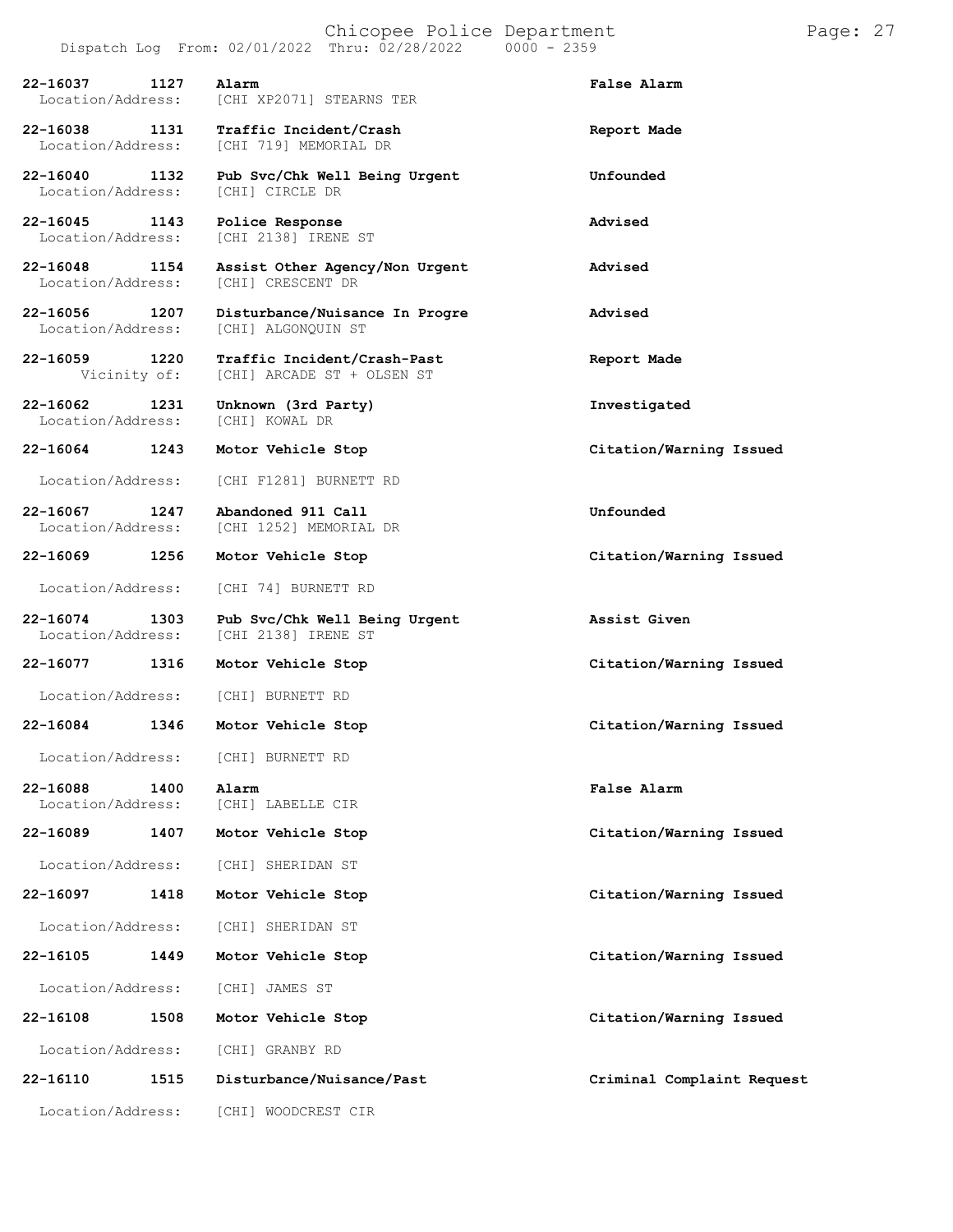| 22-16132                      | 1621              | Police Response                                          | Complaint Taken Care Of      |
|-------------------------------|-------------------|----------------------------------------------------------|------------------------------|
| Location/Address:             |                   | [CHI 2498] CHURCH ST                                     |                              |
| 22-16136<br>Location/Address: | 1635              | Suspicious/Wanted-In Progress<br>[CHI] MONTGOMERY ST     | Arrest Made                  |
| 22-16138                      | 1638              | Transport Service                                        | Transport Complete           |
| Location/Address:             |                   | [CHI F182] CENTER ST                                     |                              |
| 22-16141<br>Location/Address: | 1649              | Theft/Larceny-In Progress<br>[CHI 938] MEMORIAL DR       | Could not Locate             |
| 22-16145<br>Location/Address: | 1656              | Disturbance/Nuisance In Progre<br>[CHI] SULLIVAN ST      | Advised                      |
| 22-16148                      | 1706<br>Location: | Abandoned 911 Call<br>[CHI] SKEELE ST                    | Could not Locate             |
| 22-16154                      | 1731              | Abandoned 911 Call                                       | No Action Required           |
| Location/Address:             |                   | [CHI] MEMORIAL DR                                        |                              |
| 22-16164                      | 1757              | SAFETY HAZARD/PRIORITY 3                                 | Taken/Referred /Other/Agency |
| Location/Address:             |                   | [CHI] BROADWAY + MAIN ST                                 |                              |
| 22-16168<br>Location/Address: | 1805              | Traffic Incident/Crash-Past<br>[CHI 671] MEMORIAL DR     | Report Made                  |
| 22-16172                      | 1823              | Traffic V/Hazard/Comp-Past                               | Citation/Warning Issued      |
| Location/Address:             |                   | [CHI] WALNUT ST + WALNUT AVE                             |                              |
| 22-16175<br>Location/Address: | 1836              | Structure Fire<br>[CHI] JEFFERSON AVE                    | Assist Given                 |
| 22-16182<br>Location/Address: | 1902              | PS/Check Well Being Nonurgent<br>[CHI 426] MEMORIAL DR   | Dispatch Handled             |
| 22-16184<br>Location/Address: | 1920              | Disturbance/Nuisance In Progre<br>[CHI F971] EXCHANGE ST | Assist Given                 |
| 22-16191<br>Location/Address: | 1953              | Harassment/Stalk/Threat-Past<br>[CHI 2498] BROADWAY      | Report Made                  |
| 22-16193                      | 2003              | Motor Vehicle Stop                                       | Citation/Warning Issued      |
| Location/Address:             |                   | [CHI 730] MEMORIAL DR                                    |                              |
| 22-16194<br>Location/Address: | 2004              | Theft/Larceny-In Progress<br>[CHI F1342] CENTER ST       | Arrest Made                  |

**22-16195 2005 Theft/Larceny-In Progress Dispatch Handled** Location/Address: [CHI F1342] CENTER ST

**22-16197 2015 Disturbance/Nuisance In Progre Advised** Location/Address:

**22-16201 2024 Pub Svc/Chk Well Being Urgent Assist Given** Location/Address: [CHI] LAWNDALE ST

**22-16203 2047 Investigation/Follow Up Investigated**

**22-16205 2056 Weapons/Firearms-In Progress Unfounded** Location/Address:

[SPR] S BRANCH PRKY

**22-16207 2103 SAFETY HAZARD/PRIORITY 2 Assist Given**

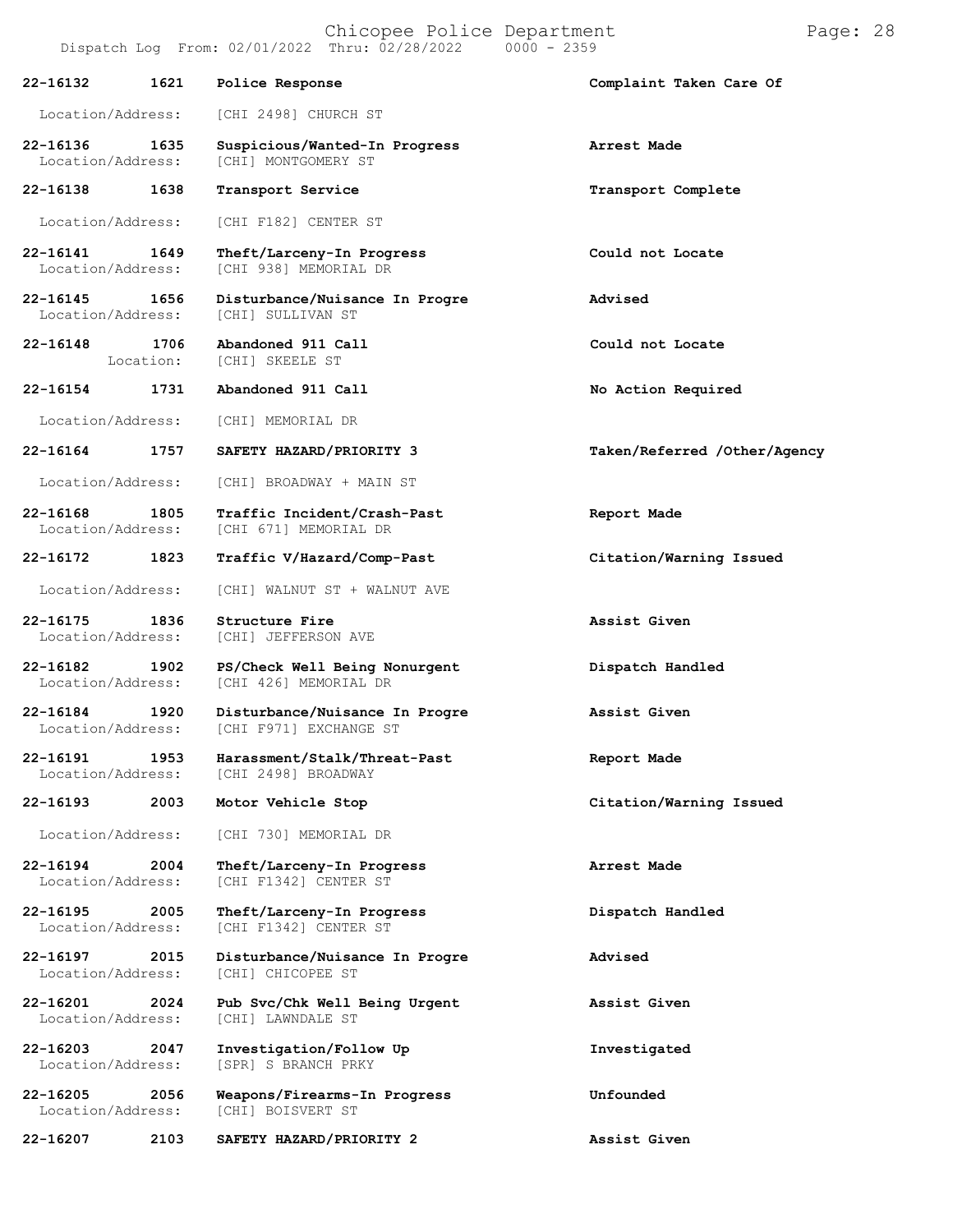|                                   |      | Chicopee Police Department<br>Dispatch Log From: 02/01/2022 Thru: 02/28/2022 | $0000 - 2359$              | Page: 29 |  |
|-----------------------------------|------|------------------------------------------------------------------------------|----------------------------|----------|--|
| Location/Address:                 |      | [CHI] MONTCALM ST                                                            |                            |          |  |
| 22-16210                          | 2125 | Motor Vehicle Stop                                                           | Verbal Warning Issued      |          |  |
| Location/Address:                 |      | [CHI F1048] MEMORIAL DR                                                      |                            |          |  |
| 22-16212                          | 2127 | Transport Service                                                            | Transport Complete         |          |  |
| Location/Address:                 |      | [LUD 1] RANDALL RD                                                           |                            |          |  |
| 22-16213                          | 2131 | Motor Vehicle Stop                                                           | Verbal Warning Issued      |          |  |
| Location/Address:                 |      | [CHI] WESTOVER RD                                                            |                            |          |  |
| 22-16223<br>Location/Address:     | 2209 | Suspicious/Wanted-In Progress<br>[CHI] WALNUT ST                             | Advised                    |          |  |
| 22-16227                          | 2214 | Suspicious/Wanted-Past                                                       | Complaint Taken Care Of    |          |  |
| Location/Address:                 |      | [CHI] LONGWOOD DR                                                            |                            |          |  |
| 22-16229                          | 2230 | Transport Service                                                            | Transport Complete         |          |  |
| Location/Address:                 |      | [LUD 1] RANDALL RD                                                           |                            |          |  |
| $22 - 16238$                      | 2320 | Suspicious/Wanted-In Progress                                                | Appears Secure After Check |          |  |
| Location/Address:                 |      | [CHI] JAMES ST                                                               |                            |          |  |
| 22-16247<br>Location/Address:     | 2352 | Harassment/Stalk/Threat-Past<br>[CHI 2098] ST LOUIS AVE                      | Advised                    |          |  |
| For Date: $02/06/2022 -$          |      | Sunday                                                                       |                            |          |  |
| 22-16255                          | 0007 | Motor Vehicle Stop                                                           | Citation/Warning Issued    |          |  |
| Location/Address:                 |      | [CHI F1393] MEMORIAL DR                                                      |                            |          |  |
| $22 - 16267$<br>Location/Address: | 0014 | Harassment/Stalk/Threat-In Pro<br>[CHI] EAST ST                              | Dispatch Handled           |          |  |
| $22 - 16268$                      | 0021 | Motor Vehicle Stop                                                           | Citation/Warning Issued    |          |  |
| Location/Address:                 |      | [CHI 1289] MEMORIAL DR                                                       |                            |          |  |
| 22-16270                          | 0025 | Traffic V/Hazard/Comp-Past                                                   | No Action Required         |          |  |
| Location/Address:                 |      | [CHI] ARCHIE ST                                                              |                            |          |  |
| 22-16277                          | 0033 | Motor Vehicle Stop                                                           | Citation/Warning Issued    |          |  |
| Location/Address:                 |      | [CHI] CHICOPEE ST                                                            |                            |          |  |
| 22-16286                          | 0051 | Traffic Incident/Crash-Past                                                  | No Action Required         |          |  |
| Location/Address:                 |      | [CHI F1440] MEMORIAL DR                                                      |                            |          |  |
| 22-16287                          | 0052 | Motor Vehicle Stop                                                           | Citation/Warning Issued    |          |  |
| Location/Address:                 |      | [CHI] MONTGOMERY ST + DALE ST                                                |                            |          |  |
| 22-16299<br>Location/Address:     | 0116 | Disturbance/Nuisance/Past<br>[CHI] ELLEN AVE                                 | Advised                    |          |  |
| $22 - 16309$<br>Location/Address: | 0131 | Pub Svc/Chk Well Being Urgent<br>[CHI 718] MEMORIAL DR                       | Could not Locate           |          |  |
| 22-16312                          | 0135 | Motor Vehicle Stop                                                           | Advised                    |          |  |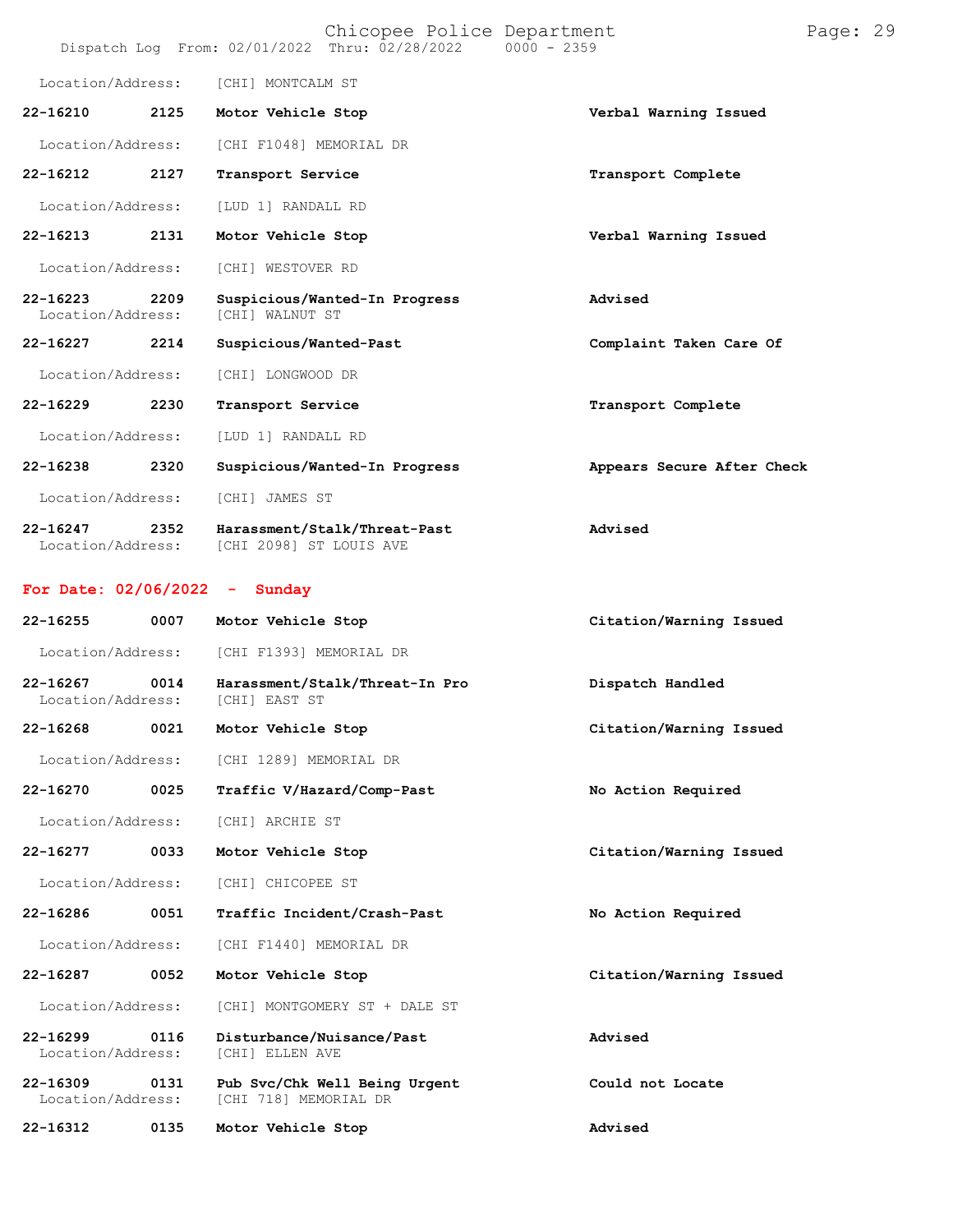|                                   |      | Chicopee Police Department<br>Dispatch Log From: 02/01/2022 Thru: 02/28/2022 | $0000 - 2359$ |                            | Page: 30 |  |
|-----------------------------------|------|------------------------------------------------------------------------------|---------------|----------------------------|----------|--|
| Location/Address:                 |      | [CHI] HAMPDEN ST + SANFORD ST                                                |               |                            |          |  |
| 22-16316                          | 0143 | Motor Vehicle Stop                                                           |               | Citation/Warning Issued    |          |  |
| Location/Address:                 |      | [CHI] GRATTAN ST                                                             |               |                            |          |  |
| 22-16328<br>Location/Address:     | 0200 | Disturbance/Nuisance In Progre<br>[CHI] BRITTON ST                           |               | Advised                    |          |  |
| 22-16345                          | 0218 | Suspicious/Wanted-In Progress                                                |               | No Action Required         |          |  |
| Location/Address:                 |      | [CHI] WALNUT ST                                                              |               |                            |          |  |
| 22-16364<br>Location/Address:     | 0254 | PS/Check Well Being Nonurgent<br>[CHI 2498] CHURCH ST                        |               | Could not Locate           |          |  |
| 22-16365                          | 0258 | Motor Vehicle Stop                                                           |               | Citation/Warning Issued    |          |  |
| Location/Address:                 |      | [CHI F122] SHAWINIGAN DR                                                     |               |                            |          |  |
| 22-16372                          | 0310 | Motor Vehicle Stop                                                           |               | Citation/Warning Issued    |          |  |
| Location/Address:                 |      | [CHI] CENTER ST + PLAINFIELD ST                                              |               |                            |          |  |
| 22-16397                          | 0650 | Traffic V/Hazard/Comp-Past                                                   |               | Complaint Taken Care Of    |          |  |
| Vicinity of:                      |      | [CHI] CHICOPEE ST                                                            |               |                            |          |  |
| $22 - 16402$<br>Location/Address: | 0713 | Alarm<br>[CHI 927] WEST ST                                                   |               | False Alarm                |          |  |
| 22-16406                          | 0747 | Pub Svc/Chk Well Being Urgent                                                |               | Complaint Taken Care Of    |          |  |
| Location/Address:                 |      | [CHI 565] MEADOW ST                                                          |               |                            |          |  |
| 22-16407                          | 0751 | Alarm                                                                        |               | Appears Secure After Check |          |  |
| Location/Address:                 |      | [CHI 715] MEMORIAL DR                                                        |               |                            |          |  |
| 22-16417<br>Location/Address:     | 0812 | Theft/Larceny-Past<br>[CHI] CHICOPEE ST                                      |               | Report Made                |          |  |
| 22-16436                          | 0913 | Motor Vehicle Stop                                                           |               | Citation/Warning Issued    |          |  |
| Location/Address:                 |      | [CHI] GRANBY RD                                                              |               |                            |          |  |
| 22-16447                          | 0925 | Motor Vehicle Stop                                                           |               | Citation/Warning Issued    |          |  |
| Location/Address:                 |      | [CHI 2109] GRANBY RD                                                         |               |                            |          |  |
| $22 - 16455$<br>Location/Address: | 0944 | PS/Check Well Being Nonurgent<br>[CHI 1658] SPRINGFIELD ST                   |               | Advised                    |          |  |
| 22-16458                          | 0953 | Motor Vehicle Stop                                                           |               | Criminal Complaint Request |          |  |
| Location/Address:                 |      | [CHI] GRATTAN ST + EDWARD ST                                                 |               |                            |          |  |
| $22 - 16467$                      | 1023 | Motor Vehicle Stop                                                           |               | Citation/Warning Issued    |          |  |
| Location/Address:                 |      | [CHI] PROSPECT ST                                                            |               |                            |          |  |
| $22 - 16469$<br>Vicinity of:      | 1030 | Abandoned 911 Call<br>[CHI] BEVERLY ST                                       |               | Could not Locate           |          |  |
| 22-16470                          | 1031 | Motor Vehicle Stop                                                           |               | Citation/Warning Issued    |          |  |
| Location/Address:                 |      | [CHI] MONTCALM ST                                                            |               |                            |          |  |
| 22-16471                          | 1041 | Motor Vehicle Stop                                                           |               | Citation/Warning Issued    |          |  |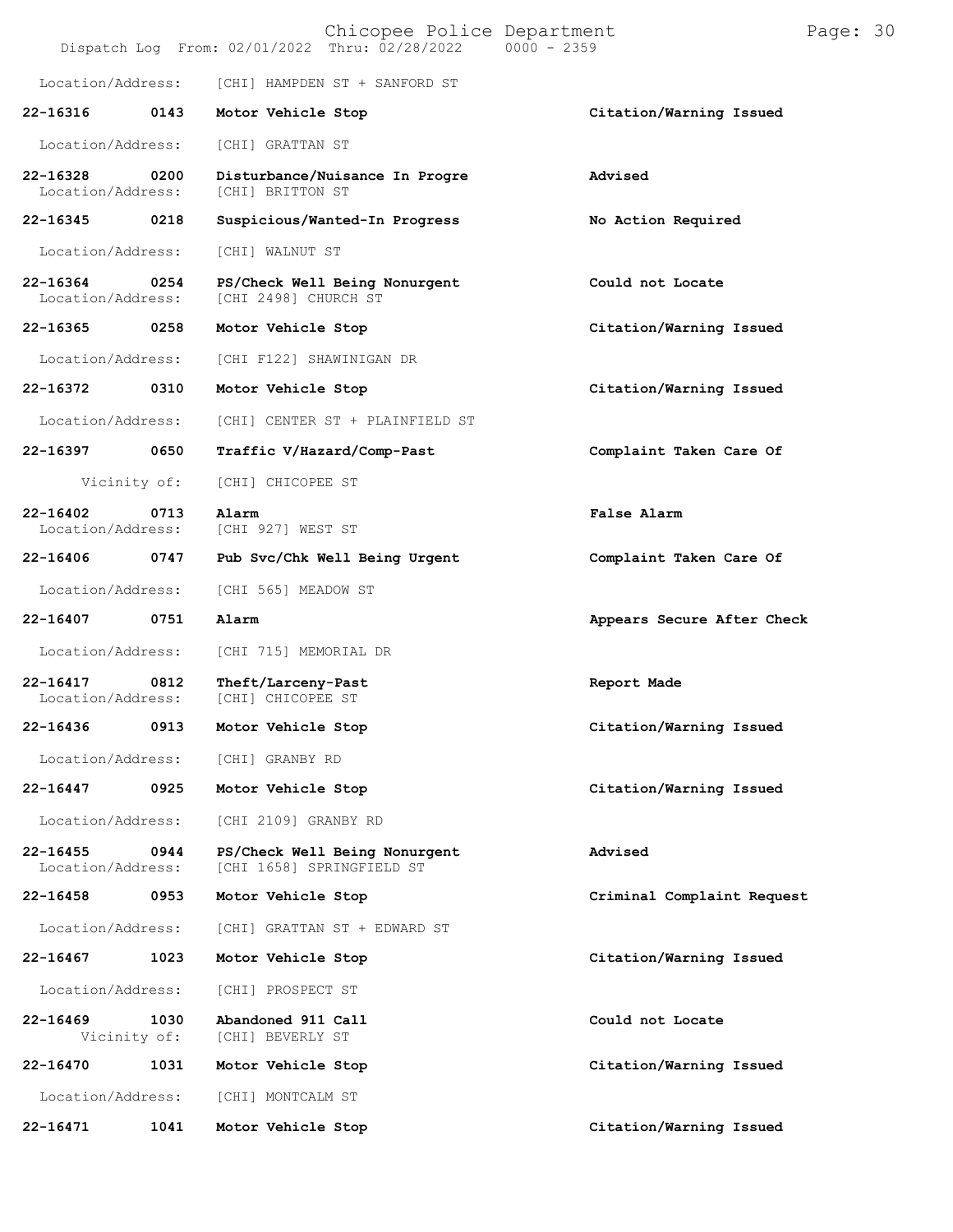Location/Address: [CHI] MONTCALM ST **22-16474 1053 Motor Vehicle Stop Citation/Warning Issued** Location/Address: [CHI 269] CHICOPEE ST **22-16476 1102 Motor Vehicle Stop Citation/Warning Issued** Location/Address: [CHI F620] YELLE ST **22-16479 1128 Outside Fire Extinguished** [CHI] NEILL AVE **22-16493 1208 Trespass/Unwanted-Past Served in Hand** Location/Address: [CHI] LAWNDALE ST **22-16501 1244 Motor Vehicle Stop Citation/Warning Issued** Location/Address: [CHI] CAREW ST **22-16510 1301 Disturbance/Nuisance/Past Complaint Taken Care Of** Location/Address: [CHI] WEST MAIN ST **22-16507 1302 Motor Vehicle Stop Citation/Warning Issued** Location/Address: [CHI] EAST MAIN ST **22-16509 1304 Fire Alarm Dispatch Handled** [CHI XP2056] LINCOLN ST **22-16512 1313 Motor Vehicle Stop Advised** Location/Address: **22-16513 1319 Motor Vehicle Stop Citation/Warning Issued** Location/Address: [CHI] CAREW ST **22-16516 1328 Abandoned 911 Call Arrest Made** [CHI] HANSEN ST **22-16518 1334 PS/Check Well Being Nonurgent Could not Locate** Location/Address: **22-16520 1343 Motor Vehicle Stop Citation/Warning Issued** Location/Address: [CHI] BURNETT RD **22-16521 1345 Abandoned 911 Call Could not Locate** [CHI] PROSPECT ST **22-16523 1402 Motor Vehicle Stop Citation/Warning Issued** Location/Address: [CHI] BURNETT RD **22-16526 1404 Police Response Report Made** Location/Address: **22-16531 1412 Theft/Larceny-In Progress Arrest Made** [CHI 2020] MCKINSTRY AVE **22-16532 1416 Disturbance/Nuisance/Past Unfounded** [CHI] PROVIDENCE ST **22-16534 1417 Theft/Larceny-Past Report Made** [CHI F1120] EAST MAIN ST **22-16543 1505 Alarm Cancelled/Cancelled enroute**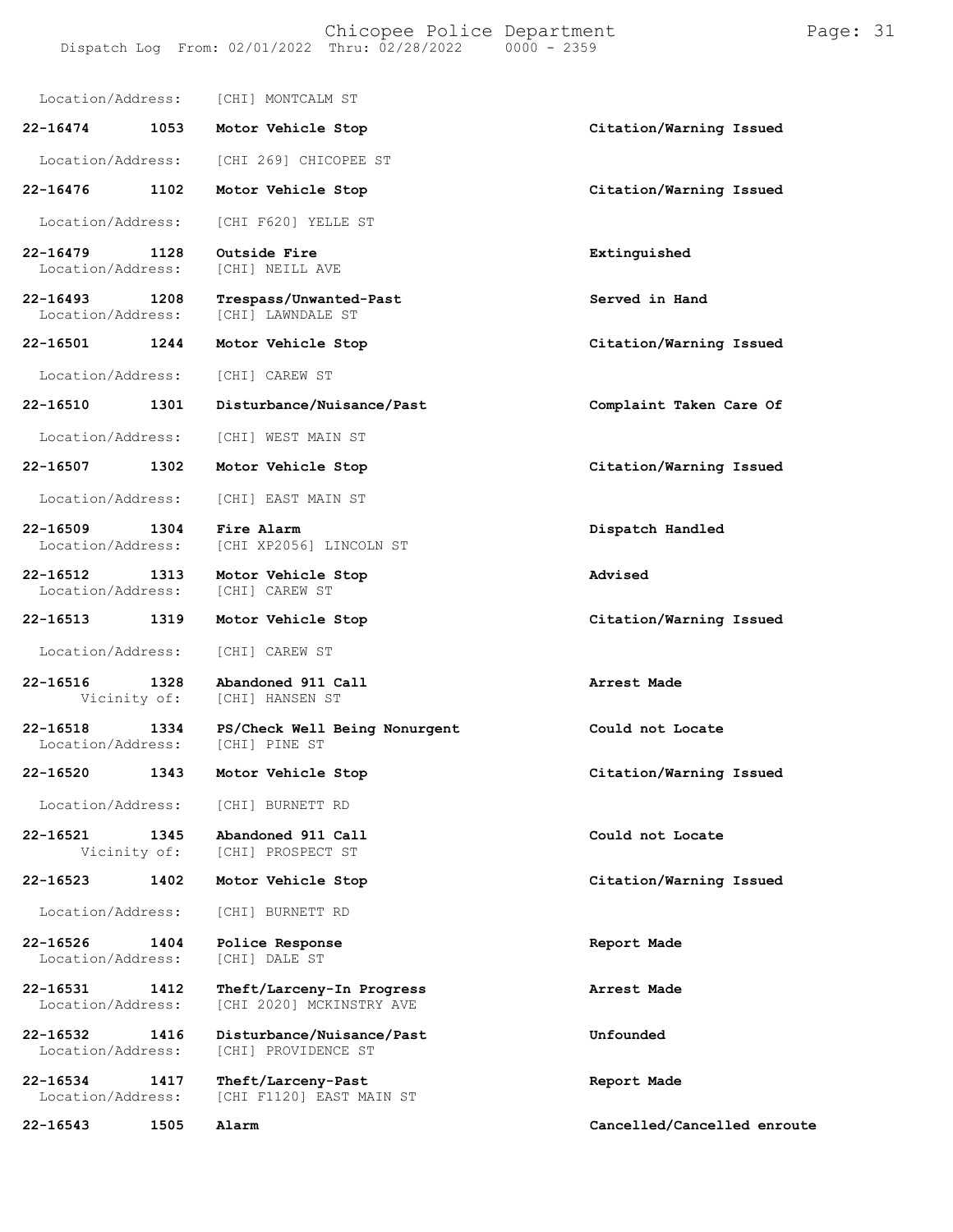### Chicopee Police Department Page: 32 Dispatch Log From:  $02/01/2022$  Thru:  $02/28/2022$

Location/Address: [CHI 958] MEMORIAL DR

**22-16548 1508 Administrative Dispatch Handled** Location/Address:

**22-16547 1519 Service Call Referral Dispatch Handled** Location/Address: [CHI XP2056] LINCOLN ST

**22-16553 1533 Abandoned 911 Call Dispatch Handled** [CHI] PLEASANTVIEW AVE

**22-16568 1613 Administrative Dispatch Handled** [CHI 2138] IRENE ST

**22-16571 1619 Pub Svc/Chk Well Being Urgent Advised** Location/Address: [CHI F1497] WESTOVER RD

**22-16578 1635 Disturbance/Nuisance In Progre Advised** [CHI 1965] CHICOPEE ST

[CHI F1166] MEMORIAL DR

Location/Address: [CHI F1342] CENTER ST

[CHI 1191] MEMORIAL DR

[CHI] CHICOPEE ST

[CHI XF1652] MEADOW ST

[CHI 198] CHICOPEE ST

Location/Address: [CHI] GRATTAN ST

[CHI] LORRAINE ST

**22-16581 1635 Administrative Advised** [CHI 2138] IRENE ST

## **22-16582 1639 Pub Svc/Chk Well Being Urgent Cancelled/Cancelled enroute**

Vicinity of: [CHI] SOUTH ST

**22-16586 1647 Transport Service Transport Complete**

Location/Address: [LUD 1] RANDALL RD

**22-16597 1716 Disturbance/Nuisance/Past Could not Locate**

**22-16598 1719 Assist Other Agency/Urgent Assist Given** Location/Address: [CHI 1027] MEMORIAL DR

**22-16601 1728 Theft/Larceny-In Progress Report Made**

**22-16603 1735 Theft/Larceny-In Progress Advised**

Location/Address: [CHI] BROADWAY + EAST MAIN ST

**22-16616 1818 Traffic Incident/Crash-Past Assist Given**

**22-16620 1844 Traffic Incident/Crash-Past Report Made**

**22-16629 1912 Pub Svc/Chk Well Being Urgent Services Rendered**

**22-16636 1940 Pub Svc/Chk Well Being Urgent Unfounded**

**22-16637 1943 Motor Vehicle Stop Advised**

**22-16638 1944 Transport Service Transport Complete**

Location/Address: [CHI] CHICOPEE ST

**22-16642 1957 Disturbance/Nuisance/Past Advised** Location/Address:

**22-16615 1816 Motor Vehicle Stop Citation/Warning Issued**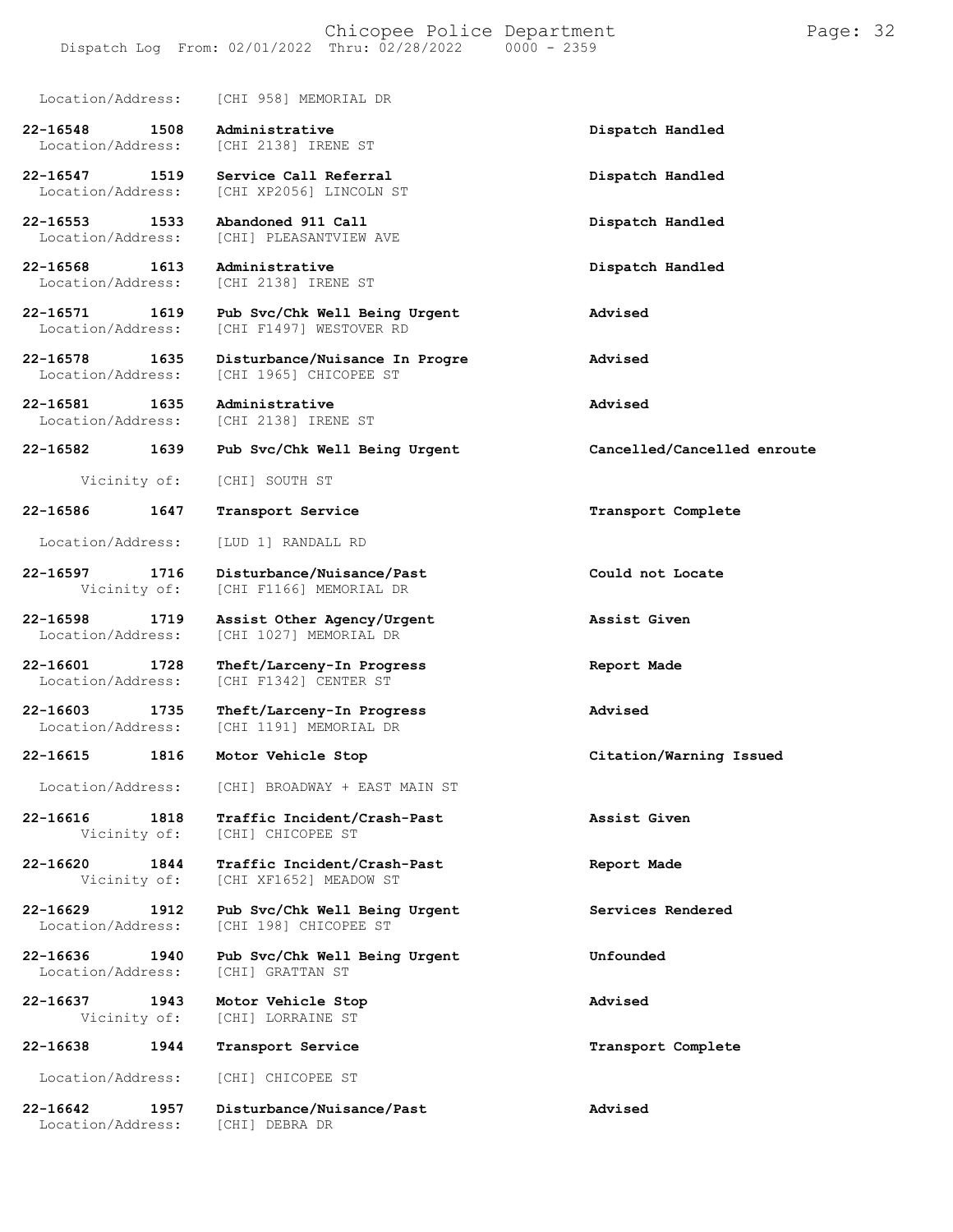|                                           | Dispatch Log From: 02/01/2022 Thru: 02/28/2022<br>$0000 - 2359$ |                            |
|-------------------------------------------|-----------------------------------------------------------------|----------------------------|
| 2005<br>22-16644<br>Vicinity of:          | Animal Complaint<br>[CHI] INGHAM ST                             | Services Rendered          |
| $22 - 16646$<br>2011<br>Location/Address: | Abandoned 911 Call<br>[CHI] EAST MAIN ST                        | Dispatch Handled           |
| 22-16653<br>2030                          | Abandoned 911 Call                                              | No Action Required         |
| Location/Address:                         | [CHI F955] MEMORIAL DR                                          |                            |
| 22-16667<br>2146<br>Location/Address:     | Suspicious/Wanted-In Progress<br>[CHI] EAST MAIN ST             | Assist Given               |
| 22-16673<br>2229<br>Location/Address:     | Abandoned 911 Call<br>[CHI 1427] CHICOPEE ST                    | Dispatch Handled           |
| 22-16676 2248<br>Location/Address:        | Abandoned 911 Call<br>[CHI] LEMUEL AVE                          | Dispatch Handled           |
| For Date: $02/07/2022 -$                  | Monday                                                          |                            |
| 22-16706<br>0029<br>Location/Address:     | Motor Vehicle Stop<br>[CHI] CHICOPEE ST                         | Arrest Made                |
| 22-16716<br>0037                          | Motor Vehicle Stop                                              | Criminal Complaint Request |
| Location/Address:                         | [CHI 287] EAST ST                                               |                            |
| 22-16719<br>0045                          | Suspicious/Wanted-In Progress                                   | Complaint Taken Care Of    |
| Location/Address:                         | [CHI] ELCON DR                                                  |                            |
| 22-16742<br>0215<br>Location/Address:     | Suspicious/Wanted-In Progress<br>[CHI F1328] EAST ST            | Advised                    |
| $22 - 16752$<br>0243<br>Location/Address: | Suspicious/Wanted-In Progress<br>[CHI 574] MONTGOMERY ST        | Advised                    |
| 22-16773 0327<br>Location/Address:        | Motor Vehicle Stop<br>[CHI] CHICOPEE ST + GRATTAN ST            | Arrest Made                |
| 22-16772<br>0328                          | Motor Vehicle Stop                                              | Citation/Warning Issued    |
| Location/Address:                         | [CHI] EAST ST + ONDRICK DR                                      |                            |
| 22-16777<br>0416<br>Location/Address:     | Alarm<br>[CHI F101] SHERIDAN ST                                 | False Alarm                |
| 22-16781<br>0509<br>Location/Address:     | Warrant Service<br>[CHI] DWIGHT ST                              | Arrest Made                |
| 22-16783<br>0546<br>Vicinity of:          | Traffic V/Hazard/Comp-Past<br>[CHI 37] BROADWAY                 | Services Rendered          |
| 22-16784<br>0549                          | Motor Vehicle Stop                                              | Citation/Warning Issued    |
| Location/Address:                         | [CHI] GRATTAN ST                                                |                            |
| 22-16785<br>0550<br>Location/Address:     | Motor Vehicle Stop<br>[CHI] EAST MAIN ST + ROSE ST              | Advised                    |
| 22-16789<br>0600<br>Location/Address:     | Abandoned 911 Call<br>[CHI] WALNUT ST                           | Dispatch Handled           |
| 22-16811<br>0753<br>Location/Address:     | Abandoned/Found Property<br>[CHI] ORCHARD ST                    | Report Made                |

**22-18372 0800 Police Response Report Made**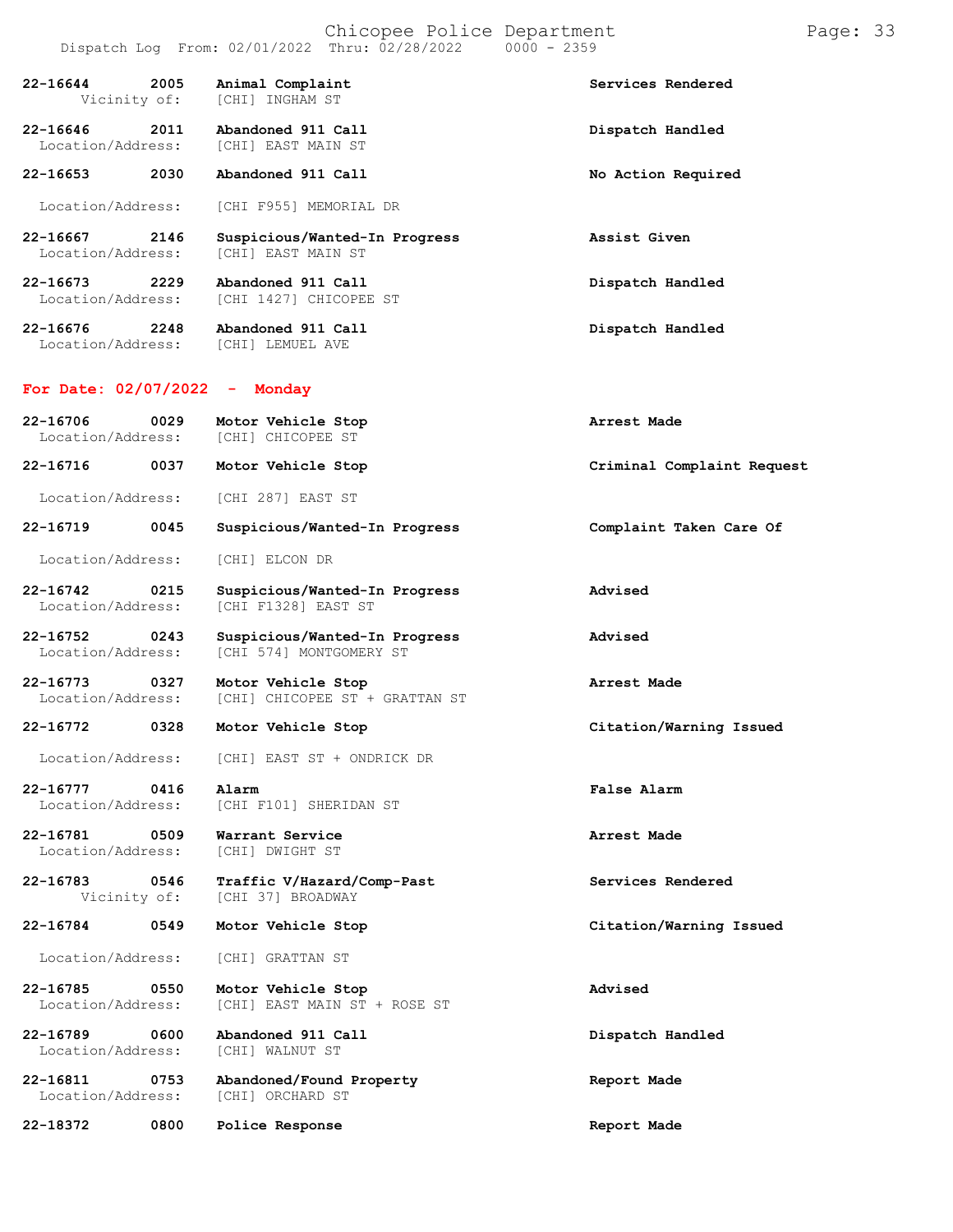Chicopee Police Department Page: 34

**22-16835 0841 Motor Vehicle Stop Citation/Warning Issued** Location/Address: [CHI] FRONT ST + ORCHARD ST **22-16837 0843 Transport Service Transport Complete** Location/Address: [CHI F825] CHURCH ST **22-16844 0857 Motor Vehicle Stop Citation/Warning Issued** Location/Address: [CHI] FRONT ST + CHASE PL **22-16846 0904 Transport Service Transport Complete** Location/Address: [CHI F825] CHURCH ST **22-16849 0911 Abandoned 911 Call Dispatch Handled** Location/Address: **22-16856 0919 Abandoned 911 Call Dispatch Handled** [CHI F53] MONTGOMERY ST **22-16855 0920 Motor Vehicle Stop Citation/Warning Issued** Location/Address: [CHI] FRONT ST + ORCHARD ST **22-16860 0924 Structure Fire False Alarm** Location/Address: **22-16867 0929 Investigation/Follow Up Services Rendered** [EAL] FRANCONIA CIR **22-16869 0934 Motor Vehicle Stop Report Made** [CHI] FRONT ST + ORCHARD ST **22-16873 0939 Pub Svc/Chk Well Being Urgent Could not Locate** Location/Address: **22-16878 0957 Motor Vehicle Stop Citation/Warning Issued** Location/Address: [CHI 1041] JAMES ST **22-16882 1008 Motor Vehicle Stop Citation/Warning Issued** Location/Address: [CHI 865] PROSPECT ST **22-16888 1018 Motor Vehicle Stop Citation/Warning Issued** Location/Address: [CHI 1396] BUCKLEY BLVD **22-16892 1031 Police Response Complaint Taken Care Of** Location/Address: [CHI] WHITTIER PL **22-16893 1032 Motor Vehicle Stop Citation/Warning Issued** Location/Address: [CHI] DALE ST **22-16898 1039 Motor Vehicle Stop Criminal Complaint Request** Location/Address: [CHI] CENTER ST + CABOT ST **22-16899 1046 Abandoned 911 Call Dispatch Handled** [CHI] CLARENDON AVE **22-16900 1049 Traffic Incident/Crash-Past Report Made** [CHI] EAST MAIN ST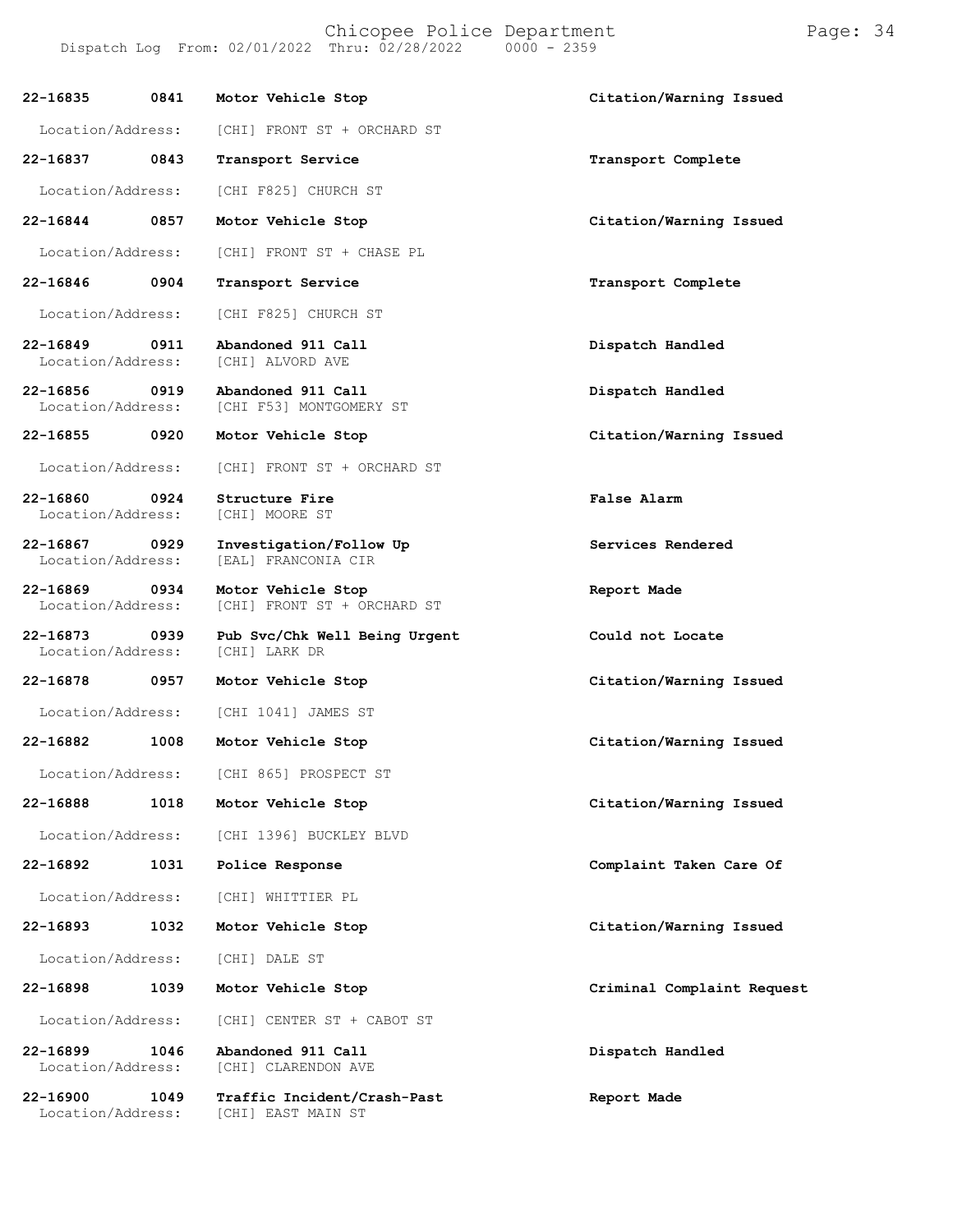# Chicopee Police Department Page: 35 Dispatch Log From:  $02/01/2022$  Thru:  $02/28/2022$ **22-16901 1049 Harassment/Stalk/Threat-In Pro Dispatch Handled** Location/Address: **22-16902 1050 Traffic V/Hazard/Comp-In Progr Assist Given** [CHI] SOUTH ST + CENTER ST **22-16903 1050 Theft/Larceny-Past Report Made** [CHI F1186] MONTCALM ST **22-16906 1059 Traffic Incident/Crash-Past Report Made** [CHI F392] FRONT ST **22-16913 1124 Motor Vehicle Stop Citation/Warning Issued** Location/Address: [CHI] NEWBURY ST **22-16919 1139 Abandoned 911 Call No Action Required** Location/Address: [CHI 605] MEETINGHOUSE RD **22-16920 1142 Administrative Complaint Taken Care Of** Location: [CHI] HAYWARD ST, WEST SPRINGFIELD **22-16925 1146 Traffic V/Hazard/Comp-In Progr Assist Given** [CHI] MEMORIAL DR + FULLER RD **22-16929 1159 Motor Vehicle Stop Citation/Warning Issued** Location/Address: [CHI] CAREW ST **22-16932 1201 Abandoned 911 Call False Alarm** [CHI 605] MEETINGHOUSE RD **22-16934 1207 Motor Vehicle Stop Citation/Warning Issued** Location/Address: [CHI] GRATTAN ST **22-16935 1208 Abandoned 911 Call Dispatch Handled** Location/Address: [CHI] EXCHANGE ST **22-16938 1222 Police Response Vehicle Towed** [CHI] WHITTIER PL **22-16940 1232 Suspicious/Wanted-In Progress Complaint Taken Care Of** Location/Address: [CHI] PROSPECT ST **22-16941 1235 Motor Vehicle Stop Citation/Warning Issued** Location/Address: [CHI] SHERIDAN ST **22-16951 1309 Motor Vehicle Stop Citation/Warning Issued** Location/Address: [CHI] JAMES ST **22-16954 1317 Trespass/Unwanted-In Progress Cancelled/Cancelled enroute** Location/Address: [CHI F211] EXCHANGE ST **22-16957 1322 Abandoned 911 Call Unfounded** [CHI 638] MEMORIAL DR **22-16958 1322 Suspicious/Wanted-In Progress Could not Locate** Location/Address: **22-16960 1326 Traffic Incident/Crash-Past Report Made**

Location/Address: [CHI 339] FULLER RD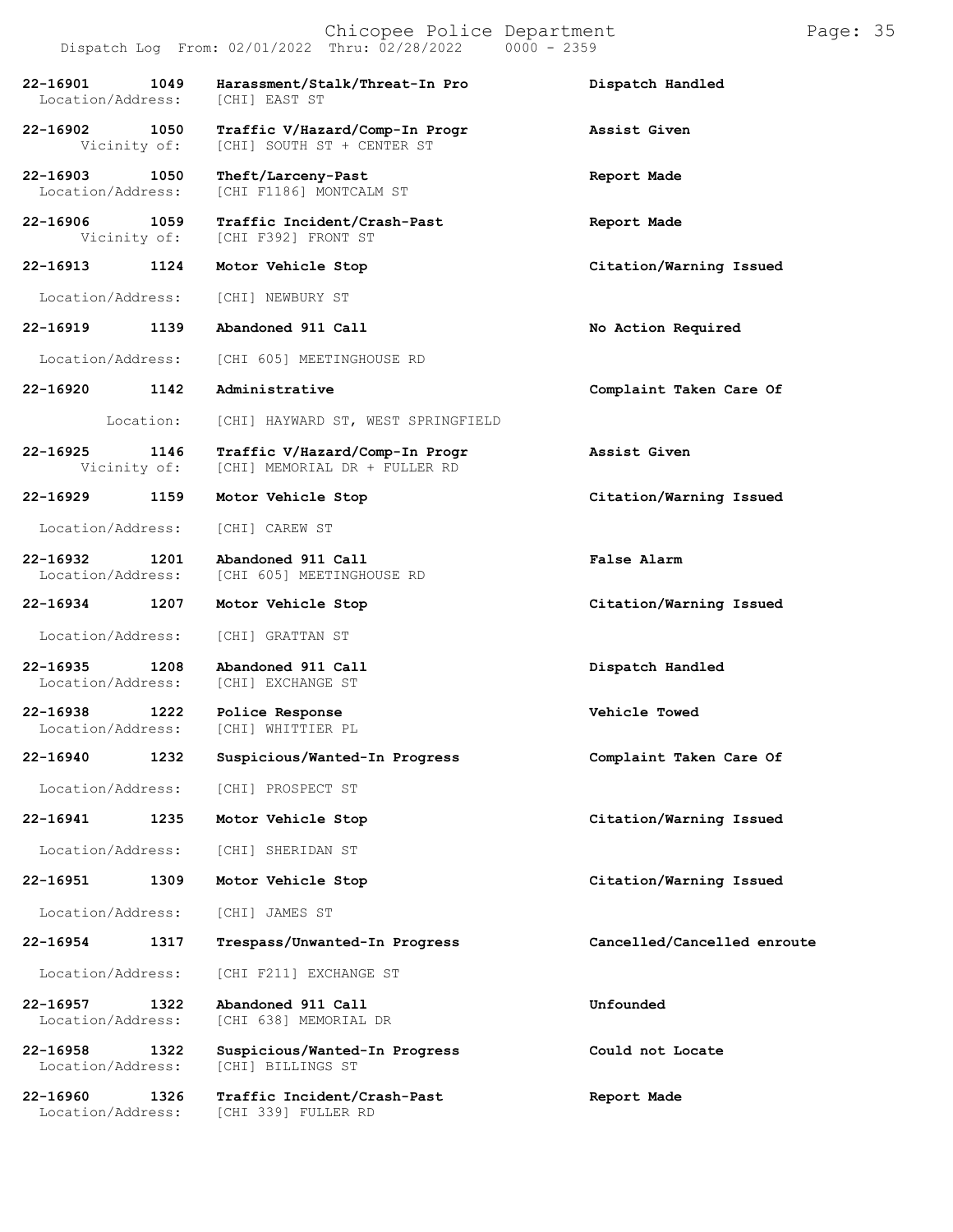|                                       | Dispatch Log From: $02/01/2022$ Thru: $02/28/2022$ 0000 - 2359                    |                         |
|---------------------------------------|-----------------------------------------------------------------------------------|-------------------------|
| 22-16977<br>1419<br>Location/Address: | Traffic V/Hazard/Comp-In Progr<br>[CHI] PENDLETON AVE + MEMORIAL DR               | Assist Given            |
| 22-16982 1423                         | Police Response                                                                   | No Action Required      |
| Location/Address:                     | [CHI] FULLER ST                                                                   |                         |
| 22-16984<br>1433<br>Location/Address: | Abandoned 911 Call<br>[CHI] REED AVE                                              | Dispatch Handled        |
| 22-16989 1440                         | Motor Vehicle Stop                                                                | Citation/Warning Issued |
| Location/Address:                     | [CHI] PENDLETON AVE                                                               |                         |
| 22-16990<br>1442<br>Location/Address: | Traffic Incident/Crash-Past<br>[CHI 306] ST JAMES AVE                             | Report Made             |
| 22-16993<br>1447<br>Location/Address: | Disturbance/Nuisance In Progre<br>[CHI 702] MEMORIAL DR                           | Advised                 |
| 22-16994<br>1449<br>Location/Address: | Disturbance/Nuisance In Progre<br>ICHI 7021 MEMORIAL DR                           | Dispatch Handled        |
| 22-16995<br>1458                      | Motor Vehicle Stop                                                                | Citation/Warning Issued |
| Location/Address:                     | [CHI 1808] GRANBY RD                                                              |                         |
| 22-17001 1518<br>Location/Address:    | Abandoned 911 Call<br>[CHI] SANFORD ST                                            | Dispatch Handled        |
| 22-17002<br>1520<br>Location/Address: | Fraud/Deception<br>[CHI] PROVIDENCE ST                                            | Report Made             |
| 22-17006<br>1530<br>Location/Address: | Disturbance/Nuisance/Past<br>[CHI 2927] MEADOW ST                                 | Advised                 |
| 22-17011 1540                         | Disturbance/Nuisance In Progre                                                    | Complaint Taken Care Of |
| Location/Address:                     | [CHI F53] MONTGOMERY ST                                                           |                         |
| 22-17013<br>1543<br>Location/Address: | Abandoned 911 Call<br>[CHI] STEARNS TER                                           | Dispatch Handled        |
|                                       | 22-17016 1550 Suspicious/Wanted-Past<br>Location/Address: [CHI F1195] CHICOPEE ST | Advised                 |
| 22-17031<br>1612                      | Warrant Service                                                                   | No Action Required      |
| Location/Address:                     | [CHI 2381] TENNEY ST                                                              |                         |
| 22-17039<br>1626<br>Location/Address: | Warrant Service<br>[CHI F1278] MEMORIAL DR                                        | Could not Locate        |
| 22-17041 1628<br>Location/Address:    | Traffic Incident/Crash-Past<br>[CHI 1722] MEMORIAL DR                             | Advised                 |
| 22-17046 1637<br>Location/Address:    | Warrant Service<br>[CHI] DONOHUE RD                                               | Could not Locate        |
| 22-17047<br>1641<br>Location/Address: | Traffic V/Hazard/Comp-In Progr<br>[CHI] BURNETT RD                                | Dispatch Handled        |
| 22-17052<br>1648<br>Location/Address: | Abandoned 911 Call<br>[CHI] HAFEY ST                                              | Advised                 |
| 22-17059<br>1659<br>Location/Address: | Police Response<br>[CHI 2138] IRENE ST                                            | Dispatch Handled        |
| 22-17055<br>1700<br>Location/Address: | Warrant Service<br>[CHI] ABBEY ST                                                 | Could not Locate        |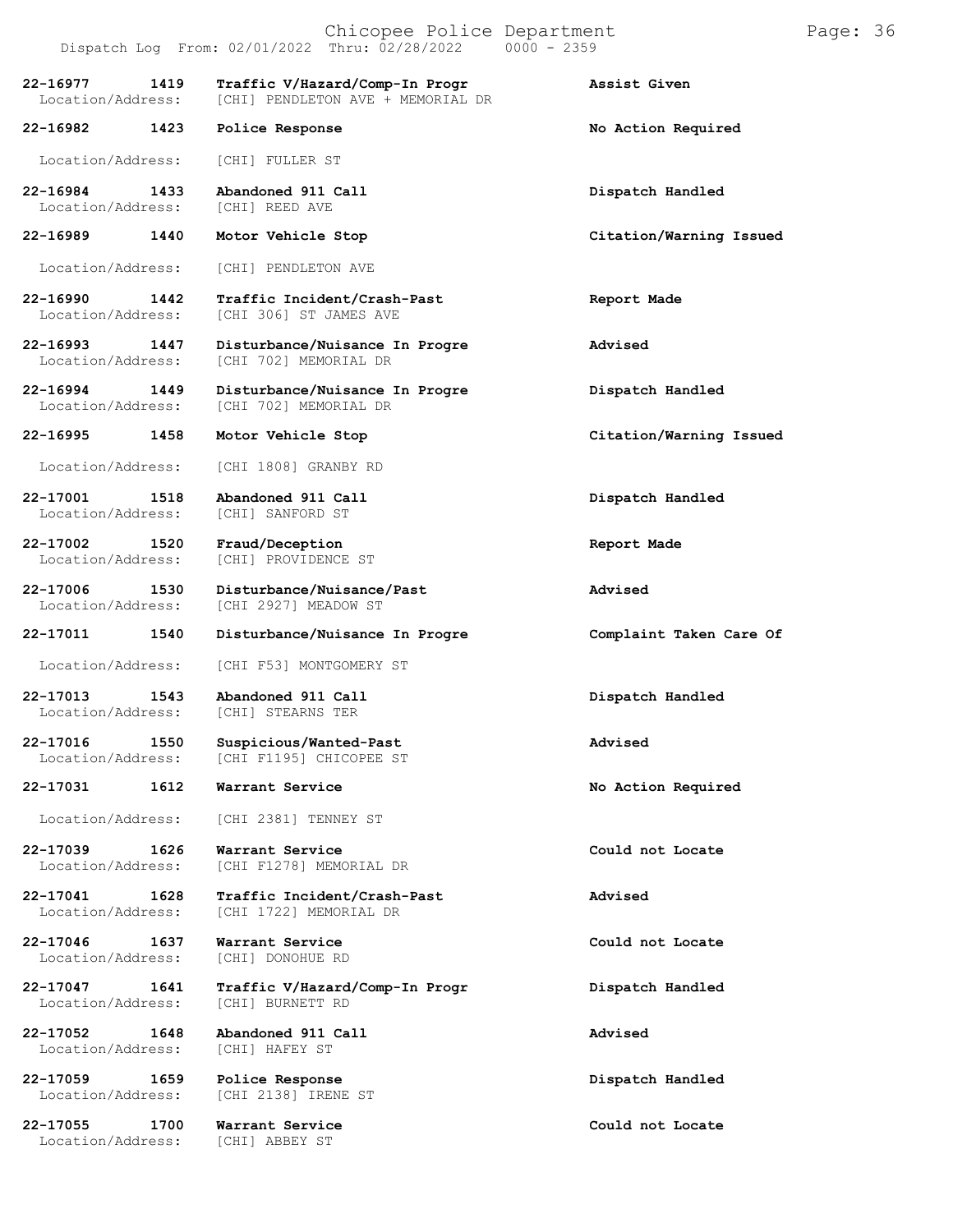Dispatch Log From:  $02/01/2022$  Thru:  $02/28/2022$ **22-17057 1701 SAFETY HAZARD/PRIORITY 2 Taken/Referred /Other/Agency** Location/Address: [CHI] BEAUCHAMP TER + EAST ST **22-17061 1709 Warrant Service Could not Locate** Location/Address: **22-17062 1724 Damage/Vand/Mischief/Past Report Made** [CHI F1187] NEW LUDLOW RD **22-17064 1730 Suspicious/Wanted-In Progress Unfounded** Location/Address: **22-17068 1739 Police Response Complaint Taken Care Of** Location/Address: [CHI] ANDERSEN RD **22-17076 1755 Traffic Incident/Crash-Past Report Made** [CHI 1938] MEADOW ST **22-17077 1801 Misc-Non Urgent Complaint Taken Care Of** Location/Address: [CHI] WHITTIER PL **22-17078 1801 Traffic Incident/Crash-Past Report Made** [CHI 1191] MEMORIAL DR **22-17083 1810 Warrant Service Could not Locate** Location/Address: [CHI] CHATHAM ST **22-17093 1854 Abandoned 911 Call Dispatch Handled** Location/Address: **22-17096 1909 Suspicious/Wanted-Past Complaint Taken Care Of** Location/Address: [CHI] BROADWAY **22-17098 1932 Fraud/Deception Report Made** [CHI F1556] EAST MAIN ST **22-17107 2007 Warrant Service Could not Locate** [CHI F1416] GRATTAN ST **22-17109 2016 Warrant Service Could not Locate** Location/Address: [CHI] RAILROAD ROW **22-17115 2037 Warrant Service Could not Locate** Location/Address: **22-17125 2048 Disturbance/Nuisance In Progre Complaint Taken Care Of** Location/Address: [CHI 1325] MEMORIAL DR **22-17128 2108 Traffic V/Hazard/Comp-In Progr Advised** [CHI] BLANCHARD ST **22-17130 2113 Animal In Progress/Dangerous Advised** [CHI 1658] SPRINGFIELD ST **22-17131 2117 Abandoned 911 Call Dispatch Handled** [CHI] CENTER ST **22-17133 2123 Traffic V/Hazard/Comp-In Progr Unfounded** [CHI 2105] SPRINGFIELD ST **22-17137 2141 Alarm False Alarm** Location/Address: [CHI] MEMORIAL DR

**22-17138 2152 Motor Vehicle Stop Advised**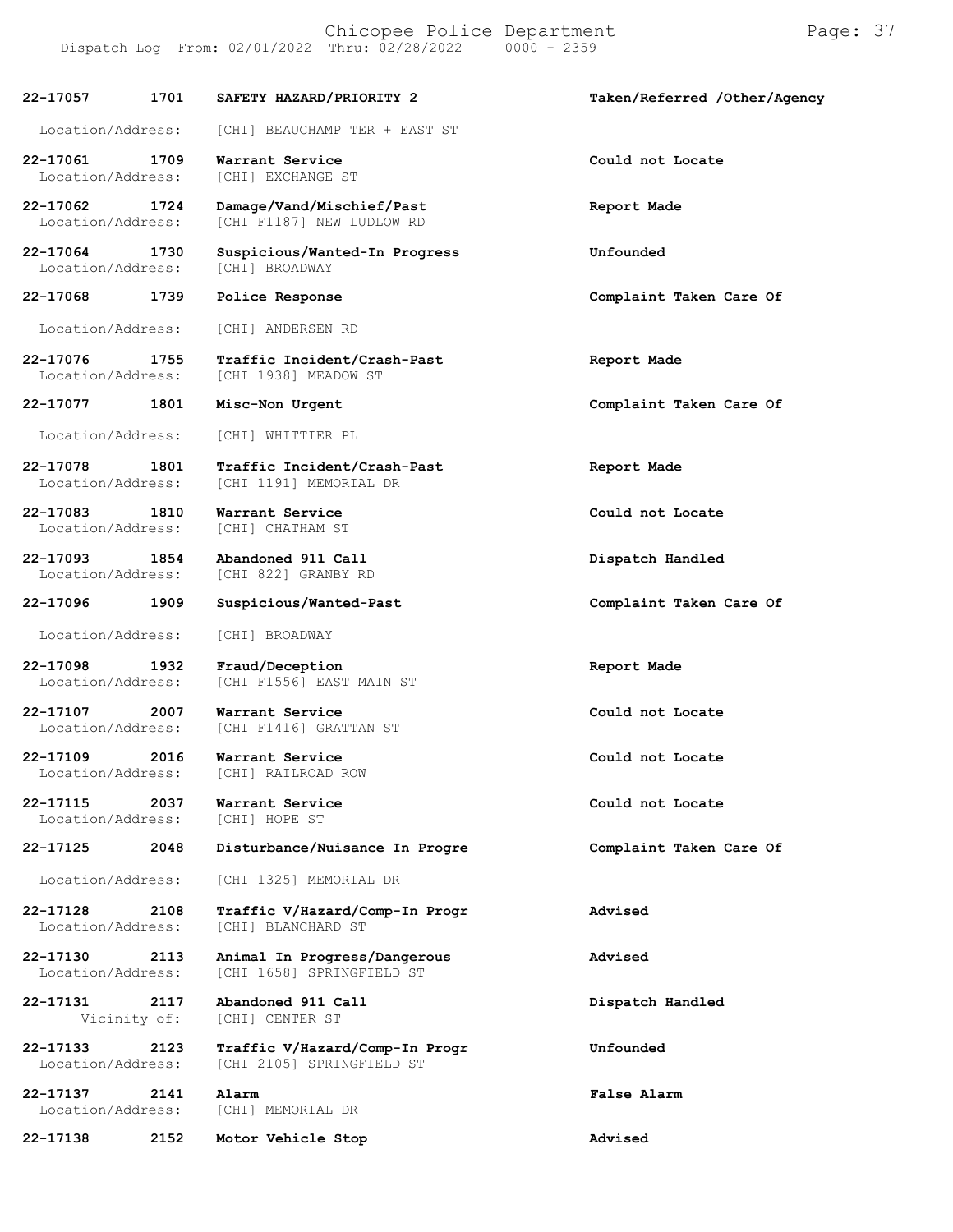|                                   |      |                                                 | Chicopee Police Department<br>Dispatch Log From: 02/01/2022 Thru: 02/28/2022 | $0000 - 2359$ |                         | Page: 38 |  |
|-----------------------------------|------|-------------------------------------------------|------------------------------------------------------------------------------|---------------|-------------------------|----------|--|
| Location/Address:                 |      | [CHI 1338] MEMORIAL DR                          |                                                                              |               |                         |          |  |
| $22 - 17144$<br>Location/Address: | 2217 | Animal Complaint<br><b>[CHI] EAST ST</b>        |                                                                              |               | Could not Locate        |          |  |
| 22-17148<br>Location/Address:     | 2247 | [CHI 639] MEMORIAL DR                           | Trespass/Unwanted-In Progress                                                |               | Services Rendered       |          |  |
| 22-17149                          | 2253 | Transport Service                               |                                                                              |               | Transport Complete      |          |  |
| Location/Address:                 |      | [CHI F182] CENTER ST                            |                                                                              |               |                         |          |  |
| 22-17157                          | 2303 |                                                 | Traffic V/Hazard/Comp-In Progr                                               |               | Citation/Warning Issued |          |  |
| Location/Address:                 |      |                                                 | [CHI] CABOT ST + EXCHANGE ST                                                 |               |                         |          |  |
| 22-17153<br>Location/Address:     | 2315 | Alarm<br>[CHI 1891] MEMORIAL DR                 |                                                                              |               | False Alarm             |          |  |
| 22-17160<br>Location/Address:     | 2348 | Motor Vehicle Stop<br>[CHI] EAST ST + RUSKIN ST |                                                                              |               | Advised                 |          |  |
| For Date: 02/08/2022              |      | Tuesday<br>-                                    |                                                                              |               |                         |          |  |
| 22-17181<br>Location/Address:     | 0023 | Alarm<br>[CHI 1891] MEMORIAL DR                 |                                                                              |               | False Alarm             |          |  |
| 22-17191<br>Location/Address:     | 0034 | Motor Vehicle Stop<br>[CHI 852] PETER ST        |                                                                              |               | Investigated            |          |  |
| 22-17195                          | 0045 | Motor Vehicle Stop                              |                                                                              |               | Citation/Warning Issued |          |  |
| Location/Address:                 |      | [CHI] SHAWINIGAN DR                             |                                                                              |               |                         |          |  |
| 22-17198<br>Location/Address:     | 0048 | Warrant Service<br>[CHI] CHATEAUGAY ST          |                                                                              |               | Could not Locate        |          |  |
| 22-17201                          | 0053 | Motor Vehicle Stop                              |                                                                              |               | Citation/Warning Issued |          |  |
| Location/Address:                 |      | [CHI] CHICOPEE ST                               |                                                                              |               |                         |          |  |
| 22-17202                          | 0056 | Motor Vehicle Stop                              |                                                                              |               | Citation/Warning Issued |          |  |
| Location/Address:                 |      | [CHI] SHAWINIGAN DR                             |                                                                              |               |                         |          |  |
| 22-17207<br>Location/Address:     | 0105 | Warrant Service<br>[CHI] ROYALTON ST            |                                                                              |               | Could not Locate        |          |  |
| 22-17210                          | 0112 |                                                 | Pub Svc/Chk Well Being Urgent                                                |               | No Action Required      |          |  |
| Location/Address:                 |      | [CHI 188] CHICOPEE ST                           |                                                                              |               |                         |          |  |
| 22-17213                          | 0122 | Abandoned 911 Call                              |                                                                              |               | No Action Required      |          |  |
| Location/Address:                 |      | [CHI] MT CARMEL AVE                             |                                                                              |               |                         |          |  |
| 22-17215                          | 0127 |                                                 | Suspicious/Wanted-In Progress                                                |               | Complaint Taken Care Of |          |  |
| Location/Address:                 |      | [CHI] SIMARD DR                                 |                                                                              |               |                         |          |  |
| 22-17218<br>Location/Address:     | 0136 | Alarm                                           | [CHI F1021] SPRINGFIELD ST                                                   |               | Report Made             |          |  |
| 22-17219<br>Location/Address:     | 0139 | Alarm<br>[CHI] MEMORIAL DR                      |                                                                              |               | False Alarm             |          |  |
| 22-17220<br>Location/Address:     | 0148 |                                                 | Suspicious/Wanted-In Progress<br>[CHI] SPRINGFIELD ST + MAGNOLIA TER         |               | Investigated            |          |  |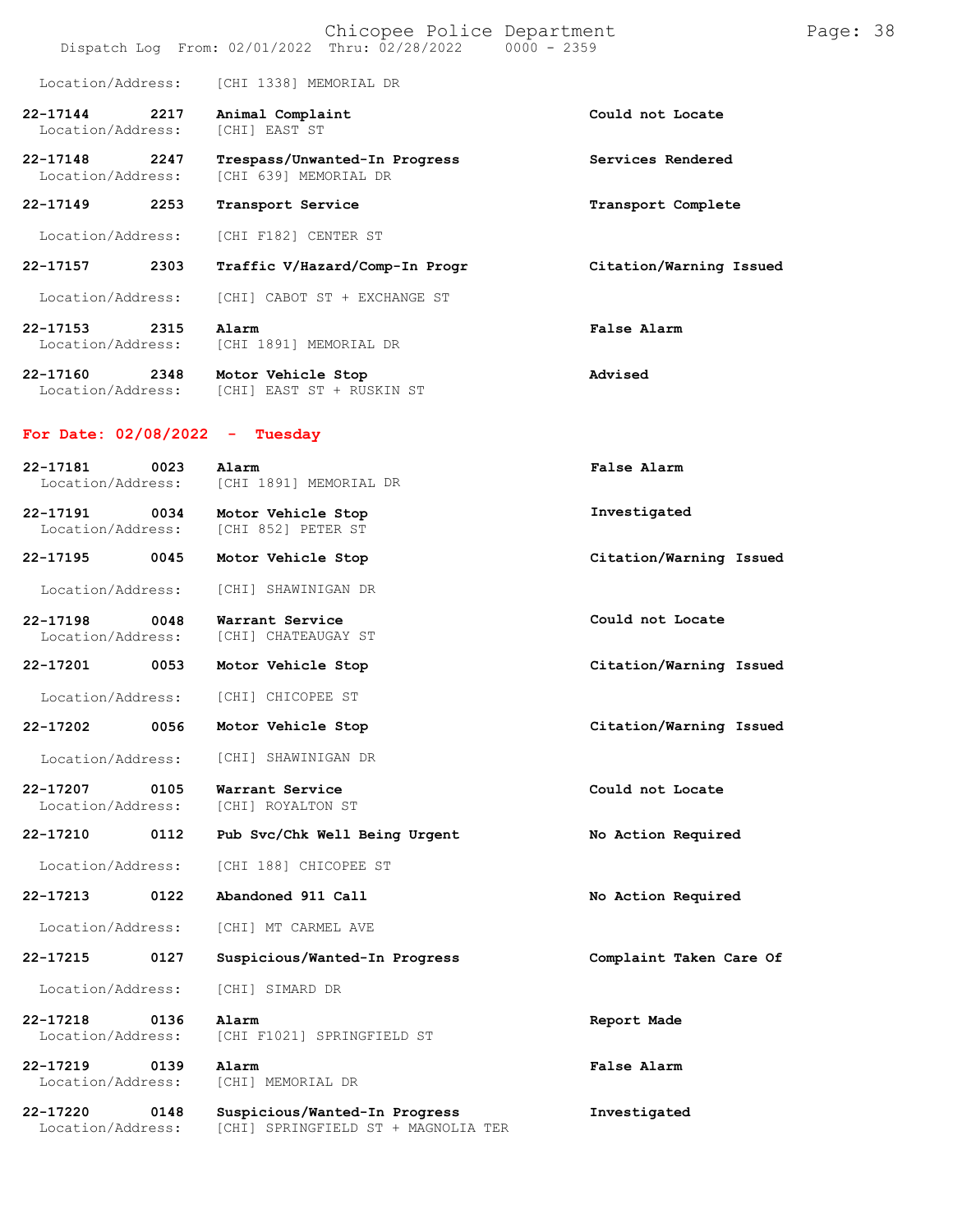Chicopee Police Department Page: 39 Dispatch Log From: 02/01/2022 Thru: 02/28/2022 0000 - 2359

| 22-17221<br>Location/Address:         | 0148 | Alarm<br>[CHI 1933] GROVE ST                                          | Report Made             |
|---------------------------------------|------|-----------------------------------------------------------------------|-------------------------|
| 22-17243 0321                         |      | Motor Vehicle Stop                                                    | Verbal Warning Issued   |
| Location/Address:                     |      | [CHI 903] MAIN ST                                                     |                         |
| 22-17254                              | 0450 | Animal Complaint                                                      | No Action Required      |
| Location/Address:                     |      | [CHI 497] JOHNNY CAKE HOLLOW RD                                       |                         |
| 22-17268<br>Location/Address:         | 0633 | SAFETY HAZARD/PRIORITY 2<br>[CHI] LITWIN LN + MOREAU DR               | Dispatch Handled        |
| 22-17270<br>Location/Address:         | 0649 | Theft/Larceny-In Progress<br>[CHI 718] MEMORIAL DR                    | Arrest Made             |
| 22-17271<br>0654<br>Location/Address: |      | Warrant Service<br>[CHI] EXCHANGE ST                                  | Could not Locate        |
| 22-17279<br>Location/Address:         | 0725 | SAFETY HAZARD/PRIORITY 2<br>[CHI] BURNETT RD                          | Dispatch Handled        |
| 22-17283<br>0730<br>Location/Address: |      | Pub Svc/Chk Well Being Urgent<br>[CHI XP1985] DEBRA DR                | Advised                 |
| 22-17289<br>0748<br>Location/Address: |      | Warrant Service<br>[CHI 1747] MONTGOMERY ST                           | Arrest Made             |
| 22-17290 0749<br>Location/Address:    |      | Police Response<br>[CHI 4070] COLUMBA ST                              | Could not Locate        |
| 22-17291                              | 0751 | Motor Vehicle Stop                                                    | Citation/Warning Issued |
| Location/Address:                     |      | [CHI] BROADWAY                                                        |                         |
| 22-17295                              | 0758 | Drugs-Past                                                            | Complaint Taken Care Of |
| Location/Address:                     |      | [CHI 1325] MEMORIAL DR                                                |                         |
| 22-17300<br>Location/Address:         | 0811 | Traffic Incident/Crash-Past<br>[CHI] ORCHARD ST                       | Could not Locate        |
| 22-17310                              | 0828 | Motor Vehicle Stop                                                    | Citation/Warning Issued |
| Location/Address:                     |      | [CHI] FRONT ST + CYMAN DR                                             |                         |
| 22-17313<br>Location/Address:         | 0830 | Traffic V/Hazard/Comp-In Progr<br>[CHI] MCKINSTRY AVE + GRATTAN ST    | Assist Given            |
| 22-17316<br>Location/Address:         | 0834 | Motor Vehicle Stop<br>[CHI] FRONT ST + CYMAN DR                       | Advised                 |
| 22-17319                              | 0840 | Motor Vehicle Stop                                                    | Citation/Warning Issued |
| Location/Address:                     |      | [CHI] FRONT ST + ACADEMY ST                                           |                         |
| 22-17322                              | 0841 | Motor Vehicle Stop                                                    | Citation/Warning Issued |
| Location/Address:                     |      | [CHI 413] MAIN ST                                                     |                         |
| 22-17324<br>Location/Address:         | 0849 | Traffic Incident/Crash<br>[CHI] ORCHARD ST                            | Report Made             |
| 22-17332<br>Vicinity of:              | 0905 | Traffic V/Hazard/Comp-In Progr<br>[CHI 1658] FRONT ST + WHEATLAND AVE | Advised                 |
| 22-17338                              | 0913 | Motor Vehicle Stop                                                    | Citation/Warning Issued |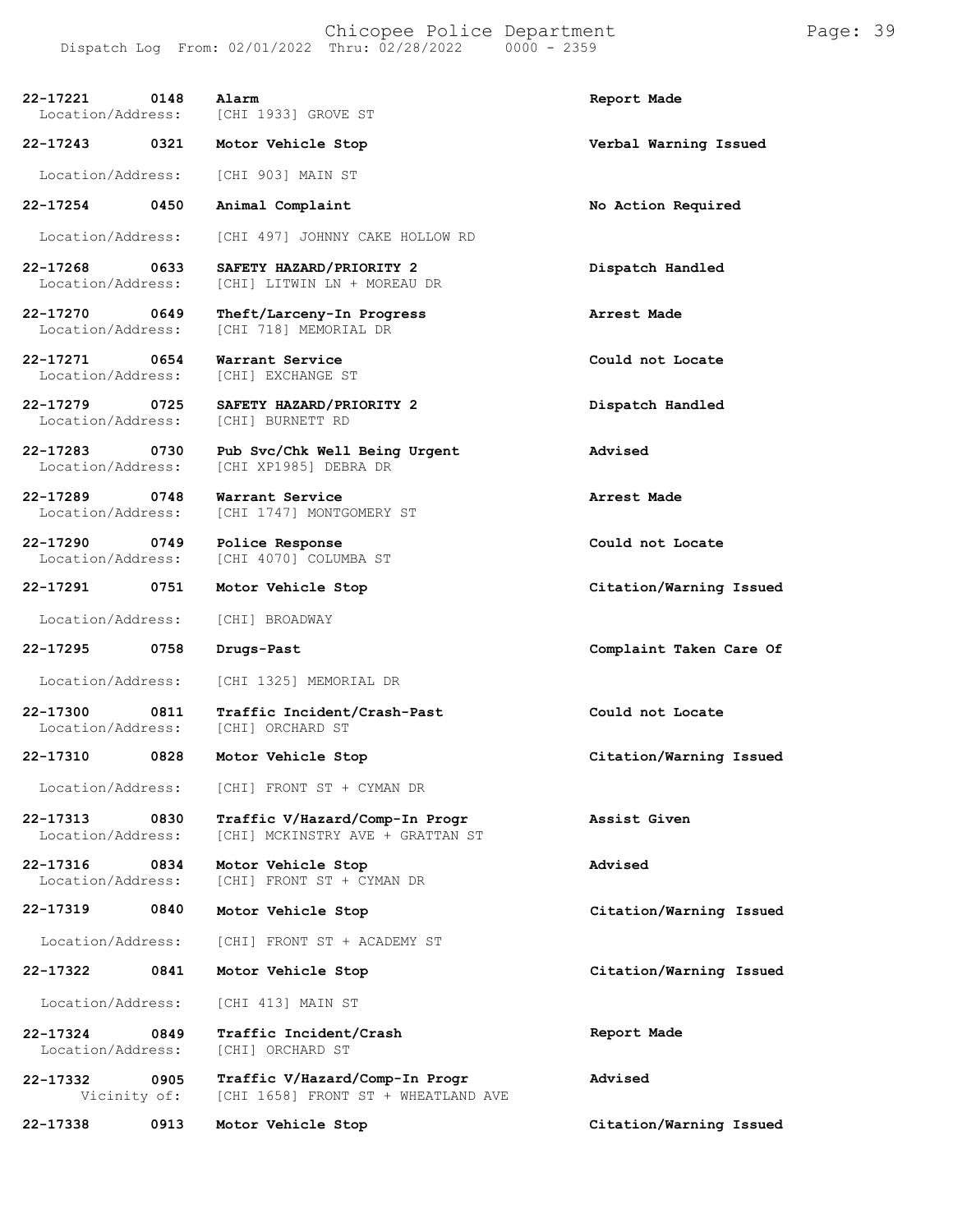| Location/Address:             |      | [CHI 2032] GRATTAN ST                                 |                         |
|-------------------------------|------|-------------------------------------------------------|-------------------------|
| 22-17341<br>Location/Address: | 0915 | Disturbance/Nuisance/Past<br>[CHI F1516] PROSPECT ST  | Advised                 |
| 22-17346                      | 0924 | Motor Vehicle Stop                                    | Citation/Warning Issued |
| Location/Address:             |      | [CHI] FRONT ST + ORCHARD ST                           |                         |
| 22-17355<br>Location/Address: | 0934 | Motor Vehicle Stop<br>[CHI] FRONT ST + CYMAN DR       | Advised                 |
| 22-17358                      | 0938 | Motor Vehicle Stop                                    | Citation/Warning Issued |
| Location/Address:             |      | [CHI] FRONT ST                                        |                         |
| 22-17360                      | 0940 | Motor Vehicle Stop                                    | Citation/Warning Issued |
| Location/Address:             |      | [CHI 1938] MEADOW ST                                  |                         |
| 22-17367<br>Location/Address: | 0953 | Police Response<br>[CHI] EAST ST + CAREW ST           | Report Made             |
| 22-17366<br>Location/Address: | 0954 | Motor Vehicle Stop<br>[CHI] FRONT ST + CANAL ST       | Advised                 |
| 22-17368                      | 0957 | Motor Vehicle Stop                                    | Citation/Warning Issued |
| Location/Address:             |      | [CHI 865] PROSPECT ST                                 |                         |
| 22-17373                      | 1003 | Transport Service                                     | Transport Complete      |
| Location/Address:             |      | [CHI F825] CHURCH ST                                  |                         |
|                               |      |                                                       |                         |
| 22-17377<br>Vicinity of:      | 1003 | Suspicious/Wanted-In Progress<br>[CHI] SPRINGFIELD ST | Unfounded               |
| 22-17379                      | 1010 | Motor Vehicle Stop                                    | Citation/Warning Issued |
| Location/Address:             |      | [CHI] FRONT ST + CANAL ST                             |                         |
| 22-17384                      | 1020 | Motor Vehicle Stop                                    | Citation/Warning Issued |
| Location/Address:             |      | [CHI] FRONT ST + GRAPE ST                             |                         |
| 22-17387                      | 1030 | Motor Vehicle Stop                                    | Citation/Warning Issued |
| Location/Address:             |      | [CHI] CYMAN DR + FRONT ST                             |                         |
| 22-17390                      | 1037 | Motor Vehicle Stop                                    | Citation/Warning Issued |
| Location/Address:             |      | [CHI] GRANBY RD                                       |                         |
| 22-17400<br>Location/Address: | 1101 | Motor Vehicle Stop<br>[CHI] FRONT ST + ORCHARD ST     | Advised                 |
| 22-17403<br>Location/Address: | 1107 | Motor Vehicle Stop<br>[CHI 385] FRONT ST              | Advised                 |
| 22-17405                      | 1109 | Motor Vehicle Stop                                    | Citation/Warning Issued |
| Location/Address:             |      | [CHI] DALE ST                                         |                         |

**22-17410 1128 Motor Vehicle Stop Citation/Warning Issued**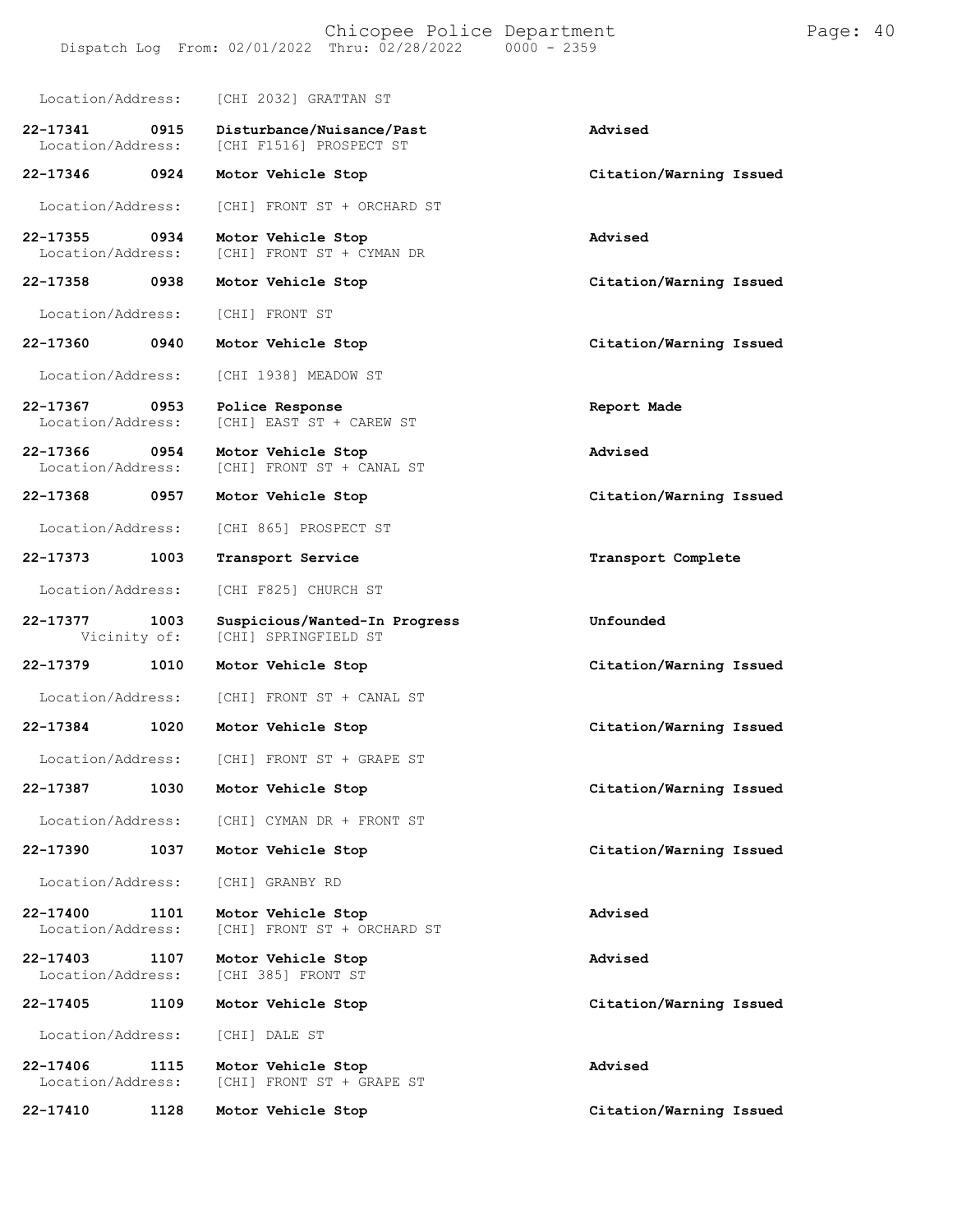|                                   |      |                                               | Chicopee Police Department<br>Dispatch Log From: 02/01/2022 Thru: 02/28/2022 | $0000 - 2359$ |                         | Page: 41 |  |
|-----------------------------------|------|-----------------------------------------------|------------------------------------------------------------------------------|---------------|-------------------------|----------|--|
| Location/Address:                 |      | [CHI] YELLE ST + SIMARD DR                    |                                                                              |               |                         |          |  |
| 22-17415<br>Location/Address:     | 1131 | Traffic Incident/Crash-Past                   | [CHI] MEMORIAL DR + WESTOVER RD                                              |               | Report Made             |          |  |
| 22-17417<br>Location/Address:     | 1135 | Abandoned 911 Call<br>[CHI 1938] MEADOW ST    |                                                                              |               | Assist Given            |          |  |
| 22-17419<br>Location/Address:     | 1136 | Abandoned 911 Call<br>[CHI 887] MEMORIAL DR   |                                                                              |               | Dispatch Handled        |          |  |
| 22-17420                          | 1138 | Motor Vehicle Stop                            |                                                                              |               | Citation/Warning Issued |          |  |
| Location/Address:                 |      | [CHI F860] NEW LUDLOW RD                      |                                                                              |               |                         |          |  |
| 22-17423<br>Location/Address:     | 1143 | Police Response<br>[CHI] GRATTAN ST           |                                                                              |               | Advised                 |          |  |
| 22-17424                          | 1147 | Motor Vehicle Stop                            |                                                                              |               | Citation/Warning Issued |          |  |
| Location/Address:                 |      | [CHI] WESTOVER RD                             |                                                                              |               |                         |          |  |
| 22-17430<br>Location/Address:     | 1150 | [CHI] NELSON ST                               | Harassment/Stalk/Threat-Past                                                 |               | Advised                 |          |  |
| 22-17434<br>Location/Address:     | 1232 | [CHI 358] MONTGOMERY ST                       | Disturbance/Nuisance In Progre                                               |               | Advised                 |          |  |
| 22-17435                          | 1237 | Motor Vehicle Stop                            |                                                                              |               | Citation/Warning Issued |          |  |
| Location/Address:                 |      | [CHI F734] MONTGOMERY ST                      |                                                                              |               |                         |          |  |
| 22-17441<br>Location/Address:     | 1245 | [CHI 710] MEMORIAL DR                         | Disturbance/Nuisance In Progre                                               |               | Report Made             |          |  |
| 22-17442<br>Location/Address:     | 1247 | Abandoned 911 Call<br>[CHI] SPRINGFIELD ST    |                                                                              |               | Dispatch Handled        |          |  |
| $22 - 17449$<br>Location/Address: | 1302 | Fraud/Deception<br>[CHI] MONTGOMERY ST        |                                                                              |               | Report Made             |          |  |
| 22-17450                          | 1305 | Motor Vehicle Stop                            |                                                                              |               | Citation/Warning Issued |          |  |
| Location/Address:                 |      | [CHI] SHERIDAN ST                             |                                                                              |               |                         |          |  |
| 22-17451<br>Location/Address:     | 1307 | Suspicious/Wanted-Past<br>[CHI] TELEGRAPH AVE |                                                                              |               | Advised                 |          |  |
| 22-17455                          | 1314 | Theft/Larceny-In Progress                     |                                                                              |               | Complaint Taken Care Of |          |  |
| Location/Address:                 |      | [CHI 1191] MEMORIAL DR                        |                                                                              |               |                         |          |  |
| 22-17458                          | 1328 | Transport Service                             |                                                                              |               | Transport Complete      |          |  |
| Location/Address:                 |      | [CHI F825] CHURCH ST                          |                                                                              |               |                         |          |  |
| $22 - 17463$<br>Location/Address: | 1341 | Service of a Summons<br>[CHI] EASTERN DR      |                                                                              |               | Advised                 |          |  |
| 22-17462                          | 1342 | Motor Vehicle Stop                            |                                                                              |               | Citation/Warning Issued |          |  |
| Location/Address:                 |      | [CHI] PENDLETON AVE                           |                                                                              |               |                         |          |  |
| 22-17467                          | 1342 |                                               | Traffic V/Hazard/Comp-In Progr                                               |               | Complaint Taken Care Of |          |  |
| Location/Address:                 |      | [CHI F211] EXCHANGE ST                        |                                                                              |               |                         |          |  |
| 22-17469                          | 1351 | Motor Vehicle Stop                            |                                                                              |               | Citation/Warning Issued |          |  |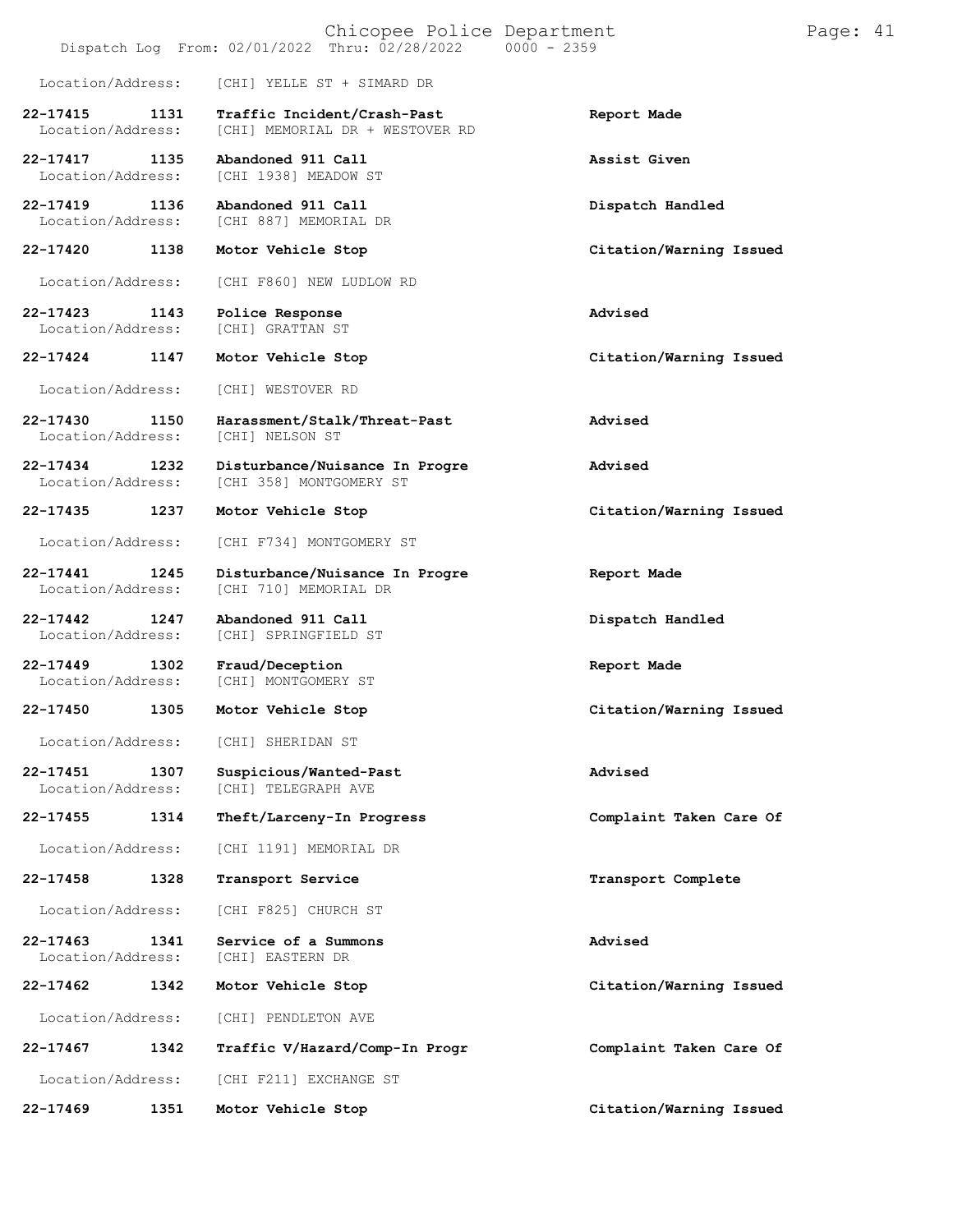|                               |      | Chicopee Police Department<br>Dispatch Log From: 02/01/2022 Thru: 02/28/2022 0000 - 2359 |                         | Page: 42 |  |
|-------------------------------|------|------------------------------------------------------------------------------------------|-------------------------|----------|--|
| Location/Address:             |      | [CHI] PENDLETON AVE                                                                      |                         |          |  |
| 22-17471<br>Location/Address: | 1355 | PS/Check Well Being Nonurgent<br>[CHI 2498] CHURCH ST                                    | Services Rendered       |          |  |
| 22-17474                      | 1402 | Motor Vehicle Stop                                                                       | Citation/Warning Issued |          |  |
| Location/Address:             |      | [CHI] PENDLETON AVE                                                                      |                         |          |  |
| 22-17478<br>Location/Address: | 1414 | Pub Svc/Chk Well Being Urgent<br>[CHI 605] MEETINGHOUSE RD                               | Services Rendered       |          |  |
| 22-17483<br>Location/Address: | 1423 | Pub Svc/Chk Well Being Urgent<br>[CHI] SPRINGFIELD ST                                    | Assist Given            |          |  |
| 22-17492                      | 1445 | Pub Svc/Chk Well Being Urgent                                                            | No Action Required      |          |  |
| Location/Address:             |      | [CHI F1186] MONTCALM ST                                                                  |                         |          |  |
| 22-17496                      | 1458 | Traffic V/Hazard/Comp-In Progr                                                           | Parking Ticket Issued   |          |  |
| Vicinity of:                  |      | [CHI] GOODHUE AVE + BROADWAY                                                             |                         |          |  |
| 22-17495<br>Location/Address: | 1459 | Motor Vehicle Stop<br>[CHI] COLLEGE ST                                                   | Advised                 |          |  |
| 22-17504<br>Location/Address: | 1511 | Harassment/Stalk/Threat-Past<br>[CHI 710] MEMORIAL DR                                    | Advised                 |          |  |
| 22-17503                      | 1519 | Motor Vehicle Stop                                                                       | Citation/Warning Issued |          |  |
| Location/Address:             |      | [CHI 1424] COLLEGE ST                                                                    |                         |          |  |
| 22-17505                      | 1522 | Drugs-Past                                                                               | Complaint Taken Care Of |          |  |
| Location/Address:             |      | [CHI] TOURTELOTTE AVE                                                                    |                         |          |  |
| 22-17513<br>Vicinity of:      | 1539 | Traffic V/Hazard/Comp-In Progr<br>[CHI] VICTORIA PARK                                    | Could not Locate        |          |  |
| 22-17514<br>Vicinity of:      | 1544 | PS/Check Well Being Nonurgent<br>[CHI] CHICOPEE ST + ADAMS ST                            | Advised                 |          |  |
| 22-17523<br>Location/Address: | 1601 | Abandoned 911 Call<br>[CHI] MEMORIAL DR                                                  | Dispatch Handled        |          |  |
| 22-17534<br>Location/Address: | 1616 | Assist Other Agency/Urgent<br>[CHI XF1650] DALE ST                                       | Assist Given            |          |  |
| 22-17551<br>Location/Address: | 1657 | Abandoned 911 Call<br>[CHI] GRANBY RD                                                    | Unfounded               |          |  |
| 22-17553                      | 1703 | Motor Vehicle Stop                                                                       | Citation/Warning Issued |          |  |
| Vicinity of:                  |      | [CHI F558] MEADOW ST                                                                     |                         |          |  |
| 22-17555<br>Location/Address: | 1705 | Abandoned 911 Call<br>[CHI 671] MEMORIAL DR                                              | Could not Locate        |          |  |
| 22-17557<br>Location/Address: | 1707 | Alarm<br>[CHI 341] GAGNE ST                                                              | False Alarm             |          |  |
| 22-17558                      | 1707 | Abandoned 911 Call                                                                       | No Action Required      |          |  |
| Vicinity of:                  |      | [CHI] PENDLETON AVE                                                                      |                         |          |  |
| 22-17559<br>Vicinity of:      | 1710 | Traffic V/Hazard/Comp-In Progr<br>[CHI] SARATOGA AVE + FAIRVIEW AVE                      | Services Rendered       |          |  |
| 22-17565                      | 1724 | Motor Vehicle Stop                                                                       | Citation/Warning Issued |          |  |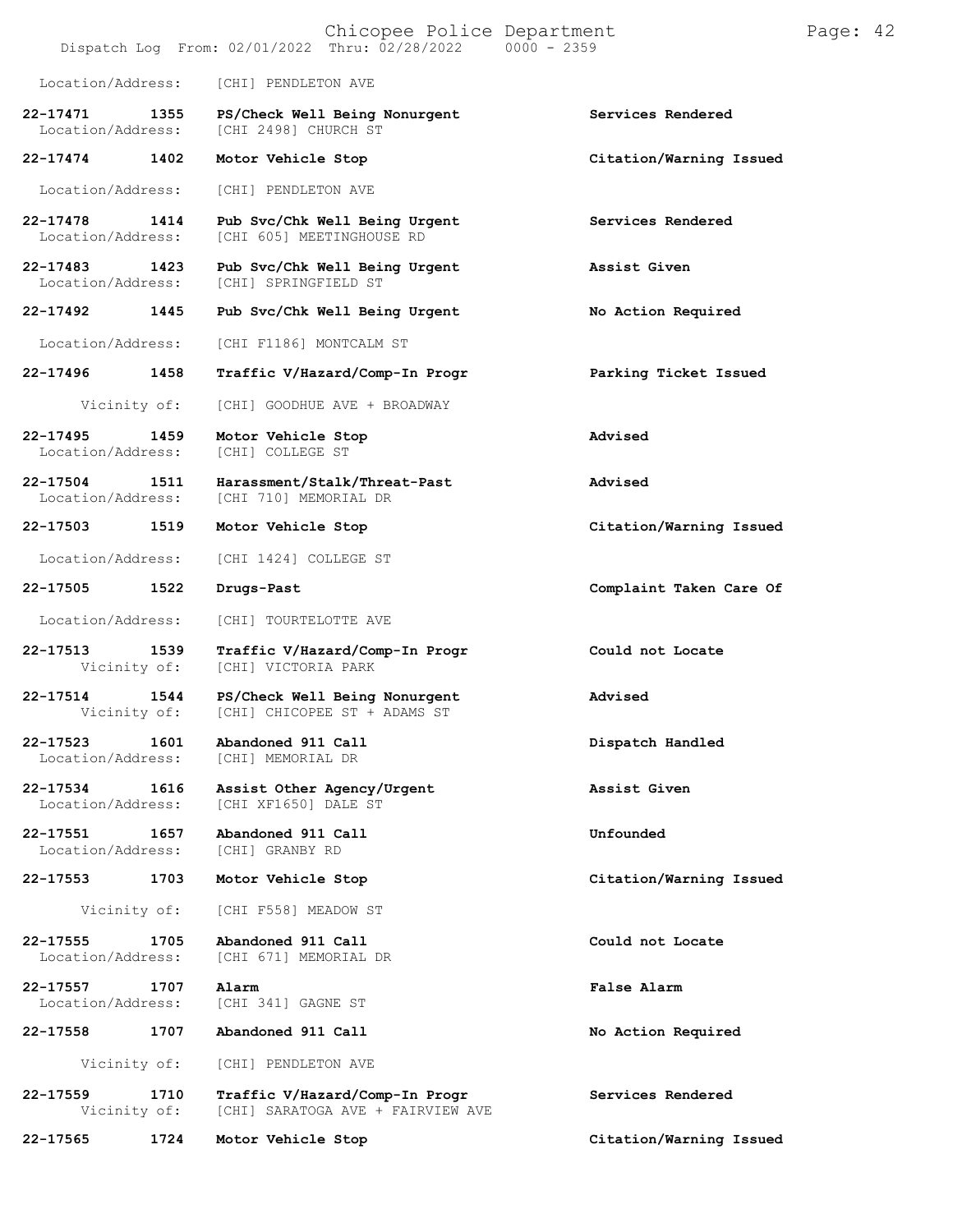Location/Address: [CHI F122] SHAWINIGAN DR

Location/Address:

Location/Address:

**22-17587 1819 Investigation/Follow Up Report Made**

Location/Address:

**22-17610 1953 Traffic V/Hazard/Comp-In Progr Assist Given** [CHI F122] SHAWINIGAN DR

**22-17631 2126 Theft/Larceny-In Progress No Action Required**

Location/Address: [CHI] ST ANTHONY ST

**22-17634 2138 Motor Vehicle Stop Citation/Warning Issued**

Vicinity of: [CHI] SHAWINIGAN DR

**22-17637 2143 Motor Vehicle Stop Advised**

**22-17640 2156 Traffic V/Hazard/Comp-In Progr Advised** [CHI] MEMORIAL DR + WESTOVER RD

**22-17642 2202 Motor Vehicle Stop Advised** [CHI 730] MEMORIAL DR

**22-17643 2203 Traffic V/Hazard/Comp-In Progr Complaint Taken Care Of**

Location/Address: [CHI] ALVORD AVE

**22-17644 2208 Motor Vehicle Stop Advised** [CHI] MEMORIAL DR + CECILE DR

**22-17647 2213 Suspicious/Wanted-In Progress Advised** [CHI 857] SGT TRACY DR

**22-17650 2219 Motor Vehicle Stop Advised** Vicinity of: [CHI] MEMORIAL DR + FULLER RD

**22-17571 1728 Abandoned 911 Call Dispatch Handled** [CHI 2138] IRENE ST

**22-17570 1734 Theft/Larceny-In Progress Advised**

**22-17576 1747 Traffic Incident/Crash-Past Report Made** [CHI] SOUTHERN DR

**22-17578 1802 Pub Svc/Chk Well Being Urgent Could not Locate**

**22-17584 1809 Harassment/Stalk/Threat-In Pro Arrest Made** Location/Address: [CHI] WALNUT ST

**22-17585 1811 Disturbance/Nuisance In Progre Advised** [CHI F621] EXCHANGE ST

Location/Address: [CHI 2138] IRENE ST

**22-17595 1855 Disturbance/Nuisance In Progre Unfounded** Location/Address:

**22-17603 1924 Abandoned 911 Call No Action Required**

Location/Address: [CHI 671] MEMORIAL DR

**22-17606 1944 Traffic Incident/Crash Report Made** [CHI 1191] MEMORIAL DR

**22-17609 1951 Disturbance/Nuisance In Progre Could not Locate**

[CHI 1342] CENTER ST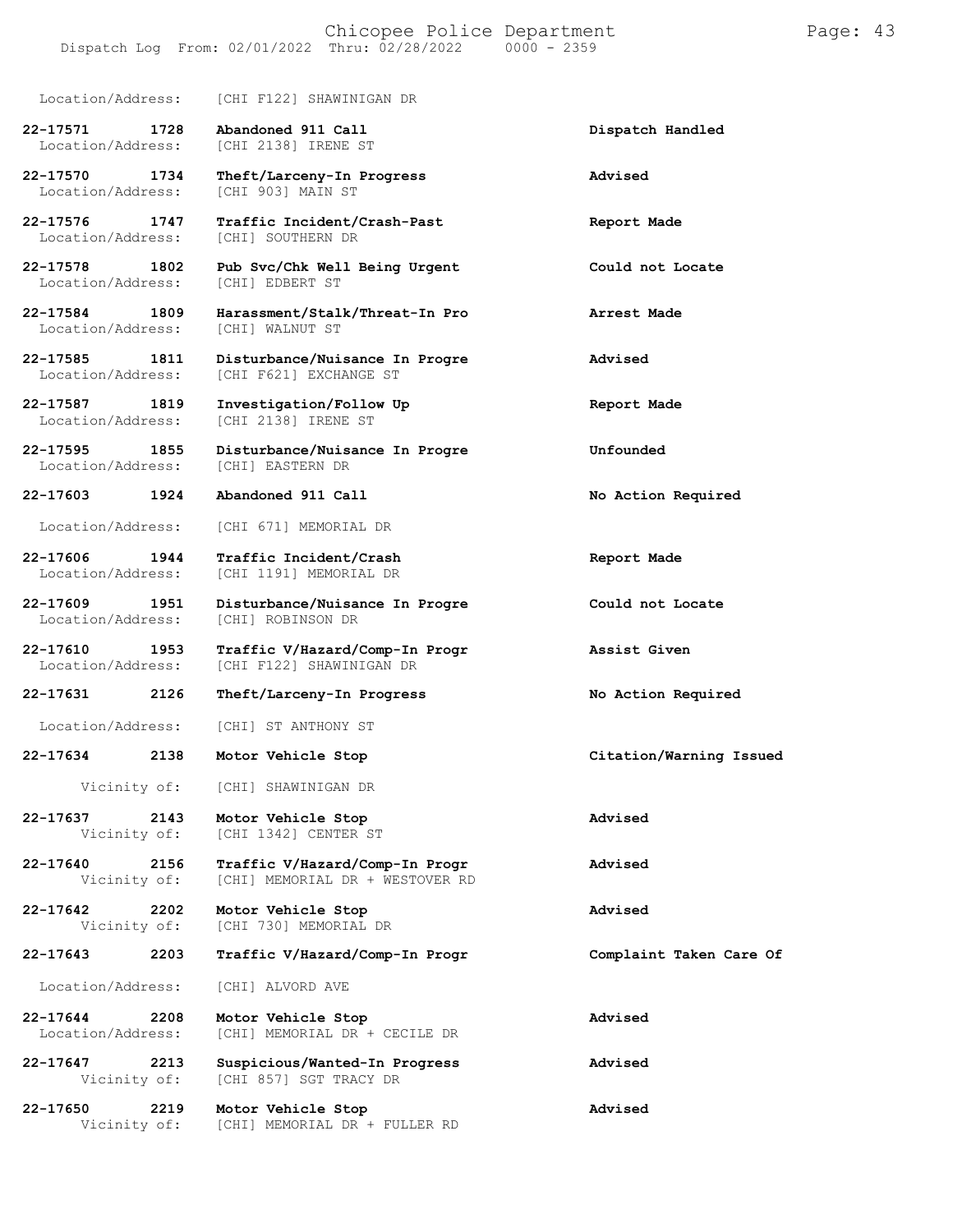|                                   |      | Dispatch Log From: 02/01/2022 Thru: 02/28/2022<br>$0000 - 2359$ |                         |
|-----------------------------------|------|-----------------------------------------------------------------|-------------------------|
| 22-17654                          | 2236 | Disturbance/Nuisance/Past                                       | Complaint Taken Care Of |
| Location/Address:                 |      | [CHI] SCHOOL ST                                                 |                         |
| 22-17656                          | 2237 | Traffic V/Hazard/Comp-In Progr                                  | Complaint Taken Care Of |
| Location/Address:                 |      | [CHI] SPRINGFIELD ST + ASINOF AVE                               |                         |
| 22-17660                          | 2305 | Transport Service                                               | Transport Complete      |
| Location/Address:                 |      | [LUD 1] RANDALL RD                                              |                         |
| 22-17670                          | 2337 | Police Response                                                 | Complaint Taken Care Of |
| Location/Address:                 |      | [CHI] MAYFLOWER AVE                                             |                         |
|                                   |      | For Date: $02/09/2022 -$ Wednesday                              |                         |
|                                   |      |                                                                 |                         |
| 22-17701                          | 0034 | Motor Vehicle Stop                                              | Citation/Warning Issued |
| Location/Address:                 |      | [CHI] BRIDGE ST                                                 |                         |
| $22 - 17743$<br>Location/Address: | 0118 | Abandoned 911 Call<br>[CHI] GELINAS DR                          | Dispatch Handled        |
| 22-17761<br>Location/Address:     | 0137 | Suspicious/Wanted-In Progress<br>[CHI 857] SGT TRACY DR         | Advised                 |
| 22-17764 0139                     |      | Motor Vehicle Stop                                              | Citation/Warning Issued |
| Location/Address:                 |      | [CHI] MCKINSTRY AVE + ARCADE ST                                 |                         |
| 22-17778<br>Location/Address:     | 0204 | Motor Vehicle Stop<br>[CHI] GRANBY RD + BARDON ST               | Advised                 |
| 22-17788                          | 0230 | Motor Vehicle Stop                                              | Verbal Warning Issued   |

**22-17809 0405 Motor Vehicle Stop Citation/Warning Issued**

Location/Address: [CHI 1792] EAST ST

**22-17813 0430 Disturbance/Nuisance/Past Complaint Taken Care Of**

Location/Address: [CHI] NONOTUCK AVE

**22-17815 0443 Motor Vehicle Stop Verbal Warning Issued**

Location/Address: [CHI] VICTORIA PARK + CAMBRIDGE ST

**22-17816 0512 Traffic Incident/Crash-Past Report Made** Location/Address: [CHI 1972] MEMORIAL DR

**22-17823 0613 Pub Svc/Chk Well Being Urgent Could not Locate** [CHI F1120] EAST MAIN ST

**22-17824 0619 Animal Complaint Complaint Taken Care Of**

Location/Address: [CHI] BOIVIN TER

**22-17825 0622 Theft/Larceny-Past Report Made** Location/Address: [CHI] RIVERVIEW TER

**22-17828 0640 Motor Vehicle Stop Advised** [CHI] MEMORIAL DR + JENNINGS ST

**22-17833 0654 Motor Vehicle Stop Citation/Warning Issued**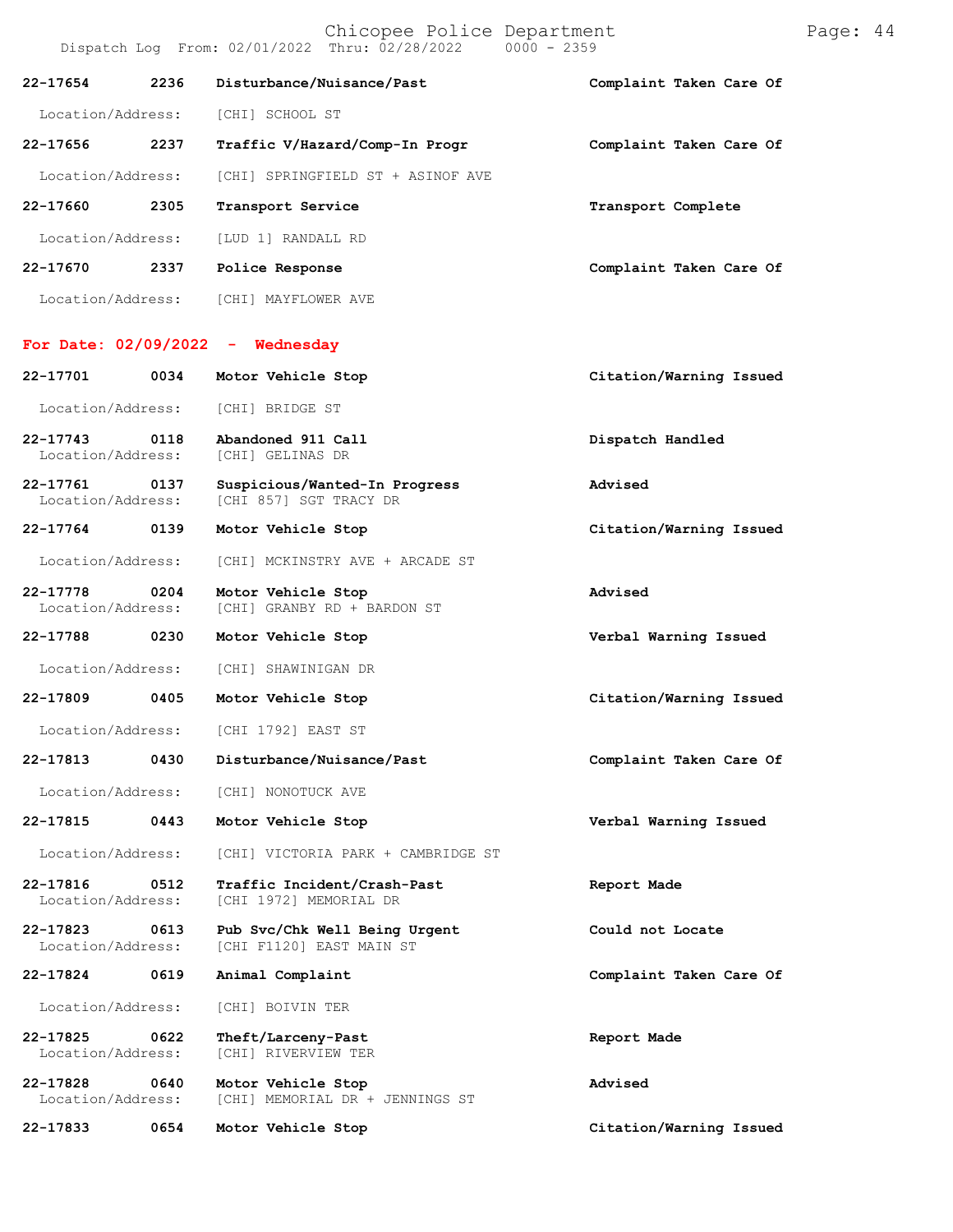Location/Address: [CHI] EAST MAIN ST + GLENDALE ST

| 22-17834<br>0700<br>Location:         | Motor Vehicle Stop<br>[CHI] DUNKIN DONUTS GRANBY RD               | Advised                      |
|---------------------------------------|-------------------------------------------------------------------|------------------------------|
| 22-17835<br>0701                      | Motor Vehicle Stop                                                | Citation/Warning Issued      |
| Location/Address:                     | [CHI F894] WESTOVER RD                                            |                              |
| 22-17838<br>0711                      | Motor Vehicle Stop                                                | Verbal Warning Issued        |
| Location/Address:                     | [CHI 1578] GRANBY RD                                              |                              |
| 22-17839<br>0712<br>Location/Address: | Police Response<br>[CHI 242] CHICOPEE ST                          | Advised                      |
| 22-17840<br>0713<br>Location/Address: | Motor Vehicle Stop<br>[CHI] WESTOVER RD                           | Advised                      |
| 22-17847<br>0722<br>Vicinity of:      | Suspicious/Wanted-In Progress<br>[CHI F1512] EXCHANGE ST          | Could not Locate             |
| 22-17850<br>0727<br>Location/Address: | Abandoned 911 Call<br>[CHI F53] MONTGOMERY ST                     | Could not Locate             |
| 22-17854<br>0745<br>Location/Address: | Abandoned 911 Call<br>[CHI] FAIRVIEW AVE                          | Dispatch Handled             |
| 22-17858<br>0751<br>Location/Address: | Traffic Incident/Crash-Past<br>[CHI 907] MEMORIAL DR              | Report Made                  |
| 22-17859<br>0752<br>Location/Address: | Police Response<br>[CHI] MEMORIAL DR + OLD CHICOPEE FALLS RD      | Services Rendered            |
| 22-17865<br>0807                      | Fire Alarm Testing                                                | Restore Fire Alarm System    |
| Location/Address:                     | [CHI 839] MEADOW ST                                               |                              |
| 22-17866<br>0807<br>Location/Address: | B&E/Burglary/Past<br>[CHI 807] BEMIS AVE                          | Report Made                  |
| 22-17870<br>0812                      | SAFETY HAZARD/PRIORITY 2                                          | Taken/Referred /Other/Agency |
| Location/Address:                     | [CHI] LOMBARD RD                                                  |                              |
| 22-17875<br>0829                      | Motor Vehicle Stop                                                | Citation/Warning Issued      |
| Location/Address:                     | [CHI 382] FRONT ST                                                |                              |
| 22-17877<br>0830<br>Location/Address: | Abandoned 911 Call<br>[CHI] FALMOUTH RD                           | Investigated                 |
| 22-17883<br>0834<br>Location/Address: | PS/Check Well Being Nonurgent<br>[CHI 2138] IRENE ST              | Advised                      |
| 22-17886<br>0839                      | Motor Vehicle Stop                                                | Citation/Warning Issued      |
| Location/Address:                     | [CHI] FRONT ST                                                    |                              |
| 22-17889<br>0846                      | Motor Vehicle Stop                                                | Citation/Warning Issued      |
| Location/Address:                     | [CHI 1238] FRONT ST                                               |                              |
| 22-17895<br>0854<br>Location/Address: | Assist Other Agency/Non Urgent<br>[CHI] WESTOVER RD + MEMORIAL DR | Investigated                 |

**22-17896 0859 Motor Vehicle Stop Citation/Warning Issued**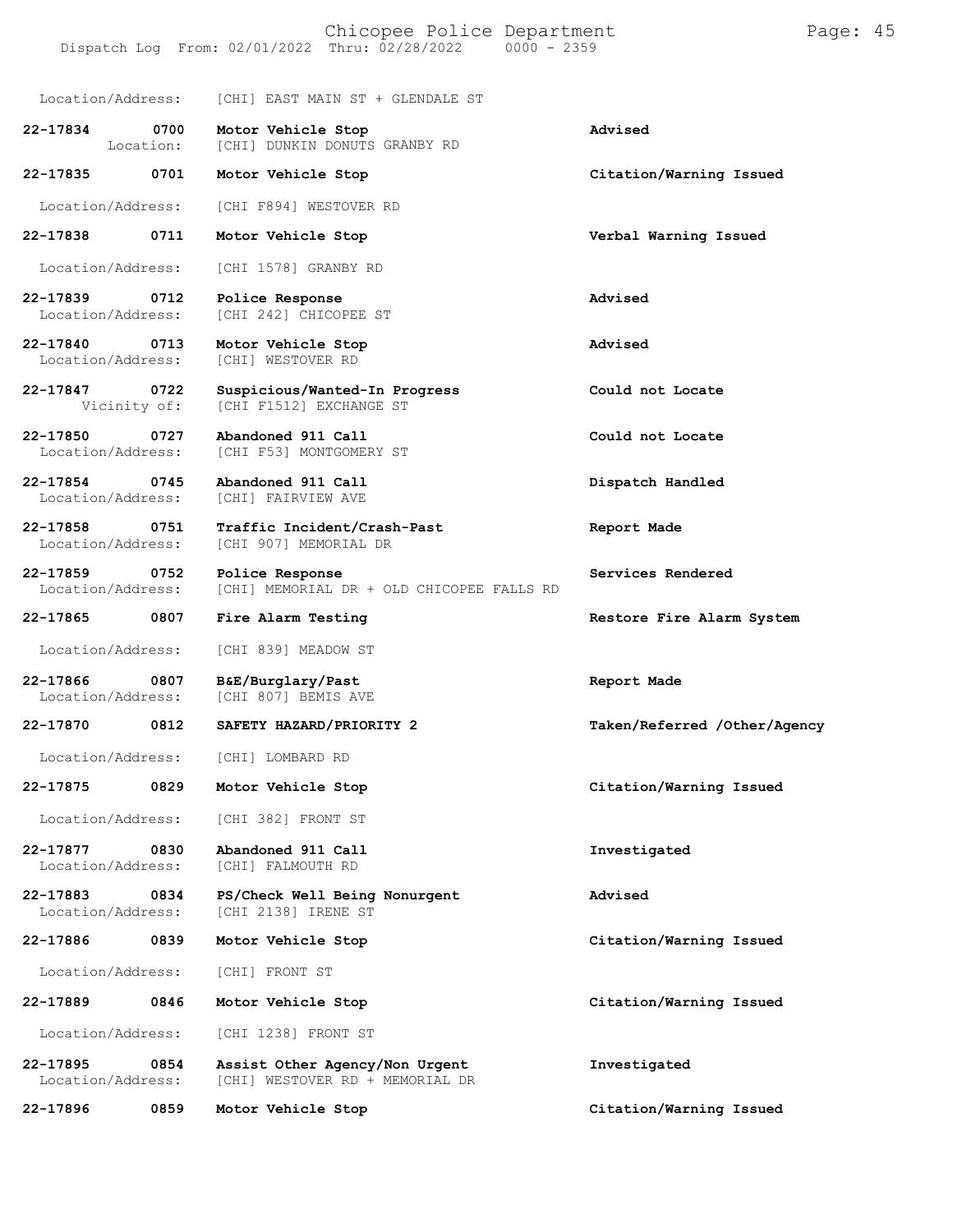|                               |      | Chicopee Police Department<br>Dispatch Log From: 02/01/2022 Thru: 02/28/2022<br>$0000 - 2359$ |                            | Page: 46 |  |
|-------------------------------|------|-----------------------------------------------------------------------------------------------|----------------------------|----------|--|
| Location/Address:             |      | [CHI 382] FRONT ST                                                                            |                            |          |  |
| 22-17899<br>Location/Address: | 0910 | Traffic Incident/Crash-Past<br>[CHI 1191] MEMORIAL DR                                         | Report Made                |          |  |
| 22-17903<br>Location/Address: | 0910 | Traffic V/Hazard/Comp-Past<br>[CHI] CHESTNUT ST                                               | Advised                    |          |  |
| 22-17902<br>Location/Address: | 0911 | Fire Alarm Testing<br>[CHI 837] LITWIN LN                                                     | Dispatch Handled           |          |  |
| 22-17904                      | 0917 | Motor Vehicle Stop                                                                            | Citation/Warning Issued    |          |  |
| Location/Address:             |      | [CHI] FRONT ST + ORCHARD ST                                                                   |                            |          |  |
| 22-17909                      | 0925 | Motor Vehicle Stop                                                                            | Criminal Complaint Request |          |  |
| Location/Address:             |      | [CHI 1709] FRONT ST                                                                           |                            |          |  |
| 22-17910<br>Location/Address: | 0925 | Traffic V/Hazard/Comp-Past<br>[CHI] RIVERVIEW TER                                             | Could not Locate           |          |  |
| 22-17911<br>Location/Address: | 0926 | Harassment/Stalk/Threat-Past<br><b>[CHI] MCKINSTRY AVE</b>                                    | Advised                    |          |  |
| 22-17912<br>Location/Address: | 0931 | Harassment/Stalk/Threat-In Pro<br>[CHI 1660] PIPIT DR                                         | Report Made                |          |  |
| 22-17913<br>Location/Address: | 0935 | Fire Alarm Testing<br>[CHI 90] BURNETT RD                                                     | Dispatch Handled           |          |  |
| 22-17921                      | 0953 | Motor Vehicle Stop                                                                            | Citation/Warning Issued    |          |  |
| Location/Address:             |      | [CHI 1216] FRONT ST                                                                           |                            |          |  |
| 22-17922<br>Location/Address: | 0956 | Administrative<br>[CHI] CENTER ST                                                             | Services Rendered          |          |  |
| 22-17926                      | 1004 | Motor Vehicle Stop                                                                            | Citation/Warning Issued    |          |  |
| Location/Address:             |      | [CHI 395] FRONT ST                                                                            |                            |          |  |
| 22-17927<br>Location/Address: | 1005 | Theft/Larceny-Past<br>[CHI F1585] BROADWAY                                                    | Report Made                |          |  |
| 22-17932                      | 1019 | Motor Vehicle Stop                                                                            | Citation/Warning Issued    |          |  |
| Location/Address:             |      | [CHI] FRONT ST + PARSHLEY AVE                                                                 |                            |          |  |
| 22-17936                      | 1026 | Motor Vehicle Stop                                                                            | Verbal Warning Issued      |          |  |
| Location/Address:             |      | [CHI 384] FRONT ST                                                                            |                            |          |  |
| 22-17938                      | 1026 | Warrant Service                                                                               | Complaint Taken Care Of    |          |  |
| Location/Address:             |      | [CHI] MEADOW ST                                                                               |                            |          |  |
| 22-17945                      | 1044 | Motor Vehicle Stop                                                                            | Citation/Warning Issued    |          |  |
| Location/Address:             |      | [CHI] SPRINGFIELD ST + FAIRVIEW AVE                                                           |                            |          |  |
| 22-17949                      | 1052 | Disturbance/Nuisance In Progre                                                                | Complaint Taken Care Of    |          |  |
| Location/Address:             |      | [CHI F621] EXCHANGE ST                                                                        |                            |          |  |
| 22-17951<br>Location/Address: | 1058 | Abandoned 911 Call<br>[CHI] CHICOPEE ST                                                       | Could not Locate           |          |  |
| 22-17950                      | 1059 | Motor Vehicle Stop                                                                            | Criminal Complaint Request |          |  |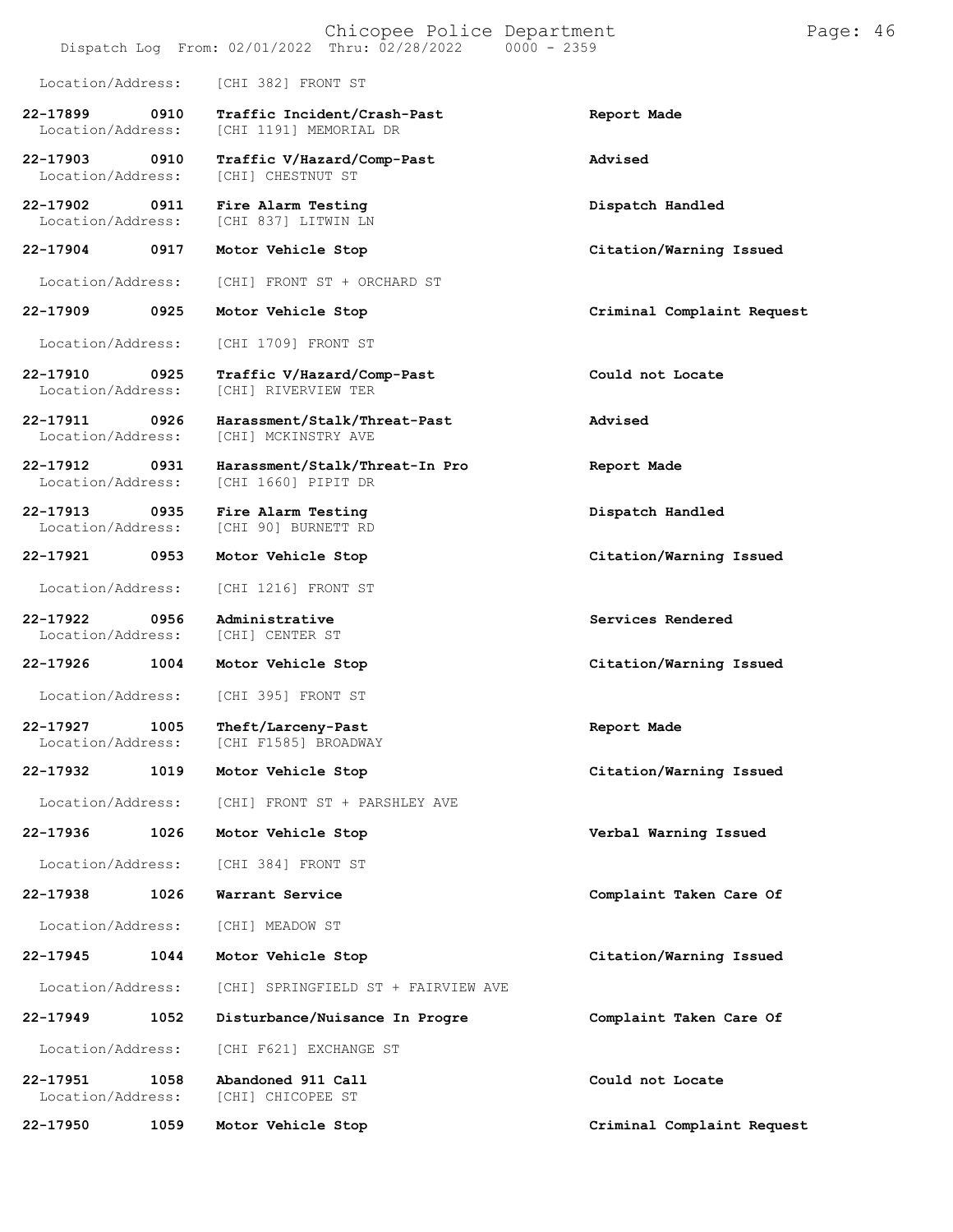Location/Address: [CHI 382] FRONT ST

**22-17952 1101 SAFETY HAZARD/PRIORITY 3 Removed Hazard** [CHI 587] NEW LOMBARD RD

**22-17954 1109 Fire Alarm Testing Restore Fire Alarm System**

Location/Address: [CHI F418] FIRST AVE

**22-17957 1110 Pub Svc/Chk Well Being Urgent Investigated** [CHI 1216] FRONT ST

**22-17959 1113 Abandoned 911 Call Dispatch Handled** Location/Address: [CHI 838] DARE WAY

**22-17967 1130 Abandoned 911 Call Dispatch Handled** Location/Address:

**22-17968 1134 Police Response Advised** Location/Address:

Location/Address:

**22-17971 1147 Fraud/Deception Report Made** Location/Address:

Location/Address:

**22-17977 1156 Abandoned 911 Call Dispatch Handled** Location/Address: [CHI 838] DARE WAY

**22-17978 1156 Abandoned 911 Call Dispatch Handled**

**22-18001 1242 Abandoned 911 Call Dispatch Handled**

**22-18012 1325 Alarm False Alarm**

**22-18015 1331 Fire Alarm Testing Restore Fire Alarm System**

**22-17964 1123 Suspicious/Wanted-In Progress Advised** [CHI 839] MEADOW ST

**22-17966 1127 Harassment/Stalk/Threat-In Pro Report Made** [CHI F162] CENTER ST

**22-17970 1143 Traffic Incident/Crash-Past Report Made**

**22-17973 1152 Pub Svc/Chk Well Being Urgent Assist Given**

[CHI 412] FRONT ST

**22-17993 1213 Pub Svc/Chk Well Being Urgent Services Rendered** Location/Address: [CHI F1120] EAST MAIN ST

**22-17995 1223 Supplemental Report Made** [CHI F729] MEMORIAL DR

**22-17996 1231 Theft/Larceny-Past Advised** [CHI 8] CHICOPEE ST

**22-18000 1241 Fraud/Deception Report Made** [CHI] MONTGOMERY ST

[CHI] TRILBY AVE

**22-18008 1306 Traffic Incident/Crash Report Made** [CHI] MONTCALM ST + LANGEVIN ST

Location/Address: [CHI] ASHMONT ST

Location/Address: [CHI 1222] BURNETT RD

**22-18019 1336 Abandoned 911 Call Dispatch Handled** Location/Address: [CHI] EXCHANGE ST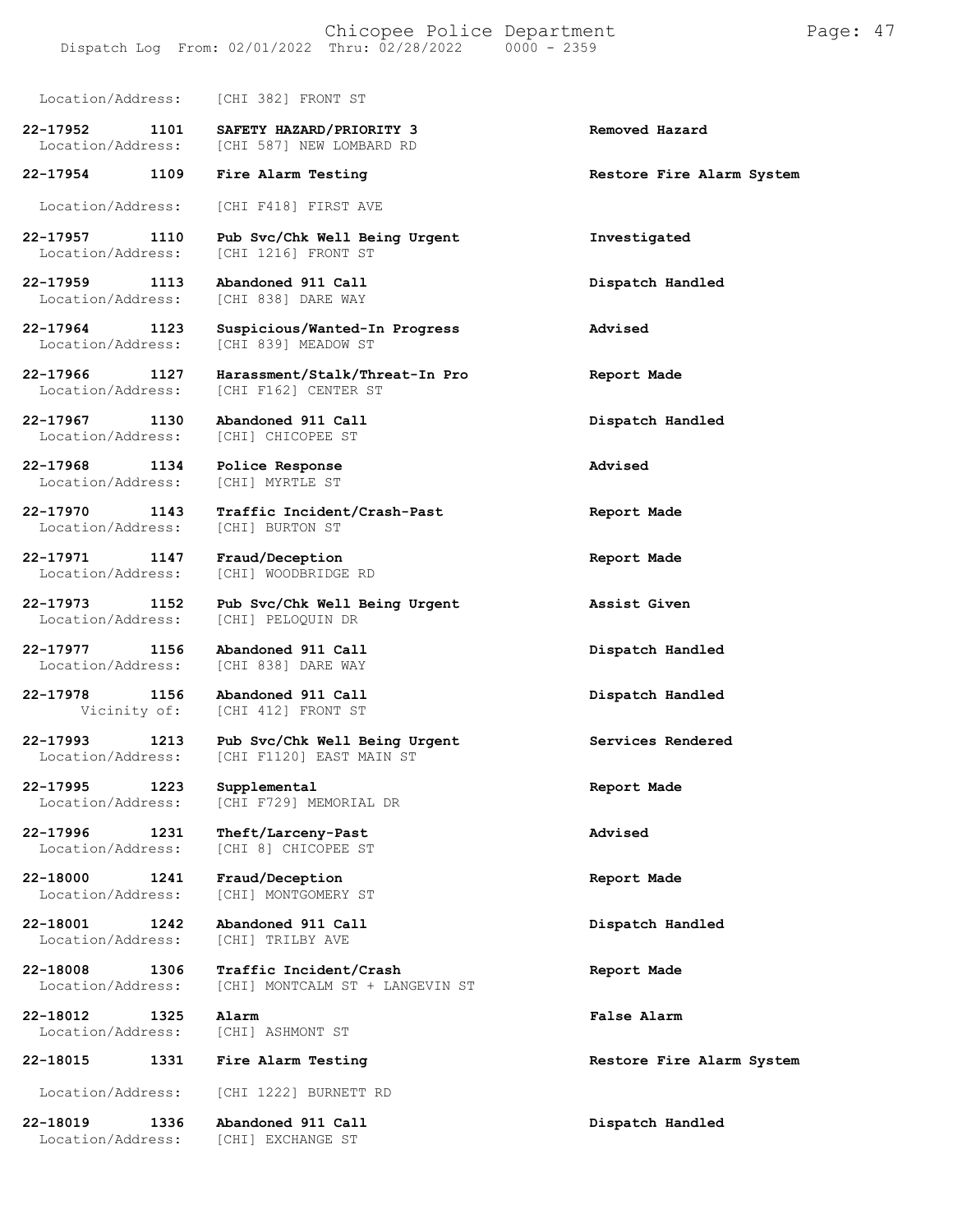| 22-18030<br>1400<br>Location/Address:     | Theft/Larceny-Past<br>[CHI] PARK ST                        | Report Made             |
|-------------------------------------------|------------------------------------------------------------|-------------------------|
| 22-18028 1404<br>Location/Address:        | Alarm<br>[CHI] LORRAINE ST                                 | False Alarm             |
| 22-18039 1428<br>Location/Address:        | Suspicious/Wanted-In Progress<br>[CHI] CHICOPEE ST         | Advised                 |
| 22-18041 1448<br>Location/Address:        | Traffic V/Hazard/Comp-In Progr<br>[CHI] ABBEY MEMORIAL DR  | Could not Locate        |
| 22-18042<br>1451<br>Location/Address:     | Service of a Summons<br>[CHI] HUMMINGBIRD DR               | Not Served              |
| 22-18050 1516                             | Disturbance/Nuisance In Progre                             | Complaint Taken Care Of |
| Location/Address:                         | [CHI 702] MEMORIAL DR                                      |                         |
| 22-18056<br>1535<br>Location/Address:     | Pub Svc/Chk Well Being Urgent<br>[CHI] PLEASANTVIEW AVE    | Advised                 |
| 22-18057 1537<br>Location/Address:        | Assist Other Agency/Urgent<br>[CHI 0] CHESTNUT ST          | Advised                 |
| $22 - 18060$<br>1545<br>Location/Address: | Abandoned 911 Call<br>[CHI 2138] IRENE ST                  | Dispatch Handled        |
| 22-18074 1612<br>Location/Address:        | Alarm<br>[CHI F2500] WEST MAIN ST                          | False Alarm             |
| 22-18076<br>1616<br>Location/Address:     | Disturbance/Nuisance In Progre<br>[CHI] SOUTHERN DR        | Advised                 |
| 22-18078<br>1617                          | Pub Svc/Chk Well Being Urgent                              | Complaint Taken Care Of |
| Location/Address:                         | [CHI 1442] MONTGOMERY ST                                   |                         |
| 22-18088<br>1636                          | Administrative                                             | Complaint Taken Care Of |
| Location/Address:                         | [CHI 2498] CHURCH ST                                       |                         |
| 22-18093<br>1647<br>Location/Address:     | B&E/Burglary/Past<br>[CHI] SIMARD DR                       | Services Rendered       |
| 22-18098<br>1656                          | Abandoned 911 Call                                         | No Action Required      |
| Location/Address:                         | [CHI] LAFAYETTE ST                                         |                         |
| 1724<br>22-18104                          | Motor Vehicle Stop                                         | Verbal Warning Issued   |
| Location/Address:                         | [CHI] CHICOPEE ST + PERRAULT ST                            |                         |
| 22-18105<br>1725<br>Vicinity of:          | SAFETY HAZARD/PRIORITY 2<br>[CHI] GRANT ST                 | Advised                 |
| 22-18107<br>1743<br>Location/Address:     | Disturbance/Nuisance In Progre<br>[CHI XF1651] EXCHANGE ST | Advised                 |
| 22-18108<br>1743<br>Location/Address:     | Suspicious/Wanted-In Progress<br>[CHI] BOUCHER CIR         | Advised                 |
| 22-18115<br>1755<br>Location/Address:     | Motor Vehicle Stop<br>[CHI 960] FULLER RD                  | Advised                 |
| 22-18122<br>1819<br>Vicinity of:          | Animal Complaint<br>[CHI] ROYALTON ST                      | Unfounded               |
| 22-18127<br>1832                          | Police Response                                            | Report Made             |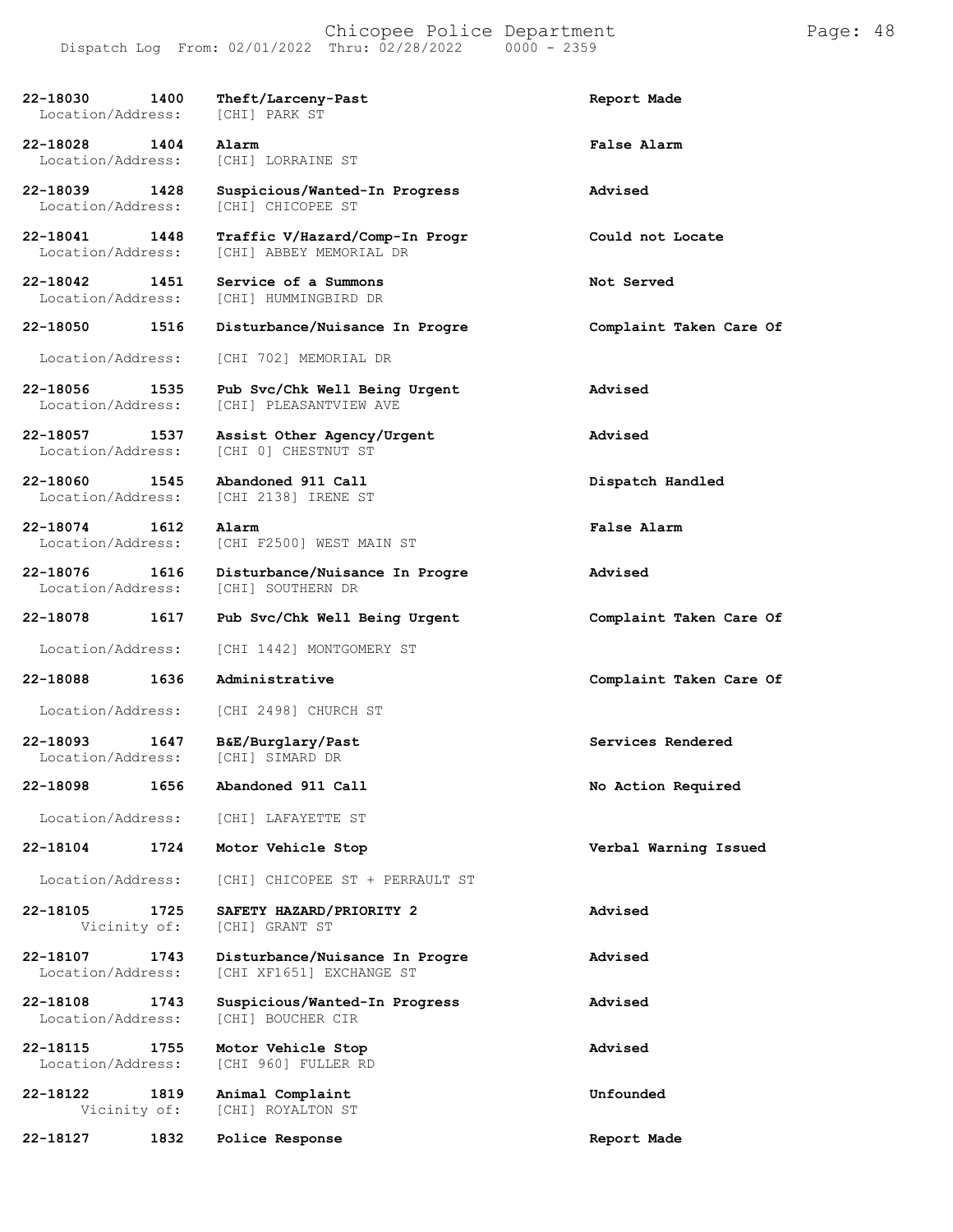|                               |                   | Chicopee Police Department<br>Dispatch Log From: 02/01/2022 Thru: 02/28/2022 | $0000 - 2359$                | Page: 49 |
|-------------------------------|-------------------|------------------------------------------------------------------------------|------------------------------|----------|
| Location/Address:             |                   | [CHI] LOOMIS CT                                                              |                              |          |
| 22-18129<br>Location/Address: | 1849              | B&E/Burglary/In Prog<br>[CHI F1191] EAST MAIN ST                             | Report Made                  |          |
| 22-18133                      | 1855              | Traffic Incident/Crash                                                       | Taken/Referred /Other/Agency |          |
|                               | Location:         | [CHI] 391 OFF RAMP EXIT 3                                                    |                              |          |
| 22-18135<br>Location/Address: | 1858              | Traffic Incident/Crash-Past<br>[CHI] OLD CHICOPEE ST                         | Assist Given                 |          |
| 22-18136                      | 1858              | Police Response                                                              | No Action Required           |          |
|                               | Location:         | [CHI] 391 OFF RAMP EXIT 3                                                    |                              |          |
| 22-18138<br>Location/Address: | 1901              | Assist Other Agency/Non Urgent<br>[CHI] SAVORY DR                            | Dispatch Handled             |          |
| 22-18139<br>Location/Address: | 1902              | Disturbance/Nuisance/Past<br>[CHI 1208] ST JAMES AVE                         | Advised                      |          |
| 22-18141<br>Location/Address: | 1911              | Disturbance/Nuisance/Past<br>[CHI] JENNINGS ST                               | Advised                      |          |
| 22-18142                      | 1916              | Motor Vehicle Stop                                                           | Citation/Warning Issued      |          |
| Location/Address:             |                   | [CHI F860] NEW LUDLOW RD                                                     |                              |          |
| 22-18145                      | 1952              | Traffic V/Hazard/Comp-In Progr                                               | Cancelled/Cancelled enroute  |          |
|                               | Vicinity of:      | [CHI] SHAWINIGAN DR                                                          |                              |          |
| 22-18148<br>Location/Address: | 1957              | Traffic Incident/Crash-Past<br>[CHI 1962] MEMORIAL DR                        | Report Made                  |          |
| 22-18152                      | 2011              | Motor Vehicle Stop                                                           | Citation/Warning Issued      |          |
| Location/Address:             |                   | [CHI F1286] MEMORIAL DR                                                      |                              |          |
| 22-18154                      | 2016<br>Location: | Investigation/Follow Up<br>[CHI] DORSETT ST SPRINGFIELD                      | Investigated                 |          |
| 22-18156                      | 2017              | Pub Svc/Chk Well Being Urgent                                                | Complaint Taken Care Of      |          |
| Location/Address:             |                   | [CHI] EMPIRE ST                                                              |                              |          |
| 22-18163<br>Location/Address: | 2104              | Fraud/Deception<br>[CHI] WHEATLAND AVE                                       | Report Made                  |          |
| 22-18166<br>Location/Address: | 2108              | Disturbance/Nuisance In Progre<br>[CHI 1325] MEMORIAL DR                     | Advised                      |          |
| 22-18177<br>Location/Address: | 2151              | Harassment/Stalk/Threat-In Pro<br>[CHI F542] MEADOW ST                       | Advised                      |          |
| 22-18179                      | 2154              | Suspicious/Wanted-In Progress                                                | Cancelled/Cancelled enroute  |          |
| Location/Address:             |                   | [CHI] PATRICK ST                                                             |                              |          |
| 22-18181<br>Location/Address: | 2157              | Abandoned 911 Call<br>[CHI F602] MCKINSTRY AVE                               | Could not Locate             |          |
| 22-18183<br>Location/Address: | 2200              | Abandoned 911 Call<br>[CHI 68] BURNETT RD                                    | Dispatch Handled             |          |
| 22-18194                      | 2312              | Traffic V/Hazard/Comp-In Progr                                               | Complaint Taken Care Of      |          |
| Location/Address:             |                   | [CHI] CENTER ST                                                              |                              |          |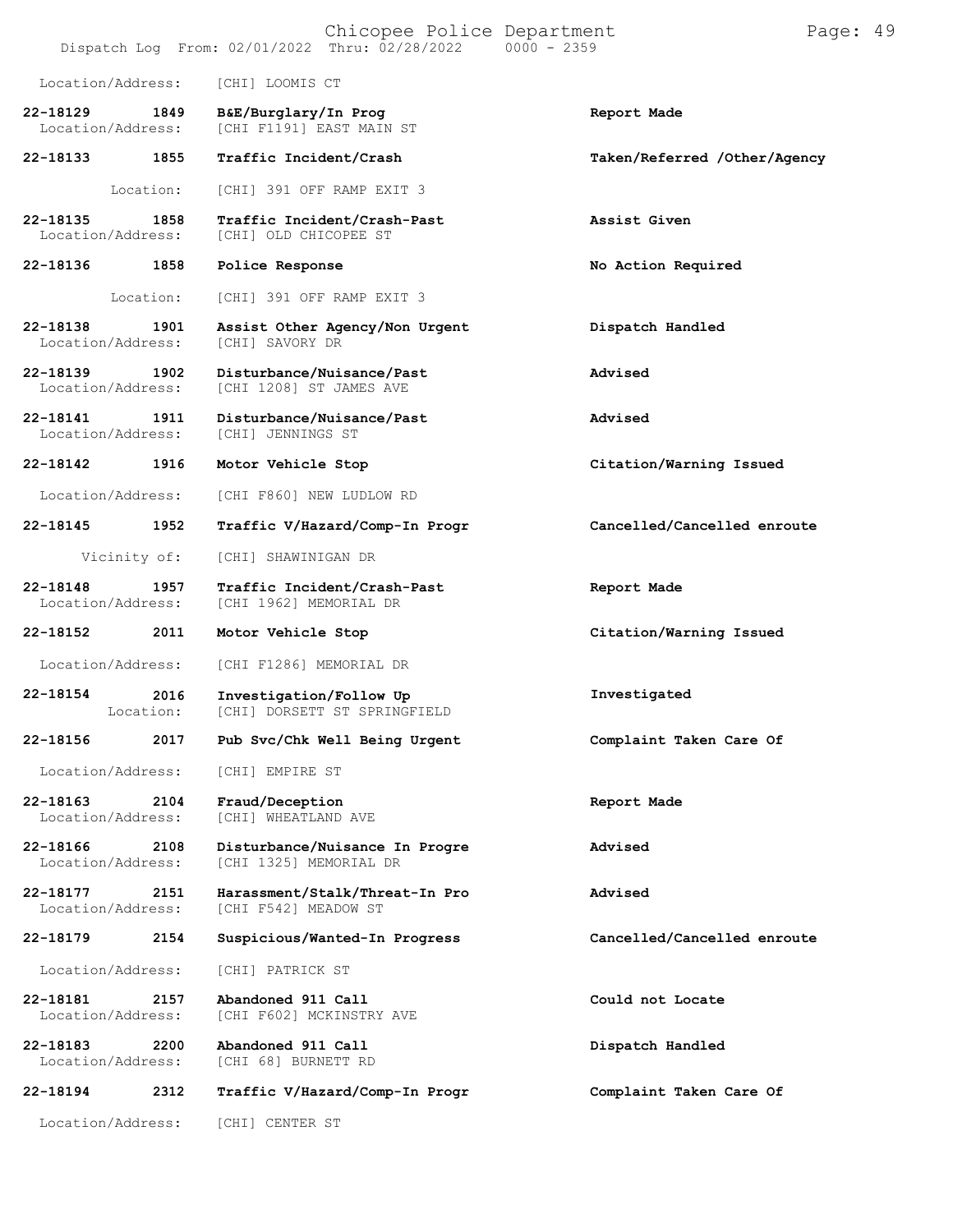### **For Date: 02/10/2022 - Thursday**

| 22-18201<br>0002<br>Motor Vehicle Stop |              |                                                                   | Criminal Complaint Request |
|----------------------------------------|--------------|-------------------------------------------------------------------|----------------------------|
|                                        | Vicinity of: | [CHI F505] GRATTAN ST                                             |                            |
| 22-18206<br>Location/Address:          | 0006         | Pub Svc/Chk Well Being Urgent<br>[CHI] GRATTAN ST                 | Could not Locate           |
| 22-18214<br>Location/Address:          | 0015         | Police Response<br>[CHI 2498] CHURCH ST                           | Advised                    |
| 22-18215<br>Location/Address:          | 0016         | Suspicious/Wanted-In Progress<br>[CHI] HAMPDEN ST                 | Arrest Made                |
| 22-18226<br>Vicinity of:               | 0045         | Pub Svc/Chk Well Being Urgent<br>[CHI] GRATTAN ST + MCKINSTRY AVE | Services Rendered          |
| 22-18229<br>Location/Address:          | 0050         | Motor Vehicle Stop<br>[CHI 857] SGT TRACY DR                      | Advised                    |
| 22-18241<br>Vicinity of:               | 0106         | Suspicious/Wanted-In Progress<br>[CHI] MAY ST + LUKASIK ST        | Investigated               |
| 22-18251<br>Location/Address:          | 0126         | Suspicious/Wanted-In Progress<br>[CHI] NORMAN ST                  | Unfounded                  |
| 22-18266<br>Location/Address:          | 0159         | Transport Service<br>[LUD 1] RANDALL RD                           | Arrest Made                |
| 22-18272                               | 0217         | Motor Vehicle Stop                                                | Citation/Warning Issued    |
| Vicinity of:                           |              | [CHI F1048] MEMORIAL DR                                           |                            |
| 22-18275<br>Location/Address:          | 0219         | Alarm<br>[CHI] N CHICOPEE ST                                      | False Alarm                |
| 22-18320                               | 0501         | Abandoned 911 Call                                                | No Action Required         |
| Location/Address:                      |              | [CHI] STATE ST                                                    |                            |
| 22-18323                               | 0540         | Motor Vehicle Stop                                                | Criminal Complaint Request |
| Location/Address:                      |              | [CHI] SHERIDAN ST + CHAMPION DR                                   |                            |
| 22-18325<br>Location/Address:          | 0608         | B&E/Burglary/Past<br>[CHI 807] BEMIS AVE                          | Report Made                |
| 22-18327                               | 0613         | Motor Vehicle Stop                                                | Citation/Warning Issued    |
| Location/Address:                      |              | [CHI] SHERIDAN ST + HOLIDAY CIR                                   |                            |
| 22-18328                               | 0626         | Motor Vehicle Stop                                                | Citation/Warning Issued    |
| Location/Address:                      |              | [CHI] SHERIDAN ST + CELEBRATION CIR                               |                            |
| 22-18330                               | 0630         | Motor Vehicle Stop                                                | Verbal Warning Issued      |
| Vicinity of:                           |              | [CHI 290] LONCZAK DR                                              |                            |
| 22-18335                               | 0650         | Motor Vehicle Stop                                                | Citation/Warning Issued    |
| Location/Address:                      |              | [CHI 644] MEMORIAL DR                                             |                            |
| 22-18339<br>Location/Address:          | 0708         | Abandoned 911 Call<br>[CHI] FOREST ST                             | Dispatch Handled           |
| 22-18343                               | 0719         | Abandoned 911 Call                                                | Investigated               |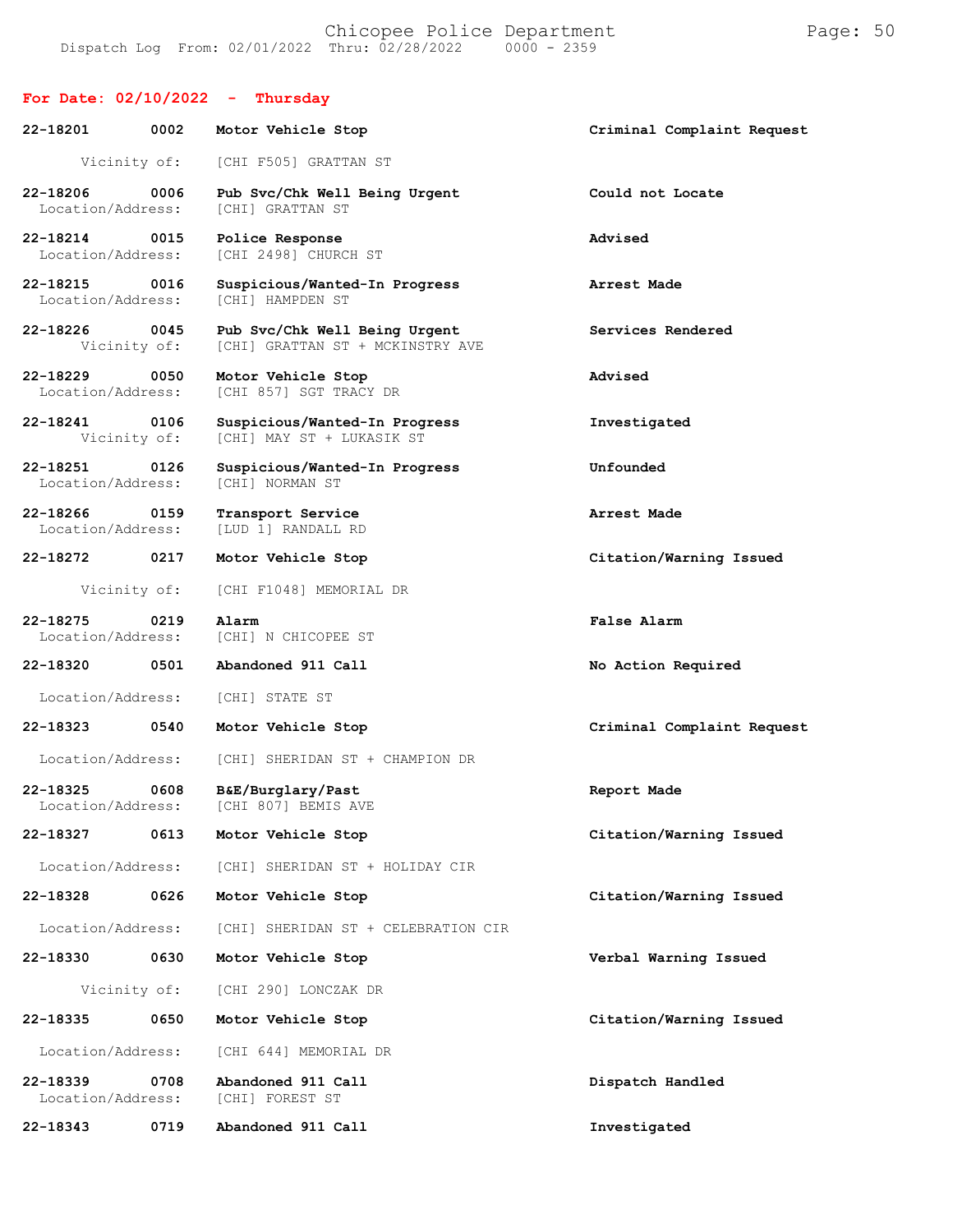# Chicopee Police Department Page: 51 Dispatch Log From:  $02/01/2022$  Thru:  $02/28/2022$ Location/Address: [CHI] KENDALL ST **22-18348 0750 Alarm False Alarm** Location/Address: [CHI 1289] MEMORIAL DR **22-18352 0810 Motor Vehicle Stop Advised** [CHI] FRONT ST + ORCHARD ST **22-18354 0817 Motor Vehicle Stop Advised** [CHI] FRONT ST + ORCHARD ST **22-18355 0818 Motor Vehicle Stop Verbal Warning Issued** Location/Address: [CHI 560] MEADOW ST **22-18363 0829 Motor Vehicle Stop Citation/Warning Issued** Location/Address: [CHI] FRONT ST + BONNEVILLE AVE **22-18374 0854 Assist Other Agency/Non Urgent Could not Locate** Location/Address: **22-18376 0854 Administrative Dispatch Handled** [WAE 112] NORTH ST **22-18383 0912 Service of a Summons Not Served** Location/Address: **22-18382 0914 Motor Vehicle Stop Advised** [CHI] FAIRVIEW AVE + MOORE ST **22-18387 0919 Harassment/Stalk/Threat-In Pro Advised** [CHI] MEMORIAL DR **22-18386 0920 Motor Vehicle Stop Citation/Warning Issued** Location/Address: [CHI] FAIRVIEW AVE + MOORE ST **22-18390 0931 Motor Vehicle Stop Citation/Warning Issued** Location/Address: [CHI] FAIRVIEW AVE + MOORE ST **22-18391 0939 Abandoned 911 Call Advised** [CHI] HOLIDAY CIR **22-18393 0941 Theft/Larceny-Past Report Made** Location/Address: **22-18397 0955 Motor Vehicle Stop Citation/Warning Issued** Location/Address: [CHI 710] MEMORIAL DR **22-18400 1009 Alarm False Alarm** Location/Address: [CHI] SCHOOL ST **22-18403 1018 Fire Alarm Testing test** [CHI F462] GRIFFITH RD **22-18406 1021 Abandoned 911 Call Dispatch Handled** [CHI 1233] MEMORIAL DR **22-18409 1028 Motor Vehicle Stop Criminal Complaint Request** Location/Address: [CHI 188] CHICOPEE ST **22-18412 1045 Abandoned 911 Call Dispatch Handled** Location/Address: **22-18420 1110 Fire Alarm Testing test** [CHI 838] DARE WAY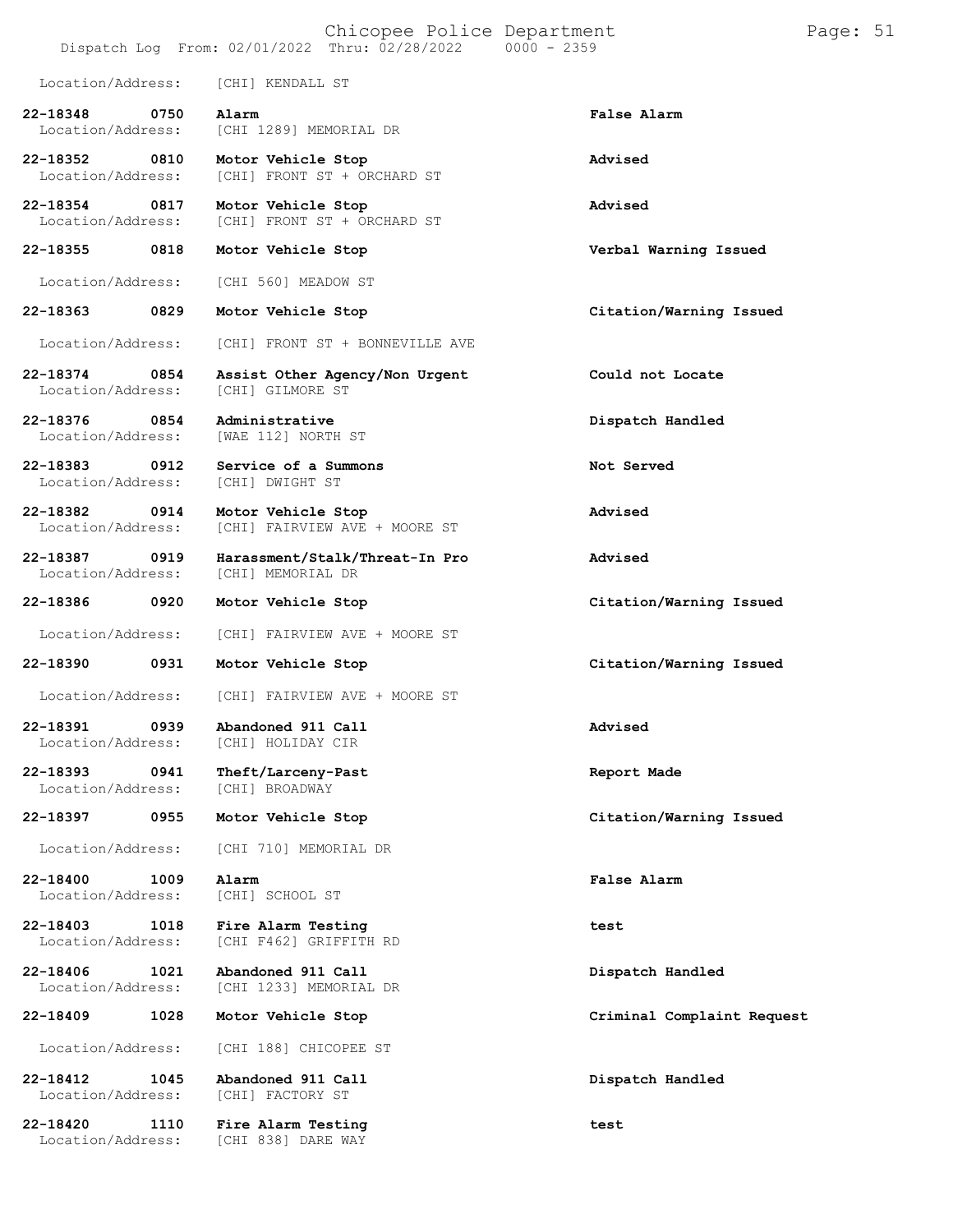**22-18422 1118 Fire Alarm Testing Restore Fire Alarm System** Location/Address: [CHI 833] DARE WAY **22-18428 1131 Fraud/Deception Report Made** [CHI 127] CABOT ST **22-18429 1136 Warrant Service Could not Locate** Location/Address: **22-18430 1142 Disturbance/Nuisance In Progre Report Made** [CHI F1150] MONTGOMERY ST **22-18434 1206 Abandoned 911 Call Dispatch Handled** [CHI 1949] MEETINGHOUSE RD **22-18438 1218 Animal Complaint Unfounded** Location/Address: **22-18439 1225 Motor Vehicle Stop Advised** [CHI 718] MEMORIAL DR **22-18440 1228 Administrative Report Made** [CHI] CHICOPEE ST **22-18444 1238 Harassment/Stalk/Threat-Past Report Made** Location/Address: **22-18445 1244 Motor Vehicle Stop Verbal Warning Issued** Location/Address: [CHI F1386] MEMORIAL DR **22-18449 1302 Abandoned 911 Call Dispatch Handled** [CHI 1440] MEMORIAL DR **22-18451 1313 Traffic V/Hazard/Comp-Past Report Made** [CHI] MARLBOROUGH ST **22-18464 1335 Alarm False Alarm** Location/Address: **22-18465 1338 Fraud/Deception Report Made** Location/Address: [CHI] LOVELAND TER **22-18471 1347 Abandoned 911 Call Dispatch Handled** [CHI F53] MONTGOMERY ST **22-18472 1347 Disturbance/Nuisance In Progre Advised** [CHI F696] SPRINGFIELD ST **22-18473 1349 Police Response Taken/Referred /Other/Agency 22-18483** Location: **1409** [CHI] ABBEY ST/ OL LYMAN RD SOUTH HADLEY **Abandoned 911 Call Dispatch Handled** [CHI] ROBINSON DR **22-18487 1423 Abandoned 911 Call Cancelled/Cancelled enroute** Location/Address: [CHI 1604] MONTGOMERY ST **22-18493 1439 Police Response Taken/Referred /Other/Agency** Location: [CHI] EXIT 4 391 MILE MARKER 3.6 SOUTH BOUNRD **22-18495 1439 Police Response Taken/Referred /Other/Agency** Location: [CHI] 391 SOUTH BEFORE EXIT 2 BY 22 NEWS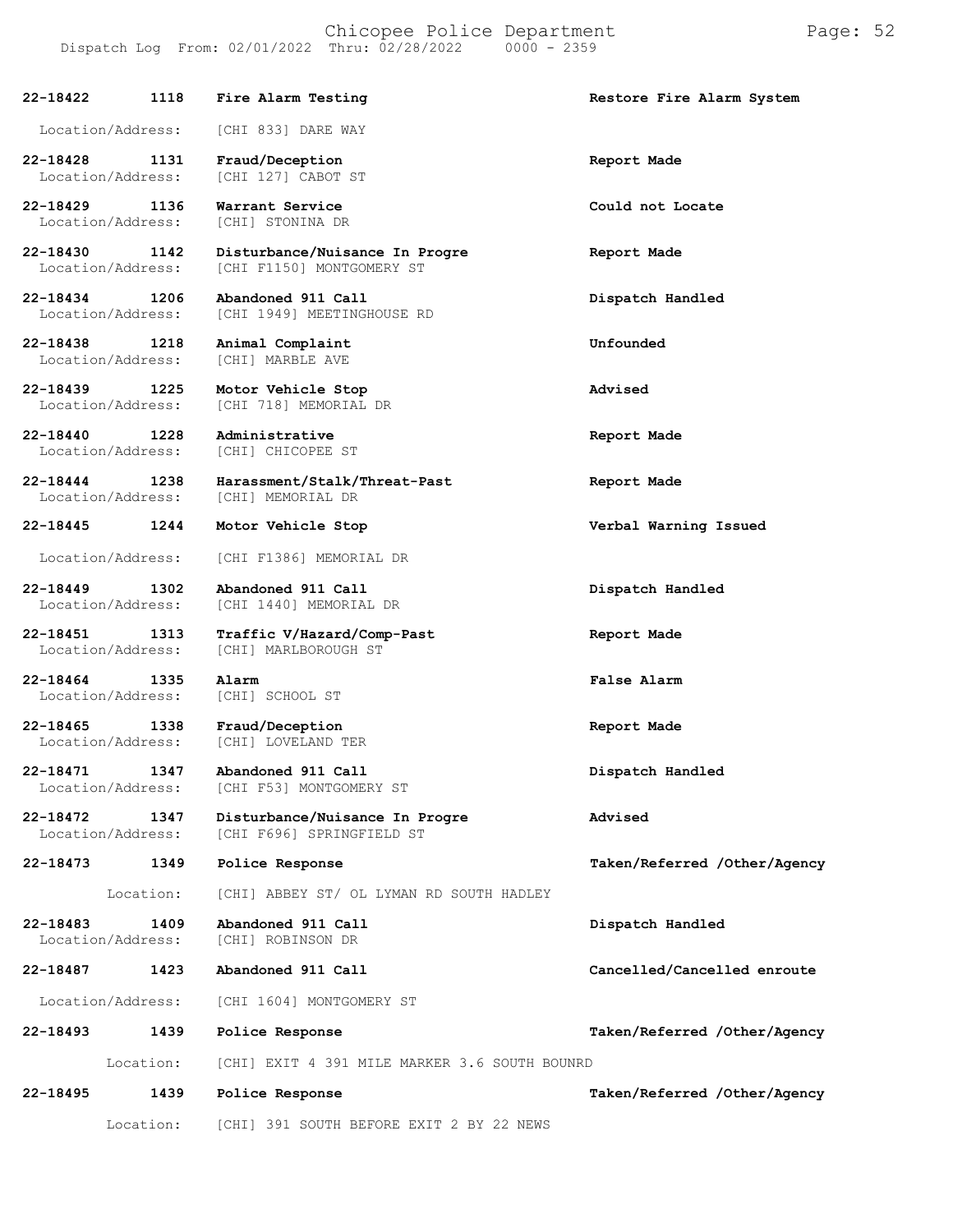## Chicopee Police Department Page: 53

### Dispatch Log From: 02/01/2022 Thru: 02/28/2022 0000 - 2359

**22-18500 1452 Pub Svc/Chk Well Being Urgent Could not Locate** Location/Address: **22-18503 1504 Abandoned 911 Call Unfounded** [CHI F1393] MEMORIAL DR **22-18510 1515 Police Response Dispatch Handled 22-18512 1545** Location: [CHI] NO DISPATCHABLE LOCATION **Abandoned 911 Call No Action Required** Location/Address: [CHI 2138] IRENE ST **22-18514 1548 Structure Fire Investigated** Location/Address: [CHI F3001] MCKINSTRY AVE **22-18515 1551 Abandoned 911 Call False Alarm** Location/Address: **22-18522 1558 Disturbance/Nuisance In Progre Advised** Location/Address: **22-18527 1605 Traffic V/Hazard/Comp-In Progr No Action Required** Location/Address: [CHI] FULLER RD + OLD FULLER RD **22-18528 1607 Police Response Unfounded** [CHI F1342] CENTER ST **22-18535 1627 Motor Vehicle Stop Verbal Warning Issued** Location/Address: [CHI 677] MEMORIAL DR **22-18541 1633 Police Response Report Made** Location/Address: [CHI] SHAWINIGAN DR **22-18544 1634 Traffic Incident/Crash-Past Dispatch Handled 22-18553 1651**<br>
Location/Address: Location: [CHI] 17 SHAWINIGAN DR **1651 Service of a Summons Not Served** [CHI F968] MEMORIAL DR **22-18562 1707 Motor Vehicle Stop Citation/Warning Issued** Location/Address: [CHI F1276] MEMORIAL DR **22-18572 1728 Police Response Dispatch Handled** [CHI F1556] EAST MAIN ST **22-18576 1728 Traffic Incident/Crash-Past Report Made** Vicinity of: [CHI 1033] EAST ST **22-18591 1839 Alarm False Alarm** Location/Address: [CHI 1289] MEMORIAL DR **22-18596 1852 Motor Vehicle Stop Advised** Location/Address: **22-18599 1856 Motor Vehicle Stop Advised** [CHI] SHERIDAN ST + CENTRAL AVE **22-18607 1946 Motor Vehicle Stop Citation/Warning Issued** Location/Address: [CHI] MEMORIAL DR + JAMES ST **22-18610 1952 Motor Vehicle Stop Citation/Warning Issued**

Location/Address: [CHI 1893] BURNETT RD

**22-18613 1958 Police Response Report Made**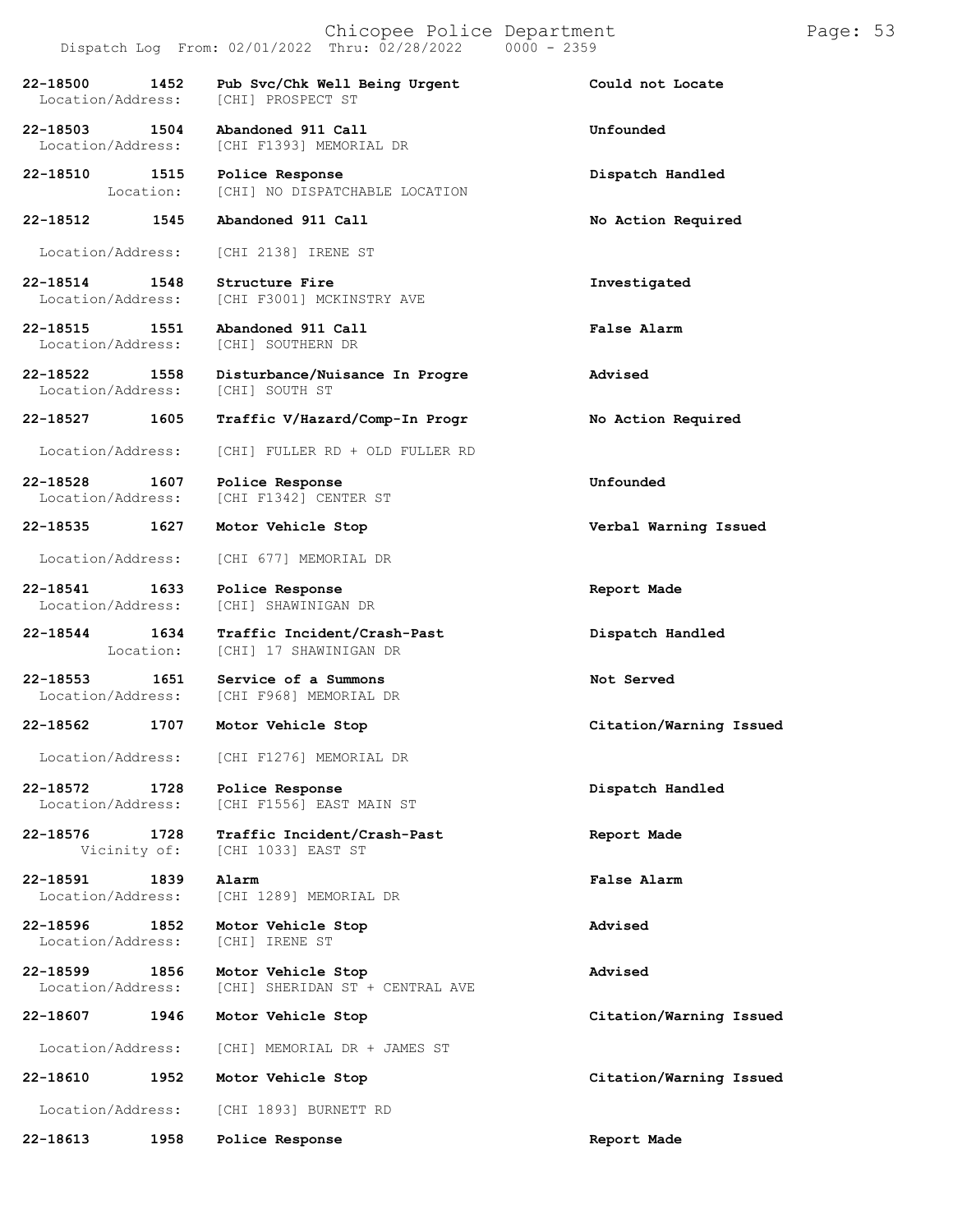|  |                                                |  | Chicopee Police Department |
|--|------------------------------------------------|--|----------------------------|
|  | Dispatch Log From: 02/01/2022 Thru: 02/28/2022 |  | $0000 - 2359$              |

Location/Address: [CHI] MYRTLE ST **22-18614 2008 Motor Vehicle Stop Citation/Warning Issued**

Location/Address: [CHI 1169] BURNETT RD

**22-18618 2012 Abandoned 911 Call Unfounded** Location/Address:

**22-18627 2036 Traffic Incident/Crash-Past Advised** Location/Address: [CHI F1341] NASSAU ST

**22-18633 2050 Alarm False Alarm** Location/Address:

**22-18639 2108 DUI/Impaired-In Progress Could not Locate** [CHI 1394] GRANBY RD

Location/Address: [CHI 644] MEMORIAL DR

**22-18642 2133 Abandoned 911 Call Dispatch Handled** Location/Address: [CHI] MEETINGHOUSE RD

**22-18645 2141 Suspicious/Wanted-In Progress Arrest Made** [CHI F955] MEMORIAL DR

Location/Address: [CHI 677] MEMORIAL DR

**22-18651 2202 Suspicious/Wanted-In Progress Advised** [CHI] MOUNTAINVIEW ST

**22-18656 2214 DUI/Impaired-In Progress Could not Locate** Location/Address:

**22-18661 2235 Transport Service Transport Complete**

Location/Address: [LUD 1] RANDALL RD

**22-18662 2241 Alarm False Alarm** Location/Address:

**22-18666 2310 Alarm False Alarm** [CHI 844] MEMORIAL AVE

**22-18670 2354 B&E/Burglary/In Prog Report Made** Location/Address:

#### **For Date: 02/11/2022 - Friday**

| 22-18693                      | 0046 | Motor Vehicle Stop                                   | Criminal Complaint Request |
|-------------------------------|------|------------------------------------------------------|----------------------------|
| Location/Address:             |      | ICHI F12761 MEMORIAL DR                              |                            |
| 22-18697                      | 0047 | Traffic V/Hazard/Comp-Past                           | Citation/Warning Issued    |
| Location/Address:             |      | <b>[CHI] EXCHANGE ST</b>                             |                            |
| 22-18717<br>Location/Address: | 0120 | Suspicious/Wanted-In Progress<br>[CHI 449] GRANBY RD | Advised                    |
| 22-18723<br>Location/Address: | 0132 | Motor Vehicle Stop<br>[CHI] SPRINGFIELD ST           | Services Rendered          |
| 22-18736                      | 0202 | Motor Vehicle Stop                                   | Verbal Warning Issued      |

**22-18640 2117 Motor Vehicle Stop Citation/Warning Issued**

**22-18648 2150 Motor Vehicle Stop Citation/Warning Issued**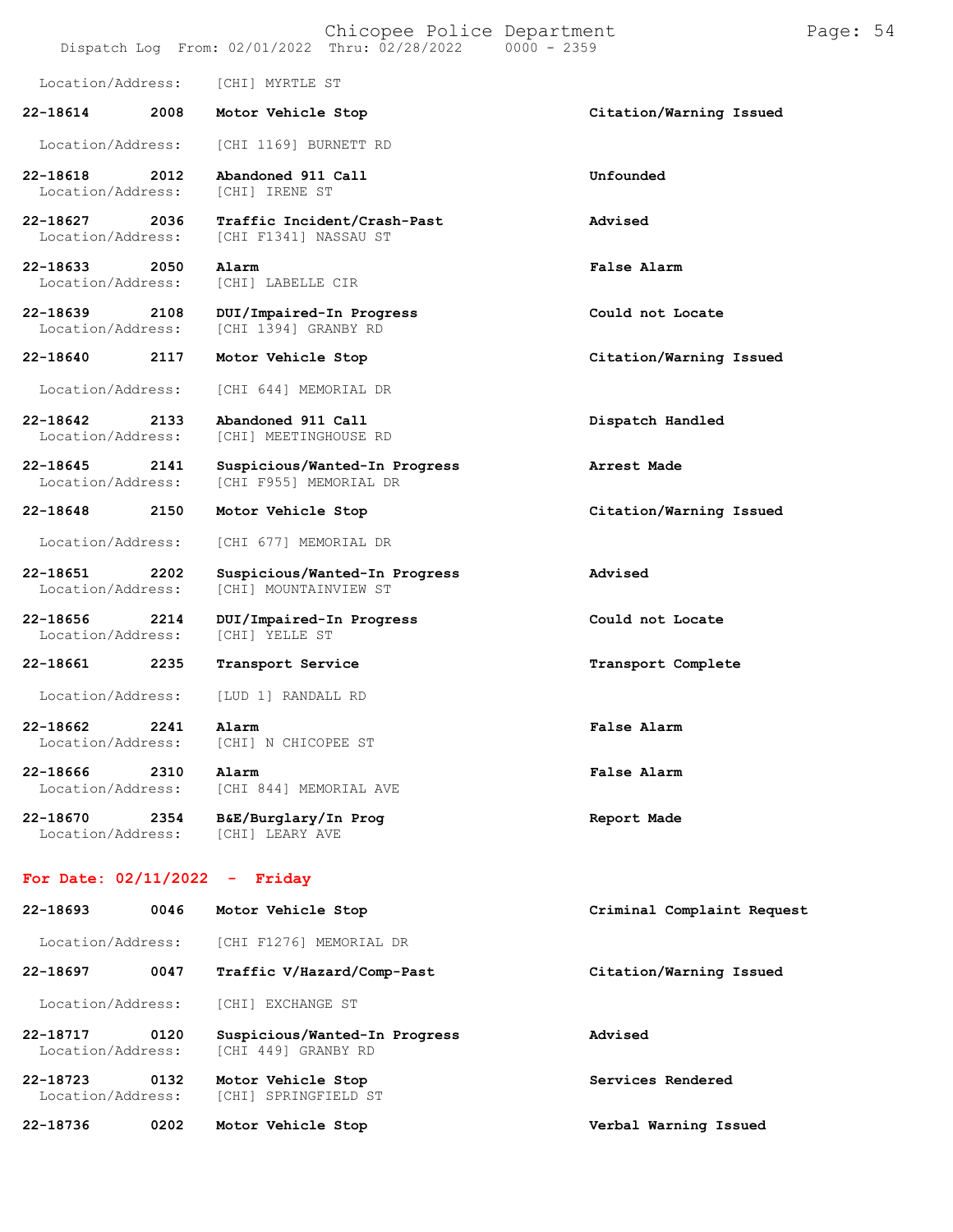#### Chicopee Police Department Page: 55 Dispatch Log From:  $02/01/2022$  Thru:  $02/28/2022$

Location/Address: [CHI] MCKINSTRY AVE **22-18737 0202 Suspicious/Wanted-In Progress Assist Given** [CHI 730] MEMORIAL DR **22-18756 0239 Abandoned 911 Call Investigated**

[CHI] GARLAND ST

**22-18761 0254 Pub Svc/Chk Well Being Urgent Could not Locate** Location/Address:

**22-18763 0301 Traffic V/Hazard/Comp-In Progr Services Rendered** Location/Address:

**22-18780 0418 Disturbance/Nuisance/Past Advised** Location/Address:

Location/Address: [CHI 857] SGT TRACY DR

[CHI 2110] MONTGOMERY ST

Location/Address: [CHI F84] BURNETT RD

**22-18805 0631 Transport Service Transport Complete**

Location: [CHI] HOLYOKE HOSPITAL

**22-18808 0645 Theft/Larceny-Past Advised** Location/Address:

**22-18809 0653 Service of a Summons Not Served** Location/Address: [CHI] HUMMINGBIRD DR

**22-18812 0707 Fraud/Deception Advised** Location/Address:

**22-18814 0711 Motor Vehicle Stop Citation/Warning Issued**

Location/Address: [CHI F122] SHAWINIGAN DR

**22-18816 0737 Traffic V/Hazard/Comp-In Progr Dispatch Handled** [CHI 178] EAST ST

**22-18817 0740 Alarm False Alarm** Location/Address: [CHI] CHICOPEE ST

**22-18820 0750 Alarm False Alarm** Location/Address: [CHI 1289] MEMORIAL DR

**22-18830 0811 Alarm False Alarm** [CHI F1170] SCHOOL ST

**22-18832 0813 Theft/Larceny-Past Report Made** [CHI F1425] PADGETTE ST

Location/Address: [CHI 15] BENNETT ST

**22-18839 0835 Motor Vehicle Stop Citation/Warning Issued**

Location: [CHI] FAIRVIEW AVE

**0849**

**22-18848**

**22-18789 0506 Trespass/Unwanted-In Progress No Action Required 22-18790 0535 Alarm False Alarm 22-18802 0617 Disturbance/Nuisance/Past Complaint Taken Care Of**

**22-18833 0817 Motor Vehicle Stop Citation/Warning Issued**

**Motor Vehicle Stop Citation/Warning Issued**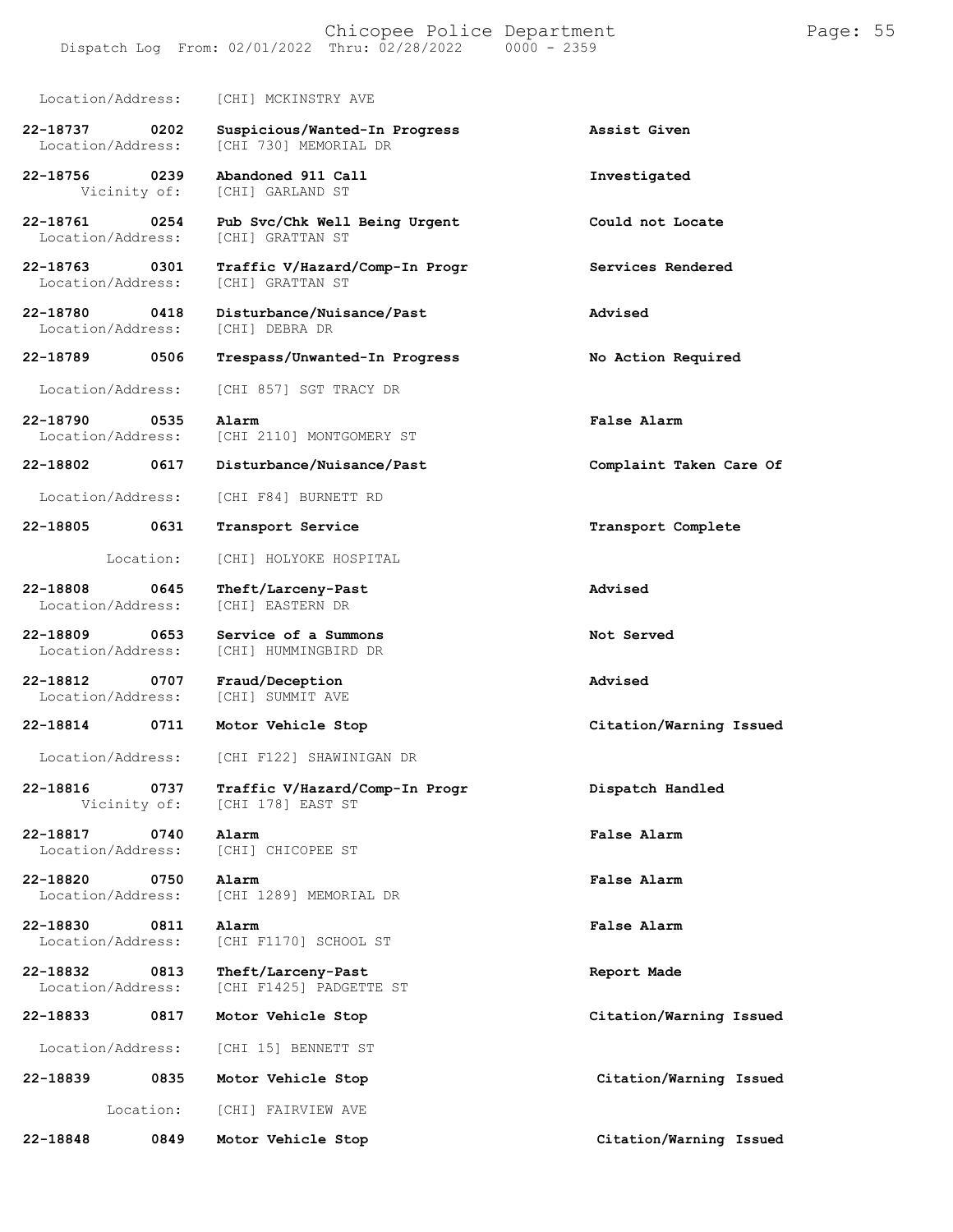| Location/Address:             |      | [CHI 904] FAIRVIEW AVE                    |                         |
|-------------------------------|------|-------------------------------------------|-------------------------|
| 22-18856                      | 0903 | Transport Service                         | Transport Complete      |
| Location/Address:             |      | [CHI F825] CHURCH ST                      |                         |
| 22-18862                      | 0909 | Motor Vehicle Stop                        | Citation/Warning Issued |
| Location/Address:             |      | [CHI 1356] EAST MAIN ST                   |                         |
| 22-18867                      | 0917 | Motor Vehicle Stop                        | Citation/Warning Issued |
| Location/Address:             |      | [CHI 413] MAIN ST                         |                         |
| 22-18870<br>Location/Address: | 0922 | Alarm<br>[CHI] EXCHANGE ST                | <b>False Alarm</b>      |
| 22-18871                      | 0928 | Motor Vehicle Stop                        | Citation/Warning Issued |
| Location/Address:             |      | [CHI 413] MAIN ST                         |                         |
| 22-18879                      | 0944 | Motor Vehicle Stop                        | Citation/Warning Issued |
| Location/Address:             |      | [CHI F1209] WESTOVER RD                   |                         |
| 22-18880                      | 0945 | Motor Vehicle Stop                        | Citation/Warning Issued |
| Location/Address:             |      | [CHI] MAIN ST + GROVE ST                  |                         |
| 22-18885                      | 0955 | Motor Vehicle Stop                        | Citation/Warning Issued |
| Location/Address:             |      | [CHI 1583] BROADWAY                       |                         |
| 22-18886<br>Location/Address: | 0956 | Motor Vehicle Stop<br>[CHI] PENDLETON AVE | Advised                 |
| 22-18887<br>Location/Address: | 1000 | Abandoned 911 Call<br>[CHI 2138] IRENE ST | Dispatch Handled        |
| 22-18888                      | 1003 | Motor Vehicle Stop                        | Citation/Warning Issued |
| Location/Address:             |      | [CHI 413] MAIN ST                         |                         |
| 22-18890                      | 1004 | Motor Vehicle Stop                        | Citation/Warning Issued |
| Location/Address:             |      | [CHI 274] CHICOPEE ST                     |                         |
| 22-18895                      | 1012 | Motor Vehicle Stop                        | Citation/Warning Issued |
| Location/Address:             |      | [CHI 865] PROSPECT ST                     |                         |
| 22-18900                      | 1021 | Motor Vehicle Stop                        | Citation/Warning Issued |
| Location/Address:             |      | [CHI F620] YELLE ST                       |                         |
| 22-18902<br>Location/Address: | 1024 | Administrative<br>[CHI F729] MEMORIAL DR  | Dispatch Handled        |
| 22-18904                      | 1026 | Motor Vehicle Stop                        | Citation/Warning Issued |
| Location/Address:             |      | [CHI 1583] BROADWAY                       |                         |
| 22-18905<br>Location/Address: | 1027 | B&E/Burglary/In Prog<br>[CHI] PELOQUIN DR | Report Made             |
| 22-18909                      | 1035 | Motor Vehicle Stop                        | Citation/Warning Issued |
| Location/Address:             |      | [CHI] CHICOPEE ST                         |                         |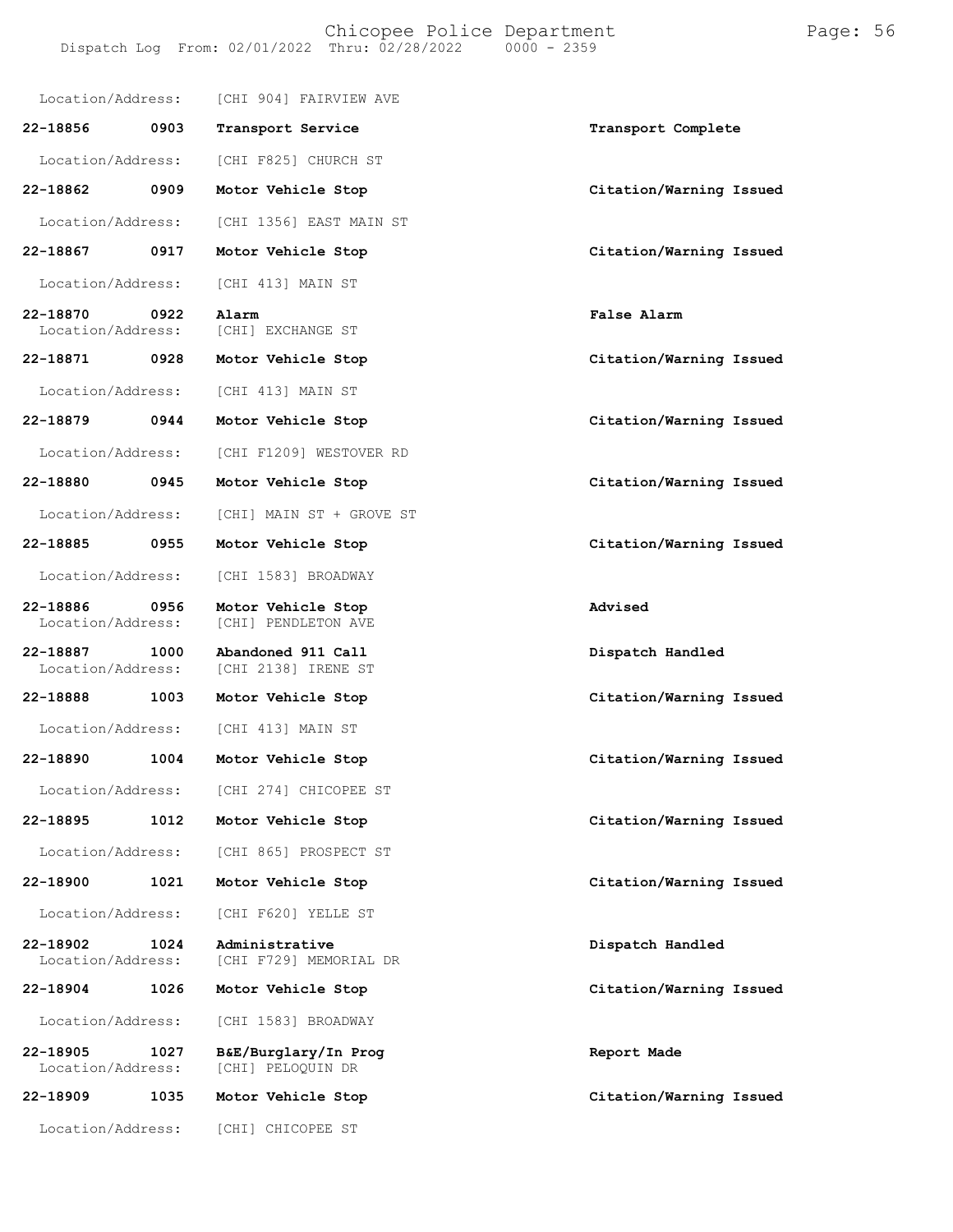Chicopee Police Department Page: 57 Dispatch Log From:  $02/01/2022$  Thru:  $02/28/2022$ **22-18915 1046 Motor Vehicle Stop Citation/Warning Issued** Location/Address: [CHI 413] MAIN ST **22-18917 1051 Abandoned 911 Call Dispatch Handled** [CHI 664] SHAWINIGAN DR **22-18919 1052 Theft/Larceny-Past Assist Given** [CHI F729] MEMORIAL DR **22-18920 1055 Motor Vehicle Stop Citation/Warning Issued** Location/Address: [CHI 413] MAIN ST **22-18921 1058 Motor Vehicle Stop Verbal Warning Issued** Location/Address: [CHI] BURNETT RD **22-18923 1058 Abandoned 911 Call Dispatch Handled** Location/Address: **22-18928 1103 Abandoned 911 Call Dispatch Handled** Location/Address: **22-18929 1105 Traffic Incident/Crash-Past Report Made** [CHI 361] GRATTAN ST **22-18931 1108 Motor Vehicle Stop Verbal Warning Issued** Location/Address: [CHI] BURNETT RD + FAIRWAY DR **22-18932 1108 Pub Svc/Chk Well Being Urgent Complaint Taken Care Of** Location/Address: [CHI] MEMORIAL DR **22-18933 1111 Motor Vehicle Stop Citation/Warning Issued** Location/Address: [CHI 413] MAIN ST **22-18935 1120 Motor Vehicle Stop Citation/Warning Issued**

**22-18941 1132 Motor Vehicle Stop Verbal Warning Issued** Location/Address: [CHI 105] BURNETT RD **22-18945 1137 Traffic Incident/Crash Report Made** [CHI 510] GRATTAN ST **22-18949 1150 Fire Alarm Testing Dispatch Handled** [CHI] PELOQUIN DR **22-18948 1152 Motor Vehicle Stop Verbal Warning Issued** Location/Address: [CHI] BURNETT RD **22-18954 1208 Fraud/Deception Report Made** Location/Address: **22-18958 1214 Motor Vehicle Stop Citation/Warning Issued** Location/Address: [CHI] BURNETT RD **22-18960 1216 Traffic Incident/Crash Taken/Referred /Other/Agency**

Location: [CHI] 391 BY CHICOPEE CENTER EXIT

Location/Address: [CHI 413] MAIN ST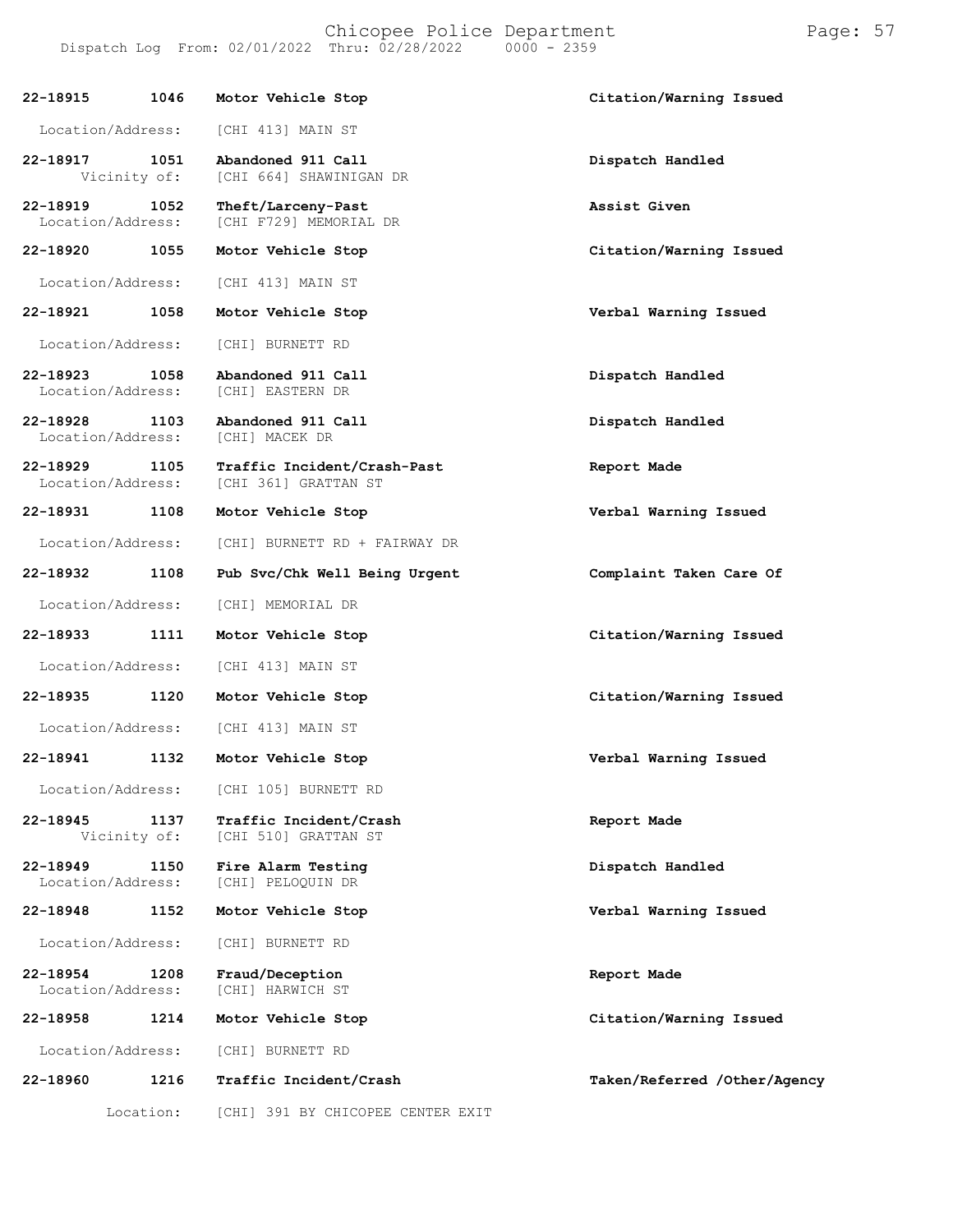|                                       |                   | Dispatch Log From: 02/01/2022 Thru: 02/28/2022<br>$0000 - 2359$              |                         |
|---------------------------------------|-------------------|------------------------------------------------------------------------------|-------------------------|
| 22-18973                              | 1249              | Motor Vehicle Stop                                                           | Citation/Warning Issued |
| Location/Address:                     |                   | [CHI 82] BURNETT RD                                                          |                         |
| 22-18974 1250<br>Location/Address:    |                   | Alarm<br>[CHI] PUTTING LN                                                    | False Alarm             |
| 22-18975                              | 1251              | Motor Vehicle Stop                                                           | Verbal Warning Issued   |
| Location/Address:                     |                   | [CHI] BURNETT RD                                                             |                         |
| 22-18979<br>1255<br>Location/Address: |                   | Abandoned 911 Call<br>[CHI 2138] IRENE ST                                    | Dispatch Handled        |
| 22-18980 1303                         |                   | Motor Vehicle Stop                                                           | Citation/Warning Issued |
| Location/Address:                     |                   | [CHI F1177] BURNETT RD                                                       |                         |
| 22-18983                              | 1303<br>Location: | Abandoned/Found Property<br>[CHI] POSSIBLY ON THE WILLIMANSETT BRIDGE TO HOY | Advised                 |
| 22-18982<br>1304<br>Location/Address: |                   | Alarm<br>[CHI] HARDING ST                                                    | False Alarm             |
| 22-18987 1314<br>Vicinity of:         |                   | Abandoned 911 Call<br>[CHI 1191] MEMORIAL DR                                 | Dispatch Handled        |
| 22-18988                              | 1317              | Motor Vehicle Stop                                                           | Citation/Warning Issued |
| Location/Address:                     |                   | [CHI F1177] BURNETT RD                                                       |                         |
| 22-18992 1329                         |                   | Motor Vehicle Stop                                                           | Citation/Warning Issued |
| Location/Address:                     |                   | [CHI F1177] BURNETT RD                                                       |                         |
| 22-18999                              | 1344              | Motor Vehicle Stop                                                           | Citation/Warning Issued |
| Location/Address:                     |                   | [CHI 82] BURNETT RD                                                          |                         |
| 22-19001                              | 1354              | Motor Vehicle Stop                                                           | Citation/Warning Issued |
|                                       |                   | Location/Address: [CHI 1037] BURNETT RD                                      |                         |
| 22-19002<br>Vicinity of:              |                   | 1400 Police Response<br>[CHI 2104] BRIDGE ST                                 | Unfounded               |
| 22-19019<br>Location/Address:         | 1455              | Harassment/Stalk/Threat-In Pro<br>[CHI] JOY ST                               | Report Made             |
| 22-19024<br>Location/Address:         | 1505              | Abandoned 911 Call<br>[CHI 2138] IRENE ST                                    | Dispatch Handled        |
| 22-19025                              | 1511              | Motor Vehicle Stop                                                           | Citation/Warning Issued |
| Location/Address:                     |                   | [CHI] MONTGOMERY ST                                                          |                         |
| 22-19053<br>Location/Address:         | 1609              | Service of a Summons<br>[CHI] CHARBONNEAU TER                                | Not Served              |
| 22-19059<br>Location/Address:         | 1621              | Suspicious/Wanted-In Progress<br>[CHI] JENNINGS ST                           | Advised                 |
| 22-19061<br>Location/Address:         | 1622              | Disturbance/Nuisance In Progre<br>[CHI 60] CHAPEL ST                         | Could not Locate        |
| 22-19062                              | 1629              | Motor Vehicle Stop                                                           | No Action Required      |

Location/Address: [CHI] EAST ST + CHATEAUGAY ST

Chicopee Police Department Page: 58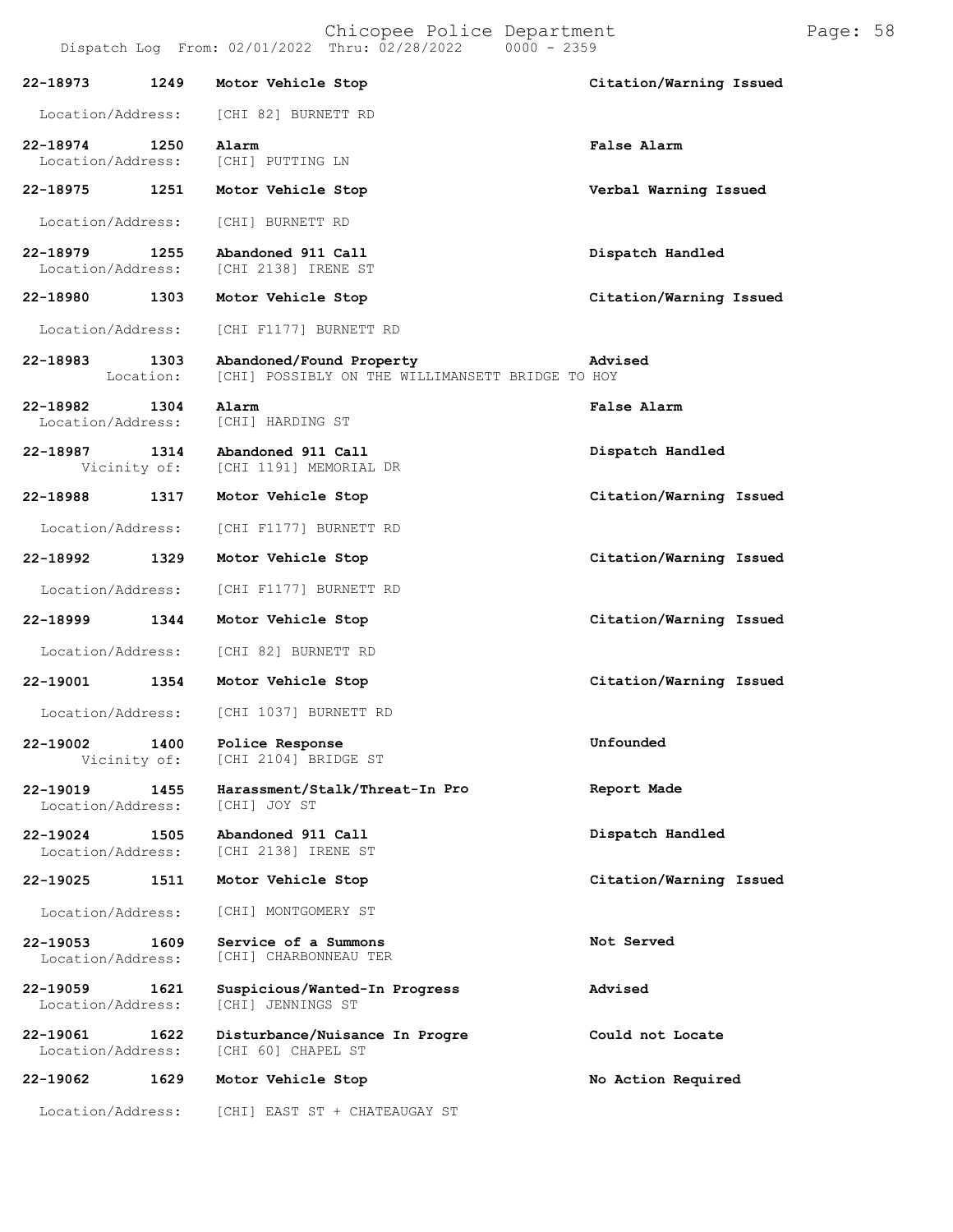# Chicopee Police Department Page: 59

|                                       | Dispatch Log From: 02/01/2022 Thru: 02/28/2022<br>$0000 - 2359$     |                              |
|---------------------------------------|---------------------------------------------------------------------|------------------------------|
| 22-19075<br>1642<br>Location/Address: | Harassment/Stalk/Threat-Past<br>[CHI] EMERALD ST                    | Advised                      |
| 22-19079<br>1651                      | Abandoned 911 Call                                                  | No Action Required           |
| Location/Address:                     | [CHI] CHAPIN ST                                                     |                              |
| 22-19081<br>1656<br>Location/Address: | Drugs-Past<br>[CHI 1325] MEMORIAL DR                                | Report Made                  |
| 22-19094<br>1722                      | Traffic V/Hazard/Comp-In Progr                                      | No Action Required           |
| Location/Address:                     | [CHI 68] BURNETT RD                                                 |                              |
| 22-19101<br>1736<br>Location/Address: | Theft/Larceny-Past<br>[CHI 1191] MEMORIAL DR                        | Report Made                  |
| 22-19102<br>1744<br>Location/Address: | Abandoned 911 Call<br>[CHI] FISHER ST                               | Could not Locate             |
| 22-19106<br>1752<br>Location/Address: | Assault Past<br>[CHI] WESTOVER RD                                   | Report Made                  |
| 22-19110<br>1758<br>Location/Address: | Fire Response<br>[CHI 1037] BURNETT RD                              | Dispatch Handled             |
| 22-19114<br>1812                      | Traffic Incident/Crash-Past                                         | Taken/Referred /Other/Agency |
| Location/Address:                     | [CHI] GOODHUE AVE                                                   |                              |
| 22-19116<br>1827                      | Abandoned 911 Call                                                  | No Action Required           |
| Location/Address:                     | [CHI] HILTON ST                                                     |                              |
| 22-19117<br>1830<br>Location/Address: | Disturbance/Nuisance In Progre<br>[CHI] SOUTHERN DR                 | Unfounded                    |
| 22-19118<br>1850<br>Location/Address: | Disturbance/Nuisance In Progre<br>[CHI] BROADWAY                    | Could not Locate             |
| 22-19120<br>1906<br>Location/Address: | Pub Svc/Chk Well Being Urgent<br>[CHI XP2050] MEADOW ST             | Unfounded                    |
| 22-19121<br>1912<br>Location/Address: | Disturbance/Nuisance In Progre<br>[CHI] SKEELE ST                   | Unfounded                    |
| 22-19123<br>1916                      | Motor Vehicle Stop                                                  | Citation/Warning Issued      |
| Vicinity of:                          | [CHI] BROADWAY                                                      |                              |
| 22-19131<br>1928<br>Vicinity of:      | Weapons/Firearms-In Progress<br>[CHI] SPRINGFIELD ST + FAIRVIEW AVE | Unfounded                    |
| 22-19135<br>1936<br>Location/Address: | Disturbance/Nuisance/Past<br>[CHI] EAST ST                          | Services Rendered            |
| 22-19136<br>1938<br>Location/Address: | Suspicious/Wanted-In Progress<br>[CHI] EAST ST                      | Investigated                 |
| 22-19138<br>1948<br>Location/Address: | Theft/Larceny-In Progress<br>[CHI F1342] CENTER ST                  | Report Made                  |
| 22-19144<br>2024                      | Motor Vehicle Stop                                                  | Verbal Warning Issued        |
| Vicinity of:                          | [CHI] GLENDALE ST + EAST MAIN ST                                    |                              |
| 22-19146<br>2028<br>Location/Address: | Assist Other Agency/Urgent<br>[CHI] ELMER DR                        | Services Rendered            |

**22-19149 2041 Abandoned 911 Call No Action Required**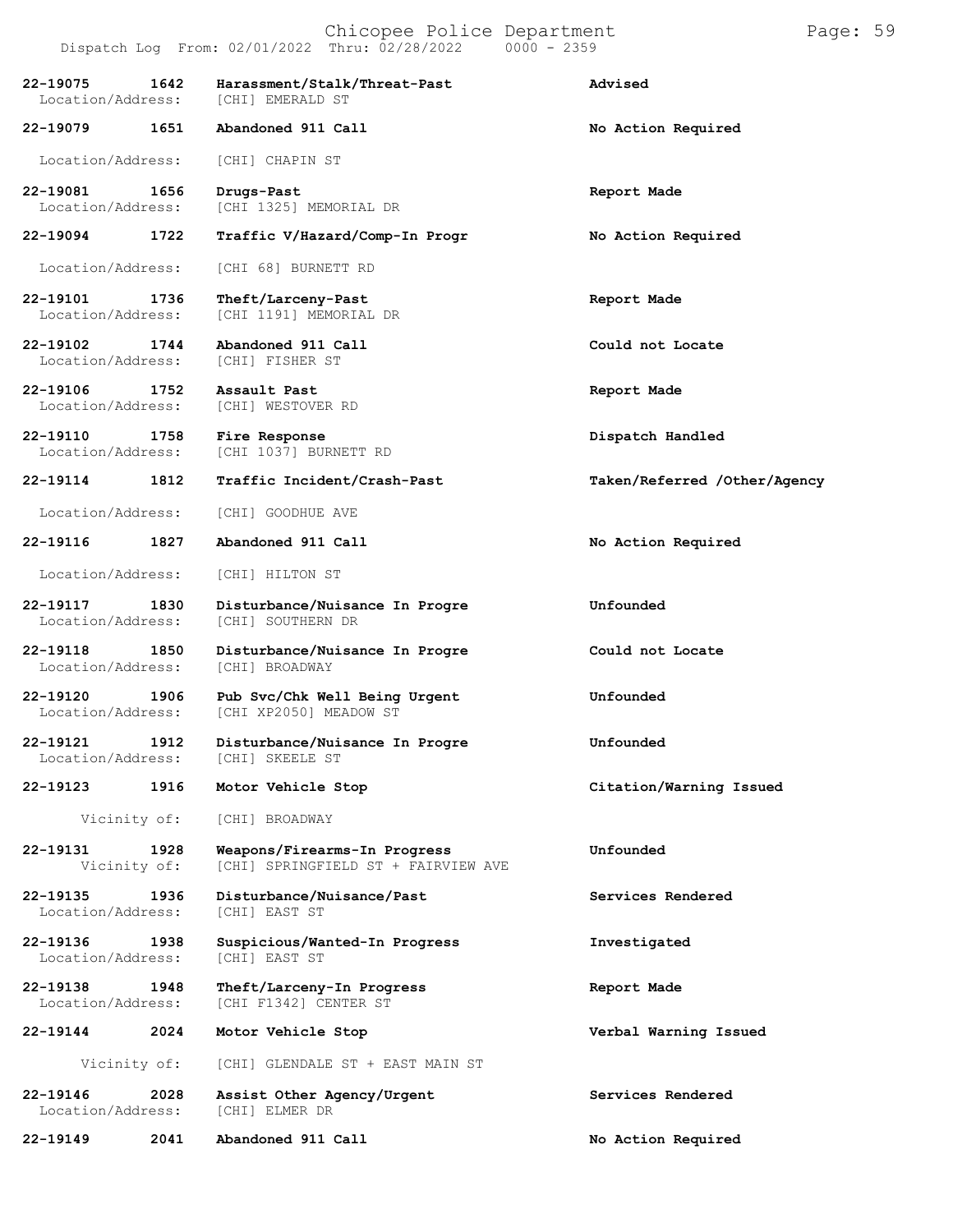Location/Address: [CHI] BONNETA CIR

| $22 - 19160$                      | 2118                 | Abandoned 911 Call                                      | No Action Required      |
|-----------------------------------|----------------------|---------------------------------------------------------|-------------------------|
| Location/Address:                 |                      | [CHI] MELVIN ST                                         |                         |
| 22-19167                          | 2137<br>Vicinity of: | Abandoned 911 Call<br>[CHI] CANAL ST                    | Unfounded               |
| $22 - 19170$<br>Location/Address: | 2139                 | Suspicious/Wanted-In Progress<br>[CHI 1359] BROADWAY    | Could not Locate        |
| $22 - 19168$<br>Location/Address: | 2140                 | Suspicious/Wanted-In Progress<br>[CHI 857] SGT TRACY DR | Advised                 |
| 22-19182                          | 2224                 | Motor Vehicle Stop                                      | Citation/Warning Issued |
| Location/Address:                 |                      | [CHI F1059] JAMES ST                                    |                         |
| 22-19193                          | 2303                 | Traffic V/Hazard/Comp-In Progr                          | Complaint Taken Care Of |
| Location/Address:                 |                      | [CHI F182] CENTER ST                                    |                         |
| 22-19196                          | 2325                 | Motor Vehicle Stop                                      | Citation/Warning Issued |
| Location/Address:                 |                      | [CHI 1287] BROADCAST CTR                                |                         |
| 22-19200<br>Location/Address:     | 2349                 | Pub Svc/Chk Well Being Urgent<br>[CHI] ALVORD AVE       | Could not Locate        |
|                                   |                      | For Date: $02/12/2022 -$ Saturday                       |                         |
| 22-19216                          | 0024                 | Motor Vehicle Stop                                      | Citation/Warning Issued |
| Location/Address:                 |                      | [CHI 1191] MEMORIAL DR                                  |                         |
| 22-19273                          | 0201                 | Suspicious/Wanted-In Progress                           | Complaint Taken Care Of |
|                                   |                      |                                                         |                         |

Location/Address: [CHI 624] SHERIDAN ST

**22-19297 0331 Motor Vehicle Stop Citation/Warning Issued**

Location: [CHI] LOWER MEMORIAL DRIVE

**22-19301 0357 Abandoned 911 Call Dispatch Handled** Location/Address:

Location/Address: [CHI] MEETINGHOUSE RD

Location/Address: [CHI] BROADWAY + EAST ST

**22-19311 0446 Police Response Arrest Made** Location/Address:

**22-19326 0758 Administrative Report Made** Location/Address: [CHI F1039] MEADOW ST

**22-19331 0813 Motor Vehicle Stop Citation/Warning Issued** Location/Address: [CHI] BROADWAY

**22-19341 0829 Motor Vehicle Stop Citation/Warning Issued**

**22-19307 0409 Suspicious/Wanted-Past No Action Required**

**22-19308 0412 Motor Vehicle Stop Citation/Warning Issued**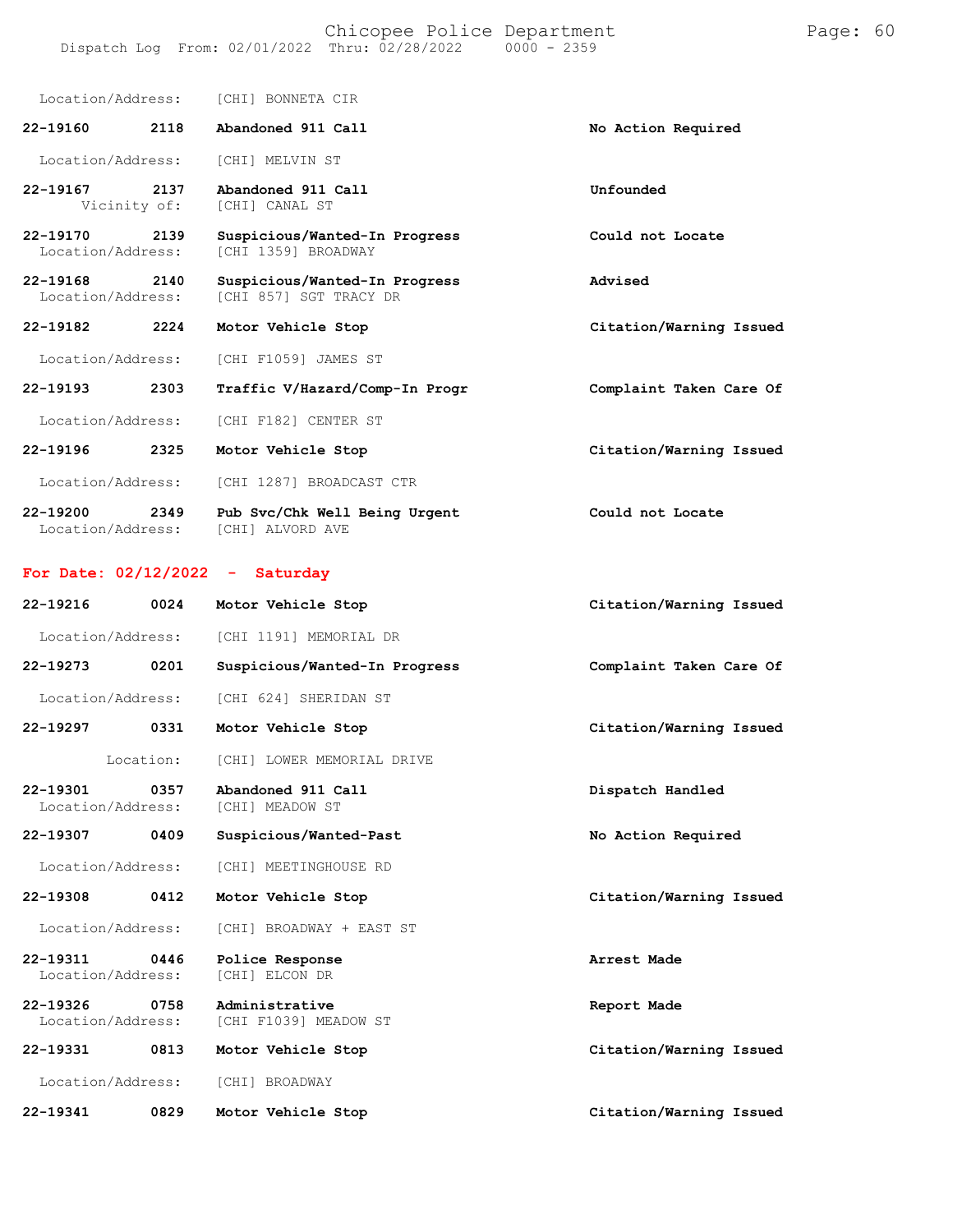|                                   |      |                                                | Chicopee Police Department<br>Dispatch Log From: 02/01/2022 Thru: 02/28/2022 | $0000 - 2359$ |                         | Page: 61 |  |
|-----------------------------------|------|------------------------------------------------|------------------------------------------------------------------------------|---------------|-------------------------|----------|--|
| Location/Address:                 |      | [CHI] BROADWAY                                 |                                                                              |               |                         |          |  |
| 22-19343<br>Location/Address:     | 0833 | Investigation/Follow Up<br>[CHI 448] GRANBY RD |                                                                              |               | Services Rendered       |          |  |
| 22-19345                          | 0845 | Motor Vehicle Stop                             |                                                                              |               | Citation/Warning Issued |          |  |
| Location/Address:                 |      | [CHI] FAIRVIEW AVE                             |                                                                              |               |                         |          |  |
| 22-19348<br>Location/Address:     | 0852 | Administrative<br>[CHI 938] MEMORIAL DR        |                                                                              |               | Report Made             |          |  |
| 22-19349                          | 0854 | Motor Vehicle Stop                             |                                                                              |               | Verbal Warning Issued   |          |  |
| Location/Address:                 |      | [CHI 105] BURNETT RD                           |                                                                              |               |                         |          |  |
| 22-19351                          | 0900 | Motor Vehicle Stop                             |                                                                              |               | Verbal Warning Issued   |          |  |
| Location/Address:                 |      | [CHI] BURNETT RD                               |                                                                              |               |                         |          |  |
| $22 - 19353$                      | 0901 | Motor Vehicle Stop                             |                                                                              |               | Citation/Warning Issued |          |  |
| Location/Address:                 |      | [CHI] SHERIDAN ST                              |                                                                              |               |                         |          |  |
| 22-19357                          | 0904 | Motor Vehicle Stop                             |                                                                              |               | Citation/Warning Issued |          |  |
| Location/Address:                 |      | [CHI F1445] SOUTH ST                           |                                                                              |               |                         |          |  |
| 22-19358                          | 0911 | Transport Service                              |                                                                              |               | Transport Complete      |          |  |
| Location/Address:                 |      | [LUD 1] RANDALL RD                             |                                                                              |               |                         |          |  |
| 22-19359                          | 0912 | Motor Vehicle Stop                             |                                                                              |               | Citation/Warning Issued |          |  |
| Location/Address:                 |      | [CHI] SHERIDAN ST                              |                                                                              |               |                         |          |  |
| 22-19366<br>Location/Address:     | 0914 | Abandoned 911 Call<br>[CHI 2138] IRENE ST      |                                                                              |               | Dispatch Handled        |          |  |
| $22 - 19370$<br>Location/Address: | 0926 | Structure Fire<br>[CHI] WAITE AVE              |                                                                              |               | Services Rendered       |          |  |
| 22-19373<br>Location/Address:     | 0934 | Abandoned 911 Call<br>[CHI] NEW YORK AVE       |                                                                              |               | Could not Locate        |          |  |
| 22-19374                          | 0947 | Motor Vehicle Stop                             |                                                                              |               | Citation/Warning Issued |          |  |
| Location/Address:                 |      | [CHI 448] GRANBY RD                            |                                                                              |               |                         |          |  |
| 22-19381                          | 0958 | Motor Vehicle Stop                             |                                                                              |               | Citation/Warning Issued |          |  |
| Location/Address:                 |      | [CHI] MONTGOMERY ST                            |                                                                              |               |                         |          |  |
| 22-19384                          | 1014 | Motor Vehicle Stop                             |                                                                              |               | Citation/Warning Issued |          |  |
| Location/Address:                 |      | [CHI 1396] BUCKLEY BLVD                        |                                                                              |               |                         |          |  |
| 22-19391<br>Location/Address:     | 1023 | Abandoned 911 Call<br>[CHI] ERLINE ST          |                                                                              |               | Dispatch Handled        |          |  |
| 22-19392<br>Location/Address:     | 1023 | Abandoned 911 Call<br>[CHI 2138] IRENE ST      |                                                                              |               | Dispatch Handled        |          |  |
| 22-19390                          | 1025 | Motor Vehicle Stop                             |                                                                              |               | Citation/Warning Issued |          |  |
| Location/Address:                 |      | [CHI 1396] BUCKLEY BLVD                        |                                                                              |               |                         |          |  |
| 22-19393                          | 1026 | Abandoned 911 Call                             |                                                                              |               | Dispatch Handled        |          |  |

Location/Address: [CHI 2138] IRENE ST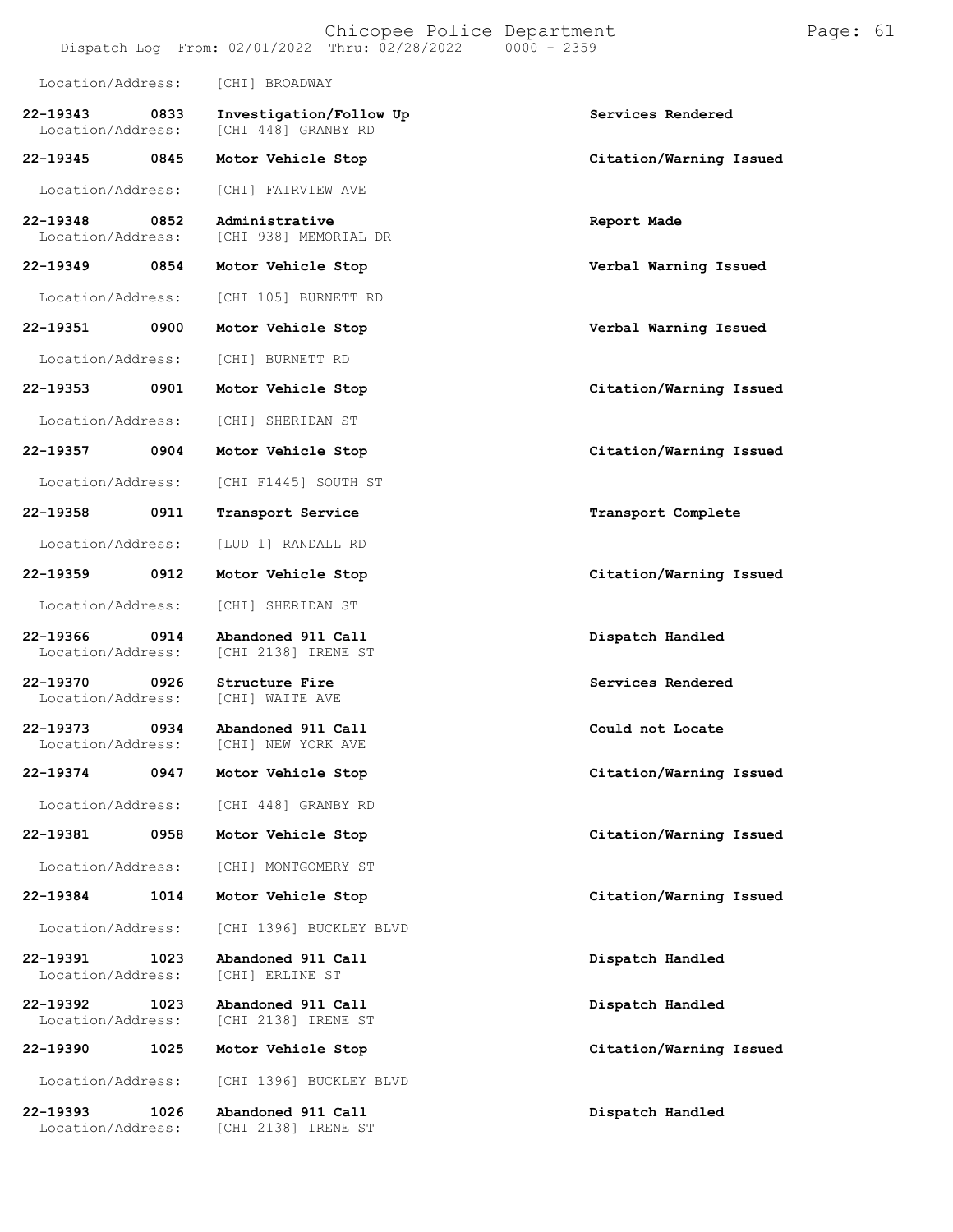Chicopee Police Department Page: 62 Dispatch Log From: 02/01/2022 Thru: 02/28/2022 0000 - 2359

| 22-19396<br>Location/Address:     | 1029 | Trespass/Unwanted-Past<br>[CHI] CHARBONNEAU TER             | Advised                 |
|-----------------------------------|------|-------------------------------------------------------------|-------------------------|
| 22-19397                          | 1034 | Motor Vehicle Stop                                          | Citation/Warning Issued |
| Location/Address:                 |      | [CHI 1396] BUCKLEY BLVD                                     |                         |
| 22-19399<br>Location/Address:     | 1046 | SAFETY HAZARD/PRIORITY 2<br>[CHI] PENDLETON AVE             | Services Rendered       |
| $22 - 19404$<br>Location/Address: | 1118 | Disturbance/Nuisance In Progre<br>[CHI 842] FRONT ST        | Investigated            |
| 22-19405                          | 1120 | Transport Service                                           | Transport Complete      |
| Location/Address:                 |      | [CHI F182] CENTER ST                                        |                         |
| 22-19411                          | 1146 | Motor Vehicle Stop                                          | Citation/Warning Issued |
| Location/Address:                 |      | [CHI] DALE ST                                               |                         |
| 22-19412<br>Location/Address:     | 1147 | Suspicious/Wanted-In Progress<br>[CHI F1021] SPRINGFIELD ST | Services Rendered       |
| 22-19432                          | 1331 | Motor Vehicle Stop                                          | Verbal Warning Issued   |
| Location/Address:                 |      | [CHI] BURNETT RD                                            |                         |
| 22-19435                          | 1341 | Motor Vehicle Stop                                          | Citation/Warning Issued |
| Location/Address:                 |      | [CHI] BURNETT RD                                            |                         |
| 22-19438                          | 1355 | Motor Vehicle Stop                                          | Citation/Warning Issued |
| Location/Address:                 |      | [CHI 1356] EAST MAIN ST                                     |                         |
| 22-19439                          | 1356 | Suspicious/Wanted-In Progress                               | No Action Required      |
| Location/Address:                 |      | [CHI] NORA ST + GILBERT AVE                                 |                         |
| 22-19443                          | 1411 | Motor Vehicle Stop                                          | Citation/Warning Issued |
| Location/Address:                 |      | [CHI] CAREW ST                                              |                         |
| 22-19444<br>Location/Address:     | 1414 | Disturbance/Nuisance In Progre<br>[CHI] BENOIT CIR          | Advised                 |
| 22-19448<br>Location/Address:     | 1415 | Harassment/Stalk/Threat-Past<br>[CHI] DUCHARME AVE          | Report Made             |
| 22-19445<br>Location/Address:     | 1421 | Fraud/Deception<br>[CHI F1556] EAST MAIN ST                 | Report Made             |
| 22-19450<br>Location/Address:     | 1434 | Disturbance/Nuisance In Progre<br>[CHI F621] EXCHANGE ST    | Unfounded               |
| 22-19454                          | 1442 | Traffic Incident/Crash-Past                                 | Verbal Warning Issued   |
| Location/Address:                 |      | [CHI 1906] PERKINS ST                                       |                         |
| 22-19456<br>Location/Address:     | 1444 | Disturbance/Nuisance/Past<br>[CHI 78] MEADOW ST             | Unfounded               |
| 22-19459                          | 1458 | Theft/Larceny-In Progress                                   | Complaint Taken Care Of |
| Location/Address:                 |      | [CHI F1342] CENTER ST                                       |                         |
| 22-19470                          | 1530 | Suspicious/Wanted-In Progress                               | Could not Locate        |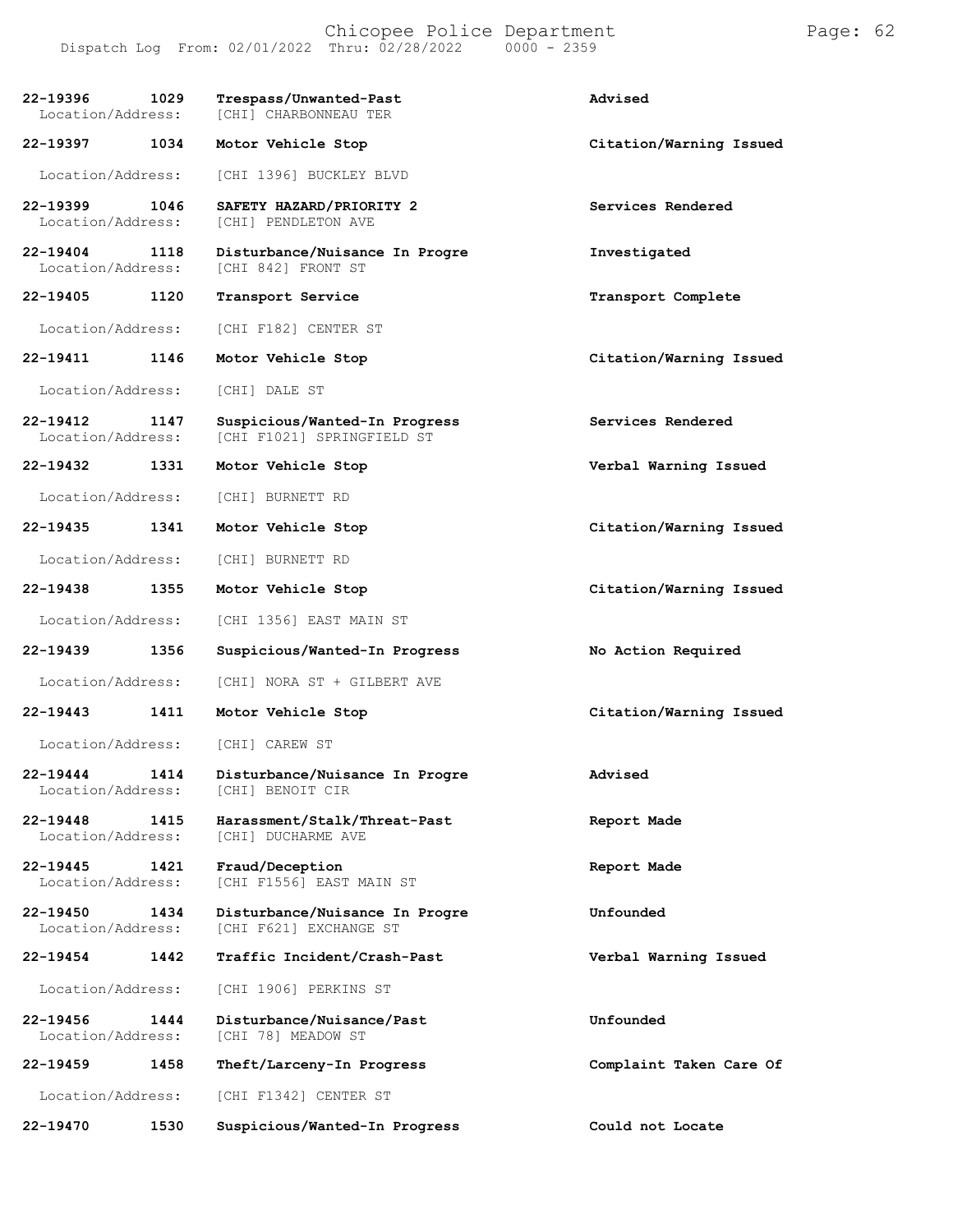| Vicinity of:                          | [CHI] HOWARD ST                                                 |                         |
|---------------------------------------|-----------------------------------------------------------------|-------------------------|
| 22-19471<br>1530<br>Location/Address: | Police Response<br>[CHI] LINCOLN ST                             | Investigated            |
| 22-19472<br>1533<br>Location/Address: | Abandoned 911 Call<br>[CHI 2138] IRENE ST                       | Dispatch Handled        |
| 22-19476<br>1545<br>Location/Address: | Traffic V/Hazard/Comp-In Progr<br>[CHI] SPRINGFIELD ST          | Could not Locate        |
| $22 - 19477$<br>1546                  | Disturbance/Nuisance/Past                                       | No Action Required      |
| Location/Address:                     | [CHI] RIVERS AVE                                                |                         |
| 22-19478<br>1546<br>Location/Address: | Traffic V/Hazard/Comp-In Progr<br>[CHI] CHICOPEE ST             | Could not Locate        |
| 22-19488<br>1605<br>Location/Address: | Disturbance/Nuisance/Past<br>[CHI] ROOSEVELT AVE + SARATOGA AVE | Could not Locate        |
| 22-19499<br>1617<br>Vicinity of:      | Abandoned 911 Call<br>[CHI 1402] MONTGOMERY ST                  | Dispatch Handled        |
| 22-19501<br>1620<br>Location/Address: | Police Response<br>[CHI] WHITTIER PL                            | Assist Given            |
| 22-19503<br>1627<br>Location/Address: | Disturbance/Nuisance/Past<br>[CHI] RIVERS AVE                   | Advised                 |
| 22-19504<br>1628<br>Location/Address: | Abandoned 911 Call<br>[CHI 2138] IRENE ST                       | Dispatch Handled        |
| 22-19507<br>1631<br>Location/Address: | Disturbance/Nuisance/Past<br>[CHI] COLONIAL CIR                 | Advised                 |
| 22-19519<br>1708<br>Location/Address: | Abandoned 911 Call<br>[CHI] SOUTH ST                            | Dispatch Handled        |
| 22-19518<br>1710                      | Motor Vehicle Stop                                              | Verbal Warning Issued   |
| Location/Address:                     | [CHI 1585] MEMORIAL DR                                          |                         |
| 22-19520<br>1712<br>Vicinity of:      | Police Response<br>[CHI] SOUTH ST                               | Unfounded               |
| 22-19526<br>1734<br>Location/Address: | Abandoned 911 Call<br>[CHI] PEARL ST                            | Investigated            |
| 22-19531<br>1746                      | Motor Vehicle Stop                                              | Citation/Warning Issued |
| Location/Address:                     | [CHI] ACADEMY ST + FRONT ST                                     |                         |
| 22-19539<br>1815                      | Motor Vehicle Stop                                              | Verbal Warning Issued   |
| Location/Address:                     | [CHI] EAST MAIN ST + CAREW ST                                   |                         |
| 22-19541<br>1824                      | Motor Vehicle Stop                                              | Citation/Warning Issued |
| Location/Address:                     | [CHI] EAST MAIN ST                                              |                         |
| 22-19544<br>1824<br>Location/Address: | Police Response<br>[CHI] DEBRA DR                               | Assist Given            |
| 22-19549<br>1847                      | Motor Vehicle Stop                                              | Citation/Warning Issued |
| Location/Address:                     | [CHI] CAREW ST                                                  |                         |
| 22-19559<br>1922                      | Motor Vehicle Stop                                              | Citation/Warning Issued |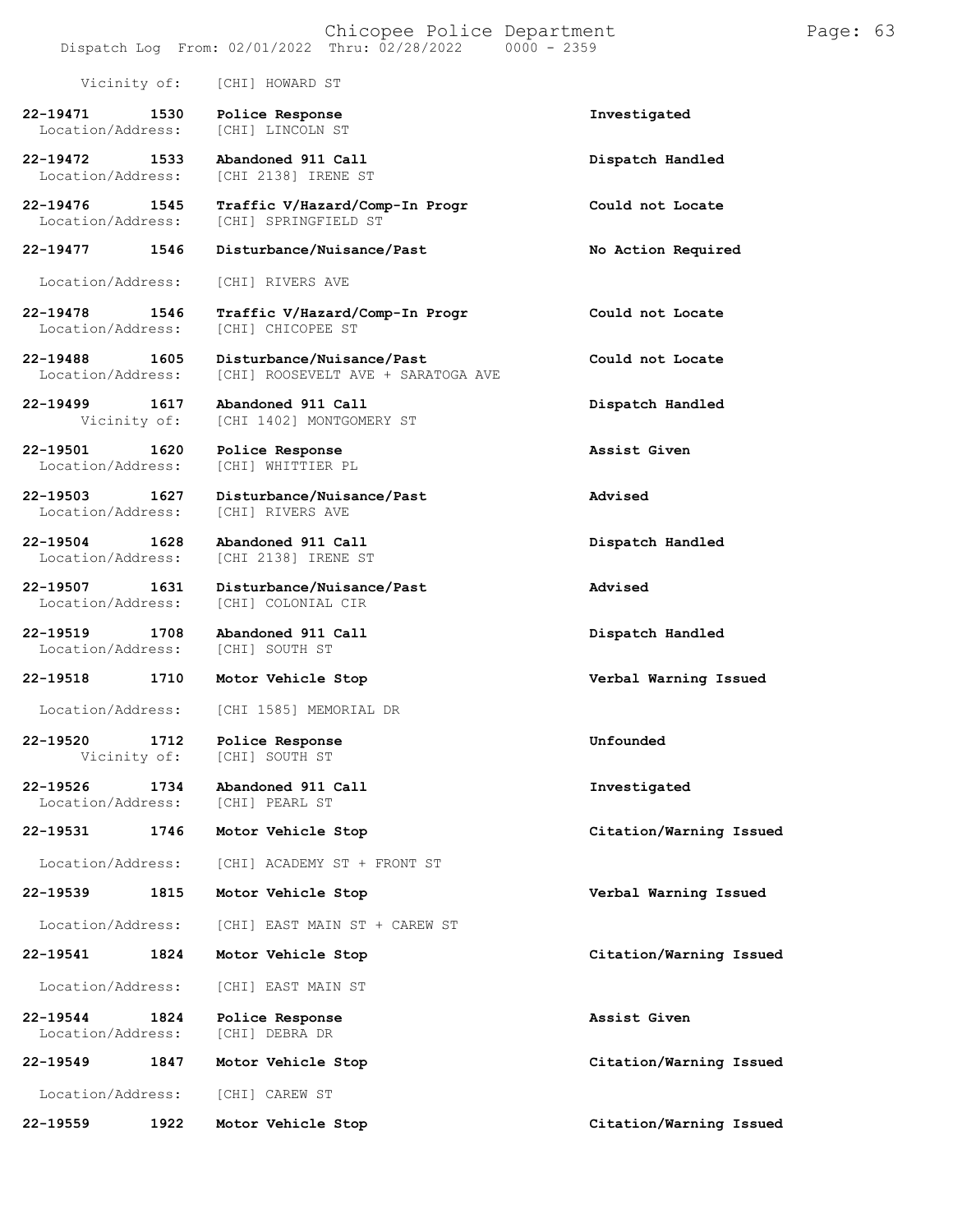|                                    | Chicopee Police Department<br>Dispatch Log From: 02/01/2022 Thru: 02/28/2022 0000 - 2359 |                         |
|------------------------------------|------------------------------------------------------------------------------------------|-------------------------|
|                                    | Location/Address: [CHI] CENTER ST + PLAINFIELD ST                                        |                         |
| 22-19561 1926<br>Location/Address: | Harassment/Stalk/Threat-In Pro<br><b>[CHI] GRATTAN ST</b>                                | Advised                 |
| 22-19562 1931<br>Location/Address: | Traffic V/Hazard/Comp-In Progr<br><b>[CHI] IRENE ST</b>                                  | Advised                 |
| 22-19563 1936<br>Location/Address: | Weapons/Firearms-In Progress<br>[CHI 429] GRANBY RD                                      | Could not Locate        |
| 22-19571 2015<br>Location/Address: | Abandoned 911 Call<br>[CHI] WALNUT AVE                                                   | Dispatch Handled        |
| 22-19591<br>2121                   | Motor Vehicle Stop                                                                       | Verbal Warning Issued   |
| Location/Address:                  | [CHI] GRANBY RD + CHICOPEE ST                                                            |                         |
| 22-19598 2156                      | Abandoned 911 Call<br>Vicinity of: [CHI F542] MEADOW ST                                  | Investigated            |
| 22-19600 2208<br>Location/Address: | Pub Svc/Chk Well Being Urgent<br>[CHI 1767] NORA ST                                      | Advised                 |
| 22-19607<br>2231                   | Traffic V/Hazard/Comp-In Progr                                                           | Complaint Taken Care Of |
| Location/Address:                  | [CHI] MEMORIAL DR + SHERIDAN ST                                                          |                         |
| 22-19619 2316<br>Location/Address: | Abandoned 911 Call<br>[CHI] SCHOOL ST                                                    | Could not Locate        |

Page: 64

### **For Date: 02/13/2022 - Sunday**

| $22 - 19645$                       | 0029 | Motor Vehicle Stop                                      | Citation/Warning Issued |
|------------------------------------|------|---------------------------------------------------------|-------------------------|
| Location/Address:                  |      | [CHI] MEMORIAL DR                                       |                         |
| $22 - 19649$<br>Location/Address:  | 0031 | Abandoned 911 Call<br>[CHI] GROVE ST                    | Could not Locate        |
| 22-19657<br>Location/Address:      | 0052 | Motor Vehicle Stop<br>[CHI 1043] CENTER ST              | Arrest Made             |
| $22 - 19663$                       | 0100 | Motor Vehicle Stop                                      | Citation/Warning Issued |
| Location/Address:                  |      | [CHI] FULLER RD + SHERIDAN ST                           |                         |
| 22-19674 0120<br>Location/Address: |      | Suspicious/Wanted-In Progress<br>[CHI 857] SGT TRACY DR | Advised                 |
| 22-19678 0138                      |      | Motor Vehicle Stop                                      | Citation/Warning Issued |
| Location/Address:                  |      | [CHI] SHAWINIGAN DR                                     |                         |
| 22-19680<br>Location/Address:      | 0141 | Motor Vehicle Stop<br>[CHI 269] CHICOPEE ST             | Advised                 |
| 22-19686                           | 0203 | Disturbance/Nuisance In Progre                          | Complaint Taken Care Of |
| Location/Address:                  |      | [CHI F1340] CHAPMAN ST                                  |                         |
| 22-19687                           | 0210 | Motor Vehicle Stop                                      | Citation/Warning Issued |
| Location/Address:                  |      | [CHI] MCKINSTRY AVE + SHERBROOKE ST                     |                         |
| 22-19707                           | 0301 | Pub Svc/Chk Well Being Urgent                           | Complaint Taken Care Of |
| Location/Address:                  |      | [CHI 2221] CHICOPEE ST + ADAMS ST                       |                         |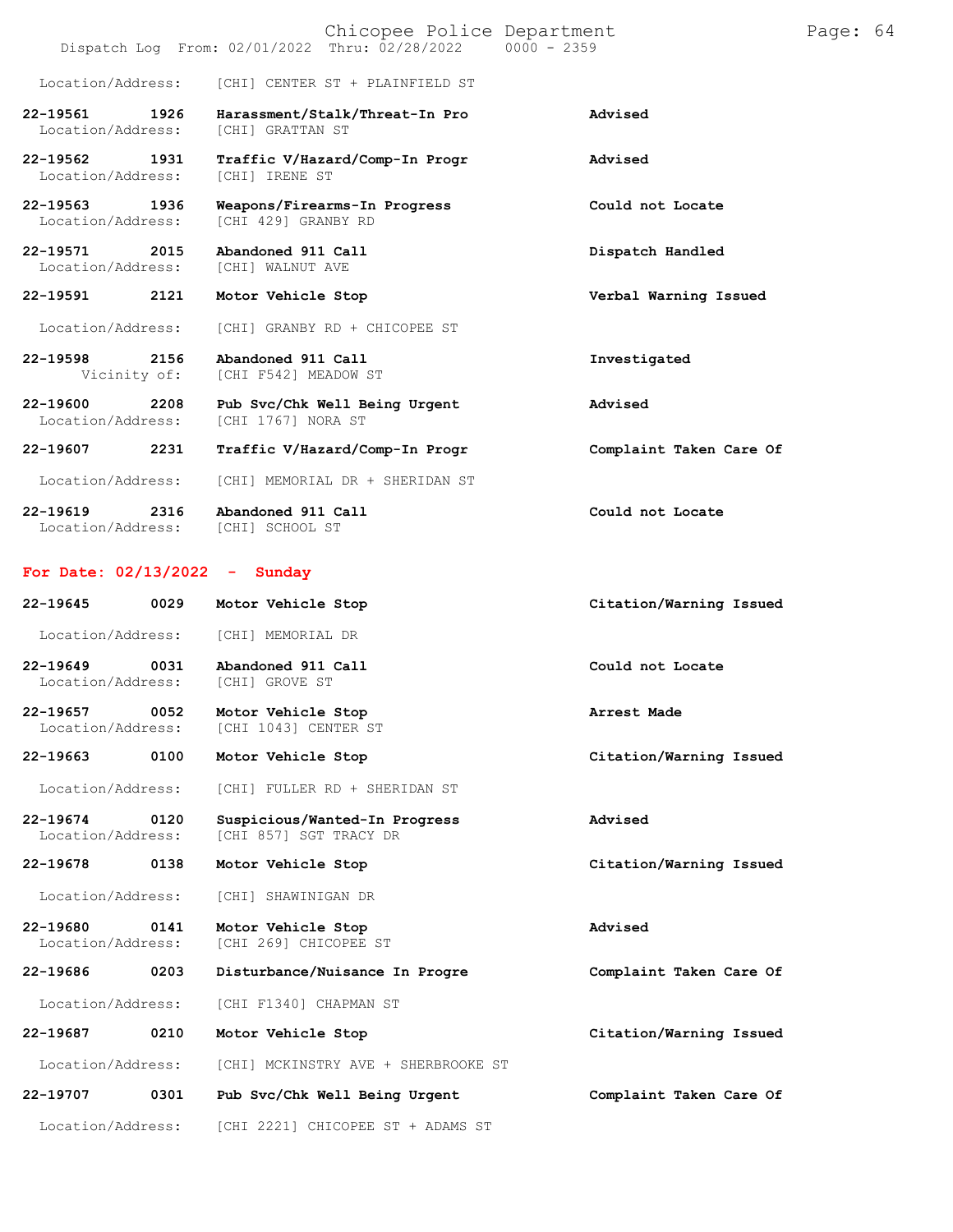Chicopee Police Department Page: 65 Dispatch Log From:  $02/01/2022$  Thru:  $02/28/2022$ 

**22-19730 0433 Motor Vehicle Stop Criminal Complaint Request** Location/Address: [CHI] CENTER ST **22-19731 0453 Disturbance/Nuisance In Progre Transport Complete** Location/Address: [CHI 305] MONTCALM ST **22-19732 0509 Trespass/Unwanted-In Progress Services Rendered** [CHI 718] MEMORIAL DR **22-19737 0602 Alarm Services Rendered** [CHI 647] MEMORIAL DR **22-19739 0609 Motor Vehicle Stop Citation/Warning Issued** Location/Address: [CHI] CHICOPEE ST **22-19747 0715 Traffic V/Hazard/Comp-In Progr Citation/Warning Issued** Location/Address: [CHI] WEST ST + TREMONT ST **22-19749 0720 Disturbance/Nuisance/Past Advised** Location/Address: **22-19750 0724 Abandoned 911 Call No Action Required** Location/Address: [CHI 565] MEADOW ST **22-19751 0727 Trespass/Unwanted-In Progress Transport Complete** Location/Address: [CHI] GRAPE ST **22-19754 0745 Abandoned 911 Call Dispatch Handled** [CHI 1191] MEMORIAL DR **22-19761 0810 Motor Vehicle Stop Citation/Warning Issued** Location/Address: [CHI] CHICOPEE ST **22-19765 0817 Motor Vehicle Stop Citation/Warning Issued** Location/Address: [CHI] CHICOPEE ST **22-19768 0825 Motor Vehicle Stop Citation/Warning Issued** Location/Address: [CHI 8] CHICOPEE ST **22-19773 0836 Motor Vehicle Stop Citation/Warning Issued** Location/Address: [CHI 379] MEMORIAL DR **22-19779 0850 Motor Vehicle Stop Citation/Warning Issued** Location/Address: [CHI 448] GRANBY RD **22-19780 0858 Motor Vehicle Stop Advised** [CHI F684] MEMORIAL DR **22-19783 0904 Motor Vehicle Stop Advised** [CHI F1393] MEMORIAL DR **22-19784 0907 Motor Vehicle Stop Citation/Warning Issued** Location/Address: [CHI] GRANBY RD

**22-19786 0916 Motor Vehicle Stop Criminal Complaint Request**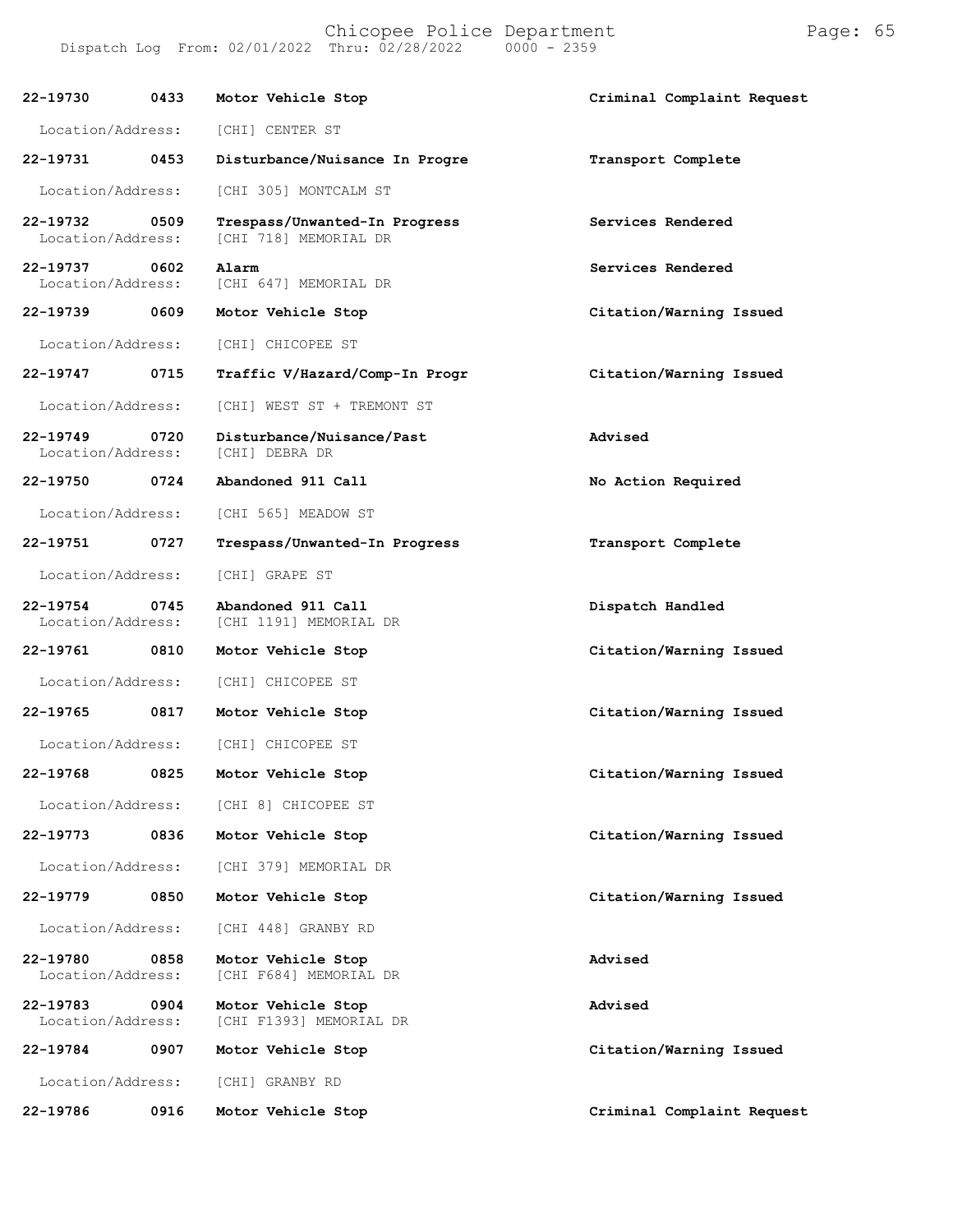|                               |                           | Chicopee Police Department<br>Dispatch Log From: 02/01/2022 Thru: 02/28/2022 | $0000 - 2359$              | Page: 66 |
|-------------------------------|---------------------------|------------------------------------------------------------------------------|----------------------------|----------|
|                               | Location/Address:         | [CHI 856] MEADOW ST                                                          |                            |          |
| 22-19788                      | 0926                      | Motor Vehicle Stop                                                           | Citation/Warning Issued    |          |
|                               | Location/Address:         | [CHI] GRANBY RD                                                              |                            |          |
| 22-19799                      | 1010<br>Location/Address: | Traffic V/Hazard/Comp-Past<br>[CHI] FRONTENAC ST                             | Dispatch Handled           |          |
| 22-19800                      | 1015<br>Location/Address: | Abandoned 911 Call<br>[CHI 1972] MEMORIAL DR                                 | Dispatch Handled           |          |
| 22-19803<br>Location/Address: | 1025                      | Motor Vehicle Stop<br>[CHI] FRONT ST + WHEATLAND AVE                         | Advised                    |          |
| 22-19804<br>Location/Address: | 1032                      | Motor Vehicle Stop<br>[CHI] FRONT ST + ACADEMY ST                            | Advised                    |          |
| 22-19807                      | 1038                      | Motor Vehicle Stop                                                           | Citation/Warning Issued    |          |
|                               | Location/Address:         | [CHI] FRONT ST + BONNEVILLE AVE                                              |                            |          |
| 22-19808                      | 1039                      | Motor Vehicle Stop                                                           | Citation/Warning Issued    |          |
| Location/Address:             |                           | [CHI] EAST MAIN ST                                                           |                            |          |
| 22-19811                      | 1053<br>Location/Address: | Harassment/Stalk/Threat-In Pro<br>[CHI] CHICOPEE ST                          | Advised                    |          |
| 22-19814                      | 1110                      | Motor Vehicle Stop                                                           | Citation/Warning Issued    |          |
| Location/Address:             |                           | [CHI 1356] EAST MAIN ST                                                      |                            |          |
| 22-19815<br>Location/Address: | 1114                      | Motor Vehicle Stop<br>[CHI] BROADWAY + PAINE AVE                             | Advised                    |          |
| 22-19818                      | 1121                      | Motor Vehicle Stop                                                           | Citation/Warning Issued    |          |
| Location/Address:             |                           | [CHI 1356] EAST MAIN ST                                                      |                            |          |
| 22-19819<br>Location/Address: | 1122                      | PS/Check Well Being Nonurgent<br>[CHI 2138] IRENE ST                         | Services Rendered          |          |
| 22-19821                      | 1125<br>Location/Address: | Motor Vehicle Stop<br>[CHI] FRONT ST + SZOT PARK DR                          | Advised                    |          |
| 22-19824                      | 1130                      | Motor Vehicle Stop                                                           | Citation/Warning Issued    |          |
| Location/Address:             |                           | [CHI 1356] EAST MAIN ST                                                      |                            |          |
| 22-19825<br>Location/Address: | 1132                      | Motor Vehicle Stop<br>[CHI] BROADWAY + THEODORE ST                           | Advised                    |          |
| 22-19826<br>Location/Address: | 1134                      | Traffic V/Hazard/Comp-In Progr<br>[CHI] JACOB ST                             | Advised                    |          |
| 22-19827                      | 1135                      | Theft/Larceny-Past                                                           | Appears Secure After Check |          |
| Location/Address:             |                           | [CHI] LAFLEUR DR                                                             |                            |          |
| 22-19830<br>Location/Address: | 1151                      | Trespass/Unwanted-In Progress<br>[CHI 1196] WEST ST                          | Unfounded                  |          |
| 22-19838                      | 1227                      | Motor Vehicle Stop                                                           | Citation/Warning Issued    |          |
| Location/Address:             |                           | [CHI 271] CHICOPEE ST                                                        |                            |          |
| 22-19839                      | 1236                      | Abandoned 911 Call                                                           | Dispatch Handled           |          |

Location: [CHI] WHITNEY AVE HOLYOKE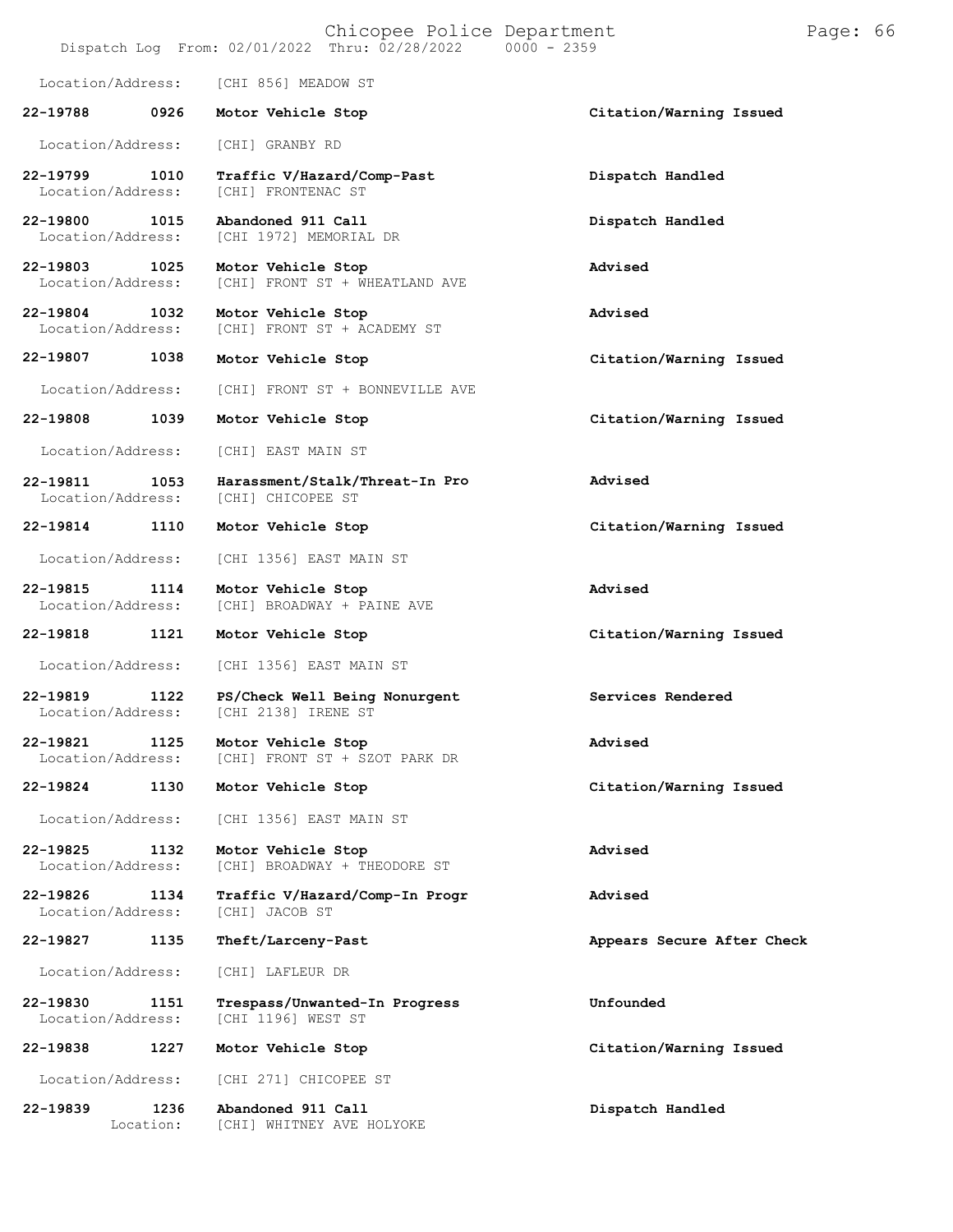|                               |                   | $L$ $\perp$ $\cup$ $\ldots$ $\vee$ $\perp$ $\perp$ $\sim$ $\sim$ $\perp$ $\perp$ $\perp$ $\perp$ $\perp$ $\perp$ $\perp$ $\perp$ $\perp$ $\perp$ $\perp$ $\perp$ $\perp$ $\perp$ $\perp$ $\perp$ $\perp$ $\perp$ $\perp$ $\perp$ $\perp$ $\perp$ $\perp$ $\perp$ $\perp$ $\perp$ $\perp$ $\perp$ $\perp$ |                              |
|-------------------------------|-------------------|----------------------------------------------------------------------------------------------------------------------------------------------------------------------------------------------------------------------------------------------------------------------------------------------------------|------------------------------|
| 22-19840<br>Location/Address: | 1241              | PS/Check Well Being Nonurgent<br>[CHI 2138] IRENE ST                                                                                                                                                                                                                                                     | Advised                      |
| 22-19841                      | 1243              | Motor Vehicle Stop                                                                                                                                                                                                                                                                                       | Citation/Warning Issued      |
| Location/Address:             |                   | [CHI F1305] CHICOPEE ST                                                                                                                                                                                                                                                                                  |                              |
| 22-19842<br>Location/Address: | 1246              | Police Response<br>[CHI 2138] IRENE ST                                                                                                                                                                                                                                                                   | Services Rendered            |
| 22-19844                      | 1254              | Motor Vehicle Stop                                                                                                                                                                                                                                                                                       | Citation/Warning Issued      |
| Location/Address:             |                   | [CHI 1396] BUCKLEY BLVD                                                                                                                                                                                                                                                                                  |                              |
| 22-19846                      | 1257              | Police Response                                                                                                                                                                                                                                                                                          | Taken/Referred /Other/Agency |
| Location/Address:             |                   | [CHI] BURNETT RD                                                                                                                                                                                                                                                                                         |                              |
| 22-19848                      | 1303              | Motor Vehicle Stop                                                                                                                                                                                                                                                                                       | Citation/Warning Issued      |
| Location/Address:             |                   | [CHI 274] CHICOPEE ST                                                                                                                                                                                                                                                                                    |                              |
| 22-19849<br>Location/Address: | 1306              | Theft/Larceny-In Progress<br>[CHI 1191] MEMORIAL DR                                                                                                                                                                                                                                                      | Advised                      |
| 22-19853                      | 1314<br>Location: | Traffic V/Hazard/Comp-In Progr<br>[CHI] 91NB MM 8                                                                                                                                                                                                                                                        | Dispatch Handled             |
| 22-19854<br>Location/Address: | 1321              | Traffic V/Hazard/Comp-Past<br>[CHI] MEMORIAL DR                                                                                                                                                                                                                                                          | Dispatch Handled             |
| 22-19859<br>Location/Address: | 1328              | Police Response<br>[CHI 2138] IRENE ST                                                                                                                                                                                                                                                                   | Dispatch Handled             |
| 22-19862<br>Location/Address: | 1337              | Abandoned 911 Call<br>[CHI 2138] IRENE ST                                                                                                                                                                                                                                                                | Dispatch Handled             |
| 22-19863<br>Location/Address: | 1340              | Traffic Incident/Crash-Past<br>[CHI 449] GRANBY RD                                                                                                                                                                                                                                                       | Report Made                  |
| 22-19866<br>Vicinity of:      | 1347              | Suspicious/Wanted-In Progress<br>[CHI F392] FRONT ST                                                                                                                                                                                                                                                     | Services Rendered            |
| 22-19867<br>Location/Address: | 1349              | PS/Check Well Being Nonurgent<br>[CHI 2138] IRENE ST                                                                                                                                                                                                                                                     | Dispatch Handled             |
| 22-19869<br>Location/Address: | 1357              | Abandoned 911 Call<br>[CHI 2138] IRENE ST                                                                                                                                                                                                                                                                | Dispatch Handled             |
| 22-19871<br>Location/Address: | 1401              | Trespass/Unwanted-In Progress<br>[CHI] EAST ST                                                                                                                                                                                                                                                           | Advised                      |
| 22-19875<br>Location/Address: | 1408              | Abandoned 911 Call<br>[CHI 2138] IRENE ST                                                                                                                                                                                                                                                                | Dispatch Handled             |
| 22-19876                      | 1415              | Motor Vehicle Stop                                                                                                                                                                                                                                                                                       | Citation/Warning Issued      |
| Location/Address:             |                   | [CHI] DALE ST + MONTGOMERY ST                                                                                                                                                                                                                                                                            |                              |
| 22-19878<br>Location/Address: | 1424              | PS/Check Well Being Nonurgent<br>[CHI 2138] IRENE ST                                                                                                                                                                                                                                                     | Dispatch Handled             |
| 22-19879<br>Vicinity of:      | 1427              | Abandoned 911 Call<br>[CHI 1330] VALIER AVE                                                                                                                                                                                                                                                              | Dispatch Handled             |
| 22-19881<br>Location/Address: | 1435              | Investigation/Follow Up<br>[CHI] COAKLEY DR                                                                                                                                                                                                                                                              | Could not Locate             |
| 22-19882<br>Location/Address: | 1442              | Alarm<br>[CHI 359] NEW LUDLOW RD                                                                                                                                                                                                                                                                         | False Alarm                  |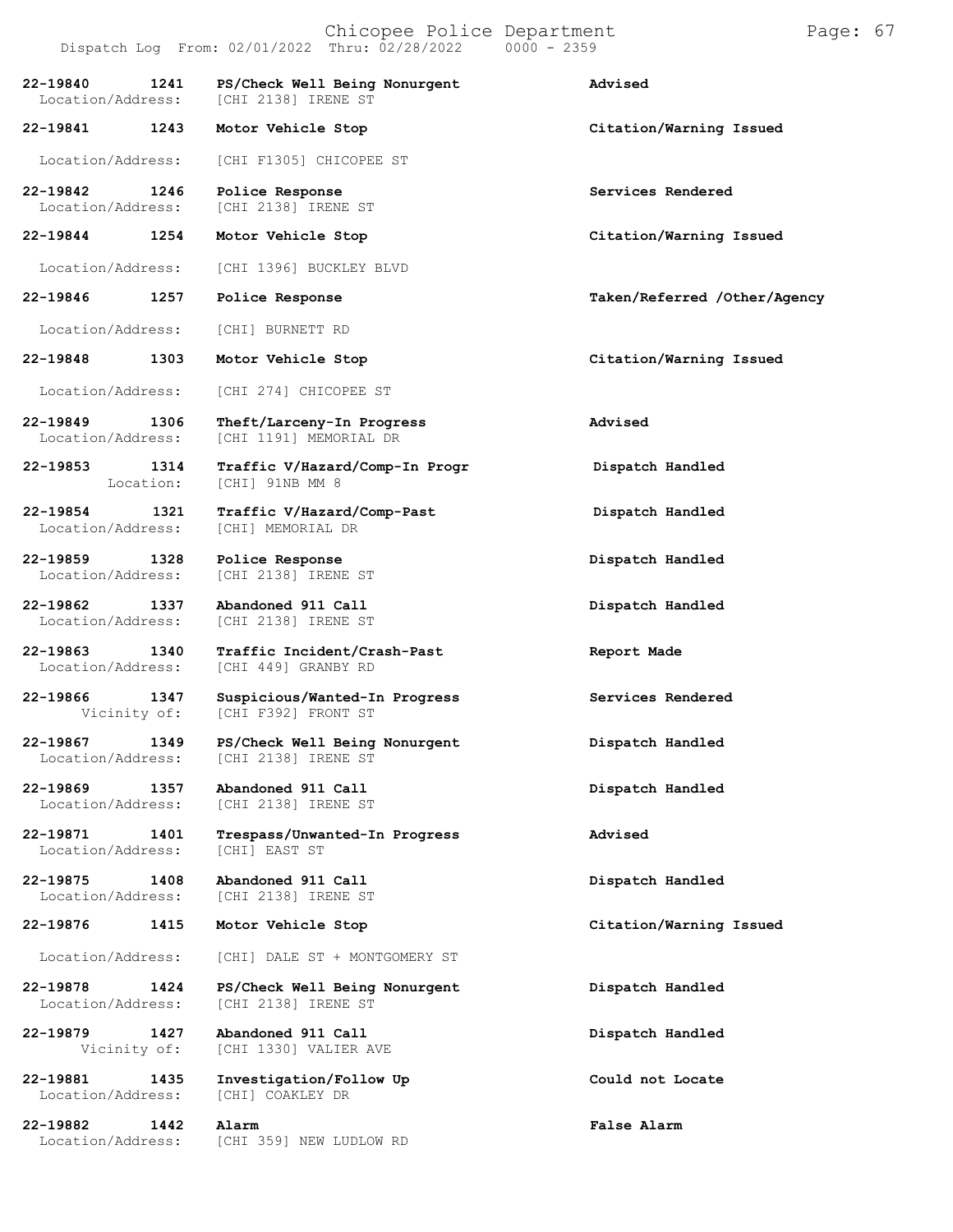**22-19884 1453 Abandoned 911 Call Dispatch Handled** [CHI 2138] IRENE ST **22-19883 1454 Motor Vehicle Stop Citation/Warning Issued** Location/Address: [CHI 1583] BROADWAY **22-19885 1459 Trespass/Unwanted-In Progress No Action Required** Location/Address: [CHI] GRATTAN ST **22-19886 1459 Traffic V/Hazard/Comp-In Progr Unfounded** [CHI F3001] MCKINSTRY AVE **22-19892 1510 Harassment/Stalk/Threat-In Pro Advised** [CHI] ALGONQUIN ST **22-19891 1511 Administrative Services Rendered** Location/Address: **22-19894 1521 PS/Check Well Being Nonurgent Dispatch Handled** Location/Address: [CHI 2138] IRENE ST **22-19900 1552 Traffic V/Hazard/Comp-Past Complaint Taken Care Of** Location/Address: [CHI] NARRAGANSETT BLVD **22-19901 1552 Pub Svc/Chk Well Being Urgent Assist Given** [CHI 1938] MEADOW ST **22-19913 1609 PS/Check Well Being Nonurgent Report Made** [CHI 2498] CHURCH ST **22-19914 1614 Investigation/Follow Up Complaint Taken Care Of** Location/Address: [CHI 2498] CHURCH ST **22-19917 1618 Abandoned 911 Call Dispatch Handled** [CHI 2138] IRENE ST **22-19920 1625 Motor Vehicle Stop Citation/Warning Issued** Location: [CHI] ST JAMES AND CORTLAND **22-19925 1627 Traffic V/Hazard/Comp-In Progr Complaint Taken Care Of** Location/Address: [CHI] JAMES ST **22-19933 1638 Motor Vehicle Stop Advised** [CHI F1345] MEMORIAL DR **22-19927 1643 Drugs-In Progress Report Made** [CHI] ALGONQUIN ST **22-19929 1649 Abandoned 911 Call Could not Locate** Location/Address: **22-19937 1724 Abandoned 911 Call Dispatch Handled** [CHI F1217] QUINCY AVE **22-19942 1741 PS/Check Well Being Nonurgent Dispatch Handled** [CHI 1252] MEMORIAL DR **22-19952 1806 Motor Vehicle Stop Citation/Warning Issued** Location/Address: [CHI] MEMORIAL DR + PENDLETON AVE

**22-19960 1836 Motor Vehicle Stop Citation/Warning Issued**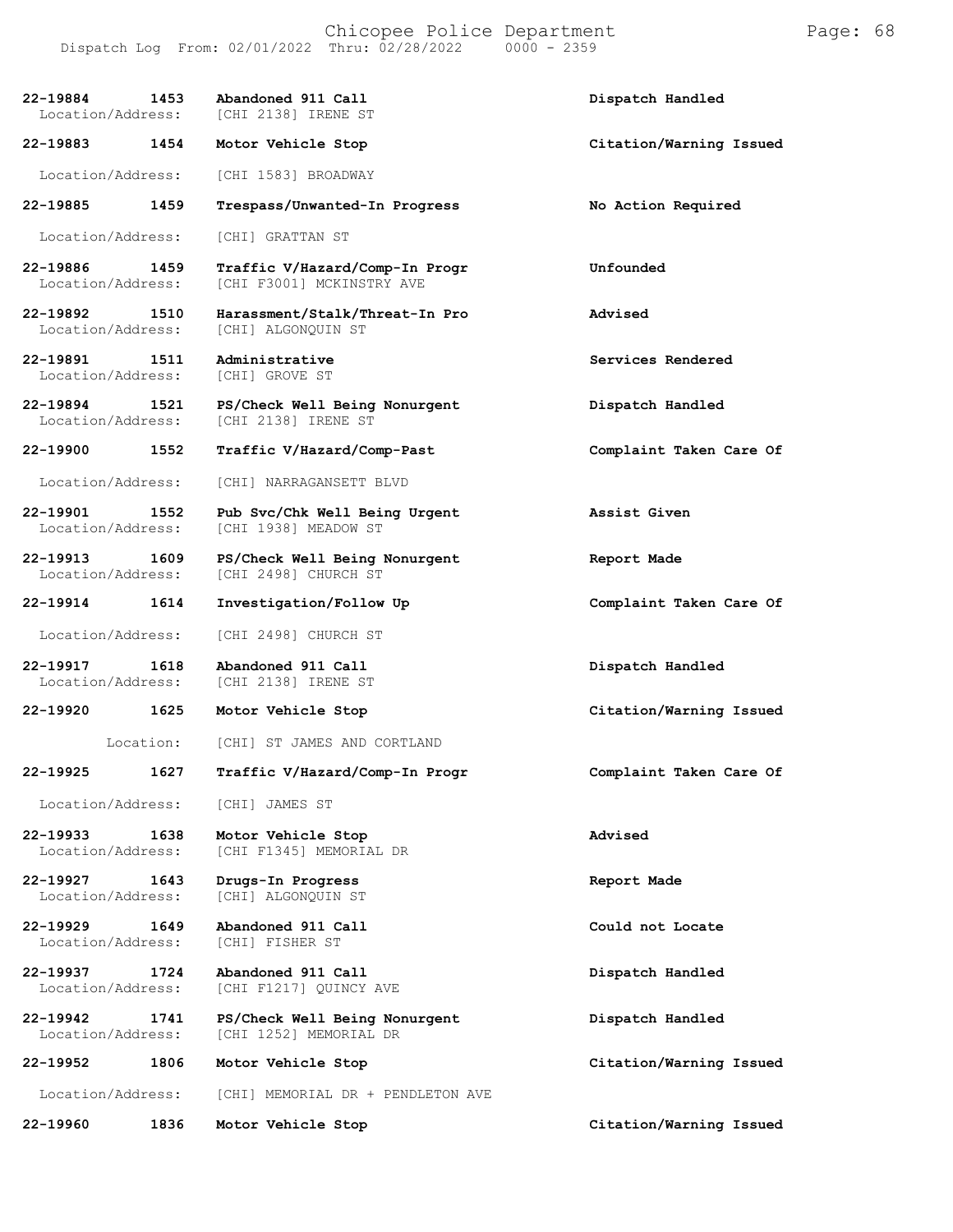Location/Address: [CHI] CHICOPEE ST + MEETINGHOUSE RD

[CHI 73] BURNETT RD

[CHI] BERNARD ST

**22-19966 1856 Weapons/Firearms-In Progress Report Made**

Location/Address:

Location/Address:

**22-19970 1919 Investigation/Follow Up Complaint Taken Care Of**

Location/Address: [CHI] LAFAYETTE ST

**22-19973 1930 Service of a Summons Served in Hand** Location/Address: [CHI 444] GRANBY RD

**22-19974 1930 Administrative Advised** Location/Address:

**22-19979 1947 Fraud/Deception Advised**

**22-19985 2032 Police Response Could not Locate** Location/Address: [CHI 361] GRATTAN ST

**22-19986 2038 Abandoned 911 Call Dispatch Handled** Location/Address:

**22-19990 2055 Suspicious/Wanted-In Progress Advised** Location/Address: [CHI 857] SGT TRACY DR

**22-19992 2101 Animal Complaint Advised**

**22-19997 2109 Suspicious/Wanted-In Progress Unfounded** Location/Address:

**22-20001 2125 Alarm False Alarm** Location/Address: [CHI 70] BURNETT RD

**22-20009 2211 Animal Complaint Report Made** Location/Address: [CHI] SPRINGFIELD ST

**22-20011 2215 Motor Vehicle Stop Advised** Location/Address: [CHI] MEMORIAL DR

**22-20015 2220 Disturbance/Nuisance In Progre Could not Locate** Location/Address:

Location/Address: [CHI F376] MEMORIAL DR

**22-20031 2336 Disturbance/Nuisance/Past Advised** Location/Address: [CHI] EAST MAIN ST

#### **For Date: 02/14/2022 - Monday**

| $22 - 20048$<br>0023<br>Location/Address: |      | Suspicious/Wanted-In Progress<br>[CHI F1039] SPRINGFIELD ST | Investigated            |
|-------------------------------------------|------|-------------------------------------------------------------|-------------------------|
| 22-20054                                  | 0035 | Motor Vehicle Stop                                          | Citation/Warning Issued |
| Location/Address:                         |      | [CHI] SHAWINIGAN DR                                         |                         |
| 22-20063                                  | 0058 | Motor Vehicle Stop                                          | Citation/Warning Issued |
| Location/Address:                         |      | [CHI 1287] BROADCAST CTR                                    |                         |

**22-19969 1904 Pub Svc/Chk Well Being Urgent Assist Given**

**22-20016 2221 Suspicious/Wanted-In Progress No Action Required**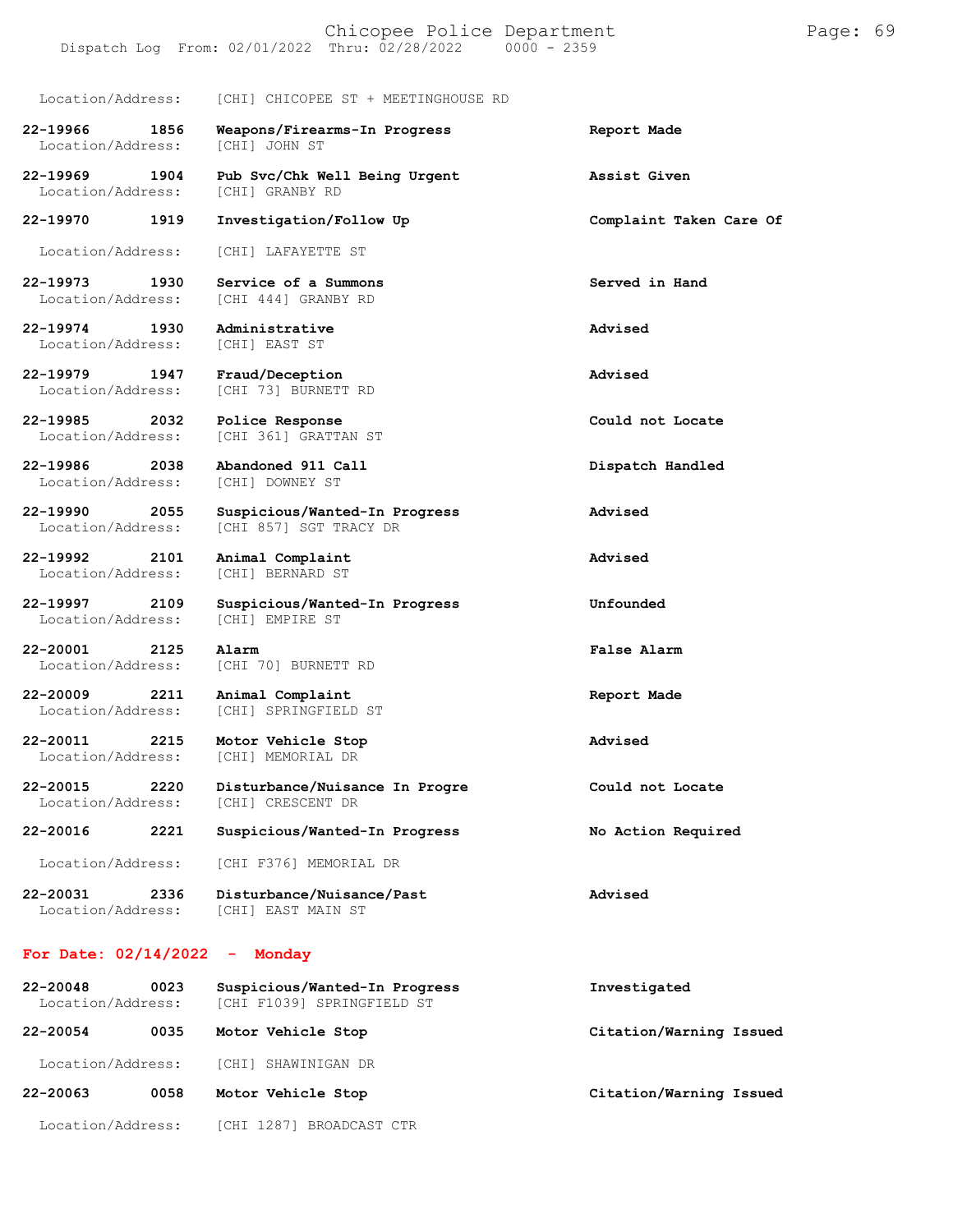Chicopee Police Department Page: 70 Dispatch Log From:  $02/01/2022$  Thru:  $02/28/2022$ **22-20065 0109 Motor Vehicle Stop Citation/Warning Issued** Location/Address: [CHI] CENTER ST **22-20071 0117 Traffic Incident/Crash Taken/Referred /Other/Agency** Location: [CHI] I-391 EXIT 2 **22-20078 0134 Motor Vehicle Stop Citation/Warning Issued** Location/Address: [CHI] CHICOPEE ST + NASSAU ST **22-20081 0136 Disturbance/Nuisance In Progre Advised** [CHI F1206] CHESTNUT ST **22-20096 0158 PS/Check Well Being Nonurgent Services Rendered** Location/Address: **22-20102 0206 Theft/Larceny-In Progress Report Made** [CHI 188] CHICOPEE ST **22-20105 0211 Suspicious/Wanted-In Progress Investigated** Location/Address: [CHI] CENTER ST + SCHOOL ST **22-20110 0235 Motor Vehicle Stop Arrest Made** Location/Address: **22-20125 0434 Motor Vehicle Stop Assist Given** Location/Address: [CHI] CENTER ST + SCHOOL ST **22-20129 0533 Abandoned 911 Call No Action Required** Location/Address: [CHI 574] MONTGOMERY ST **22-20135 0606 Investigation/Follow Up Investigated** Location/Address: **22-20143 0635 Fraud/Deception Dispatch Handled** [CHI 1191] MEMORIAL DR **22-20148 0718** Location: **Warrant Service** [CHI] RUSSEL ST- SPRINGFIELD **Investigated 22-20149 0718 Disturbance/Nuisance/Past Unfounded** [CHI 242] CHICOPEE ST **22-20157 0753 Abandoned 911 Call Dispatch Handled** [CHI 664] CENTER ST

**22-20174 0817 Damage/Vand/Mischief/Past Dispatch Handled**

**22-20171 0818 Motor Vehicle Stop Citation/Warning Issued**

Location/Address: [CHI] FRONT ST + WHEATLAND AVE

**22-20180 0828 Motor Vehicle Stop Advised** [CHI] FRONT ST + CYMAN DR

**22-20184 0835 Motor Vehicle Stop Citation/Warning Issued**

Location/Address: [CHI] FRONT ST + CYMAN DR

**22-20185 0837 Animal Complaint Advised** Location/Address:

[CHI] CHAMPAGNE AVE

**22-20191 0844 Motor Vehicle Stop Citation/Warning Issued**

Location/Address: [CHI] FRONT ST + GRAPE ST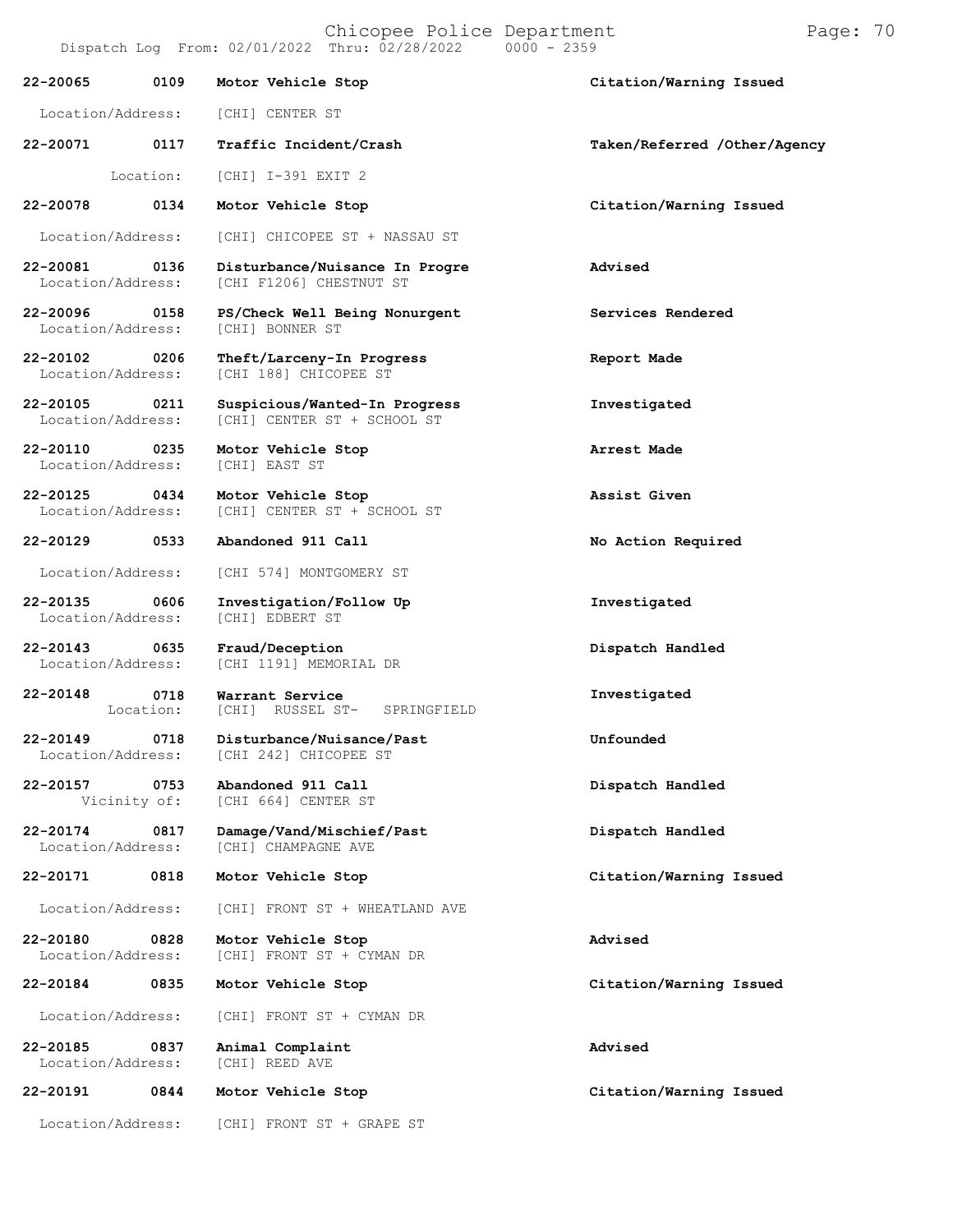Chicopee Police Department Page: 71

Dispatch Log From: 02/01/2022 Thru: 02/28/2022 **22-20192 0845 Motor Vehicle Stop Citation/Warning Issued** Location/Address: [CHI 839] MEADOW ST **22-20195 0851 Motor Vehicle Stop Citation/Warning Issued**

Location/Address: [CHI] FRONT ST + GRAPE ST

**22-20198 0858 Motor Vehicle Stop Citation/Warning Issued**

Location/Address: [CHI XP2057] MEADOW ST

**22-20199 0858 Fraud/Deception Report Made** [CHI 1191] MEMORIAL DR

**22-20200 0904 Motor Vehicle Stop Citation/Warning Issued**

Location/Address: [CHI] FRONT ST + CHASE PL

[CHI] FAIRVIEW AVE + MOORE ST

Location/Address: [CHI 565] MEADOW ST

Location/Address: [CHI] FRONT ST + ORCHARD ST

**22-20208 0919 Motor Vehicle Stop Advised**

Location/Address: [CHI 565] MEADOW ST

**22-20214 0926 Alarm False Alarm**

**22-20215 0928 Alarm Dispatch Handled**

[CHI 1233] MEMORIAL DR

**22-20223 0946 Theft/Larceny-Past Report Made** Location/Address: [CHI F937] LITWIN LN

**22-20225 0952 Traffic V/Hazard/Comp-Past Vehicle Towed** [CHI F811] MEMORIAL DR

[CHI 1233] MEMORIAL DR

Location/Address: [CHI 361] GRATTAN ST

**22-20230 0958 Pub Svc/Chk Well Being Urgent Advised** Location/Address:

**22-20233 1007 Abandoned 911 Call Dispatch Handled** [CHI 837] LITWIN LN

Location/Address: [CHI] GRATTAN ST

**22-20239 1029 Abandoned 911 Call Advised** Location/Address:

**22-20242 1042 Motor Vehicle Stop Citation/Warning Issued**

Location/Address: [CHI] WESTOVER RD + PADGETTE ST

**22-20243 1050 Motor Vehicle Stop Advised** Location/Address: [CHI] CHICOPEE ST + LESLIE ST

**22-20204 0910 Motor Vehicle Stop Citation/Warning Issued**

**22-20206 0912 Motor Vehicle Stop Citation/Warning Issued**

**22-20211 0922 Motor Vehicle Stop Citation/Warning Issued**

**22-20226 0956 Motor Vehicle Stop Citation/Warning Issued**

**22-20234 1012 Motor Vehicle Stop Citation/Warning Issued**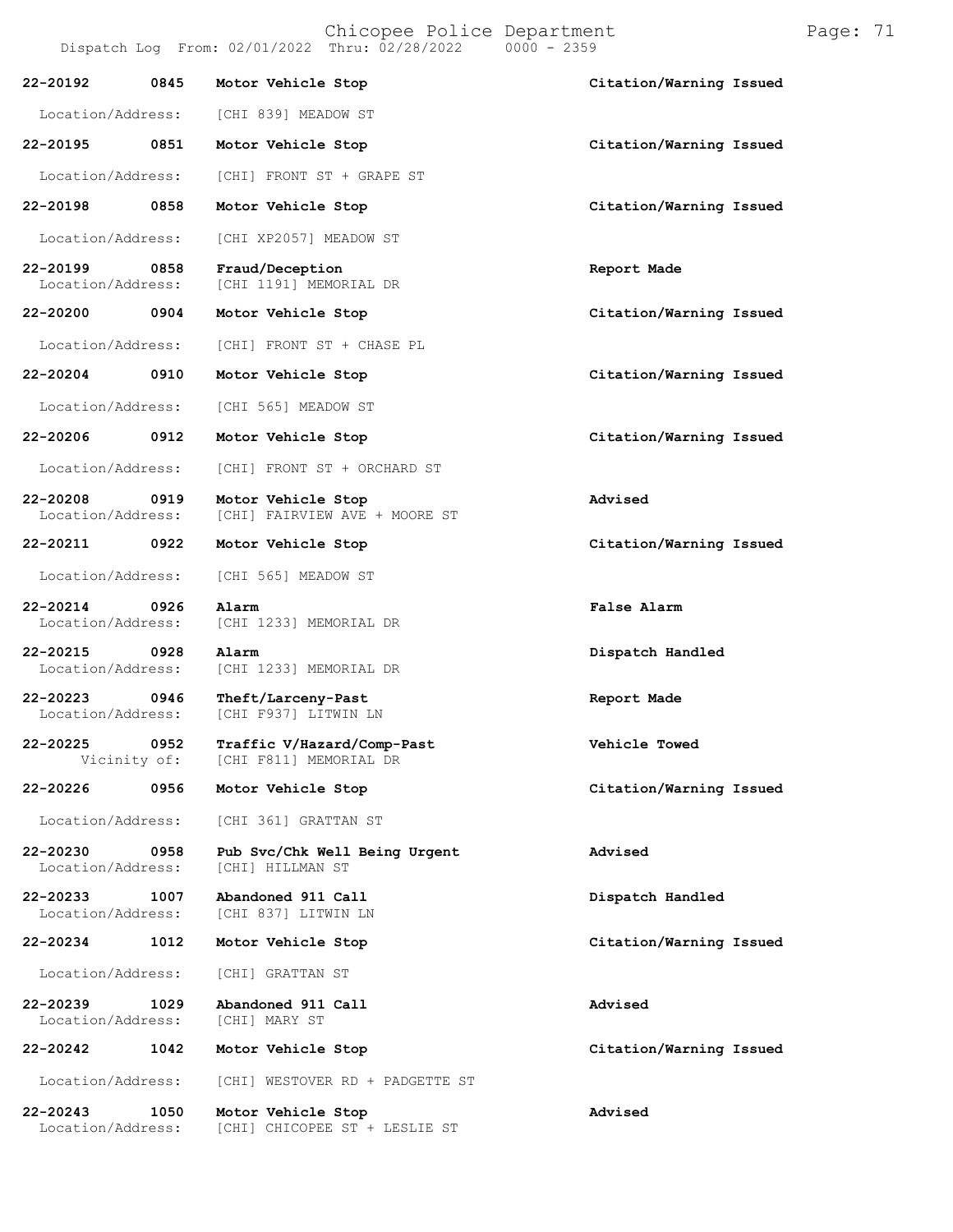| 22-20247<br>1052<br>Location/Address: | Police Response<br>[CHI 1600] CHICOPEE ST             | Advised                   |
|---------------------------------------|-------------------------------------------------------|---------------------------|
| 22-20251 1057                         | Motor Vehicle Stop                                    | Citation/Warning Issued   |
| Location/Address:                     | [CHI] CHICOPEE ST                                     |                           |
| 22-20252<br>1102                      | Motor Vehicle Stop                                    | Citation/Warning Issued   |
| Location/Address:                     | [CHI] DALE ST                                         |                           |
| 22-20256<br>1116<br>Location/Address: | Motor Vehicle Stop<br>[CHI] CHICOPEE ST               | Advised                   |
| 22-20257 1125                         | Motor Vehicle Stop                                    | Citation/Warning Issued   |
| Location/Address:                     | [CHI] CHICOPEE ST + WHITMAN ST                        |                           |
| 22-20260<br>1131<br>Location/Address: | Alarm<br>[CHI F464] PARK ST                           | False Alarm               |
| 22-20278<br>1220<br>Location/Address: | Harassment/Stalk/Threat-In Pro<br>[CHI] MT VERNON RD  | Report Made               |
| 22-20281<br>1231                      | Motor Vehicle Stop                                    | Citation/Warning Issued   |
| Location/Address:                     | [CHI 1356] EAST MAIN ST                               |                           |
| 22-20289 1246                         | Motor Vehicle Stop                                    | Citation/Warning Issued   |
| Location/Address:                     | [CHI] EAST MAIN ST                                    |                           |
| 22-20290<br>1249                      | Abandoned 911 Call                                    | No Action Required        |
| Location/Address:                     | [CHI 1583] BROADWAY                                   |                           |
| 22-20291<br>1253                      | Fire Alarm Testing                                    | Restore Fire Alarm System |
| Location/Address:                     | [CHI 2123] ST ANTHONY ST                              |                           |
| 22-20293<br>1258<br>Location/Address: | Abandoned 911 Call<br>[CHI F1150] MONTGOMERY ST       | Advised                   |
| 22-20294<br>1300<br>Location/Address: | Police Response<br>[CHI 938] MEMORIAL DR              | Advised                   |
| 22-20302<br>1318                      | Motor Vehicle Stop                                    | Citation/Warning Issued   |
| Location/Address:                     | [CHI F1177] BURNETT RD                                |                           |
| 22-20309<br>1333                      | Motor Vehicle Stop                                    | Citation/Warning Issued   |
| Location/Address:                     | [CHI] BURNETT RD                                      |                           |
| 22-20310<br>1333                      | Police Response                                       | No Action Required        |
| Location/Address:                     | [CHI] MONTGOMERY ST                                   |                           |
| 22-20311<br>1337                      | Motor Vehicle Stop                                    | Citation/Warning Issued   |
| Location/Address:                     | [CHI] BURNETT RD                                      |                           |
| 22-20316<br>1338<br>Location/Address: | Disturbance/Nuisance In Progre<br>[CHI 171] CENTER ST | Advised                   |
| 22-20318<br>1352                      | Motor Vehicle Stop                                    | Citation/Warning Issued   |

Location/Address: [CHI 86] BURNETT RD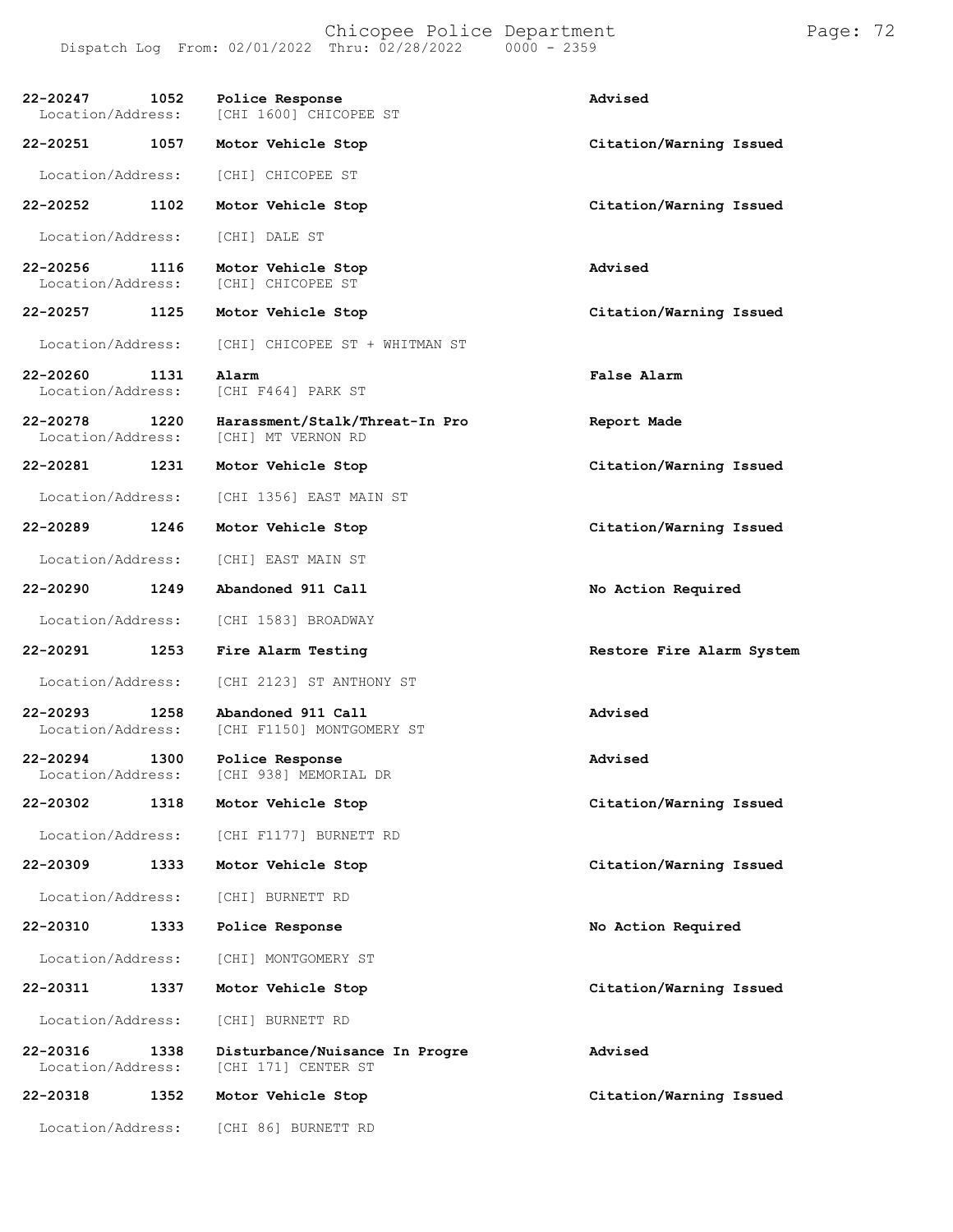| 22-20322                      | 1404                 | Fire Alarm Testing                                         | Restore Fire Alarm System |
|-------------------------------|----------------------|------------------------------------------------------------|---------------------------|
| Location/Address:             |                      | [CHI 2124] CHICOPEE ST                                     |                           |
| 22-20323<br>Location/Address: | 1405                 | Investigation/Follow Up<br>[CHI] MT VERNON RD              | Advised                   |
| 22-20325                      | 1412                 | Motor Vehicle Stop                                         | Citation/Warning Issued   |
| Location/Address:             |                      | [CHI] CENTRAL AVE                                          |                           |
| 22-20329                      | 1418<br>Vicinity of: | Traffic V/Hazard/Comp-In Progr<br>[CHI] BRIDLE PATH RD     | Advised                   |
| 22-20334<br>Location/Address: | 1441                 | Pub Svc/Chk Well Being Urgent<br>[CHI F25] BRITTON ST      | Advised                   |
| 22-20335 1444                 |                      | Motor Vehicle Stop                                         | Citation/Warning Issued   |
| Location/Address:             |                      | [CHI] PENDLETON AVE                                        |                           |
| 22-20336<br>Location/Address: | 1449                 | Disturbance/Nuisance In Progre<br>[CHI 74] BURNETT RD      | Could not Locate          |
| 22-20339                      | 1455                 | Motor Vehicle Stop                                         | Citation/Warning Issued   |
| Location/Address:             |                      | [CHI] PENDLETON AVE                                        |                           |
| 22-20346                      | 1512                 | Pub Svc/Chk Well Being Urgent                              | No Action Required        |
| Location/Address:             |                      | [CHI F25] BRITTON ST                                       |                           |
| 22-20348<br>Location/Address: | 1516                 | Abandoned 911 Call<br>[CHI 830] CONNELL ST                 | Dispatch Handled          |
| 22-20359                      | 1541                 | Suspicious/Wanted-Past                                     | Complaint Taken Care Of   |
| Location/Address:             |                      | [CHI 2308] EMPIRE ST                                       |                           |
| 22-20357<br>Location/Address: | 1542                 | Alarm<br>[CHI] CHICOPEE ST                                 | False Alarm               |
| 22-20358<br>Location/Address: | 1542                 | Traffic Incident/Crash-Past<br>[CHI] GARRITY ST + NAOMI ST | Report Made               |
| 22-20386<br>Location/Address: | 1625                 | Service of a Summons<br>[CHI] ELCON DR                     | Not Served                |
| 22-20388<br>Location/Address: | 1630                 | Service of a Summons<br>[CHI] ELMER DR                     | Served in Hand            |
| 22-20410<br>Location/Address: | 1723                 | Motor Vehicle Stop<br>[CHI] GROVE ST + GROVE AVE           | Advised                   |
| 22-20413<br>Location/Address: | 1734                 | Motor Vehicle Stop<br>[CHI F659] MEMORIAL DR               | Advised                   |
| 22-20418<br>Location/Address: | 1752                 | Abandoned 911 Call<br>[CHI 561] MEADOW ST                  | Dispatch Handled          |
| 22-20419<br>Location/Address: | 1755                 | Animal Complaint<br>[CHI 1658] SPRINGFIELD ST              | Report Made               |
| 22-20421<br>Location/Address: | 1800                 | Alarm<br>[CHI 1916] BETTER WAY                             | False Alarm               |
| 22-20425                      | 1800                 | Supplemental                                               | Report Made               |

Location/Address: [CHI] EMMET ST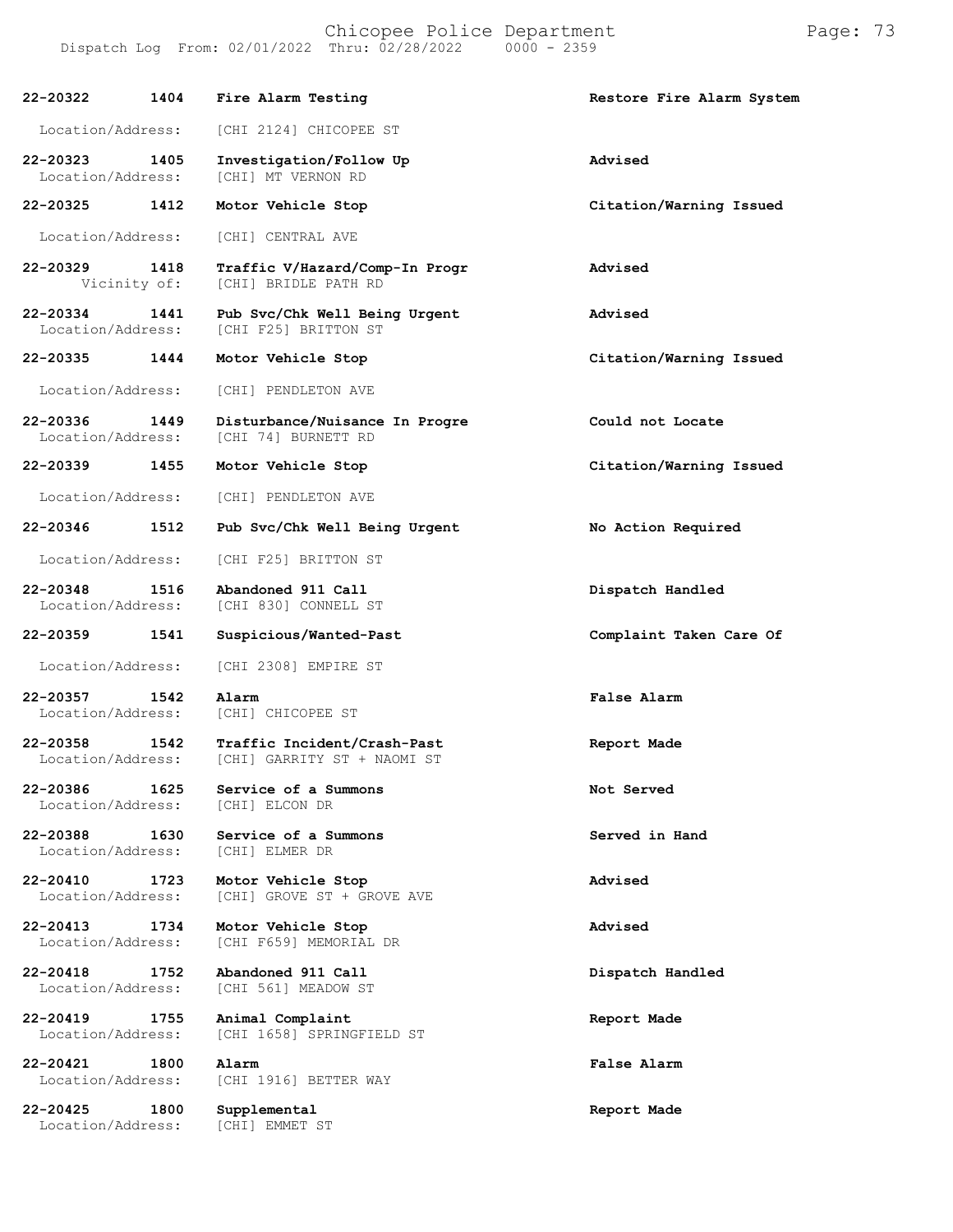Chicopee Police Department Page: 74 Dispatch Log From:  $02/01/2022$  Thru:  $02/28/2022$ **22-20422 1801 Motor Vehicle Stop Citation/Warning Issued** Location/Address: [CHI] MEMORIAL DR + PENDLETON AVE **22-20424 1802 Motor Vehicle Stop Advised** [CHI 636] MEMORIAL DR **22-20426 1808 Motor Vehicle Stop Citation/Warning Issued** Location/Address: [CHI 730] MEMORIAL DR **22-20428 1810 Motor Vehicle Stop Citation/Warning Issued** Location/Address: [CHI 671] MEMORIAL DR **22-20437 1843 Theft/Larceny-In Progress Complaint Taken Care Of** Location/Address: [CHI 1191] MEMORIAL DR **22-20438 1846 Motor Vehicle Stop Advised** [CHI 319] MEMORIAL DR **22-20441 1902 Service of a Summons Served in Hand** [CHI 1191] MEMORIAL DR **22-20443 1906 Motor Vehicle Stop Citation/Warning Issued** Location/Address: [CHI 670] MEMORIAL DR **22-20445 1907 Service of a Summons Not Served** [CHI 2388] MEMORIAL DR **22-20447 1917 Suspicious/Wanted-In Progress Advised** [CHI] SOUTHWICK ST **22-20450 1924 Motor Vehicle Stop Citation/Warning Issued** Location/Address: [CHI F641] MEMORIAL DR **22-20452 1925 Service of a Summons Served in Hand** Location/Address: **22-20453 1930 Motor Vehicle Stop Citation/Warning Issued** Location/Address: [CHI 426] MEMORIAL DR **22-20454 1930 Service of a Summons Served in Hand** [CHI] NEW LUDLOW RD **22-20457 1948 Motor Vehicle Stop Citation/Warning Issued** Location/Address: [CHI 670] MEMORIAL DR **22-20458 1953 Abandoned 911 Call Advised** Location/Address: **22-20459 1954 Service of a Summons Not Served** [CHI F968] MEMORIAL DR **22-20460 1956 Disturbance/Nuisance In Progre Advised** [CHI] PENDLETON AVE **22-20462 2003 Traffic V/Hazard/Comp-In Progr Complaint Taken Care Of** Location/Address: [CHI F602] MEADOW ST **22-20464 2012 PS/Check Well Being Nonurgent Assist Given**

[CHI 2498] CHURCH ST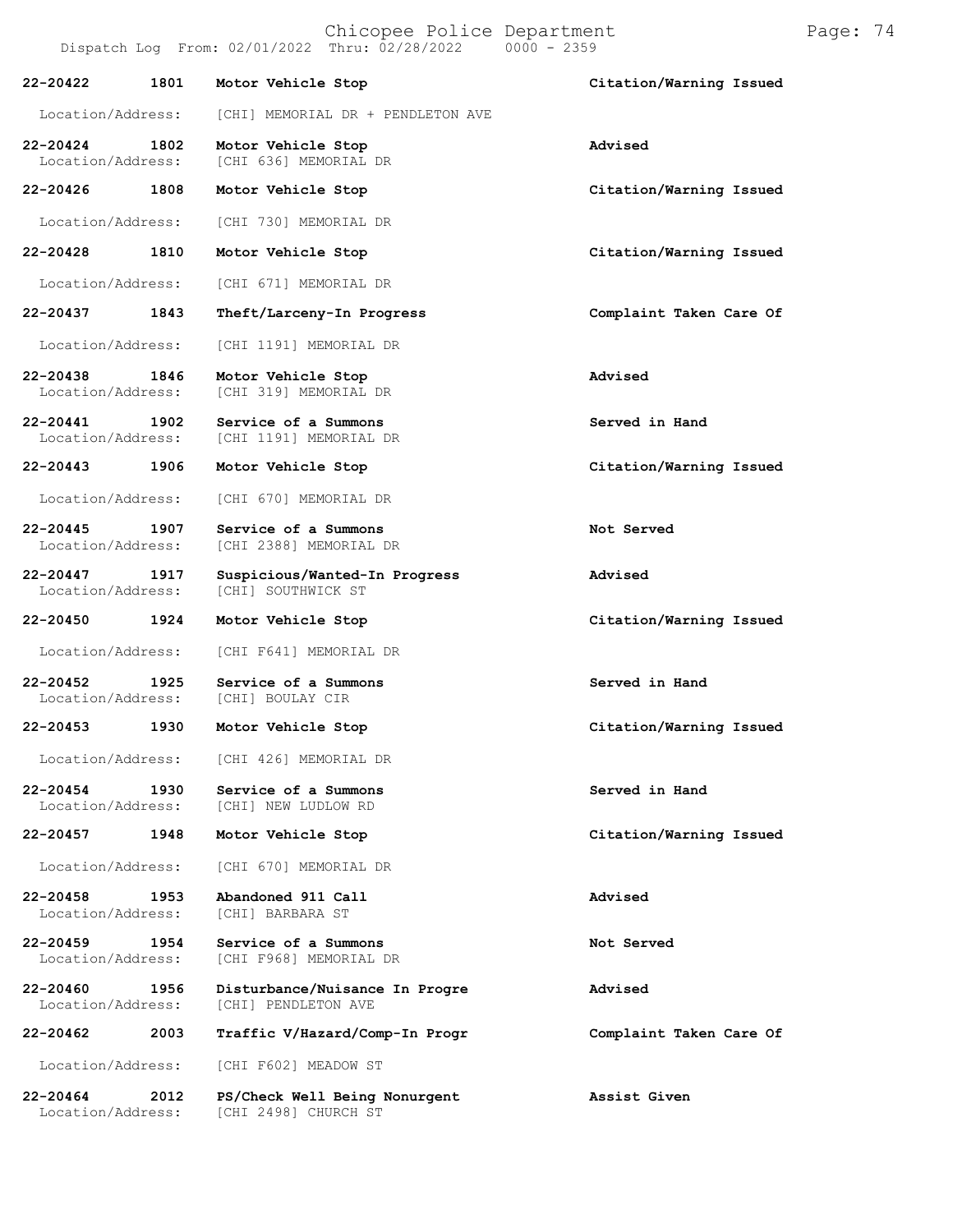|                                    |      | Chicopee Police Department<br>Dispatch Log From: 02/01/2022 Thru: 02/28/2022 0000 - 2359 |                         |
|------------------------------------|------|------------------------------------------------------------------------------------------|-------------------------|
|                                    |      | 22-20471 2047 Motor Vehicle Stop                                                         | Citation/Warning Issued |
|                                    |      | Location/Address: [CHI 59] GRATTAN ST                                                    |                         |
| 22-20474 2054                      |      | Suspicious/Wanted-In Progress                                                            | Complaint Taken Care Of |
| Location/Address:                  |      | [CHI 565] MEADOW ST                                                                      |                         |
| 22-20475 2056                      |      | Administrative                                                                           | Complaint Taken Care Of |
|                                    |      | Location/Address: [CHI 1065] FRONT ST                                                    |                         |
| 22-20481 2114<br>Location/Address: |      | PS/Check Well Being Nonurgent<br>[CHI] COLONIAL CIR + MONTGOMERY ST                      | Advised                 |
| 22-20482 2115<br>Location/Address: |      | Harassment/Stalk/Threat-In Pro<br>[CHI] PENDLETON AVE                                    | Advised                 |
| 22-20483 2124 Alarm                |      | Location/Address: [CHI 744] MAIN ST                                                      | False Alarm             |
|                                    |      | 22-20485 2126 Abandoned 911 Call<br>Location: [CHI] I90 MILE 47                          | Dispatch Handled        |
| 22-20488 2145                      |      | Alarm<br>Location/Address: [CHI] HUNT SEAT DR                                            | False Alarm             |
|                                    |      | 22-20491 2206 Pub Svc/Chk Well Being Urgent                                              | Complaint Taken Care Of |
| Location/Address:                  |      | [CHI] FINCH DR                                                                           |                         |
| $22 - 20492$<br>Location/Address:  | 2209 | B&E/Burglary/Past<br>[CHI F1195] CHICOPEE ST                                             | Report Made             |

**22-20493 2215 Suspicious/Wanted-In Progress Advised** Location/Address: [CHI 1761] MEMORIAL DR **22-20502 2235 Suspicious/Wanted-In Progress No Action Required**

Location/Address: [CHI] GRATTAN ST

## **For Date: 02/15/2022 - Tuesday**

| 22-20551<br>0050<br>Location/Address:     | Disturbance/Nuisance/Past<br>[CHI 1274] CHARLES ST       | Advised                    |
|-------------------------------------------|----------------------------------------------------------|----------------------------|
| 22-20595<br>0148<br>Location/Address:     | Motor Vehicle Stop<br>[CHI] GRATTAN ST + DALE ST         | Arrest Made                |
| 22-20598<br>0155                          | Motor Vehicle Stop                                       | Criminal Complaint Request |
| Location/Address:                         | [CHI] EAST MAIN ST + ROSE ST                             |                            |
| 0319<br>$22 - 20623$                      | Motor Vehicle Stop                                       | Citation/Warning Issued    |
| Location/Address:                         | [CHI 651] MONTGOMERY ST                                  |                            |
| 0334<br>22-20630                          | Motor Vehicle Stop                                       | Citation/Warning Issued    |
| Location/Address:                         | [CHI 651] MONTGOMERY ST                                  |                            |
| $22 - 20648$<br>0649<br>Location/Address: | Disturbance/Nuisance In Progre<br><b>[CHI] EDBERT ST</b> | Advised                    |
| $22 - 20652$<br>0715<br>Location/Address: | Drugs-Past<br>[CHI] FRONT ST                             | Report Made                |
| $22 - 20653$<br>0715                      | B&E/Burglary/In Prog                                     | Arrest Made                |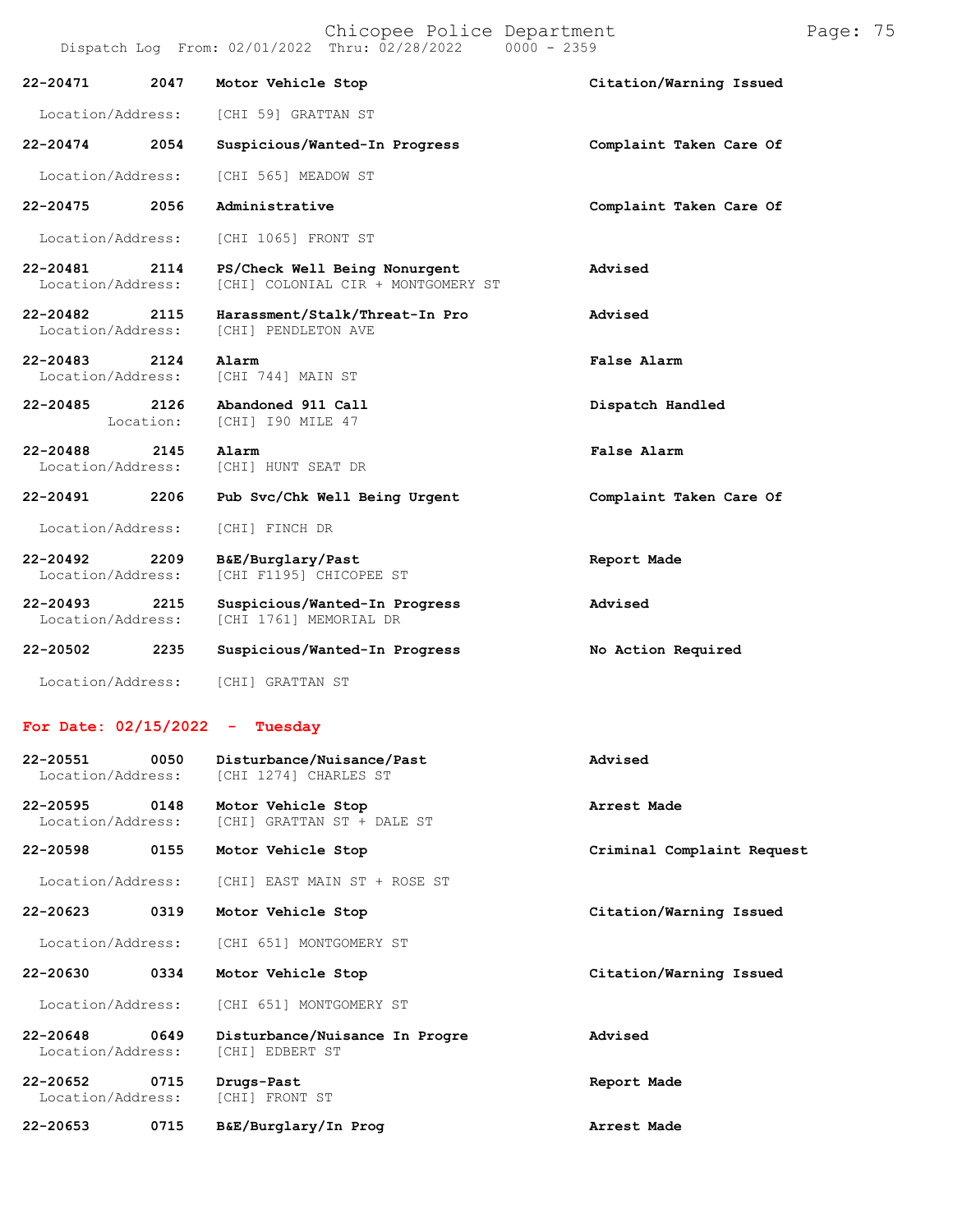|                                       | Chicopee Police Department<br>Dispatch Log From: 02/01/2022 Thru: 02/28/2022 0000 - 2359 |                    | Page: 76 |
|---------------------------------------|------------------------------------------------------------------------------------------|--------------------|----------|
| Location/Address:                     | [CHI F1195] CHICOPEE ST                                                                  |                    |          |
| 22-20657<br>0729<br>Vicinity of:      | Abandoned 911 Call<br>[CHI] BARBARA ST                                                   | <b>False Alarm</b> |          |
| 22-20662<br>0751<br>Location/Address: | Abandoned 911 Call<br>[CHI] TREMONT ST                                                   | Dispatch Handled   |          |
| 22-20663<br>0801<br>Location/Address: | Traffic Incident/Crash-Past<br>[CHI] MCKINSTRY AVE + DALE ST                             | Report Made        |          |
| 0815<br>22-20665                      | Transport Service                                                                        | Transport Complete |          |
| Location:                             | [CHI] BAYSTATE HOSPITAL                                                                  |                    |          |
| 22-20681<br>0854<br>Location/Address: | Abandoned 911 Call<br>[CHI] BARDON ST                                                    | Dispatch Handled   |          |
| 22-20694<br>0934<br>Location/Address: | Abandoned/Found Property<br>[CHI] EAST MAIN ST                                           | Could not Locate   |          |
| 22-20703<br>1011<br>Location/Address: | Traffic Incident/Crash-Past<br>[CHI] MEMORIAL DR + NEW LUDLOW RD                         | Report Made        |          |
| 22-20704<br>1014<br>Location/Address: | Traffic V/Hazard/Comp-In Progr<br>[CHI] ARNOLD AVE                                       | Services Rendered  |          |
| 1018<br>22-20705                      | Transport Service                                                                        | Transport Complete |          |
| Location:                             | [CHI] Springfield                                                                        |                    |          |
| 22-20708<br>1019<br>Location/Address: | Fraud/Deception<br>[CHI] MONTELLO RD                                                     | Report Made        |          |
| 22-20710<br>1031<br>Location/Address: | Traffic Incident/Crash-Past<br>[CHI] HOWARD ST                                           | Assist Given       |          |
| 22-20731<br>1136<br>Location/Address: | Alarm<br>[CHI F991] EXCHANGE ST                                                          | False Alarm        |          |
| 22-20737<br>1157<br>Location/Address: | B&E/Burglary/In Prog<br>[CHI] SPRINGFIELD ST                                             | Advised            |          |
| 22-20738<br>1159<br>Location/Address: | Administrative<br>[CHI] FITZPATRICK LN                                                   | Advised            |          |
| 22-20751<br>1240                      | Transport Service                                                                        | Transport Complete |          |
| Location/Address:                     | [CHI F825] CHURCH ST                                                                     |                    |          |
| 22-20762<br>1302<br>Location/Address: | Suspicious/Wanted-In Progress<br>[CHI] EXCHANGE ST                                       | Advised            |          |
| 22-20766<br>1311<br>Location/Address: | Theft/Larceny-Past<br>[CHI F162] CENTER ST                                               | Report Made        |          |
| 22-20771<br>1332<br>Location/Address: | Police Response<br>[CHI] CENTER ST                                                       | Advised            |          |
| 22-20776<br>1339<br>Location/Address: | Abandoned 911 Call<br>[CHI] MEMORIAL DR                                                  | Investigated       |          |
| 22-20782<br>1352<br>Location/Address: | Traffic Incident/Crash-Past<br>[CHI] SPRINGFIELD ST + GRANBY RD                          | Dispatch Handled   |          |
| 22-20783<br>1354<br>Location/Address: | Traffic Incident/Crash-Past<br>[CHI] GRANBY RD + CHICOPEE ST                             | Report Made        |          |
| 22-20786<br>1356                      | Transport Service                                                                        | Transport Complete |          |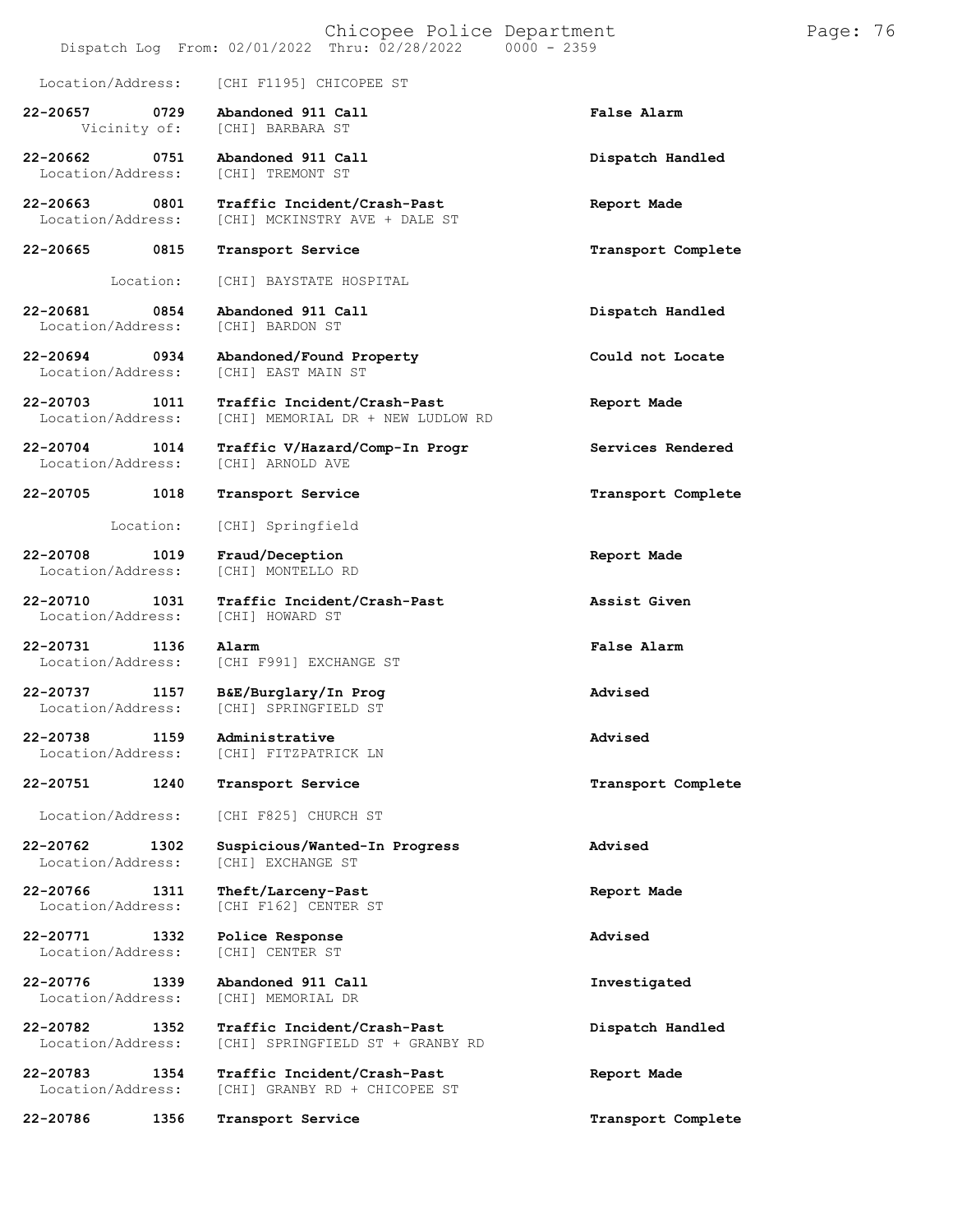Location: [CHI] SPRINGFIELD **22-20787 1403 Traffic Incident/Crash Taken/Referred /Other/Agency** Location: [CHI] EXIT 4 ON 391 TO GRATTAN ST **22-20797 1452 Assist Other Agency/Urgent Unfounded** [CHI] SHAW PARK AVE **22-20798 1459 Abandoned 911 Call Could not Locate** [CHI 1564] JOHNSON RD **22-20814 1534 Structure Fire Investigated** Location/Address: **22-20836 1614 Traffic Incident/Crash-Past Report Made** [CHI] CHICOPEE ST + JOHN ST **22-20839 1616 Traffic Incident/Crash-Past Complaint Taken Care Of** Location/Address: [CHI] MONTGOMERY ST **22-20842 1617 Police Response Dispatch Handled** [CHI] MEMORIAL DR **22-20850 1637 Motor Vehicle Stop Verbal Warning Issued** Location/Address: [CHI 287] EAST ST **22-20859 1649 Service of a Summons Served in Hand** Location/Address: **22-20864 1704 Traffic V/Hazard/Comp-Past Unfounded** Location/Address: **22-20867 1728 Fraud/Deception Assist Given** [CHI 188] CHICOPEE ST **22-20868 1735 Service of a Summons Not Served** [CHI] PENDLETON AVE **22-20870 1737 Harassment/Stalk/Threat-In Pro Taken/Referred /Other/Agency** Location/Address: [CHI 1897] DULONG CIR **22-20871 1745 PS/Check Well Being Nonurgent Complaint Taken Care Of** Location/Address: [CHI 1877] LAFAYETTE ST **22-20879 1759 Suspicious/Wanted-In Progress Assist Given** [CHI] GRANBY RD **22-20881 1804 Abandoned 911 Call Dispatch Handled** Location/Address: **22-20882 1805 Harassment/Stalk/Threat-Past Report Made** [CHI 1897] DULONG CIR **22-20891 1837 Traffic Incident/Crash-Past Report Made** [CHI 1891] MEMORIAL DR **22-20896 1850 Motor Vehicle Stop Citation/Warning Issued** Location/Address: [CHI 1160] FRONT ST **22-20898 1853 Animal/Injured/Hunted Complaint Taken Care Of** Location/Address: [CHI] SHERWOOD ST **22-20913 1937 Motor Vehicle Stop Citation/Warning Issued**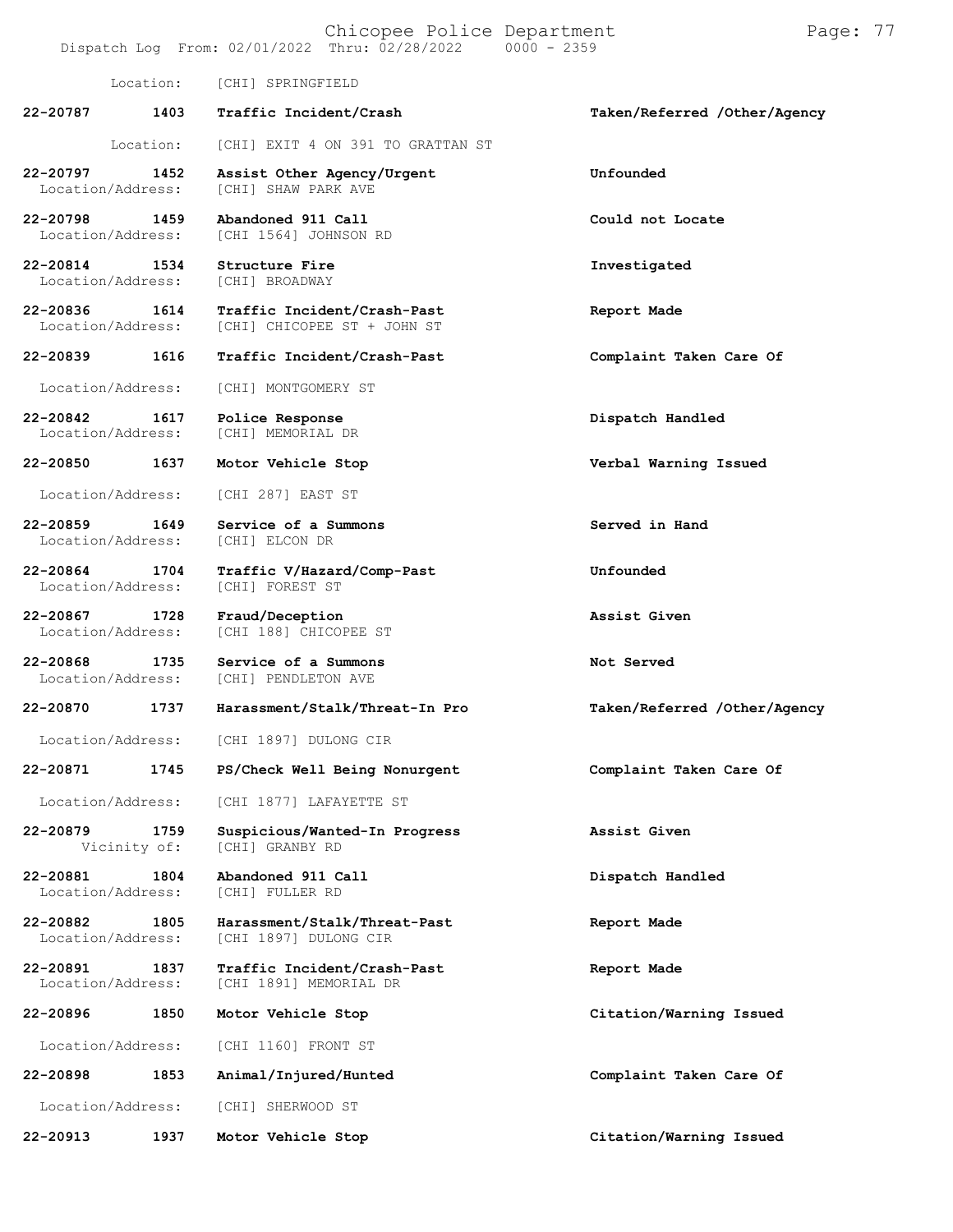Location/Address: [CHI 1160] FRONT ST

**22-20917 2004 Traffic Incident/Crash-Past Arrest Made** Location/Address: [CHI] CAREW ST + WILDERMERE ST

**22-20921 2024 Abandoned 911 Call Dispatch Handled** Location/Address: [CHI F1150] MONTGOMERY ST

**22-20925 2041 Service of a Summons Not Served** Location/Address: [CHI] SCOTT AVE

**22-20929 2118 Abandoned 911 Call Dispatch Handled** Location/Address: [CHI] DOWDS LN

**22-20935 2149 Pub Svc/Chk Well Being Urgent Advised** Location/Address: [CHI] WARREGAN ST

**22-20938 2156 Abandoned 911 Call Dispatch Handled** Location/Address:

**22-20940 2206 Abandoned 911 Call No Action Required**

Location/Address: [CHI XP1973] MURPHY LN

**22-20954 2328 Pub Svc/Chk Well Being Urgent Unfounded** Location/Address: [CHI] NORTHWOOD ST + SPRINGFIELD ST

## **For Date: 02/16/2022 - Wednesday**

| 22-20968                           | 0009         | Disturbance/Nuisance/Past                          | Complaint Taken Care Of    |
|------------------------------------|--------------|----------------------------------------------------|----------------------------|
| Location/Address:                  |              | [CHI] ABBEY ST                                     |                            |
| 22-20971 0015<br>Location/Address: |              | Traffic Incident/Crash<br>[CHI F641] MEMORIAL DR   | Report Made                |
| 22-20980 0030                      |              | Motor Vehicle Stop                                 | Verbal Warning Issued      |
| Location/Address:                  |              | [CHI] GRANBY RD                                    |                            |
| 22-20984 0035<br>Location/Address: |              | Disturbance/Nuisance In Progre<br>[CHI] GRATTAN ST | Report Made                |
| 22-20989 0041                      |              | Motor Vehicle Stop                                 | Citation/Warning Issued    |
| Location/Address:                  |              | [CHI 1474] SHAWINIGAN DR                           |                            |
| 22-20992 0049<br>Location/Address: |              | Motor Vehicle Stop<br>[CHI] GRATTAN ST             | Assist Given               |
| 22-21008 0122<br>Location/Address: |              | Suspicious/Wanted-In Progress<br>[CHI] GRAPE ST    | Advised                    |
| 22-21035                           | 0206         | Motor Vehicle Stop                                 | Criminal Complaint Request |
| Location/Address:                  |              | [CHI] GRATTAN ST                                   |                            |
| 22-21049                           | 0234         | Transport Service                                  | Transport Complete         |
| Location/Address:                  |              | [LUD 1] RANDALL RD                                 |                            |
| 22-21052<br>Location/Address:      | 0244         | PS/Check Well Being Nonurgent<br>[CHI] GRANBY RD   | Advised                    |
| $22 - 21063$                       | 0306         | Motor Vehicle Stop                                 | Citation/Warning Issued    |
|                                    | Vicinity of: | [CHI 574] MONTGOMERY ST                            |                            |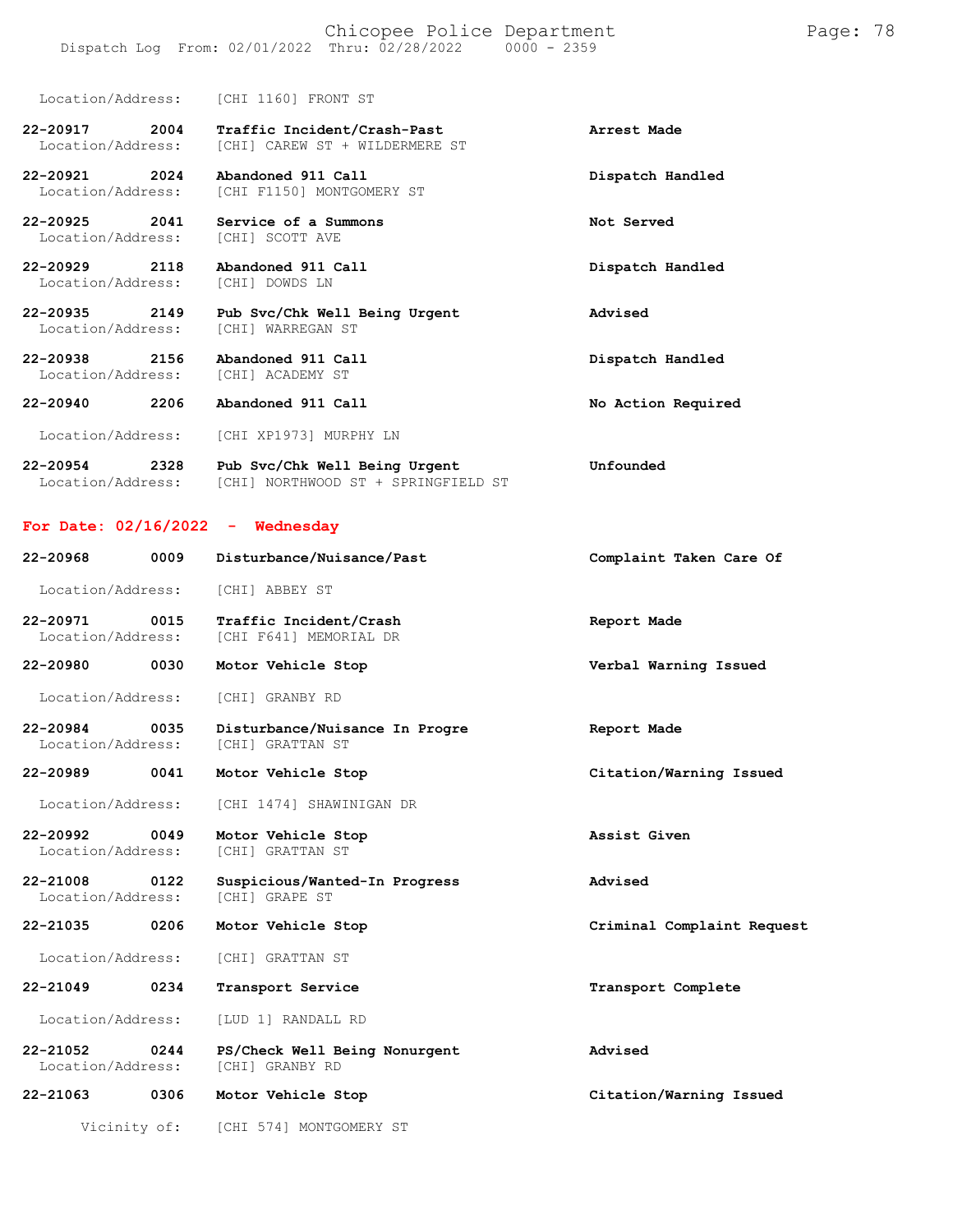**22-21067 0323 Transport Service Transport Complete** Location/Address: [LUD 1] RANDALL RD **22-21078 0417 Motor Vehicle Stop Citation/Warning Issued** Location/Address: [CHI] CHICOPEE ST **22-21090 0521 Disturbance/Nuisance In Progre Criminal Complaint Request** Location/Address: [CHI F1120] EAST MAIN ST **22-21091 0526 Motor Vehicle Stop Unfounded** Location/Address: [CHI] EAST MAIN ST **22-21092 0528 Alarm False Alarm** Location/Address: [WAE 374] WEST ST **22-21093 0546 Alarm Unfounded** [CHI] PELOQUIN DR **22-21099 0641 Disturbance/Nuisance In Progre Report Made** Location/Address: [CHI 4120] CHICOPEE ST **22-21103 0659 Motor Vehicle Stop Citation/Warning Issued** Location/Address: [CHI] WESTOVER RD **22-21105 0701 Service of a Summons Not Served** [CHI] HUMMINGBIRD DR **22-21109 0720 Pub Svc/Chk Well Being Urgent Investigated** Location/Address: **22-21111 0728 Motor Vehicle Stop Advised** [CHI] GRANBY RD + BEAUREGARD TER **22-21112 0733 Traffic Incident/Crash-Past Vehicle Towed** [CHI] WINDSOR ST + MCKINSTRY AVE **22-21113 0733 Suspicious/Wanted-In Progress No Action Required** Location/Address: [CHI] BOSTWICK LN + PENDLETON AVE **22-21114 0734 Traffic Incident/Crash-Past Vehicle Towed** [CHI] WINDSOR ST + MCKINSTRY AVE **22-21115 0738 Service of a Summons Served in Hand** Location/Address: **22-21127 0820 Service of a Summons Not Served** Location/Address: [CHI] CHARBONNEAU TER **22-21146 0842 Abandoned 911 Call Dispatch Handled** Location/Address: **22-21159 0930 Disturbance/Nuisance In Progre Advised** Location/Address: **22-21169 0950 Abandoned 911 Call Investigated** [CHI F53] MONTGOMERY ST **22-21168 0951 Administrative Services Rendered** Location/Address: **22-21174 1002 Warrant Service Assist Given** [CHI] LAFAYETTE ST **22-21185 1030 Theft/Larceny-Past Report Made**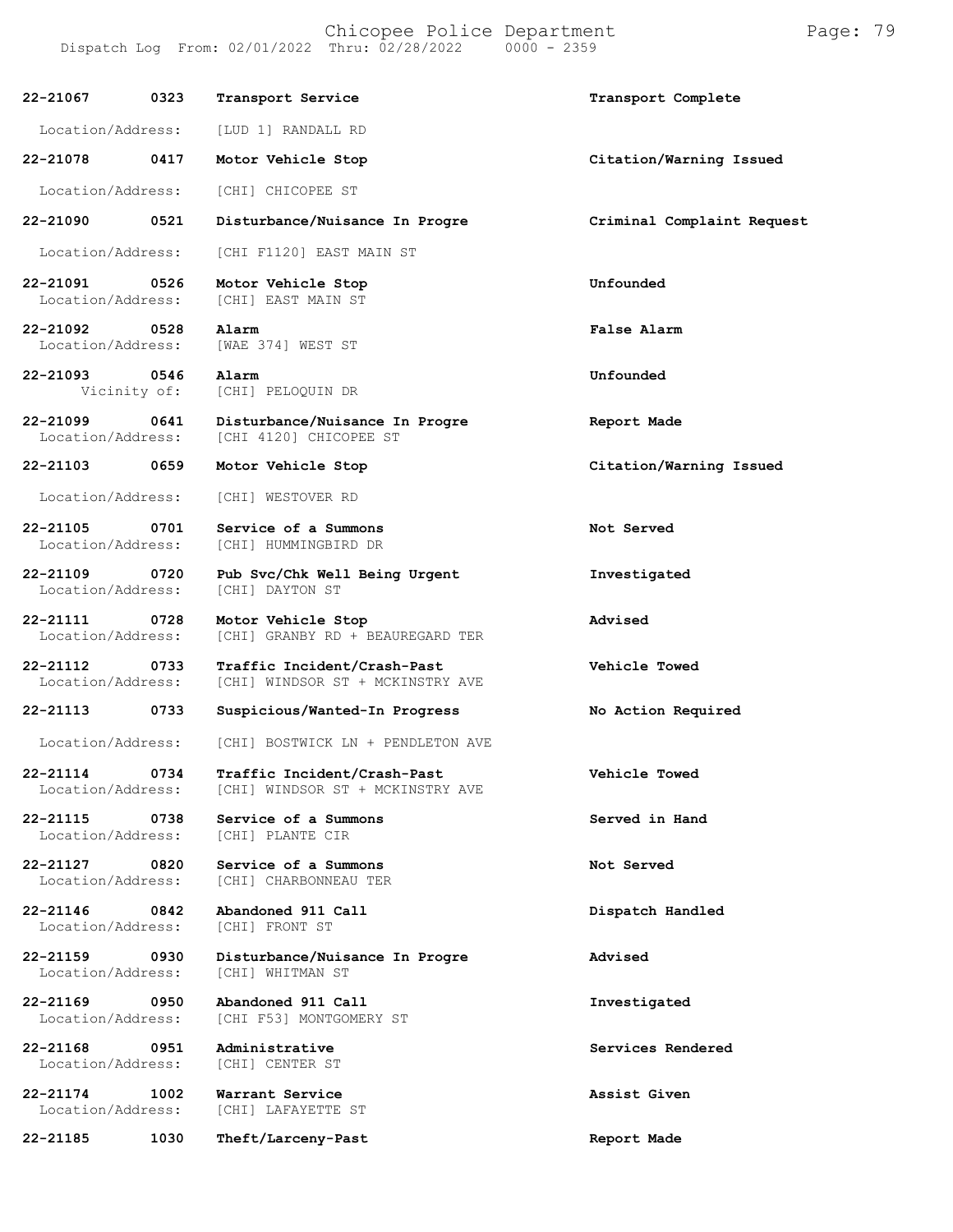|                                   |                      | Chicopee Police Department<br>Dispatch Log From: 02/01/2022 Thru: 02/28/2022 0000 - 2359 |                              | Page: 80 |  |
|-----------------------------------|----------------------|------------------------------------------------------------------------------------------|------------------------------|----------|--|
| Location/Address:                 |                      | [CHI 938] MEMORIAL DR                                                                    |                              |          |  |
| 22-21186                          | 1031                 | Fraud/Deception                                                                          | No Action Required           |          |  |
| Location/Address:                 |                      | [CHI] CHICOPEE ST                                                                        |                              |          |  |
| 22-21195                          | 1056                 | Transport Service                                                                        | Transport Complete           |          |  |
|                                   | Location:            | [CHI] SPRINGFIELD JUVENILE COURT                                                         |                              |          |  |
| 22-21196                          | 1102<br>Vicinity of: | Traffic Incident/Crash<br>[CHI 1351] FREDETTE ST                                         | Report Made                  |          |  |
| 22-21197                          | 1104                 | Traffic Incident/Crash-Past                                                              | Complaint Taken Care Of      |          |  |
| Location/Address:                 |                      | [CHI 1191] MEMORIAL DR                                                                   |                              |          |  |
| $22 - 21203$<br>Location/Address: | 1114                 | Fraud/Deception<br>[CHI] RIVERVIEW PL                                                    | Report Made                  |          |  |
| 22-21205<br>Location/Address:     | 1122                 | Service of a Summons<br>[CHI 612] SPRINGFIELD ST                                         | Could not Locate             |          |  |
| 22-21209<br>Location/Address:     | 1127                 | Service of a Summons<br>[CHI] AMES AVE                                                   | Could not Locate             |          |  |
| 22-21212<br>Location/Address:     | 1139                 | Service of a Summons<br>[CHI] AMES AVE                                                   | Could not Locate             |          |  |
| 22-21213                          | 1142                 | Service of a Summons                                                                     | Complaint Taken Care Of      |          |  |
| Location/Address:                 |                      | [CHI] RIVERVIEW TER                                                                      |                              |          |  |
| 22-21217                          | 1145                 | SAFETY HAZARD/PRIORITY 2                                                                 | Taken/Referred /Other/Agency |          |  |
| Vicinity of:                      |                      | [CHI 643] CHICOPEE ST                                                                    |                              |          |  |
| 22-21232                          | 1217                 | Motor Vehicle Stop                                                                       | Citation/Warning Issued      |          |  |
| Location/Address:                 |                      | [CHI] CHURCH ST + BROADWAY                                                               |                              |          |  |
| 22-21235<br>Location/Address:     | 1223                 | Service of a Summons<br>[CHI 39] BROADWAY                                                | Served in Hand               |          |  |
| 22-21237<br>Location/Address:     | 1229                 | Service of a Summons<br>[CHI] MAPLE ST                                                   | Served in Hand               |          |  |
| 22-21240<br>Location/Address:     | 1239                 | Service of a Summons<br>[CHI] BROADWAY                                                   | Served in Hand               |          |  |
| 22-21242                          | 1243                 | Motor Vehicle Stop                                                                       | Citation/Warning Issued      |          |  |
| Location/Address:                 |                      | [CHI] CHICOPEE ST + ELIZABETH ST                                                         |                              |          |  |
| 22-21243<br>Location/Address:     | 1243                 | Service of a Summons<br>[CHI] BROADWAY                                                   | Not Served                   |          |  |
| 22-21248<br>Location/Address:     | 1253                 | Service of a Summons<br>[CHI] HENSHAW ST                                                 | Served in Hand               |          |  |
| 22-21249<br>Location/Address:     | 1255                 | Traffic Incident/Crash<br>[CHI 715] MEMORIAL DR                                          | Report Made                  |          |  |
| 22-21252<br>Location/Address:     | 1306                 | Motor Vehicle Stop<br>[CHI 512] GRATTAN ST                                               | Advised                      |          |  |
| 22-21255<br>Location/Address:     | 1317                 | Motor Vehicle Stop<br>[CHI] GRANBY RD                                                    | Advised                      |          |  |
| 22-21257                          | 1317                 | Abandoned 911 Call                                                                       | No Action Required           |          |  |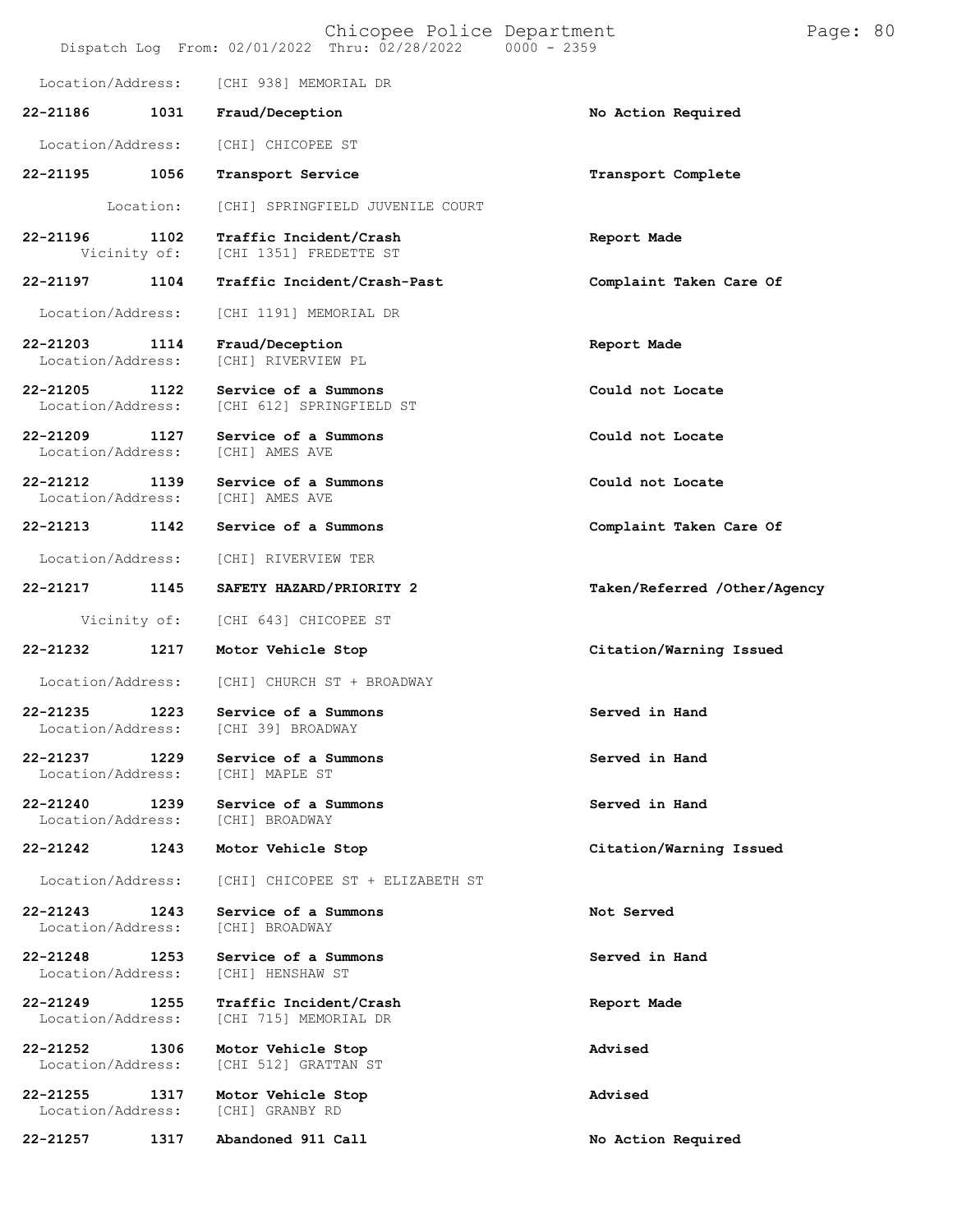Location/Address: [CHI 1965] CHICOPEE ST **22-21259 1331 Service of a Summons Served in Hand** Location/Address: **22-21261 1335 Motor Vehicle Stop Citation/Warning Issued** Location/Address: [CHI] DALE ST **22-21262 1336 SAFETY HAZARD/PRIORITY 2 Taken/Referred /Other/Agency** Location/Address: [CHI] CHICOPEE ST **22-21264 1337 SAFETY HAZARD/PRIORITY 2 Taken/Referred /Other/Agency** Location/Address: [CHI] HEARTHSTONE TER + GRATTAN ST **22-21268 1342 Service of a Summons Not Served** Location/Address: **22-21269 1342 Motor Vehicle Stop Citation/Warning Issued** Location/Address: [CHI] BURNETT RD **22-21271 1345 Administrative Could not Locate** Location/Address: **22-21276 1356 Service of a Summons Served in Hand** [CHI 2259] ABBEY MEMORIAL DR **22-21281 1400 Disturbance/Nuisance In Progre Advised** [CHI 1191] MEMORIAL DR **22-21282 1407 Motor Vehicle Stop Citation/Warning Issued** Location/Address: [CHI] EAST MAIN ST **22-21286 1411 Fuel Spill/Fuel Odor Complaint Taken Care Of** Location/Address: [CHI] WHITMAN ST **22-21287 1416 Service of a Summons Served in Hand** [CHI] HUMMINGBIRD DR **22-21291 1420 Motor Vehicle Stop Citation/Warning Issued** Location/Address: [CHI] EAST MAIN ST **22-21292 1426 Traffic V/Hazard/Comp-Past Citation/Warning Issued** Vicinity of: [CHI F368] FRONT ST **22-21293 1427 Motor Vehicle Stop Citation/Warning Issued** Location/Address: [CHI 587] NEW LOMBARD RD **22-21294 1427 Abandoned 911 Call No Action Required** Location/Address: [CHI] SHAWINIGAN DR **22-21296 1429 Administrative Complaint Taken Care Of** Location/Address: [CHI F825] CHURCH ST **22-21305 1448 Abandoned 911 Call Unfounded** Location/Address: **22-21302 1449 Motor Vehicle Stop Advised**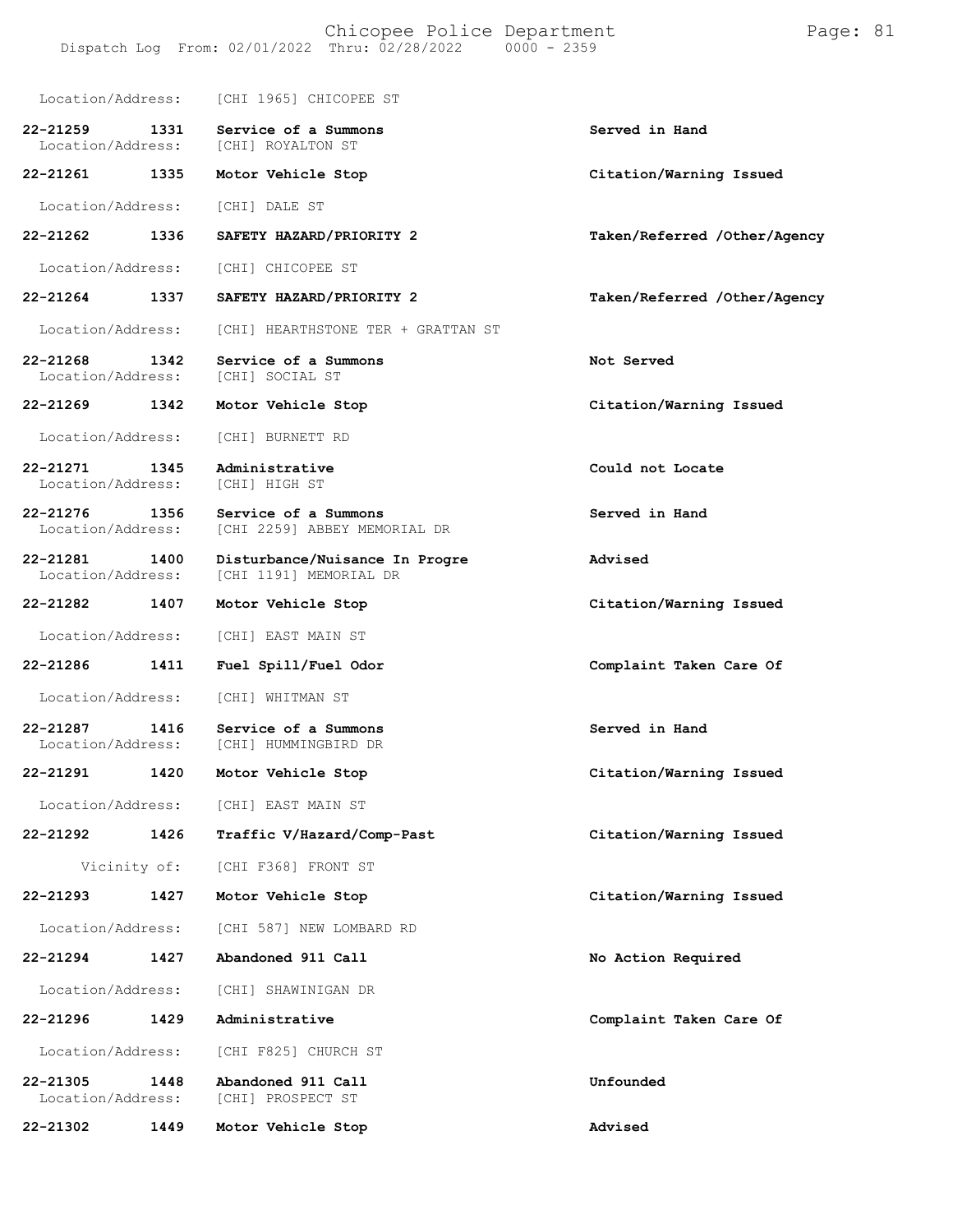### Chicopee Police Department Page: 82 Dispatch Log From: 02/01/2022 Thru: 02/28/2022

Location/Address: [CHI] DALE ST

**22-21312 1509 Harassment/Stalk/Threat-Past Report Made** Location/Address:

**22-21314 1514 Warrant Service Could not Locate**

**22-21315 1517 Motor Vehicle Stop Advised**

**22-21318 1523 Warrant Service Services Rendered**

**22-21324 1540 Fraud/Deception Report Made**

**22-21326 1543 Misc-Non Urgent Served in Hand** Location/Address:

**22-21335 1602 Outside Fire Report Made** Location/Address:

Location/Address:

Location/Address:

Location/Address: [CHI] RIVERVIEW TER

**22-21385 1713 Service of a Summons Not Served** Location/Address:

[CHI] PELOQUIN DR

[CHI] SHERIDAN ST

**22-21317 1522 Disturbance/Nuisance/Past Unfounded** Location/Address: [CHI 1191] MEMORIAL DR

Location/Address: [CHI F825] CHURCH ST

**22-21319 1529 Motor Vehicle Stop Advised** [CHI] SHERIDAN ST

**22-21321 1531 Trespass/Unwanted-Past Not Served** Location/Address: [CHI] HIGH ST

[CHI 56] JAMES ST

**22-21325 1541 Traffic V/Hazard/Comp-Past Unfounded** Location/Address: [CHI 719] MEMORIAL DR

**22-21332 1558 Traffic Incident/Crash-Past Citation/Warning Issued**

Location/Address: [CHI] GRATTAN ST

**22-21345 1616 Service of a Summons Could not Locate**

**22-21346 1616 Abandoned/Found Property Dispatch Handled** [CHI 2498] CHURCH ST

**22-21348 1620 Service of a Summons Could not Locate** Location/Address: [CHI 1658] SPRINGFIELD ST

**22-21366 1641 Harassment/Stalk/Threat-In Pro Dispatch Handled** Location/Address: [CHI] CAREW ST + EAST ST

**22-21368 1646 Harassment/Stalk/Threat-In Pro Report Made** [CHI] CAREW ST + EAST ST

**22-21375 1704 Service of a Summons Served in Hand**

**22-21380 1705 Service of a Summons No Action Required**

**22-21387 1719 Drugs-In Progress Could not Locate** [CHI F621] EXCHANGE ST

**22-21391 1723 Traffic V/Hazard/Comp-In Progr Unfounded** Location/Address: [CHI] INGHAM ST + BUCKLEY BLVD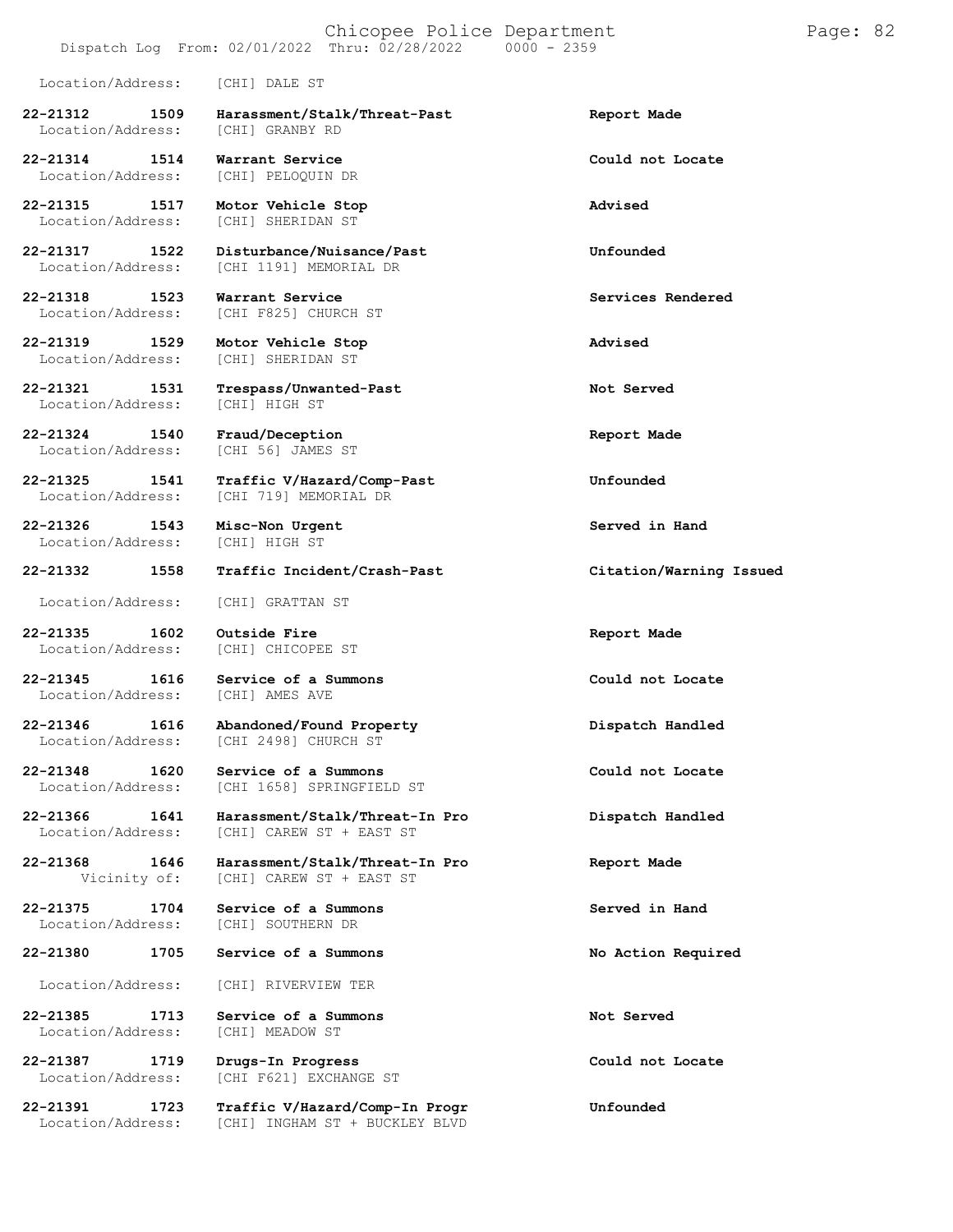# Chicopee Police Department Page: 83

Dispatch Log From:  $02/01/2022$  Thru:  $02/28/2022$ **22-21395 1723 Misc-Non Urgent Dispatch Handled** [CHI F162] CENTER ST **22-21396 1731 Warrant Service Not Served** [CHI F1506] BURTON ST **22-21408 1751 Service of a Summons Served in Hand** Location/Address: [CHI XP1977] GRATTAN ST **22-21404 1755 Pub Svc/Chk Well Being Urgent Advised** [CHI] EAST MAIN ST **22-21407 1800 PS/Check Well Being Nonurgent Complaint Taken Care Of** Location/Address: [CHI 2498] CHURCH ST **22-21409 1801 PS/Check Well Being Nonurgent Complaint Taken Care Of** Location/Address: [CHI 2498] CHURCH ST **22-21413 1823 Motor Vehicle Stop Citation/Warning Issued** Location/Address: [CHI] BOUTIN ST + ASSELIN ST **22-21421 1840 Service of a Summons Not Served** [CHI 2381] TENNEY ST **22-21422 1847 Police Response Complaint Taken Care Of** Location/Address: [CHI 2498] CHURCH ST **22-21423 1850 Traffic Incident/Crash-Past Report Made** [CHI 592] MONTGOMERY ST **22-21426 1905 Suspicious/Wanted-In Progress Report Made** [CHI] CRESTWOOD ST **22-21427 1913 Traffic V/Hazard/Comp-In Progr Unfounded** Location/Address: [CHI F368] FRONT ST **22-21428 1916 Harassment/Stalk/Threat-Past Advised** Location/Address: **22-21430 1927 Motor Vehicle Stop Citation/Warning Issued** Location/Address: [CHI] BUCKLEY BLVD **22-21432 1939 Abandoned 911 Call No Action Required** Location/Address: [CHI F1150] MONTGOMERY ST **22-21438 1957 Theft/Larceny-Past Report Made** Location/Address: **22-21436 1958 Theft/Larceny-In Progress Report Made** [CHI] SHERIDAN ST **22-21437 2001 Abandoned 911 Call No Action Required** Location/Address: [CHI F1150] MONTGOMERY ST **22-21440 2006 Abandoned 911 Call No Action Required** Location/Address: [CHI] SILVIN RD **22-21443 2017 Investigation/Follow Up Unfounded**

[CHI] GREENWOOD TER

**22-21444 2028 Theft/Larceny-In Progress Assist Given**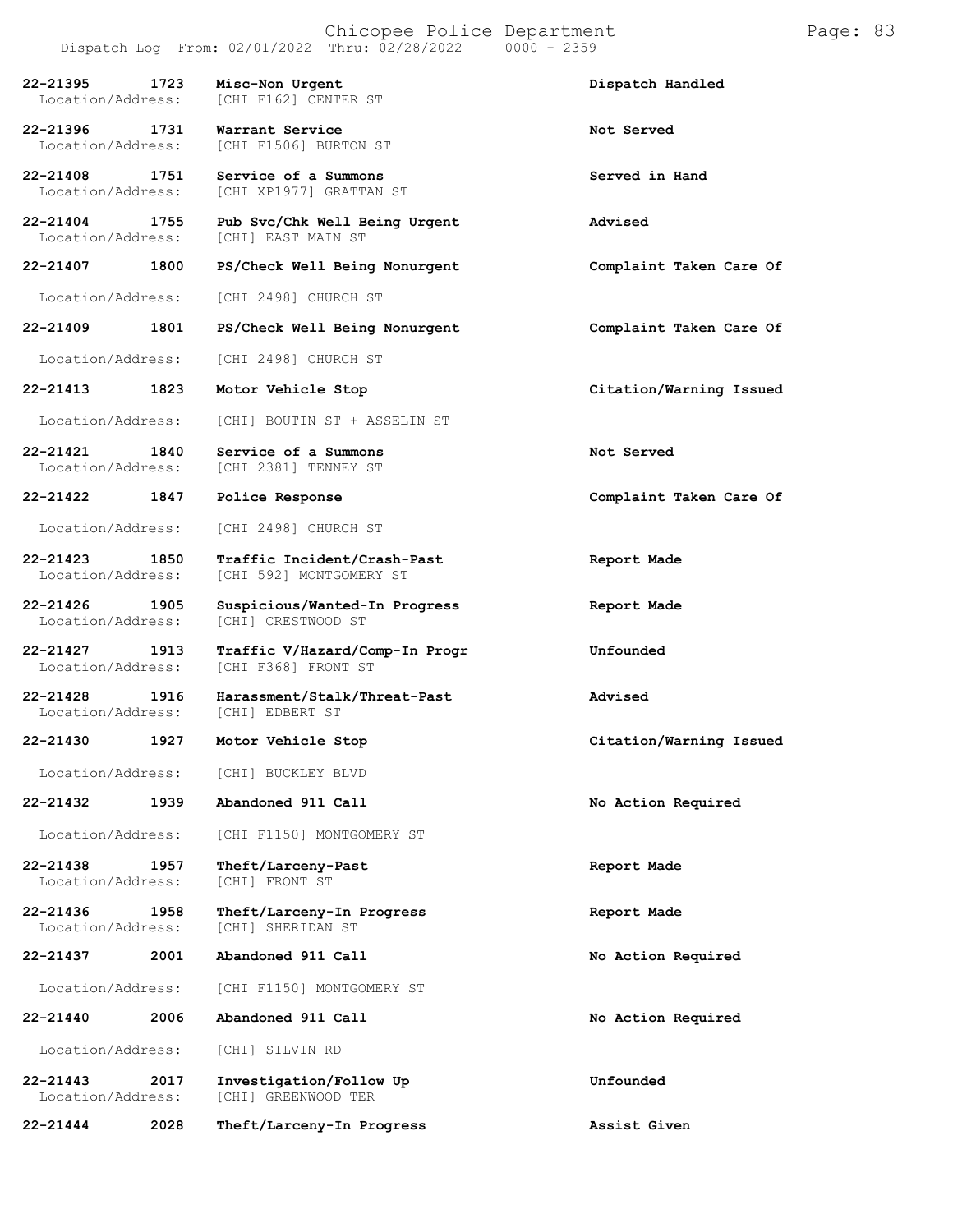|                                   |      | Chicopee Police Department<br>$0000 - 2359$<br>Dispatch Log From: 02/01/2022 Thru: 02/28/2022 |                             | Page: 84 |  |
|-----------------------------------|------|-----------------------------------------------------------------------------------------------|-----------------------------|----------|--|
| Location/Address:                 |      | [CHI 276] CHICOPEE ST                                                                         |                             |          |  |
| $22 - 21448$<br>Location/Address: | 2037 | Abandoned/Found Property<br>[CHI] SURREY LN                                                   | Report Made                 |          |  |
| 22-21453<br>Location/Address:     | 2056 | Traffic V/Hazard/Comp-In Progr<br>[CHI] PLAINFIELD ST                                         | Assist Given                |          |  |
| 22-21456                          | 2105 | Transport Service                                                                             | Transport Complete          |          |  |
| Location/Address:                 |      | [LUD 1] RANDALL RD                                                                            |                             |          |  |
| 22-21458<br>Location/Address:     | 2118 | Disturbance/Nuisance/Past<br>[CHI] CRESCENT DR                                                | Advised                     |          |  |
| 22-21462                          | 2122 | Suspicious/Wanted-In Progress                                                                 | Cancelled/Cancelled enroute |          |  |
| Vicinity of:                      |      | [CHI] SYCAMORE LN                                                                             |                             |          |  |
| 22-21471<br>Location/Address:     | 2201 | Police Response<br>[CHI] CELESTINE ST                                                         | Arrest Made                 |          |  |
| 22-21472<br>Location/Address:     | 2203 | Police Response<br>[CHI] CELESTINE ST                                                         | Dispatch Handled            |          |  |
| $22 - 21473$<br>Location/Address: | 2205 | Harassment/Stalk/Threat-In Pro<br>[CHI F1048] MEMORIAL DR                                     | Could not Locate            |          |  |
| 22-21490                          | 2248 | Suspicious/Wanted-In Progress                                                                 | Appears Secure After Check  |          |  |
| Location/Address:                 |      | [CHI] FRONT ST                                                                                |                             |          |  |
| $22 - 21494$<br>Location/Address: | 2307 | Suspicious/Wanted-In Progress<br>[CHI F1278] MEMORIAL DR                                      | Could not Locate            |          |  |
| 22-21500<br>Location/Address:     | 2337 | Harassment/Stalk/Threat-Past<br>[CHI] BUTLER AVE                                              | Advised                     |          |  |
| For Date: $02/17/2022 -$          |      | Thursday                                                                                      |                             |          |  |
| 22-21554                          | 0104 | Pub Svc/Chk Well Being Urgent                                                                 | Complaint Taken Care Of     |          |  |
| Location/Address:                 |      | [CHI] CHICOPEE ST + MELVIN ST                                                                 |                             |          |  |
| 22-21558                          | 0112 | Motor Vehicle Stop                                                                            | Criminal Complaint Request  |          |  |
| Location/Address:                 |      | [CHI] WESTOVER RD + MEMORIAL DR                                                               |                             |          |  |
| 22-21612<br>Location/Address:     | 0233 | Suspicious/Wanted-In Progress<br>[CHI] PROSPECT ST                                            | Unfounded                   |          |  |
| $22 - 21618$<br>Location/Address: | 0246 | Abandoned 911 Call<br>[CHI] SPRINGFIELD ST                                                    | Unfounded                   |          |  |
| 22-21637<br>Location/Address:     | 0324 | Alarm<br>[CHI F811] MEMORIAL DR                                                               | False Alarm                 |          |  |
| 22-21638<br>Location/Address:     | 0330 | Suspicious/Wanted-In Progress<br>[CHI F1206] CHESTNUT ST                                      | Advised                     |          |  |
| 22-21641<br>Location/Address:     | 0357 | Suspicious/Wanted-In Progress<br>[CHI] DICKINSON ST                                           | Unfounded                   |          |  |
| 22-21643                          | 0400 | Suspicious/Wanted-In Progress                                                                 | Complaint Taken Care Of     |          |  |
| Location/Address:                 |      | [CHI F1206] CHESTNUT ST                                                                       |                             |          |  |
| 22-21652                          | 0545 | Suspicious/Wanted-In Progress                                                                 | Advised                     |          |  |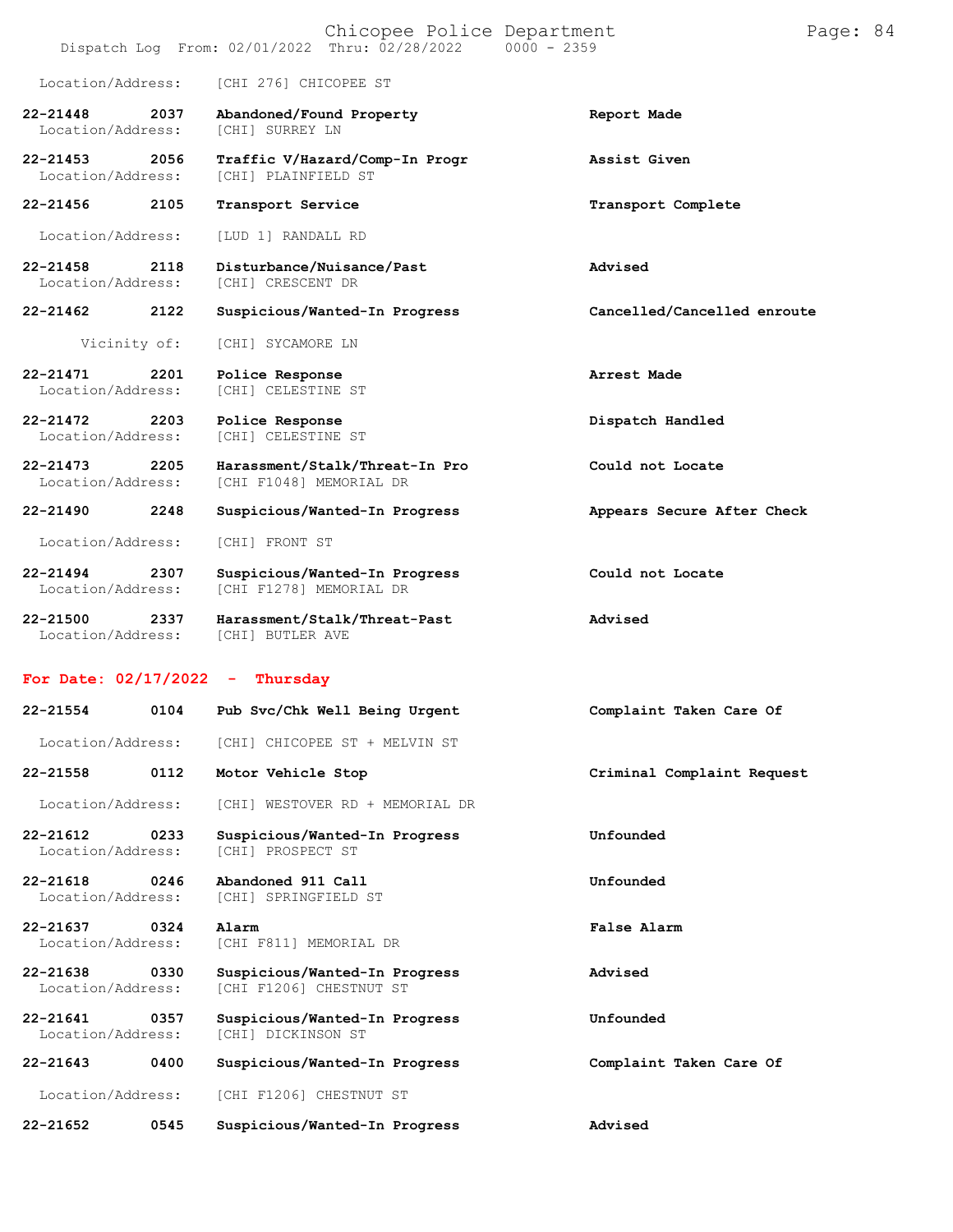Chicopee Police Department Page: 85 Dispatch Log From: 02/01/2022 Thru: 02/28/2022

**22-21665 0654 Abandoned 911 Call Dispatch Handled** [CHI] CENTER ST **22-21669 0711 Motor Vehicle Stop Citation/Warning Issued** Location/Address: [CHI F122] SHAWINIGAN DR **22-21671 0719 Service of a Summons Not Served** [CHI] JENNINGS ST **22-21673 0723 Motor Vehicle Stop Citation/Warning Issued** Vicinity of: [CHI 188] CHICOPEE ST **22-21675 0724 Motor Vehicle Stop Citation/Warning Issued** Location/Address: [CHI 188] CHICOPEE ST **22-21680 0725 Suspicious/Wanted-In Progress Unfounded** [CHI 718] MEMORIAL DR **22-21678 0727 Motor Vehicle Stop Citation/Warning Issued** Location/Address: [CHI] EAST MAIN ST + NEW YORK AVE **22-21700 0815 SAFETY HAZARD/PRIORITY 2 Dispatch Handled** [CHI] FRONT ST + GRAPE ST **22-21702 0816 SAFETY HAZARD/PRIORITY 3 Taken/Referred /Other/Agency** Location/Address: [CHI 174] CENTER ST **22-21703 0823 Motor Vehicle Stop Citation/Warning Issued** Location/Address: [CHI 842] FRONT ST **22-21705 0823 Pub Svc/Chk Well Being Urgent Services Rendered** [CHI 449] GRANBY RD **22-21710 0824 Service of a Summons Not Served Iocation/Address:** [CHI] JENNINGS ST [CHI] JENNINGS ST **22-21711 0824 Alarm False Alarm** [CHI 1607] GRANBY RD **22-21719 0836 Motor Vehicle Stop Advised** [CHI 842] FRONT ST **22-21720 0836 SAFETY HAZARD/PRIORITY 2 No Action Required** Location/Address: [CHI] SOUTH ST + SPRINGFIELD ST **22-21722 0840 Motor Vehicle Stop Citation/Warning Issued** Location/Address: [CHI 842] FRONT ST **22-21723 0842 Alarm Cancelled/Cancelled enroute** Location/Address: [CHI F163] SPRINGFIELD ST **22-21725 0846 Motor Vehicle Stop Verbal Warning Issued** Location/Address: [CHI] BURNETT RD + SAND TRAP WAY **22-21728 0850 Motor Vehicle Stop Advised** [CHI 410] FRONT ST **22-21730 0851 Alarm False Alarm**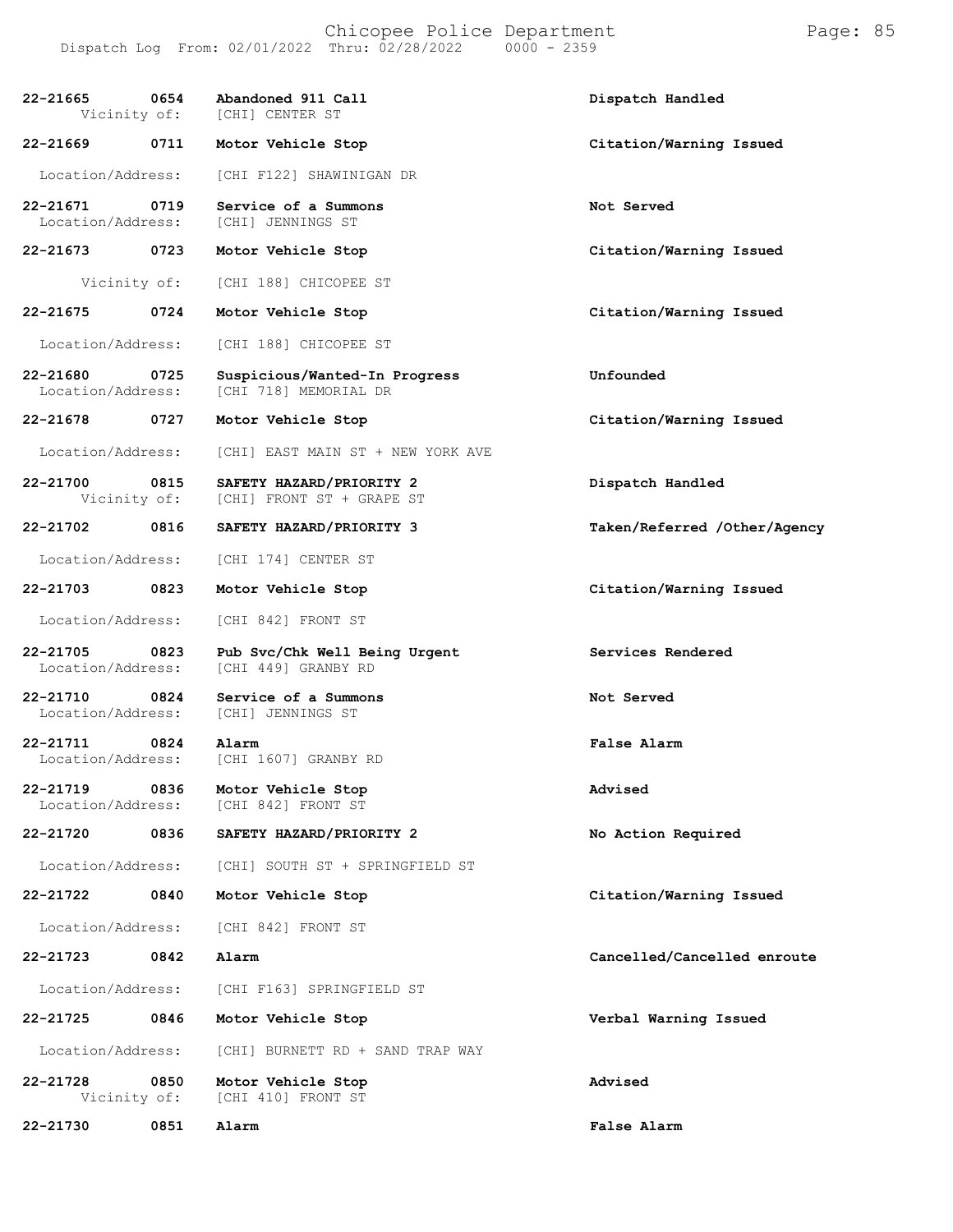|                               |      | Dispatch Log From: 02/01/2022 Thru: 02/28/2022            | Chicopee Police Department<br>$0000 - 2359$ | Page: 86 |  |
|-------------------------------|------|-----------------------------------------------------------|---------------------------------------------|----------|--|
| Location/Address:             |      | [CHI 221] CABOT ST                                        |                                             |          |  |
| 22-21732<br>Location/Address: | 0853 | Service of a Summons<br>[CHI] PENDLETON AVE               | Not Served                                  |          |  |
| 22-21735                      | 0853 | Misc-Non Urgent                                           | Complaint Taken Care Of                     |          |  |
| Vicinity of:                  |      | [CHI 1173] ROBBINS RD                                     |                                             |          |  |
| 22-21741                      | 0915 | Motor Vehicle Stop                                        | Citation/Warning Issued                     |          |  |
| Location/Address:             |      | [CHI 735] GRANBY RD                                       |                                             |          |  |
| 22-21744<br>Location/Address: | 0917 | Traffic Incident/Crash<br>[CHI F1272] NEW LUDLOW RD       | Report Made                                 |          |  |
| 22-21745<br>Location/Address: | 0919 | Traffic Incident/Crash<br>[CHI F1272] NEW LUDLOW RD       | Services Rendered                           |          |  |
| 22-21748                      | 0924 | Motor Vehicle Stop                                        | Citation/Warning Issued                     |          |  |
| Location/Address:             |      | [CHI] BURNETT RD                                          |                                             |          |  |
| 22-21749                      | 0924 | Motor Vehicle Stop                                        | Citation/Warning Issued                     |          |  |
| Location/Address:             |      | [CHI] GRANBY RD                                           |                                             |          |  |
| 22-21751<br>Location/Address: | 0927 | Harassment/Stalk/Threat-Past<br>[CHI 2613] SPRINGFIELD ST | Report Made                                 |          |  |
| 22-21752                      | 0933 | Motor Vehicle Stop                                        | Citation/Warning Issued                     |          |  |
| Location/Address:             |      | [CHI 1027] MEMORIAL DR                                    |                                             |          |  |
| 22-21759<br>Location/Address: | 0945 | Suspicious/Wanted-In Progress<br>[CHI F621] EXCHANGE ST   | Advised                                     |          |  |
| 22-21763                      | 0958 | Motor Vehicle Stop                                        | Citation/Warning Issued                     |          |  |
| Location/Address:             |      | [CHI] MONTGOMERY ST                                       |                                             |          |  |
| 22-21766                      | 1003 | Traffic Incident/Crash                                    | No Action Required                          |          |  |
| Location/Address:             |      | [CHI] JAMROG DR                                           |                                             |          |  |
| 22-21767                      | 1012 | Motor Vehicle Stop                                        | Verbal Warning Issued                       |          |  |
| Location/Address:             |      | [CHI] BURNETT RD                                          |                                             |          |  |
| 22-21770<br>Location/Address: | 1016 | Harassment/Stalk/Threat-Past<br>[CHI] PLANTE CIR          | Report Made                                 |          |  |
| 22-21774<br>Location/Address: | 1021 | Abandoned 911 Call<br>[CHI 664] LYMAN RD                  | Dispatch Handled                            |          |  |
| 22-21773<br>Location/Address: | 1022 | Harassment/Stalk/Threat-In Pro<br>[CHI] GRANBY RD         | Advised                                     |          |  |
| 22-21782<br>Location/Address: | 1036 | Alarm<br>[CHI 1376] EAST ST                               | Real Alarm                                  |          |  |
| 22-21792                      | 1050 | Alarm                                                     | Appears Secure After Check                  |          |  |
| Vicinity of:                  |      | [CHI 1196] NONOTUCK AVE                                   |                                             |          |  |
| 22-21794                      | 1055 | Motor Vehicle Stop                                        | Citation/Warning Issued                     |          |  |
| Location/Address:             |      | [CHI] DALE ST                                             |                                             |          |  |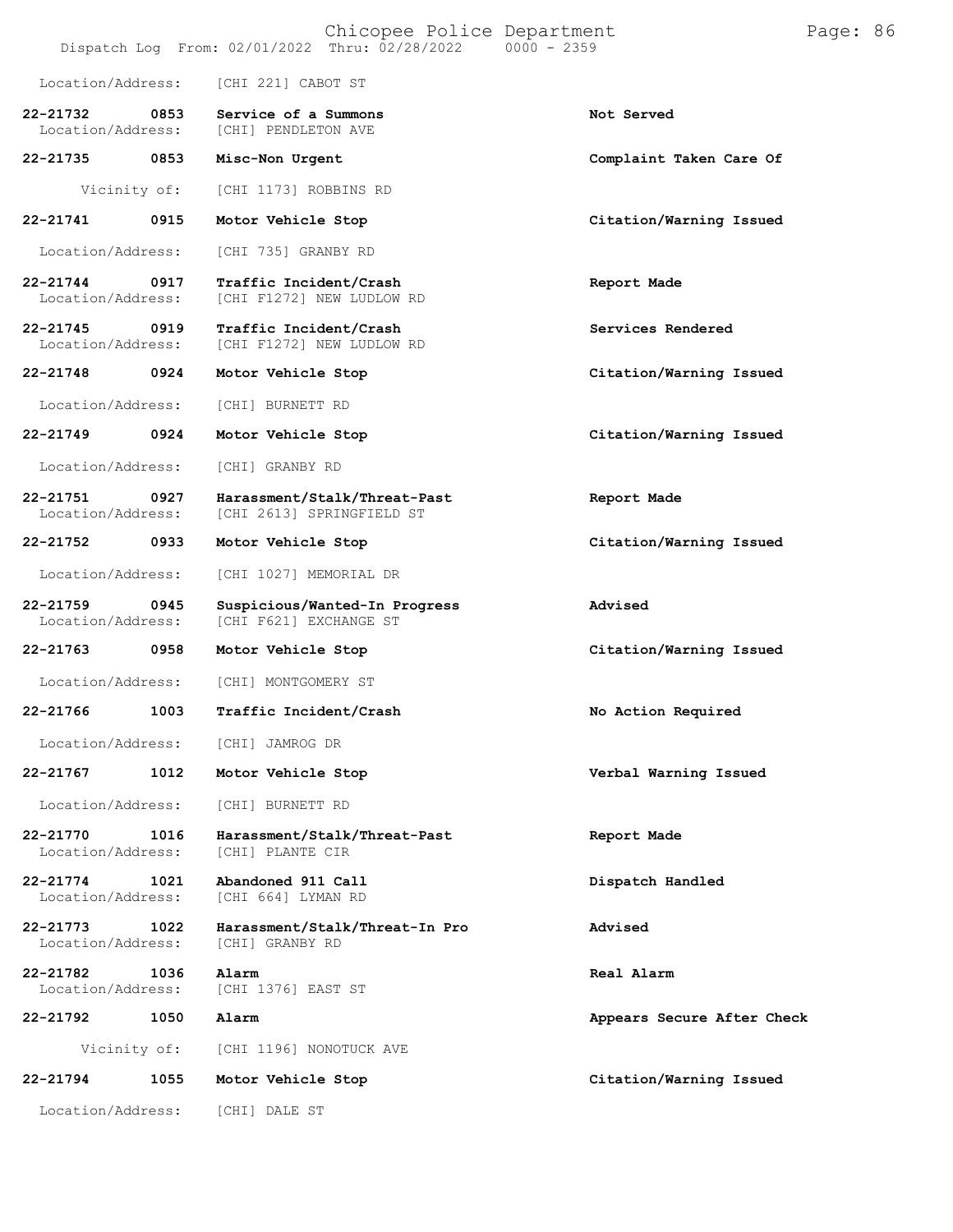| Location/Address: | [CHI] DALE ST |  |
|-------------------|---------------|--|
|                   |               |  |

**22-21801 1110 Fraud/Deception Report Made** [CHI] SANDERS ST

**22-21803 1116 Police Response Advised** [CHI F621] EXCHANGE ST

**22-21814 1215 Motor Vehicle Stop Citation/Warning Issued**

Location/Address: [CHI 865] PROSPECT ST

**22-21817 1223 Warrant Service Transport Complete**

Location/Address: [CHI] MONTVILLE ST

**22-21822 1234 Traffic Incident/Crash-Past Report Made** [CHI 1252] MEMORIAL DR

**22-21823 1237 Vehicle Fire Extinguished** [CHI 592] MONTGOMERY ST

**22-21825 1238 Pub Svc/Chk Well Being Urgent Advised** [CHI 1938] MEADOW ST

**22-21826 1240 Motor Vehicle Stop Citation/Warning Issued**

Location/Address: [CHI] YELLE ST + OHIO AVE

**22-21834 1306 Theft/Larceny-In Progress Criminal Complaint Request**

Location/Address: [CHI 561] MEADOW ST

**22-21838 1314 SAFETY HAZARD/PRIORITY 2 Dispatch Handled** [CHI] PENDLETON AVE

**22-21840 1317 Motor Vehicle Stop Citation/Warning Issued**

Location/Address: [CHI] PENDLETON AVE

Location/Address: [CHI] PENDLETON AVE

Location/Address: [CHI] PENDLETON AVE

**22-21863 1412 Motor Vehicle Stop Citation/Warning Issued**

Location/Address: [CHI 563] MEADOW ST

**22-21869 1429 Motor Vehicle Stop Citation/Warning Issued**

Vicinity of: [CHI F811] MEMORIAL DR

**22-21870 1429 Traffic V/Hazard/Comp-Past Services Rendered** [CHI 834] HAMPDEN ST

**22-21873 1436 Traffic Incident/Crash Report Made** [CHI 834] HAMPDEN ST

**22-21874 1438 Motor Vehicle Stop Citation/Warning Issued**

Location/Address: [CHI 11] MONTGOMERY ST

**22-21879 1446 Suspicious/Wanted-In Progress Could not Locate**

**22-21844 1326 Motor Vehicle Stop Citation/Warning Issued**

**22-21846 1334 Motor Vehicle Stop Citation/Warning Issued**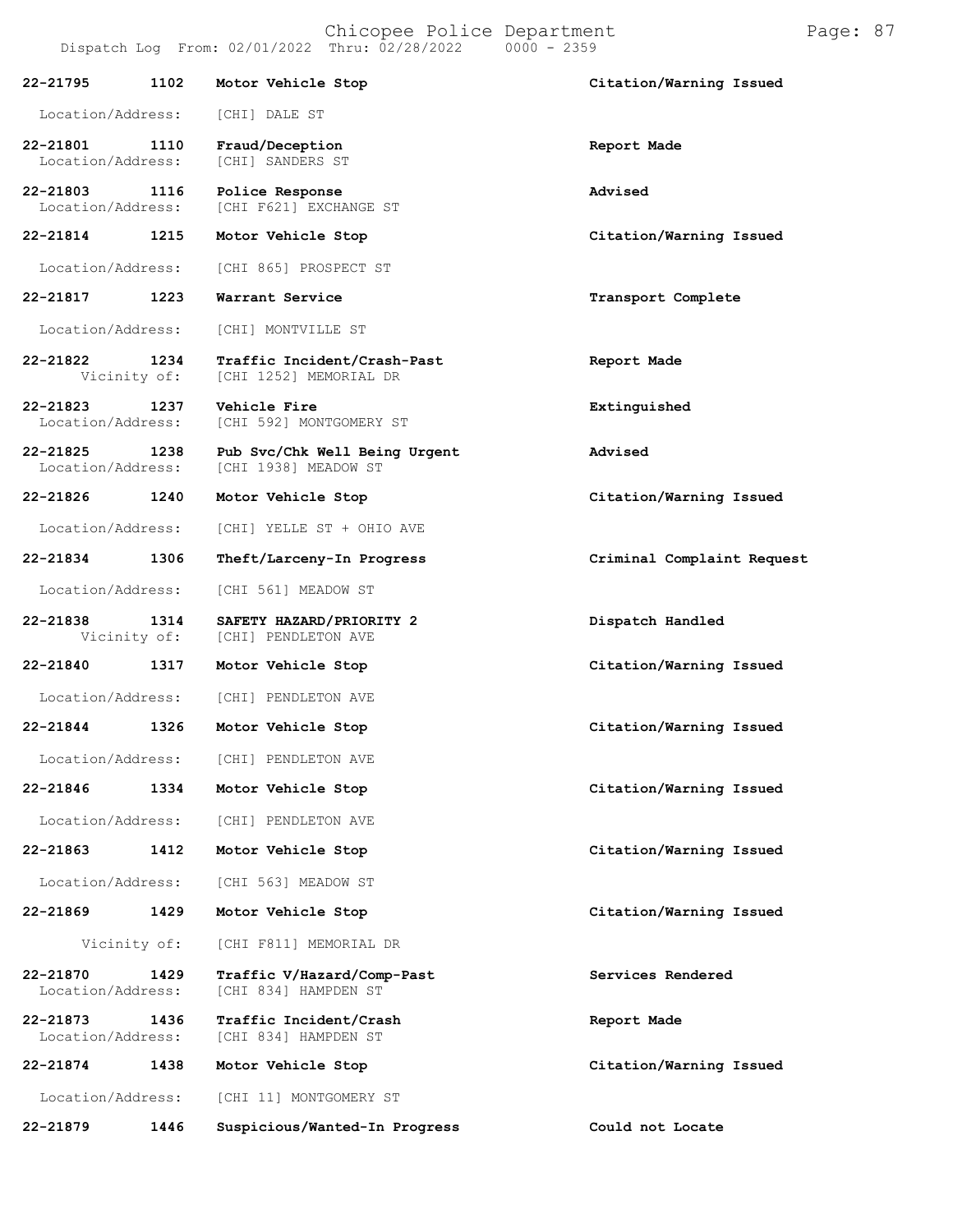|                                   |      | Chicopee Police Department<br>$0000 - 2359$<br>Dispatch Log From: 02/01/2022 Thru: 02/28/2022 | Page: 88                     |
|-----------------------------------|------|-----------------------------------------------------------------------------------------------|------------------------------|
| Location/Address:                 |      | [CHI 938] MEMORIAL DR                                                                         |                              |
| 22-21880<br>Location/Address:     | 1449 | Traffic Incident/Crash-Past<br>[CHI 1766] BAY STATE RD                                        | Report Made                  |
| 22-21883<br>Location/Address:     | 1456 | Damage/Vand/Mischief/In Prog<br>[CHI 844] MEMORIAL AVE                                        | Investigated                 |
| 22-21887<br>Location/Address:     | 1527 | Traffic V/Hazard/Comp-In Progr<br>[CHI 719] MEMORIAL DR                                       | Assist Given                 |
| 22-21888                          | 1530 | Motor Vehicle Stop                                                                            | Citation/Warning Issued      |
| Location/Address:                 |      | [CHI] ROLF AVE                                                                                |                              |
| 22-21890                          | 1531 | Motor Vehicle Stop                                                                            | Verbal Warning Issued        |
| Location/Address:                 |      | [CHI] GRATTAN ST                                                                              |                              |
| 22-21895                          | 1540 | SAFETY HAZARD/PRIORITY 2                                                                      | Taken/Referred /Other/Agency |
| Location/Address:                 |      | [CHI] OLD FIELD RD + WILSON AVE                                                               |                              |
| 22-21897<br>Location/Address:     | 1544 | Pub Svc/Chk Well Being Urgent<br>[CHI] CAREW ST + EAST MAIN ST                                | Unfounded                    |
| $22 - 21903$<br>Location/Address: | 1600 | Traffic V/Hazard/Comp-Past<br>[CHI] EAST MAIN ST                                              | Unfounded                    |
| 22-21910                          | 1613 | Animal/Injured/Hunted                                                                         | No Action Required           |
| Location/Address:                 |      | [CHI 1658] SPRINGFIELD ST                                                                     |                              |
| 22-21911<br>Location/Address:     | 1614 | Structure Fire<br>[CHI 1658] SPRINGFIELD ST                                                   | Investigated                 |
| 22-21915<br>Location/Address:     | 1620 | Damage/Vand/Mischief/In Prog<br>[CHI 850] BROADWAY                                            | Report Made                  |
| $22 - 21916$<br>Location/Address: | 1623 | Service of a Summons<br>[CHI] SKEELE ST                                                       | Served in Hand               |
| 22-21917<br>Location/Address:     | 1633 | Warrant Service<br>[CHI F1506] BURTON ST                                                      | Not Served                   |
| 22-21921<br>Location/Address:     | 1637 | Damage/Vand/Mischief/In Prog<br>[CHI] CHICOPEE ST                                             | Report Made                  |
| 22-21929<br>Location:             | 1644 | Abandoned 911 Call<br>[CHI] NO DISPATCHABLE LOCATION                                          | Dispatch Handled             |
| 22-21928<br>Location/Address:     | 1649 | Motor Vehicle Stop<br>[CHI] MEMORIAL DR + GRANBY RD                                           | Advised                      |
| 22-21935<br>Location/Address:     | 1650 | Service of a Summons<br>[CHI] AMES AVE                                                        | Not Served                   |
| 22-21930<br>Location/Address:     | 1651 | Service of a Summons<br>[CHI] AMES AVE                                                        | Not Served                   |
| 22-21937<br>Location/Address:     | 1659 | Abandoned 911 Call<br>[CHI] SCHOOL ST                                                         | Could not Locate             |
| 22-21942<br>Location/Address:     | 1710 | Traffic V/Hazard/Comp-Past<br>[CHI] EMMET ST                                                  | Advised                      |
| 22-21946<br>Location/Address:     | 1720 | Theft/Larceny-Past<br>[CHI] NEW LUDLOW RD                                                     | Report Made                  |
| 22-21951                          | 1735 | Abandoned 911 Call                                                                            | Investigated                 |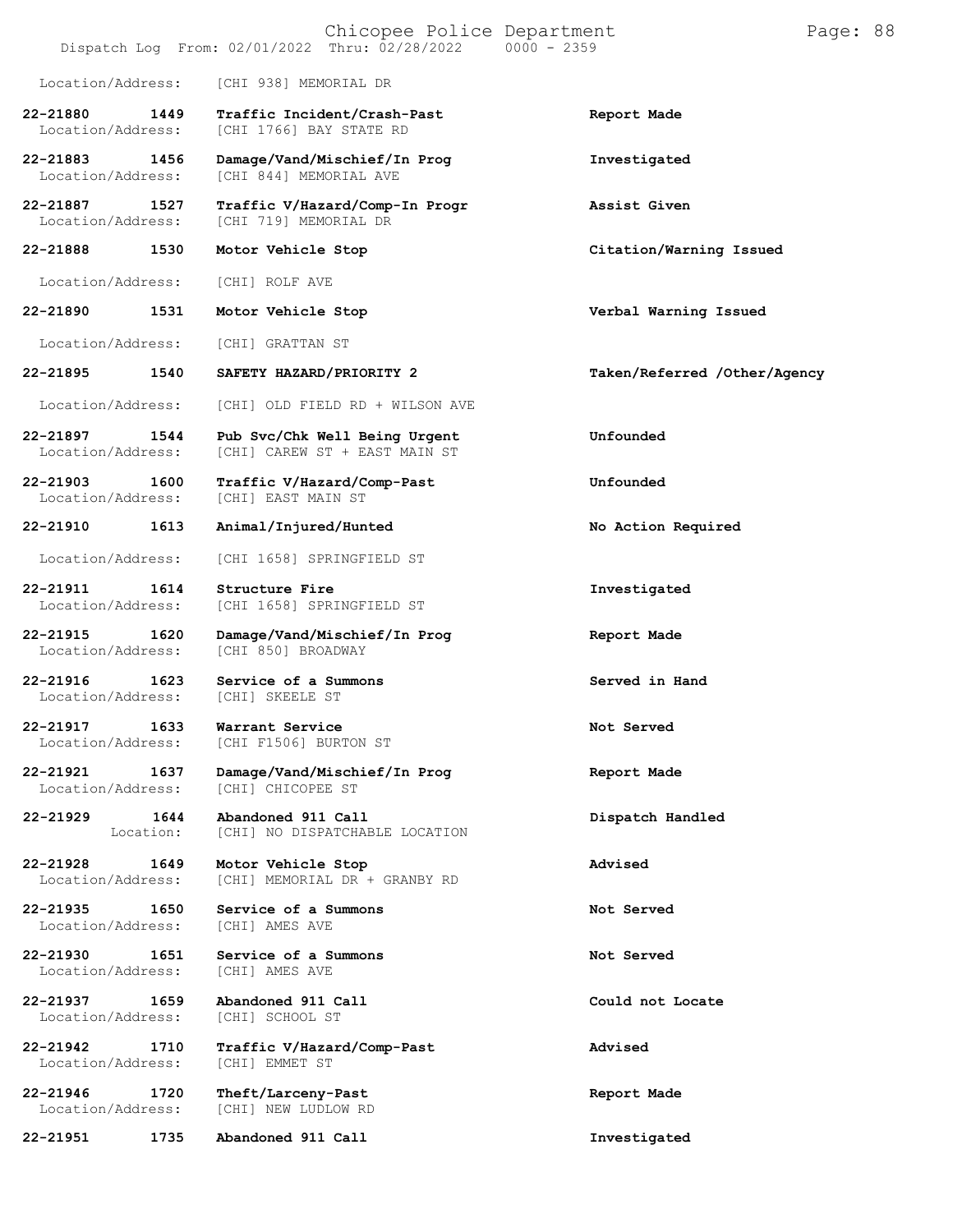# Chicopee Police Department Page: 89

### Dispatch Log From: 02/01/2022 Thru: 02/28/2022

[CHI] CABOT ST + EXCHANGE ST

Location/Address: [CHI] MT VERNON RD

**22-21960 1746 Police Response Could not Locate**

Location/Address:

Location/Address:

Location/Address:

**22-21997 1916 Pub Svc/Chk Well Being Urgent Unfounded** [CHI] MONTCALM ST

**22-22004 1942 Abandoned 911 Call Dispatch Handled** Location/Address:

**22-22013 2001 Abandoned 911 Call Unfounded**

Location/Address:

Location/Address:

**22-22057 2230 Alarm False Alarm**

**22-21968 1811 Disturbance/Nuisance/Past Unfounded** Location/Address: [CHI 1208] ST JAMES AVE

**22-21971 1819 Harassment/Stalk/Threat-Past Advised**

**22-21977 1825 Abandoned 911 Call Dispatch Handled** [CHI 1338] MEMORIAL DR

**22-21982 1831 Suspicious/Wanted-In Progress No Action Required**

Location/Address: [CHI 931] MEADOW ST

**22-21984 1834 Suspicious/Wanted-In Progress Unfounded**

**22-21988 1846 Damage/Vand/Mischief/In Prog Report Made**

**22-21995 1912 Investigation/Follow Up Advised** [CHI 1857] WESTOVER RD

**22-22005 1944 Disturbance/Nuisance In Progre Advised** Location/Address: [CHI 444] GRANBY RD

**22-22012 2001 Traffic Incident/Crash-Past Report Made** Location/Address: [CHI 857] ABBEY MEMORIAL DR

[CHI] BROADWAY

Location/Address: [CHI 48] BROADWAY

**22-22028 2036 Harassment/Stalk/Threat-In Pro Report Made**

**22-22033 2046 Disturbance/Nuisance In Progre Report Made** [CHI F1545] EXCHANGE ST

**22-22044 2122 Pub Svc/Chk Well Being Urgent Assist Given** [CHI] CENTRAL AVE

**22-22046 2140 Suspicious/Wanted-In Progress Advised** [CHI 612] SPRINGFIELD ST

**22-22049 2154 Misc-Urgent Advised**

**22-22059 2235 Harassment/Stalk/Threat-In Pro Arrest Made**

**22-22061 2242 Alarm False Alarm** Location/Address: [CHI 334] FULLER RD

[CHI 1530] MOORE ST

[CHI F162] CENTER ST

**22-22019 2015 Motor Vehicle Stop Verbal Warning Issued**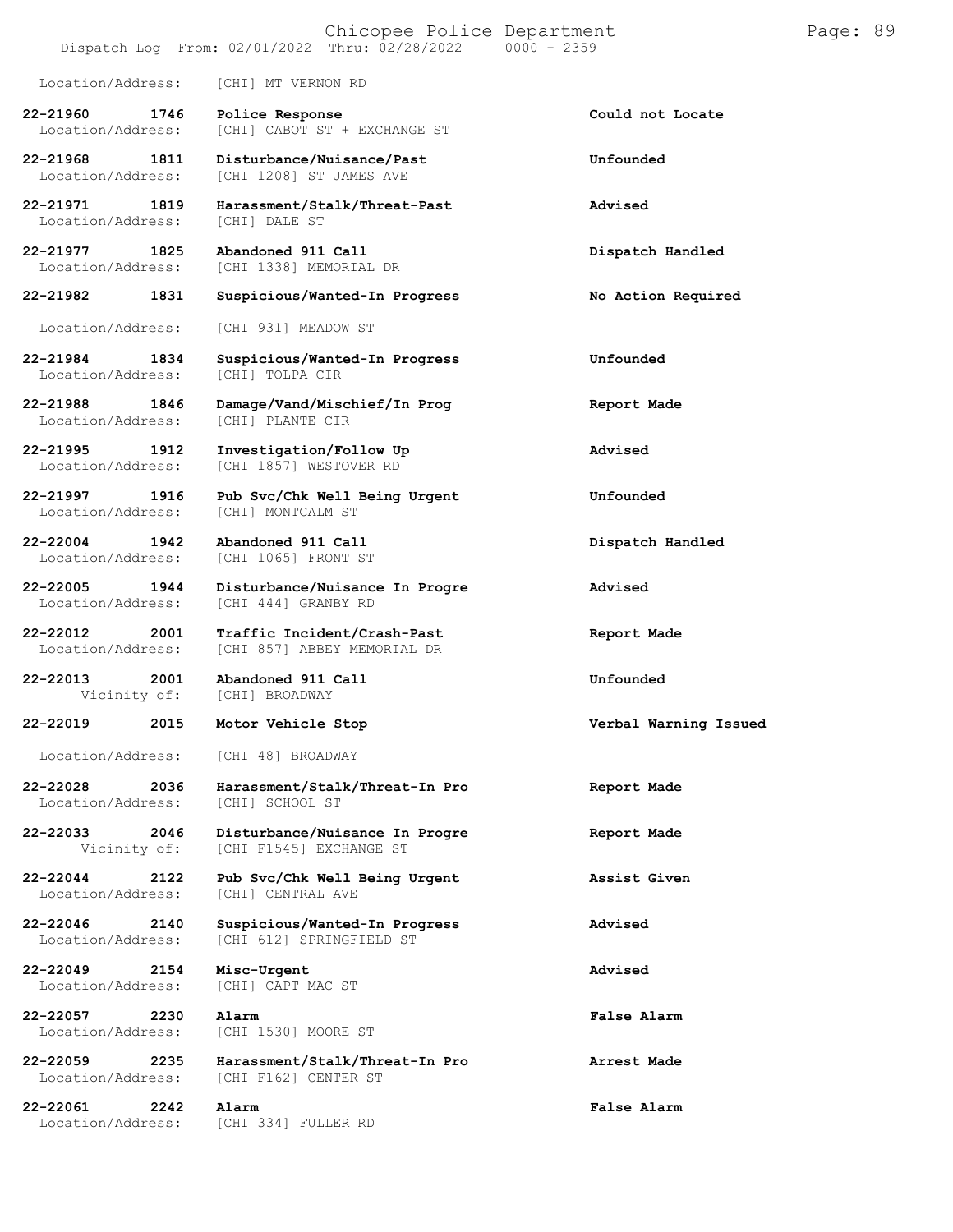| 22-22062 | 2244<br>Location/Address: | Police Response<br>[CHI] OLIVINE ST    | Unfounded                    |
|----------|---------------------------|----------------------------------------|------------------------------|
| 22-22065 | 2300                      | Police Response                        | Taken/Referred /Other/Agency |
|          | Location:                 | [CHI] 391 NORTH BY CHICOPEE EXIT 2     |                              |
| 22-22066 | 2319<br>Location/Address: | Abandoned 911 Call<br>[CHI] GRATTAN ST | Could not Locate             |
|          | For Date: $02/18/2022$    | - Friday                               |                              |

## **22-22087 0011 Assault Past Report Made** Location/Address: [CHI 2198] DALE ST **22-22126 0105 Alarm False Alarm** Location/Address: [CHI] TAXIWAY DR

**22-22133 0114 Alarm False Alarm** Location/Address: [CHI 670] MEMORIAL DR

**22-22147 0130 Disturbance/Nuisance/Past Complaint Taken Care Of**

- Vicinity of: [CHI] ROBINSON DR
- **22-22156 0148 Alarm False Alarm** Location/Address: [CHI 410] FRONT ST
- Location/Address: [LUD 1] RANDALL RD
- **22-22169 0210 Police Response Unfounded** Location/Address:
- **22-22173 0221 Abandoned 911 Call No Action Required**
	- Location/Address: [CHI] FRONT ST
- **22-22193 0303 Suspicious/Wanted-In Progress Advised** [CHI F1420] GRANBY RD
- **22-22199 0327 Motor Vehicle Stop Advised** [CHI F368] CENTER ST
- **22-22204 0335 Transport Service Transport Complete**
	- Location/Address: [CHI 1486] MAPLE ST
- **22-22206 0344 Alarm False Alarm** Location/Address: [CHI 1722] MEMORIAL DR
- **22-22218 0419 Motor Vehicle Stop Citation/Warning Issued**
	- Location/Address: [CHI F732] MONTGOMERY ST
- **22-22220 0431 Suspicious/Wanted-In Progress Report Made** [CHI F1186] MONTCALM ST
	- Location/Address: [CHI F1572] COLUMBA ST
- **22-22247 0704 Abandoned 911 Call Could not Locate** Location/Address:
- **22-22260 0745 Alarm False Alarm**
- **22-22241 0627 Abandoned 911 Call False Alarm**
	-
	-
	- [CHI 1206] MEMORIAL DR
- **22-22157 0149 Transport Service Transport Complete**
	-
	-
	-
	-
	-
	-

- 
- 
- 
-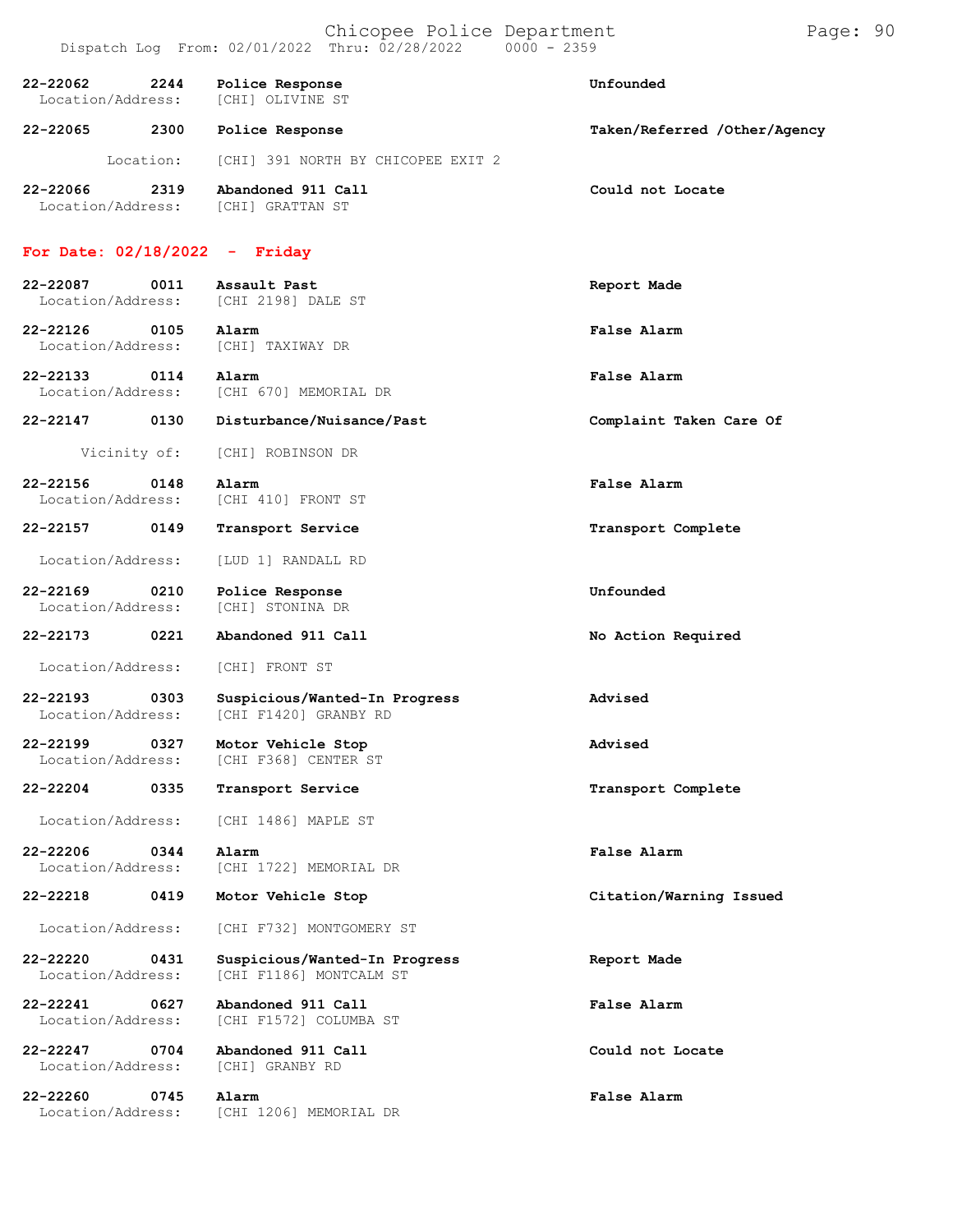Chicopee Police Department Page: 91 Dispatch Log From:  $02/01/2022$  Thru:  $02/28/2022$ **22-22264 0757 Alarm False Alarm** Location/Address: [CHI F1206] CHESTNUT ST **22-22268 0801 Pub Svc/Chk Well Being Urgent Services Rendered** Location/Address: **22-22270 0813 Police Response Dispatch Handled** [CHI F1206] CHESTNUT ST **22-22277 0825 Motor Vehicle Stop Citation/Warning Issued** Location/Address: [CHI 842] FRONT ST **22-22283 0835 Service of a Summons Not Served** Location/Address: **22-22290 0844 Warrant Service Could not Locate** [CHI F955] MEMORIAL DR **22-22305 0915 Pub Svc/Chk Well Being Urgent Complaint Taken Care Of** Location/Address: [CHI F1220] JOHNSON RD **22-22310 0935 Motor Vehicle Stop Citation/Warning Issued** Location/Address: [CHI 449] GRANBY RD **22-22311 0937 Alarm False Alarm** Location/Address: [CHI F1443] GRATTAN ST **22-22312 0937 Misc-Non Urgent Dispatch Handled** Location/Address: **22-22314 0943 Warrant Service Arrest Made** Location/Address: **22-22315 0947 Warrant Service Report Made** [CHI F1393] MEMORIAL DR **22-22320 0954 Misc-Non Urgent Assist Given** [CHI XP2053] BURNETT RD **22-22318 0955 Alarm False Alarm** [CHI F1443] GRATTAN ST **22-22323 1001 Motor Vehicle Stop Citation/Warning Issued** Location/Address: [CHI 82] BURNETT RD **22-22327 1015 Police Response Advised** [CHI 563] MEADOW ST **22-22329 1018 Motor Vehicle Stop Citation/Warning Issued** Location/Address: [CHI 82] BURNETT RD **22-22344 1025 Harassment/Stalk/Threat-Past Report Made** Location/Address: **22-22332 1027 Abandoned 911 Call Dispatch Handled** Location/Address: **22-22333 1030 Motor Vehicle Stop Citation/Warning Issued** Location/Address: [CHI 86] BURNETT RD **22-22339 1037 Motor Vehicle Stop Citation/Warning Issued**

Location/Address: [CHI] BASIL RD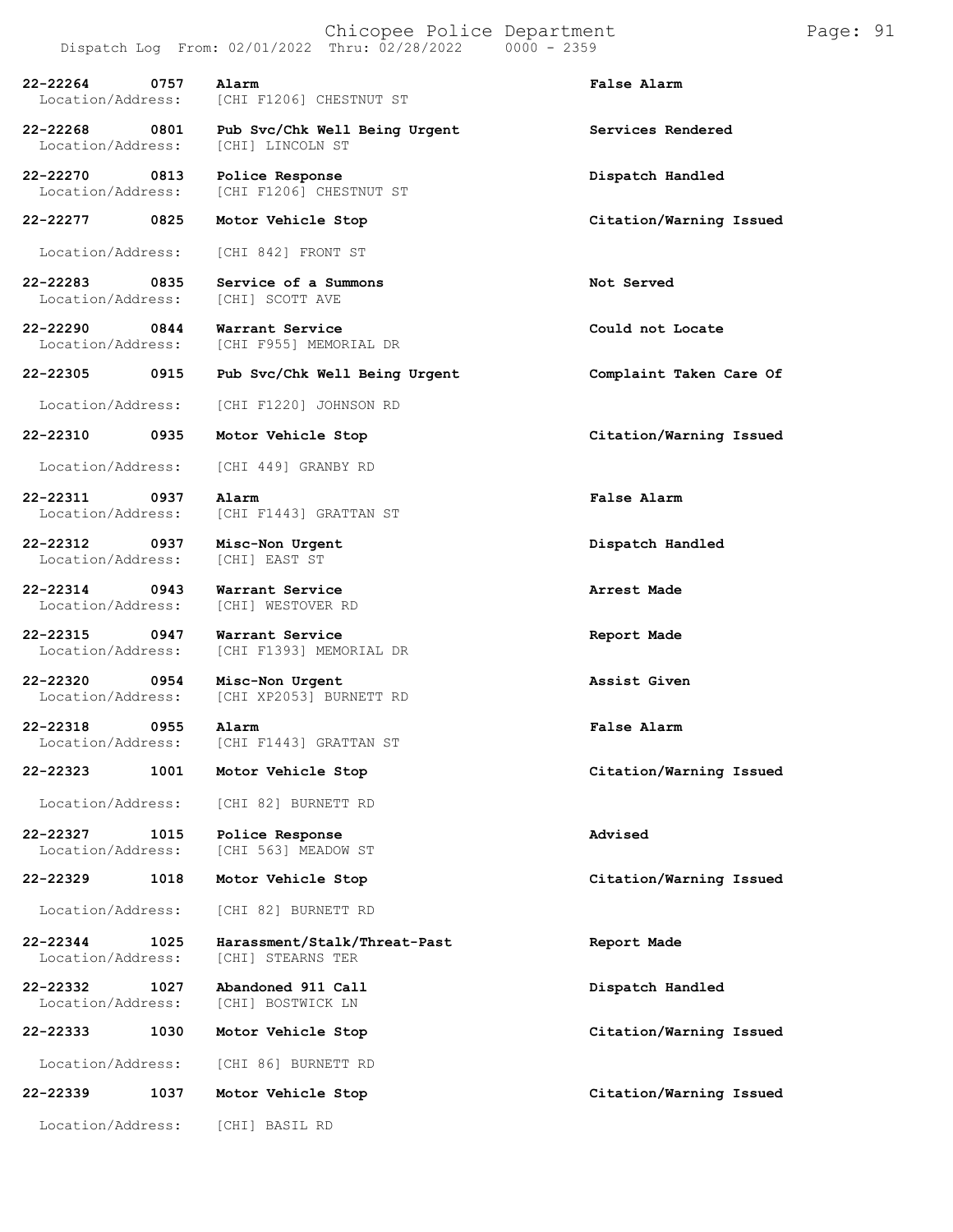**22-22360 1143 Abandoned 911 Call Dispatch Handled** Location/Address: [CHI] GREENWOOD TER

**22-22359 1144 Motor Vehicle Stop Citation/Warning Issued**

Location/Address: [CHI] BRIDLE PATH RD

**22-22361 1144 Abandoned 911 Call Dispatch Handled** [CHI F815] NEW LOMBARD RD

**22-22362 1148 Traffic Incident/Crash-Past Report Made** [CHI F641] MEMORIAL DR

**22-22367 1201 Police Response Advised** [CHI] MEETINGHOUSE RD

**22-22372 1231 Abandoned 911 Call Dispatch Handled** [CHI F815] NEW LOMBARD RD

**22-22375 1239 Motor Vehicle Stop Citation/Warning Issued**

Location/Address: [CHI] WESTOVER RD + PADGETTE ST

**22-22378 1244 Abandoned 911 Call Advised** [CHI 706] MEMORIAL DR

**22-22385 1301 Alarm False Alarm**

[CHI] BEAUCHAMP TER

**22-22387 1304 Suspicious/Wanted-In Progress Services Rendered** Location/Address:

**22-22391 1312 Traffic Incident/Crash Report Made** [CHI] SHERIDAN ST + MEMORIAL DR

**22-22390 1313 Motor Vehicle Stop Citation/Warning Issued**

Location/Address: [CHI 832] PENDLETON AVE

**22-22398 1325 Motor Vehicle Stop Citation/Warning Issued**

Location/Address: [CHI] PENDLETON AVE

**22-22400 1325 Service Call Response Assist Given** [CHI 842] FRONT ST

**22-22404 1338 Motor Vehicle Stop Citation/Warning Issued**

Location/Address: [CHI] PENDLETON AVE

**22-22410 1348 Disturbance/Nuisance In Progre Criminal Complaint Request**

Location/Address: [CHI] HILTON ST

**22-22409 1349 Motor Vehicle Stop Citation/Warning Issued**

Location/Address: [CHI] PENDLETON AVE

**22-22413 1358 Motor Vehicle Stop Citation/Warning Issued**

Location/Address: [CHI] PENDLETON AVE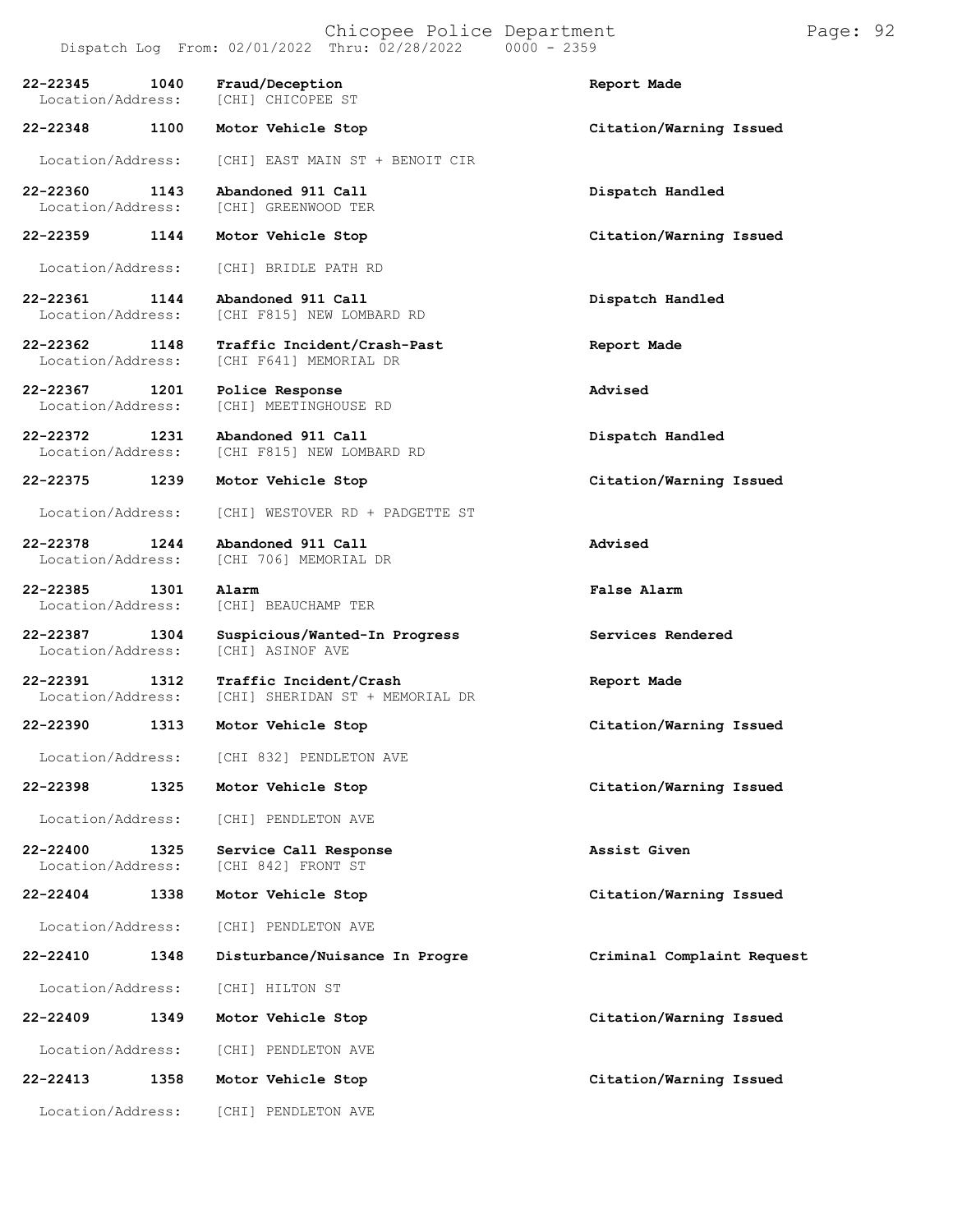Chicopee Police Department Page: 93

|                                       |      | Dispatch Log From: 02/01/2022 Thru: 02/28/2022<br>$0000 - 2359$  |                         |
|---------------------------------------|------|------------------------------------------------------------------|-------------------------|
| $22 - 22419$                          | 1417 | Motor Vehicle Stop                                               | Citation/Warning Issued |
| Location/Address:                     |      | [CHI] PENDLETON AVE + MEMORIAL DR                                |                         |
| 22-22430 1505                         |      | Motor Vehicle Stop                                               | Citation/Warning Issued |
| Location/Address:                     |      | [CHI] COLLEGE ST                                                 |                         |
| 22-22431 1506<br>Location/Address:    |      | Pub Svc/Chk Well Being Urgent<br>[CHI 420] FLORENCE ST           | Advised                 |
| 22-22437 1531<br>Location/Address:    |      | Abandoned 911 Call<br>[CHI 1972] MEMORIAL DR                     | Dispatch Handled        |
| 22-22457 1606<br>Location/Address:    |      | Assist Other Agency/Non Urgent<br>[CHI] GARLAND ST               | Assist Given            |
| 22-22458 1607<br>Location/Address:    |      | Theft/Larceny-Past<br>[CHI] RIVERVIEW PL                         | Report Made             |
| 22-22467 1622<br>Location/Address:    |      | Pub Svc/Chk Well Being Urgent<br>[CHI 497] JOHNNY CAKE HOLLOW RD | Services Rendered       |
| 22-22474 1639<br>Location/Address:    |      | Fraud/Deception<br>[CHI] BRITTON ST                              | Report Made             |
| 22-22477 1646<br>Vicinity of:         |      | Traffic Incident/Crash<br>[CHI] DUCHARME AVE                     | Report Made             |
| 22-22480<br>1647<br>Location/Address: |      | Traffic Incident/Crash<br>[CHI] DUCHARME AVE                     | Dispatch Handled        |
| 22-22482 1649<br>Location/Address:    |      | Motor Vehicle Stop<br>[CHI F740] FRONT ST                        | Advised                 |
| 22-22486                              | 1702 | Motor Vehicle Stop                                               | Citation/Warning Issued |
| Location/Address:                     |      | [CHI 1891] MEMORIAL DR                                           |                         |
| 22-22495 1711<br>Location/Address:    |      | Disturbance/Nuisance In Progre<br>[CHI] PROVIDENCE ST            | Advised                 |
| $22 - 22498$                          | 1719 | Service of a Summons<br>Location/Address: [CHI] OLD FARM RD      | Served in Hand          |
| 22-22502<br>Location/Address:         | 1732 | Assault In Progress<br>[CHI] REED AVE                            | Dispatch Handled        |
| 22-22507<br>Location/Address:         | 1742 | Traffic Incident/Crash-Past<br>[CHI] JOHN ST + SKEELE ST         | Dispatch Handled        |
| $22 - 22510$<br>Location/Address:     | 1756 | Traffic Incident/Crash-Past<br>[CHI] DALEY ST                    | Arrest Made             |
| 22-22514<br>Location/Address:         | 1807 | Elevator/Escalator Incident<br>[CHI] CHICOPEE ST                 | Assist Given            |
| 22-22517<br>Location/Address:         | 1812 | Alarm<br>[CHI F646] STONINA DR                                   | False Alarm             |
| 22-22520<br>Location/Address:         | 1815 | Administrative<br>[CHI 2498] CHURCH ST                           | Dispatch Handled        |
| 22-22525                              | 1825 | Police Response                                                  | Complaint Taken Care Of |
| Location/Address:                     |      | [CHI] CYMAN DR                                                   |                         |
| 22-22526<br>Location/Address:         | 1827 | Pub Svc/Chk Well Being Urgent<br>[CHI] FAIRVIEW AVE              | Services Rendered       |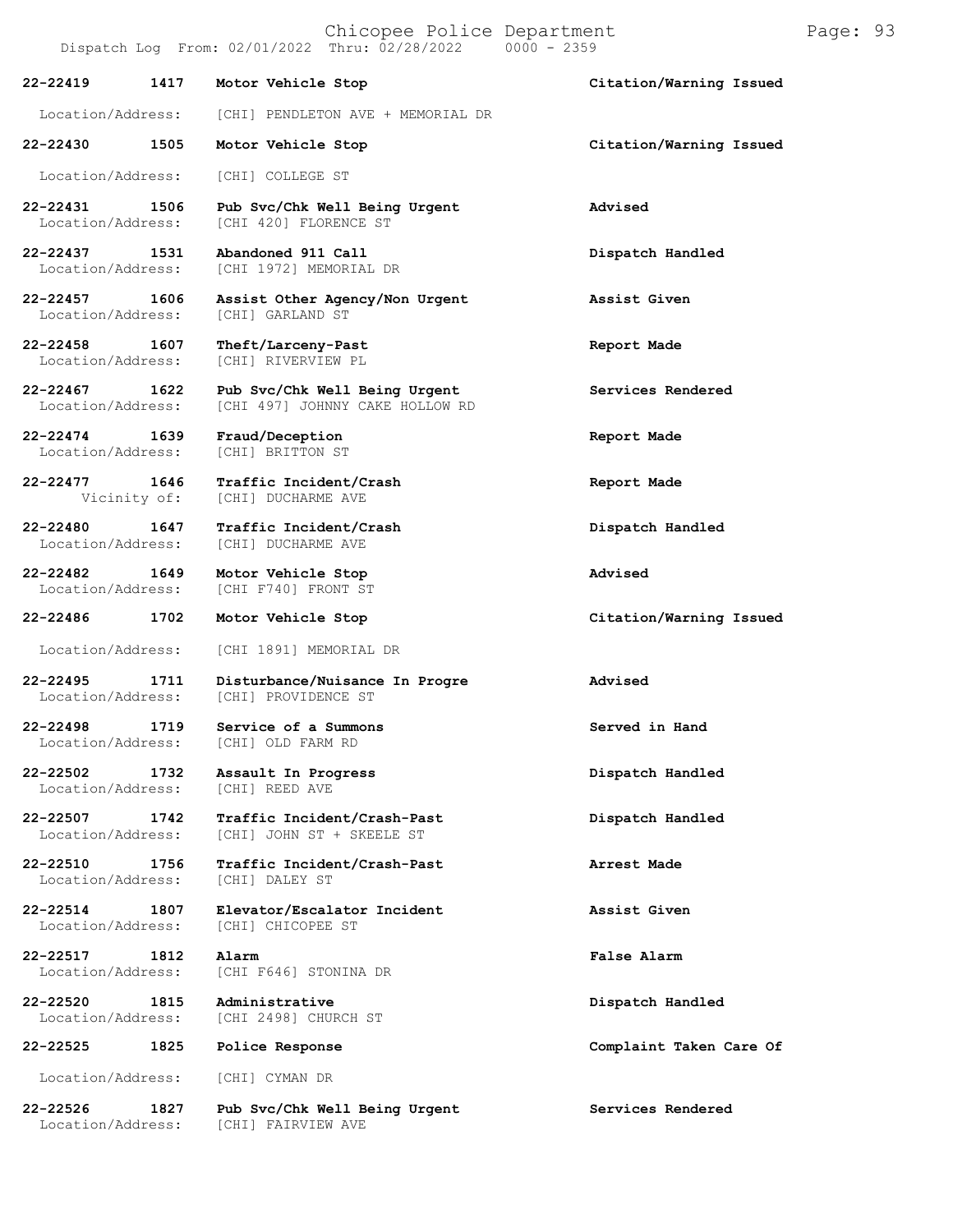|                                   |                   | Chicopee Police Department<br>Dispatch Log From: 02/01/2022 Thru: 02/28/2022<br>$0000 - 2359$ | Page: 94                     |
|-----------------------------------|-------------------|-----------------------------------------------------------------------------------------------|------------------------------|
| 22-22527<br>Location/Address:     | 1830              | Alarm<br>[CHI F646] STONINA DR                                                                | Dispatch Handled             |
| 22-22531<br>Location/Address:     | 1839              | Police Response<br>[CHI 589] MONTGOMERY ST                                                    | <b>False Alarm</b>           |
| 22-22538                          | 1901              | Suspicious/Wanted-In Progress                                                                 | Complaint Taken Care Of      |
| Location/Address:                 |                   | [CHI] MAPLE ST                                                                                |                              |
| 22-22542                          | 1923              | Motor Vehicle Stop                                                                            | Citation/Warning Issued      |
| Location/Address:                 |                   | [CHI] MEMORIAL DR + NEW LUDLOW RD                                                             |                              |
| $22 - 22543$<br>Location/Address: | 1931              | Police Response<br>[CHI 702] MEMORIAL DR                                                      | <b>False Alarm</b>           |
| 22-22548                          | 1939              | Suspicious/Wanted-In Progress                                                                 | Complaint Taken Care Of      |
| Location/Address:                 |                   | [CHI 574] MONTGOMERY ST                                                                       |                              |
| 22-22551<br>Location/Address:     | 1949              | Traffic Incident/Crash-Past<br>[CHI 731] MEMORIAL DR                                          | Report Made                  |
| $22 - 22564$<br>Location/Address: | 1956              | Abandoned 911 Call<br>[CHI] MARCELLE ST                                                       | Dispatch Handled             |
| 22-22554                          | 1959              | Transport Service                                                                             | Transport Complete           |
| Location/Address:                 |                   | [CHI F182] CENTER ST                                                                          |                              |
| $22 - 22555$<br>Location/Address: | 2000              | Police Response<br>[CHI XF1652] MEADOW ST                                                     | Dispatch Handled             |
| 22-22559                          | 2011              | Abandoned 911 Call                                                                            | Taken/Referred /Other/Agency |
| Location/Address:                 |                   | [CHI 1191] MEMORIAL DR                                                                        |                              |
| 22-22561<br>Location/Address:     | 2018              | Suspicious/Wanted-In Progress<br>[CHI] CARRIAGE RD                                            | Could not Locate             |
| 22-22562<br>Location/Address:     | 2020              | Theft/Larceny-In Progress<br>[CHI F621] EXCHANGE ST                                           | Advised                      |
| 22-22567<br>Vicinity of:          | 2043              | Robbery In Progress<br>[CHI] MARCELLE ST                                                      | Unfounded                    |
| $22 - 22568$                      | 2043              | Abandoned 911 Call                                                                            | No Action Required           |
| Location/Address:                 |                   | [CHI F1174] GRATTAN ST                                                                        |                              |
| $22 - 22574$<br>Location/Address: | 2115              | Damage/Vand/Mischief/In Prog<br>[CHI] CHICOPEE ST                                             | Advised                      |
| $22 - 22583$<br>Location/Address: | 2139              | Disturbance/Nuisance In Progre<br>[CHI] FRONTENAC ST                                          | Could not Locate             |
| 22-22584<br>Location/Address:     | 2141              | Harassment/Stalk/Threat-Past<br>[CHI] GILMORE ST                                              | Advised                      |
| 22-22585<br>Location/Address:     | 2142              | Police Response<br>[CHI 1325] MEMORIAL DR                                                     | Dispatch Handled             |
| 22-22586<br>Location/Address:     | 2148              | B&E/Burglary/In Prog<br>[CHI] ALVORD AVE                                                      | Report Made                  |
| 22-22597                          | 2222<br>Location: | Assist Other Agency/Urgent<br>[CHI] 391 NORTH EXIT 4                                          | Could not Locate             |
| 22-22598                          | 2234              | Assist Other Agency/Urgent                                                                    | No Action Required           |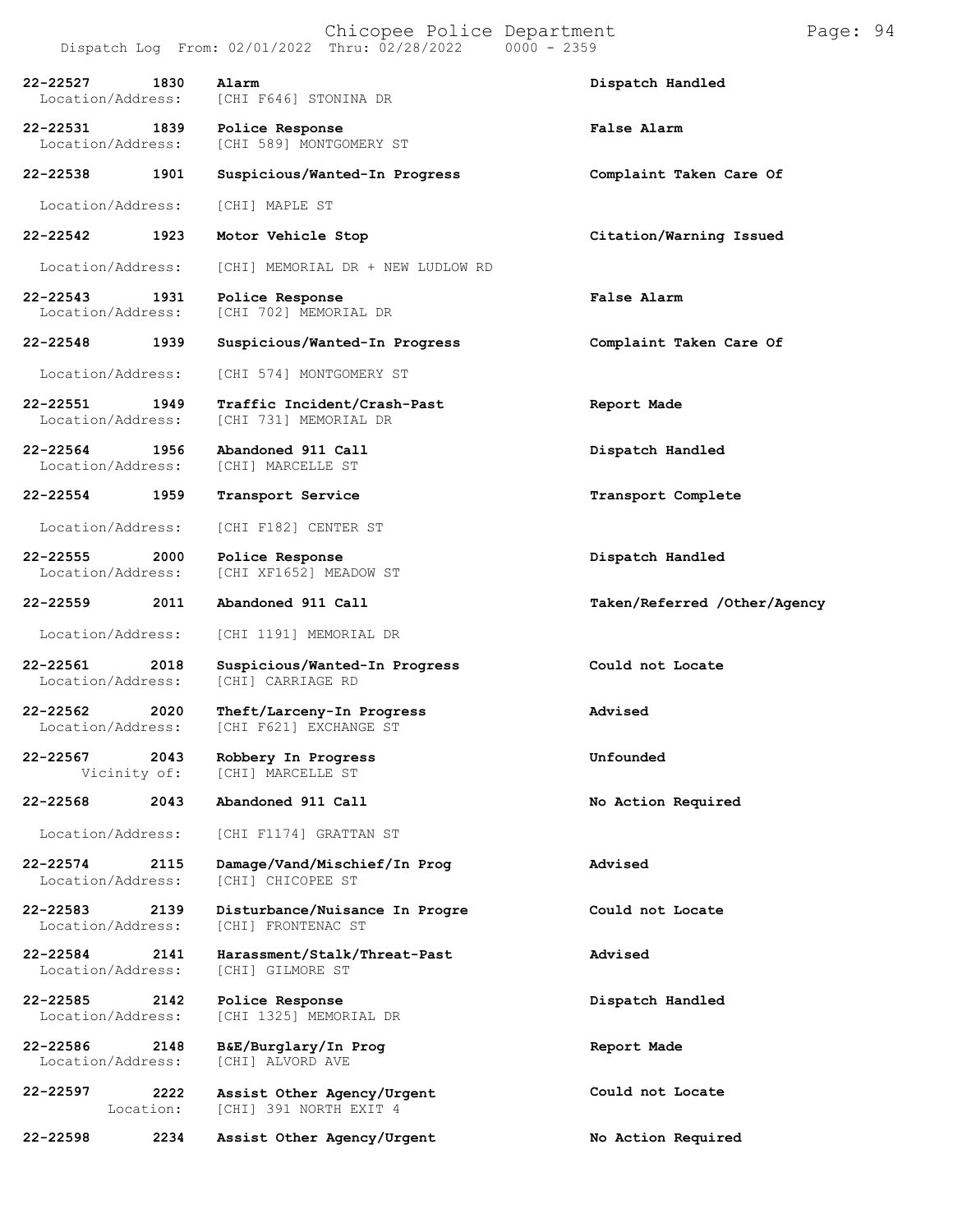| 22-22599<br>Location/Address: | 2235 | Police Response<br>[CHI] ACADEMY ST | Dispatch Handled        |
|-------------------------------|------|-------------------------------------|-------------------------|
| 22-22603<br>Location/Address: | 2243 | Police Response<br>[CHI] ACADEMY ST | Dispatch Handled        |
| 22-22607                      | 2319 | Disturbance/Nuisance In Progre      | Complaint Taken Care Of |
| Location/Address:             |      | [CHI] CHESTNUT ST                   |                         |

## **For Date: 02/19/2022 - Saturday**

| 22-22620<br>Location/Address:     | 0023 | Motor Vehicle Stop<br>[CHI] YELLE ST + MONTGOMERY ST              | Advised                 |
|-----------------------------------|------|-------------------------------------------------------------------|-------------------------|
| 22-22625                          | 0035 | Suspicious/Wanted-In Progress                                     | No Action Required      |
| Location/Address:                 |      | [CHI F1150] MONTGOMERY ST                                         |                         |
| 22-22629<br>Location/Address:     | 0045 | Disturbance/Nuisance In Progre<br>[CHI] CHICOPEE ST               | Arrest Made             |
| 22-22631                          | 0051 | Motor Vehicle Stop                                                | Citation/Warning Issued |
| Location/Address:                 |      | [CHI 735] GRANBY RD                                               |                         |
| $22 - 22636$<br>Location/Address: | 0104 | Motor Vehicle Stop<br>[CHI] GRANBY RD + SKEELE ST                 | Advised                 |
| 22-22646<br>Vicinity of:          | 0126 | Police Response<br>[CHI] SPRINGFIELD ST                           | Unfounded               |
| 22-22647                          | 0129 | Motor Vehicle Stop                                                | Citation/Warning Issued |
| Location/Address:                 |      | [CHI 273] MEMORIAL DR                                             |                         |
| 22-22651                          | 0136 | Transport Service                                                 | Transport Complete      |
| Location/Address:                 |      | [CHI] SHERIDAN ST                                                 |                         |
| 22-22655                          | 0147 | Pub Svc/Chk Well Being Urgent                                     | No Action Required      |
| Location/Address:                 |      | [CHI] PENNSYLVANIA AVE                                            |                         |
| 22-22661<br>Location/Address:     | 0200 | Traffic V/Hazard/Comp-In Progr<br>[CHI] FULLER RD + SHAWINIGAN DR | Assist Given            |
| 22-22668                          | 0212 | Motor Vehicle Stop                                                | Citation/Warning Issued |
| Location/Address:                 |      | [CHI] CHICOPEE ST + BEMIS ST                                      |                         |
| $22 - 22676$<br>Location/Address: | 0245 | Abandoned 911 Call<br>[CHI] NORTHERN DR                           | Could not Locate        |
| 22-22677                          | 0246 | Motor Vehicle Stop                                                | Verbal Warning Issued   |
| Location/Address:                 |      | [CHI] FRONT ST                                                    |                         |
| 22-22678<br>Location/Address:     | 0246 | Disturbance/Nuisance In Progre<br>[CHI 574] MONTGOMERY ST         | Advised                 |
| 22-22690<br>Location/Address:     | 0324 | Misc-Non Urgent<br>[CHI] CHICOPEE ST                              | Unfounded               |
| 22-22697                          | 0344 | Motor Vehicle Stop                                                | Citation/Warning Issued |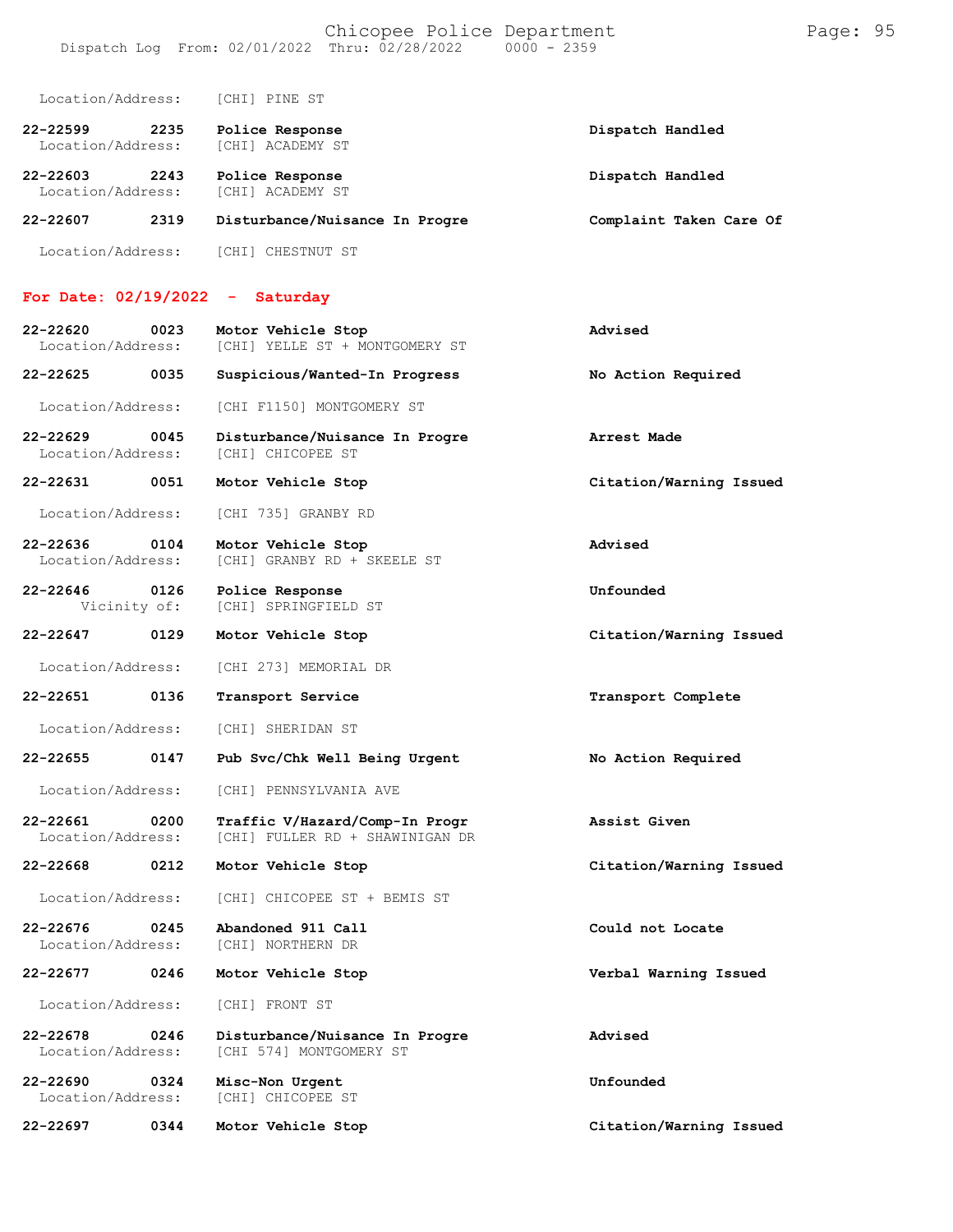| Location/Address:                     | [CHI] CHURCH ST + BROADWAY                                             |                         |
|---------------------------------------|------------------------------------------------------------------------|-------------------------|
| 22-22703<br>0435                      | Disturbance/Nuisance/Past<br>Vicinity of: [CHI] HAMPDEN ST + MARION ST | Unfounded               |
| 22-22705 0500                         | Transport Service                                                      | Transport Complete      |
| Location/Address:                     | [HOY F1] BEECH ST                                                      |                         |
| 22-22719<br>0649                      | Transport Service                                                      | Transport Complete      |
| Location/Address:                     | [HOY F1] BEECH ST                                                      |                         |
| 22-22726 0743<br>Location/Address:    | Abandoned 911 Call<br>[CHI] GRATTAN ST                                 | Advised                 |
| 22-22741 0820                         | Motor Vehicle Stop                                                     | Citation/Warning Issued |
| Location/Address:                     | [CHI] FAIRVIEW AVE                                                     |                         |
| 22-22746 0824                         | Motor Vehicle Stop                                                     | Citation/Warning Issued |
| Location/Address:                     | [CHI] CHICOPEE ST + WHITMAN ST                                         |                         |
| 22-22747<br>0828                      | Motor Vehicle Stop                                                     | Citation/Warning Issued |
| Location/Address:                     | [CHI] FAIRVIEW AVE                                                     |                         |
| 22-22750 0832                         | Motor Vehicle Stop                                                     | Citation/Warning Issued |
| Location/Address:                     | [CHI 8] CHICOPEE ST                                                    |                         |
| 22-22752<br>0843                      | Motor Vehicle Stop                                                     | Citation/Warning Issued |
| Location/Address:                     | [CHI 8] CHICOPEE ST                                                    |                         |
| 22-22753<br>0847                      | Motor Vehicle Stop                                                     | Citation/Warning Issued |
|                                       | Location/Address: [CHI] ST JAMES AVE                                   |                         |
| 22-22755    0857                      | Motor Vehicle Stop                                                     | Citation/Warning Issued |
| Location/Address:                     | [CHI] ST JAMES AVE                                                     |                         |
| 22-22757<br>0904<br>Vicinity of:      | Motor Vehicle Stop<br>[CHI F351] CHICOPEE ST                           | Arrest Made             |
| 22-22761<br>0914<br>Location/Address: | Damage/Vand/Mischief/Past<br>[CHI] EMPIRE ST                           | Advised                 |
| 22-22764<br>0922<br>Location/Address: | Abandoned 911 Call<br>[CHI 425] GRANBY RD                              | Dispatch Handled        |
| 22-22771<br>0952                      | Motor Vehicle Stop                                                     | Citation/Warning Issued |
| Location/Address:                     | [CHI] ROLF AVE                                                         |                         |
| 22-22773<br>0955<br>Location/Address: | Abandoned 911 Call<br>[CHI] MT CARMEL AVE                              | Could not Locate        |
| 22-22778<br>1002                      | Motor Vehicle Stop                                                     | Citation/Warning Issued |
| Location/Address:                     | [CHI] ROLF AVE                                                         |                         |
| 22-22781<br>1021                      | Motor Vehicle Stop                                                     | Citation/Warning Issued |
| Location/Address:                     | [CHI] DALE ST                                                          |                         |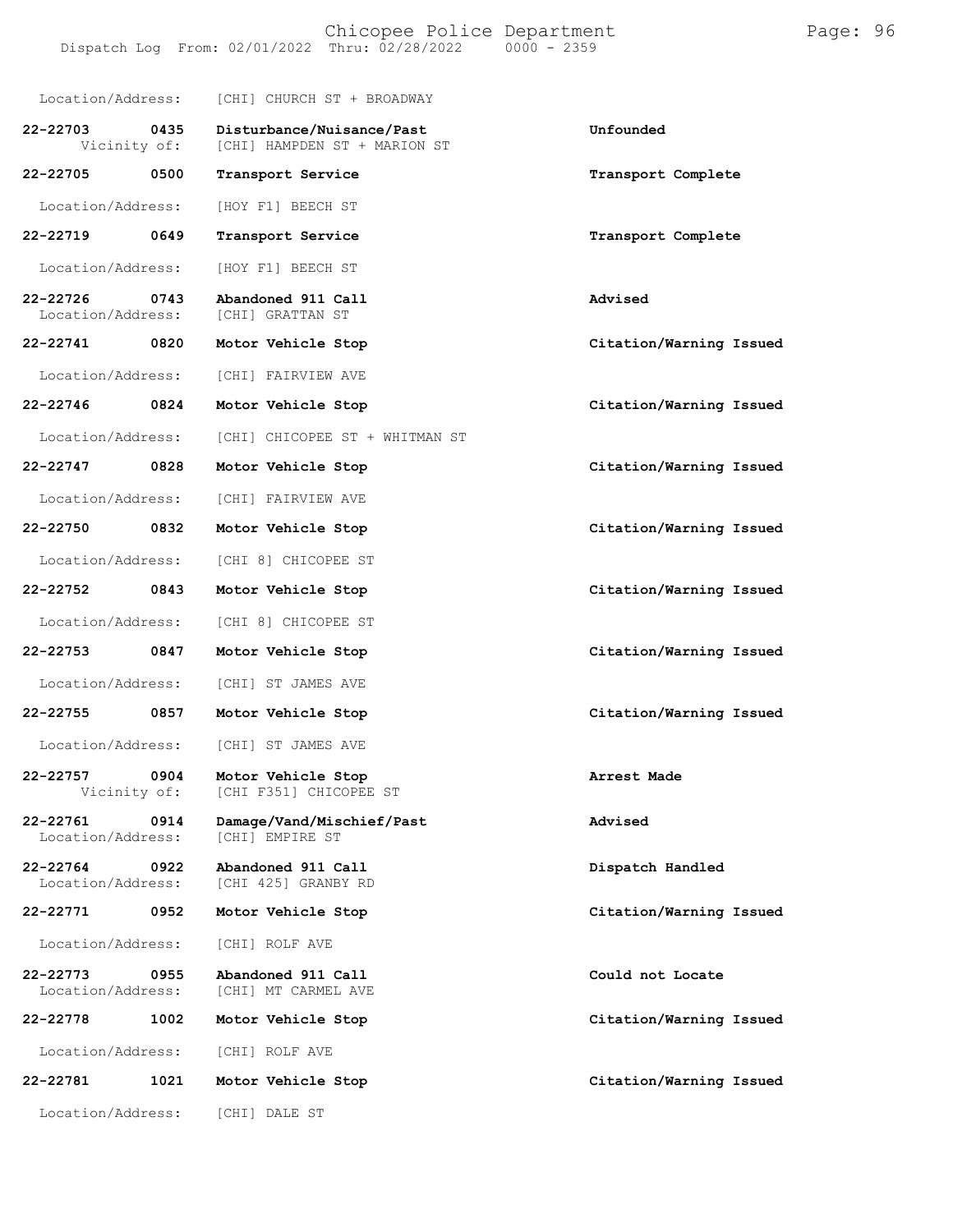Location/Address:

**22-22801 1155 Motor Vehicle Stop Citation/Warning Issued**

Location/Address:

**22-22815 1224 Motor Vehicle Stop Citation/Warning Issued**

**22-22825 1243 Transport Service Transport Complete**

Location/Address: [HOY F1] BEECH ST

Location/Address:

**22-22828 1305 Abandoned 911 Call No Action Required**

Location/Address: [CHI] CENTER ST

**22-22832 1327 Motor Vehicle Stop Citation/Warning Issued**

Location/Address: [CHI] DALE ST

**22-22837 1338 Motor Vehicle Stop Citation/Warning Issued**

[CHI F885] PLAINFIELD ST

**22-22788 1054 Harassment/Stalk/Threat-Past Dispatch Handled** Location/Address: [CHI] ACADEMY ST

**22-22790 1059 SAFETY HAZARD/PRIORITY 2 No Action Required**

Location/Address: [CHI] E MAIN ST + BROADWAY

**22-22791 1104 Service of a Summons Not Served** [CHI] PENDLETON AVE

**22-22792 1111 Traffic Incident/Crash-Past Report Made** [CHI 938] MEMORIAL DR

**22-22796 1118 Traffic Incident/Crash Report Made** [CHI] MEMORIAL DR + FULLER RD

**22-22799 1138 Traffic V/Hazard/Comp-Past Advised**

Location/Address: [CHI] DALE ST + MONTGOMERY ST

**22-22803 1156 Administrative Dispatch Handled** [CHI 2498] CHURCH ST

**22-22804 1157 PS/Check Well Being Nonurgent Unfounded**

Location/Address: [CHI] PROSPECT ST

Location/Address: [CHI] WESTOVER RD

**22-22824 1240 B&E/Burglary/In Prog Report Made** [CHI] EAST MAIN ST

**22-22826 1243 Theft/Larceny-Past Advised** [CHI F1406] CHICOPEE ST

**22-22829 1255 Pub Svc/Chk Well Being Urgent Could not Locate**

**22-22831 1317 Harassment/Stalk/Threat-In Pro Could not Locate** Location/Address: [CHI] DWIGHT ST

**22-22822 1237 Motor Vehicle Stop Citation/Warning Issued**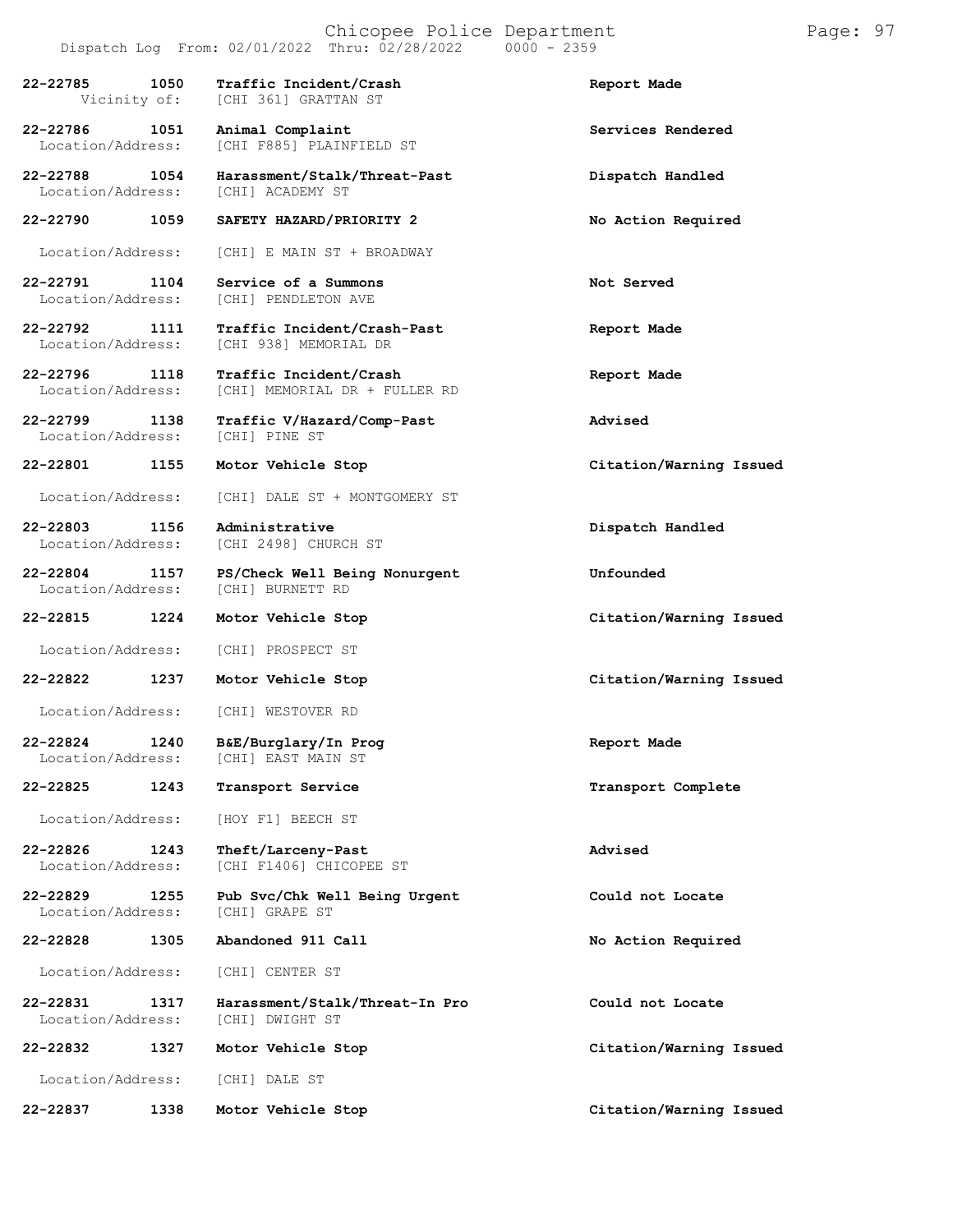| Chicopee Police Department<br>Dispatch Log From: 02/01/2022 Thru: 02/28/2022<br>$0000 - 2359$ |      |                                                          |                         | Page: 98 |  |
|-----------------------------------------------------------------------------------------------|------|----------------------------------------------------------|-------------------------|----------|--|
| Location/Address:                                                                             |      | [CHI] MCKINSTRY AVE                                      |                         |          |  |
| 22-22840                                                                                      | 1349 | Motor Vehicle Stop                                       | Citation/Warning Issued |          |  |
| Location/Address:                                                                             |      | [CHI] DALE ST                                            |                         |          |  |
| 22-22844<br>Location/Address:                                                                 | 1411 | Theft/Larceny-Past<br>[CHI] MCKINSTRY AVE                | Report Made             |          |  |
| 22-22850<br>Location/Address:                                                                 | 1435 | Traffic Incident/Crash-Past<br>[CHI] FULLER RD           | Report Made             |          |  |
| 22-22853<br>Location/Address:                                                                 | 1452 | Disturbance/Nuisance In Progre<br>[CHI 1252] MEMORIAL DR | Could not Locate        |          |  |
| 22-22854                                                                                      | 1500 | Abandoned 911 Call                                       | No Action Required      |          |  |
| Location/Address:                                                                             |      | [CHI] MEMORIAL DR                                        |                         |          |  |
| 22-22857<br>Location/Address:                                                                 | 1503 | Suspicious/Wanted-In Progress<br>[CHI 410] FRONT ST      | Could not Locate        |          |  |
| 22-22859<br>Location/Address:                                                                 | 1507 | Fraud/Deception<br>[CHI] SOUTHWICK ST                    | Report Made             |          |  |
| 22-22863                                                                                      | 1519 | Abandoned 911 Call                                       | No Action Required      |          |  |
| Vicinity of:                                                                                  |      | [CHI F343] FRONT ST                                      |                         |          |  |
| 22-22864                                                                                      | 1525 | Motor Vehicle Stop                                       | Citation/Warning Issued |          |  |
| Location/Address:                                                                             |      | [CHI] MONTGOMERY ST                                      |                         |          |  |
| 22-22865<br>Location/Address:                                                                 | 1529 | Service of a Summons<br>[CHI] SHAW PARK AVE              | Not Served              |          |  |
| 22-22870                                                                                      | 1539 | Traffic V/Hazard/Comp-Past                               | Complaint Taken Care Of |          |  |
| Location/Address:                                                                             |      | [CHI] WINTWORTH ST                                       |                         |          |  |
| 22-22874<br>Location/Address:                                                                 | 1547 | Drugs-In Progress<br>[CHI] RIVERVIEW TER                 | Could not Locate        |          |  |
| 22-22876<br>Location/Address:                                                                 | 1554 | Police Response<br>[CHI] CHICOPEE ST                     | Advised                 |          |  |
| 22-22877<br>Location/Address:                                                                 | 1554 | Police Response<br>[CHI] HAMPDEN ST                      | Dispatch Handled        |          |  |
| 22-22882                                                                                      | 1602 | Traffic V/Hazard/Comp-Past                               | Complaint Taken Care Of |          |  |
| Location/Address:                                                                             |      | [CHI] MCKINSTRY AVE                                      |                         |          |  |
| 22-22888<br>Location/Address:                                                                 | 1606 | Abandoned 911 Call<br>[CHI 638] MEMORIAL DR              | Advised                 |          |  |
| 22-22893<br>Location/Address:                                                                 | 1616 | Damage/Vand/Mischief/Past<br>[CHI] OGDEN ST              | Report Made             |          |  |
| 22-22898<br>Location/Address:                                                                 | 1631 | Service of a Summons<br>[CHI] STONE AVE                  | Not Served              |          |  |
| 22-22899                                                                                      | 1638 | Transport Service                                        | No Action Required      |          |  |
| Location/Address:                                                                             |      | [CHI F182] CENTER ST                                     |                         |          |  |
| 22-22904                                                                                      | 1650 | Transport Service                                        | Transport Complete      |          |  |
| Location/Address:                                                                             |      | [LUD 1] RANDALL RD                                       |                         |          |  |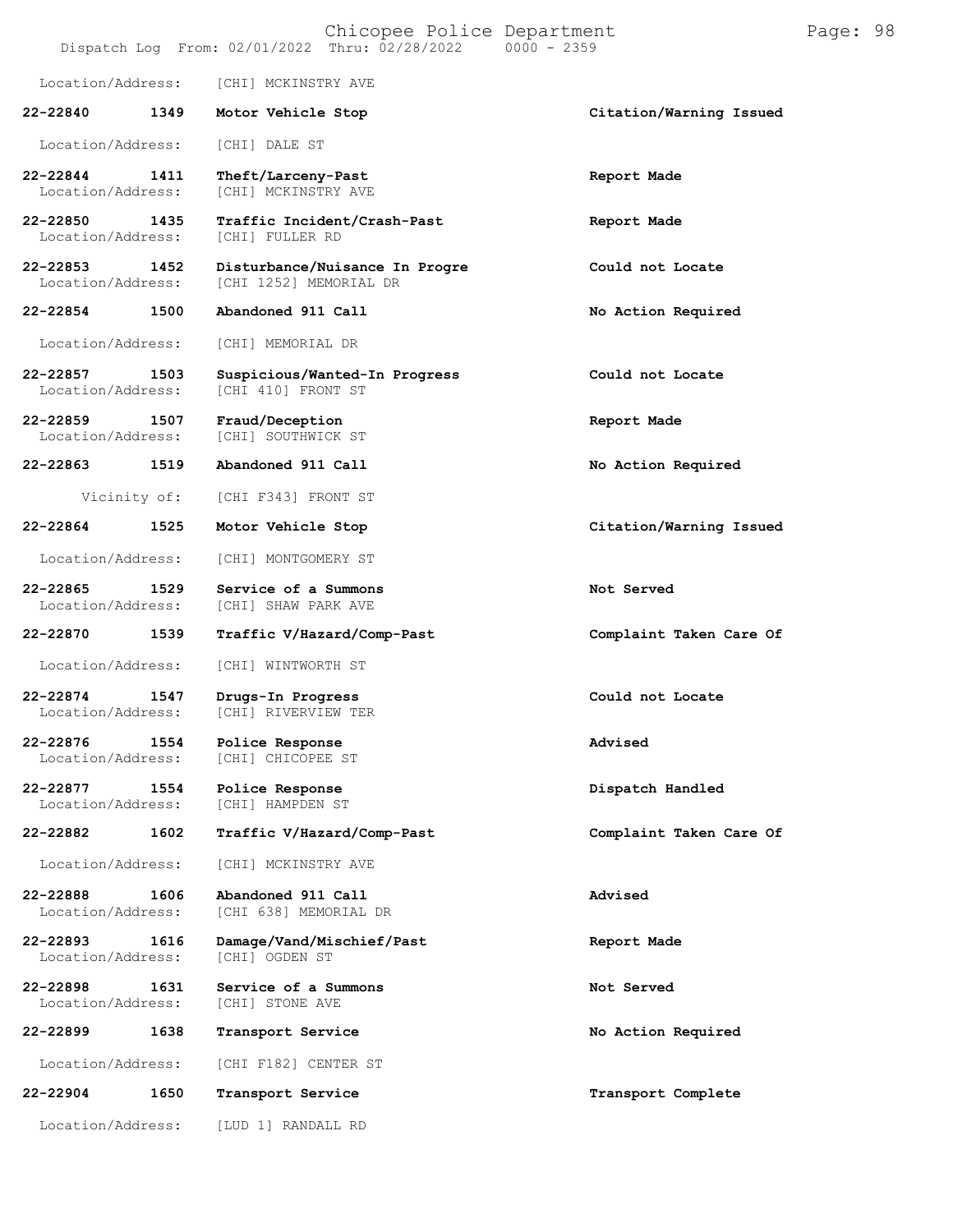## Chicopee Police Department Page: 99  $Dispatch Log From: 02/01/2022 Thru: 02/28/2022$ **22-22909 1701 Motor Vehicle Stop Advised** [CHI] MEMORIAL DR + MAUI DR **22-22917 1707 Pub Svc/Chk Well Being Urgent Services Rendered** Location/Address: **22-22918 1722 Disturbance/Nuisance In Progre Advised** Location/Address: [CHI 925] MEMORIAL DR **22-22923 1738 Police Response Dispatch Handled** [CHI] GRANBY RD **22-22944 1837 Abandoned 911 Call Dispatch Handled** Location/Address: **22-22948 1843 Motor Vehicle Stop Citation/Warning Issued** Location/Address: [CHI] IRWIN ST **22-22950 1847 Motor Vehicle Stop Advised** [CHI F1393] MEMORIAL DR **22-22954 1920 Trespass/Unwanted-In Progress Arrest Made** Location/Address: **22-22958 1925 Theft/Larceny-In Progress Report Made**

**22-22962 1935 Police Response Served in Hand** Location/Address: [CHI XF1625] GRANBY RD

**22-22966 1957 Police Response Advised** Location/Address:

**22-22971 2007 Investigation/Follow Up Could not Locate**

**22-22974 2011 Traffic Incident/Crash Arrest Made** Location/Address:

**22-22975 2011 Police Response Services Rendered**

**22-22976 2012 Police Response Services Rendered**

**22-23000 2140 Alarm False Alarm** [CHI 1889] MEMORIAL DR

**22-23004 2143 Disturbance/Nuisance/Past Complaint Taken Care Of**

[CHI 563] MEADOW ST

[CHI 334] FULLER RD

[CHI] FULLER RD

[CHI] MEADOW ST + ELCON DR

Location/Address: [CHI] MEADOW ST

**22-23023 2305 Transport Service No Action Required**

Location/Address: [CHI F182] CENTER ST

## **For Date: 02/20/2022 - Sunday**

| 22-23064     | 0121              | Suspicious/Wanted-In Progress                               | No Action Required      |
|--------------|-------------------|-------------------------------------------------------------|-------------------------|
|              | Vicinity of:      | [CHI] NASSAU ST                                             |                         |
| 22-23057     | 0053              | Disturbance/Nuisance In Progre                              | Complaint Taken Care Of |
| $22 - 23049$ | 0036<br>Location: | Traffic V/Hazard/Comp-In Progr<br>[CHI] DALE AND MONTGOMERY | Services Rendered       |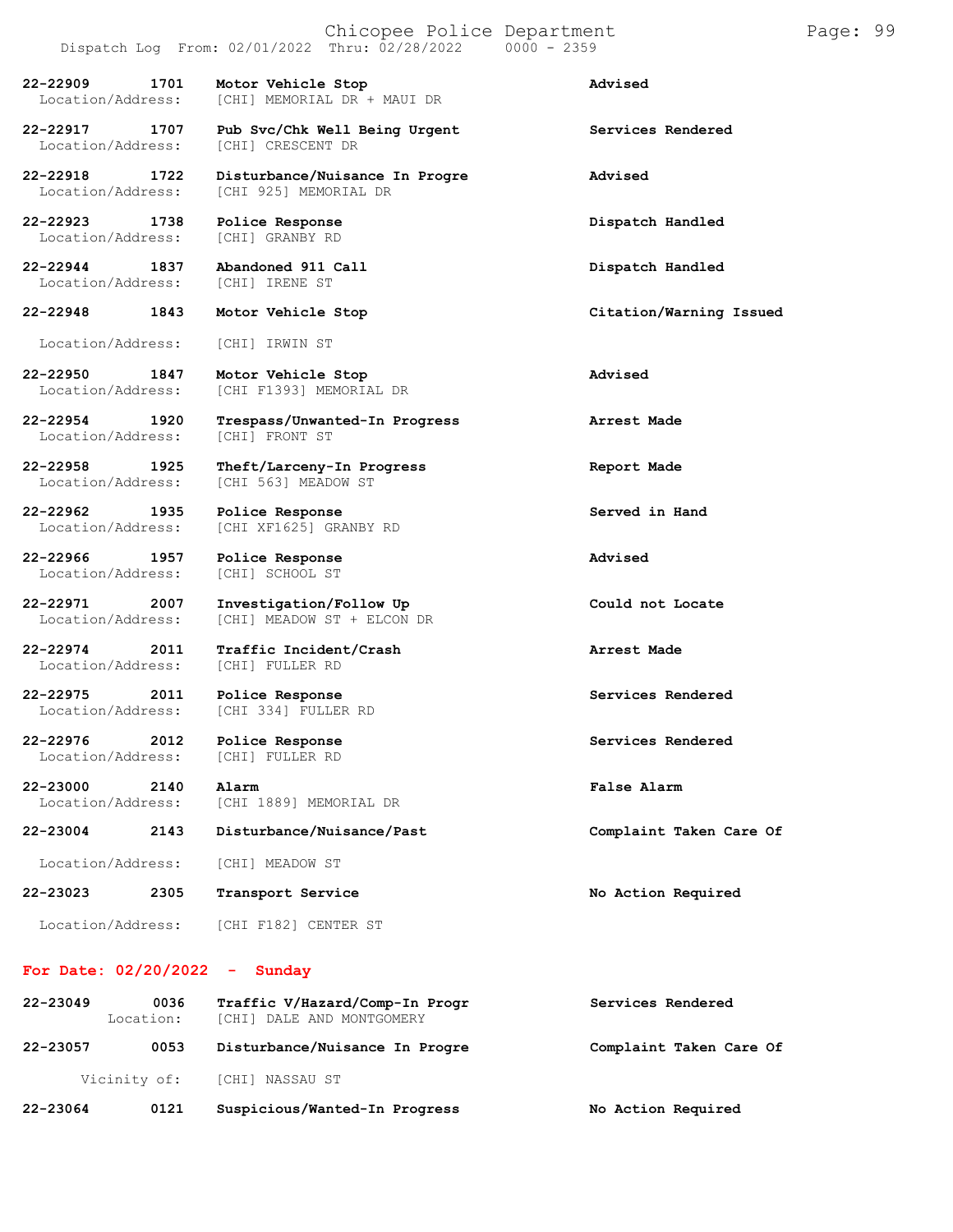Chicopee Police Department Page: 100 Dispatch Log From: 02/01/2022 Thru: 02/28/2022

**22-23067 0124 Motor Vehicle Stop Citation/Warning Issued**

Location/Address: [CHI] GROVE AVE + ELLERTON ST

**22-23071 0135 Motor Vehicle Stop Citation/Warning Issued**

Location/Address: [CHI] PROSPECT ST + MONTGOMERY ST

**22-23078 0211 Suspicious/Wanted-In Progress Advised** [CHI 1933] GROVE ST

**22-23080 0232 Motor Vehicle Stop Arrest Made** [CHI] EAST MAIN ST + RUSKIN ST

**22-23085 0302 Disturbance/Nuisance In Progre No Action Required**

Location/Address: [CHI] MT VERNON RD

**22-23090 0324 Motor Vehicle Stop Report Made** Location/Address:

**22-23091 0350 Abandoned 911 Call Could not Locate**

**22-23099 0517 Assist Other Agency/Non Urgent Arrest Made**

**22-23103 0551 Abandoned 911 Call Could not Locate**

**22-23124 0809 Police Response False Alarm**

**22-23125 0812 Motor Vehicle Stop Citation/Warning Issued**

**22-23128 0826 Motor Vehicle Stop Citation/Warning Issued**

Location/Address: [CHI] WARD ST

**22-23146 0926 Motor Vehicle Stop Citation/Warning Issued**

[CHI] RIVERVIEW PL

[CHI] SCHOOL ST

Location/Address: [CHI] BELCHER ST

**22-23108 0648 Theft/Larceny-In Progress Report Made** [CHI 670] MEMORIAL DR

[CHI F135] CENTER ST

Location/Address: [CHI 938] MEMORIAL DR

Location/Address: [CHI 1600] CHICOPEE ST

Location/Address: [CHI 379] MEMORIAL DR

Location/Address: [CHI F255] CHICOPEE ST

**22-23133 0848 Motor Vehicle Stop Citation/Warning Issued**

Location/Address: [CHI F255] CHICOPEE ST

Location/Address: [CHI F261] CHICOPEE ST

**22-23145 0916 Suspicious/Wanted-In Progress Complaint Taken Care Of**

Location/Address: [CHI F261] CHICOPEE ST

**22-23129 0829 Motor Vehicle Stop Citation/Warning Issued**

**22-23131 0837 Motor Vehicle Stop Citation/Warning Issued**

**22-23137 0858 Motor Vehicle Stop Citation/Warning Issued**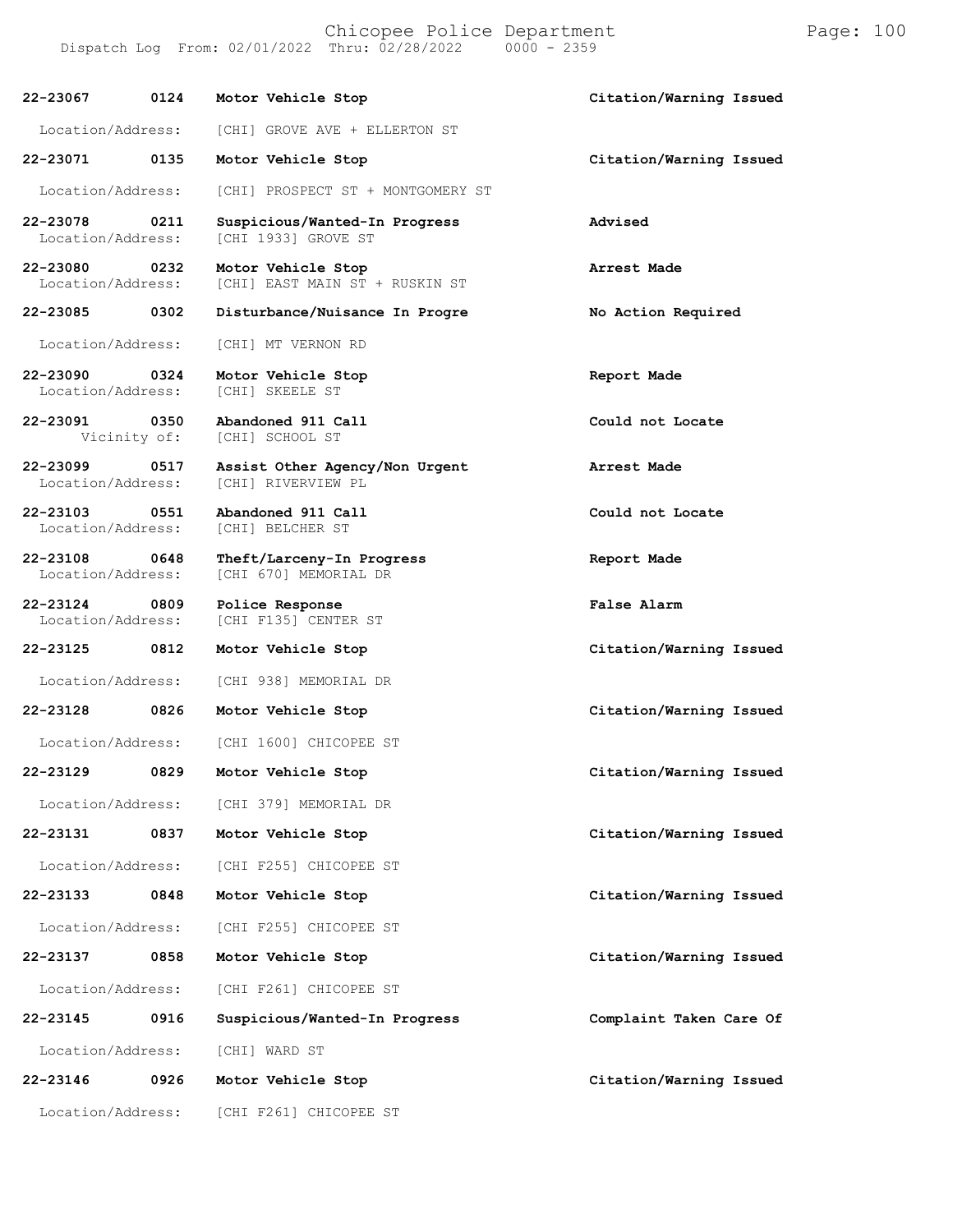|                               |      | Chicopee Police Department<br>Dispatch Log From: 02/01/2022 Thru: 02/28/2022 | $0000 - 2359$           |
|-------------------------------|------|------------------------------------------------------------------------------|-------------------------|
| 22-23148                      | 0928 | Motor Vehicle Stop                                                           | Citation/Warning Issued |
|                               |      | Location/Address: [CHI] MONTCALM ST                                          |                         |
| 22-23150                      | 0932 | Alarm<br>Location/Address: [CHI 704] MEMORIAL DR                             | False Alarm             |
| 22-23152 0933                 |      | Alarm<br>Location/Address: [CHI 1372] MEMORIAL DR                            | False Alarm             |
| 22-23151                      |      | 0934 Motor Vehicle Stop                                                      | Citation/Warning Issued |
| Location/Address:             |      | [CHI F261] CHICOPEE ST                                                       |                         |
| 22-23158<br>Location/Address: | 0937 | Suspicious/Wanted-In Progress<br>[CHI 127] CABOT ST                          | Advised                 |
|                               |      | 22-23156 0938 Motor Vehicle Stop                                             | Citation/Warning Issued |
| Location/Address:             |      | [CHI] MONTCALM ST                                                            |                         |
|                               |      | 22-23159 0946 Motor Vehicle Stop                                             | Citation/Warning Issued |
|                               |      | Location/Address: [CHI F261] CHICOPEE ST                                     |                         |
| 22-23161<br>Location/Address: | 0953 | Motor Vehicle Stop<br>[CHI 875] PROSPECT ST                                  | Advised                 |
| 22-23165                      |      | 1022 Motor Vehicle Stop                                                      | Citation/Warning Issued |
|                               |      | Location/Address: [CHI 263] MONTCALM ST                                      |                         |
| 22-23166<br>Location/Address: | 1024 | Traffic Incident/Crash-Past<br>[CHI] NASH ST                                 | Advised                 |
| 22-23167                      |      | 1031 Motor Vehicle Stop                                                      | Citation/Warning Issued |
|                               |      | Location/Address: [CHI] PROSPECT ST                                          |                         |
| 22-23171                      | 1038 | Drugs-Past                                                                   | Complaint Taken Care Of |
| Location/Address:             |      | [CHI 819] MAIN ST                                                            |                         |

**22-23170 1039 Motor Vehicle Stop Citation/Warning Issued**

**22-23172 1041 Alarm False Alarm** Location/Address: [CHI 704] MEMORIAL DR **22-23177 1104 Police Response Services Rendered** [CHI XP2049] EXCHANGE ST

**22-23179 1106 Traffic Incident/Crash-Past Report Made** Location/Address:

**22-23184 1149 Motor Vehicle Stop Citation/Warning Issued**

Location/Address: [CHI 1356] EAST MAIN ST

Location/Address: [CHI] PROSPECT ST

**22-23185 1151 Fraud/Deception Report Made** Location/Address: [CHI] RIVERVIEW PL

**22-23190 1201 Theft/Larceny-In Progress No Action Required** Location/Address: [CHI XF1652] MEADOW ST

**22-23189 1202 Motor Vehicle Stop Citation/Warning Issued**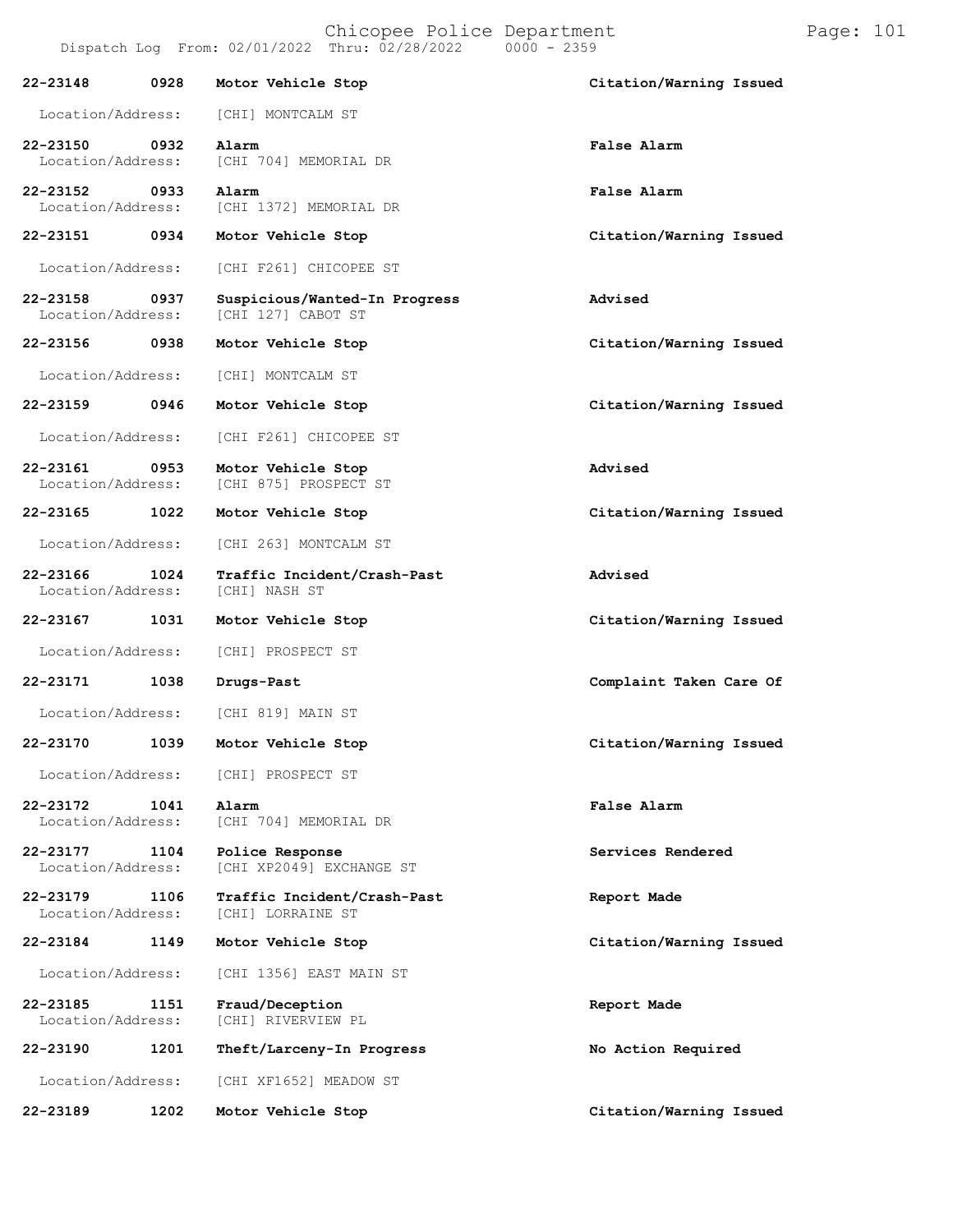|                                   |                   | Chicopee Police Department<br>Dispatch Log From: 02/01/2022 Thru: 02/28/2022<br>$0000 - 2359$ |                         | Page: 102 |  |
|-----------------------------------|-------------------|-----------------------------------------------------------------------------------------------|-------------------------|-----------|--|
| Location/Address:                 |                   | [CHI 1356] EAST MAIN ST                                                                       |                         |           |  |
| 22-23192<br>Location/Address:     | 1213              | Motor Vehicle Stop<br>[CHI 1356] EAST MAIN ST                                                 | Advised                 |           |  |
| 22-23195<br>Location/Address:     | 1215              | Warrant Service<br>[CHI] MEMORIAL DR                                                          | Could not Locate        |           |  |
| 22-23196                          | 1216<br>Location: | Fire Alarm Testing<br>[CHI 1467] WESTOVER AIR FORCE BASE                                      | Dispatch Handled        |           |  |
| 22-23201<br>Vicinity of:          | 1227              | Abandoned 911 Call<br>[CHI] GRATTAN ST                                                        | Could not Locate        |           |  |
| 22-23207<br>Location/Address:     | 1240              | Harassment/Stalk/Threat-Past<br>[CHI] CHICOPEE ST                                             | Advised                 |           |  |
| 22-23210<br>Vicinity of:          | 1244              | Pub Svc/Chk Well Being Urgent<br>[CHI F811] MEMORIAL DR                                       | Investigated            |           |  |
| 22-23208                          | 1246              | Motor Vehicle Stop                                                                            | Citation/Warning Issued |           |  |
| Location/Address:                 |                   | [CHI] SHERIDAN ST + CHAMPION DR                                                               |                         |           |  |
| 22-23209                          | 1247              | Police Response                                                                               | No Action Required      |           |  |
| Location/Address:                 |                   | [CHI F162] CENTER ST                                                                          |                         |           |  |
| 22-23212                          | 1310              | Motor Vehicle Stop                                                                            | Citation/Warning Issued |           |  |
| Location/Address:                 |                   | [CHI F1177] BURNETT RD                                                                        |                         |           |  |
| 22-23215<br>Location/Address:     | 1324              | Motor Vehicle Stop<br>[CHI] BURNETT RD                                                        | Advised                 |           |  |
| 22-23217<br>Location/Address:     | 1324              | Structure Fire<br>[CHI] TOURTELOTTE AVE                                                       | Extinguished            |           |  |
| 22-23218                          | 1331              | Motor Vehicle Stop                                                                            | Citation/Warning Issued |           |  |
| Location/Address:                 |                   | [CHI] BURNETT RD                                                                              |                         |           |  |
| 22-23219<br>Vicinity of:          | 1331              | Abandoned 911 Call<br>[CHI] CENTER ST                                                         | Dispatch Handled        |           |  |
| 22-23225<br>Location/Address:     | 1402              | Fraud/Deception<br>[CHI] CHAPMAN ST                                                           | Advised                 |           |  |
| 22-23226                          | 1407              | Motor Vehicle Stop                                                                            | Citation/Warning Issued |           |  |
| Location/Address:                 |                   | [CHI] DALE ST + ROLF AVE                                                                      |                         |           |  |
| 22-23230                          | 1418              | Motor Vehicle Stop                                                                            | Citation/Warning Issued |           |  |
| Location/Address:                 |                   | [CHI] DALE ST                                                                                 |                         |           |  |
| 22-23234                          | 1426              | Motor Vehicle Stop                                                                            | Citation/Warning Issued |           |  |
| Location/Address:                 |                   | [CHI 651] MONTGOMERY ST                                                                       |                         |           |  |
| 22-23240<br>Location/Address:     | 1447              | Motor Vehicle Stop<br>[CHI] CHICOPEE ST                                                       | Assist Given            |           |  |
| $22 - 23243$<br>Location/Address: | 1508              | Suspicious/Wanted-In Progress<br>[CHI 938] MEMORIAL DR                                        | Arrest Made             |           |  |
| $22 - 23248$<br>Location/Address: | 1533              | Disturbance/Nuisance In Progre<br>[CHI] MEADOW ST                                             | Advised                 |           |  |
| 22-23252                          | 1539              | Harassment/Stalk/Threat-Past                                                                  | Report Made             |           |  |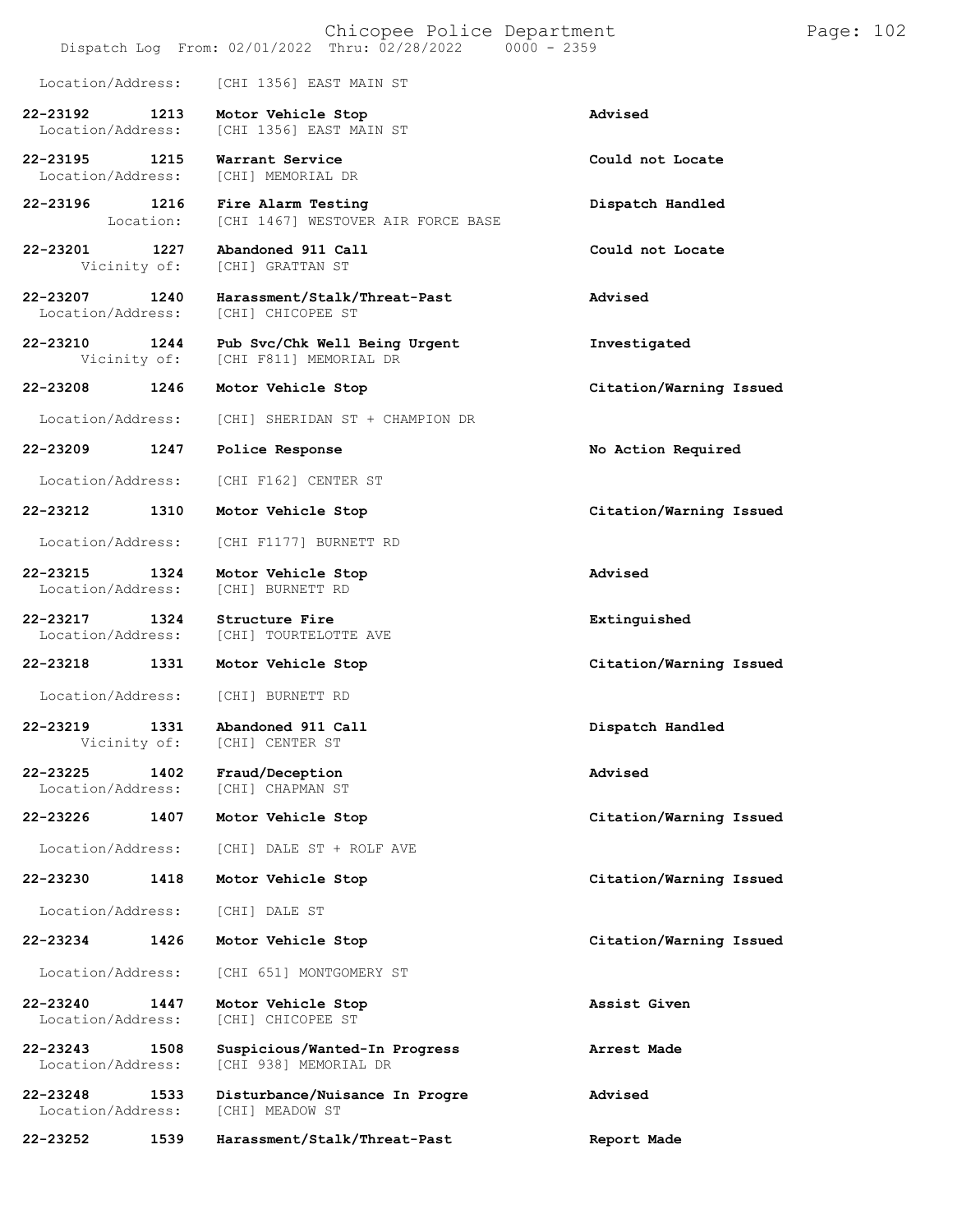## Chicopee Police Department Form Page: 103 Dispatch Log From: 02/01/2022 Thru: 02/28/2022 0000 - 2359

| Location/Address:             |      | [CHI] PHEASANT WAY                                  |                            |
|-------------------------------|------|-----------------------------------------------------|----------------------------|
| 22-23253                      | 1545 | Misc-Non Urgent                                     | No Action Required         |
| Location/Address:             |      | [CHI] PHEASANT WAY                                  |                            |
| 22-23264                      | 1618 | Abandoned 911 Call                                  | No Action Required         |
| Location/Address:             |      | [CHI 2232] EXCHANGE ST                              |                            |
| 22-23265<br>Location/Address: | 1618 | Theft/Larceny-In Progress<br>[CHI 1191] MEMORIAL DR | Assist Given               |
| 22-23271<br>Location/Address: | 1644 | Abandoned 911 Call<br>[CHI 1533] BURNETT RD         | Investigated               |
| 22-23272<br>Location/Address: | 1645 | Motor Vehicle Stop<br>[CHI XP2057] MEADOW ST        | Advised                    |
| 22-23281<br>Location/Address: | 1711 | Drugs-In Progress<br>[CHI] MEMORIAL DR              | Unfounded                  |
| 22-23285                      | 1724 | Police Response                                     | Complaint Taken Care Of    |
| Location/Address:             |      | [CHI 2498] CHURCH ST                                |                            |
| 22-23284<br>Location/Address: | 1725 | Warrant Service<br>[CHI] MEMORIAL DR                | Arrest Made                |
| 22-23288<br>Location/Address: | 1745 | Abandoned 911 Call<br>[CHI] MONTGOMERY ST           | Dispatch Handled           |
| 22-23304<br>Location/Address: | 1843 | Traffic V/Hazard/Comp-In Progr<br>[CHI] CENTER ST   | Investigated               |
| 22-23306                      | 1847 | Traffic V/Hazard/Comp-In Progr                      | Citation/Warning Issued    |
| Location/Address:             |      | [CHI] CENTER ST + EXCHANGE ST                       |                            |
| 22-23308                      | 1852 | Motor Vehicle Stop                                  | Citation/Warning Issued    |
| Location/Address:             |      | [CHI 919] MEMORIAL DR                               |                            |
| 22-23314<br>Location/Address: | 1855 | Traffic V/Hazard/Comp-Past<br>[CHI] ELCON DR        | Could not Locate           |
| 22-23316<br>Location/Address: | 1856 | Motor Vehicle Stop<br>[CHI 2159] CHICOPEE ST        | Advised                    |
| 22-23313                      | 1857 | Motor Vehicle Stop                                  | Criminal Complaint Request |
| Location/Address:             |      | [CHI 3948] GRATTAN ST                               |                            |
| 22-23320<br>Location/Address: | 1915 | Alarm<br>[CHI] PENDLETON AVE                        | False Alarm                |
| 22-23324<br>Location/Address: | 1930 | Pub Svc/Chk Well Being Urgent<br>[CHI] CAMBRIDGE ST | Advised                    |
| 22-23325                      | 1935 | Motor Vehicle Stop                                  | Verbal Warning Issued      |
| Location/Address:             |      | [CHI F1345] MEMORIAL DR                             |                            |
| 22-23336                      | 2010 | Transport Service                                   | Transport Complete         |
| Location/Address:             |      | [LUD 1] RANDALL RD                                  |                            |
| 22-23337                      | 2011 | Transport Service                                   | Transport Complete         |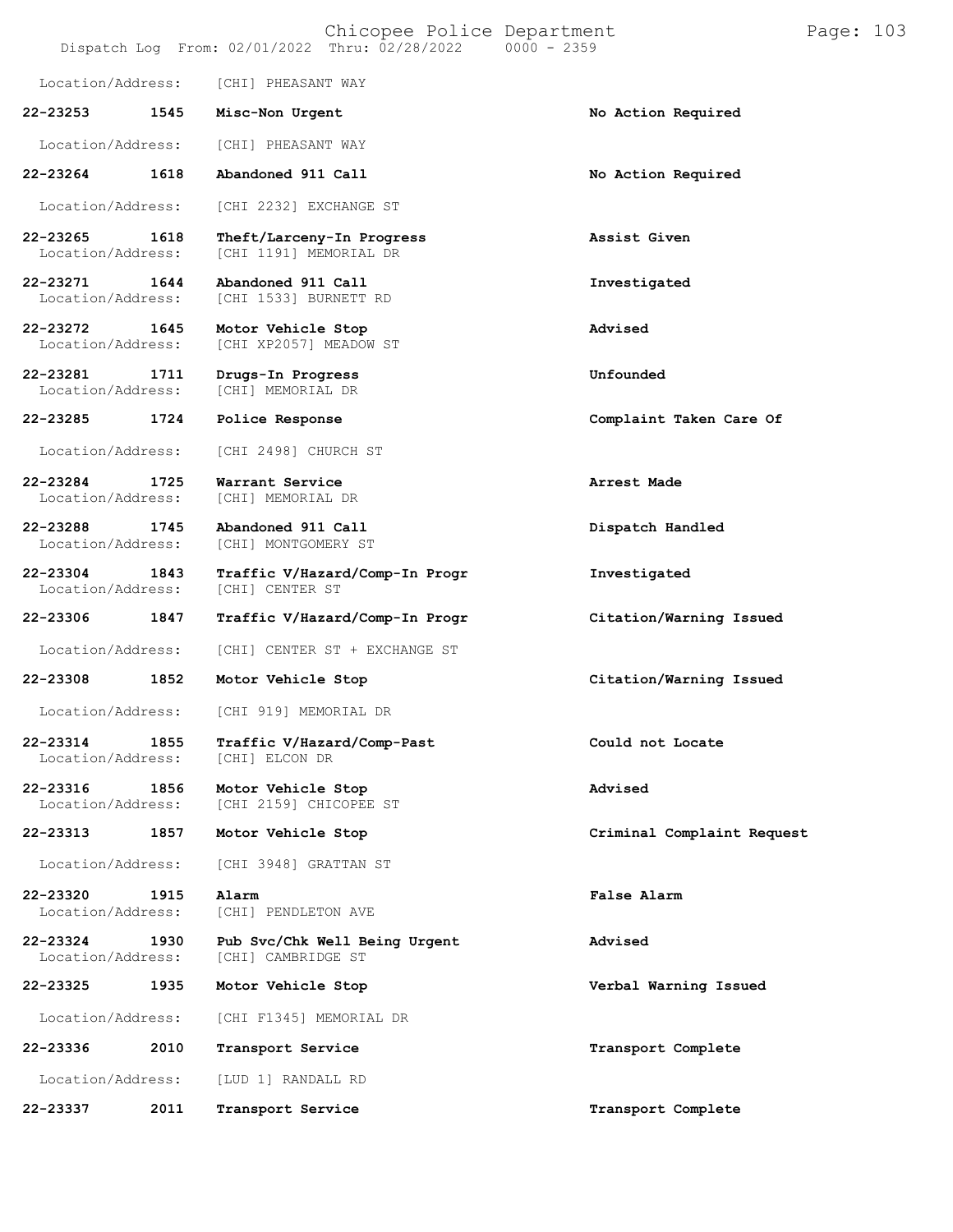| Chicopee Police Department<br>Dispatch Log From: 02/01/2022 Thru: 02/28/2022<br>$0000 - 2359$ |      |                                                       |                         | Page: 104 |  |
|-----------------------------------------------------------------------------------------------|------|-------------------------------------------------------|-------------------------|-----------|--|
| Location/Address:                                                                             |      | [LUD 1] RANDALL RD                                    |                         |           |  |
| 22-23340<br>Location/Address:                                                                 | 2018 | Motor Vehicle Stop<br>[CHI] JAMES ST + DAVIS RD       | Advised                 |           |  |
| 22-23341                                                                                      | 2019 | Motor Vehicle Stop                                    | Citation/Warning Issued |           |  |
| Location/Address:                                                                             |      | [CHI] EAST MAIN ST                                    |                         |           |  |
| 22-23359                                                                                      | 2023 | PS/Check Well Being Nonurgent                         | Transport Complete      |           |  |
| Location/Address:                                                                             |      | [CHI] EAST MAIN ST                                    |                         |           |  |
| 22-23342<br>Location/Address:                                                                 | 2024 | Theft/Larceny-Past<br>[CHI 1191] MEMORIAL DR          | Report Made             |           |  |
| 22-23352<br>Location/Address:                                                                 | 2052 | Motor Vehicle Stop<br>[CHI F554] MEADOW ST            | Advised                 |           |  |
| 22-23365<br>Location/Address:                                                                 | 2128 | Disturbance/Nuisance/Past<br>[CHI] BAY STATE RD       | Advised                 |           |  |
| 22-23367                                                                                      | 2138 | Motor Vehicle Stop                                    | Citation/Warning Issued |           |  |
| Location/Address:                                                                             |      | [CHI XF1637] MEADOW ST                                |                         |           |  |
| 22-23368                                                                                      | 2143 | Motor Vehicle Stop                                    | Citation/Warning Issued |           |  |
| Location/Address:                                                                             |      | [CHI] MCKINSTRY AVE                                   |                         |           |  |
| 22-23369                                                                                      | 2144 | Alarm                                                 | No Action Required      |           |  |
| Location/Address:                                                                             |      | [CHI] PENDLETON AVE                                   |                         |           |  |
| 22-23373                                                                                      | 2149 | Suspicious/Wanted-Past                                | No Action Required      |           |  |
| Vicinity of:                                                                                  |      | [CHI 1191] MEMORIAL DR                                |                         |           |  |
| 22-23375<br>Location/Address:                                                                 | 2201 | Damage/Vand/Mischief/Past<br>[CHI F1104] FAIRVIEW AVE | Advised                 |           |  |
| 22-23378<br>Location/Address:                                                                 | 2214 | Motor Vehicle Stop<br>[CHI] MEADOW ST + ELCON DR      | Advised                 |           |  |
| 22-23381<br>Location/Address:                                                                 | 2224 | Alarm<br>[CHI 744] MAIN ST                            | <b>False Alarm</b>      |           |  |
| 22-23382<br>Location/Address:                                                                 | 2224 | Disturbance/Nuisance/Past<br>[CHI] EAST ST            | Could not Locate        |           |  |
| 22-23383<br>Location/Address:                                                                 | 2234 | Traffic V/Hazard/Comp-In Progr<br>[CHI] THEROUX DR    | Unfounded               |           |  |
| 22-23385<br>Location/Address:                                                                 | 2244 | Disturbance/Nuisance/Past<br>[CHI] HAMILTON ST        | Advised                 |           |  |
| 22-23387                                                                                      | 2301 | Motor Vehicle Stop                                    | Citation/Warning Issued |           |  |
| Location/Address:                                                                             |      | [CHI] BELL ST + FRONT ST                              |                         |           |  |
| 22-23388<br>Location/Address:                                                                 | 2308 | Motor Vehicle Stop<br>[CHI 1289] MEMORIAL DR          | Advised                 |           |  |

## **For Date: 02/21/2022 - Monday**

| 22-23401          | 0007 | Disturbance/Nuisance/Past | Advised |
|-------------------|------|---------------------------|---------|
| Location/Address: |      | [CHI] MEMORIAL DR         |         |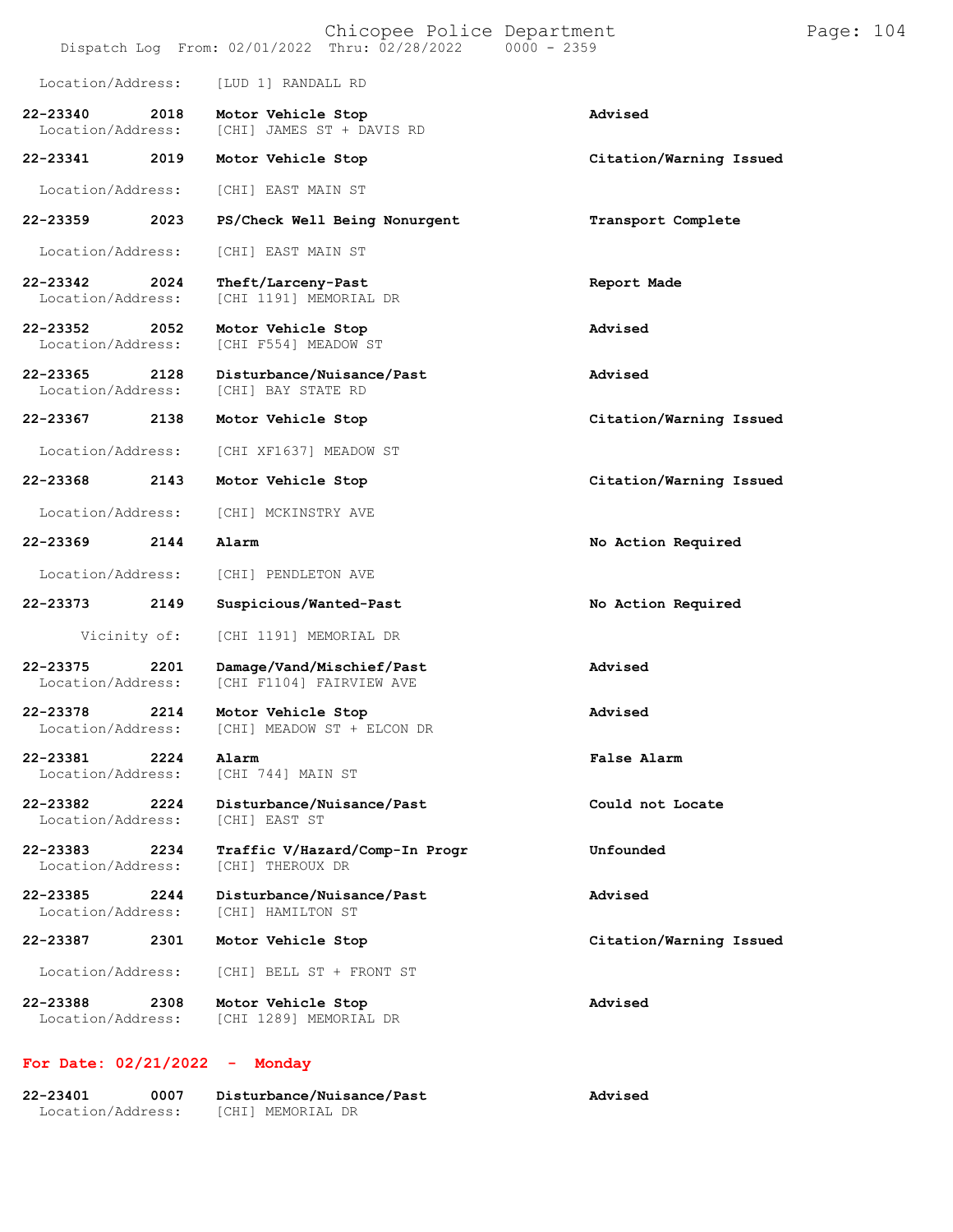|                                       | Chicopee Police Department<br>Dispatch Log From: 02/01/2022 Thru: 02/28/2022 0000 - 2359 | I                          |
|---------------------------------------|------------------------------------------------------------------------------------------|----------------------------|
| 0012<br>22-23403                      | Pub Svc/Chk Well Being Urgent<br>Location/Address: [CHI F659] MEMORIAL DR                | Advised                    |
| 22-23409<br>0025                      | Motor Vehicle Stop                                                                       | Citation/Warning Issued    |
| Location/Address:                     | [CHI 670] MEMORIAL DR                                                                    |                            |
| 22-23414<br>0031                      | Motor Vehicle Stop                                                                       | Criminal Complaint Request |
|                                       | Location/Address: [CHI] BROADWAY + HYDE AVE                                              |                            |
| 22-23415<br>0031                      | Motor Vehicle Stop                                                                       | Citation/Warning Issued    |
|                                       | Location/Address: [CHI] MCKINSTRY AVE                                                    |                            |
| 0044<br>22-23421<br>Location/Address: | Disturbance/Nuisance/Past<br>[CHI] ELLEN AVE                                             | Unfounded                  |

**22-23422 0046 Motor Vehicle Stop Citation/Warning Issued**

Location/Address: [CHI 334] FULLER RD

**22-23427 0052 Suspicious/Wanted-In Progress Advised** [CHI 1191] MEMORIAL DR

**22-23436 0107 Suspicious/Wanted-In Progress Advised**

**22-23450 0128 Suspicious/Wanted-In Progress Investigated** [CHI 847] ARCADE ST

**22-23455 0136 Disturbance/Nuisance/Past No Action Required**

[CHI 306] ST JAMES AVE

Location/Address: [CHI] ELLEN AVE

**22-23467 0148 Motor Vehicle Stop Verbal Warning Issued**

Location/Address: [CHI] TAYLOR ST + SHERIDAN ST

**22-23472 0155 Motor Vehicle Stop Citation/Warning Issued**

Vicinity of: [CHI 670] MEMORIAL DR

Vicinity of: [CHI F1247] CHICOPEE ST

**22-23492 0234 Motor Vehicle Stop Advised** [CHI] MCKINSTRY AVE

**22-23496 0304 Pub Svc/Chk Well Being Urgent Could not Locate** Location/Address:

**22-23498 0318 Alarm False Alarm** [CHI F1206] CHESTNUT ST

**22-23499 0324 Motor Vehicle Stop Citation/Warning Issued**

Vicinity of: [CHI] MCKINSTRY AVE

**22-23526 0652 Abandoned 911 Call Dispatch Handled** Location/Address:

**22-23527 0657 Motor Vehicle Stop Citation/Warning Issued**

Vicinity of: [CHI 426] MEMORIAL DR

**22-23531 0700 Alarm False Alarm** Location/Address:

**22-23477 0202 Motor Vehicle Stop Citation/Warning Issued**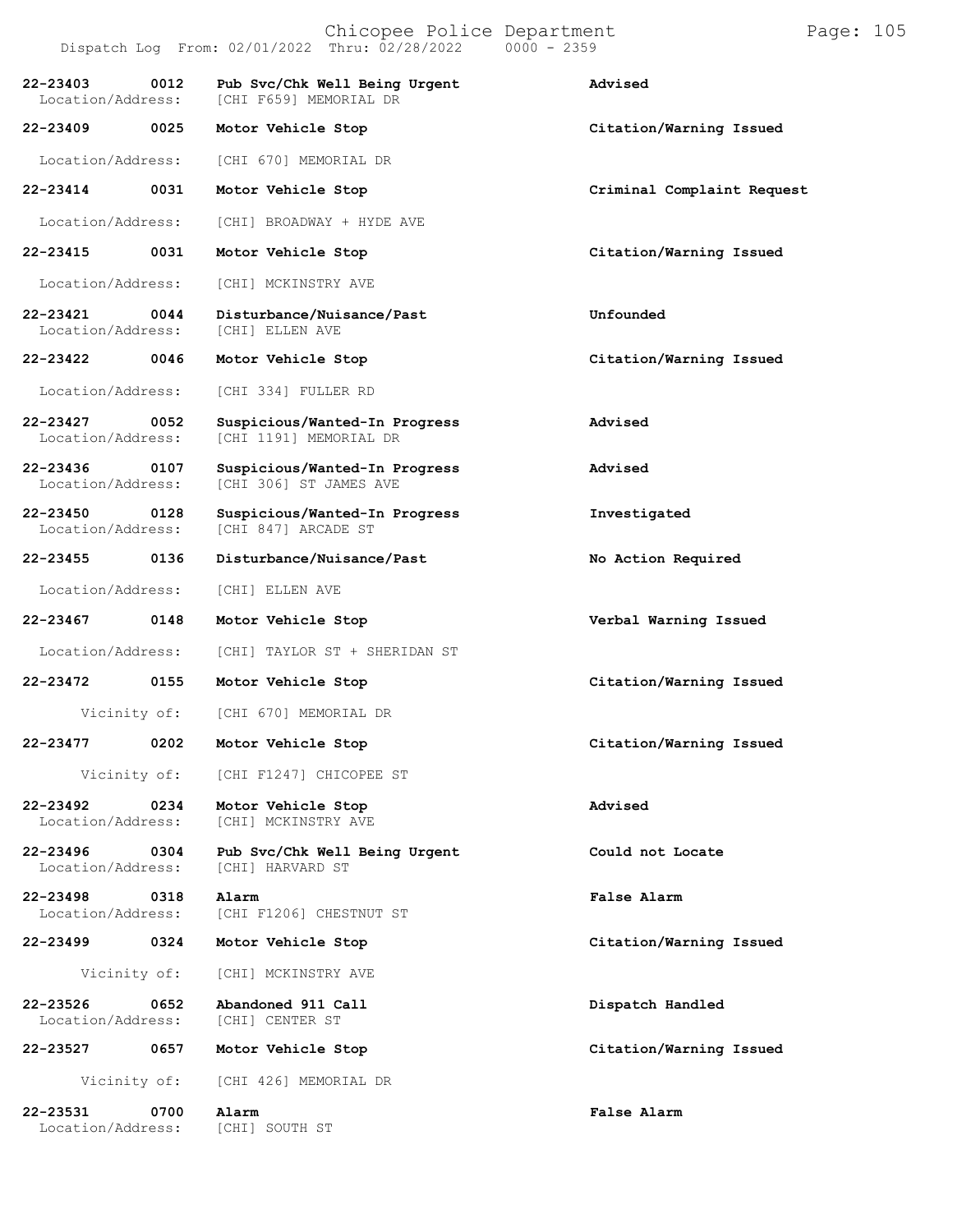Location/Address: [CHI] LAVOIE DR

[CHI 612] SPRINGFIELD ST

[CHI F163] SPRINGFIELD ST

[CHI F1276] MEMORIAL DR

[CHI 834] HAMPDEN ST

[CHI] SPRINGFIELD ST

[CHI] VALLEY VIEW CT

**Abandoned 911 Call** [CHI] SHAWINIGAN

**22-23534 0710 Motor Vehicle Stop Citation/Warning Issued**

Location/Address: [CHI 1122] MEMORIAL DR

**22-23535 0711 Administrative Report Made** Location/Address:

**22-23536 0715 Fire Alarm Investigated**

**22-23537 0715 Service of a Summons Served in Hand** [CHI 1658] SPRINGFIELD ST

**22-23541 0718 Service of a Summons Not Served** Location/Address:

**22-23540 0720 Service of a Summons Not Served** Location/Address:

**22-23542 0723 Abandoned 911 Call Dispatch Handled**

[CHI F863] NEW LUDLOW RD

Location/Address: [CHI] RIVERS AVE

**22-23545 0730 Misc-Non Urgent Unfounded** Location/Address:

**22-23550 0734 Service of a Summons Served in Hand**

**22-23555 0754 Alarm False Alarm**

**22-23557 0757 Alarm False Alarm**

**22-23571 0819** Location:

Location/Address: [CHI] FRONT ST + GRAPE ST

**22-23576 0830 Traffic Incident/Crash-Past Report Made**

**22-23574 0831 Motor Vehicle Stop Advised**

**22-23575 0832 Motor Vehicle Stop Citation/Warning Issued**

Location/Address: [CHI] FRONT ST + GRAPE ST

Location/Address: [CHI] FRONT ST + MYRTLE ST

**22-23589 0902 Theft/Larceny-Past Report Made**

**22-23593 0918 Motor Vehicle Stop Report Made** Location/Address: [CHI 1600] CHICOPEE ST

Location/Address: [CHI] JAMES ST

**22-23597 0928 Traffic V/Hazard/Comp-In Progr Citation/Warning Issued**

**22-23544 0727 Service of a Summons No Action Required**

**Dispatch Handled**

**22-23573 0824 Motor Vehicle Stop Citation/Warning Issued**

**22-23583 0840 Motor Vehicle Stop Citation/Warning Issued**

**22-23595 0925 Alarm False Alarm**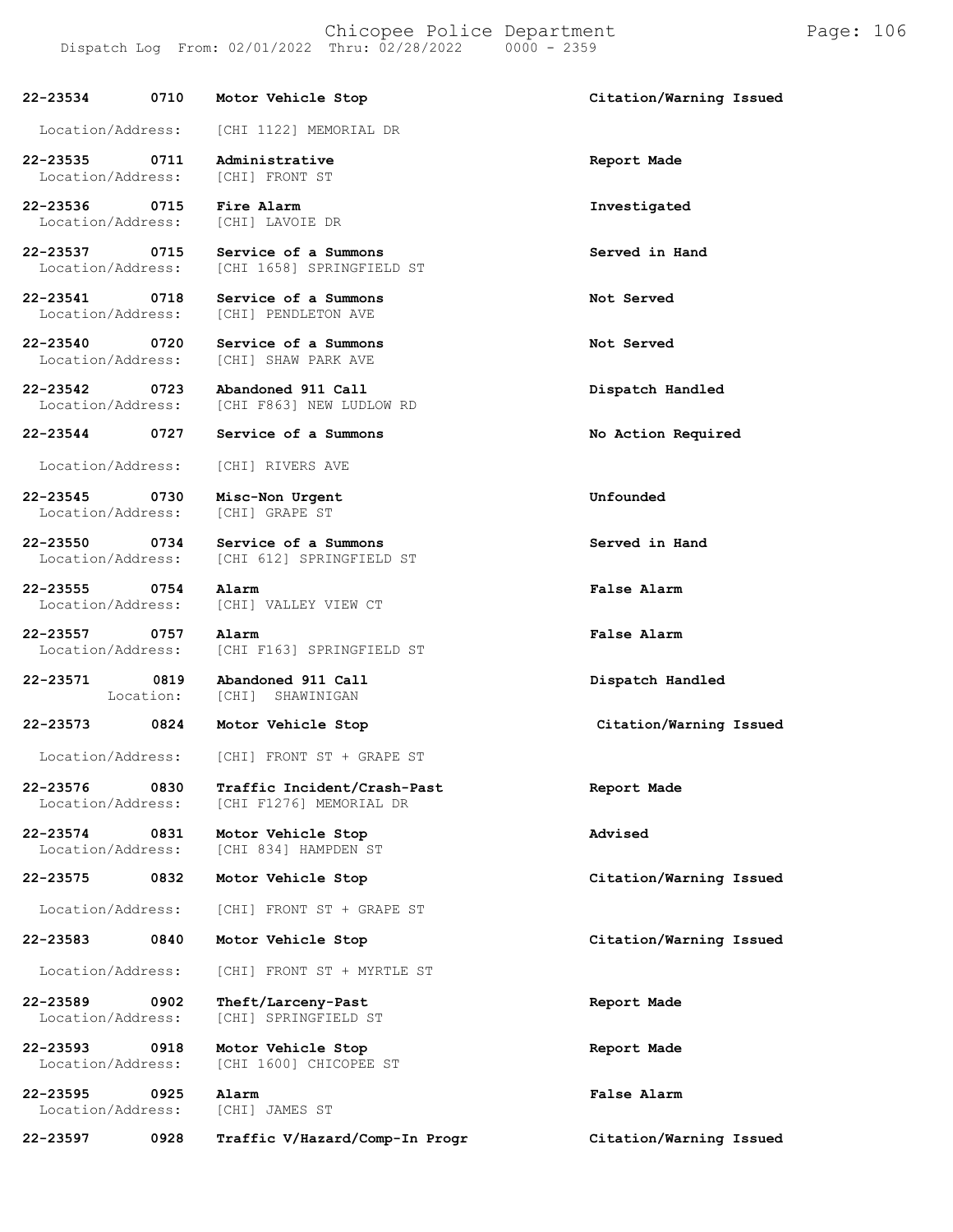Location/Address: [CHI] CASINO AVE + SPRINGFIELD ST

**22-23601 1002 Motor Vehicle Stop Citation/Warning Issued**

Location/Address: [CHI] CHICOPEE ST + ST LOUIS AVE

**22-23610 1021 Motor Vehicle Stop Citation/Warning Issued**

Location/Address: [CHI 1600] CHICOPEE ST

**22-23615 1035 Abandoned 911 Call Dispatch Handled** [CHI] WHITMAN ST

**22-23618 1039 Abandoned 911 Call Advised**

Location/Address:

**22-23621 1047 Motor Vehicle Stop Advised** [CHI] CHICOPEE ST + PERRAULT ST

**22-23622 1048 Motor Vehicle Stop Citation/Warning Issued**

Vicinity of: [CHI] BURNETT RD

**22-23628 1106 Motor Vehicle Stop Advised** [CHI] FAIRVIEW AVE + VAN HORN ST

**22-23633 1124 Motor Vehicle Stop Advised** [CHI] FAIRVIEW AVE + BONNEVILLE AVE

**22-23635 1133 Motor Vehicle Stop Advised** Location/Address:

**22-23641 1144 Motor Vehicle Stop Citation/Warning Issued**

Location/Address: [CHI] BURNETT RD

**22-23642 1145 Alarm False Alarm** [CHI] MEMORIAL DR

**22-23647 1203 Traffic V/Hazard/Comp-In Progr Dispatch Handled** [CHI 1394] GRANBY RD

**22-23651 1216 Motor Vehicle Stop Citation/Warning Issued**

Location/Address: [CHI] MAIN ST + GROVE ST

**22-23655 1242 Traffic V/Hazard/Comp-Past Unfounded** [CHI 444] GRANBY RD

**22-23656 1245 Abandoned 911 Call Unfounded** Location/Address:

Location/Address: [CHI] ARLINGTON ST

Location/Address: [CHI] GRATTAN ST

**22-23660 1318 Disturbance/Nuisance/Past Advised** Location/Address:

**22-23662 1319 Abandoned 911 Call Dispatch Handled** Location/Address:

**22-23668 1334 Traffic Incident/Crash-Past Report Made**

**22-23671 1346 Traffic V/Hazard/Comp-In Progr Unfounded** [CHI] YVETTE ST + CYRAN ST

**22-23673 1348 Abandoned/Found Property Report Made**

**22-23658 1259 Alarm Appears Secure After Check**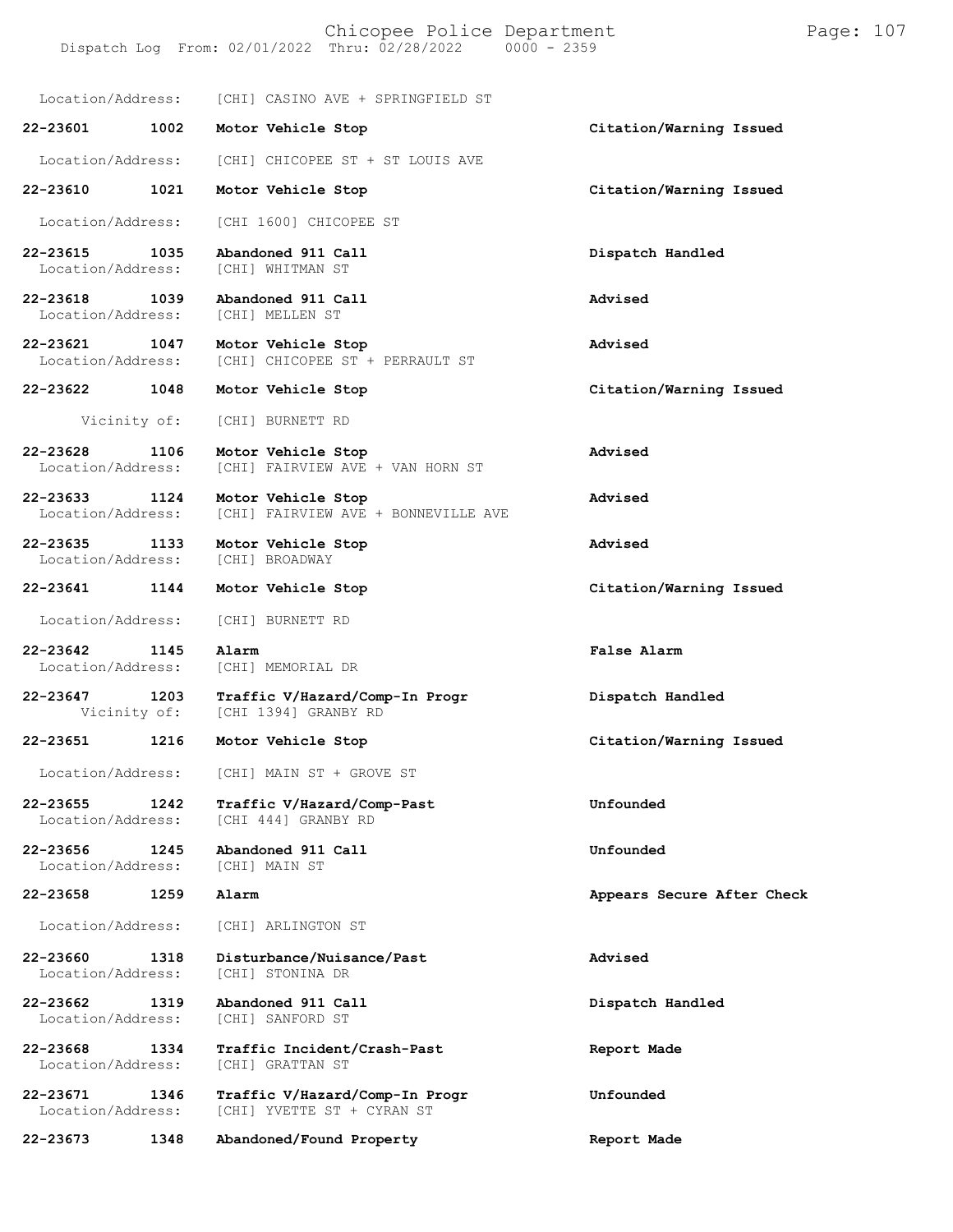| Chicopee Police Department<br>Dispatch Log From: 02/01/2022 Thru: 02/28/2022<br>$0000 - 2359$ |                   |                                                         |                              | Page: 108 |  |
|-----------------------------------------------------------------------------------------------|-------------------|---------------------------------------------------------|------------------------------|-----------|--|
| Location/Address:                                                                             |                   | [CHI] PINECREST DR                                      |                              |           |  |
| 22-23678<br>Location/Address:                                                                 | 1400              | Pub Svc/Chk Well Being Urgent<br>[CHI] TENNEY ST        | Advised                      |           |  |
| 22-23683<br>Location/Address:                                                                 | 1409              | Traffic V/Hazard/Comp-Past<br>[CHI F3001] MCKINSTRY AVE | Advised                      |           |  |
| 22-23688<br>Location/Address:                                                                 | 1419              | Suspicious/Wanted-In Progress<br>[CHI] LOUISE AVE       | Advised                      |           |  |
| 22-23697                                                                                      | 1455              | Traffic Incident/Crash                                  | Taken/Referred /Other/Agency |           |  |
| Location/Address:                                                                             |                   | [CHI] BESTON ST                                         |                              |           |  |
| 22-23700<br>Location/Address:                                                                 | 1508              | Warrant Service<br>[CHI] NONOTUCK AVE                   | Report Made                  |           |  |
| 22-23716                                                                                      | 1603<br>Location: | Administrative<br>[CHI] CHICOPEE                        | Services Rendered            |           |  |
| 22-23722<br>Location/Address:                                                                 | 1605              | Harassment/Stalk/Threat-In Pro<br>[CHI F162] CENTER ST  | Report Made                  |           |  |
| 22-23727<br>Location/Address:                                                                 | 1611              | Suspicious/Wanted-In Progress<br>[CHI 153] CENTER ST    | Could not Locate             |           |  |
| 22-23729                                                                                      | 1616              | Traffic V/Hazard/Comp-Past                              | No Action Required           |           |  |
| Location/Address:                                                                             |                   | [CHI] GRANBY RD + MONTGOMERY ST                         |                              |           |  |
| 22-23731                                                                                      | 1619              | Harassment/Stalk/Threat-In Pro                          | Complaint Taken Care Of      |           |  |
| Location/Address:                                                                             |                   | [CHI 674] MEMORIAL DR                                   |                              |           |  |
| 22-23735<br>Vicinity of:                                                                      | 1633              | Disturbance/Nuisance/Past<br>[CHI] SPRINGFIELD ST       | Advised                      |           |  |
| 22-23739<br>Location/Address:                                                                 | 1650              | Trespass/Unwanted-In Progress<br>[CHI] EAST MAIN ST     | Advised                      |           |  |
| 22-23741                                                                                      | 1654              | Abandoned 911 Call                                      | No Action Required           |           |  |
| Location/Address:                                                                             |                   | [CHI] FISHER ST                                         |                              |           |  |
| 22-23743                                                                                      | 1657              | Pub Svc/Chk Well Being Urgent                           | No Action Required           |           |  |
| Location/Address:                                                                             |                   | [CHI] BOLDUC LN                                         |                              |           |  |
| 22-23754<br>Location/Address:                                                                 | 1742              | Motor Vehicle Stop<br>[CHI] JAMES ST                    | Could not Locate             |           |  |
| 22-23756                                                                                      | 1750              | Motor Vehicle Stop                                      | Citation/Warning Issued      |           |  |
| Location/Address:                                                                             |                   | [CHI 276] CHICOPEE ST                                   |                              |           |  |
| 22-23759<br>Location/Address:                                                                 | 1755              | Motor Vehicle Stop<br>[CHI] MEMORIAL DR                 | Advised                      |           |  |
| 22-23762<br>Location/Address:                                                                 | 1759              | Assist Other Agency/Urgent<br>[CHI F1220] JOHNSON RD    | Services Rendered            |           |  |
| 22-23768                                                                                      | 1819              | Abandoned 911 Call                                      | No Action Required           |           |  |
| Location/Address:                                                                             |                   | [CHI] BROADWAY                                          |                              |           |  |
| 22-23771<br>Location/Address:                                                                 | 1824              | Assist Other Agency/Urgent<br>[CHI] ROSE ST             | Assist Given                 |           |  |
| 22-23774                                                                                      | 1836              | Motor Vehicle Stop                                      | Verbal Warning Issued        |           |  |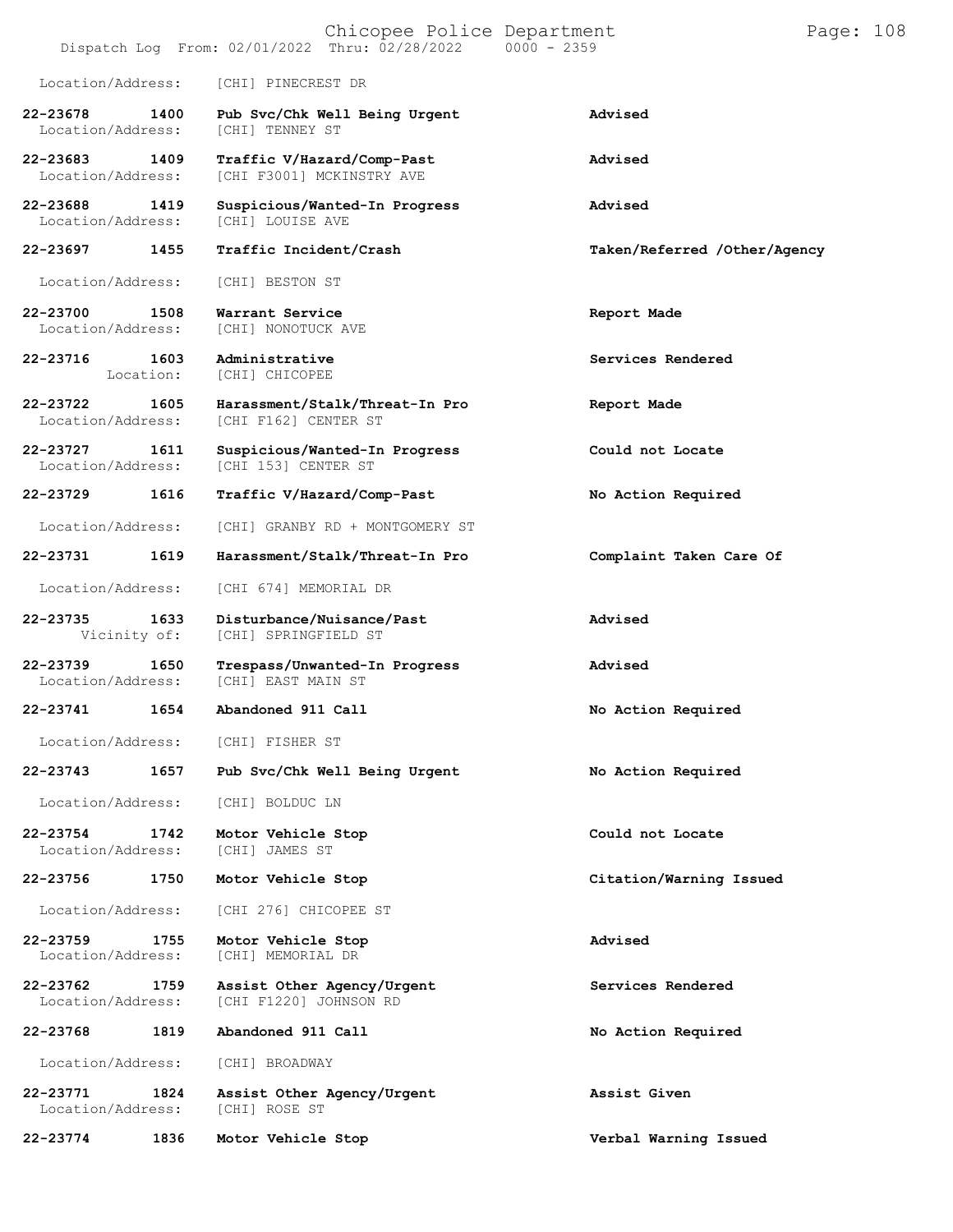#### Chicopee Police Department Page: 109 Dispatch Log From:  $02/01/2022$  Thru:  $02/28/2022$

Location/Address: [CHI 1821] MONTGOMERY ST **22-23782 1852 Traffic V/Hazard/Comp-In Progr Citation/Warning Issued** Location/Address: [CHI] CRESCENT DR **22-23786 1901 Abandoned 911 Call No Action Required** Location/Address: [CHI] SHEPHERD ST **22-23791 1913 Suspicious/Wanted-In Progress Report Made** Location/Address: **22-23811 1948 Abandoned 911 Call Could not Locate** [CHI 561] MEADOW ST **22-23818 2017 Traffic Incident/Crash-Past Report Made** [CHI 1191] MEMORIAL DR **22-23822 2039 Police Response Advised** [CHI] COLONIAL CIR **22-23826 2054 Animal Complaint Complaint Taken Care Of** Location/Address: [CHI 1915] CHESTER ST **22-23838 2141 Disturbance/Nuisance In Progre Advised** [CHI] EXCHANGE ST + CENTER ST **22-23841 2142 Investigation/Follow Up Served in Hand** Location/Address: **22-23842 2147 Investigation/Follow Up Complaint Taken Care Of** Location/Address: [CHI F955] MEMORIAL DR **22-23848 2203 Abandoned/Found Property Report Made** [CHI 2498] CHURCH ST **22-23854 2234 Investigation/Follow Up Investigated** [CHI 2187] BROADWAY **22-23855 2240 Pub Svc/Chk Well Being Urgent Complaint Taken Care Of** Vicinity of: [CHI] GARRITY ST **22-23857 2251 Suspicious/Wanted-In Progress Advised** [CHI] LEONARD ST **22-23860 2313 Traffic V/Hazard/Comp-In Progr Complaint Taken Care Of** Location/Address: [CHI] CENTER ST

#### **For Date: 02/22/2022 - Tuesday**

| 22-23890          | 0032 | Traffic V/Hazard/Comp-In Progr | Complaint Taken Care Of    |
|-------------------|------|--------------------------------|----------------------------|
| Location/Address: |      | [CHI 879] MEMORIAL DR          |                            |
| 22-23892          | 0036 | Motor Vehicle Stop             | Criminal Complaint Request |
| Location/Address: |      | [CHI 276] CHICOPEE ST          |                            |
| 22-23905          | 0054 | Motor Vehicle Stop             | Criminal Complaint Request |
| Location/Address: |      | [CHI] BRIDGE ST                |                            |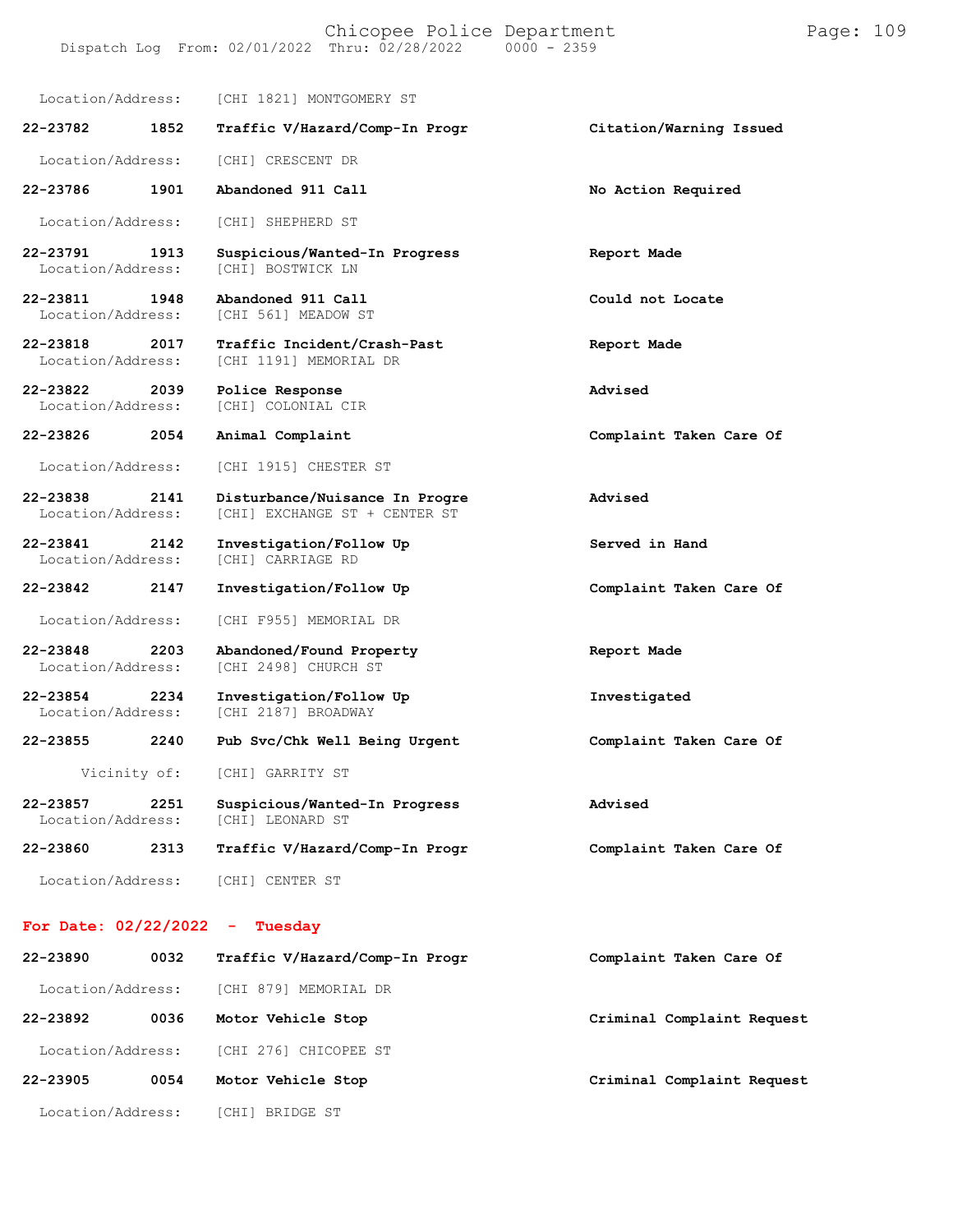Chicopee Police Department Page: 110 Dispatch Log From: 02/01/2022 Thru: 02/28/2022 **22-23916 0109 Motor Vehicle Stop Citation/Warning Issued** Location/Address: [CHI F122] SHAWINIGAN DR **22-23939 0152 Motor Vehicle Stop Citation/Warning Issued** Location/Address: [CHI 198] CHICOPEE ST **22-23953 0210 Suspicious/Wanted-In Progress Advised** [CHI F1446] N CHICOPEE ST **22-23957 0215 Disturbance/Nuisance/Past Could not Locate** Location/Address: **22-23956 0216 Motor Vehicle Stop Citation/Warning Issued** Location/Address: [CHI] CHICOPEE ST + BLANCHE ST **22-23968 0244 Motor Vehicle Stop Citation/Warning Issued** Location/Address: [CHI 670] MEMORIAL DR **22-23971 0254 Traffic V/Hazard/Comp-In Progr Complaint Taken Care Of** Location/Address: [CHI 1255] MEMORIAL DR **22-23977 0301 Motor Vehicle Stop Citation/Warning Issued** Location/Address: [CHI] DAVIS RD + JAMES ST **22-23982 0324 Motor Vehicle Stop Criminal Complaint Request** Location/Address: [CHI 2109] GRANBY RD **22-23992 0402 Suspicious/Wanted-In Progress Report Made** [CHI] LARCHMONT ST **22-23995 0409 Suspicious/Wanted-In Progress Report Made** [CHI] NEW YORK AVE **22-23996 0409 Police Response Taken/Referred /Other/Agency** Location/Address: [CHI] LARCHMONT ST **22-23997 0420 Drugs-In Progress Advised** Location/Address: **22-23999 0438 Suspicious/Wanted-In Progress Could not Locate** [CHI] MONTELLO RD **22-24000 0443 Pub Svc/Chk Well Being Urgent No Action Required** Location/Address: [CHI] ASHMONT ST **22-24002 0456 Traffic V/Hazard/Comp-In Progr Complaint Taken Care Of** Location/Address: [CHI] ASHMONT ST **22-24003 0457 Investigation/Follow Up Report Made** [CHI] CHICOPEE ST **22-24018 0614 Motor Vehicle Stop Criminal Complaint Request** Location/Address: [CHI] CHICOPEE ST **22-24023 0653 Motor Vehicle Stop Arrest Made** [CHI 1287] BROADCAST CTR

**22-24030 0727 Pub Svc/Chk Well Being Urgent Services Rendered**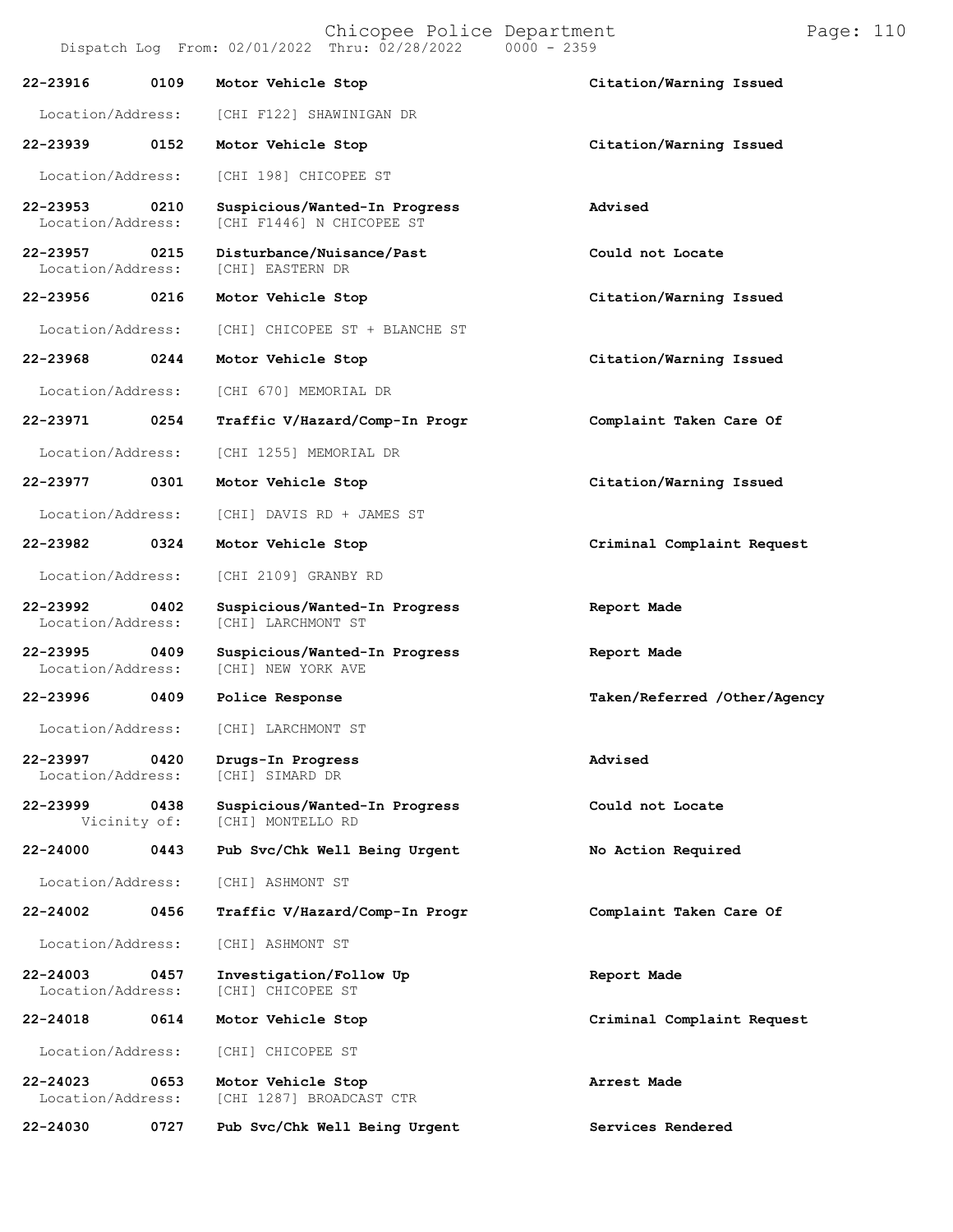# Chicopee Police Department Page: 111 Dispatch Log From:  $02/01/2022$  Thru:  $02/28/2022$ Location/Address: [CHI F1294] WEST ST **22-24032 0736 Motor Vehicle Stop Citation/Warning Issued** Location/Address: [CHI] MEMORIAL DR + GRANBY RD **22-24041 0806 Abandoned 911 Call Dispatch Handled** Location/Address: **22-24043 0810 Theft/Larceny-In Progress Report Made** [CHI 449] GRANBY RD **22-24053 0827 Motor Vehicle Stop Citation/Warning Issued** Location/Address: [CHI] FAIRVIEW AVE + MOORE ST **22-24065 0840 Motor Vehicle Stop Advised** [CHI] FAIRVIEW AVE + MOORE ST **22-24068 0846 Motor Vehicle Stop Citation/Warning Issued** Location/Address: [CHI] FAIRVIEW AVE + VAN HORN ST **22-24070 0849 Theft/Larceny-Past Report Made** [CHI 1761] MEMORIAL DR **22-24069 0850 Abandoned 911 Call Dispatch Handled** [CHI 605] MEETINGHOUSE RD **22-24071 0856 Motor Vehicle Stop Advised** [CHI] FAIRVIEW AVE + MOORE ST **22-24072 0857 Transport Service Transport Complete** Location/Address: [CHI F825] CHURCH ST **22-24073 0904 Motor Vehicle Stop Advised** [CHI] FAIRVIEW AVE + MOORE ST **22-24075 0913 Motor Vehicle Stop Citation/Warning Issued** Location/Address: [CHI] FAIRVIEW AVE + MOORE ST **22-24078 0924 Motor Vehicle Stop Advised** [CHI] FAIRVIEW AVE + MOORE ST **22-24082 0931 Motor Vehicle Stop Advised** [CHI] FAIRVIEW AVE + ACADEMY ST **22-24084 0933 Abandoned/Found Property Report Made** [CHI F684] MEMORIAL DR **22-24087 0940 Motor Vehicle Stop Citation/Warning Issued** Location/Address: [CHI] FAIRVIEW AVE + ACADEMY ST **22-24089 0941 Alarm False Alarm** Location/Address: [CHI] RIMMON AVE **22-24091 0945 Abandoned 911 Call Dispatch Handled** [CHI] BAY STATE RD **22-24095 0951 Motor Vehicle Stop Citation/Warning Issued** Location/Address: [CHI] FAIRVIEW AVE + ACADEMY ST **22-24100 1010 Motor Vehicle Stop Advised** [CHI] CHICOPEE ST + GRANBY RD

**22-24106 1020 Fraud/Deception Report Made**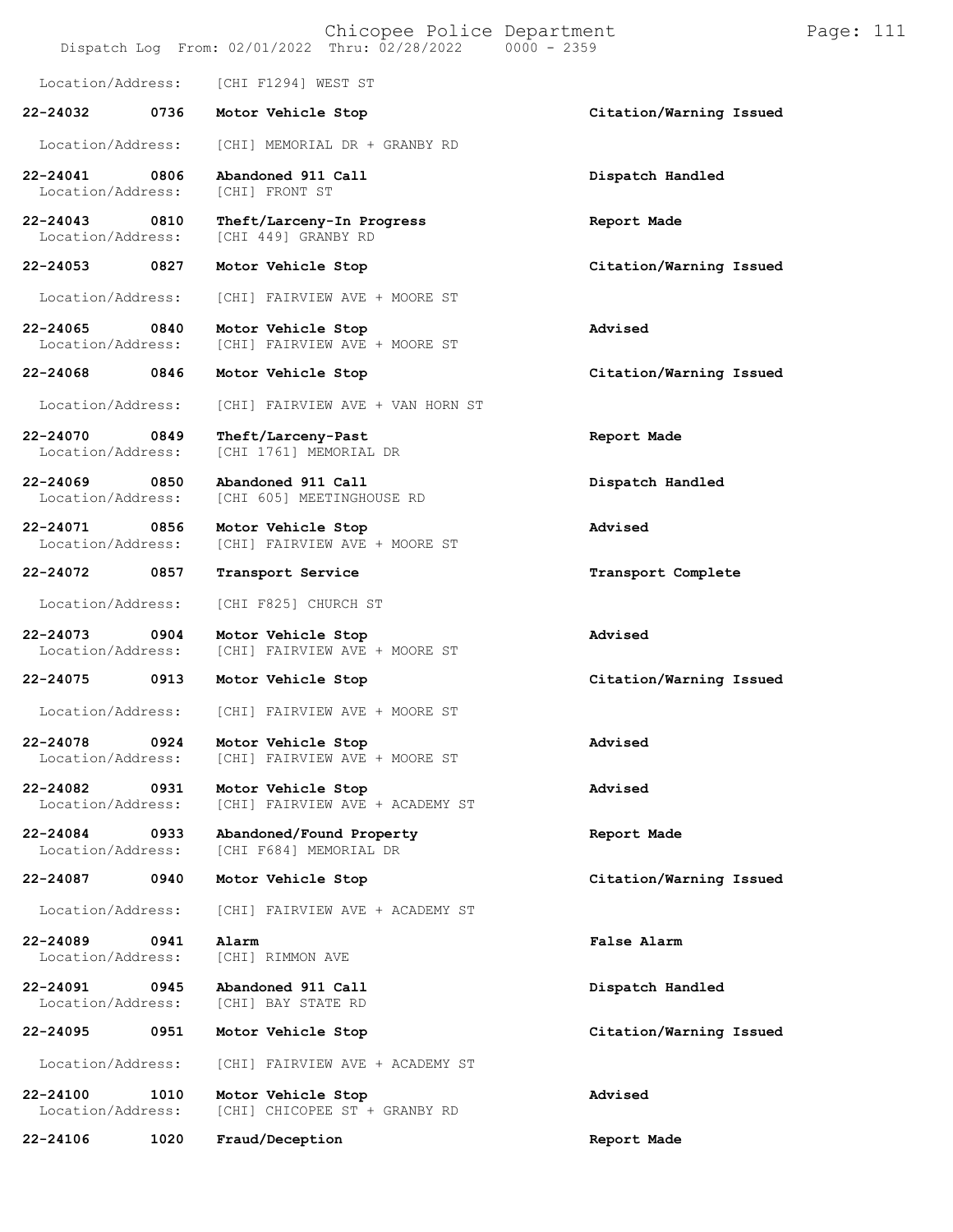|                                           | Dispatch Log From: 02/01/2022 Thru: 02/28/2022                | $0000 - 2359$                |
|-------------------------------------------|---------------------------------------------------------------|------------------------------|
| Location/Address:                         | [CHI] LARK DR                                                 |                              |
| 22-24103<br>1024<br>Location/Address:     | Motor Vehicle Stop<br>[CHI] CHICOPEE ST                       | Advised                      |
| 22-24104<br>1025<br>Location/Address:     | Administrative<br>[CHI] CHESTER ST                            | Dispatch Handled             |
| 1029<br>22-24107                          | SAFETY HAZARD/PRIORITY 2                                      | Taken/Referred /Other/Agency |
| Location/Address:                         | [CHI] BROADWAY + MAIN ST                                      |                              |
| 22-24108<br>1035<br>Location/Address:     | Fraud/Deception<br>[CHI 142] ARMORY DR                        | Report Made                  |
| 22-24130<br>1045<br>Location/Address:     | Fraud/Deception<br>[CHI] SYREK ST                             | Report Made                  |
| 22-24112<br>1048<br>Location/Address:     | Motor Vehicle Stop<br>[CHI] MEADOW ST + HOPE ST               | Advised                      |
| 22-24115<br>1052<br>Location/Address:     | Abandoned 911 Call<br>[CHI] SPRINGFIELD ST                    | Dispatch Handled             |
| 22-24119<br>1104<br>Location/Address:     | Caller in Imminent Danger<br>[CHI 497] JOHNNY CAKE HOLLOW RD  | Report Made                  |
| 22-24120<br>1107<br>Location/Address:     | Assault Past<br>[CHI] MOORE ST                                | Report Made                  |
| 22-24121<br>1109                          | Motor Vehicle Stop                                            | Citation/Warning Issued      |
| Location/Address:                         | [CHI] GRATTAN ST                                              |                              |
| 22-24134<br>1135<br>Location/Address:     | Police Response<br>[CHI] HUMMINGBIRD DR                       | Dispatch Handled             |
| 22-24143<br>1208<br>Location/Address:     | Damage/Vand/Mischief/Past<br>[CHI] PLANTE CIR                 | Report Made                  |
| $22 - 24147$<br>1216<br>Location/Address: | Traffic Collision/Transport In<br>[CHI 1191] MEMORIAL DR      | Report Made                  |
| 22-24156<br>1239<br>Location/Address:     | Theft/Larceny-Past<br>[CHI] BLANCHE ST                        | Report Made                  |
| 22-24161<br>1250<br>Location/Address:     | Misc-Non Urgent<br>[CHI 653] MEMORIAL DR                      | Report Made                  |
| 22-24166 1255<br>Location/Address:        | Abandoned 911 Call<br>[CHI] FRONT ST                          | Dispatch Handled             |
| 22-24167<br>1255<br>Location/Address:     | Theft/Larceny-In Progress<br>[CHI 1191] MEMORIAL DR           | Investigated                 |
| 22-24172<br>1315                          | Traffic Incident/Crash-Past                                   | Complaint Taken Care Of      |
| Location/Address:                         | [CHI] GRATTAN ST                                              |                              |
| 22-24175<br>1317                          | Abandoned 911 Call                                            | No Action Required           |
| Location:                                 | [CHI] WPH1 UNKNOWN TOWER                                      |                              |
| 22-24185<br>1332<br>Location/Address:     | Pub Svc/Chk Well Being Urgent<br>[CHI] CHICOPEE ST + BEMIS ST | Could not Locate             |
| 22-24186<br>1337<br>Location/Address:     | Theft/Larceny-Past<br>[CHI] HAMBURG ST                        | Report Made                  |
| 22-24187<br>1338                          | Abandoned 911 Call                                            | Dispatch Handled             |

Chicopee Police Department Form Page: 112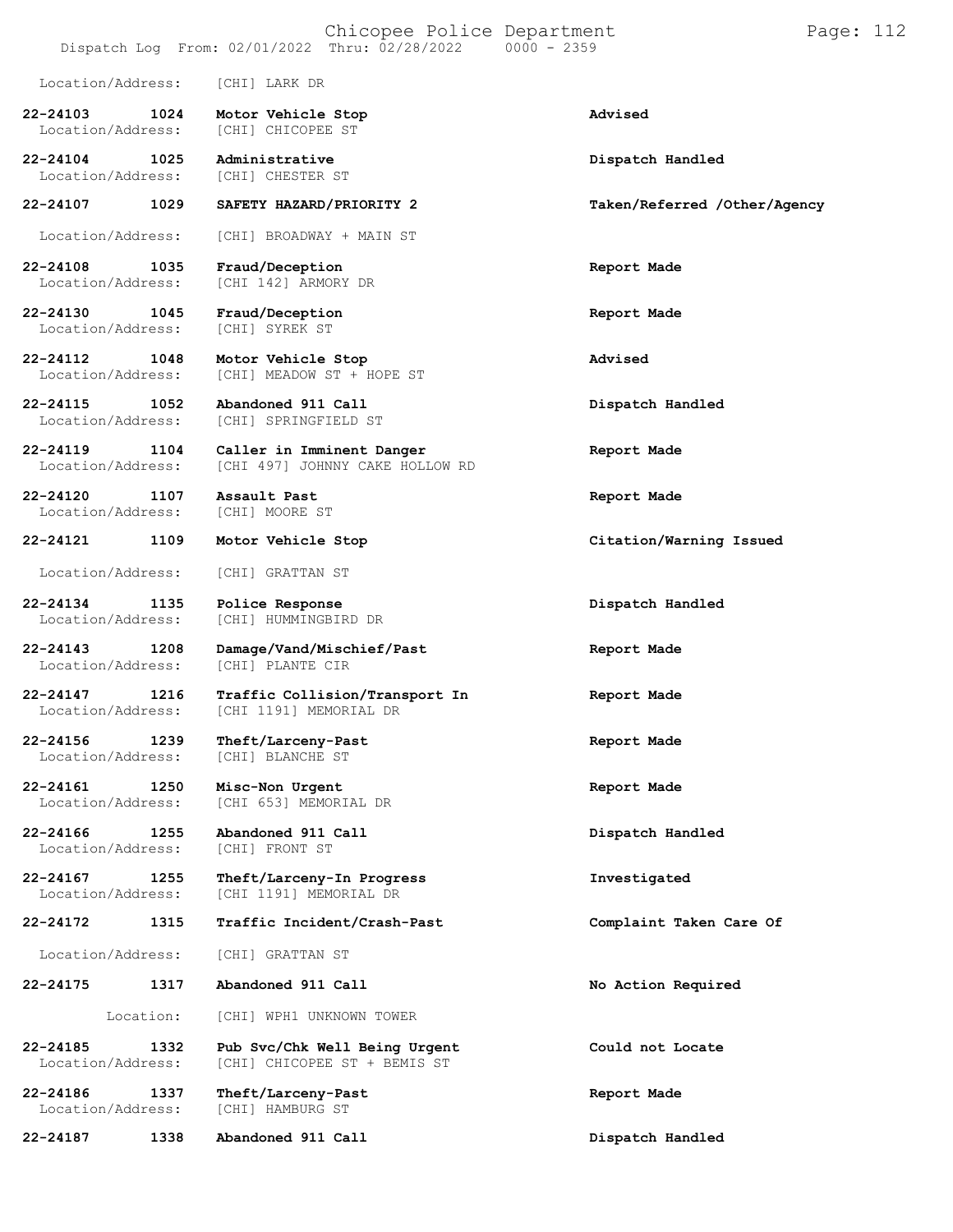# Chicopee Police Department Page: 113

# Dispatch Log From:  $02/01/2022$  Thru:  $02/28/2022$

Location/Address: [CHI] CHICOPEE ST

- **22-24193 1344 PS/Check Well Being Nonurgent Advised** Location/Address:
- 
- 
- -
- 
- 
- 
- 
- Location/Address:
- 
- Location/Address:
- **22-24242 1543 Police Response Services Rendered** Location/Address:
- 
- -
	-
- 
- 
- 
- 
- Location/Address:
- 
- 
- 
- **22-24285 1710 Investigation/Follow Up Complaint Taken Care Of**

Location/Address: [CHI] EAST MAIN ST

- **22-24196 1400 Police Response Services Rendered** [CHI] E MAIN ST + BROADWAY
- **22-24199 1412 Abandoned 911 Call Dispatch Handled** [CHI] CHICOPEE ST
- **22-24202 1418 Abandoned 911 Call No Action Required**
	- Location/Address: [CHI] GRATTAN ST
- **22-24205 1422 Abandoned 911 Call Dispatch Handled** [CHI XF1652] MEADOW ST
- **22-24221 1442 Alarm False Alarm** [CHI 1746] KEYES DR
- **22-24231 1500 Suspicious/Wanted-In Progress Assist Given** [CHI 2109] GRANBY RD
- **22-24234 1510 Investigation/Follow Up Could not Locate**
- **22-24236 1516 Traffic Incident/Crash-Past Report Made** Location/Address: [CHI 1338] MEMORIAL DR
- **22-24241 1533 Investigation/Follow Up Could not Locate**
	-
- **22-24246 1551 Damage/Vand/Mischief/Past Report Made** [CHI] FLORENCE ST
- **22-24252 1601 Harassment/Stalk/Threat-In Pro Advised** [CHI] ALVORD AVE
	-
	- Location/Address: [CHI XP2053] BURNETT RD
- **22-24268 1629 Fraud/Deception Report Made** [CHI 497] JOHNNY CAKE HOLLOW RD
- **22-24272 1639 Disturbance/Nuisance In Progre Advised** [CHI 1775] MEMORIAL DR
- **22-24274 1641 Assault In Progress Report Made** [CHI] HILLCREST ST
- **22-24275 1642 Motor Vehicle Stop Advised** [CHI] GRATTAN ST + BRIGHTWOOD ST
- **22-24277 1643 Pub Svc/Chk Well Being Urgent Advised**
- **22-24278 1647 Abandoned 911 Call Dispatch Handled** [CHI 39] BROADWAY
- **22-24279 1648 Abandoned 911 Call Dispatch Handled** [CHI] CHICOPEE ST
	-

- -
	-
	-
	-
	-
	-
	-
	-
	-
	-
	-
- **22-24270 1621 Police Response Complaint Taken Care Of**
	-
	-
	-
	-
	-
	-
	-
	-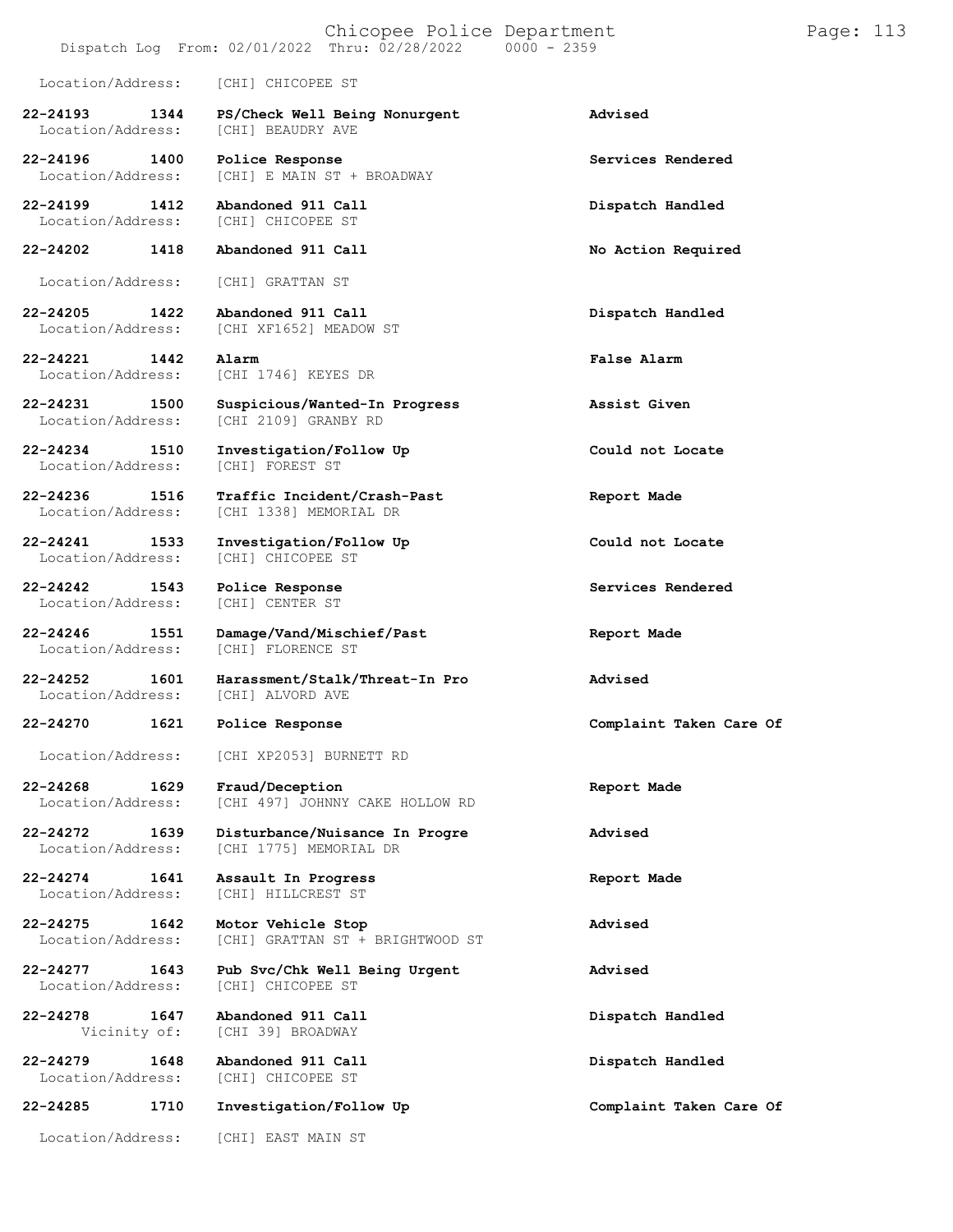| 22-24289<br>1719<br>Location/Address:     | Drugs-In Progress<br>[CHI F1048] MEMORIAL DR                   | Advised                      |
|-------------------------------------------|----------------------------------------------------------------|------------------------------|
| 22-24291<br>1724<br>Location/Address:     | Fire Alarm<br>[CHI] EXCHANGE ST                                | Dispatch Handled             |
| 22-24292<br>1726<br>Location/Address:     | Theft/Larceny-Past<br>[CHI] BRITTON ST                         | Advised                      |
| 22-24302<br>1745<br>Location/Address:     | Pub Svc/Chk Well Being Urgent<br>[CHI] BUTLER AVE              | Advised                      |
| $22 - 24303$<br>1746<br>Location/Address: | Disturbance/Nuisance In Progre<br>[CHI 2187] BROADWAY          | Report Made                  |
| 22-24309<br>1808<br>Location/Address:     | Traffic Incident/Crash-Past<br>[CHI] EASTERN DR                | Report Made                  |
| 22-24310<br>1811<br>Location/Address:     | Suspicious/Wanted-In Progress<br>[CHI XP1985] DEBRA DR         | Advised                      |
| $22 - 24318$<br>1825<br>Location/Address: | Abandoned 911 Call<br>[CHI F234] CHICOPEE ST                   | Dispatch Handled             |
| 22-24321<br>1831<br>Location/Address:     | Abandoned/Found Property<br>[CHI 677] MEMORIAL DR              | Report Made                  |
| 22-24327<br>1857<br>Location/Address:     | Police Response<br>[CHI] GILMORE ST                            | Assist Given                 |
| $22 - 24329$<br>1902<br>Location/Address: | Abandoned 911 Call<br>[CHI] MARCELLE ST                        | Dispatch Handled             |
| 22-24332<br>1916                          | SAFETY HAZARD/PRIORITY 2                                       | Taken/Referred /Other/Agency |
| Location/Address:                         | [CHI] MONTCALM ST + JAMES ST                                   |                              |
| 22-24336<br>1933<br>Location/Address:     | Administrative<br>[CHI 2498] CHURCH ST                         | Assist Given                 |
| 22-24349<br>2038                          | Police Response                                                | Taken/Referred /Other/Agency |
| Location:                                 | [CHI] 391 NORTH BEFORE EXIT 4                                  |                              |
| 22-24353<br>2054<br>Location/Address:     | Disturbance/Nuisance/Past<br>[CHI] MURPHY LN                   | Advised                      |
| 22-24356<br>2105                          | Traffic V/Hazard/Comp-Past                                     | Complaint Taken Care Of      |
| Location/Address:                         | [CHI] NARRAGANSETT BLVD                                        |                              |
|                                           |                                                                |                              |
| 22-24357<br>2119                          |                                                                |                              |
| Location/Address:                         | Motor Vehicle Stop<br>[CHI] EMPIRE ST + MEADOW ST              | Arrest Made                  |
| 22-24358<br>2123<br>Location/Address:     | Disturbance/Nuisance In Progre<br>[CHI] MURPHY LN              | Advised                      |
| 22-24365<br>2149<br>Location/Address:     | Disturbance/Nuisance In Progre<br>[CHI] THEODORE ST            | Could not Locate             |
| 22-24373<br>2205<br>Location/Address:     | Motor Vehicle Stop<br>[CHI F337] FULLER RD                     | Report Made                  |
| $22 - 24375$<br>2215<br>Location/Address: | Suspicious/Wanted-In Progress<br>[CHI] BROADWAY + THORNWOOD ST | Advised                      |
| 22-24376<br>2216                          | Alarm                                                          | Cancelled/Cancelled enroute  |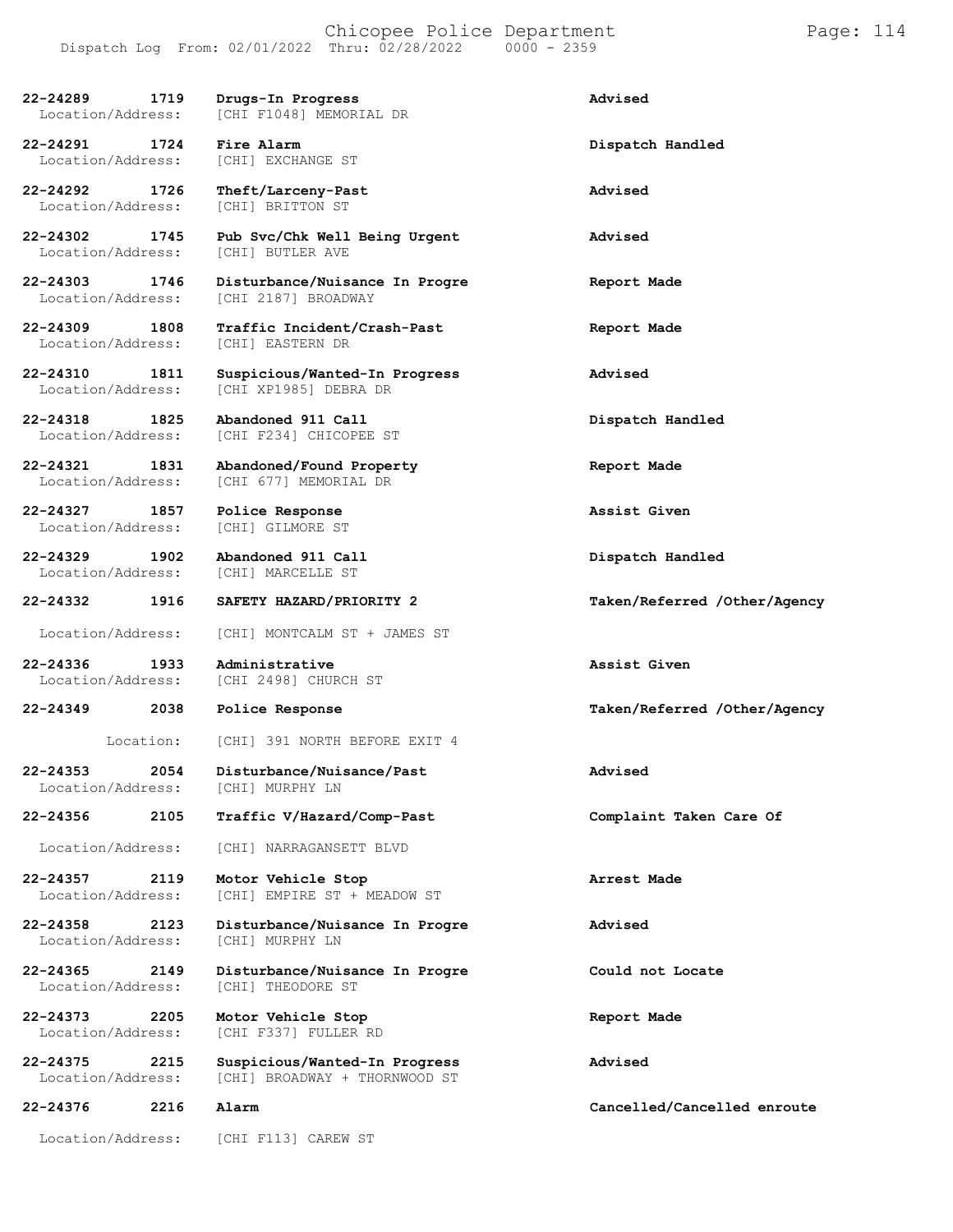**22-24394 2339 Disturbance/Nuisance/Past Dispatch Handled** Location/Address: [CHI] CHICOPEE ST

#### **For Date: 02/23/2022 - Wednesday**

Location/Address: [CHI] WORTHINGTON ST

| 22-24407                          | 0011<br>Suspicious/Wanted-In Progress |                                                               | Appears Secure After Check |
|-----------------------------------|---------------------------------------|---------------------------------------------------------------|----------------------------|
|                                   | Location:                             | [CHI 40] GARY PARK                                            |                            |
| $22 - 24409$                      | 0016                                  | Motor Vehicle Stop                                            | Citation/Warning Issued    |
|                                   | Vicinity of:                          | [CHI F163] SPRINGFIELD ST                                     |                            |
| $22 - 24412$<br>Location/Address: | 0018                                  | Motor Vehicle Stop<br>[CHI 671] MEMORIAL DR                   | Advised                    |
| 22-24416 0030                     |                                       | Motor Vehicle Stop                                            | Citation/Warning Issued    |
| Location/Address:                 |                                       | [CHI 56] JAMES ST                                             |                            |
| 22-24421                          | 0036                                  | Suspicious/Wanted-In Progress                                 | Appears Secure After Check |
| Location/Address:                 |                                       | [CHI] MARION ST                                               |                            |
| 22-24422                          | 0038                                  | Motor Vehicle Stop                                            | Citation/Warning Issued    |
| Location/Address:                 |                                       | [CHI F558] MEADOW ST                                          |                            |
| 22-24432 0052                     |                                       | Motor Vehicle Stop                                            | Citation/Warning Issued    |
| Location/Address:                 |                                       | [CHI 2112] FULLER RD                                          |                            |
| 22-24433                          | 0053<br>Vicinity of:                  | Motor Vehicle Stop<br>[CHI] EASTERN DR                        | Arrest Made                |
| $22 - 24459$<br>Location/Address: | 0137                                  | Pub Svc/Chk Well Being Urgent<br>[CHI] MONTGOMERY ST          | Unfounded                  |
| 22-24477                          | 0209                                  | Motor Vehicle Stop                                            | Citation/Warning Issued    |
|                                   | Vicinity of:                          | [CHI 2498] CHURCH ST                                          |                            |
| $22 - 24496$<br>Location/Address: | 0247                                  | Disturbance/Nuisance/Past<br>[CHI XP1985] DEBRA DR            | Report Made                |
| 22-24498 0253                     |                                       | Suspicious/Wanted-In Progress                                 | No Action Required         |
| Location/Address:                 |                                       | [CHI] ELIZABETH ST + MEADOW ST                                |                            |
| 22-24513<br>Location/Address:     | 0439                                  | Home Invasion<br>[CHI] GLENDALE ST                            | Report Made                |
| $22 - 24514$<br>Location/Address: | 0458                                  | Suspicious/Wanted-In Progress<br>[CHI] CHARTIER DR + ALLEN ST | Services Rendered          |
| $22 - 24515$<br>Location/Address: | 0507                                  | Abandoned 911 Call<br>[CHI] CHESTNUT ST                       | Could not Locate           |
| $22 - 24526$<br>Location/Address: | 0703                                  | Traffic Incident/Crash<br>[CHI F1393] MEMORIAL DR             | Dispatch Handled           |
| 22-24527<br>Location/Address:     | 0704                                  | Traffic Incident/Crash-Past<br>[CHI F1393] MEMORIAL DR        | Report Made                |
| 22-24529                          | 0710                                  | Animal In Progress/Dangerous                                  | Advised                    |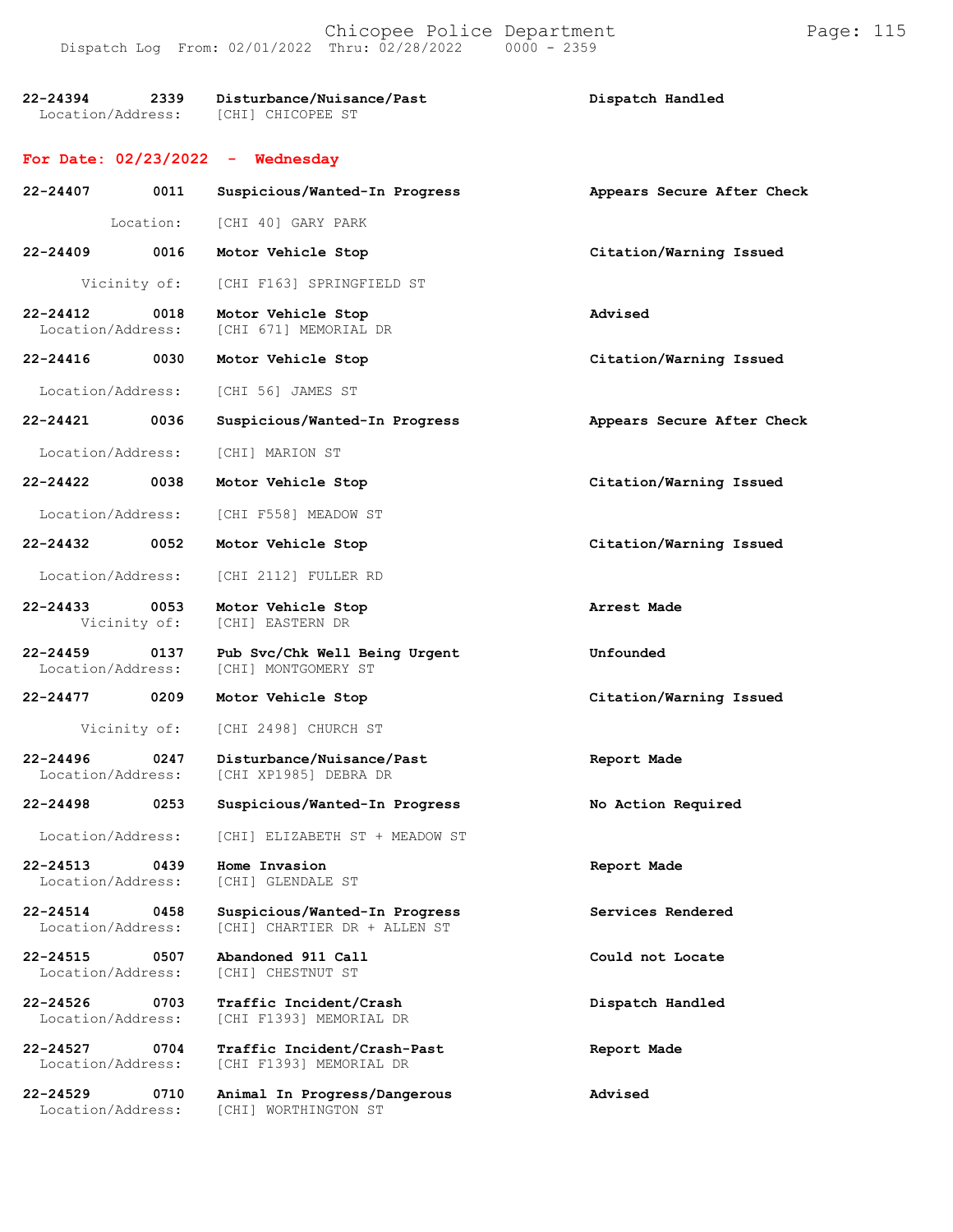|                                                        |           | Dispatch Log From: 02/01/2022 Thru: 02/28/2022<br>$0000 - 2359$ |                         |
|--------------------------------------------------------|-----------|-----------------------------------------------------------------|-------------------------|
| 22-24532<br>Location/Address:                          | 0720      | Home Invasion<br>[CHI] NARRAGANSETT BLVD                        | Report Made             |
| 22-24557                                               | 0822      | Theft/Larceny-In Progress                                       | Complaint Taken Care Of |
| Location/Address:                                      |           | [CHI 919] MEMORIAL DR                                           |                         |
| 22-24572                                               | 0850      | Transport Service                                               | Transport Complete      |
| Location/Address:                                      |           | [CHI F825] CHURCH ST                                            |                         |
| 22-24578<br>Location/Address:                          | 0905      | Alarm<br>[CHI 246] CHICOPEE ST                                  | False Alarm             |
| 22-24585<br>0920<br>Location/Address:                  |           | Abandoned 911 Call<br>[CHI 605] MEETINGHOUSE RD                 | Dispatch Handled        |
| $22 - 24589$<br>$\overline{0920}$<br>Location/Address: |           | Fraud/Deception<br>[CHI] SANFORD ST                             | Report Made             |
| 22-24591                                               | 0923      | Traffic V/Hazard/Comp-Past                                      | Complaint Taken Care Of |
| Location/Address:                                      |           | [CHI] HIGH ST + WALNUT ST                                       |                         |
| 22-24592                                               | 0925      | Assault In Progress                                             | No Action Required      |
| Location/Address:                                      |           | [CHI 2498] CHURCH ST                                            |                         |
| 22-24594                                               | 0927      | Motor Vehicle Stop                                              | Citation/Warning Issued |
| Location/Address:                                      |           | [CHI F1209] WESTOVER RD                                         |                         |
| 22-24595                                               | 0929      | Assault Past                                                    | No Action Required      |
| Location/Address:                                      |           | [CHI 2498] CHURCH ST                                            |                         |
| 22-24601<br>Location/Address:                          | 0936      | Pub Svc/Chk Well Being Urgent<br>[CHI] GRATTAN ST               | Services Rendered       |
| $22 - 24610$<br>Location/Address:                      | 0956      | Warrant Service<br>[CHI] PELOQUIN DR                            | Not Served              |
| 22-24613                                               | 1002      | Motor Vehicle Stop                                              | Citation/Warning Issued |
| Location/Address:                                      |           | [CHI] DALE ST                                                   |                         |
| 22-24615                                               | 1006      | Police Response                                                 | Transport Complete      |
|                                                        | Location: | [CHI] MAIN AND CENTRAL - SPRINGFIELD                            |                         |
| 22-24618                                               | 1007      | Pub Svc/Chk Well Being Urgent                                   | Complaint Taken Care Of |
| Location/Address:                                      |           | [CHI] PELOQUIN DR                                               |                         |
| 22-24619                                               | 1011      | Police Response                                                 | No Action Required      |
| Location/Address:                                      |           | [CHI 849] ALDEN ST                                              |                         |
| 22-24620                                               | 1017      | Motor Vehicle Stop                                              | Citation/Warning Issued |
| Location/Address:                                      |           | [CHI] DALE ST                                                   |                         |
| 22-24622<br>Vicinity of:                               | 1024      | Traffic Incident/Crash<br>[CHI 309] BURNETT RD + FIRST AVE      | Report Made             |
| 22-24623                                               | 1026      | Motor Vehicle Stop                                              | Citation/Warning Issued |
| Location/Address:                                      |           | [CHI] MONTGOMERY ST + DALE ST                                   |                         |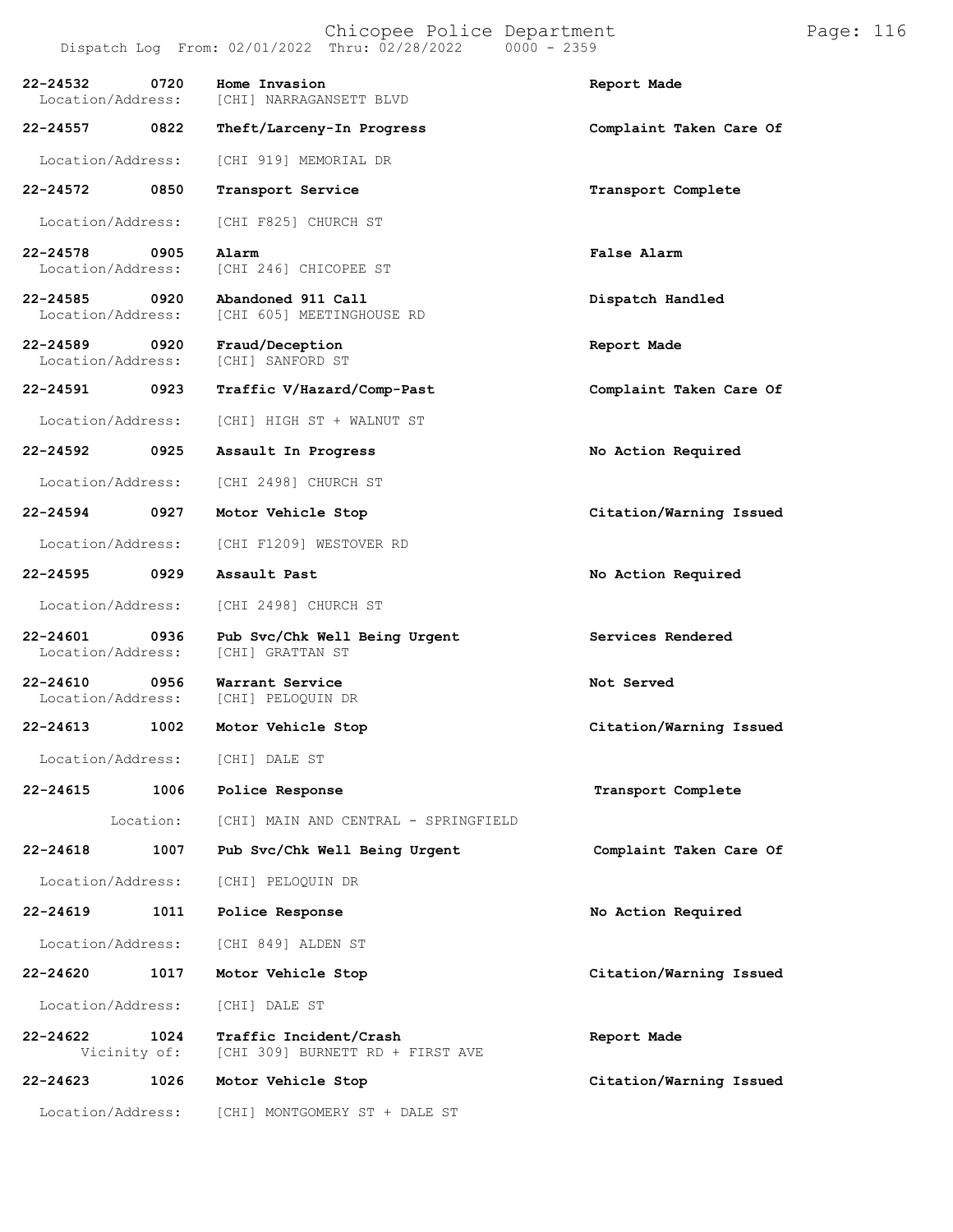| 22-24624<br>Location/Address: | 1027                 | Misc-Non Urgent<br>[CHI] EMPIRE ST                        | Report Made                |
|-------------------------------|----------------------|-----------------------------------------------------------|----------------------------|
| 22-24627<br>Location/Address: | 1031                 | Misc-Non Urgent<br>[CHI] PROSPECT ST                      | Advised                    |
| 22-24629                      | 1034                 | Abandoned 911 Call                                        | Appears Secure After Check |
| Location/Address:             |                      | [CHI] MADISON ST                                          |                            |
| 22-24631<br>Location/Address: | 1041                 | Disturbance/Nuisance In Progre<br>[CHI] EDBERT ST         | Advised                    |
| 22-24632 1043                 |                      | Motor Vehicle Stop                                        | Citation/Warning Issued    |
| Location/Address:             |                      | [CHI] CHICOPEE ST                                         |                            |
| 22-24634                      | 1050                 | Motor Vehicle Stop                                        | Citation/Warning Issued    |
| Location/Address:             |                      | [CHI] CHICOPEE ST                                         |                            |
| 22-24638                      | 1057                 | Motor Vehicle Stop                                        | Citation/Warning Issued    |
| Location/Address:             |                      | [CHI 1396] BUCKLEY BLVD                                   |                            |
| 22-24648                      | 1150                 | Motor Vehicle Stop                                        | Citation/Warning Issued    |
|                               | Vicinity of:         | [CHI 614] MEMORIAL DR                                     |                            |
| 22-24651                      | 1157                 | Motor Vehicle Stop                                        | Citation/Warning Issued    |
| Location/Address:             |                      | [CHI F1177] BURNETT RD                                    |                            |
| 22-24654                      | 1201                 | SAFETY HAZARD/PRIORITY 3                                  | Complaint Taken Care Of    |
| Location/Address:             |                      | [CHI F1393] MEMORIAL DR                                   |                            |
| 22-24657                      | 1212                 | Motor Vehicle Stop                                        | Citation/Warning Issued    |
| Location/Address:             |                      | [CHI 250] BURNETT RD                                      |                            |
| 22-24658                      | 1216                 | Motor Vehicle Stop                                        | Citation/Warning Issued    |
|                               |                      | Vicinity of: [CHI] MEMORIAL DR                            |                            |
| 22-24660                      | 1221                 | Motor Vehicle Stop                                        | Citation/Warning Issued    |
| Location/Address:             |                      | [CHI 1037] BURNETT RD                                     |                            |
| 22-24662                      | 1227                 | Alarm                                                     | Appears Secure After Check |
| Location/Address:             |                      | [CHI] EMMET ST                                            |                            |
| 22-24669<br>Location/Address: | 1237                 | Disturbance/Nuisance In Progre<br>[CHI F1278] MEMORIAL DR | Advised                    |
| 22-24671                      | 1245                 | Motor Vehicle Stop                                        | City Ordinance Violation   |
| Location/Address:             |                      | [CHI 1356] EAST MAIN ST                                   |                            |
| 22-24676<br>Location/Address: | 1257                 | Abandoned/Found Property<br>[CHI] PROSPECT ST             | Report Made                |
| 22-24677                      | 1300<br>Vicinity of: | Abandoned 911 Call<br>[CHI 664] CENTER ST                 | Dispatch Handled           |
| 22-24680                      | 1313                 | Administrative                                            | No Action Required         |
|                               |                      | Vicinity of: [CHI] CENTER ST                              |                            |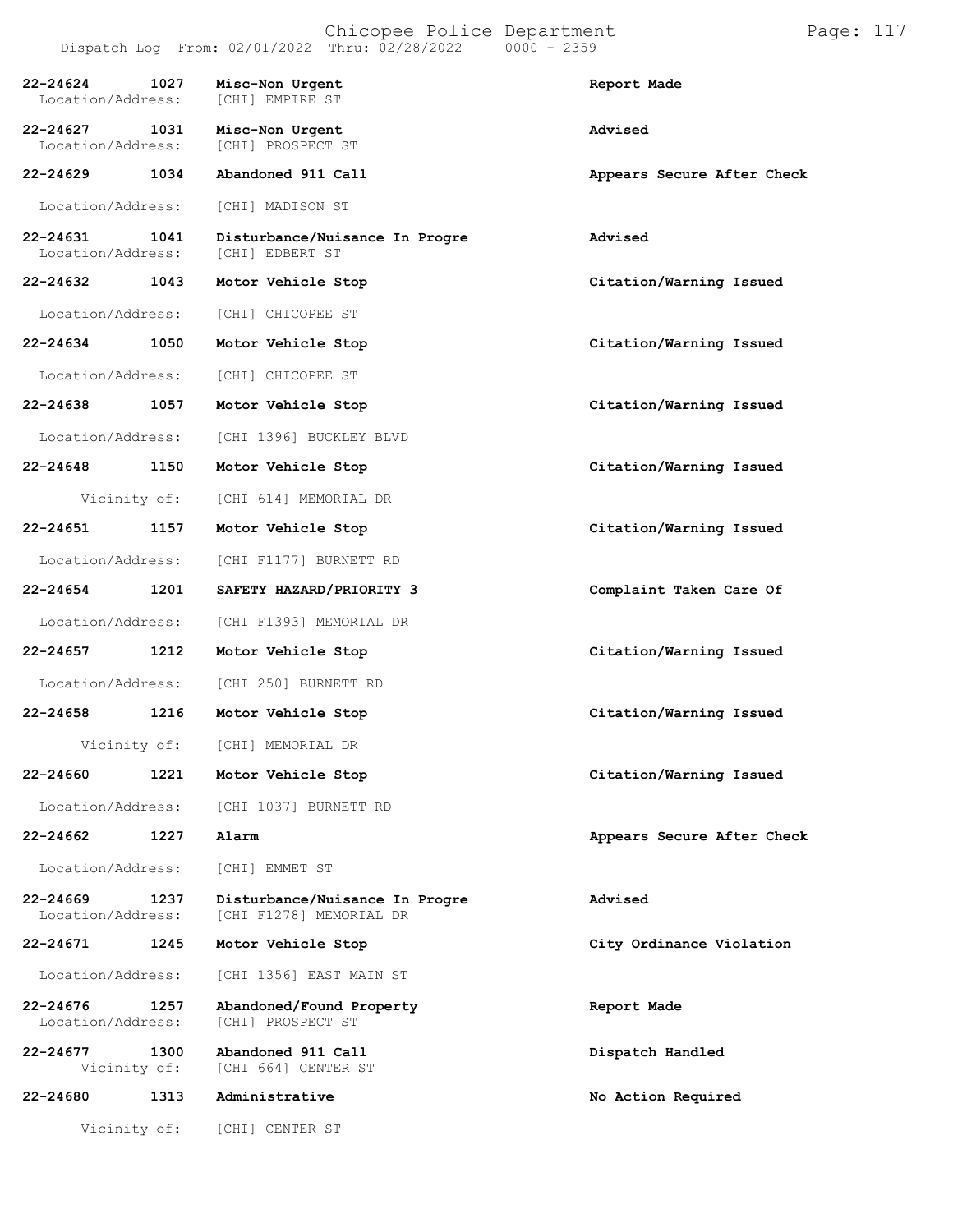**22-24682 1319 Alarm False Alarm** Location/Address: [CHI 1663] EAST MAIN ST **22-24684 1329 Motor Vehicle Stop Citation/Warning Issued** Location/Address: [CHI 448] GRANBY RD **22-24687 1334 Fire Response Dispatch Handled** [CHI F845] JAMES ST **22-24692 1342 Motor Vehicle Stop Citation/Warning Issued** Location/Address: [CHI] DALE ST **22-24700 1355 Motor Vehicle Stop Citation/Warning Issued** Location/Address: [CHI] DALE ST + HAMEL ST **22-24701 1358 Suspicious/Wanted-In Progress Advised** Location/Address: [CHI] BILLINGS ST **22-24703 1405 Motor Vehicle Stop Criminal Complaint Request** Location/Address: [CHI] DALE ST **22-24713 1430 Traffic V/Hazard/Comp-Past No Action Required** Location/Address: [CHI] BROADWAY **22-24719 1454 Animal In Progress/Dangerous Complaint Taken Care Of** Location/Address: [CHI] CHICOPEE ST **22-24723 1459 Motor Vehicle Stop Citation/Warning Issued** Location/Address: [CHI] SHERIDAN ST **22-24725 1503 Abandoned 911 Call Dispatch Handled** [CHI] ACADEMY ST **22-24724 1504 Alarm False Alarm** Location/Address: **22-24733 1522 Traffic Incident/Crash-Past Report Made** Location/Address: [CHI 1701] MAIN ST **22-24744 1550 Traffic Incident/Crash-Past No Action Required** Vicinity of: [CHI] GRANBY RD **22-24745 1550 Traffic Incident/Crash No Action Required** Vicinity of: [CHI] GRANBY RD **22-24748 1551 Traffic Incident/Crash Report Made** [CHI 652] EAST ST **22-24761 1600 Theft/Larceny-Past Report Made** [CHI 2498] CHURCH ST **22-24769 1620 Police Response Dispatch Handled** [CHI] CHICOPEE ST **22-24771 1625 Police Response Advised** [CHI XP1984] CASINO AVE **22-24772 1627 Traffic Incident/Crash-Past Services Rendered** [CHI 1400] N CHICOPEE ST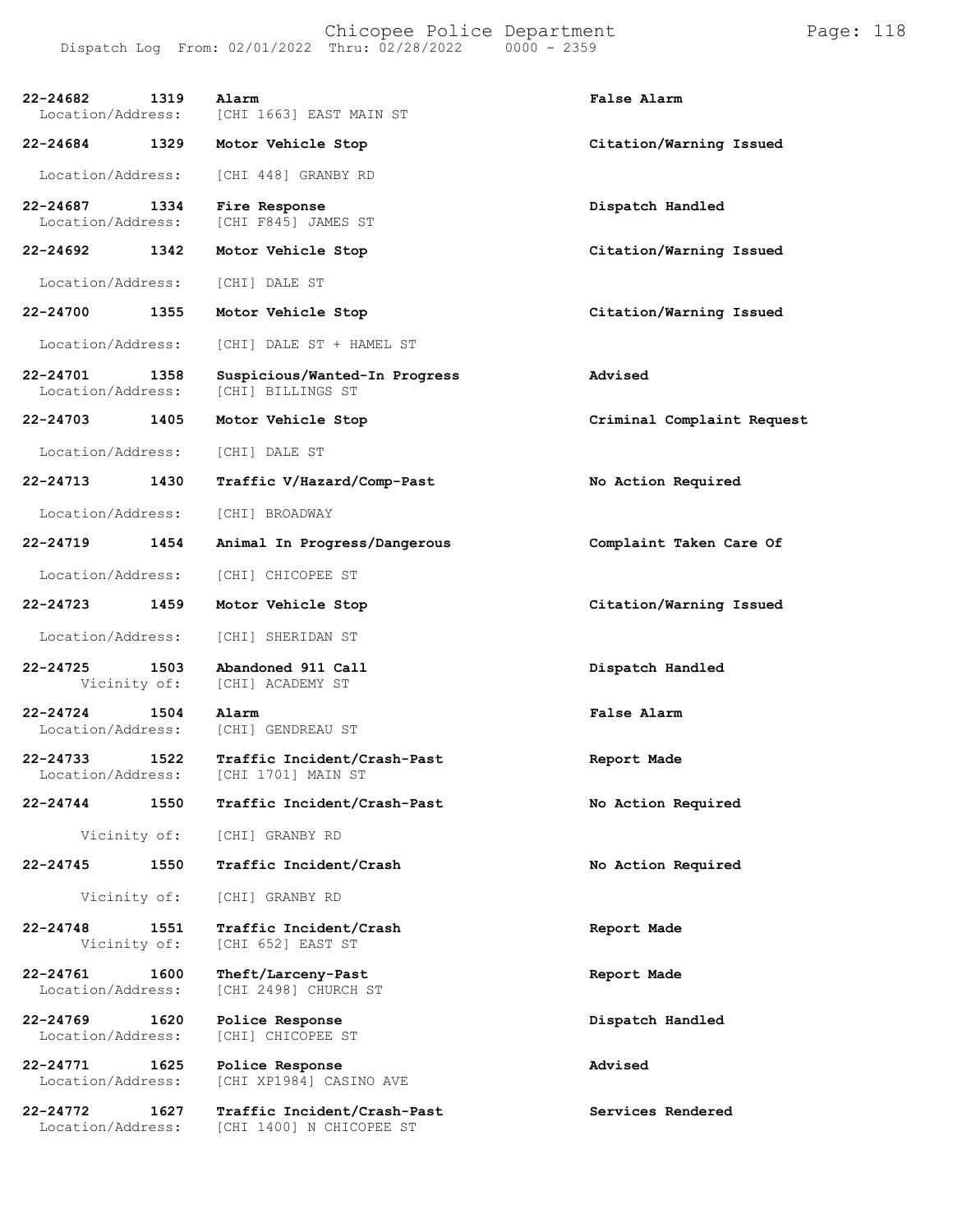| 22-24773                          | 1628         | Transport Service                                        | Transport Complete         |
|-----------------------------------|--------------|----------------------------------------------------------|----------------------------|
| Location/Address:                 |              | [LUD 1] RANDALL RD                                       |                            |
| $22 - 24774$<br>Location/Address: | 1628         | Investigation/Follow Up<br>[CHI] HONEYSUCKLE DR          | Report Made                |
| 22-24784<br>Location/Address:     | 1642         | Administrative<br>[CHI] MONTGOMERY ST                    | Dispatch Handled           |
| 22-24785                          | 1643         | Investigation/Follow Up                                  | No Action Required         |
| Location/Address:                 |              | [CHI 851] BEAUCHAMP TER                                  |                            |
| 22-24788<br>Location/Address:     | 1647         | Administrative<br>[CHI 2498] CHURCH ST                   | Services Rendered          |
| 22-24792<br>Location/Address:     | 1652         | Theft/Larceny-Past<br>[CHI] OLKO CIR                     | Report Made                |
| 22-24795                          | 1656         | Traffic V/Hazard/Comp-In Progr                           | Complaint Taken Care Of    |
|                                   | Vicinity of: | [CHI 1394] GRANBY RD                                     |                            |
| $22 - 24798$<br>Location/Address: | 1658         | Disturbance/Nuisance In Progre<br>[CHI F888] EXCHANGE ST | Advised                    |
| 22-24800<br>Location/Address:     | 1708         | Pub Svc/Chk Well Being Urgent<br>[CHI 832] PENDLETON AVE | Advised                    |
| 22-24805<br>Location/Address:     | 1712         | Indecency/Lewdness-In Progress<br>[CHI F135] CENTER ST   | Could not Locate           |
| 22-24808<br>Location/Address:     | 1720         | Police Response<br>[CHI] MCKINSTRY AVE + MEADOW ST       | Report Made                |
| 22-24820                          | 1753         | Suspicious/Wanted-In Progress                            | Criminal Complaint Request |
| Location/Address:                 |              | [CHI] GRANBY RD                                          |                            |
| $22 - 24824$<br>Location/Address: | 1759         | Alarm<br>[CHI 1916] BETTER WAY                           | Dispatch Handled           |
| 22-24825                          | 1759         | Disturbance/Nuisance/Past                                | Complaint Taken Care Of    |
| Location/Address:                 |              | [CHI] CRESCENT DR                                        |                            |
| 22-24833                          | 1824         | Motor Vehicle Stop                                       | Verbal Warning Issued      |
| Location/Address:                 |              | [CHI 1402] MONTGOMERY ST                                 |                            |
| 22-24838                          | 1834         | Abandoned 911 Call                                       | No Action Required         |
| Location/Address:                 |              | [CHI 1191] MEMORIAL DR                                   |                            |
| $22 - 24841$<br>Location/Address: | 1839         | Abandoned 911 Call<br>[CHI 1191] MEMORIAL DR             | Unfounded                  |
| $22 - 24842$<br>Location/Address: | 1840         | Pub Svc/Chk Well Being Urgent<br>[CHI 2175] MEMORIAL DR  | Services Rendered          |
| 22-24844                          | 1908         | Motor Vehicle Stop                                       | Verbal Warning Issued      |
| Location/Address:                 |              | [CHI] BROADWAY                                           |                            |
| 22-24850<br>Location/Address:     | 1925         | Alarm<br>[CHI 702] MEMORIAL DR                           | False Alarm                |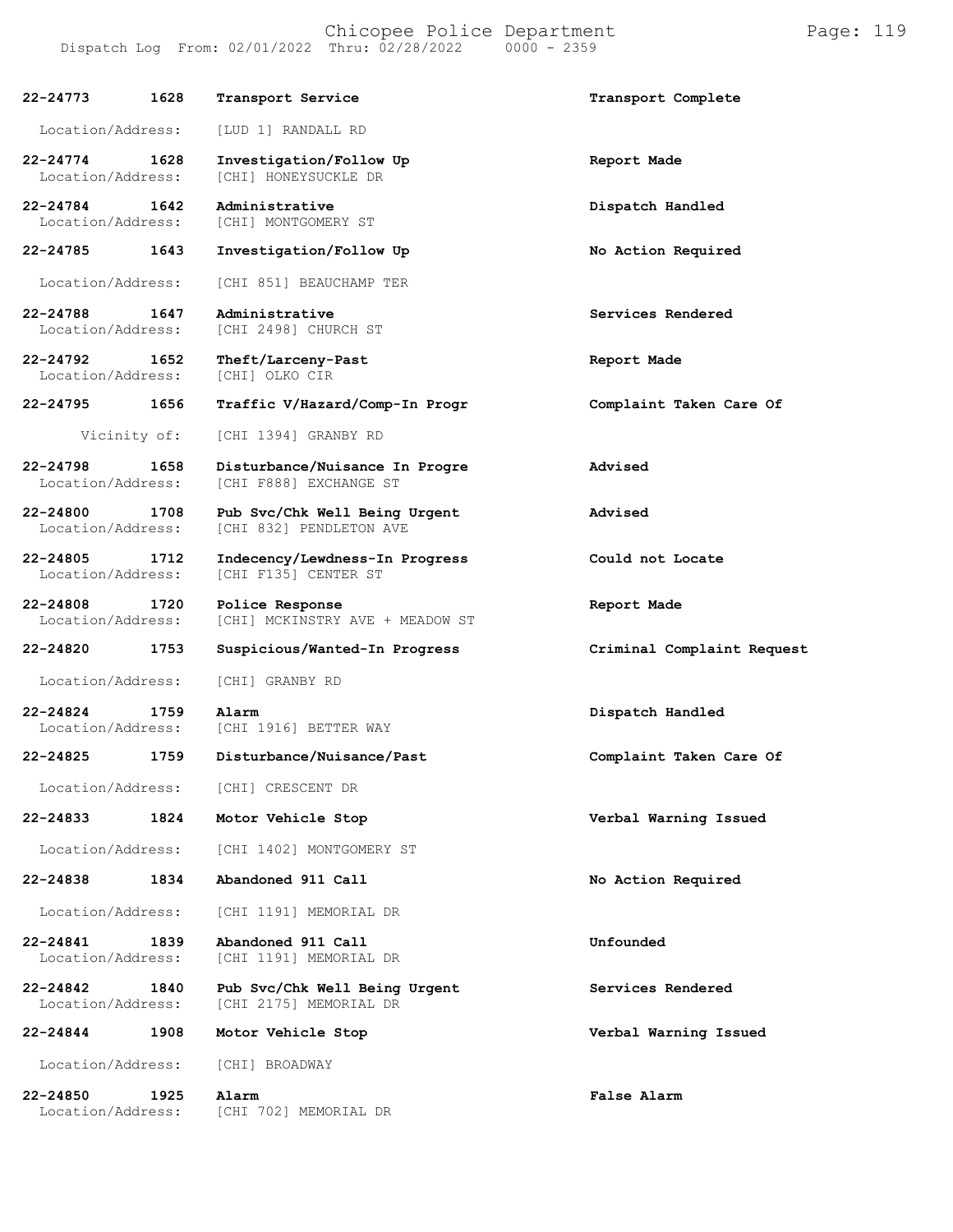| 22-24855                          | 1940 | SAFETY HAZARD/PRIORITY 3                           | Taken/Referred /Other/Agency |
|-----------------------------------|------|----------------------------------------------------|------------------------------|
| Location/Address:                 |      | [CHI] LARK DR                                      |                              |
| 22-24852                          | 1941 | Animal Complaint                                   | Taken/Referred /Other/Agency |
| Location/Address:                 |      | [CHI] NEW LUDLOW RD                                |                              |
| 22-24854<br>Vicinity of:          | 1945 | Police Response<br>[CHI 647] MEMORIAL DR           | Report Made                  |
| 22-24860                          | 2006 | Abandoned 911 Call                                 | No Action Required           |
| Location/Address:                 |      | [CHI 508] GRATTAN ST                               |                              |
| 22-24863<br>Vicinity of:          | 2023 | Abandoned 911 Call<br>[CHI] MEADOW ST              | Unfounded                    |
| 22-24867<br>Location/Address:     | 2032 | Supplemental<br>[CHI] BOSTWICK LN                  | Dispatch Handled             |
| 22-24872<br>Location/Address:     | 2045 | Pub Svc/Chk Well Being Urgent<br>[CHI] BRITTON ST  | Advised                      |
| 22-24894<br>Vicinity of:          | 2213 | Suspicious/Wanted-In Progress<br>[CHI] LUDLOW RD   | Advised                      |
| $22 - 24904$<br>Location/Address: | 2300 | SAFETY HAZARD/PRIORITY 2<br>[CHI] GRANT ST         | Advised                      |
| 22-24911                          | 2358 | Alarm<br>Location/Address: [CHI 1869] LASKOWSKI LN | False Alarm                  |
| For Date: $02/24/2022 - Thursday$ |      |                                                    |                              |
|                                   |      |                                                    |                              |
| 22-24915                          | 0012 | Motor Vehicle Stop                                 | Citation/Warning Issued      |
| Location/Address:                 |      | [CHI 273] MEMORIAL DR                              |                              |
| 22-24935                          | 0044 | Suspicious/Wanted-In Progress                      | Appears Secure After Check   |
| Location/Address:                 |      | [CHI 830] CONNELL ST                               |                              |
| 22-24967                          | 0135 | Abandoned 911 Call                                 | No Action Required           |
| Location/Address:                 |      | [CHI] ARNOLD AVE                                   |                              |
| 22-24980<br>Vicinity of:          | 0206 | Abandoned 911 Call<br>[CHI] WESTOVER RD            | Unfounded                    |
| 22-25029                          | 0606 | Suspicious/Wanted-In Progress                      | Appears Secure After Check   |
| Location/Address:                 |      | [CHI] LAWRENCE RD                                  |                              |
| 22-25045<br>Location/Address:     | 0722 | Alarm<br>[CHI] TOLPA CT                            | False Alarm                  |
| 22-25058<br>Location/Address:     | 0806 | Alarm<br>[CHI F368] FRONT ST                       | False Alarm                  |
| 22-25061<br>Location/Address:     | 0812 | Abandoned 911 Call<br>[CHI] AUSTIN ST              | Dispatch Handled             |
| 22-25074                          | 0840 | Motor Vehicle Stop                                 | Citation/Warning Issued      |
| Location/Address:                 |      | [CHI] DALE ST                                      |                              |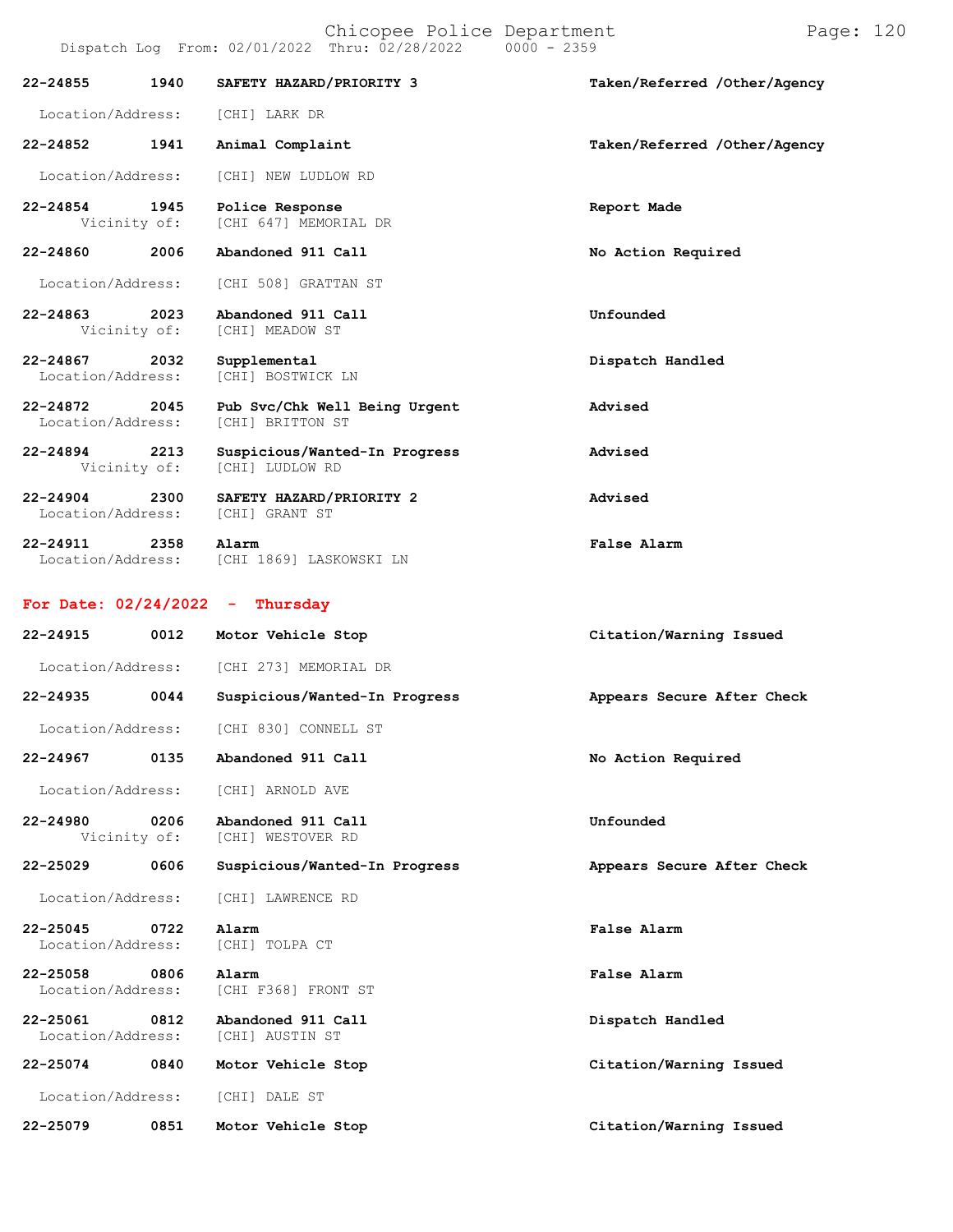#### Chicopee Police Department Page: 121 Dispatch Log From: 02/01/2022 Thru: 02/28/2022

Location/Address: [CHI] DALE ST + MONTGOMERY ST

**22-25090 0921 Fire Alarm False Alarm**

[CHI F162] CENTER ST **22-25094 0936 Abandoned 911 Call Dispatch Handled**

Location/Address: [CHI 883] CHURCH ST

**22-25101 0955 SAFETY HAZARD/PRIORITY 2 Dispatch Handled** [CHI] FULLER RD

**22-25102 1002 Motor Vehicle Stop Citation/Warning Issued**

Location/Address: [CHI 1356] EAST MAIN ST

**22-25110 1012 Traffic V/Hazard/Comp-In Progr Dispatch Handled** [CHI] GRATTAN ST + MCKINSTRY AVE

**22-25111 1013 Abandoned 911 Call Dispatch Handled** [CHI 1191] MEMORIAL DR

**22-25117 1026 Motor Vehicle Stop Citation/Warning Issued**

Location/Address: [CHI] PENDLETON AVE + CASEY DR

**22-25133 1030 B&E/Burglary/Past Report Made** [CHI 1920] CENTER ST

**22-25120 1036 Service of a Summons Served in Hand** Location/Address:

Location/Address: [CHI] PROSPECT ST

**22-25130 1047 SAFETY HAZARD/PRIORITY 3 Dispatch Handled** [CHI] SOUTH ST + FAIRVIEW AVE

Location/Address: [CHI 1586] FALMOUTH RD

**22-25132 1056 Motor Vehicle Stop Citation/Warning Issued**

Location/Address: [CHI 1396] BUCKLEY BLVD

Location/Address:

**22-25135 1058 Investigation/Follow Up Services Rendered** [CHI] GLENDALE ST

**22-25139 1102 Police Response Could not Locate** [CHI F1278] MEMORIAL DR

**22-25137 1103 Suspicious/Wanted-In Progress Could not Locate** Location/Address:

**22-25141 1109 Alarm False Alarm** [CHI 4070] COLUMBA ST

**22-25142 1111 Motor Vehicle Stop Advised** [CHI 1396] BUCKLEY BLVD

**22-25145 1116 Suspicious/Wanted-In Progress Advised** Location/Address: [CHI] SPRINGFIELD ST

**22-25157 1152 B&E/Burglary/Past Report Made**

**22-25162 1210 Assist Other Agency/Urgent Assist Given** [CHI XP1984] CASINO AVE

**22-25121 1043 Motor Vehicle Stop Citation/Warning Issued**

**22-25127 1051 Alarm Appears Secure After Check**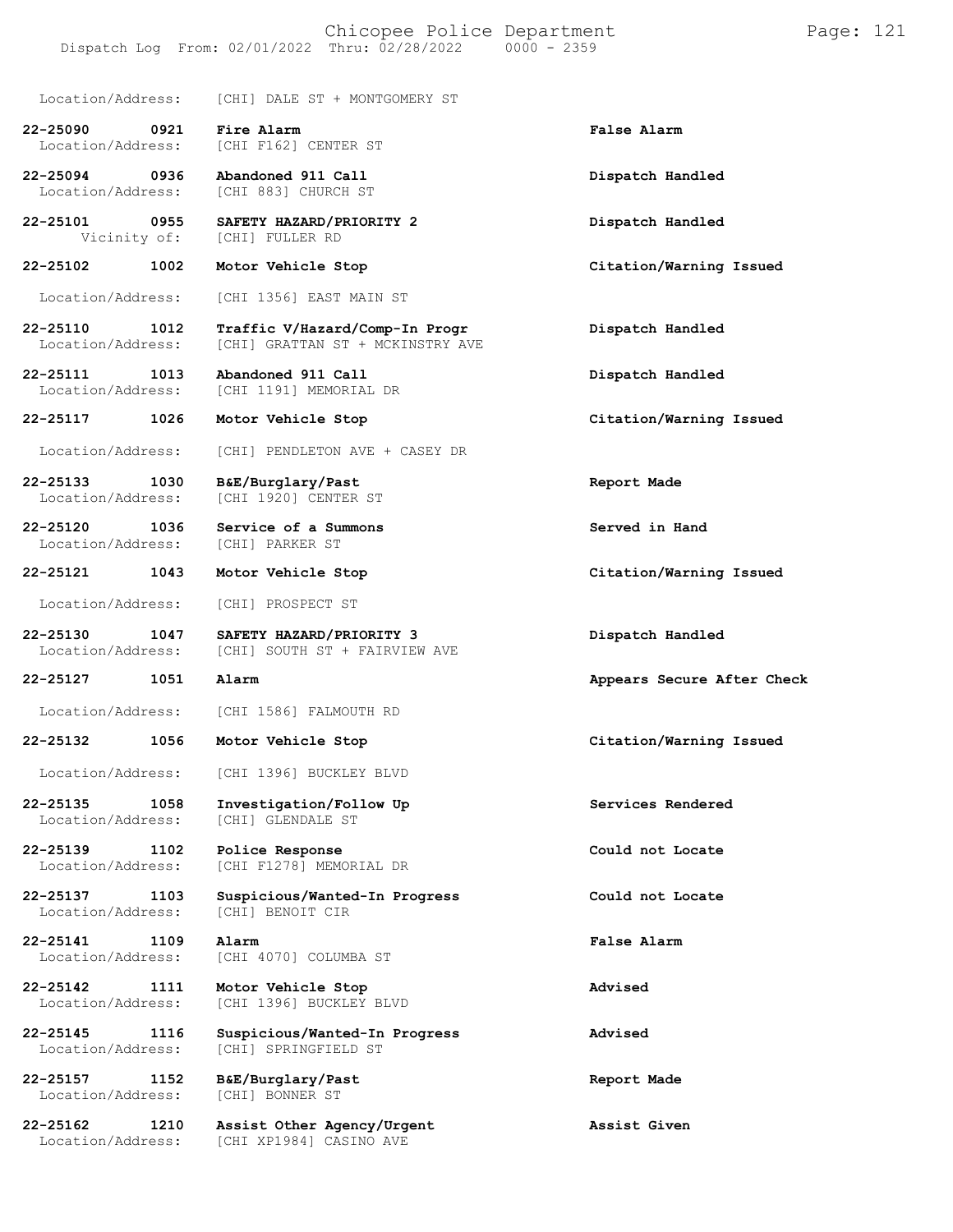#### Chicopee Police Department Form Page: 122 Dispatch Log From: 02/01/2022 Thru: 02/28/2022 0000 - 2359

| 22-25165<br>Location/Address:         | 1218 | Pub Svc/Chk Well Being Urgent<br><b>[CHI] LINCOLN ST</b>     | Services Rendered       |
|---------------------------------------|------|--------------------------------------------------------------|-------------------------|
| 22-25177<br>1253<br>Location/Address: |      | Service of a Summons<br><b>[CHI] SHAW PARK AVE</b>           | Not Served              |
| 22-25181<br>1259<br>Location/Address: |      | Traffic Incident/Crash-Past<br>[CHI] EDBERT ST + MEMORIAL DR | Advised                 |
| 22-25189<br>1322<br>Location/Address: |      | Traffic Incident/Crash<br>[CHI] EAST ST + BEAUCHAMP TER      | Report Made             |
| 22-25192<br>1326<br>Location/Address: |      | Fraud/Deception<br>[CHI] HUMMINGBIRD DR                      | Report Made             |
| 22-25196<br>1337<br>Location/Address: |      | Abandoned 911 Call<br>[CHI 644] MEMORIAL DR                  | Dispatch Handled        |
| $22 - 25206$                          | 1357 | Motor Vehicle Stop                                           | Citation/Warning Issued |
| Location/Address:                     |      | [CHI] DALE ST                                                |                         |
| 22-25211<br>Location/Address:         | 1405 | Abandoned 911 Call<br>[CHI 295] EXCHANGE ST                  | False Alarm             |
| 22-25214                              | 1408 | Motor Vehicle Stop                                           | Citation/Warning Issued |
| Location/Address:                     |      | [CHI] DALE ST                                                |                         |
| 1412<br>22-25216<br>Location/Address: |      | Structure Fire<br>[CHI] ARCADE ST                            | False Alarm             |
| 22-25218 1427                         |      | Motor Vehicle Stop                                           | Citation/Warning Issued |
| Location/Address:                     |      | [CHI] DALE ST                                                |                         |
| 22-25222<br>Location/Address:         | 1439 | Traffic V/Hazard/Comp-Past<br>[CHI] FAIRVIEW AVE             | Could not Locate        |
| 22-25224<br>Location/Address:         | 1440 | Abandoned 911 Call<br>[CHI F53] MONTGOMERY ST                | Dispatch Handled        |
| $22 - 25223$                          | 1441 | Motor Vehicle Stop                                           | Citation/Warning Issued |
| Location/Address:                     |      | [CHI] PENDLETON AVE                                          |                         |
| 22-25227                              | 1444 | Traffic V/Hazard/Comp-Past                                   | Complaint Taken Care Of |
| Location/Address:                     |      | [CHI] LABELLE CIR                                            |                         |
| $22 - 25232$                          | 1453 | Suspicious/Wanted-In Progress                                | No Action Required      |
| Location/Address:                     |      | [CHI 1191] MEMORIAL DR                                       |                         |
| $22 - 25238$<br>Location/Address:     | 1504 | Disturbance/Nuisance In Progre<br>[CHI] FAIRVIEW AVE         | Advised                 |
| 22-25239<br>Location/Address:         | 1504 | Abandoned 911 Call<br>[CHI] FAIRVIEW AVE                     | Dispatch Handled        |
| 22-25240<br>Location/Address:         | 1504 | Police Response<br>[CHI] FAIRVIEW AVE                        | Dispatch Handled        |
| 22-25241                              | 1508 | Motor Vehicle Stop                                           | Citation/Warning Issued |
| Location/Address:                     |      | [CHI] MEMORIAL DR                                            |                         |
| 22-25247                              | 1528 | Traffic Incident/Crash-Past                                  | Report Made             |

Vicinity of: [CHI F558] MEADOW ST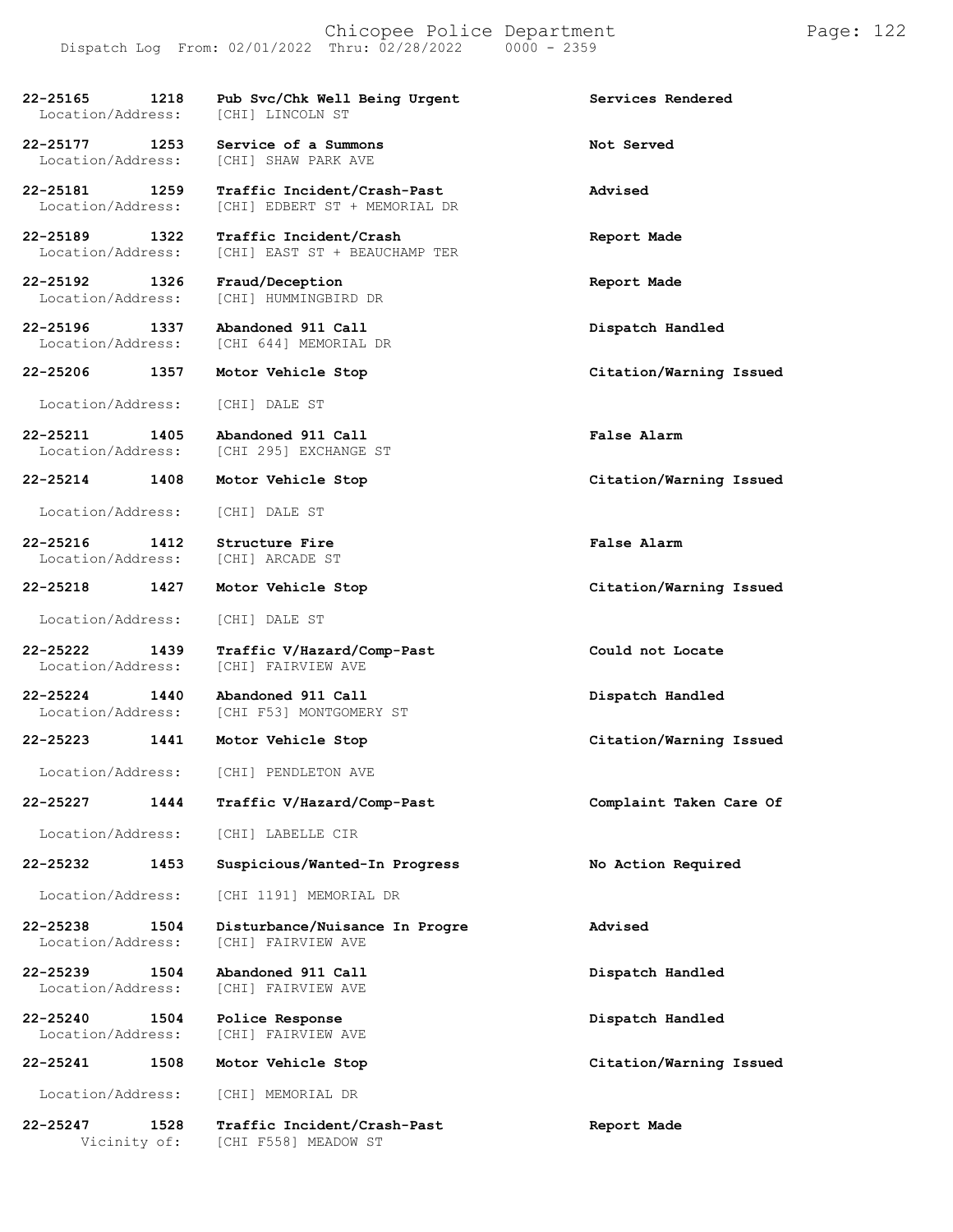| 22-25254                                  | 1539 | Abandoned 911 Call                                                     | No Action Required      |
|-------------------------------------------|------|------------------------------------------------------------------------|-------------------------|
| Location/Address:                         |      | [CHI] MEMORIAL DR                                                      |                         |
| 22-25255<br>1542<br>Location/Address:     |      | Police Response<br>[CHI] MCKINSTRY AVE                                 | Dispatch Handled        |
| 22-25256<br>1546                          |      | Pub Svc/Chk Well Being Urgent                                          | No Action Required      |
| Location/Address:                         |      | [CHI] OTIS ST                                                          |                         |
| 22-25263 1604<br>Location/Address:        |      | Suspicious/Wanted-In Progress<br>[CHI 74] BURNETT RD                   | Could not Locate        |
| 22-25273 1615<br>Location/Address:        |      | Suspicious/Wanted-Past<br>[CHI] OTIS ST                                | Advised                 |
| 22-25281                                  | 1629 | Pub Svc/Chk Well Being Urgent                                          | Transport Complete      |
| Location/Address:                         |      | [CHI] PROSPECT ST                                                      |                         |
| 22-25283<br>Location/Address:             | 1638 | Motor Vehicle Stop<br>[CHI] BRIDGE ST                                  | Assist Given            |
| 22-25289<br>1644<br>Location/Address:     |      | Police Response<br>[CHI 2498] CHURCH ST                                | Advised                 |
| 22-25287 1646<br>Location/Address:        |      | Police Response<br>[CHI XP1985] DEBRA DR                               | Assist Given            |
| 22-25293<br>1659<br>Location/Address:     |      | Police Response<br>[CHI] FAIRVIEW AVE                                  | Assist Given            |
| 22-25298 1701<br>Location/Address:        |      | Traffic Incident/Crash<br>[CHI] GRATTAN ST                             | Dispatch Handled        |
| $22 - 25303$<br>1709<br>Location/Address: |      | Service of a Summons<br>[CHI] MEADOW ST                                | Not Served              |
| 22-25305<br>1714<br>Vicinity of:          |      | Traffic V/Hazard/Comp-Past<br>[CHI 1243] FULLER RD                     | Could not Locate        |
| $22 - 25308$<br>1721<br>Location/Address: |      | Service of a Summons<br>[CHI 2394] SIMARD DR                           | Not Served              |
| 22-25309                                  | 1722 | Police Response                                                        | Complaint Taken Care Of |
| Location/Address:                         |      | [CHI 2187] BROADWAY                                                    |                         |
| 22-25314<br>Location/Address:             | 1739 | Suspicious/Wanted-In Progress<br>[CHI] ELLERTON ST + OTIS ST           | Assist Given            |
| 22-25312                                  | 1740 | Transport Service                                                      | Transport Complete      |
| Location:                                 |      | [SPR] QUINTON ST, SPRINGFIELD                                          |                         |
| 22-25327<br>Location/Address:             | 1806 | Alarm<br>[CHI] MACEK DR                                                | <b>False Alarm</b>      |
| 22-25331<br>Location/Address:             | 1812 | PS/Check Well Being Nonurgent<br>[CHI 297] JAMES ST                    | Assist Given            |
| 22-25333<br>Location:                     | 1817 | Pub Svc/Chk Well Being Urgent<br>[CHI] AMERICAN LEGION MEMORIAL BRIDGE | Advised                 |
| 22-25338                                  | 1832 | Motor Vehicle Stop                                                     | Citation/Warning Issued |
| Location/Address:                         |      | [CHI 334] FULLER RD                                                    |                         |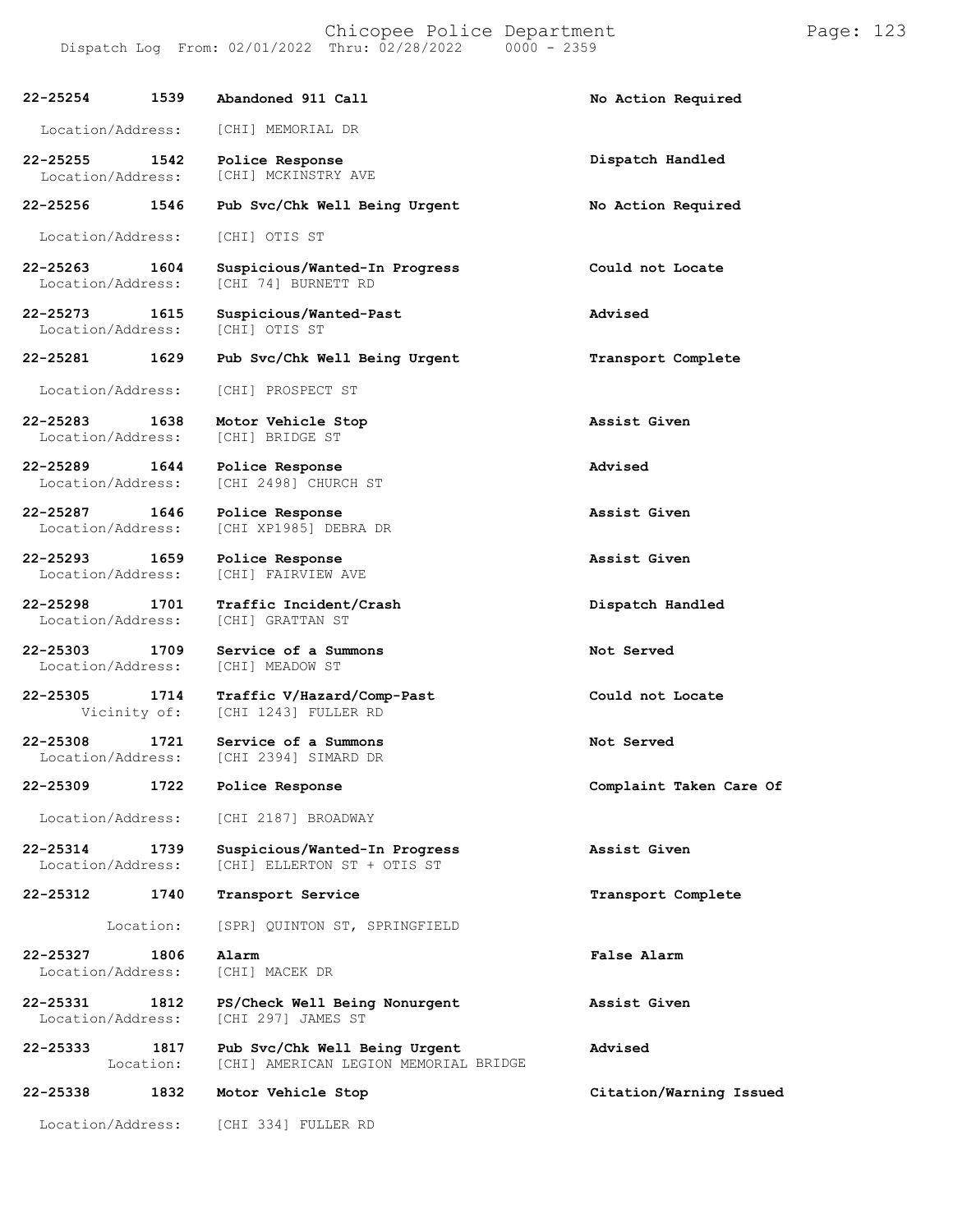|                                           |      |                                              | Chicopee Police Department<br>Dispatch Log From: 02/01/2022 Thru: 02/28/2022 0000 - 2359 |  |                            | Page: 124 |  |
|-------------------------------------------|------|----------------------------------------------|------------------------------------------------------------------------------------------|--|----------------------------|-----------|--|
| 22-25343<br>Location/Address:             | 1845 | Alarm<br>[CHI 1030] STONINA DR               |                                                                                          |  | False Alarm                |           |  |
| 22-25344 1853<br>Location/Address:        |      | [CHI 444] GRANBY RD                          | Disturbance/Nuisance/Past                                                                |  | Advised                    |           |  |
| 22-25345 1856<br>Location/Address:        |      | [CHI] ELMER DR                               | Disturbance/Nuisance In Progre                                                           |  | Unfounded                  |           |  |
| 22-25349 1859<br>Location/Address:        |      | Motor Vehicle Stop<br>[CHI 1122] MEMORIAL DR |                                                                                          |  | Vehicle Towed              |           |  |
| 22-25354 1909                             |      |                                              | Traffic Incident/Crash-Past                                                              |  | Criminal Complaint Request |           |  |
| Vicinity of:                              |      | [CHI 529] GRATTAN ST                         |                                                                                          |  |                            |           |  |
| 22-25360                                  | 1933 | Alarm                                        |                                                                                          |  | Appears Secure After Check |           |  |
| Location/Address:                         |      | [CHI 1030] STONINA DR                        |                                                                                          |  |                            |           |  |
| 22-25366<br>Vicinity of:                  | 1943 | Abandoned 911 Call<br>[CHI] REGENCY CT       |                                                                                          |  | Dispatch Handled           |           |  |
| 22-25372<br>Location/Address:             | 2003 | Traffic Incident/Crash<br>[CHI] ORCHARD ST   |                                                                                          |  | Report Made                |           |  |
| 22-25374 2006<br>Location/Address:        |      | [CHI] EDWARD ST                              | Damage/Vand/Mischief/In Prog                                                             |  | Report Made                |           |  |
| 22-25377 2014<br>Location/Address:        |      | Warrant Service<br>[CHI] EAST ST             |                                                                                          |  | Arrest Made                |           |  |
| $22 - 25403$<br>2147<br>Location/Address: |      | Alarm<br>[CHI] FRONT ST                      |                                                                                          |  | False Alarm                |           |  |
| 22-25407                                  | 2202 | Transport Service                            |                                                                                          |  | Transport Complete         |           |  |
| Location/Address:                         |      | [LUD 1] RANDALL RD                           |                                                                                          |  |                            |           |  |
| $22 - 25416$<br>Location/Address:         | 2245 | Abandoned 911 Call<br>[CHI] MONROE ST        |                                                                                          |  | Dispatch Handled           |           |  |
| 22-25417                                  | 2254 | Transport Service                            |                                                                                          |  | Transport Complete         |           |  |
| Location/Address:                         |      | [LUD 1] RANDALL RD                           |                                                                                          |  |                            |           |  |
| 22-25418                                  | 2302 | Motor Vehicle Stop                           |                                                                                          |  | Verbal Warning Issued      |           |  |
| Location/Address:                         |      | [CHI] MEADOW ST + HOPE ST                    |                                                                                          |  |                            |           |  |
| 22-25419                                  | 2305 |                                              | Traffic V/Hazard/Comp-Past                                                               |  | Complaint Taken Care Of    |           |  |
| Location/Address:                         |      | [CHI] CHARBONNEAU TER                        |                                                                                          |  |                            |           |  |
| $22 - 25424$<br>Location/Address:         | 2323 | Structure Fire<br>[CHI] WAWEL ST             |                                                                                          |  | Extinguished               |           |  |

## **For Date: 02/25/2022 - Friday**

| $22 - 25433$<br>0006<br>Location/Address: |      | B&E/Burglary/Past<br>[CHI] EAST MAIN ST              | Report Made             |  |  |
|-------------------------------------------|------|------------------------------------------------------|-------------------------|--|--|
| $22 - 25435$<br>Location/Address:         | 0010 | Traffic V/Hazard/Comp-In Progr<br>[CHI 410] FRONT ST | Arrest Made             |  |  |
| 22-25451                                  | 0055 | Pub Svc/Chk Well Being Urgent                        | Complaint Taken Care Of |  |  |
| Location/Address:                         |      | [CHI F3001] MCKINSTRY AVE                            |                         |  |  |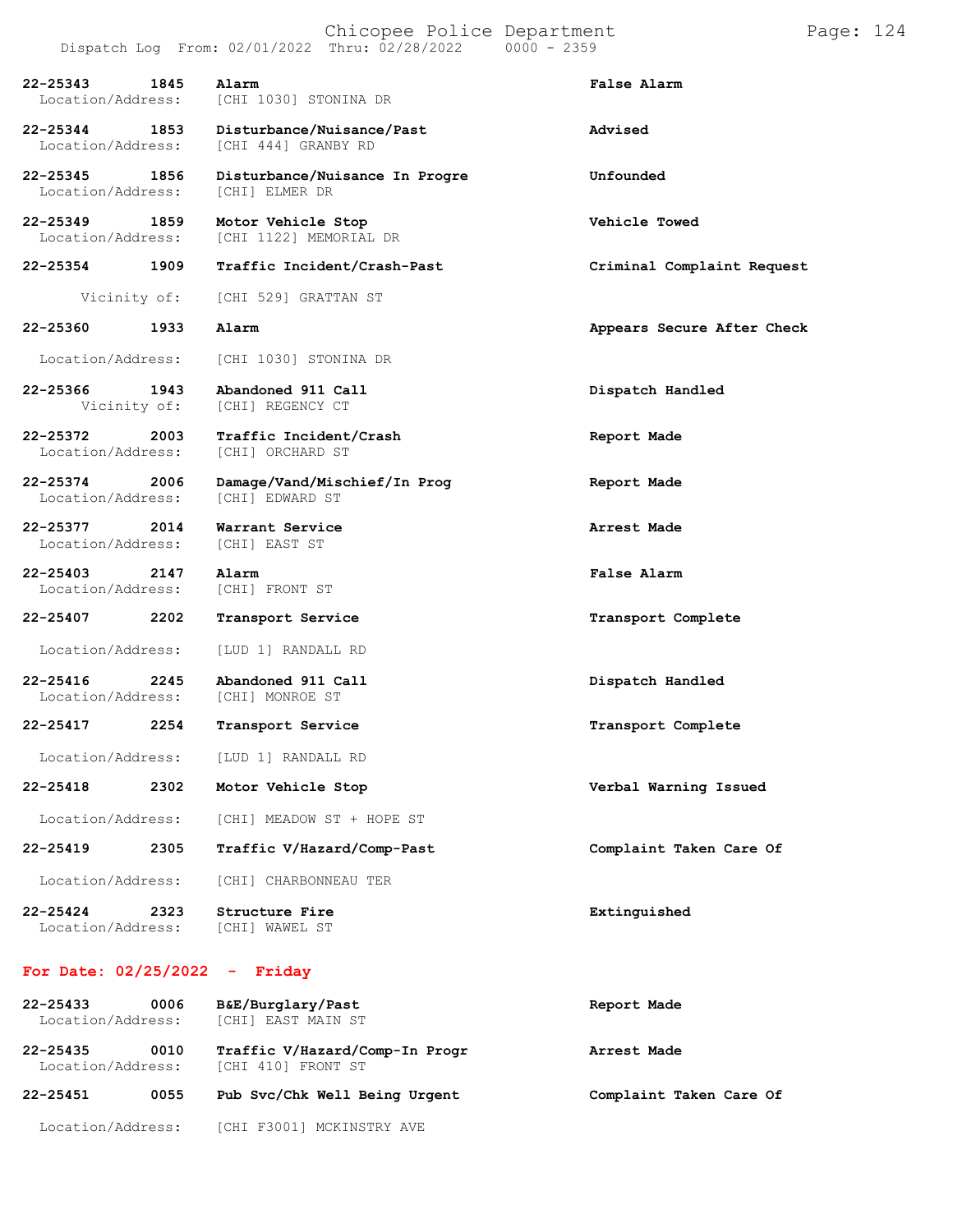Chicopee Police Department Form Page: 125 Dispatch Log From: 02/01/2022 Thru: 02/28/2022 0000 - 2359

| $22 - 25462$                       | 0141 | Police Response                                                 | Complaint Taken Care Of |
|------------------------------------|------|-----------------------------------------------------------------|-------------------------|
| Location/Address:                  |      | [CHI] PROSPECT ST                                               |                         |
| 22-25483<br>Vicinity of:           | 0257 | Motor Vehicle Stop<br>[CHI] GROVE ST + CHURCH ST                | Advised                 |
| 22-25485<br>Vicinity of:           | 0300 | Motor Vehicle Stop<br>[CHI] MCKINSTRY AVE + EASTERN DR          | Advised                 |
| 22-25487<br>Location/Address:      | 0310 | Weapons/Firearms-In Progress<br>[CHI] LUKASIK ST                | Report Made             |
| $22 - 25488$<br>Location/Address:  | 0310 | Alarm<br>[CHI F1349] SECOND AVE                                 | False Alarm             |
| $22 - 25499$                       | 0348 | Police Response                                                 | Transport Complete      |
| Location/Address:                  |      | [CHI F1328] EAST ST                                             |                         |
| 22-25500<br>Location/Address:      | 0403 | Harassment/Stalk/Threat-In Pro<br>[CHI 1191] MEMORIAL DR        | Advised                 |
| 22-25501<br>Location/Address:      | 0409 | Abandoned 911 Call<br>[CHI] GRATTAN ST                          | Dispatch Handled        |
| 22-25516                           | 0656 | Transport Service                                               | Transport Complete      |
| Location/Address:                  |      | [LUD 1] RANDALL RD                                              |                         |
| $22 - 25519$<br>Location/Address:  | 0714 | Alarm<br>[CHI 2606] LARCHMONT ST                                | False Alarm             |
| 22-25526 0732<br>Location/Address: |      | Traffic V/Hazard/Comp-Past<br>[CHI] CHICOPEE ST                 | Report Made             |
| 22-25529<br>Location/Address:      | 0745 | Traffic V/Hazard/Comp-In Progr<br>[CHI] EAST ST + BRIDGE ST     | Assist Given            |
| 22-25539<br>Location/Address:      | 0812 | Traffic V/Hazard/Comp-In Progr<br>[CHI] SOUTH ST + NONOTUCK AVE | Could not Locate        |
| $22 - 25542$<br>Location/Address:  | 0818 | Traffic V/Hazard/Comp-In Progr<br>[CHI 188] CHICOPEE ST         | Assist Given            |
| $22 - 25543$<br>Location/Address:  | 0819 | Pub Svc/Chk Well Being Urgent<br>[CHI 127] CABOT ST             | Advised                 |
| $22 - 25547$<br>Location/Address:  | 0830 | Traffic V/Hazard/Comp-In Progr<br>[CHI 612] SPRINGFIELD ST      | Assist Given            |
| $22 - 25548$<br>Location/Address:  | 0830 | Abandoned 911 Call<br>[CHI] MOUNTAINVIEW ST                     | Dispatch Handled        |
| $22 - 25549$<br>Location/Address:  | 0836 | SAFETY HAZARD/PRIORITY 3<br>[CHI] BROADWAY + E MAIN ST          | Assist Given            |
| 22-25559<br>Location/Address:      | 0904 | Disturbance/Nuisance In Progre<br>[CHI] SKEELE ST               | Advised                 |
| 22-25560                           | 0905 | Traffic Incident/Crash                                          | Complaint Taken Care Of |
| Location/Address:                  |      | [CHI] MCKINSTRY AVE + CRESCENT DR                               |                         |
| 22-25567<br>Location/Address:      | 0917 | SAFETY HAZARD/PRIORITY 2<br>[CHI] MELLEN ST                     | Services Rendered       |
| 22-25578<br>Location/Address:      | 0947 | Traffic V/Hazard/Comp-In Progr<br>[CHI] GLENDALE ST             | Could not Locate        |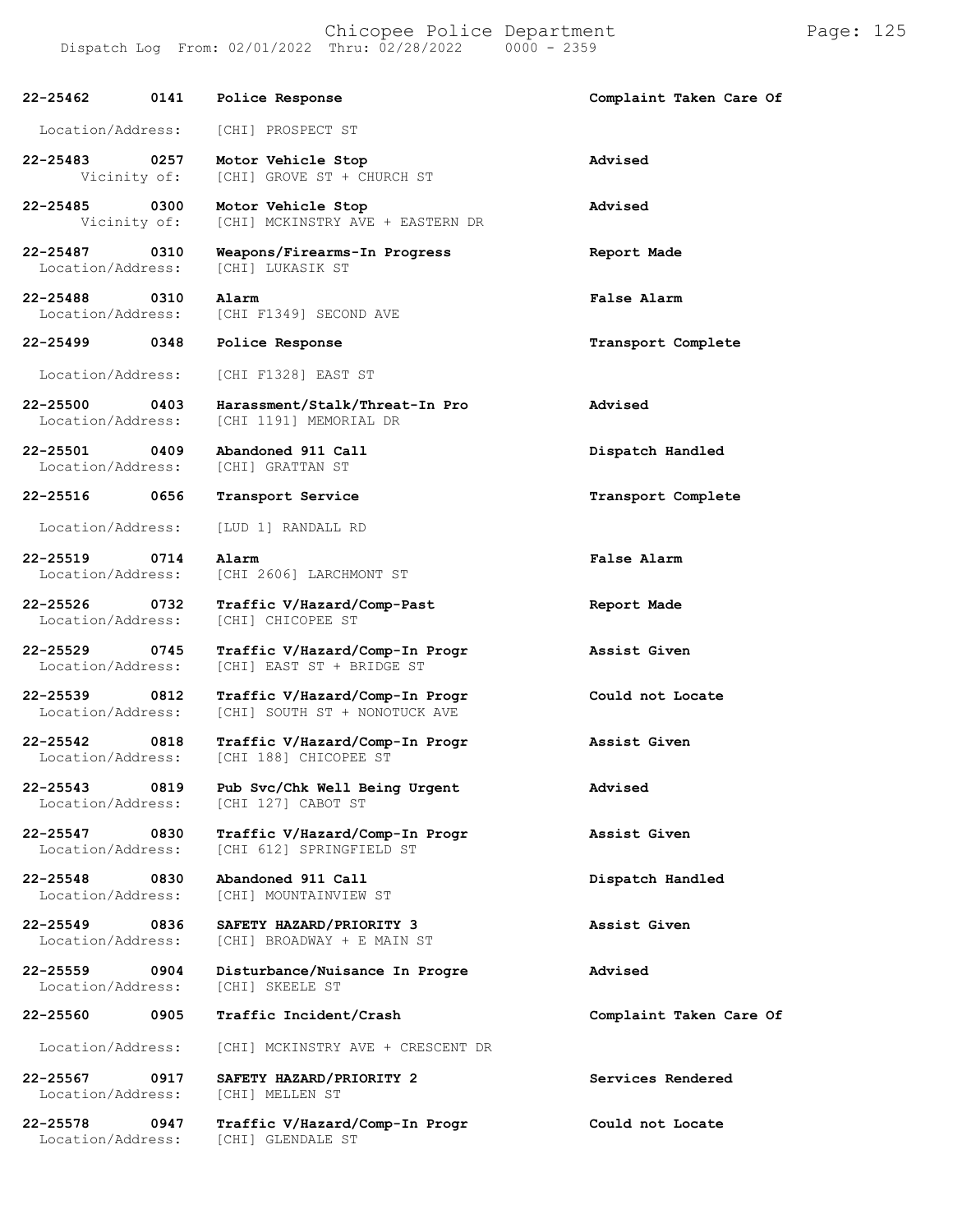| 22-25582<br>Location/Address:     | 0954 | Traffic V/Hazard/Comp-Past<br>[CHI] LUDGER AVE                      | Advised                 |
|-----------------------------------|------|---------------------------------------------------------------------|-------------------------|
| 22-25583                          | 0958 | Motor Vehicle Stop                                                  | Citation/Warning Issued |
| Location/Address:                 |      | [CHI] BROADWAY + EAST ST                                            |                         |
| $22 - 25624$<br>Location/Address: | 1023 | Traffic Incident/Crash<br>[CHI 2498] CHURCH ST                      | Report Made             |
| 22-25587                          | 1032 | Traffic V/Hazard/Comp-Past                                          | Complaint Taken Care Of |
| Location/Address:                 |      | [CHI] BARDON ST                                                     |                         |
| $22 - 25593$<br>Location/Address: | 1049 | Abandoned 911 Call<br>[CHI] NARRAGANSETT BLVD                       | Dispatch Handled        |
| 22-25597                          | 1059 | Motor Vehicle Stop                                                  | Citation/Warning Issued |
| Location/Address:                 |      | [CHI] MEADOW ST + GRATTAN ST                                        |                         |
| 22-25600                          | 1059 | Traffic V/Hazard/Comp-Past                                          | No Action Required      |
| Location/Address:                 |      | [CHI] GLENDALE ST                                                   |                         |
| 22-25599                          | 1102 | Motor Vehicle Stop                                                  | Citation/Warning Issued |
| Location/Address:                 |      | [CHI] DALE ST                                                       |                         |
| 22-25602                          | 1105 | PS/Check Well Being Nonurgent                                       | Complaint Taken Care Of |
| Location/Address:                 |      | [CHI 2498] CHURCH ST                                                |                         |
| 22-25604                          | 1108 | Pub Svc/Chk Well Being Urgent                                       | No Action Required      |
| Location/Address:                 |      | [CHI] BEMIS AVE                                                     |                         |
| $22 - 25613$<br>Location/Address: | 1114 | Service Call Referral<br>[CHI] HUMMINGBIRD DR                       | Dispatch Handled        |
| 22-25612<br>Location/Address:     | 1125 | Fraud/Deception<br>[CHI] RIVERVIEW TER                              | Report Made             |
| 22-25618                          | 1138 | Motor Vehicle Stop                                                  | Citation/Warning Issued |
| Location/Address:                 |      | [CHI 1356] EAST MAIN ST                                             |                         |
| 22-25621                          | 1148 | Motor Vehicle Stop                                                  | Citation/Warning Issued |
| Location/Address:                 |      | [CHI 1356] EAST MAIN ST                                             |                         |
| $22 - 25622$<br>Location/Address: | 1150 | Traffic Incident/Crash-Past<br>[CHI 2109] GRANBY RD + MONTGOMERY ST | Advised                 |
| 22-25623<br>Vicinity of:          | 1154 | Abandoned 911 Call<br>[CHI] CENTER ST                               | Dispatch Handled        |
| 22-25627<br>Location/Address:     | 1210 | Traffic Incident/Crash-Past<br>[CHI] BLUEBIRD CIR                   | Report Made             |
| 22-25630                          | 1229 | Motor Vehicle Stop                                                  | Citation/Warning Issued |
| Location/Address:                 |      | [CHI 1243] FULLER RD                                                |                         |
| 22-25644                          | 1258 | Motor Vehicle Stop                                                  | Citation/Warning Issued |
| Location/Address:                 |      | [CHI] BURNETT RD                                                    |                         |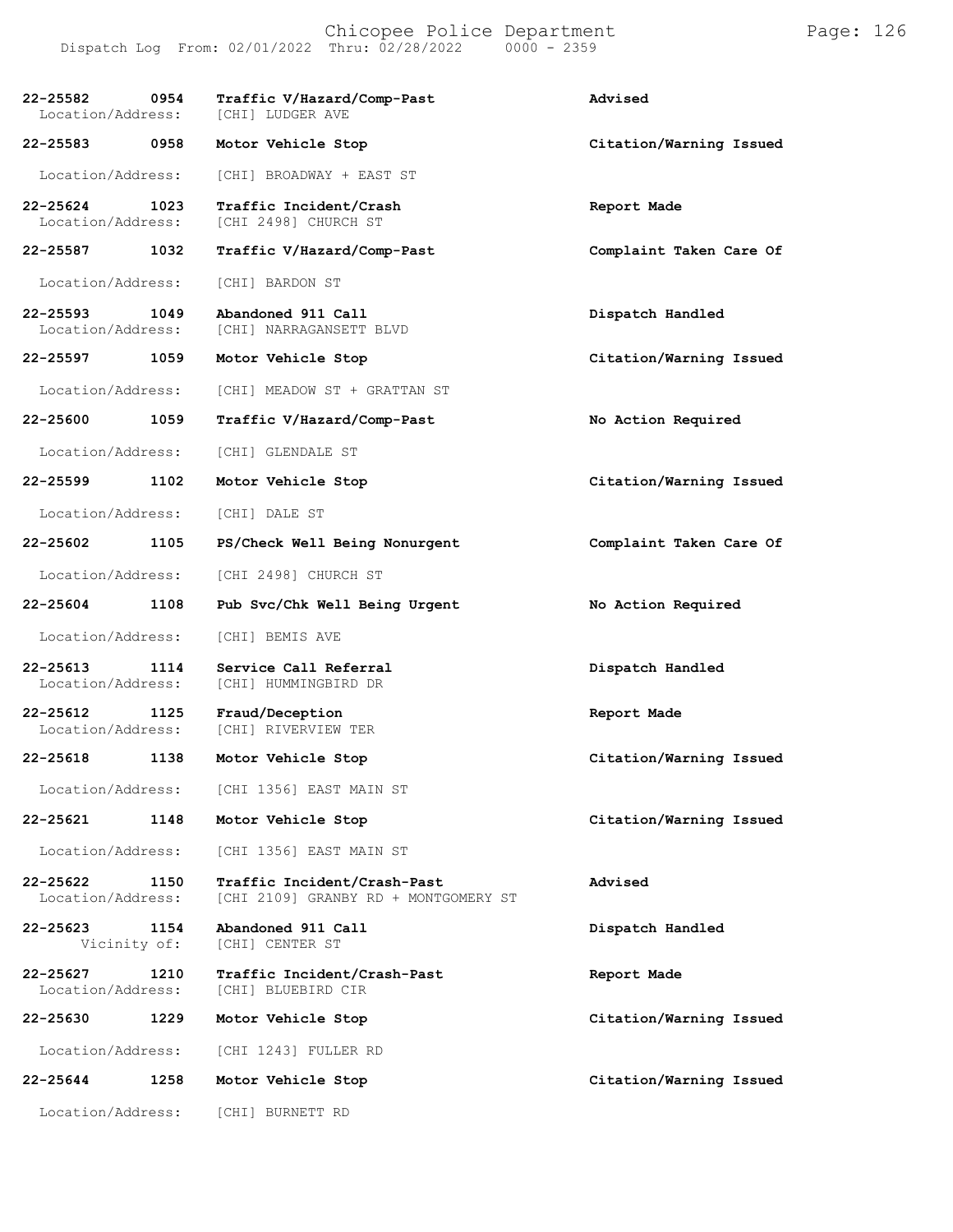|                                    |                      | Chicopee Police Department<br>Dispatch Log From: 02/01/2022 Thru: 02/28/2022<br>$0000 - 2359$ |                         |  |
|------------------------------------|----------------------|-----------------------------------------------------------------------------------------------|-------------------------|--|
| 22-25648 1258<br>Location/Address: |                      | Traffic V/Hazard/Comp-Past<br>[CHI] LECLAIR TER                                               | Dispatch Handled        |  |
| 22-25650<br>Location/Address:      | 1310                 | Traffic V/Hazard/Comp-In Progr<br>[CHI 287] EAST ST                                           | Advised                 |  |
| 22-25653                           | 1314<br>Vicinity of: | SAFETY HAZARD/PRIORITY 2<br>[CHI] BROADWAY + MAIN ST                                          | Dispatch Handled        |  |
| 22-25656<br>Location/Address:      | 1316                 | Police Response<br>[CHI] GRATTAN ST + DALE ST                                                 | Services Rendered       |  |
| 22-25658                           | 1316                 | Structure Fire<br>Location/Address: [CHI] EMERY ST                                            | Report Made             |  |
| 22-25659                           | 1318                 | Motor Vehicle Stop                                                                            | Citation/Warning Issued |  |
|                                    |                      | Location/Address: [CHI F84] BURNETT RD                                                        |                         |  |
| 22-25663                           | 1331                 | Motor Vehicle Stop                                                                            | Citation/Warning Issued |  |
| Location/Address:                  |                      | [CHI] BURNETT RD                                                                              |                         |  |
|                                    |                      |                                                                                               |                         |  |

**22-25668 1342 Fraud/Deception Report Made** Location/Address: [CHI] DUBLIN ST

**22-25669 1351 Motor Vehicle Stop Citation/Warning Issued**

Location/Address: [CHI] SHERIDAN ST

**22-25671 1353 SAFETY HAZARD/PRIORITY 3 Appears Secure After Check**

Location/Address: [CHI] BROADWAY + MAIN ST

**22-25670 1354 Abandoned 911 Call Dispatch Handled** Location/Address:

**22-25675 1418 Motor Vehicle Stop Citation/Warning Issued**

Location/Address: [CHI 1027] MEMORIAL DR

**22-25677 1422 SAFETY HAZARD/PRIORITY 2 Taken/Referred /Other/Agency**

Location/Address: [CHI] EDBERT ST

**22-25686 1440 Police Response Advised** [CHI F479] HAMPDEN ST

**22-25684 1442 Theft/Larceny-In Progress Advised** Location/Address: [CHI F811] MEMORIAL DR

**22-25687 1446 Disturbance/Nuisance In Progre Assist Given** [CHI F894] WESTOVER RD

**22-25689 1449 Pub Svc/Chk Well Being Urgent Advised** Location/Address:

**22-25691 1452 Alarm False Alarm** Location/Address: [CHI 246] CHICOPEE ST

**22-25693 1500 Abandoned 911 Call No Action Required**

Location/Address: [CHI] MEADOW ST

**22-25695 1502 Abandoned 911 Call No Action Required**

Location/Address: [CHI] MONTGOMERY ST

**22-25701 1529 Traffic V/Hazard/Comp-Past No Action Required**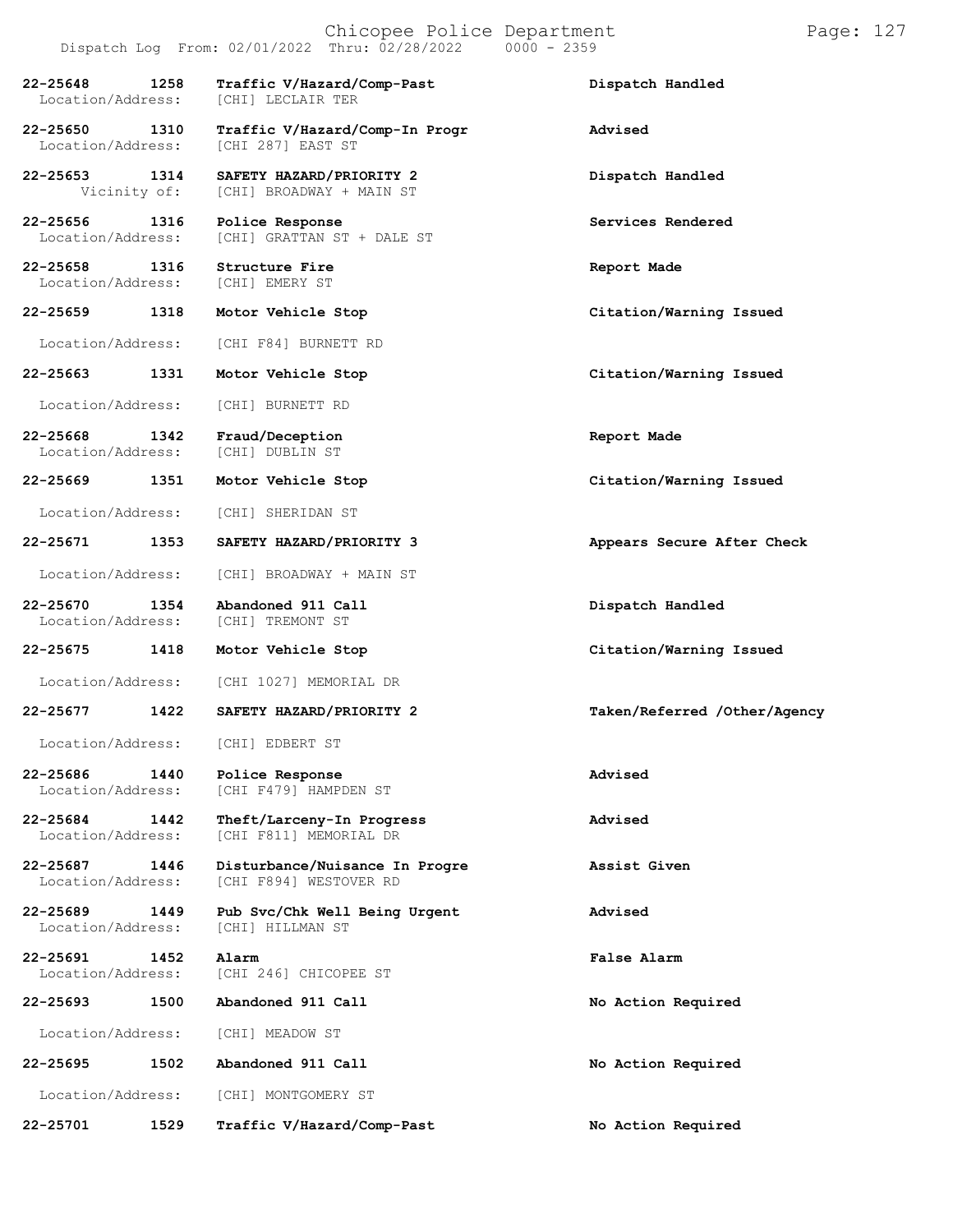| Vicinity of:                              | [CHI] LABELLE DR                                                    |                         |
|-------------------------------------------|---------------------------------------------------------------------|-------------------------|
| 22-25704<br>1530<br>Location/Address:     | Abandoned 911 Call<br>[CHI 644] MEMORIAL DR                         | Dispatch Handled        |
| 22-25727 1616                             | Abandoned 911 Call                                                  | No Action Required      |
| Location/Address:                         | [CHI 1972] MEMORIAL DR                                              |                         |
| 1618<br>22-25730<br>Location:             | Fire Alarm Testing<br>[CHI 1467] WESTOVER AIR FORCE BASE            | Dispatch Handled        |
| 22-25746<br>1648<br>Location/Address:     | B&E/Burglary/Past<br><b>[CHI] CASINO AVE</b>                        | Report Made             |
| 22-25747 1650                             | Disturbance/Nuisance In Progre                                      | Complaint Taken Care Of |
| Location/Address:                         | [CHI] ABBEY ST                                                      |                         |
| 22-25759 1708<br>Location/Address:        | Traffic Incident/Crash-Past<br>[CHI] CHICOPEE ST + OLD FIELD RD     | Report Made             |
| 22-25774<br>1737<br>Location/Address:     | Administrative<br>[CHI XF1650] DALE ST                              | Report Made             |
| 22-25778<br>1747                          | Disturbance/Nuisance In Progre                                      | Complaint Taken Care Of |
| Location/Address:                         | [CHI 1972] MEMORIAL DR                                              |                         |
| 22-25780<br>1747<br>Location/Address:     | Abandoned 911 Call<br>[CHI] LABELLE DR                              | Dispatch Handled        |
| 22-25781<br>1751<br>Location/Address:     | Traffic Incident/Crash-Past<br>[CHI] ABBEY MEMORIAL DR              | Report Made             |
| 22-25782<br>1756                          | Abandoned 911 Call                                                  | No Action Required      |
| Location/Address:                         | [CHI] NEW LUDLOW RD                                                 |                         |
| 22-25784<br>1802<br>Location/Address:     | Traffic V/Hazard/Comp-In Progr<br>[CHI] MEMORIAL DR + PENDLETON AVE | Dispatch Handled        |
| 22-25785<br>1805                          | Administrative                                                      | Citation/Warning Issued |
| Location/Address:                         | [CHI] LABELLE DR                                                    |                         |
| 1812<br>22-25788                          | Traffic Incident/Crash-Past                                         | Citation/Warning Issued |
| Location/Address:                         | [CHI] BROADWAY + E MAIN ST                                          |                         |
| 22-25787<br>1814<br>Location/Address:     | Motor Vehicle Stop<br>[CHI] MEMORIAL DR + FULLER RD                 | Advised                 |
| 22-25790<br>1815<br>Location/Address:     | Investigation/Follow Up<br>[CHI] ELCON DR                           | Unfounded               |
| $22 - 25798$<br>1853<br>Location/Address: | Pub Svc/Chk Well Being Urgent<br>[CHI] CHICOPEE ST                  | Could not Locate        |
| 22-25802<br>1904                          | Traffic V/Hazard/Comp-In Progr                                      | Complaint Taken Care Of |
| Location/Address:                         | [CHI] LABELLE DR                                                    |                         |
| 22-25812<br>1942                          | Traffic V/Hazard/Comp-Past                                          | Complaint Taken Care Of |
| Location/Address:                         | [CHI] KENNEDY ST                                                    |                         |
| 22-25814<br>1945                          | Suspicious/Wanted-In Progress                                       | Advised                 |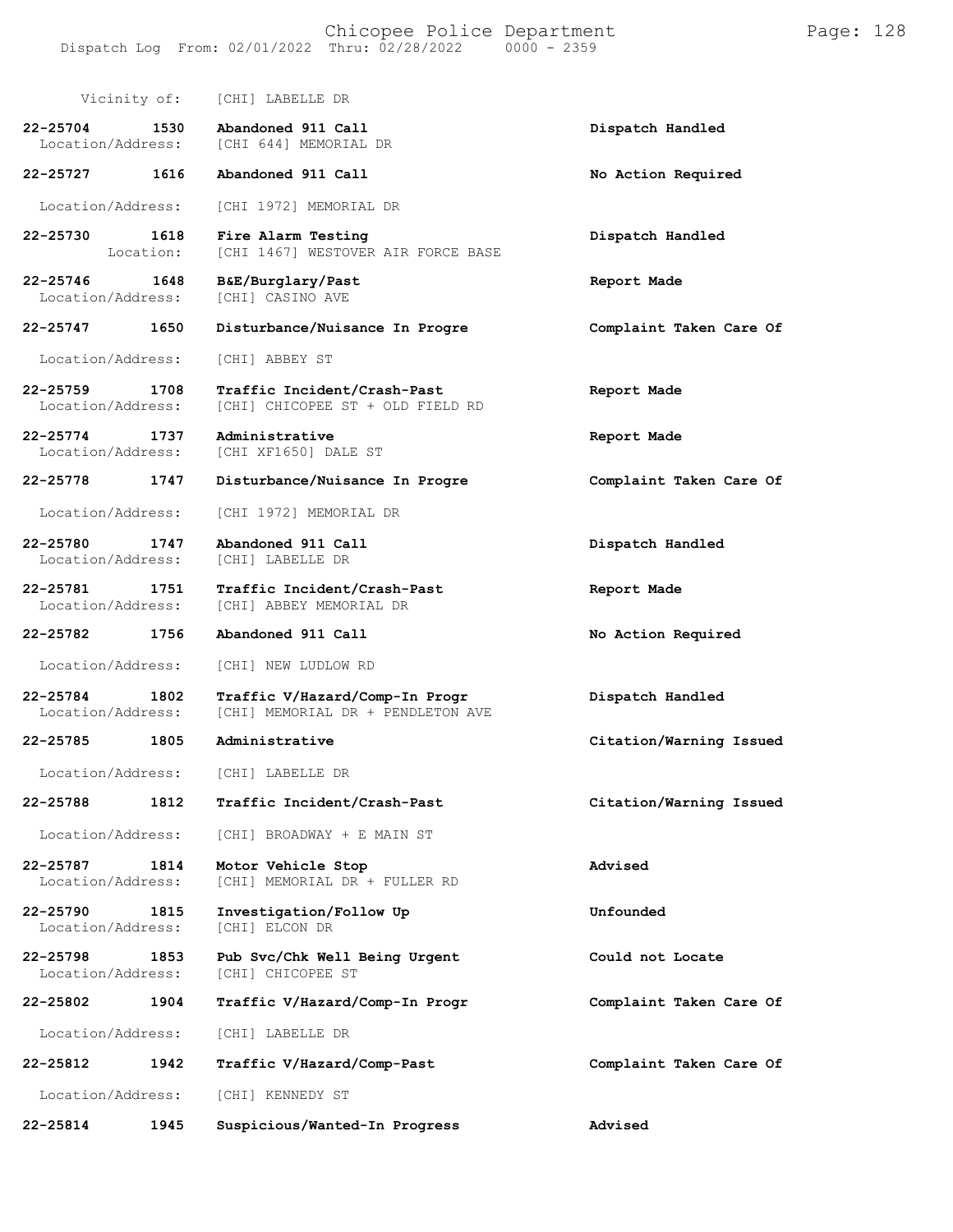|                                   |      | Chicopee Police Department<br>Dispatch Log From: 02/01/2022 Thru: 02/28/2022 | $0000 - 2359$               | Page: 129 |  |
|-----------------------------------|------|------------------------------------------------------------------------------|-----------------------------|-----------|--|
| Location/Address:                 |      | [CHI] MOORE ST                                                               |                             |           |  |
| 22-25815<br>Location/Address:     | 1947 | Damage/Vand/Mischief/In Prog<br>[CHI F1155] EASTERN DR                       | Unfounded                   |           |  |
| 22-25817<br>Location/Address:     | 1950 | Assist Other Agency/Urgent<br>[CHI F1545] EXCHANGE ST                        | Unfounded                   |           |  |
| $22 - 25822$<br>Location/Address: | 2012 | Disturbance/Nuisance/Past<br>[CHI F1048] MEMORIAL DR                         | Unfounded                   |           |  |
| 22-25824<br>Location/Address:     | 2040 | Alarm<br>[CHI 1775] MEMORIAL DR                                              | False Alarm                 |           |  |
| 22-25825<br>Location/Address:     | 2043 | Motor Vehicle Stop<br>[CHI] MEMORIAL DR + FULLER RD                          | Advised                     |           |  |
| $22 - 25829$<br>Location/Address: | 2101 | Police Response<br>[CHI] CANAL ST                                            | Investigated                |           |  |
| 22-25840                          | 2210 | Alarm                                                                        | Cancelled/Cancelled enroute |           |  |
| Location/Address:                 |      | [CHI XF1653] GRATTAN ST                                                      |                             |           |  |
| $22 - 25842$<br>Location/Address: | 2219 | Pub Svc/Chk Well Being Urgent<br>[CHI 497] JOHNNY CAKE HOLLOW RD             | Could not Locate            |           |  |
| $22 - 25849$                      | 2335 | Traffic Incident/Crash-Past                                                  | Complaint Taken Care Of     |           |  |
| Location/Address:                 |      | [CHI F1278] MEMORIAL DR                                                      |                             |           |  |

**22-25850 2336 Suspicious/Wanted-In Progress Advised** Vicinity of: [CHI] MONTCALM ST

### **For Date: 02/26/2022 - Saturday**

| $22 - 25879$<br>0040                      | Disturbance/Nuisance/Past                               | No Action Required      |
|-------------------------------------------|---------------------------------------------------------|-------------------------|
| Location/Address:                         | [CHI] ONDRICK DR                                        |                         |
| $22 - 25893$<br>0112<br>Location/Address: | Suspicious/Wanted-In Progress<br><b>[CHI] CHAPIN ST</b> | Could not Locate        |
| $22 - 25911$<br>0209<br>Location/Address: | Disturbance/Nuisance/Past<br>[CHI] MEETINGHOUSE RD      | Unfounded               |
| $22 - 25918$<br>0249                      | Suspicious/Wanted-In Progress                           | No Action Required      |
| Location/Address:                         | [CHI 75] BURNETT RD                                     |                         |
| $22 - 25919$<br>0251<br>Location/Address: | Disturbance/Nuisance/Past<br>[CHI] BRIGHTWOOD ST        | Advised                 |
| 22-25923<br>0318                          | Motor Vehicle Stop                                      | Citation/Warning Issued |
| Vicinity of:                              | [CHI] LUKASIK ST                                        |                         |
| 22-25927<br>0334<br>Location/Address:     | Fire Alarm<br>[CHI 3242] ORANGE ST                      | False Alarm             |
| $22 - 25932$<br>0516<br>Location/Address: | Disturbance/Nuisance/Past<br>[CHI] CHICOPEE ST          | Advised                 |
| $22 - 25936$<br>0616                      | Motor Vehicle Stop                                      | Citation/Warning Issued |
| Location/Address:                         | [CHI] NEW LOMBARD RD                                    |                         |
| $22 - 25940$<br>0631                      | Alarm                                                   | False Alarm             |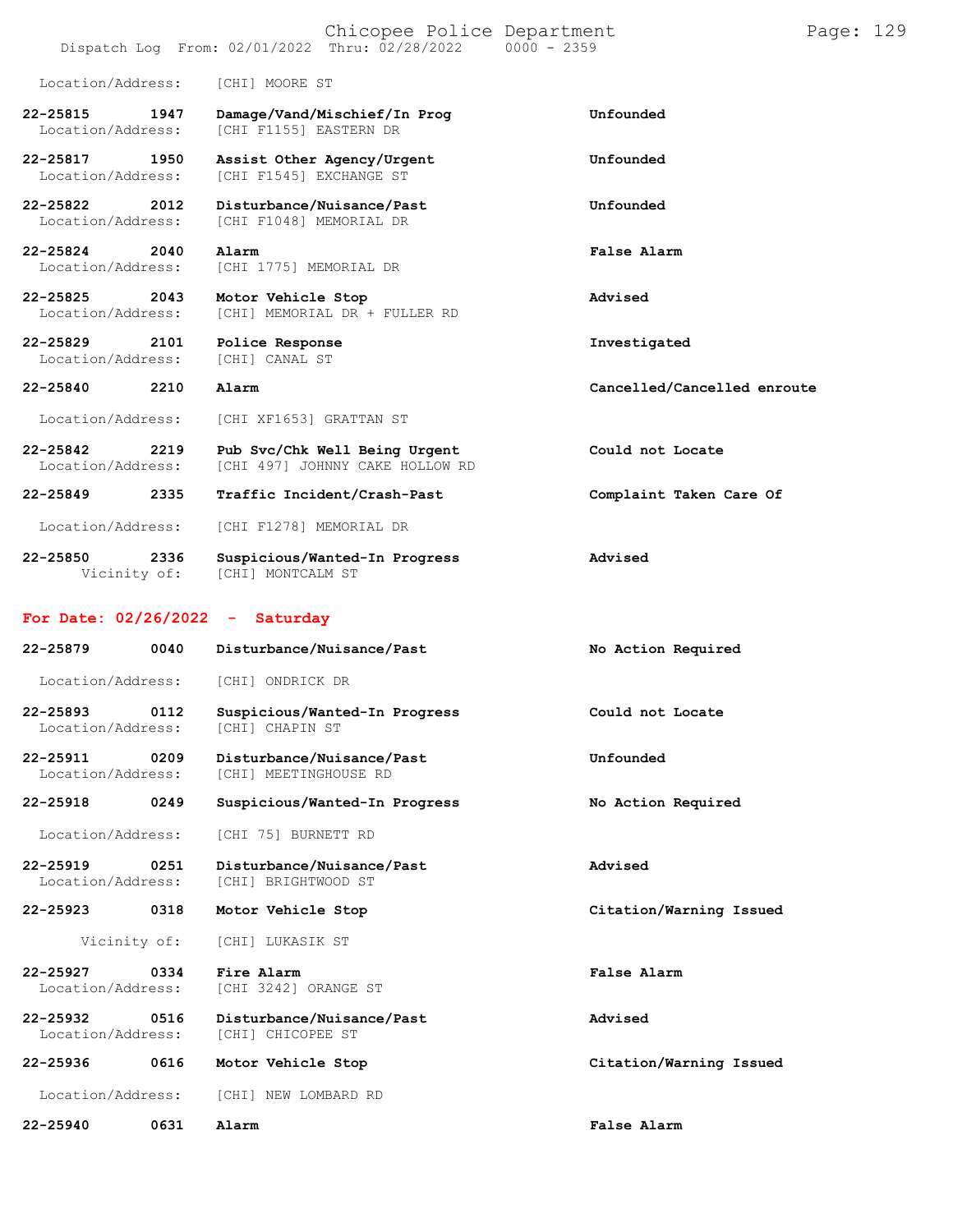| 22-25942<br>Location/Address: | 0637      | Warrant Service<br>[CHI] FRONT ST                                   | Arrest Made                  |
|-------------------------------|-----------|---------------------------------------------------------------------|------------------------------|
| 22-25941<br>Location/Address: | 0639      | Motor Vehicle Stop<br>[CHI] NEW LOMBARD RD                          | Advised                      |
| 22-25946                      | 0750      | Alarm                                                               | No Action Required           |
| Location/Address:             |           | [CHI F1301] SPRINGFIELD ST                                          |                              |
| 22-25953 0814                 |           | Motor Vehicle Stop                                                  | Citation/Warning Issued      |
| Location/Address:             |           | [CHI] CHICOPEE ST + YVONNE ST                                       |                              |
| 22-25955                      | 0822      | Motor Vehicle Stop                                                  | Criminal Complaint Request   |
| Location/Address:             |           | [CHI] ADAMS ST                                                      |                              |
| 22-25957                      | 0824      | Transport Service                                                   | Transport Complete           |
|                               | Location: | [CHI] HAMPDEN COUNTY JAIL - LUDLOW                                  |                              |
| 22-25961                      | 0831      | SAFETY HAZARD/PRIORITY 3                                            | Taken/Referred /Other/Agency |
| Location/Address:             |           | [CHI] GRATTAN ST                                                    |                              |
| 22-25966                      | 0844      | Motor Vehicle Stop                                                  | Citation/Warning Issued      |
| Location/Address:             |           | [CHI] FRONT ST + WHEATLAND AVE                                      |                              |
| 22-25984                      | 0928      | Motor Vehicle Stop                                                  | Citation/Warning Issued      |
| Location/Address:             |           | [CHI] WESTOVER RD                                                   |                              |
| 22-25988<br>Location/Address: | 0938      | Alarm<br>[CHI 429] GRANBY RD                                        | False Alarm                  |
| 22-25995<br>Location/Address: | 0948      | Theft/Larceny-Past<br>[CHI 612] SPRINGFIELD ST                      | Report Made                  |
| 22-25996                      | 0958      | Motor Vehicle Stop                                                  | Citation/Warning Issued      |
|                               |           | Location/Address: [CHI] YELLE ST + OHIO AVE                         |                              |
| Vicinity of:                  |           | 22-26000 1003 Traffic Incident/Crash-Past<br>[CHI 2714] CHICOPEE ST | Report Made                  |
| 22-26009<br>Location/Address: | 1016      | Alarm<br>[CHI] WESTOVER RD                                          | False Alarm                  |
| 22-26011                      | 1022      | Motor Vehicle Stop                                                  | Citation/Warning Issued      |
| Location/Address:             |           | [CHI] CHICOPEE ST                                                   |                              |
| 22-26014                      | 1032      | Motor Vehicle Stop                                                  | Citation/Warning Issued      |
| Location/Address:             |           | [CHI] MEADOW ST + ALDEN ST                                          |                              |
| 22-26017                      | 1035      | SAFETY HAZARD/PRIORITY 2                                            | Taken/Referred /Other/Agency |
| Location/Address:             |           | [CHI] MEETINGHOUSE RD                                               |                              |
| 22-26022<br>Location/Address: | 1043      | PS/Check Well Being Nonurgent<br>[CHI F955] MEMORIAL DR             | Advised                      |
| 22-26019<br>Location/Address: | 1045      | Drugs-Past<br>[CHI F1393] MEMORIAL DR                               | Advised                      |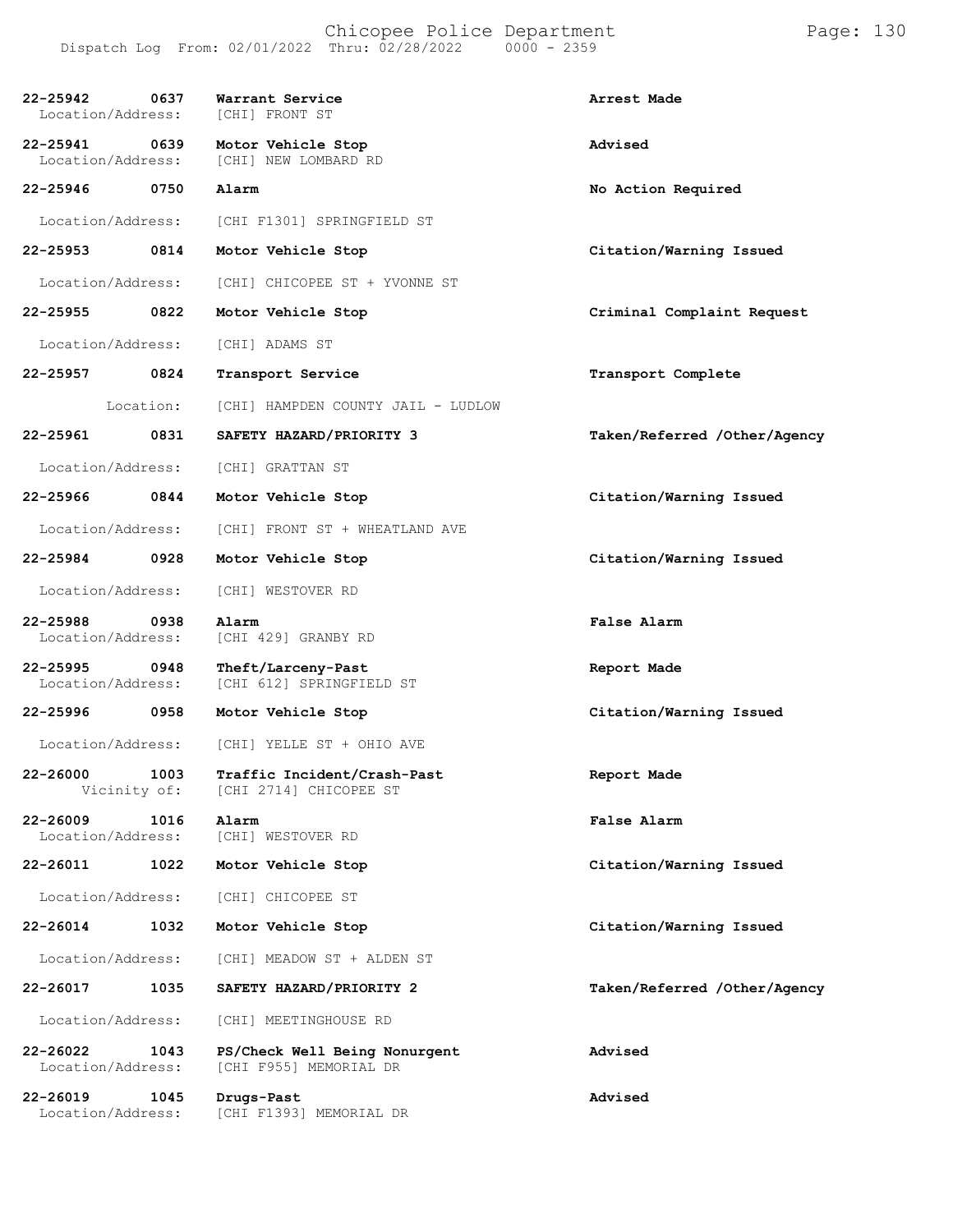|                                   |           | Chicopee Police Department<br>Dispatch Log From: 02/01/2022 Thru: 02/28/2022 | $0000 - 2359$                | Page: 131 |
|-----------------------------------|-----------|------------------------------------------------------------------------------|------------------------------|-----------|
| $22 - 26020$<br>Location/Address: | 1047      | Police Response<br>[CHI 276] CHICOPEE ST                                     | Advised                      |           |
| 22-26023<br>Vicinity of:          | 1102      | Abandoned 911 Call<br>[CHI 1965] CHICOPEE ST                                 | Could not Locate             |           |
| 22-26032<br>Location/Address:     | 1125      | Motor Vehicle Stop<br>[CHI] FRONT ST + BONNEVILLE AVE                        | Advised                      |           |
| 22-26035<br>Location/Address:     | 1129      | Motor Vehicle Stop<br>[CHI] FRONT ST + RIVERVIEW TER                         | Advised                      |           |
| 22-26039                          | 1134      | Motor Vehicle Stop                                                           | Citation/Warning Issued      |           |
| Location/Address:                 |           | [CHI] CAREW ST                                                               |                              |           |
| $22 - 26040$<br>Location/Address: | 1134      | Motor Vehicle Stop<br>[CHI] ELLERTON ST + GROVE ST                           | Advised                      |           |
| 22-26042<br>Location/Address:     | 1134      | Pub Svc/Chk Well Being Urgent<br>[CHI] STEPHENS ST                           | Investigated                 |           |
| 22-26045                          | 1142      | Motor Vehicle Stop                                                           | Citation/Warning Issued      |           |
| Location/Address:                 |           | [CHI] CAREW ST                                                               |                              |           |
| 22-26049                          | 1150      | Motor Vehicle Stop                                                           | Citation/Warning Issued      |           |
| Location/Address:                 |           | [CHI 1356] EAST MAIN ST                                                      |                              |           |
| $22 - 26053$<br>Vicinity of:      | 1200      | Abandoned 911 Call<br>[CHI 1965] CHICOPEE ST                                 | Investigated                 |           |
| 22-26061                          | 1214      | Police Response                                                              | Taken/Referred /Other/Agency |           |
|                                   | Location: | [CHI] 91 NORTHBOUND MM 8.1                                                   |                              |           |
| $22 - 26065$<br>Location/Address: | 1224      | Pub Svc/Chk Well Being Urgent<br>[CHI] GILMORE ST                            | Advised                      |           |
| $22 - 26066$<br>Location/Address: | 1230      | Suspicious/Wanted-In Progress<br>[CHI 931] MEADOW ST                         | Report Made                  |           |
| 22-26067                          | 1233      | Motor Vehicle Stop                                                           | Citation/Warning Issued      |           |
| Location/Address:                 |           | [CHI 1396] BUCKLEY BLVD                                                      |                              |           |
| 22-26070                          | 1244      | Motor Vehicle Stop                                                           | Citation/Warning Issued      |           |
| Location/Address:                 |           | [CHI 865] PROSPECT ST                                                        |                              |           |
| 22-26072<br>Location/Address:     | 1252      | Motor Vehicle Stop<br>[CHI 279] CHICOPEE ST                                  | Advised                      |           |
| 22-26077<br>Vicinity of:          | 1312      | Traffic Incident/Crash-Past<br>[CHI 639] MEMORIAL DR                         | Investigated                 |           |
| 22-26078                          | 1314      | Motor Vehicle Stop                                                           | Citation/Warning Issued      |           |
| Location/Address:                 |           | [CHI] SIMARD DR                                                              |                              |           |
| 22-26087<br>Location/Address:     | 1338      | Theft/Larceny-Past<br>[CHI 1882] LAPA FARM RD                                | Report Made                  |           |
| 22-26089                          | 1343      | PS/Check Well Being Nonurgent                                                | Advised                      |           |

Location/Address: [CHI] LECLAIR TER

**22-26095 1355 Abandoned 911 Call Dispatch Handled** Location/Address: [CHI F1150] MONTGOMERY ST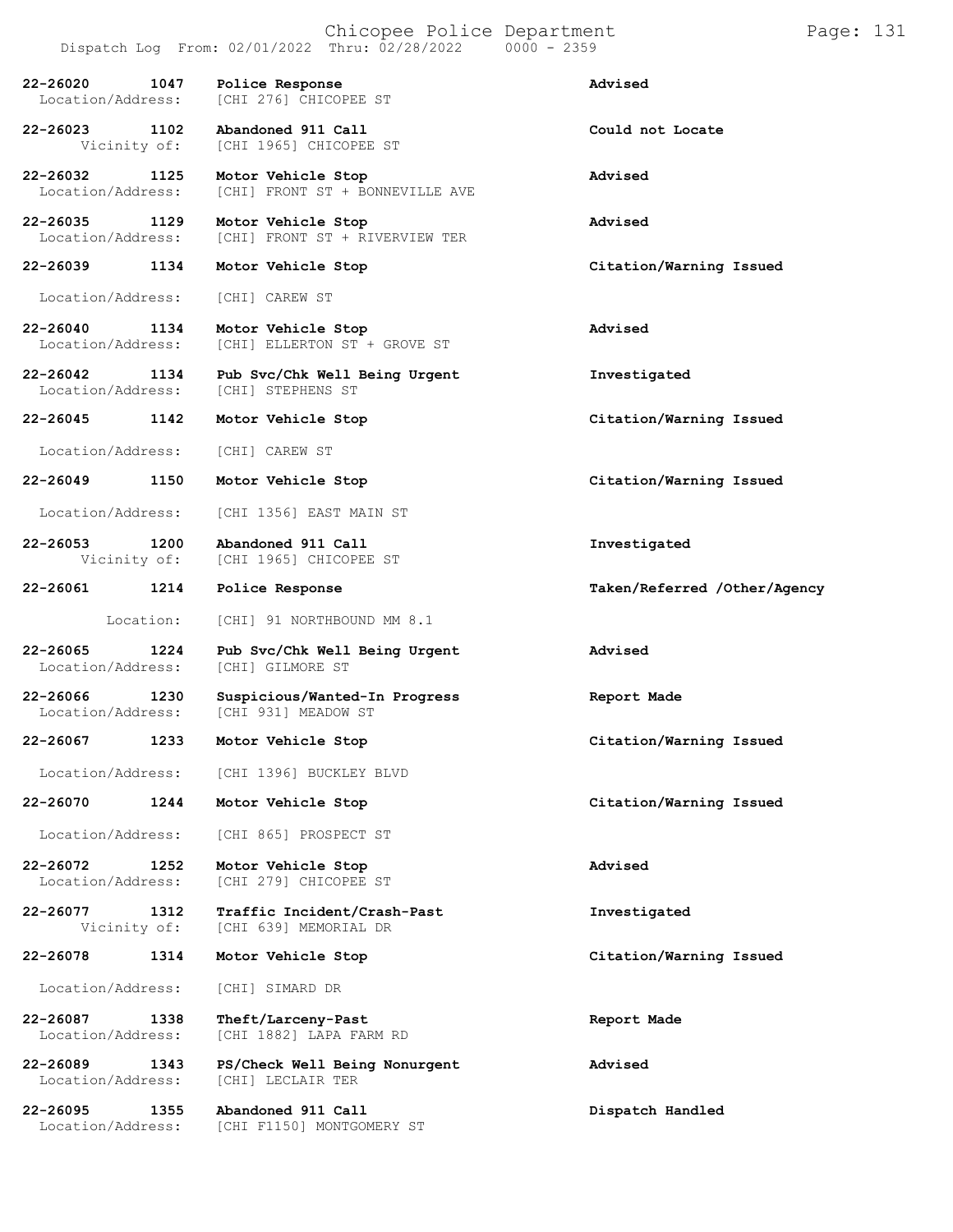#### Chicopee Police Department Page: 132 Dispatch Log From:  $02/01/2022$  Thru:  $02/28/2022$

**22-26097 1358 Traffic Incident/Crash Report Made** Location/Address: **22-26098 1400 Theft/Larceny-Past Report Made** [CHI 1658] SPRINGFIELD ST **22-26099 1407 Abandoned 911 Call Appears Secure After Check** Location/Address: [CHI F1150] MONTGOMERY ST **22-26102 1409 Alarm False Alarm** Location/Address: [CHI 1708] EAST MAIN ST **22-26106 1420 Fraud/Deception Advised** [CHI 426] MEMORIAL DR **22-26108 1426 Motor Vehicle Stop Citation/Warning Issued** Location/Address: [CHI] DALE ST **22-26112 1434 Motor Vehicle Stop Citation/Warning Issued** Location/Address: [CHI] DALE ST **22-26117 1437 Police Response Advised** Location/Address: **22-26116 1441 Motor Vehicle Stop Citation/Warning Issued** Location/Address: [CHI] DALE ST + ROLF AVE **22-26123 1502 Traffic Incident/Crash-Past Report Made** Location/Address: **22-26127 1516 Motor Vehicle Stop Citation/Warning Issued** Location/Address: [CHI] MONTGOMERY ST **22-26133 1534 Alarm False Alarm** Location/Address: [CHI F267] CHICOPEE ST **22-26139 1539 Abandoned 911 Call False Alarm** Location/Address: **22-26158 1627 Disturbance/Nuisance/Past Advised** [CHI] COLONIAL CIR **22-26164 1648 Abandoned 911 Call Dispatch Handled** Location/Address: **22-26168 1650 Abandoned/Found Property Report Made** Location/Address: **22-26166 1656 Traffic Incident/Crash-Past Report Made** [CHI F1545] EXCHANGE ST **22-26169 1706 Harassment/Stalk/Threat-In Pro Advised** Location/Address: **22-26175 1725 Damage/Vand/Mischief/In Prog Criminal Complaint Request** Location/Address: [CHI] PLANTE CIR **22-26176 1726 Abandoned 911 Call Dispatch Handled** Location/Address: **22-26183 1753 Abandoned 911 Call Complaint Taken Care Of** Location/Address: [CHI] PLANTE CIR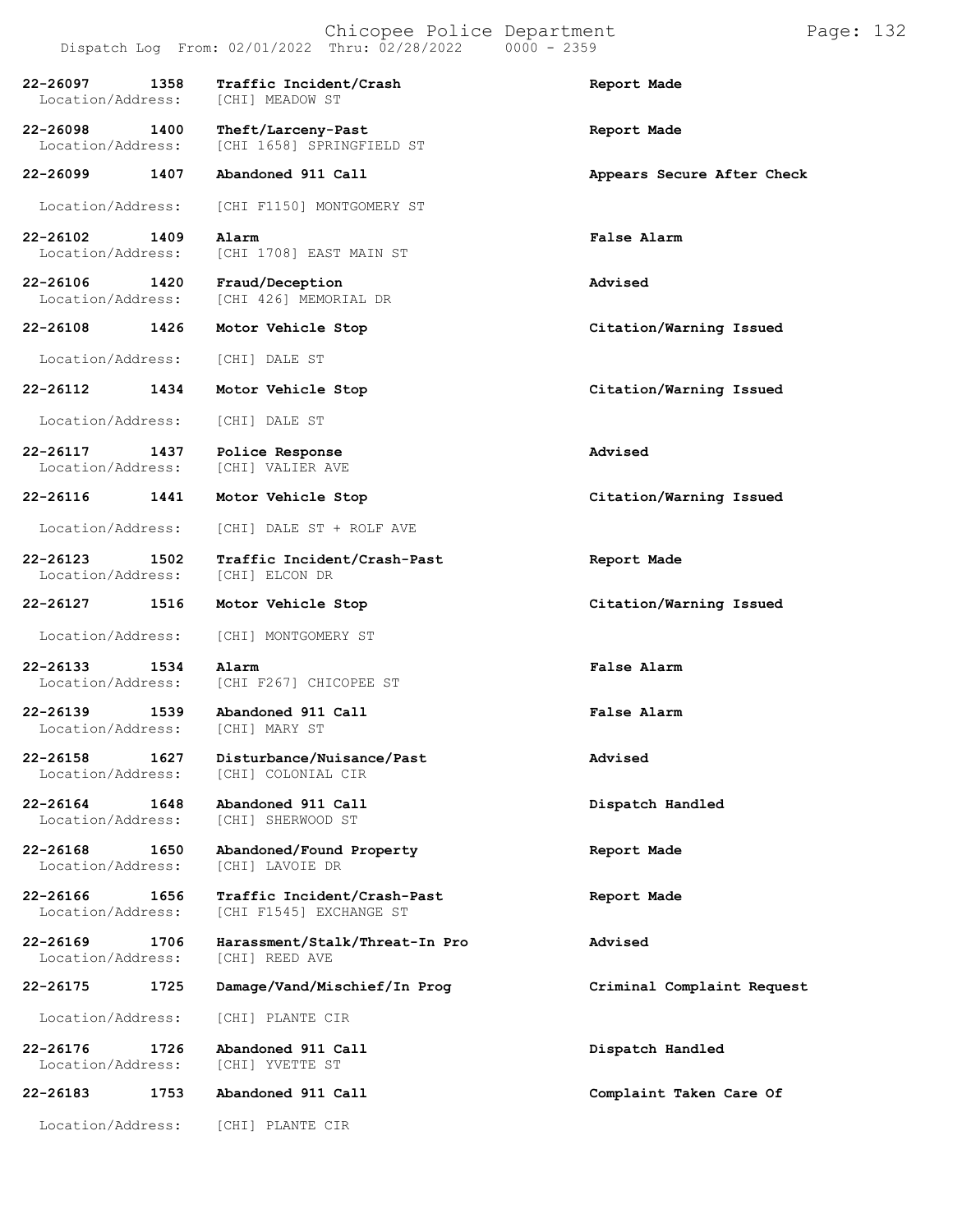Chicopee Police Department Page: 133 Dispatch Log From:  $02/01/2022$  Thru:  $02/28/2022$ **22-26184 1757 Abandoned 911 Call No Action Required** Location/Address: [CHI] IRENE ST **22-26186 1759 Motor Vehicle Stop Citation/Warning Issued** Location/Address: [CHI 671] MEMORIAL DR **22-26207 1955 Motor Vehicle Stop Advised** [CHI F1048] MEMORIAL DR **22-26215 2014 Disturbance/Nuisance In Progre Complaint Taken Care Of** Location/Address: [CHI 497] JOHNNY CAKE HOLLOW RD **22-26216 2022 Investigation/Follow Up Complaint Taken Care Of** Location/Address: [CHI 854] VIVIAN ST **22-26220 2039 Motor Vehicle Stop Criminal Complaint Request** Location/Address: [CHI] BROADWAY + E MAIN ST **22-26229 2117 Alarm False Alarm**

**22-26249 2212 Structure Fire Extinguished**

Location/Address:

**22-26253 2221 Suspicious/Wanted-In Progress Advised**

**22-26261 2325 Police Response Dispatch Handled** [CHI 2196] DALE ST

**22-26264 2336 PS/Check Well Being Nonurgent Advised** Location/Address:

### **For Date: 02/27/2022 - Sunday**

| $22 - 26267$<br>Location/Address: | 0007 | Traffic Incident/Crash<br>[CHI] GRANBY RD        | Report Made                |
|-----------------------------------|------|--------------------------------------------------|----------------------------|
| $22 - 26299$                      | 0121 | Motor Vehicle Stop                               | Criminal Complaint Request |
| Location/Address:                 |      | [CHI] MEMORIAL DR + PENDLETON AVE                |                            |
| $22 - 26303$<br>Location/Address: | 0125 | Pub Svc/Chk Well Being Urgent<br>[CHI] DAVIAU DR | Advised                    |
| 22-26301                          | 0126 | Motor Vehicle Stop                               | Arrest Made                |

Location/Address: [CHI 839] MEADOW ST **22-26233 2125 Motor Vehicle Stop Citation/Warning Issued** Location/Address: [CHI 565] MEADOW ST **22-26238 2139 Alarm False Alarm** [CHI 638] MEMORIAL DR **22-26241 2145 Theft/Larceny-In Progress Criminal Complaint Request** Location/Address: [CHI F1342] CENTER ST **22-26247 2203 Disturbance/Nuisance/Past Could not Locate** [CHI 847] ARCADE ST

**22-26251 2215 Suspicious/Wanted-In Progress Could not Locate**

[CHI] BROADWAY

[CHI 44] BROADWAY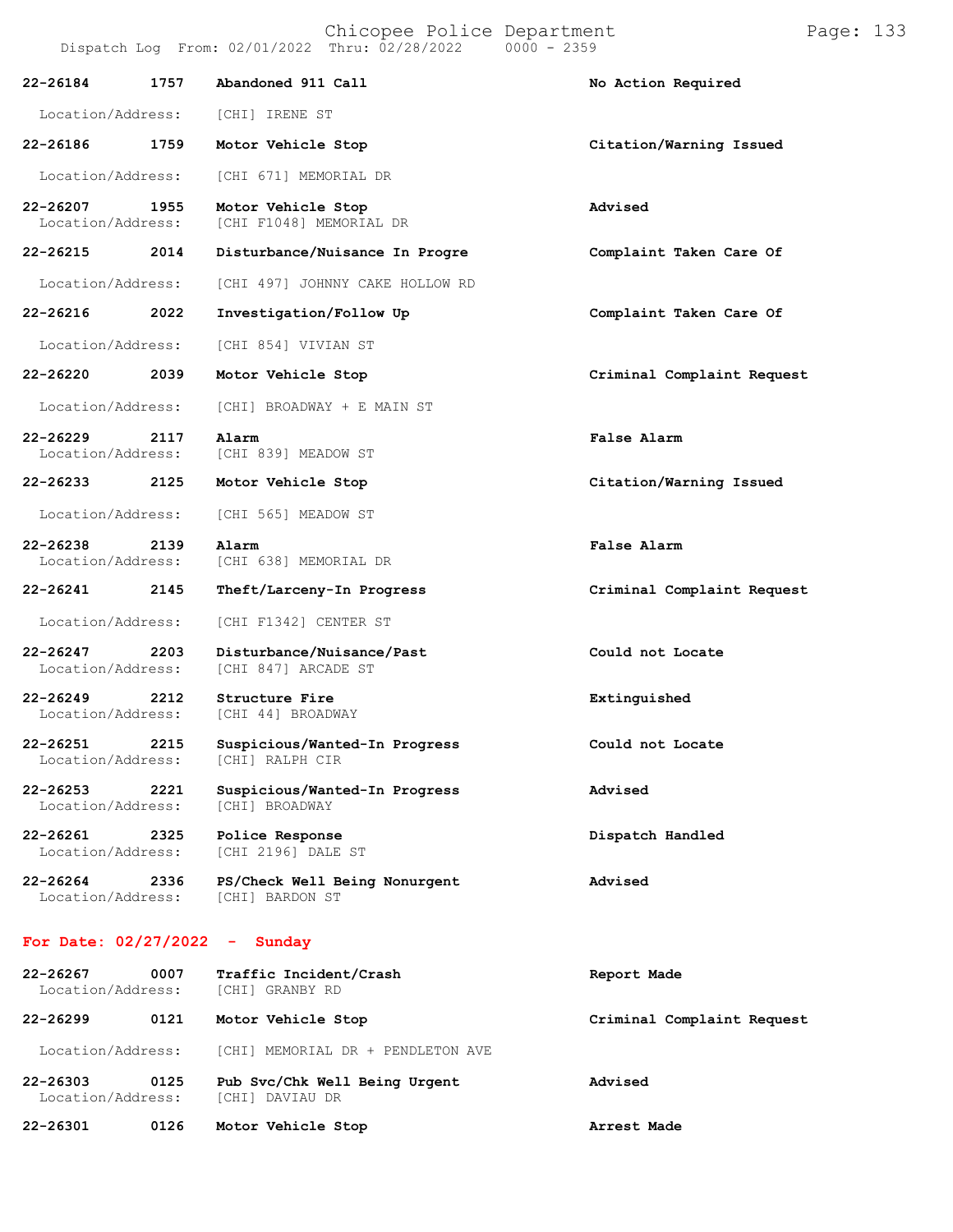|                                   |      | Dispatch Log From: 02/01/2022 Thru: 02/28/2022            | Chicopee Police Department | $0000 - 2359$ |                            | Page: 134 |  |
|-----------------------------------|------|-----------------------------------------------------------|----------------------------|---------------|----------------------------|-----------|--|
| Location/Address:                 |      | [CHI] EAST MAIN ST                                        |                            |               |                            |           |  |
| $22 - 26309$<br>Location/Address: | 0136 | Abandoned 911 Call<br>[CHI 162] SCHOOL ST                 |                            |               | Services Rendered          |           |  |
| 22-26311<br>Vicinity of:          | 0204 | Suspicious/Wanted-In Progress<br>[CHI 612] SPRINGFIELD ST |                            |               | Advised                    |           |  |
| 22-26315                          | 0224 | Motor Vehicle Stop                                        |                            |               | Verbal Warning Issued      |           |  |
| Vicinity of:                      |      | [CHI 276] CHICOPEE ST                                     |                            |               |                            |           |  |
| $22 - 26329$<br>Location/Address: | 0313 | Disturbance/Nuisance/Past<br>[CHI] EAST MAIN ST           |                            |               | Advised                    |           |  |
| 22-26333                          | 0327 | Motor Vehicle Stop                                        |                            |               | Criminal Complaint Request |           |  |
| Location/Address:                 |      | [CHI] EAST MAIN ST + ROSE ST                              |                            |               |                            |           |  |
| 22-26339<br>Location/Address:     | 0350 | Alarm<br>[CHI XF1632] OUTER DR                            |                            |               | <b>False Alarm</b>         |           |  |
| 22-26343                          | 0403 | Suspicious/Wanted-In Progress                             |                            |               | No Action Required         |           |  |
| Location/Address:                 |      | [CHI 834] HAMPDEN ST                                      |                            |               |                            |           |  |
| 22-26348                          | 0430 | Motor Vehicle Stop                                        |                            |               | Verbal Warning Issued      |           |  |
| Location/Address:                 |      | [CHI] GRATTAN ST + WARD ST                                |                            |               |                            |           |  |
| 22-26351<br>Location/Address:     | 0443 | Motor Vehicle Stop<br>[CHI] WESTOVER RD + CHAMPION DR     |                            |               | Advised                    |           |  |
| 22-26355<br>Location/Address:     | 0502 | Suspicious/Wanted-In Progress<br>[CHI 852] PETER ST       |                            |               | Advised                    |           |  |
| $22 - 26367$<br>Location/Address: | 0651 | Alarm<br>[CHI 1889] MEMORIAL DR                           |                            |               | False Alarm                |           |  |
| 22-26377<br>Location/Address:     | 0745 | Alarm<br>[CHI] BURNETT RD                                 |                            |               | False Alarm                |           |  |
| 22-26390<br>Location/Address:     | 0818 | Abandoned 911 Call<br>[CHI] CHICOPEE ST                   |                            |               | Dispatch Handled           |           |  |
| 22-26391                          | 0822 | Motor Vehicle Stop                                        |                            |               | Citation/Warning Issued    |           |  |
| Location/Address:                 |      | [CHI] CHICOPEE ST + JOHN ST                               |                            |               |                            |           |  |
| 22-26393                          | 0830 | Transport Service                                         |                            |               | Transport Complete         |           |  |
| Location/Address:                 |      | [CHI F182] CENTER ST                                      |                            |               |                            |           |  |
| 22-26396                          | 0831 | Motor Vehicle Stop                                        |                            |               | Citation/Warning Issued    |           |  |
| Location/Address:                 |      | [CHI] CHICOPEE ST                                         |                            |               |                            |           |  |
| 22-26406                          | 0842 | Motor Vehicle Stop                                        |                            |               | Citation/Warning Issued    |           |  |
| Location/Address:                 |      | [CHI 8] CHICOPEE ST                                       |                            |               |                            |           |  |
| $22 - 26410$<br>Location/Address: | 0851 | Motor Vehicle Stop<br>[CHI] GRATTAN ST                    |                            |               | Advised                    |           |  |
| $22 - 26412$<br>Location/Address: | 0851 | Disturbance/Nuisance In Progre<br>[CHI] CRESCENT DR       |                            |               | Advised                    |           |  |
| 22-26413<br>Location/Address:     | 0857 | Fire Alarm<br>[CHI F1213] MEADOW ST                       |                            |               | Investigated               |           |  |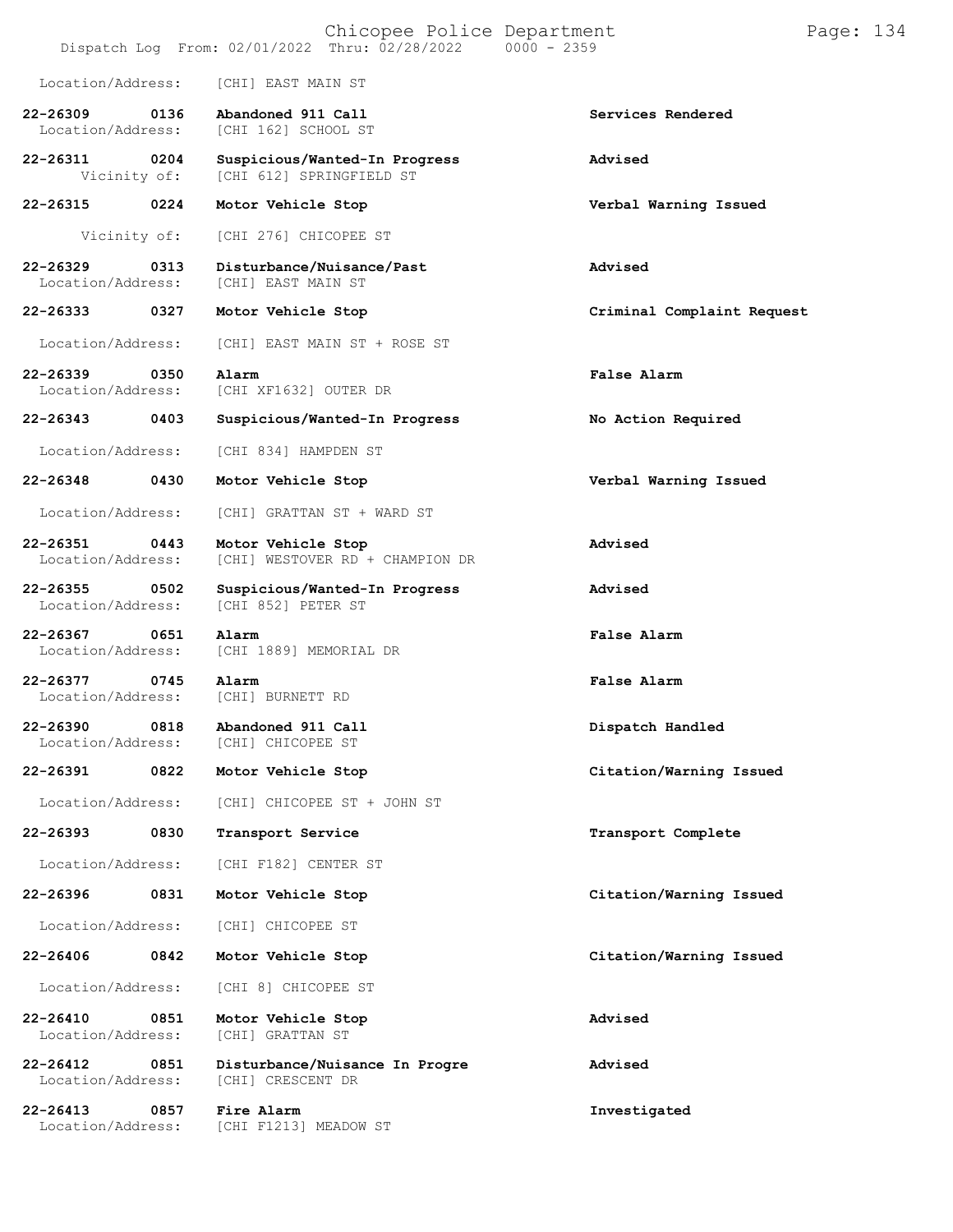|                                           |                                                 | Chicopee Police Department<br>Dispatch Log From: 02/01/2022 Thru: 02/28/2022 | $0000 - 2359$               | Page: 135 |  |
|-------------------------------------------|-------------------------------------------------|------------------------------------------------------------------------------|-----------------------------|-----------|--|
| $22 - 26416$<br>0904<br>Location/Address: | Motor Vehicle Stop                              | [CHI] CHICOPEE ST + ADAMS ST                                                 | Advised                     |           |  |
| 22-26419<br>0911                          | Motor Vehicle Stop                              |                                                                              | Citation/Warning Issued     |           |  |
| Location/Address:                         |                                                 | [CHI] CHICOPEE ST + WHITMAN ST                                               |                             |           |  |
| 22-26426<br>0918<br>Location/Address:     | SAFETY HAZARD/PRIORITY 3                        | [CHI] NICHOLS RD + LAWRENCE RD                                               | Advised                     |           |  |
| 22-26424<br>0919<br>Location/Address:     | Motor Vehicle Stop                              | [CHI] CHICOPEE ST + CLARENDON AVE                                            | Advised                     |           |  |
| 22-26427<br>0926<br>Location/Address:     | Animal Complaint<br>[CHI] ALVORD AVE            |                                                                              | Dispatch Handled            |           |  |
| 22-26433<br>0940                          |                                                 | Traffic V/Hazard/Comp-Past                                                   | Parking Ticket Issued       |           |  |
| Location/Address:                         | [CHI] BELL ST                                   |                                                                              |                             |           |  |
| 22-26436<br>0958                          | Motor Vehicle Stop                              |                                                                              | Citation/Warning Issued     |           |  |
| Location/Address:                         | [CHI] BURNETT RD                                |                                                                              |                             |           |  |
| $22 - 26440$<br>1004                      |                                                 | Traffic V/Hazard/Comp-Past                                                   | Parking Ticket Issued       |           |  |
| Location/Address:                         | [CHI] WEST ST                                   |                                                                              |                             |           |  |
| 22-26443<br>1008                          | Motor Vehicle Stop                              |                                                                              | No Action Required          |           |  |
| Location/Address:                         |                                                 | [CHI] CHICOPEE ST + OLD FIELD RD                                             |                             |           |  |
| 22-26444<br>1022                          | Motor Vehicle Stop                              |                                                                              | Citation/Warning Issued     |           |  |
| Location/Address:                         | [CHI 8] CHICOPEE ST                             |                                                                              |                             |           |  |
| 22-26446<br>1030                          | Motor Vehicle Stop                              |                                                                              | Citation/Warning Issued     |           |  |
| Location/Address:                         | [CHI] MONTGOMERY ST                             |                                                                              |                             |           |  |
| $22 - 26449$<br>1041<br>Location/Address: | Abandoned 911 Call<br>[CHI 1658] SPRINGFIELD ST |                                                                              | Services Rendered           |           |  |
| $22 - 26450$<br>1044<br>Location/Address: | [CHI 1191] MEMORIAL DR                          | Traffic V/Hazard/Comp-Past                                                   | Could not Locate            |           |  |
| 1049<br>22-26452                          | Abandoned 911 Call                              |                                                                              | Cancelled/Cancelled enroute |           |  |
| Location/Address:                         | [CHI] BONNER ST                                 |                                                                              |                             |           |  |
| 1051<br>$22 - 26453$                      | Alarm                                           |                                                                              | Appears Secure After Check  |           |  |
| Location/Address:                         | [CHI 7] CYMAN DR                                |                                                                              |                             |           |  |
| $22 - 26458$<br>1104<br>Location/Address: | Motor Vehicle Stop<br>[CHI 518] GRATTAN ST      |                                                                              | Advised                     |           |  |
| 22-26461<br>1107<br>Location/Address:     | Motor Vehicle Stop<br>[CHI 361] GRATTAN ST      |                                                                              | Advised                     |           |  |
| $22 - 26462$<br>1110                      |                                                 | Disturbance/Nuisance In Progre                                               | Complaint Taken Care Of     |           |  |
| Location/Address:                         | [CHI] CHICOPEE ST                               |                                                                              |                             |           |  |
| 22-26463<br>1114<br>Location/Address:     | Motor Vehicle Stop                              | [CHI] BROADWAY + LINCOLN ST                                                  | Advised                     |           |  |
| $22 - 26464$<br>1115<br>Location/Address: | [CHI 1191] MEMORIAL DR                          | Disturbance/Nuisance In Progre                                               | Advised                     |           |  |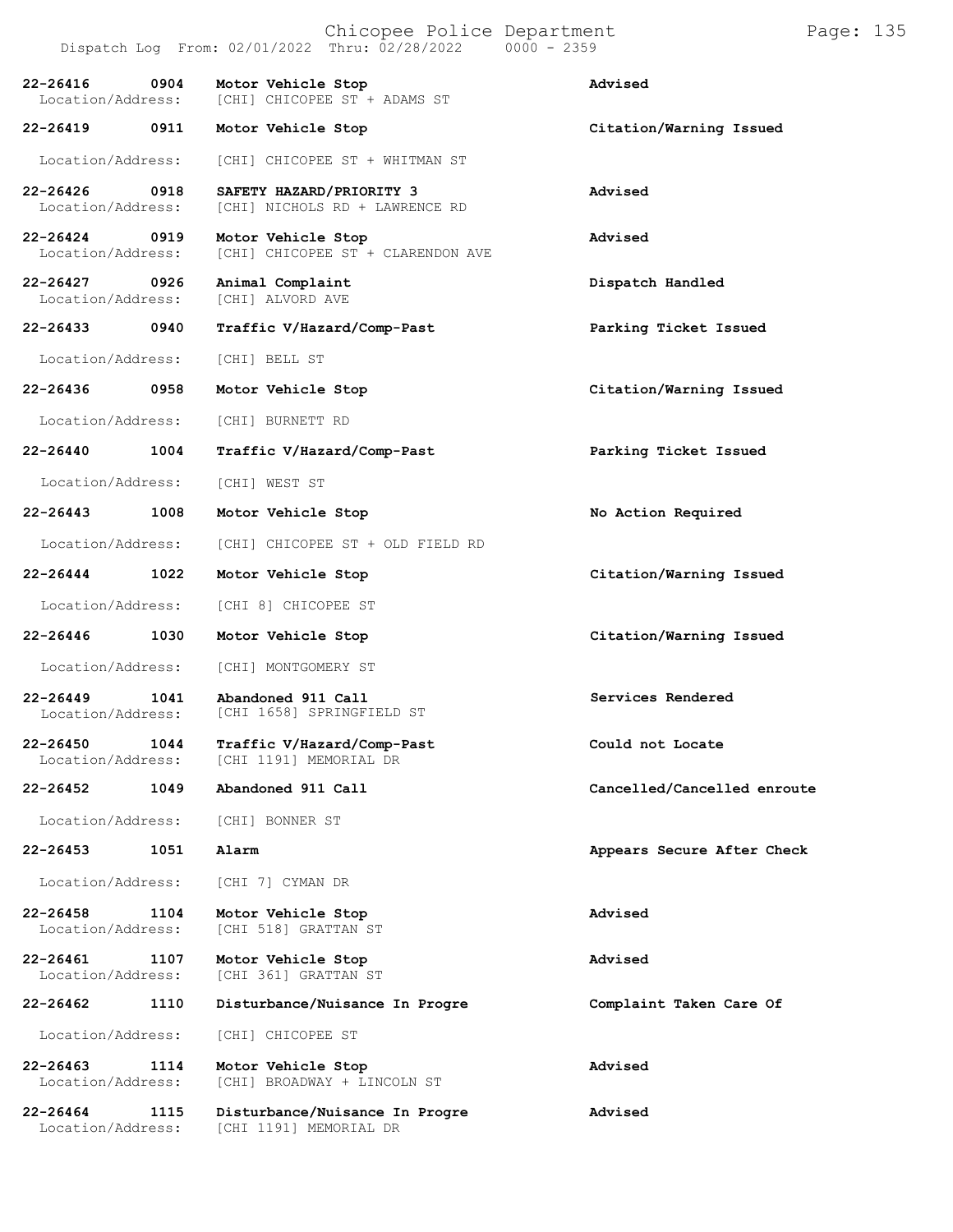| 22-26469<br>Location/Address:         | 1137 | Abandoned 911 Call<br>[CHI 1460] MEMORIAL DR            | Dispatch Handled            |
|---------------------------------------|------|---------------------------------------------------------|-----------------------------|
| $22 - 26470$<br>Location/Address:     | 1145 | Animal Complaint<br>[CHI] BROADWAY                      | Could not Locate            |
| 22-26475                              | 1158 | Traffic V/Hazard/Comp-Past                              | Complaint Taken Care Of     |
| Location/Address:                     |      | [CHI] EDWARD ST                                         |                             |
| 22-26483                              | 1235 | Animal Complaint                                        | No Action Required          |
| Location/Address:                     |      | [CHI] THEODORE ST                                       |                             |
| 22-26484                              | 1238 | Pub Svc/Chk Well Being Urgent                           | No Action Required          |
| Location/Address:                     |      | [CHI] FISHER ST                                         |                             |
| 22-26489                              | 1256 | Disturbance/Nuisance In Progre                          | Complaint Taken Care Of     |
| Location/Address:                     |      | [CHI 497] JOHNNY CAKE HOLLOW RD                         |                             |
| 22-26491<br>Location/Address:         | 1310 | Alarm<br>[CHI] EDBERT ST                                | False Alarm                 |
| 22-26496<br>1334<br>Location/Address: |      | Traffic V/Hazard/Comp-Past<br>[CHI] MARY ST             | Advised                     |
| 22-26498<br>Location/Address:         | 1337 | Traffic Incident/Crash<br>[CHI] GRANBY RD               | Assist Given                |
| 22-26511<br>Location/Address:         | 1423 | Abandoned 911 Call<br>[CHI] EXCHANGE ST                 | Unfounded                   |
|                                       |      |                                                         |                             |
| 22-26512<br>Location/Address:         | 1430 | Disturbance/Nuisance/Past<br>[CHI 1431] GRATTAN ST      | Advised                     |
| 22-26514                              | 1432 | Alarm                                                   | Cancelled/Cancelled enroute |
| Location/Address:                     |      | [CHI] EAST ST                                           |                             |
| 22-26515<br>Location/Address:         | 1441 | Disturbance/Nuisance/Past<br>[CHI XP1985] DEBRA DR      | Advised                     |
| 22-26517<br>Location/Address:         | 1451 | Pub Svc/Chk Well Being Urgent<br>[CHI 1191] MEMORIAL DR | Report Made                 |
| 22-26520<br>Location/Address:         | 1458 | Harassment/Stalk/Threat-Past<br>[CHI 842] FRONT ST      | Report Made                 |
| $22 - 26523$<br>Location/Address:     | 1501 | Abandoned/Found Property<br>[CHI] MONTGOMERY ST         | Report Made                 |
| $22 - 26526$<br>Location/Address:     | 1513 | Police Response<br>[CHI XP1985] DEBRA DR                | Advised                     |
| $22 - 26528$<br>Location/Address:     | 1519 | SAFETY HAZARD/PRIORITY 3<br>[CHI] GRAPE ST + FRONT ST   | Advised                     |
| 22-26535                              | 1555 | Abandoned 911 Call                                      | No Action Required          |
| Vicinity of:                          |      | [CHI 142] ARMORY DR                                     |                             |
| 22-26544<br>Location/Address:         | 1619 | Disturbance/Nuisance In Progre<br>[CHI 938] MEMORIAL DR | Could not Locate            |
| 22-26547                              | 1627 | Alarm                                                   | Appears Secure After Check  |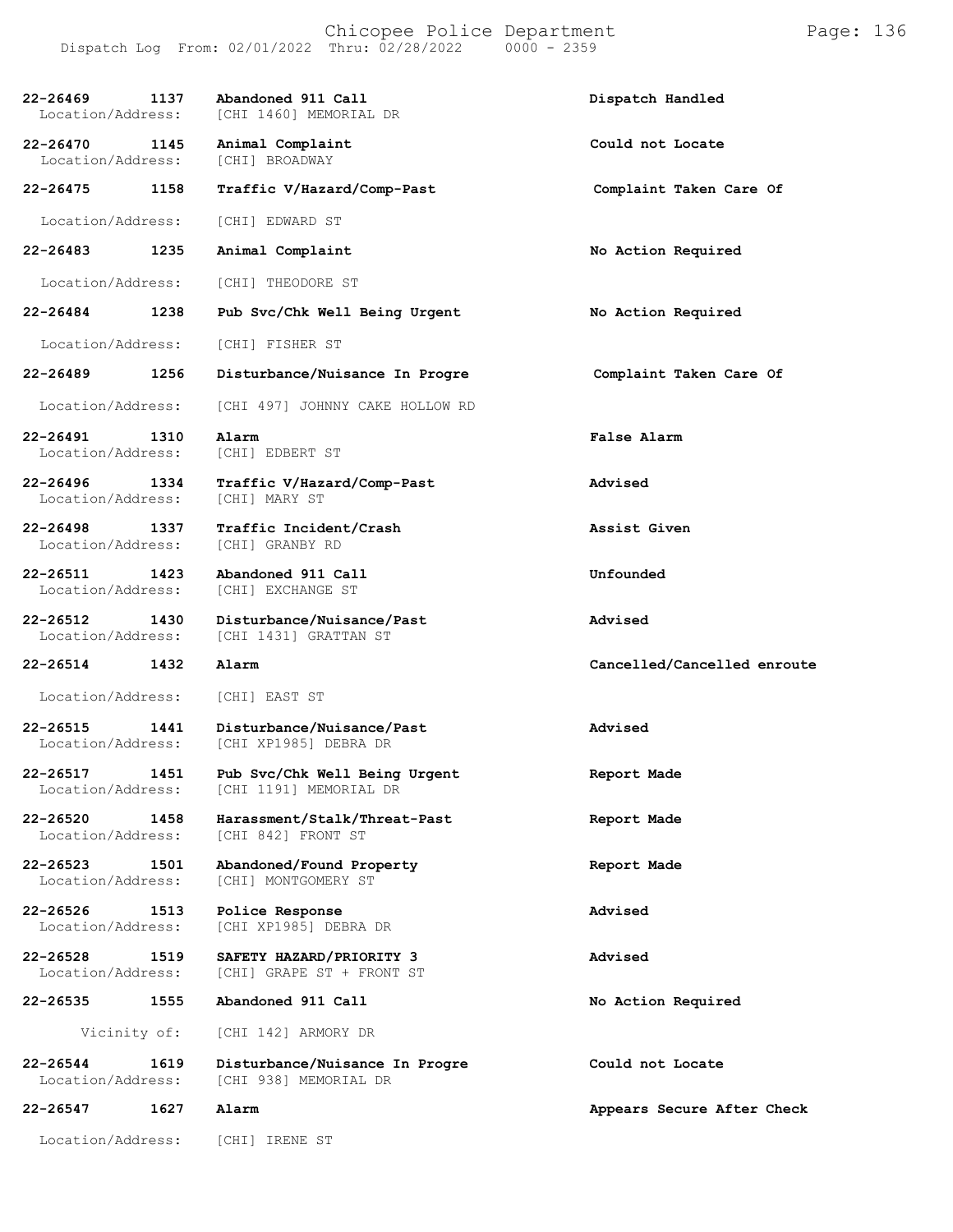| 22-26553<br>1638<br>Location/Address:     | Service Call Response<br>[CHI F211] EXCHANGE ST                  | Services Rendered            |
|-------------------------------------------|------------------------------------------------------------------|------------------------------|
| 22-26556<br>1642<br>Vicinity of:          | Traffic V/Hazard/Comp-In Progr<br>[CHI 854] VIVIAN ST            | Could not Locate             |
| 22-26562<br>1651<br>Location/Address:     | Suspicious/Wanted-In Progress<br>[CHI] SHEPHERD ST + CHICOPEE ST | Could not Locate             |
| 22-26565<br>1702                          | Traffic V/Hazard/Comp-In Progr                                   | Complaint Taken Care Of      |
| Location/Address:                         | [CHI F318] EXCHANGE ST                                           |                              |
| 22-26569<br>1705<br>Location/Address:     | Warrant Service<br>[CHI] MEMORIAL DR                             | Arrest Made                  |
| $22 - 26570$<br>1712<br>Location/Address: | Warrant Service<br>[CHI] CHICOPEE ST                             | Not Served                   |
| 22-26581<br>1736                          | Traffic V/Hazard/Comp-In Progr                                   | Complaint Taken Care Of      |
| Location/Address:                         | [CHI] GROVE ST + FRONT ST                                        |                              |
| 22-26584<br>1742<br>Location/Address:     | Abandoned 911 Call<br>[CHI] STEBBINS ST                          | Dispatch Handled             |
| 22-26585<br>1746                          | Traffic V/Hazard/Comp-In Progr                                   | Complaint Taken Care Of      |
| Location/Address:                         | [CHI 40] BROADWAY                                                |                              |
| 22-26587<br>1759                          | Motor Vehicle Stop                                               | Criminal Complaint Request   |
| Location/Address:                         | [CHI] CHICOPEE ST + OLD CHICOPEE ST                              |                              |
|                                           |                                                                  |                              |
| 22-26588<br>1801                          | Disturbance/Nuisance In Progre                                   | Criminal Complaint Request   |
| Location/Address:                         | [CHI] STEBBINS ST                                                |                              |
| 22-26589<br>1802                          | Traffic Incident/Crash-Past                                      | Taken/Referred /Other/Agency |
| Location/Address:                         | [CHI] STEBBINS ST                                                |                              |
| 22-26591<br>1810<br>Location/Address:     | Traffic V/Hazard/Comp-In Progr<br>[CHI] LARCHMONT ST             | Could not Locate             |
| $22 - 26598$<br>1823<br>Location/Address: | Investigation/Follow Up<br>[CHI] VICTORIA PARK                   | Investigated                 |
| 22-26604<br>1828<br>Location/Address:     | Unknown (3rd Party)<br>[CHI] CHICOPEE ST                         | Assist Given                 |
| $22 - 26606$<br>1840<br>Location/Address: | Police Response<br>[CHI] SPRINGFIELD ST                          | Unfounded                    |
| $22 - 26610$<br>1844<br>Location/Address: | Traffic Incident/Crash<br>[CHI 2105] SPRINGFIELD ST              | Report Made                  |
| 22-26614<br>1903                          | Transport Service                                                | Transport Complete           |
| Location/Address:                         | [LUD 1] RANDALL RD                                               |                              |
| $22 - 26615$<br>1908<br>Location/Address: | Traffic V/Hazard/Comp-In Progr<br>[CHI] HIGH ST + WALNUT ST      | Vehicle Towed                |
| $22 - 26618$<br>1927<br>Location/Address: | Abandoned 911 Call<br>[CHI 1122] GRAPE ST                        | Dispatch Handled             |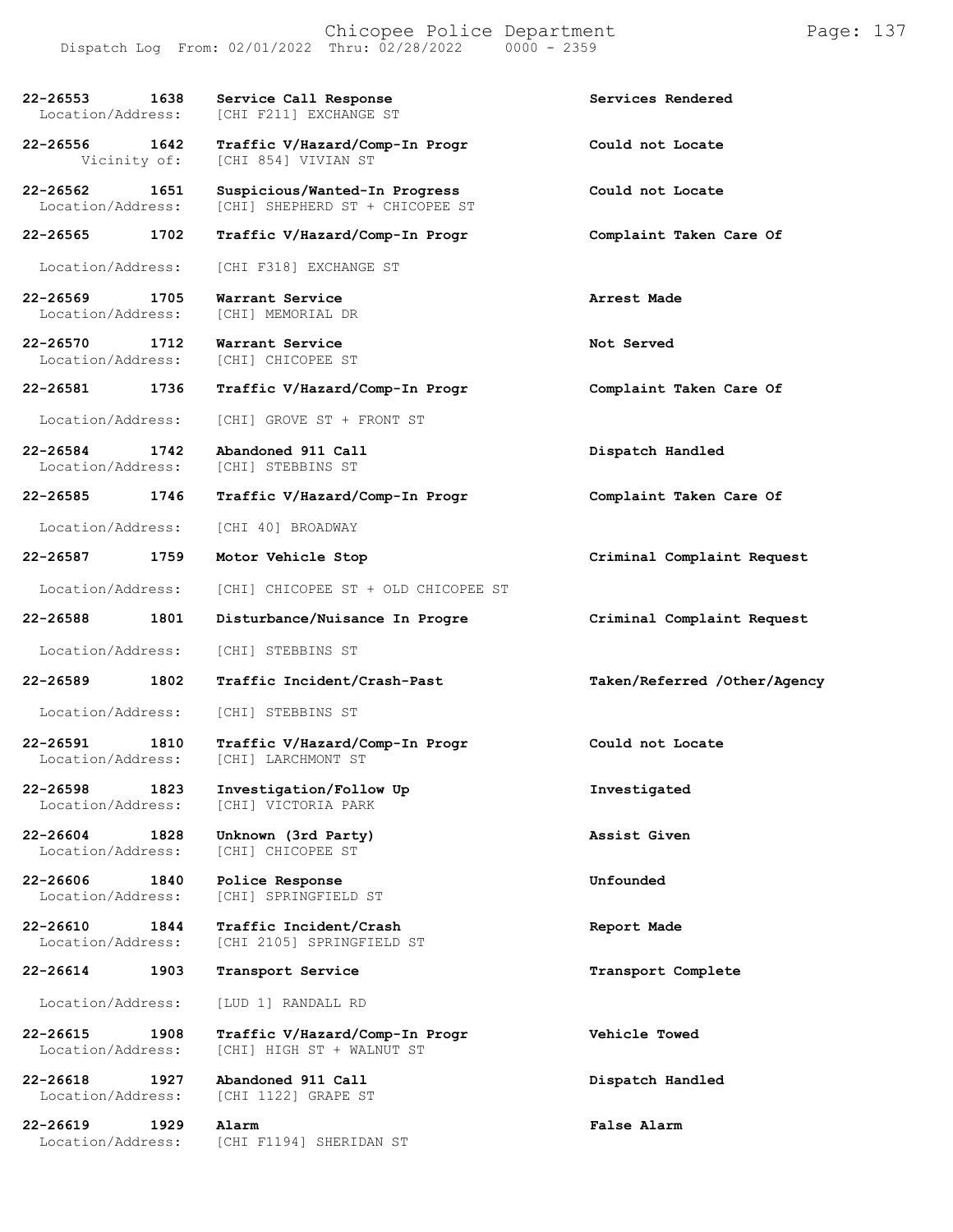#### Chicopee Police Department Form Page: 138 Dispatch Log From: 02/01/2022 Thru: 02/28/2022 0000 - 2359

| $22 - 26620$<br>Location/Address: | 1932 | Suspicious/Wanted-In Progress<br><b>[CHI] GRANVILLE AVE</b> | Unfounded                   |
|-----------------------------------|------|-------------------------------------------------------------|-----------------------------|
| 22-26621                          | 1933 | Alarm                                                       | No Action Required          |
| Location/Address:                 |      | [CHI] FRONT ST                                              |                             |
| 22-26626<br>Location/Address:     | 1941 | Police Response<br>[CHI] FREDERICK ST                       | False Alarm                 |
| $22 - 26631$<br>Location/Address: | 2000 | Abandoned 911 Call<br>[CHI 188] CHICOPEE ST                 | Services Rendered           |
| 22-26632                          | 2004 | Suspicious/Wanted-In Progress                               | Appears Secure After Check  |
| Location/Address:                 |      | [CHI] LARIVIERE DR                                          |                             |
| 22-26634                          | 2020 | Motor Vehicle Stop                                          | Citation/Warning Issued     |
| Location/Address:                 |      | [CHI] FULLER RD + SHAWINIGAN DR                             |                             |
| 22-26640                          | 2056 | Motor Vehicle Stop                                          | Citation/Warning Issued     |
| Location/Address:                 |      | [CHI F558] MEADOW ST                                        |                             |
| $22 - 26643$                      | 2101 | Motor Vehicle Stop                                          | Citation/Warning Issued     |
| Location/Address:                 |      | [CHI 448] GRANBY RD                                         |                             |
| 22-26646                          | 2111 | Police Response                                             | Cancelled/Cancelled enroute |
| Location/Address:                 |      | [CHI] EXCHANGE ST                                           |                             |
| 22-26666                          | 2155 | Suspicious/Wanted-In Progress                               | Cancelled/Cancelled enroute |
| Location/Address:                 |      | [CHI] DALE ST                                               |                             |
| $22 - 26672$<br>Location/Address: | 2200 | Investigation/Follow Up<br>[CHI] MAYFLOWER AVE              | Services Rendered           |
| $22 - 26675$<br>Location/Address: | 2213 | Suspicious/Wanted-In Progress<br>[CHI F1267] VALLEY VIEW    | Advised                     |
| $22 - 26684$<br>Location/Address: | 2242 | Disturbance/Nuisance In Progre<br>[CHI 276] CHICOPEE ST     | Advised                     |
| 22-26687                          | 2327 | Transport Service                                           | Transport Complete          |
| Location/Address:                 |      | [CHI F182] CENTER ST                                        |                             |

#### **For Date: 02/28/2022 - Monday**

| 22-26700<br>Location/Address:     | 0017 | Motor Vehicle Stop<br>[CHI] GRANBY RD + BARDON ST      | Advised                 |
|-----------------------------------|------|--------------------------------------------------------|-------------------------|
| $22 - 26712$                      | 0045 | Motor Vehicle Stop                                     | Citation/Warning Issued |
| Location/Address:                 |      | [CHI] CHICOPEE ST                                      |                         |
| $22 - 26745$<br>Location/Address: | 0128 | Motor Vehicle Stop<br>MEMORIAL DR + FULLER RD<br>[CHI] | Advised                 |
| $22 - 26754$                      | 0141 | Motor Vehicle Stop                                     | Citation/Warning Issued |
| Location/Address:                 |      | <b>[CHI 1187]</b><br>MEMORIAL DR                       |                         |
| 22-26803                          | 0340 | Alarm                                                  | False Alarm             |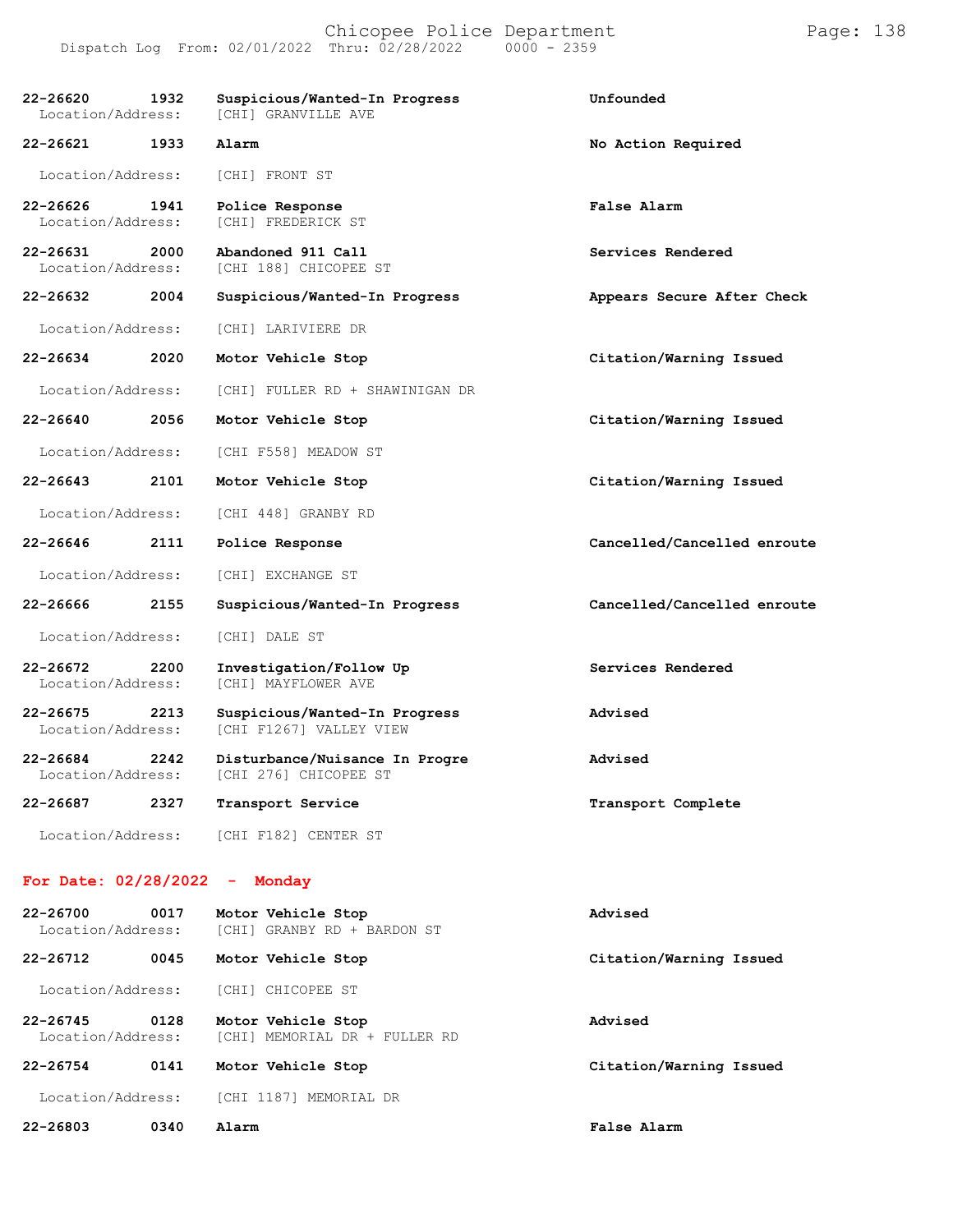|                               |                   | Chicopee Police Department<br>Dispatch Log From: 02/01/2022 Thru: 02/28/2022 | $0000 - 2359$              | Page: 139 |  |
|-------------------------------|-------------------|------------------------------------------------------------------------------|----------------------------|-----------|--|
| Location/Address:             |                   | [CHI] FISHER ST                                                              |                            |           |  |
| 22-26812<br>Location/Address: | 0437              | Suspicious/Wanted-In Progress<br>[CHI] HENDRICK ST                           | Could not Locate           |           |  |
| 22-26814                      | 0456              | Motor Vehicle Stop                                                           | Criminal Complaint Request |           |  |
| Location/Address:             |                   | [CHI] SHERIDAN ST + FULLER RD                                                |                            |           |  |
| 22-26825<br>Location/Address: | 0637              | Traffic Incident/Crash-Past<br>[CHI 76] BURNETT RD                           | Report Made                |           |  |
| 22-26830                      | 0715              | Motor Vehicle Stop                                                           | Citation/Warning Issued    |           |  |
| Location/Address:             |                   | [CHI F1227] EXCHANGE ST                                                      |                            |           |  |
| 22-26840<br>Location/Address: | 0757              | Police Response<br><b>[CHI] KAVENEY ST</b>                                   | Dispatch Handled           |           |  |
| 22-26847<br>Location/Address: | 0807              | Traffic Incident/Crash<br>[CHI F1150] MONTGOMERY ST                          | Report Made                |           |  |
| 22-26866<br>Location/Address: | 0827              | Alarm<br>[CHI] WILLOW ST                                                     | False Alarm                |           |  |
| 22-26872                      | 0836              | Disturbance/Nuisance/Past                                                    | Complaint Taken Care Of    |           |  |
| Location/Address:             |                   | [CHI] EAST MAIN ST                                                           |                            |           |  |
| 22-26877<br>Location/Address: | 0843              | Motor Vehicle Stop<br>[CHI] FAIRVIEW AVE + MOORE ST                          | Advised                    |           |  |
| 22-26880<br>Location/Address: | 0848              | Motor Vehicle Stop<br>[CHI] FAIRVIEW AVE + VAN HORN ST                       | Advised                    |           |  |
| 22-26882<br>Vicinity of:      | 0853              | Traffic V/Hazard/Comp-In Progr<br>[CHI 511] GRATTAN ST                       | Assist Given               |           |  |
| 22-26881                      | 0855              | Motor Vehicle Stop                                                           | Citation/Warning Issued    |           |  |
| Location/Address:             |                   | [CHI] FAIRVIEW AVE + VAN HORN ST                                             |                            |           |  |
| 22-26887<br>Location/Address: | 0906              | Motor Vehicle Stop<br>[CHI] FAIRVIEW AVE + MOORE ST                          | Advised                    |           |  |
| 22-26888<br>Location/Address: | 0914              | Motor Vehicle Stop<br>[CHI] MOORE ST + BENNETT ST                            | Advised                    |           |  |
| 22-26894                      | 0929              | Traffic V/Hazard/Comp-In Progr                                               | Complaint Taken Care Of    |           |  |
| Location/Address:             |                   | [CHI] WHEATLAND AVE                                                          |                            |           |  |
| 22-26896                      | 0931<br>Location: | Investigation/Follow Up<br>[CHI] BAYSTATE                                    | Services Rendered          |           |  |
| 22-26895<br>Location/Address: | 0932              | Motor Vehicle Stop<br>[CHI] FAIRVIEW AVE + MOORE ST                          | Advised                    |           |  |
| 22-26900<br>Location/Address: | 0947              | Motor Vehicle Stop<br>[CHI] CENTER ST                                        | Advised                    |           |  |
| 22-26904<br>Location/Address: | 1002              | Motor Vehicle Stop<br>[CHI 1965] CHICOPEE ST                                 | Advised                    |           |  |
| $22 - 26905$<br>Vicinity of:  | 1002              | Traffic V/Hazard/Comp-Past<br>[CHI] EDWARD ST                                | Services Rendered          |           |  |
| 22-26906                      | 1013              | Motor Vehicle Stop                                                           | Citation/Warning Issued    |           |  |
| Location/Address:             |                   | [CHI] GRATTAN ST + MEADOW ST                                                 |                            |           |  |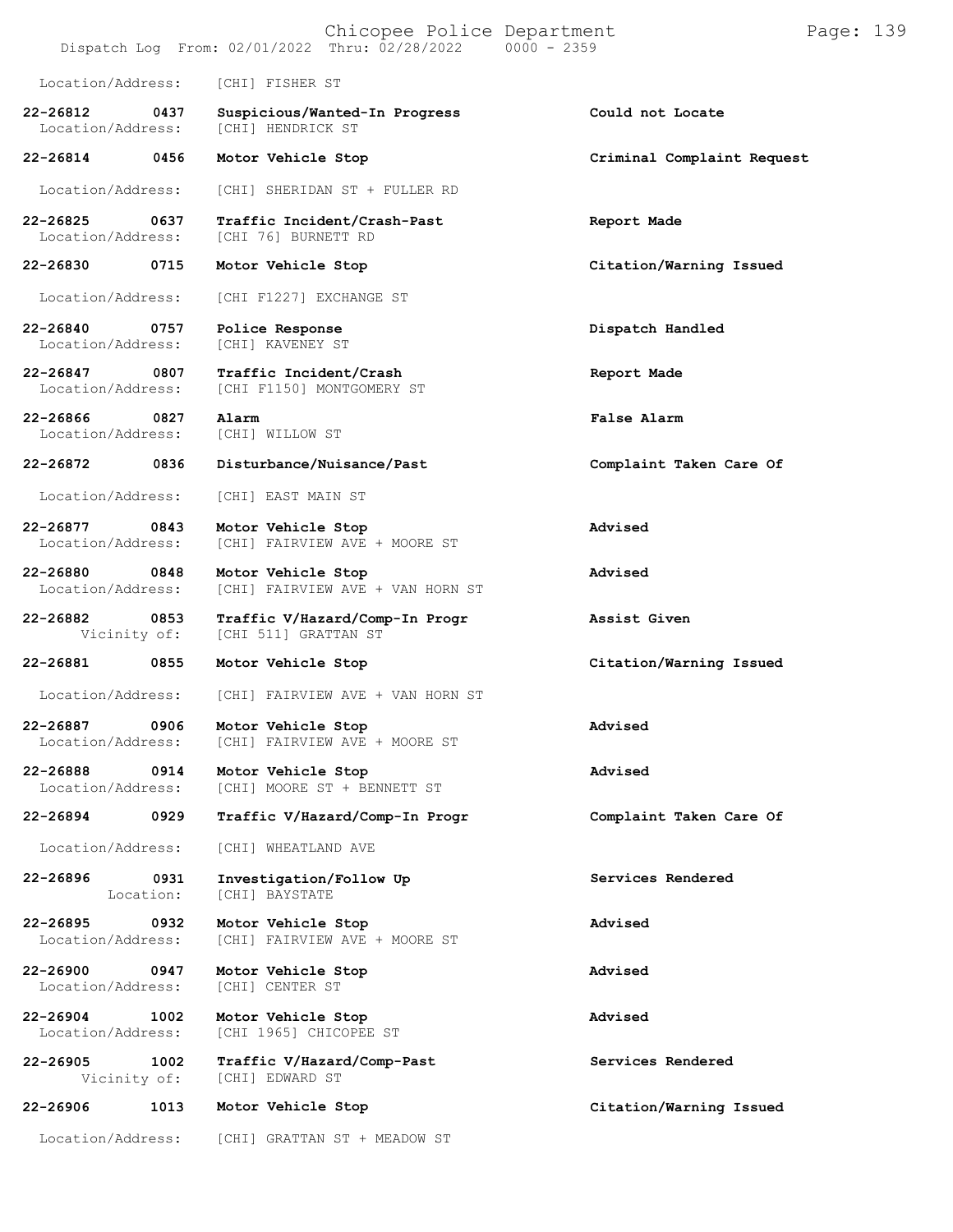**22-26916 1030 Fraud/Deception Report Made** Location/Address: **22-26919 1048 Motor Vehicle Stop Advised** [CHI] GRANBY RD + SZETELA DR **22-26928 1105 Fire Alarm Testing No Action Required** Location/Address: [CHI 3242] ORANGE ST **22-26929 1111 Service Call Response Assist Given** Location/Address: **22-26930 1113 Motor Vehicle Stop Advised** [CHI] FAIRVIEW AVE + MOORE ST **22-26933 1123 Alarm False Alarm** Location/Address: [CHI F734] MONTGOMERY ST **22-26934 1125 Motor Vehicle Stop Citation/Warning Issued** Location/Address: [CHI] FAIRVIEW AVE + MOORE ST **22-26940 1140 Abandoned 911 Call Dispatch Handled** [CHI F53] MONTGOMERY ST **22-26960 1208 Abandoned 911 Call Dispatch Handled** [CHI] ST JAMES AVE **22-26957 1215 Abandoned 911 Call Investigated** Location/Address: **22-26986 1332 Abandoned 911 Call Dispatch Handled** [CHI 1191] MEMORIAL DR **22-26991 1344 Trespass/Unwanted-In Progress Complaint Taken Care Of** Location/Address: [CHI F811] MEMORIAL DR **22-27007 1431 Misc-Non Urgent No Action Required** Location/Address: [CHI] BELL ST **22-27008 1432 Suspicious/Wanted-In Progress Complaint Taken Care Of** Location/Address: [CHI 1282] RIVERPARK AVE **22-27011 1434 Suspicious/Wanted-In Progress Advised** [CHI] MEDFORD ST **22-27012 1438 Abandoned 911 Call No Action Required** Location/Address: [CHI] CENTER ST **22-27018 1450 Service of a Summons Served in Hand** Location/Address: **22-27022 1457 Police Response Dispatch Handled** Location/Address: [CHI F25] BRITTON ST **22-27023 1500 Service of a Summons Served in Hand** [CHI] SPRINGFIELD ST **22-27028 1501 SAFETY HAZARD/PRIORITY 2 Dispatch Handled** [CHI] WESTOVER RD **22-27027 1503 Traffic V/Hazard/Comp-In Progr Citation/Warning Issued**

Location/Address: [CHI] CHARBONNEAU TER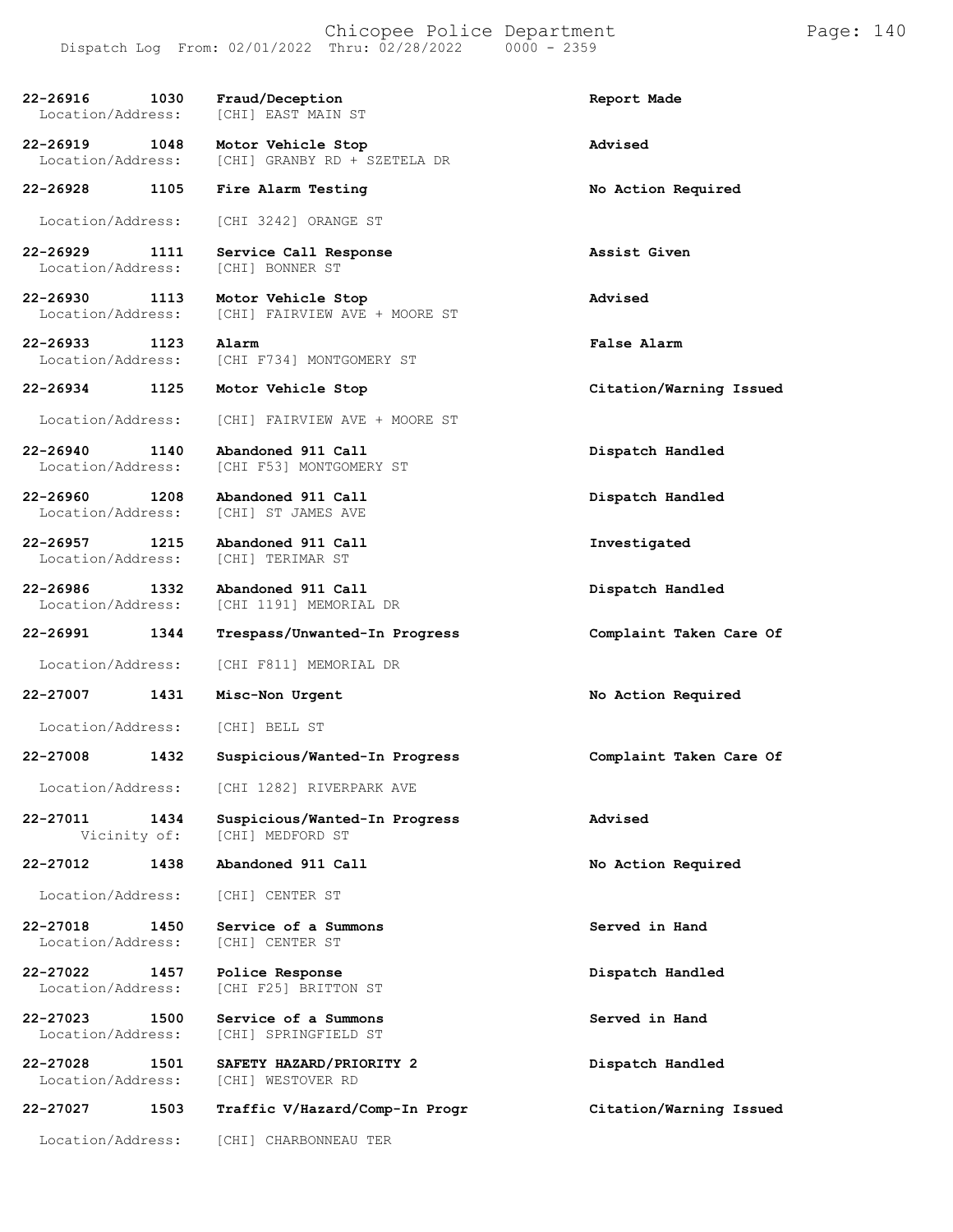| 22-27033<br>1512<br>Location/Address: | Service of a Summons<br>[CHI] ELLERTON ST                         | Served in Hand          |
|---------------------------------------|-------------------------------------------------------------------|-------------------------|
| 22-27037 1520<br>Location/Address:    | Traffic V/Hazard/Comp-In Progr<br>[CHI] ACADEMY ST + FAIRVIEW AVE | Assist Given            |
| 22-27038 1521                         | Traffic Incident/Crash-Past                                       | Complaint Taken Care Of |
| Location/Address:                     | [CHI] CHRISTOPHER ST                                              |                         |
| 22-27044 1529<br>Location/Address:    | Service of a Summons<br>[CHI] DALE ST                             | Advised                 |
| $22 - 27046$<br>1538                  | Pub Svc/Chk Well Being Urgent                                     | No Action Required      |
| Location/Address:                     | [CHI] CHICOPEE ST                                                 |                         |
| 22-27054 1552<br>Location/Address:    | Traffic Incident/Crash-Past<br>[CHI 561] MEADOW ST                | Report Made             |
| 22-27061 1559                         | Abandoned 911 Call                                                | No Action Required      |
| Location/Address:                     | [CHI F122] SHAWINIGAN DR                                          |                         |
| 22-27080 1620<br>Location/Address:    | Pub Svc/Chk Well Being Urgent<br>[CHI] COTE AVE                   | Advised                 |
| 22-27083 1623<br>Location/Address:    | Pub Svc/Chk Well Being Urgent<br>[CHI] CHICOPEE ST                | Could not Locate        |
| 22-27094 1647<br>Location/Address:    | Pub Svc/Chk Well Being Urgent<br>[CHI] MEMORIAL DR                | Assist Given            |
| 22-27093 1648<br>Location/Address:    | Assist Other Agency/Urgent<br>[CHI] MOCKINGBIRD DR                | Assist Given            |
| 22-27099 1702<br>Vicinity of:         | Pub Svc/Chk Well Being Urgent<br>[CHI F1172] ST ANTHONY ST        | Investigated            |
| 22-27101 1709<br>Location/Address:    | Police Response<br>[CHI] NORTHERN DR                              | Dispatch Handled        |
| 22-27109 1731                         | Motor Vehicle Stop                                                | Citation/Warning Issued |
| Location/Address:                     | [CHI F860] NEW LUDLOW RD                                          |                         |
| 22-27118<br>1744                      | Disturbance/Nuisance In Progre                                    | Complaint Taken Care Of |
| Location/Address:                     | [CHI 718] MEMORIAL DR                                             |                         |
| 22-27123<br>1804<br>Location/Address: | Administrative<br>[CHI] PLEASANTVIEW AVE                          | Assist Given            |
| 22-27124<br>1812<br>Location/Address: | Traffic V/Hazard/Comp-In Progr<br>[CHI 73] BURNETT RD             | Services Rendered       |
| 22-27125<br>1813<br>Location/Address: | Disturbance/Nuisance In Progre<br>[CHI] PLEASANTVIEW AVE          | Arrest Made             |
| 22-27130<br>1821<br>Vicinity of:      | Traffic Incident/Crash-Past<br>[CHI] FAIRVIEW AVE + ACADEMY ST    | Report Made             |
| 22-27133<br>1835                      | Motor Vehicle Stop                                                | Verbal Warning Issued   |
| Location:                             | [CHI] NORTH BOUND, MEMORIAL                                       |                         |
| 22-27137<br>1845                      | Traffic Incident/Crash-Past                                       | Report Made             |

Location/Address: [CHI] EAST MAIN ST